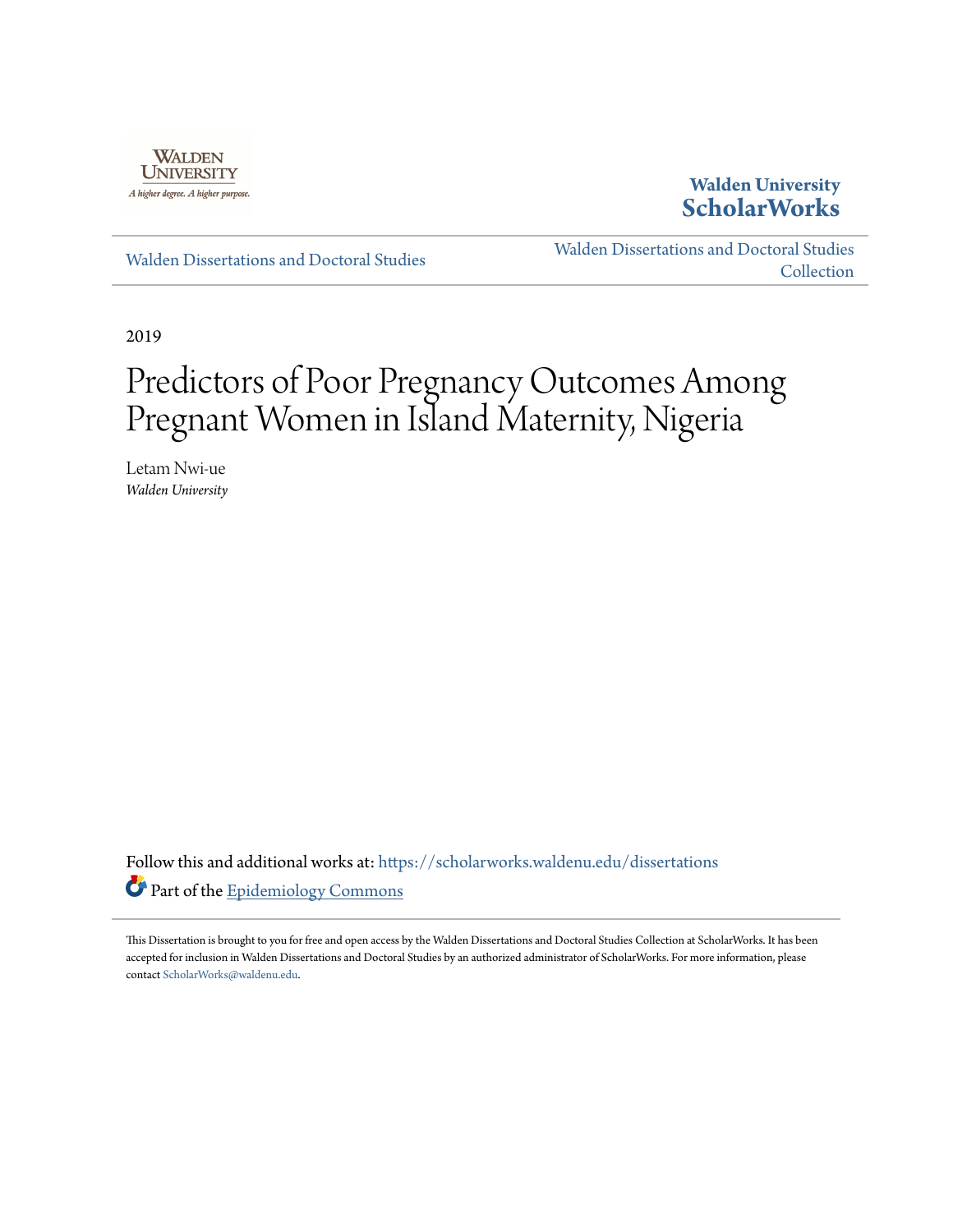# **Walden University**

College of Health Sciences

This is to certify that the doctoral dissertation by

Letam Nwi-ue

has been found to be complete and satisfactory in all respects, and that any and all revisions required by the review committee have been made.

Review Committee Dr. Ernest Ekong, Committee Chairperson, Public Health Faculty Dr. Katie Callahan, Committee Member, Public Health Faculty Dr. Scott McDoniel, University Reviewer, Public Health Faculty

> Chief Academic Officer Eric Riedel, Ph.D.

> > Walden University 2019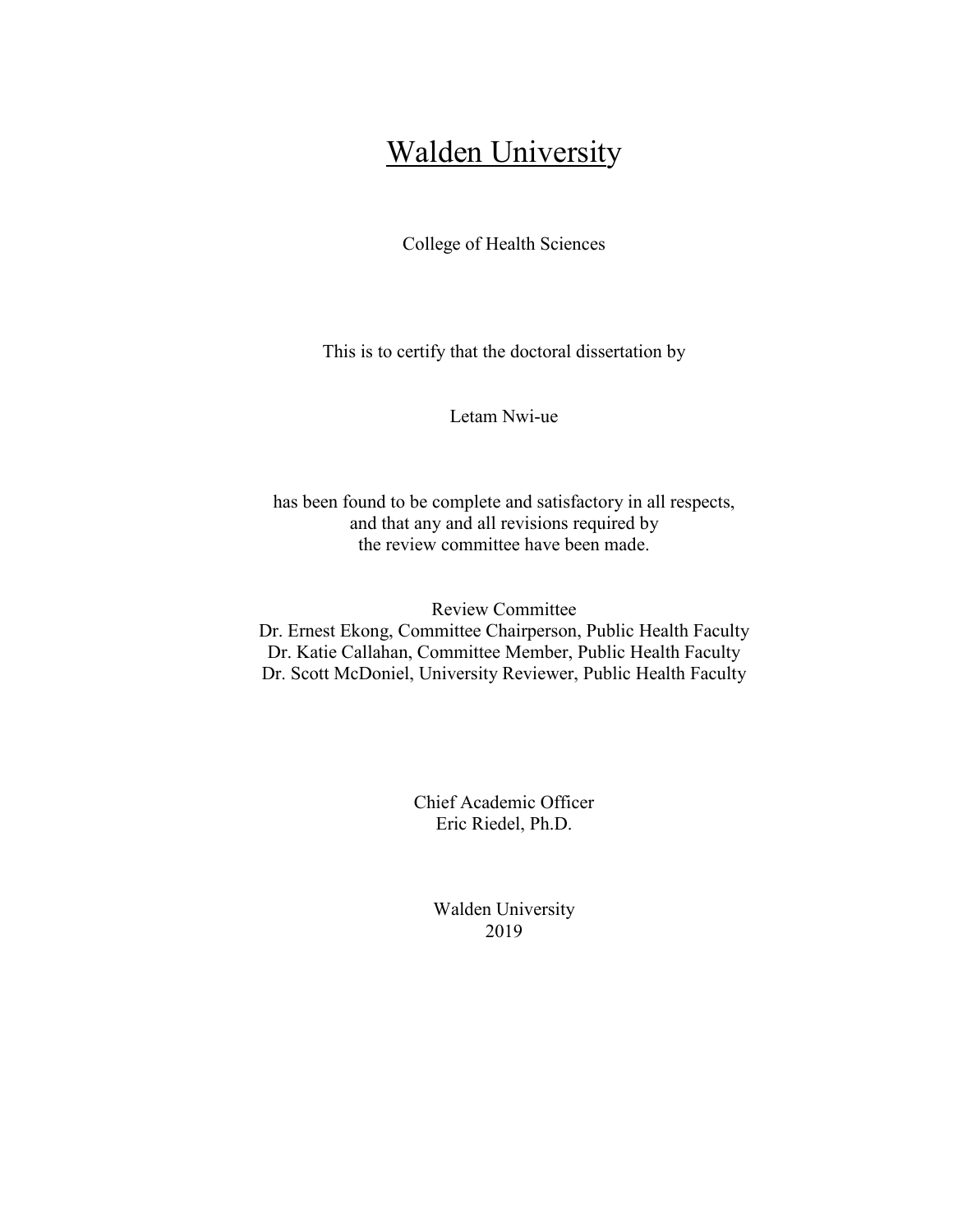Abstract

Predictors of Poor Pregnancy Outcomes Among Pregnant Women in Island Maternity,

Nigeria

by

Letam Nwi-ue

MBA, Webster University, 2010

BS, Columbia College, 2007

Dissertation Submitted in Partial Fulfillment

of the Requirements for the Degree of

Doctor of Philosophy

Public Health- Epidemiology

Walden University

[last month of term you graduate] 2019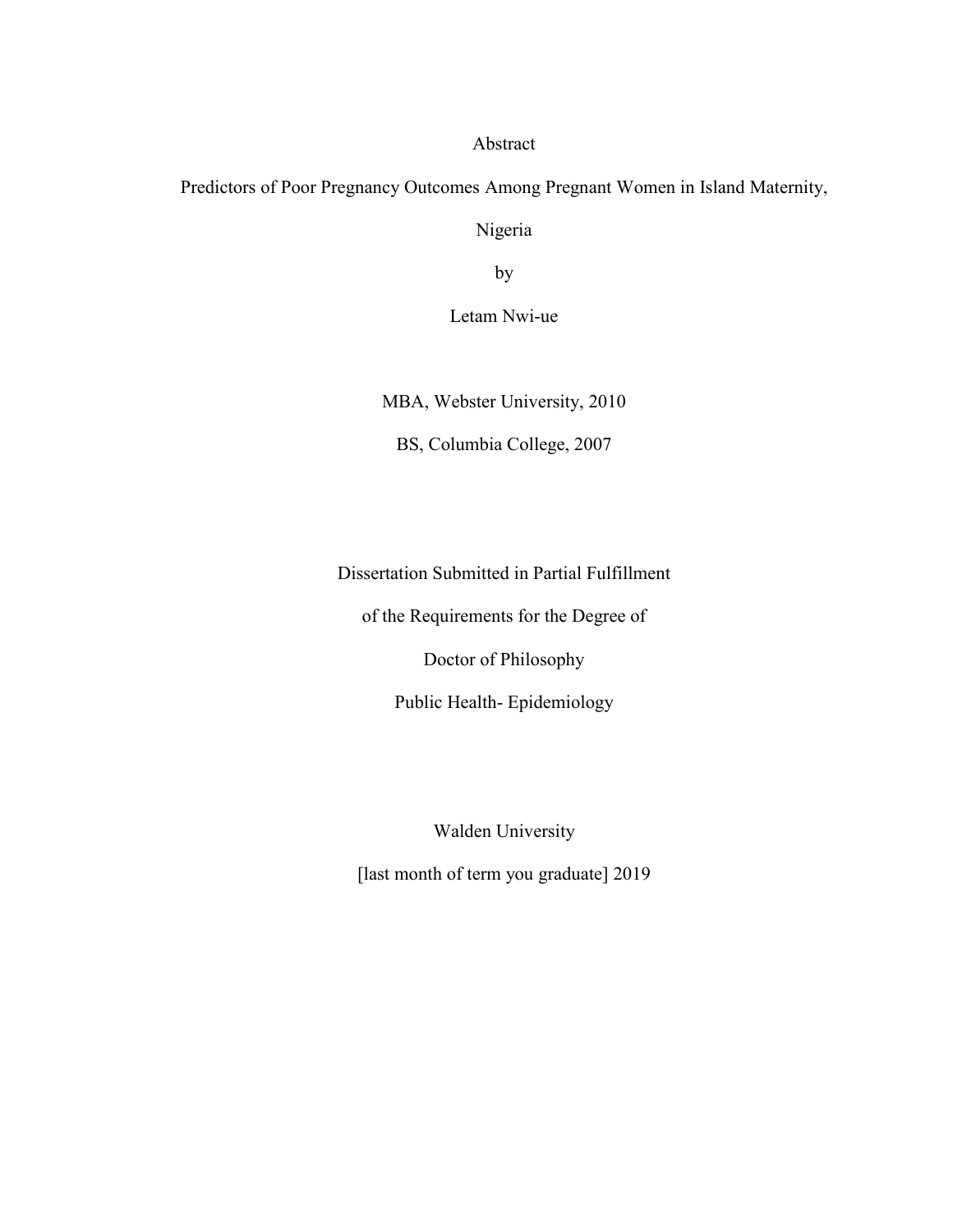#### **Abstract**

Pregnancy outcomes have improved tremendously in developed countries. Notwithstanding, it is still a huge challenge in developing countries, especially Sub-Saharan Africa. In 2015 in Nigeria, about 145 women died daily from pregnancy-related causes. Similarly, nearly 2,300 children under 5 years were lost in the same year. Nigeria consistently underperformed in some of the critical pregnancy indicators such as maternal and neonatal mortality, second worst only to India in the world. Studies on poor pregnancy outcomes are scarce in Nigeria. The purpose of this quantitative, retrospective cross-sectional study was to use local evidence to ascertain the risk factors that predict poor pregnancy outcomes for women of childbearing age (15-49 years old) in Nigeria. The theoretical framework for this study was the social cognitive theory. Secondary data from 400 pregnant women from Island Maternity Hospital, Nigeria, was used for this study. Five central research questions were analyzed through univariate and multiple logistic regressions. The results indicated moderate to strong statistically significant associations between outcomes of last pregnancy, gestational age at delivery, mode of delivery, and the timing of antenatal care booking with maternal mortality, neonatal mortality, and low birth weight, even after controlling for other covariates. Findings from this study may foster positive social change by further enhancing the understanding of poor pregnancy outcomes, especially in Nigeria. It will help public health practitioners, policymakers, community leaders and other stakeholders to design strategies and interventions that will take advantage of cultural and religious norms and educational status of women of childbearing age in promoting reproductive health in Nigeria.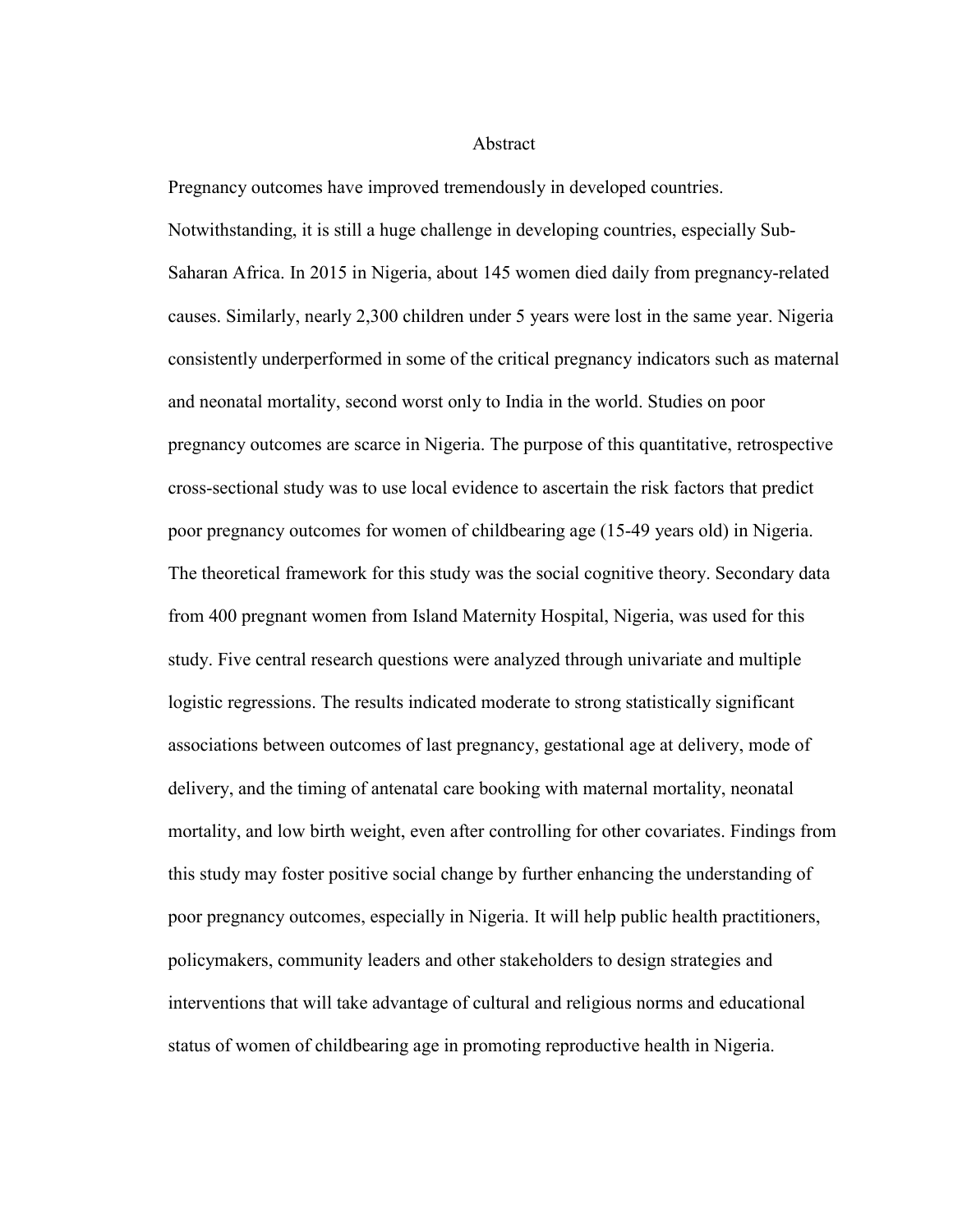### Predictors of Poor Pregnancy Outcomes among Pregnant Women in Island Maternity,

Nigeria

by

Letam Nwi-ue

MBA, Webster University, 2010

BS, Columbia College, 2007

Dissertation Submitted in Partial Fulfillment

of the Requirements for the Degree of

Doctor of Philosophy

Public Health- Epidemiology

Walden University

July 2019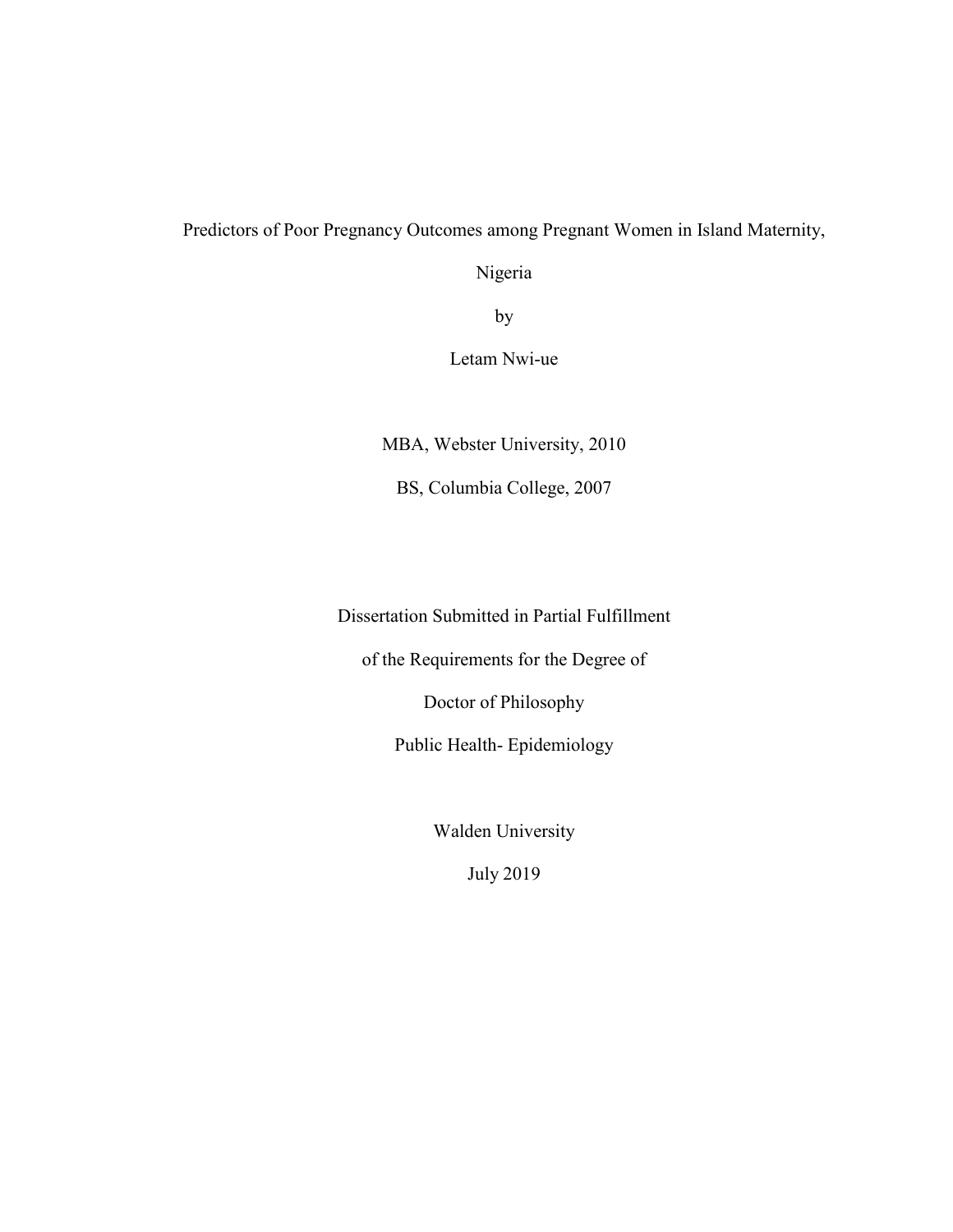#### Dedication

First and foremost, I dedicate this project to Almighty God for His protection, blessing, and guidance and, for making it possible for me to reach this height. To my late parents, Mrs. Helen Lelookubia Nwi-ue and Chief Apollos Serekara Nwi-ue for their unwavering support and for teaching me the real ABCs of life (Discipline, Integrity and Honestly). May their souls rest in perfect peace, Amen. Also, to my late grandmother Mrs. Barizorghe Waa Nwi-ue for always being there for me. Finally, to my brother Suanu, sister Leyii Nwi-ue and uncle Mr. Edward Nwi-ue for always seeing light in me, even in the darkest times, as well as to my wife Mrs. Angela Nwi-ue and my children Chamberlain, Desmond and Vanessa Nwi-ue for their motivation and tolerance for the countless absence and being passive from family activities to complete school assignments and projects.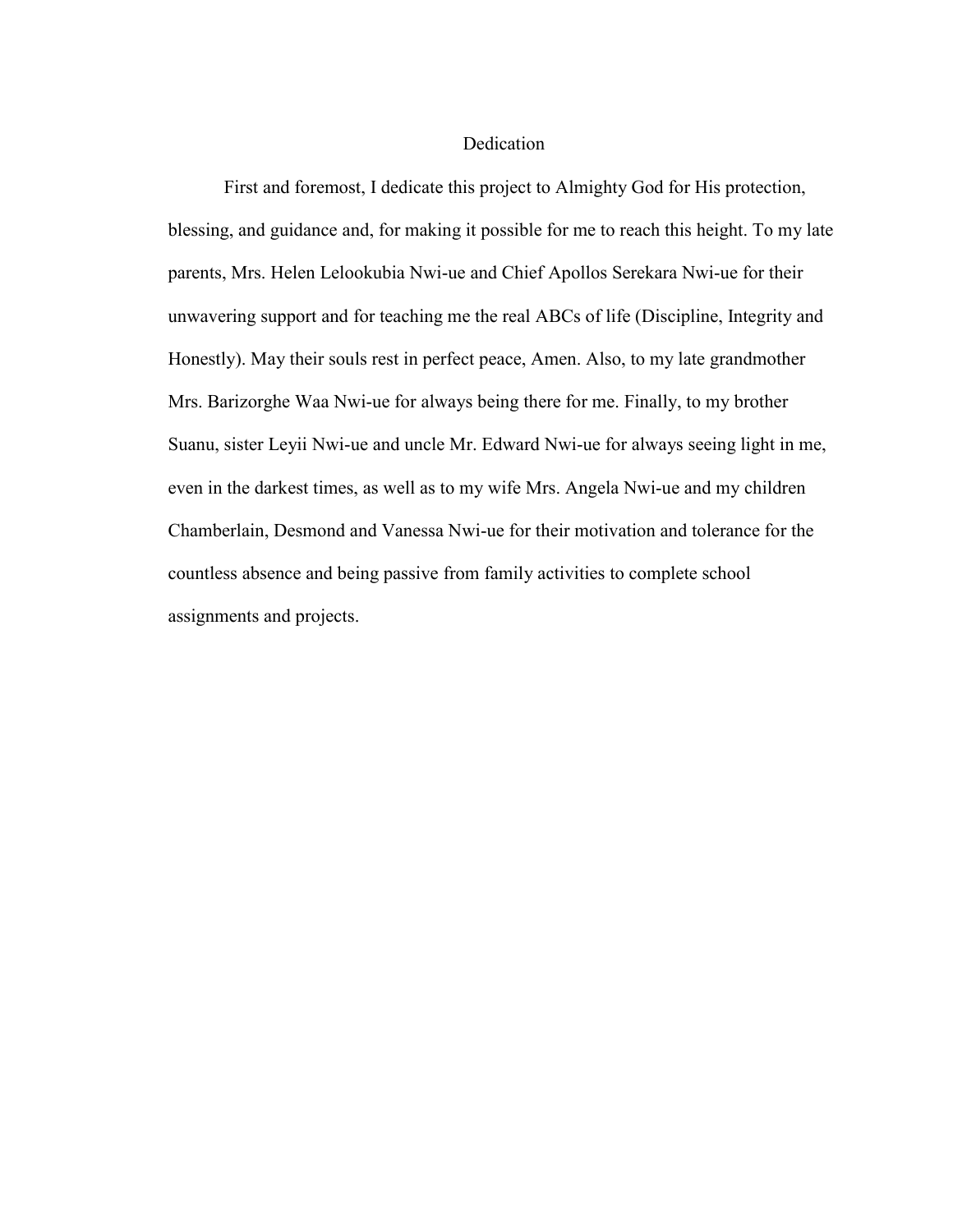#### Acknowledgments

I am grateful to my committee chair Dr. Ernest Ekong for his leadership, motivation, and patience for the innumerable reviews, suggestions, and expertise that made this work successful. I also appreciate other committee members Dr. Kate-L Callahan Myrick and Dr. Scott O. McDaniel for their expertise and countless recommendations; without their input, I would have forgotten some of the minor details. Additionally, I am grateful to friends, colleagues, and instructors who made me a better student and to stay focused, without their contributions this work would not be completed. I am also indebted to Dr. Oliver Ezechi for his know-how and recommendations, and to the entire management of Island Maternity Hospital for permitting me to use their dataset. Above all, I am grateful to my family for their unwavering support.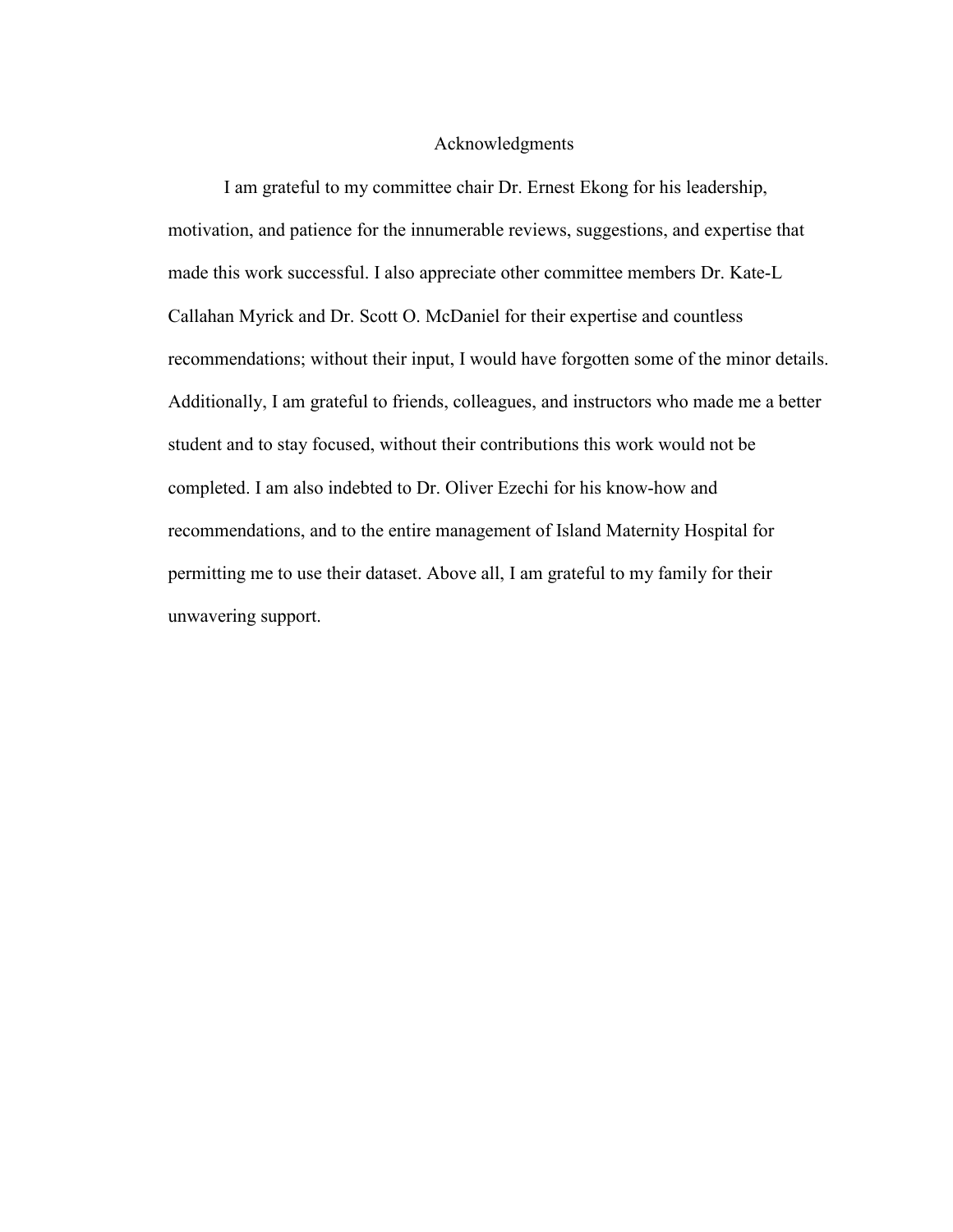## Table of Contents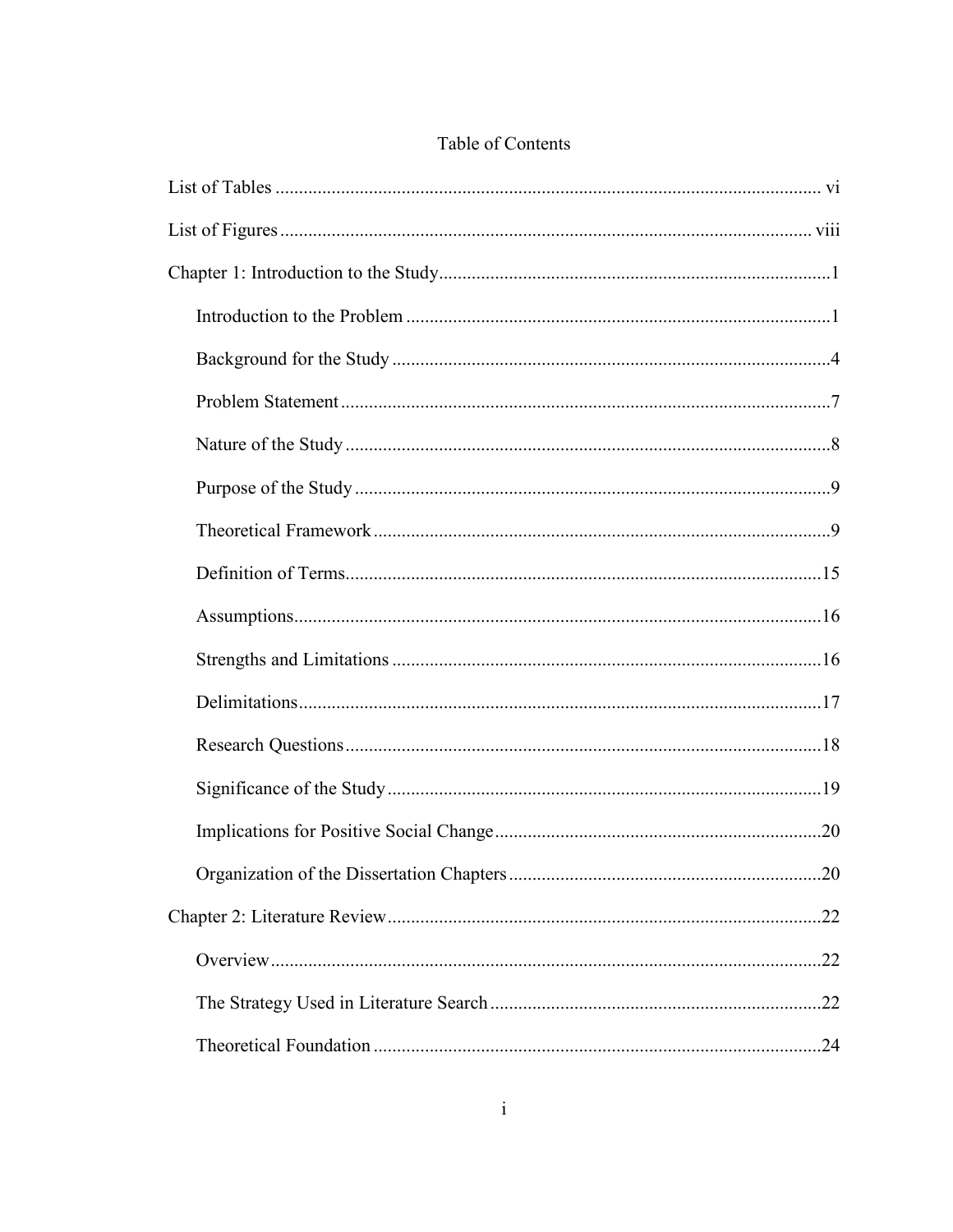| Age |    |
|-----|----|
|     |    |
|     |    |
|     |    |
|     |    |
|     |    |
|     |    |
|     |    |
|     |    |
|     |    |
|     |    |
|     |    |
|     |    |
|     |    |
|     | 58 |
|     |    |
|     |    |
|     |    |
|     |    |
|     |    |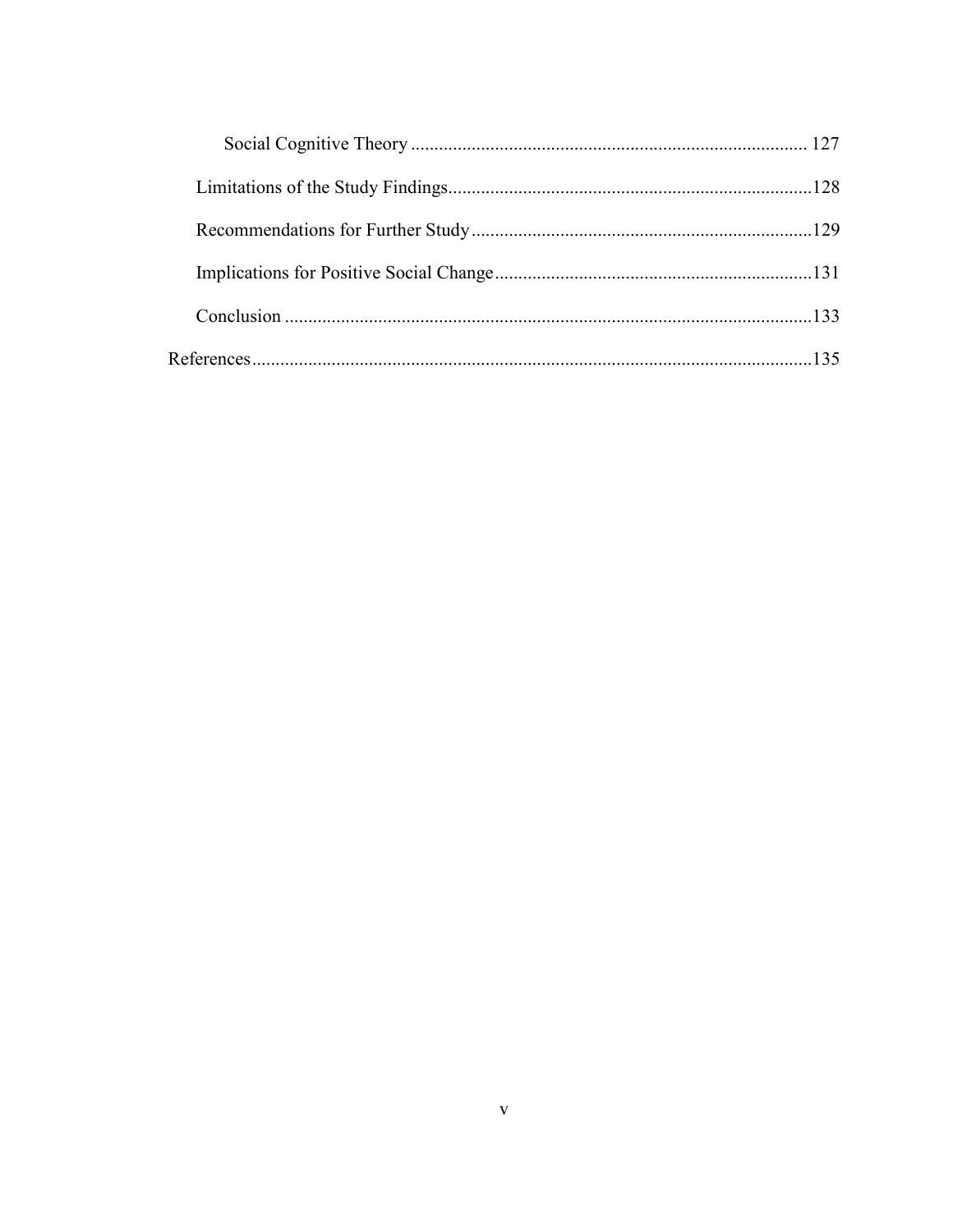|  | List of Tables |
|--|----------------|
|--|----------------|

| Table 7. Association Between Outcome of Last Pregnancy and Maternal Mortality,   |  |
|----------------------------------------------------------------------------------|--|
|                                                                                  |  |
| Table 8. Association Between Gestational Age at Delivery and Maternal Mortality, |  |
|                                                                                  |  |
| Table 9. Association Between Mode of Delivery and Maternal Mortality, Neonatal   |  |
|                                                                                  |  |
| Table 10. Association Between Timing of Antenatal Care Booking and Maternal      |  |
|                                                                                  |  |
| Table 11. Association Between Number of Antenatal Care Received and Maternal     |  |
|                                                                                  |  |
| Table 12. Logistic Regression: Outcome of Last Pregnancy Predicting Maternal     |  |
|                                                                                  |  |
| Table 13. Logistic Regression: Gestational Age at Delivery Predicting Maternal   |  |
|                                                                                  |  |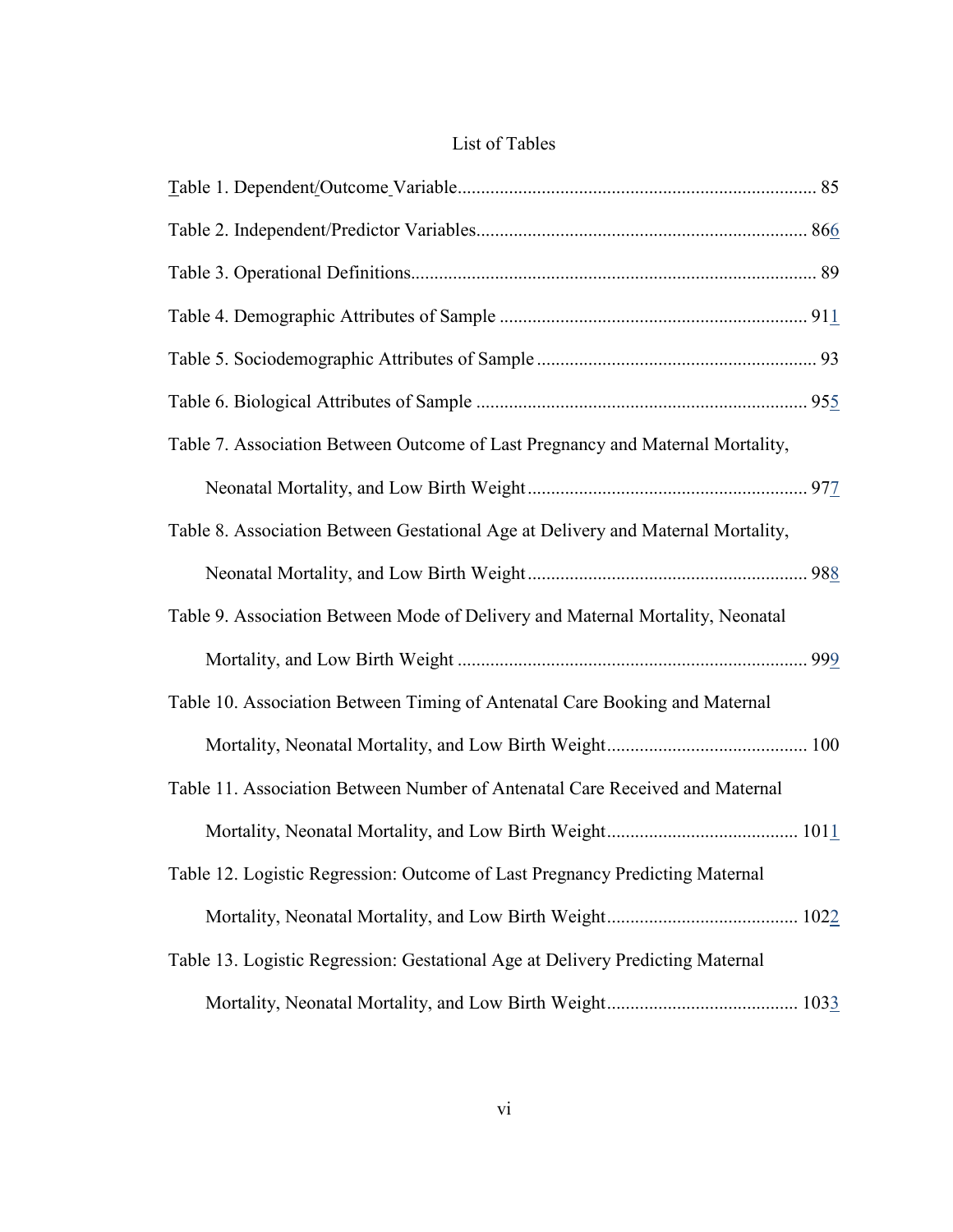| Table 14. Logistic Regression: Mode of Delivery Predicting Maternal Mortality,        |
|---------------------------------------------------------------------------------------|
|                                                                                       |
| Table 15. Logistic Regression: Timing of Antenatal Care Visits Predicting Maternal    |
|                                                                                       |
| Table 16. Logistic Regression: Number of Antenatal Care Received Predicting Maternal  |
|                                                                                       |
| Table 17. Multivariate Logistics: Outcomes of Last Pregnancy Predicting Maternal      |
| Mortality, Neonatal Mortality, and Low Birth Weight with Controlled Covariates        |
|                                                                                       |
| Table 18. Multivariate Logistics: Gestational Age at Delivery Predicting Maternal     |
| Mortality, Neonatal Mortality, and Low Birth Weight with Controlled Covariates        |
|                                                                                       |
| Table 19. Multivariate Logistics: Mode of Delivery Predicting Maternal Mortality,     |
| Neonatal Mortality, and Low Birth Weight with Controlled Covariates 1122              |
| Table 20. Multivariate Logistics: Timing of Antenatal Care Visits Predicting Maternal |
| Mortality, Neonatal Mortality, and Low Birth Weight with Controlled Covariates        |
|                                                                                       |
| Table 21. Multivariate Logistics: Number of Antenatal Care Received Predicting        |
| Maternal Mortality, Neonatal Mortality and Low Birth Weight with Controlled           |
|                                                                                       |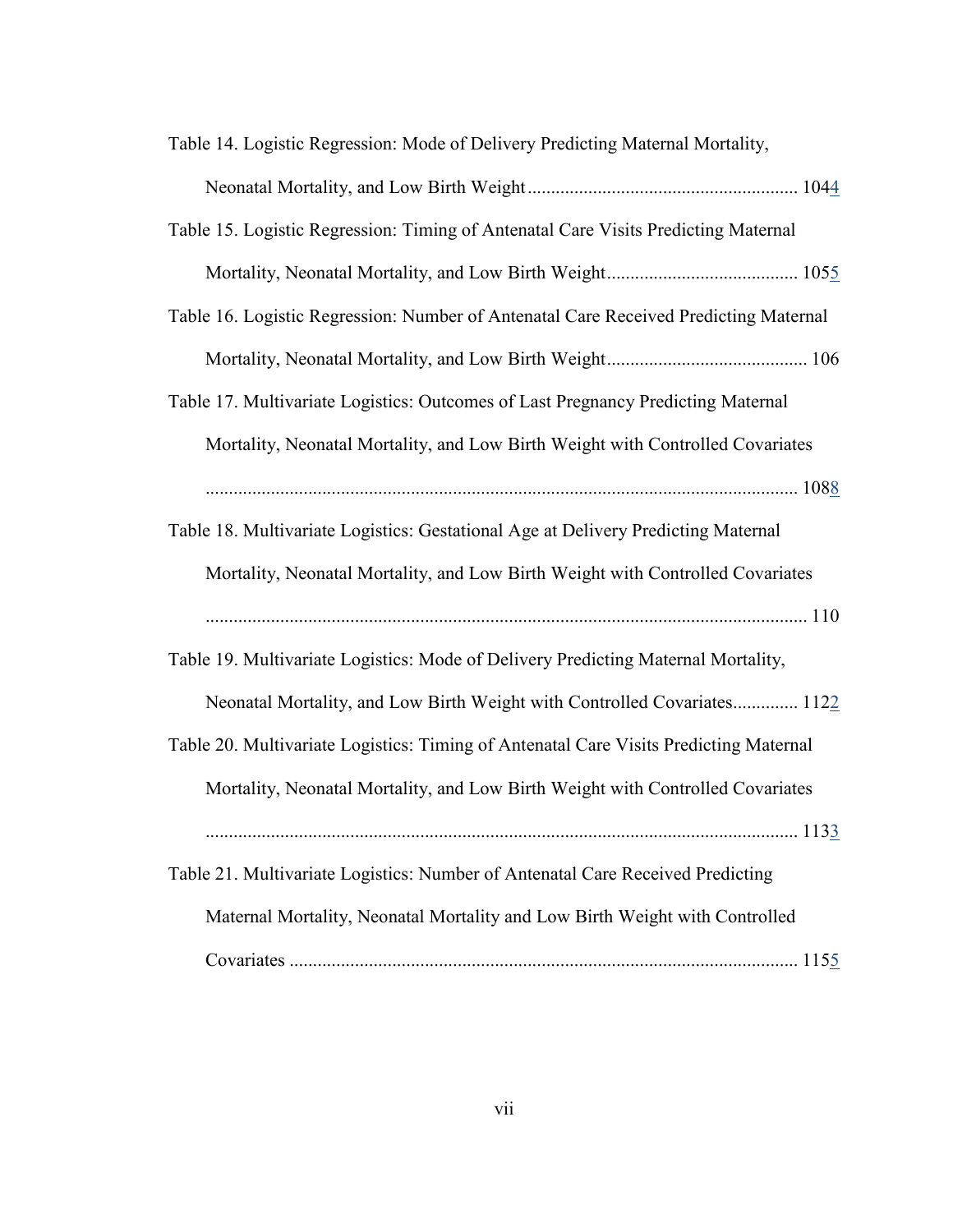|  | List of Figures |  |
|--|-----------------|--|
|--|-----------------|--|

|--|--|--|--|--|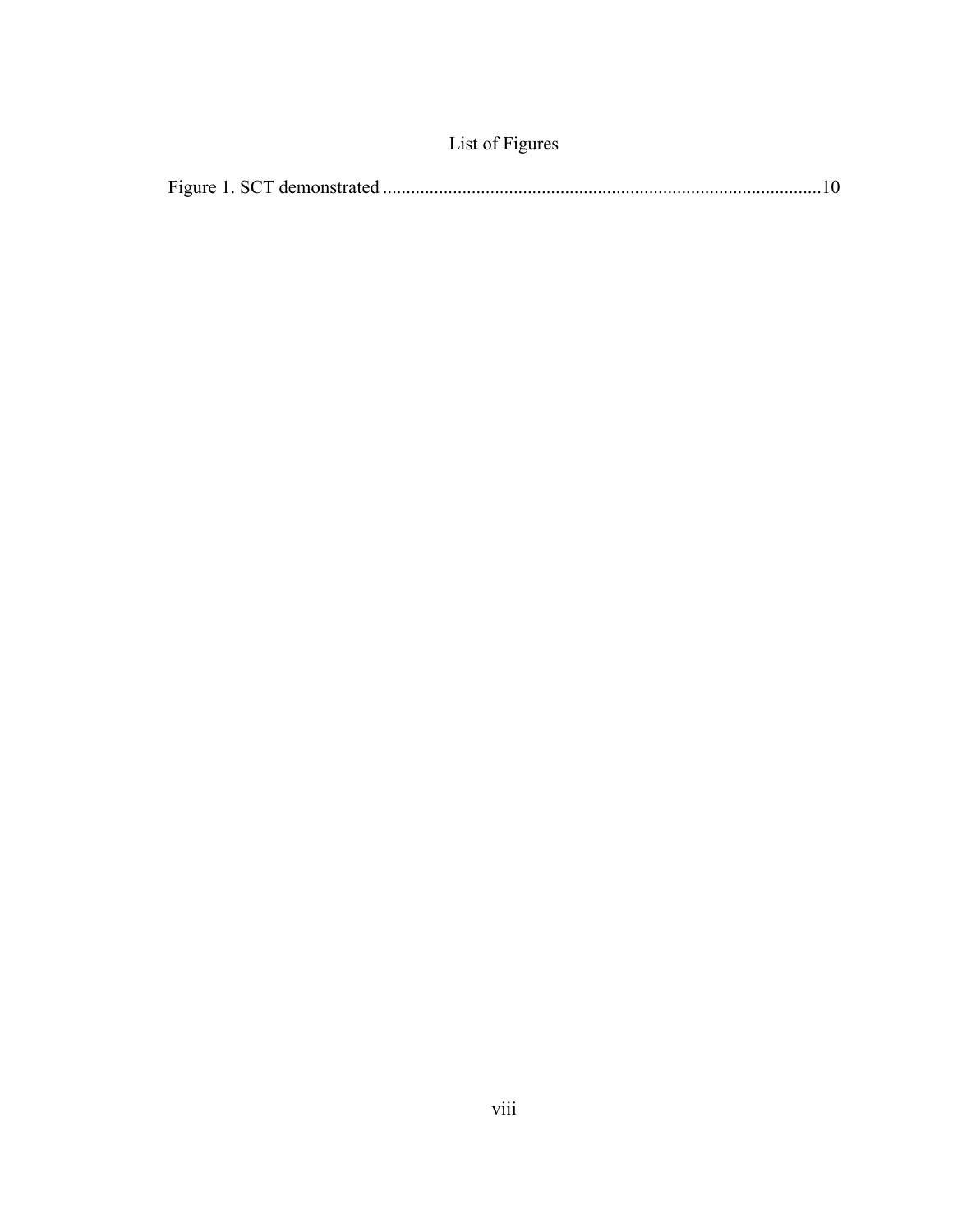#### Chapter 1: Introduction to the Study

#### **Introduction to the Problem**

Globally, pregnancy and its associated poor outcomes such as maternal mortality (MM), neonatal mortality (NM), and low birth weight, are still a major public health concern. About 25% of maternal mortalities occur during pregnancy. This is likely due to unsafe abortion, violence, and diseases (World Health Organization [WHO], 2013). Nearly 830 women die daily from preventable pregnancy and childbearing related causes (WHO, 2016a). The global maternity mortality ratio continued to reduce by 2.3% annually between 1990 and 2015; Sub-Saharan Africa, Asia, and North Africa also witnessed similar reduction in maternity mortality ratio (WHO, 2016a).

However, in 2015 alone, it was estimated that 303,000 women died from pregnancy and childbearing related causes. Sub-Saharan Africa and South Asia accounted for nearly 88% of these deaths globally. The greater percentage of MM happened in Sub-Saharan Africa with 546 maternal mortalities per 100,000 live births translating to 201,0000 maternal deaths annually (WHO, 2017). In the same year (2015), NM was projected to be 2.7 million worldwide and stillbirth was 2.6 million (WHO, 2016a). Although it is noted that neonatal death accounted for approximately 45% of all deaths among children under the age of five, an estimated 75% of these neonatal deaths took place during the first seven days of life, with 25% to 45% occurring in the first 24 hours of life (WHO, 2016b). In 2016, 99% of total maternal deaths took place in developing countries, and only 1% occurred in developed countries. Disparities also exist in adverse pregnancy outcomes between rural and urban women, between communities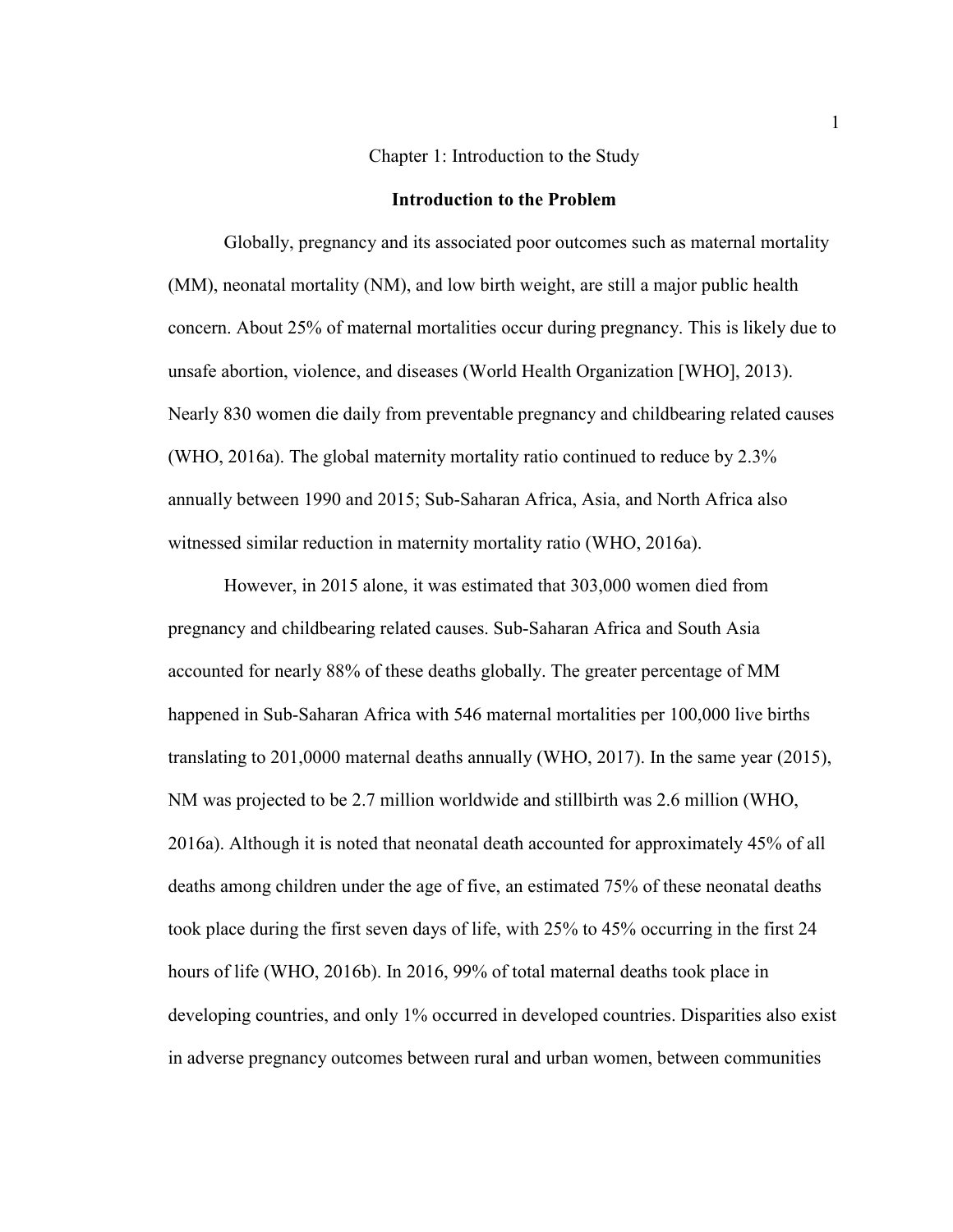with different economic statuses, and between adolescent and older women (WHO, 2016a).

In 2015, in Nigeria, nearly 7,100,000 babies were born, translating to about 19,500 babies every day. Among these, approximately 660 babies died daily before their first month of life and another 859 were stillbirths (United Nation International Children Economic Fund [UNICEF], *n.d.*). In the same year, neonatal mortality rate (NMR) in Nigeria was estimated at 34 deaths per 1,000 live births. The NMR for rural and urban areas of Nigeria was estimated at 44 deaths per 1,000 live births and 34 deaths per 1,000 live births respectively. Among the Nigerian women with low socioeconomic status, the NMR was 45 deaths per 1,000 live births compared to 30 deaths per 1,000 live births among wealthy women in developed countries (UNICEF, *n.d.*). NM has been attributed to preterm birth, low birth weight, infection, and asphyxia. In Sub-Saharan Africa, neonatal deaths were estimated to be 1,026,860, of which Nigeria contributed 240,106 (WHO, 2016b; UNICEF, 2015).

According to UNICEF (2016a), about 145 women of childbearing age died daily of pregnancy-related causes in Nigeria in 2015. This is the second position globally after India for maternal and NM. Nigeria's NMR in 2012 was 39, while infant mortality for those less than 1 year was estimated at 78 (UNICEF, 2016b). Three years later, the NMR had reduced to 34, the infant mortality rate was 69, and the MM rate was 814 (UNICEF, 2015). It is also documented that for every maternal death, there were about 30-50 morbidities, either chronic or interim (Global One, 2015). An estimated 30%-40% of the nearly 180 million pregnant women worldwide on an annual basis reported some form of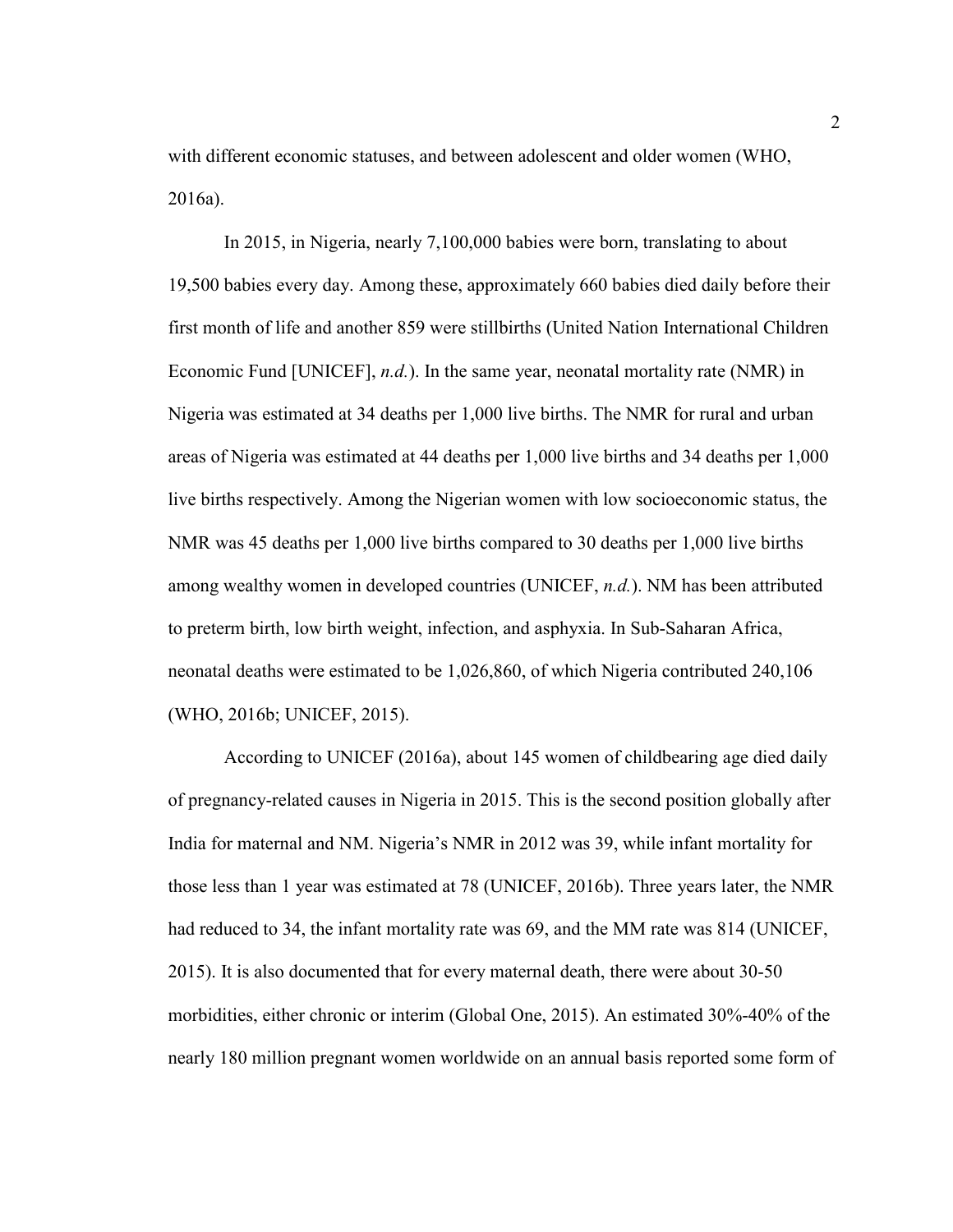pregnancy associated disabilities, and about 15 million reported some form of chronic illnesses from complications due to obstetric fistula, uterine scarring, severe anemia, pelvic inflammatory diseases, and infertility (Global One, 2015). Recent publications from the International Federation of Gynecology and Obstetrics (FIGO) also added that exposure to toxic chemicals in food, water, and air causes millions of deaths and costs billions of dollars and is responsible for poor pregnancy outcomes such as miscarriage and stillbirth in Nigeria (All Africa, 2015). It is also noted that the probability of women dying from pregnancy and childbirth in Nigeria is 1 in 13 (UNICEF, 2016a).

Worldwide, an estimated 30 million babies are born annually with low birth weight (LBW). LBW is considered a primary contributor to infant mortality, morbidity, and disability. The consequences of LBW extended beyond babies and childhood into adulthood (WHO, 2017). LBW inflicts considerable costs on the healthcare system and a huge burden on society in general (WHO, 2017). In 2013, about 22 million babies were born with LBW, roughly 16% of all infants born globally. This might not reflect the accurate figure of children born with LBW as the majority of babies born worldwide were not weighed at birth (UNICEF, 2016b). However, it is documented that South Asia has the highest number of LBW babies, where nearly one in every four newborns weighed less than 2,500 grams, followed by Sub-Saharan Africa (13%). In Nigeria, between 2009 and 2013, 15% of infants were born with LBW (UNICEF, 2014; UNICEF, 2016b).

Sub-Saharan Africa, including Nigeria, continuously experiences maternal deaths, NM, LBW, and related morbidity and disability compared to most other countries in the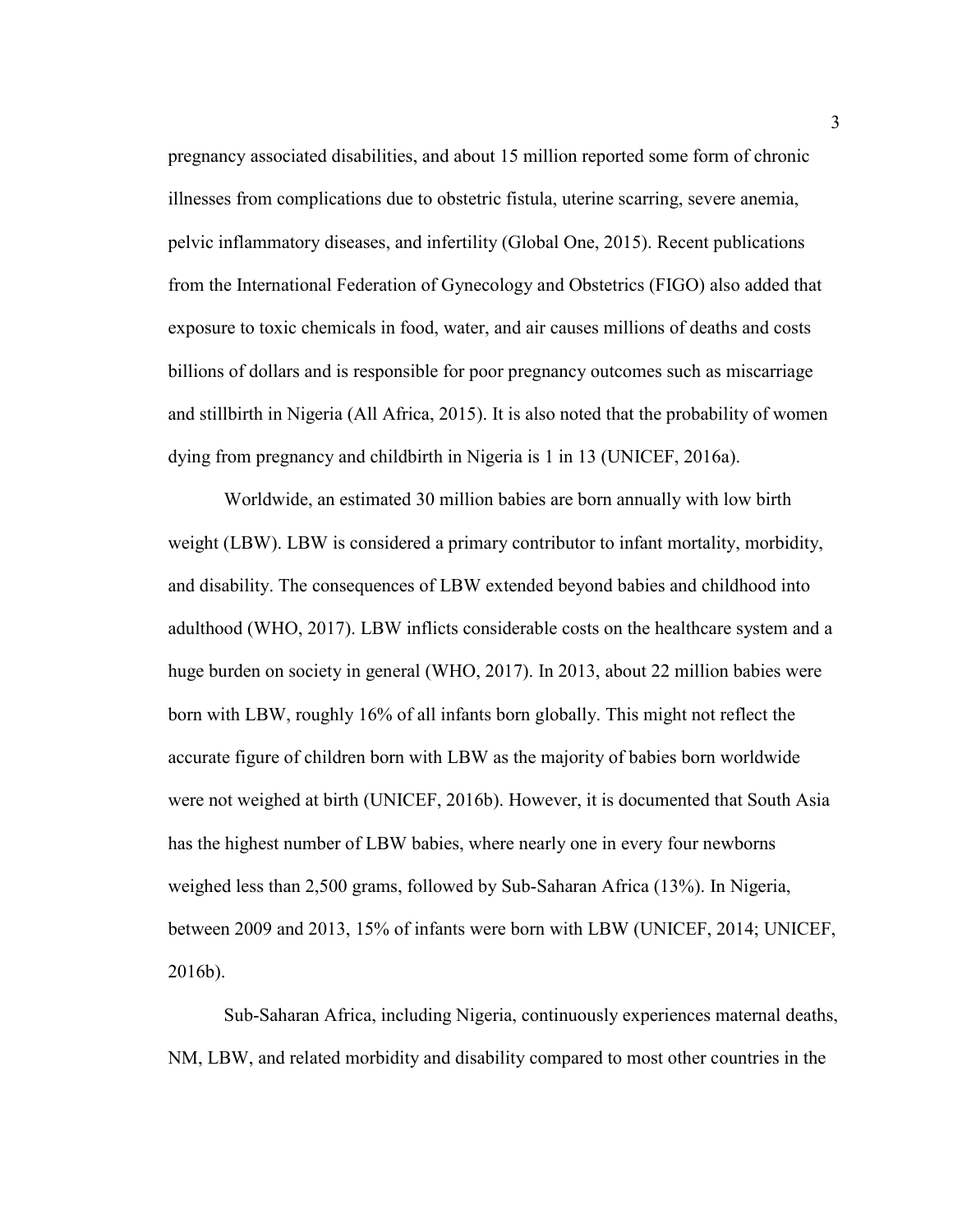world, except India (Ezeh, Agho, Dibley, Hall, & Page, 2014; Mojekwu & Ibekwe, 2012 ). It is also documented that the lifetime risk of maternal death in Sub-Sharan Africa is 1 in 36 compared to 1 in 3,300 in the high-income countries. The increased risk in the African region is attributed to limited access to and low quality of maternal health services (Fawole et al., 2012; UNICEF, 2017). MM occurred due to lack of antenatal care, low level of education, and abortion (Odeyemi et al., 2014; Yilgwan, Hyacinth, & Utoo, 2012). In addition, short intervals between pregnancies for babies born to mothers younger than 20 years, as well as babies born to mothers who reside in rural areas are considered risk factors for NM in Nigeria (Ezeh, et al., 2014). The above research underscored the need for a study that will independently predict the factors that contribute to poor pregnancy outcomes in Nigeria. Knowing these factors will help public health practitioners, policymakers, community leaders and other stakeholders to design strategies and interventions that will promote reproductive health in Nigeria.

#### **Background for the Study**

Poor pregnancy outcomes such as MM and related disability, as well as LBW and NM, pose public health challenges in Nigeria (Kana, Doctor, Peleteiro, Lunet, & Barros, 2015). In 2015, MM rate was 814 per 100, 000 live births, stillbirths' rate was 43 per 1,000 total births, and NMR was 34 per 1,000 live births. In 2010, the preterm birth rate was 12.2 per 1,000 (UNICEF, *n.d.*). Worldwide, about 80% of maternal deaths are due to four principal factors: infection, severe bleeding, hypertension, and obstructed labor. Complications from abortion contribute 13% of maternal deaths (Mojekwu & Ibekwe, 2012). Secondary causes include HIV/AIDS, anemia, sickle cell anemia, meningitis,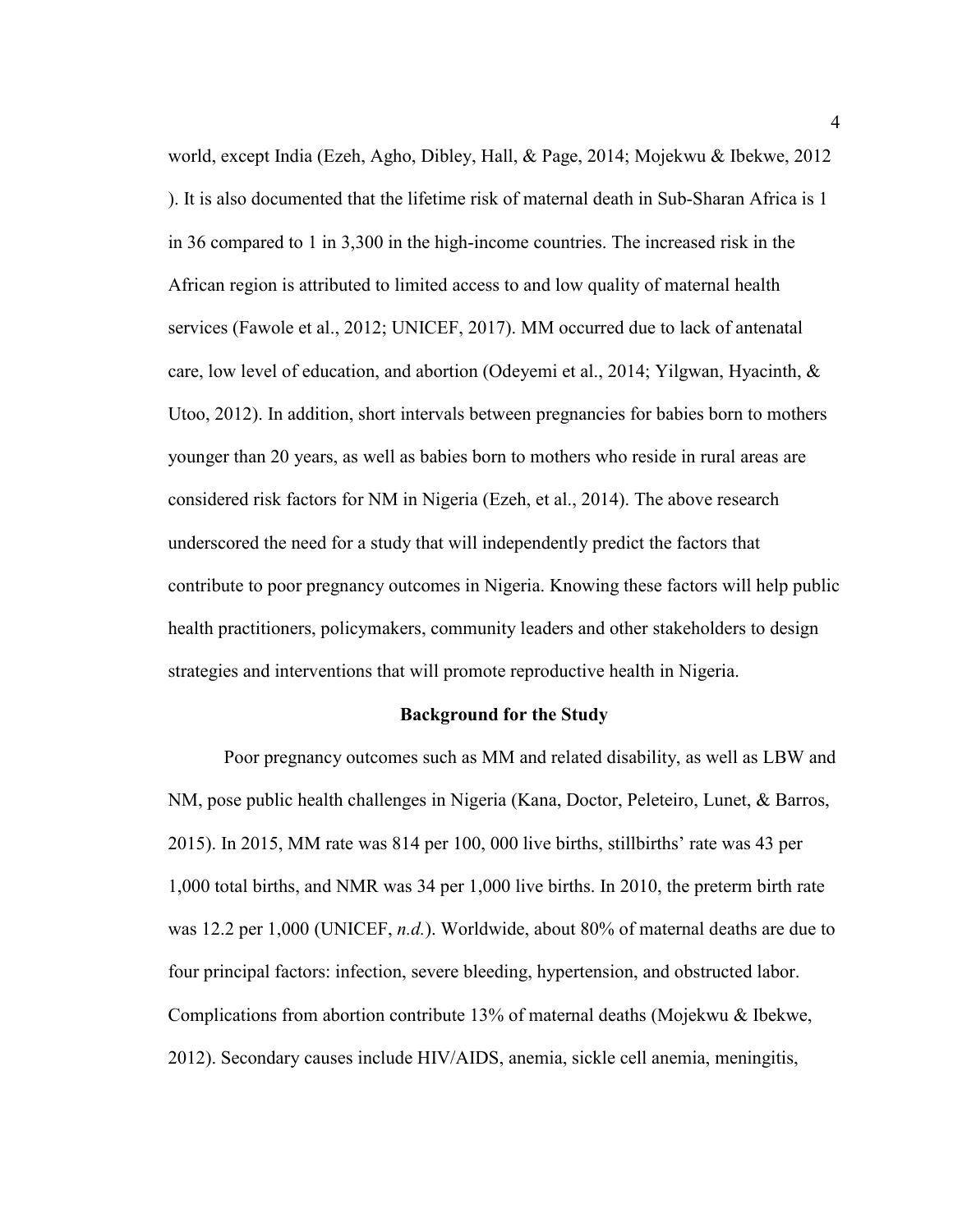malaria, hepatitis, and anesthetic death (Mojekwu & Ibekwe, 2012). Furthermore, MM in developing countries including Nigeria is a reflection of the lack of development in these cultures (Fawole et al., 2012).

LBW in Nigeria presents an economic and financial challenge to the family. To care for LBW babies in Nigerian societies, from birth to discharge from the hospital costs an estimated \$211.10 to \$1,573.90. The direct median cost of care is between \$80 to \$105.5 US dollars. This translates to 22.8% to 3,966.3% of the collective income of affected families. This level of spending is relatively high considering the nature of the Nigerian economy and the financial situation of affected families (Tonga, Orimadegun, Ajayi & Akinyinka, 2009). LBW has been considered a strong determinant of infant morbidity and mortality (Dahlui, Azahar, Oche, & Aziz, 2016). According to Dahliu et al. (2016), improving LBW in Nigeria required increasing antenatal care services through a sophisticated technique that includes health education, maternal nutrition, and increased socioeconomic indicators. A history of LBW, bleeding in pregnancy, and preterm rupture of membranes were significantly associated with LBW as well as increasing the odds of LBW deliveries in Nigeria (Awoleke, 2012). Other risk factors for LBW in Nigeria include malaria and its related complication in pregnancies, maternal education, and socioeconomic status (Ukibe, et al., 2014; Yilgwan, et al., 2012).

Nigeria is second to India in NM, worse than most other Sub-Saharan African countries (Ezeh, et al., 2014). Nearly 700 newborns die daily in Nigeria. Some of the dominatant factors that contribute to NM in Nigeria include infections, the gender of the neonate, newborns delivered through caesarean section, neonates born to mothers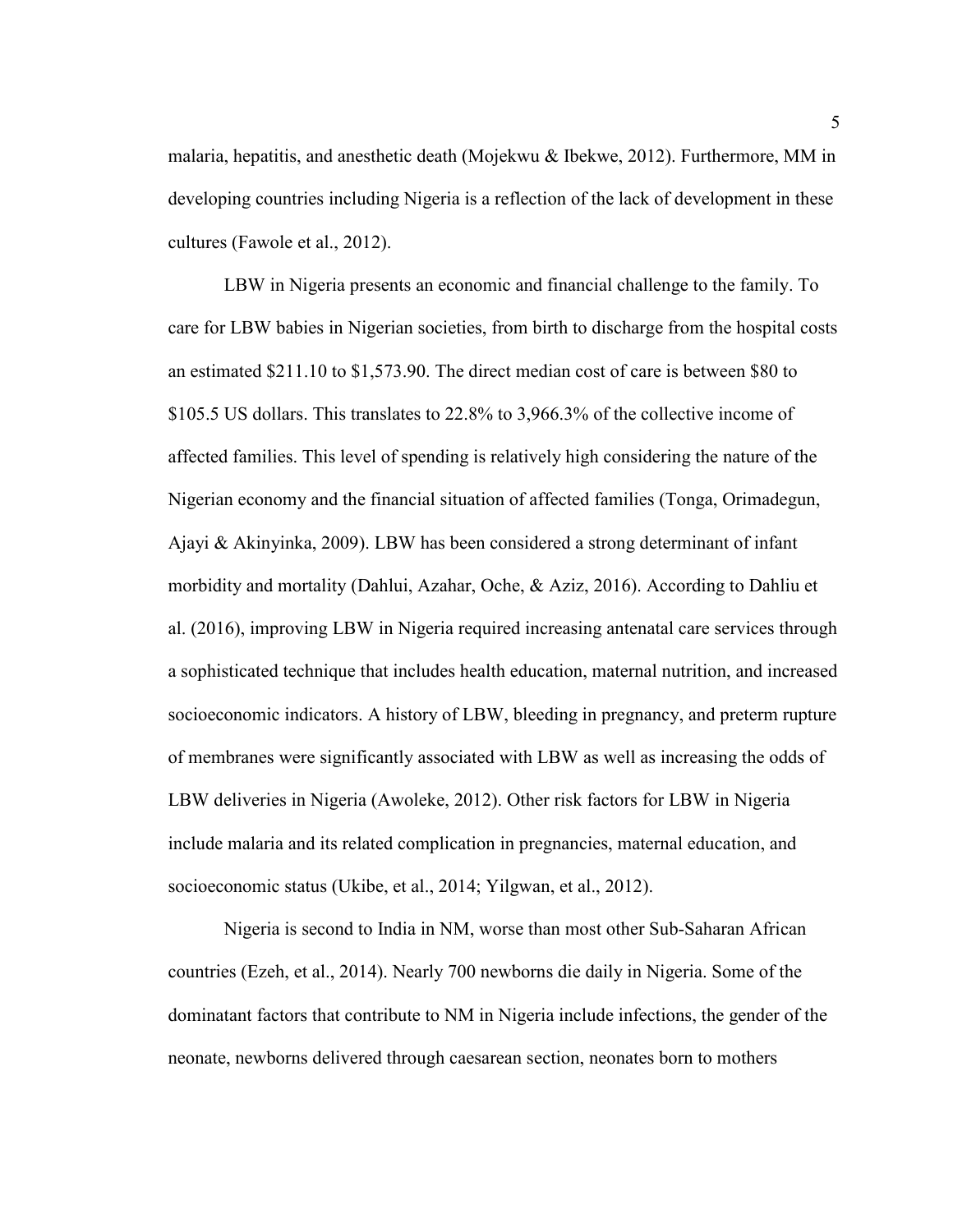younger than 20 years old, mother residing in rural areas of Nigeria, and a short interval between pregnancies (Ezeh, et al., 2014).

Most of the factors that contribute to MM, NM, and LBW in Nigeria are preventable (Fawole et al., 2012; UNICEF, 2016a; WHO, 2016b). However, Nigeria has consistently performed poorly compared to other Sub-Saharan African countries such as Ghana and Uganda (Ezeh, et al., 2014). One of the common problems in Nigeria is a lack of local research to generate indigenous evidence that will take into account the cultural and religious traditions, the socioeconomic position of Nigerian women and their ethnic background, and the level of infrastructure development. A systematic review of published literature in Nigeria from 1990-2014 showed the need for more maternal and child intervention research in Nigeria to generate relevant local evidence (Kana et al., 2015). Piane (2008) also highlighted the dearth of research evidence in Sub-Saharan Africa including Nigeria, and most studies that investigated poor pregnancy and its related outcomes demonstrated inconsistencies in their findings. For example, Awoleke (2012) reported no significant association between LBW and maternal age, parity, maternal height, the level of education, and occupation. However, Dahlui et al. (2016), Yilgwan et al. (2012) and Ukibe et al. (2014) found significant associations between LBW and maternal age, maternal height, parity, occupation, education, and socioeconomic status.

The primary focus of this study was to provide local evidence that will help advance knowledge in this field. The majority of data on pregnancy-related outcomes and interventions have come from developed countries with effective healthcare systems,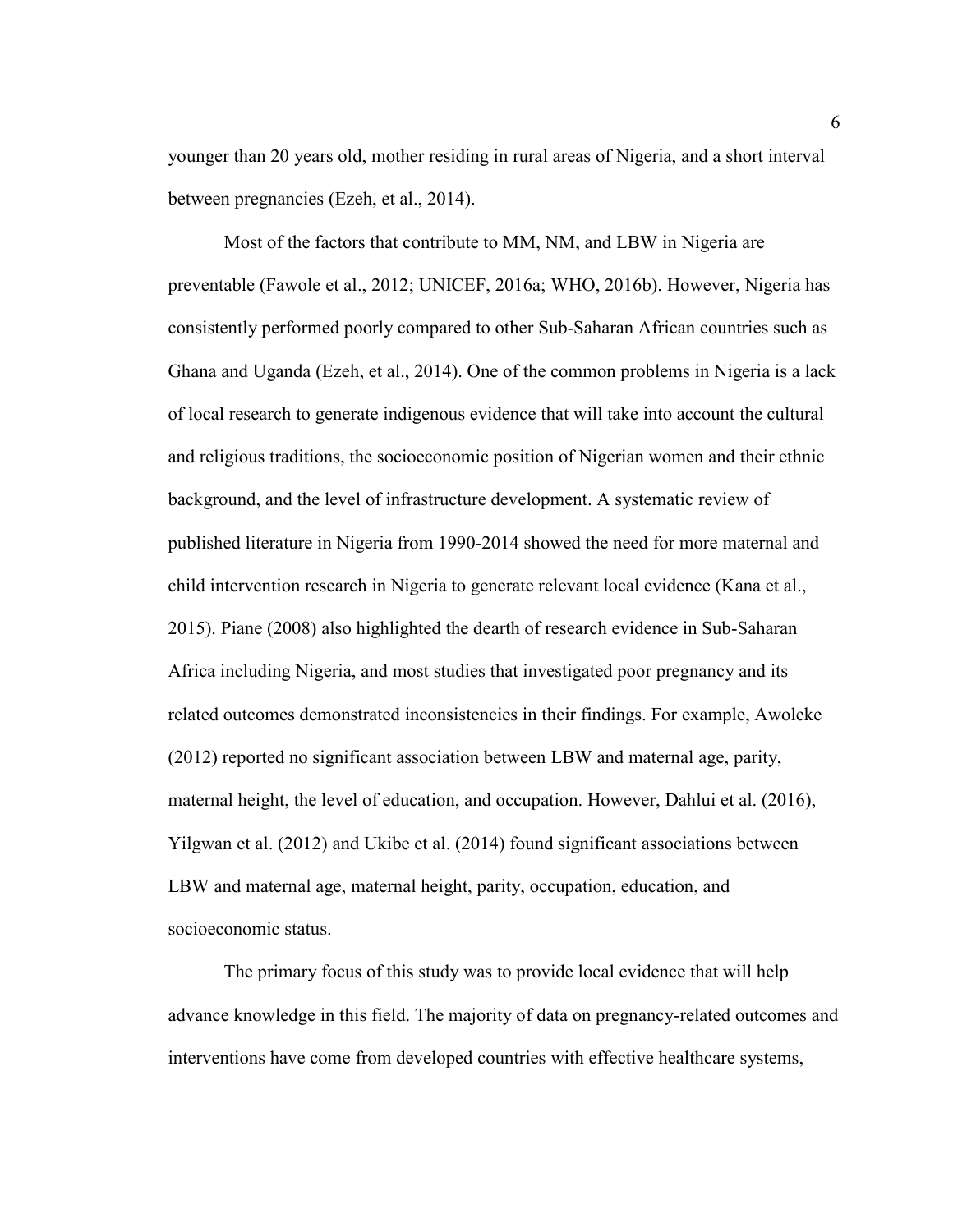developed infrastructure, adequate resources, and functional health care policies. Indigenous research is needed that is cognizant of the cultural, religious, ethnic, and socioeconomic backgrounds of women of reproductive age in Nigeria. This will help to generate local evidence to better understand why Nigeria consistently underperformed on MM and its related morbidities, NM, and LBW compared to other African countries.

Studies have demonstrated that prior history of poor pregnancy outcomes may likely result in adverse pregnancy outcomes in a subsequent pregnancy (Mahande  $\&$ Mahande, 2016; Ouyang et al., 2013). Furthermore, this study provided new information that public health practitioners, policymakers, community leaders and other interest groups could use to develop culturally and religiously appropriate interventions and strategies that would help increase positive pregnancy outcomes in Nigeria. It will also assist the Nigerian government in working towards achieving the United Nations Global Strategy for Women, Children's, and Adolescents' Health, 2016-2030 (WHO, 2016b). The declaration strives to end all preventable deaths of women, children, and adolescents by the year 2030 (WHO, 2016b).

#### **Problem Statement**

Research studies have provided substantial evidence about the predictors, mediators and, other factors of poor pregnancy outcomes in other parts of the world. However, such research evidence is lacking in Nigeria. For instance, the recent systematic review of published literature in Nigeria from 1990-2014 concluded that there is a need for more maternal and child intervention research in Nigeria to generate locally relevant evidence (Kana et al., 2015). In addition, the few studies that focused on poor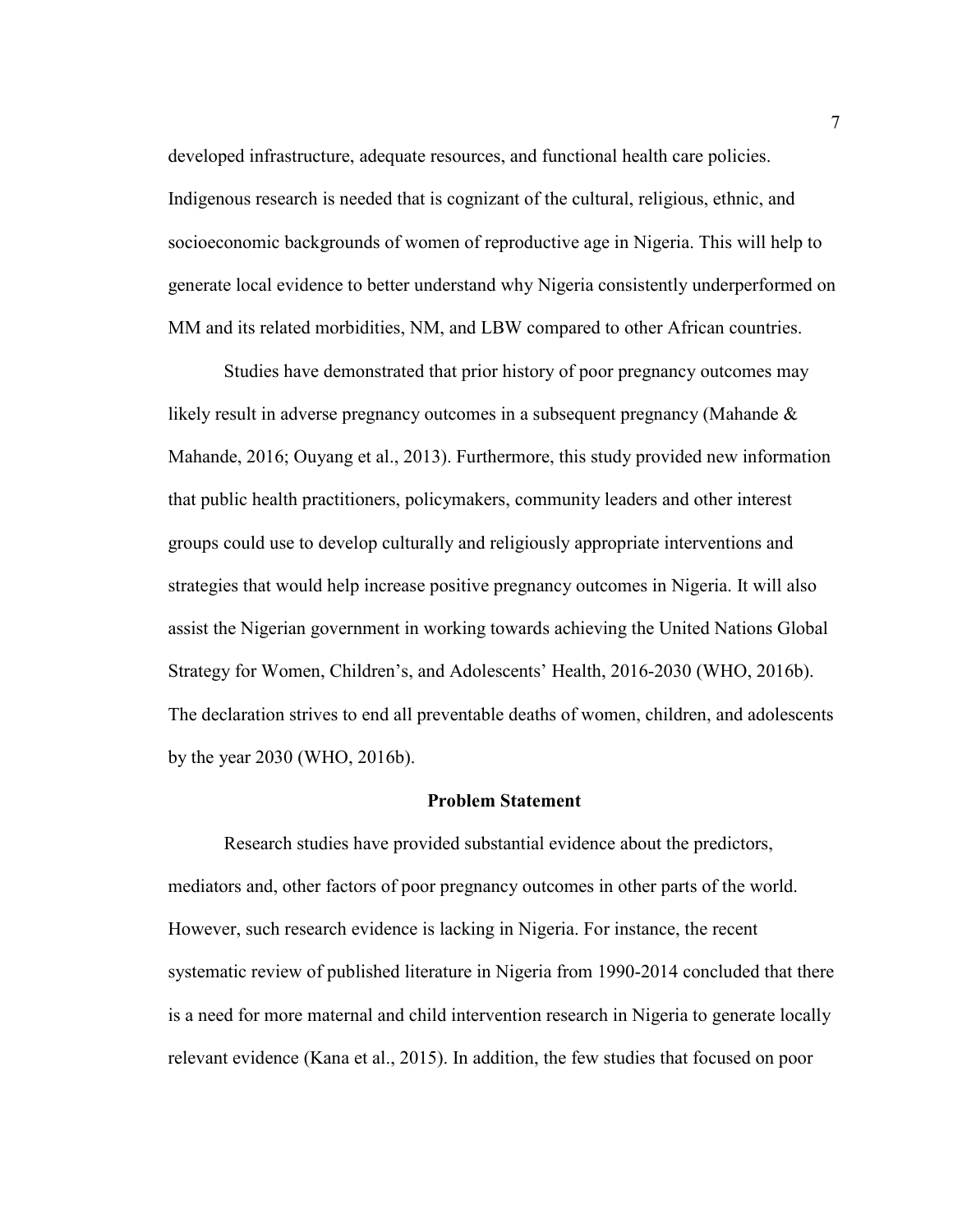pregnancy outcomes have not adequately addressed the history of previous pregnancy outcomes and some of the underlying factors that contribute to poor pregnancy outcomes such as mode of delivery and preterm birth (Fawole et al., 2011; Mojekwu & Ibekwe, 2012). This highlights the need for indigenous studies that will generate local evidence and sufficiently account for these factors to better understand why Nigeria consistently underperformed on MM and its related outcomes, NM, and LBW compared to most African countries.

The use of a hospital database helped provide the avenue to determine the factors that independently predict MM, NM, and LBW. Such information will contribute to addressing the discrepancies or mixed findings that existed in pregnancy-related studies in Nigeria. Also, this study has the probability of advancing knowledge in this area by adequately addressing the history of previous pregnancies and providing new information that will improve pregnancy outcomes for all women of childbearing age in Nigeria.

#### **Nature of the Study**

This study was a quantitative, cross-sectional retrospective design using secondary data. It determined the association between the following independent variables, outcomes of last pregnancy, gestational age at delivery, mode of delivery, the timing of antenatal care, number of antenatal cares received, and socioeconomic factors and the dependent variables of poor pregnancy outcomes such as MM, NM, and LBW. The research study used secondary data from Island Maternity Hospital, Nigeria. Permission to use the data was obtained from Walden University Institutional Review Board (IRB) and the Administrative Office of Island Maternity, Nigeria.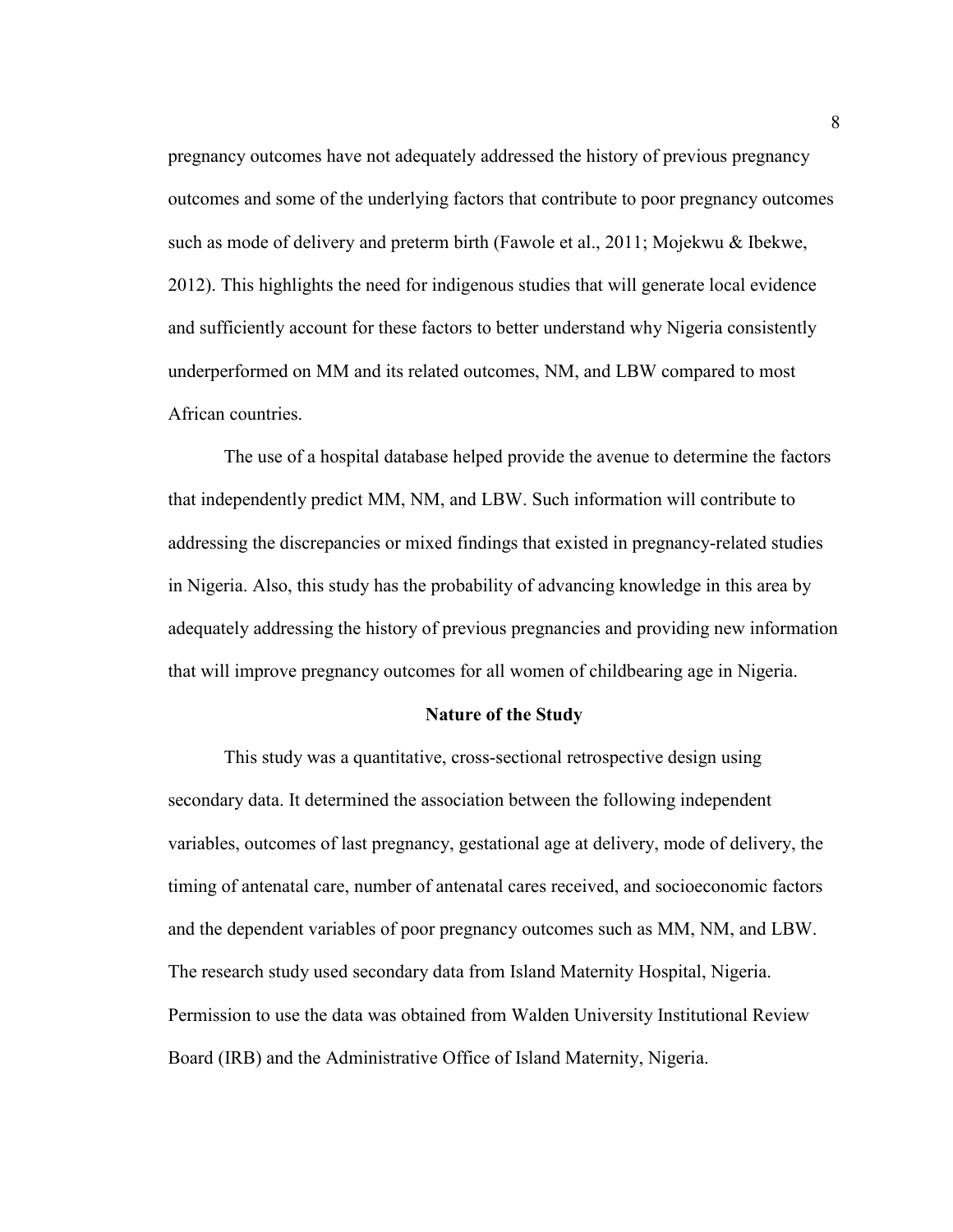The use of a quantitative cross-sectional retrospective approach in examining the predictors of poor pregnancy outcomes aligns with the core assumption of the theoretical framework of the study discussed below, which explains how people acquire and maintain particular behavioral patterns and at the same time provides intervention methods. Effective behavioral change depends on the environment, people, and behavior (Glanz, Rimer, & Viswanath, 2008).

#### **Purpose of the Study**

The goal of this cross-sectional retrospective study was to examine the factors that independently predict poor pregnancy outcomes such as MM, LBW, and NM in Nigeria. Studies conducted in Nigeria have shown an association between sociocultural factors, inadequate health care, and social disparities with poor pregnancy outcomes (Fawole et al., 2011). Nevertheless, there is a gap in the literature in Nigeria that warrants testing other variables such as gestational age at delivery, mode of delivery, last pregnancy outcomes, timing of booking, and the number of antenatal care services received and confounding variables that mediate or indirectly contribute to poor pregnancy outcomes. Knowing the mediators or predictors of poor pregnancy outcomes will help improve reproductive health and pregnancy outcomes for women of childbearing age in Nigeria.

#### **Theoretical Framework**

I employed the social cognitive theory (SCT) to assess the predictors of poor pregnancy outcomes (Miller & Dollard, 1941). This theory was first developed by Miller and Dollard (1941) and was initially known as social learning theory. However, Bandura (1997) advanced the theory by incorporating concepts from psychology and renamed it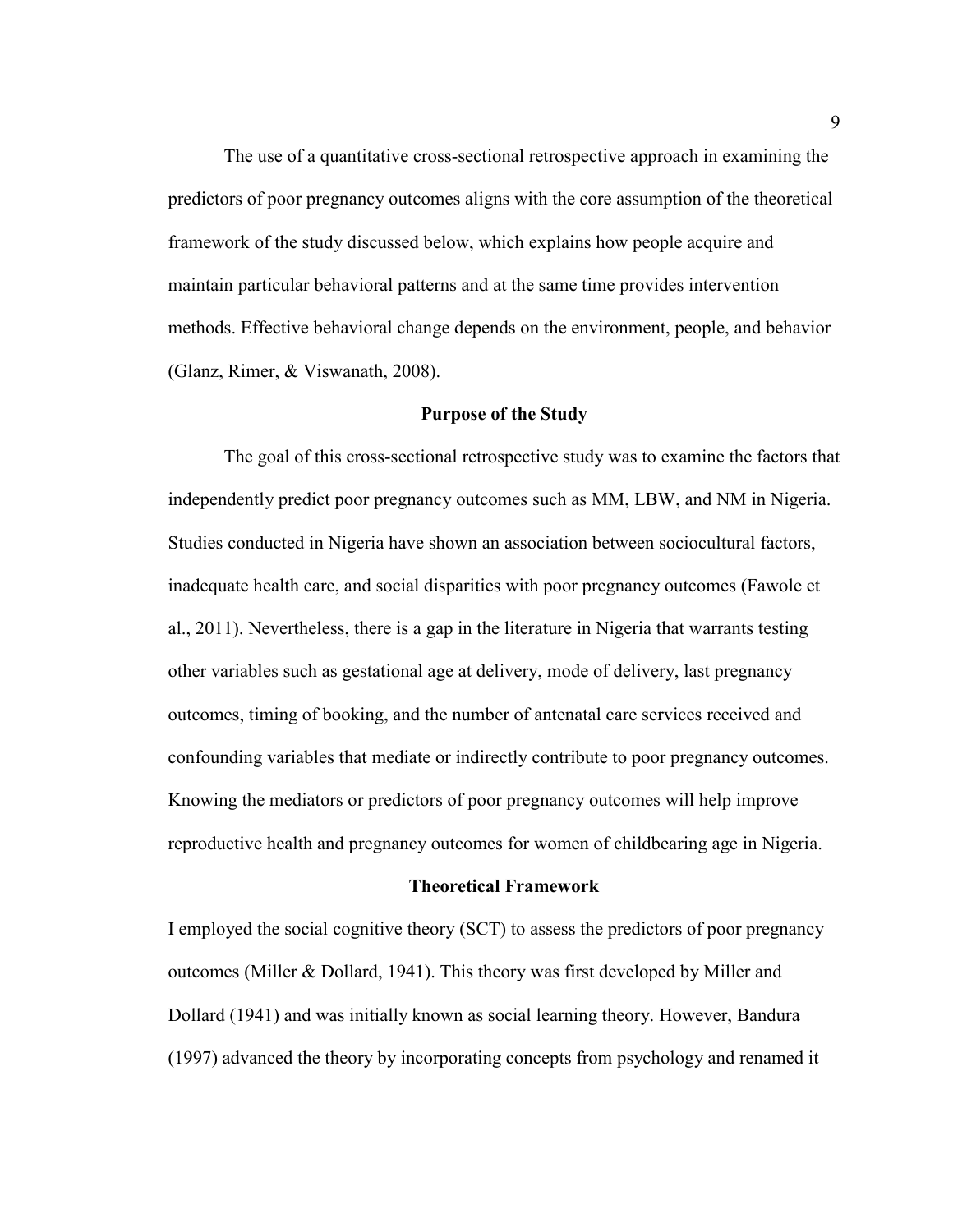SCT (Glanz et al., 2008). SCT is widely used in social science research, especially in public health for program intervention, assessment, and evaluation (Wilson, 2012). This theory assumes that the interchange of personal factors, behavior, and environmental factors help impact or shape human behavior. SCT further highlights the abilities of people to amend or build their desired environment through the knowledge of collective actions (Glanz et al., 2008). The theoretical framework provides the following primary concepts: (a) reciprocal determinism, (b), outcomes expectation, (c) self-efficacy, (d) collective efficacy, (e) observational learning, (f) incentive motivation, (g) facilitation, (h) self-regulation, and (i) moral disengagement, which was tailored in this study to explain the relationship between mode of delivery, gestational age of delivering, outcomes of the last pregnancy, timing of booking and number of antenatal care services received, and socioeconomic factors, and poor pregnancy outcomes such as MM, NM, and LBW (Glanz et al., 2008).

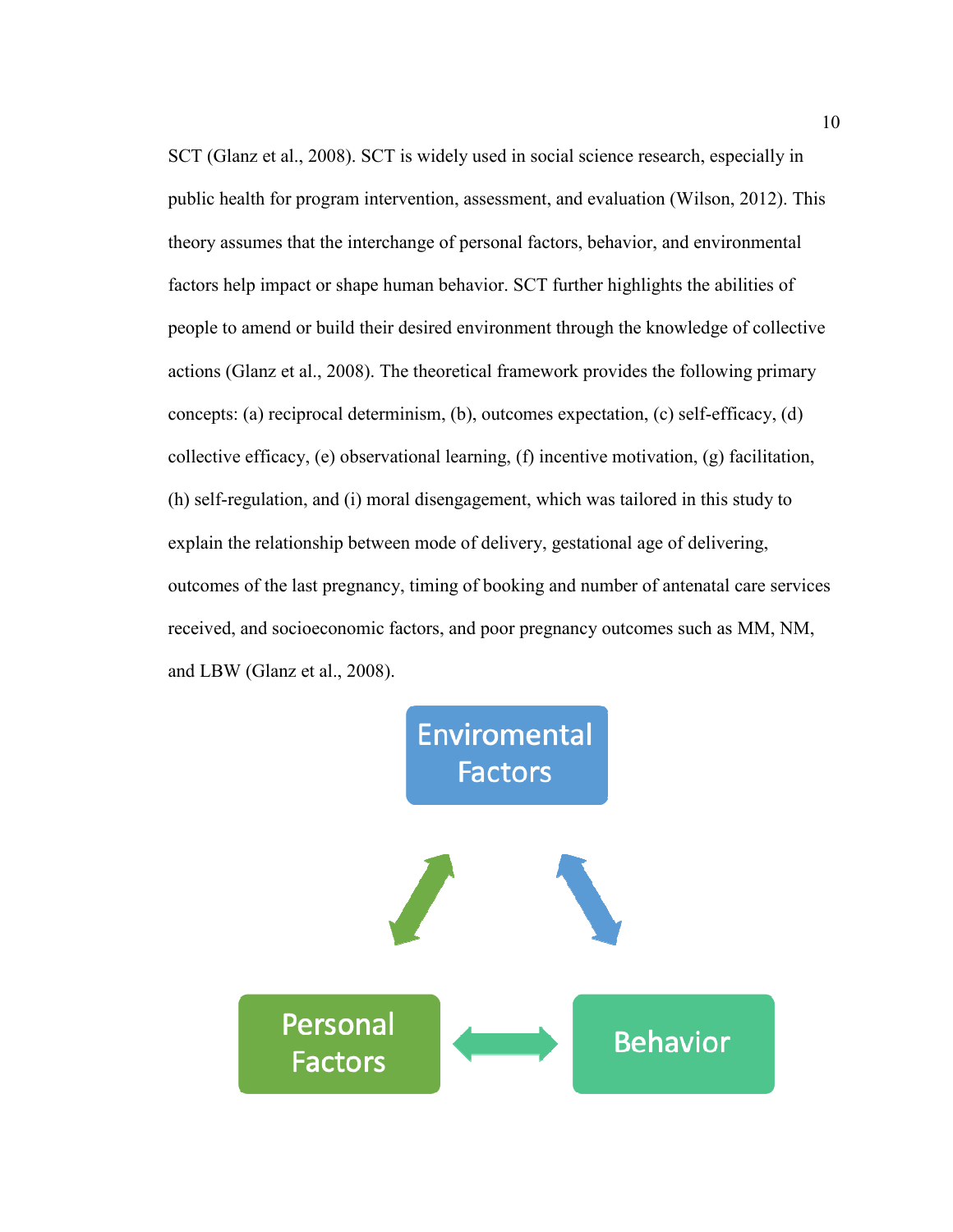*Figure 1*: SCT demonstrated.

Reciprocal determinism assumes that behavior can be amended in several ways through interaction with people and the environment, either through changing the personal attitude or making a modification to the environment. In this research, this implies that individual demographic factors such as cultural and religious beliefs, age, female empowerment, socioeconomic factors (education, income, and occupation), and environmental factors, which include availability of health facilities and health professionals, and affordability of care can be influenced to help expectant mothers make positive behavior changes such as early booking and selection of skilled antenatal care to help select the appropriate mode of delivery based on the situation (Glanz et al., 2008; Wilson, 2012). Such positive behavior modifications will translate to improving pregnancy outcomes in Nigeria.

Outcome expectation is the anticipated outcome of a behavioral choice or model leading to positive outcomes of healthful behavior. In this research context, every pregnant woman expects a positive pregnancy outcome, which is paramount to personal factors such as early antenatal booking, use of antenatal services and proper nutrition to reduce chances of preterm delivery, adherence to medical advice and instruction to mitigate history of poor pregnancy outcomes, and the use of skilled professional attendants during vaginal delivery

Self-efficacy is the capability or confidence in a person's own ability to take action and overcome obstacles. The concept of self-efficacy is task-specific; either increase or decrease depends on the task. In this research, self-efficacy refers to the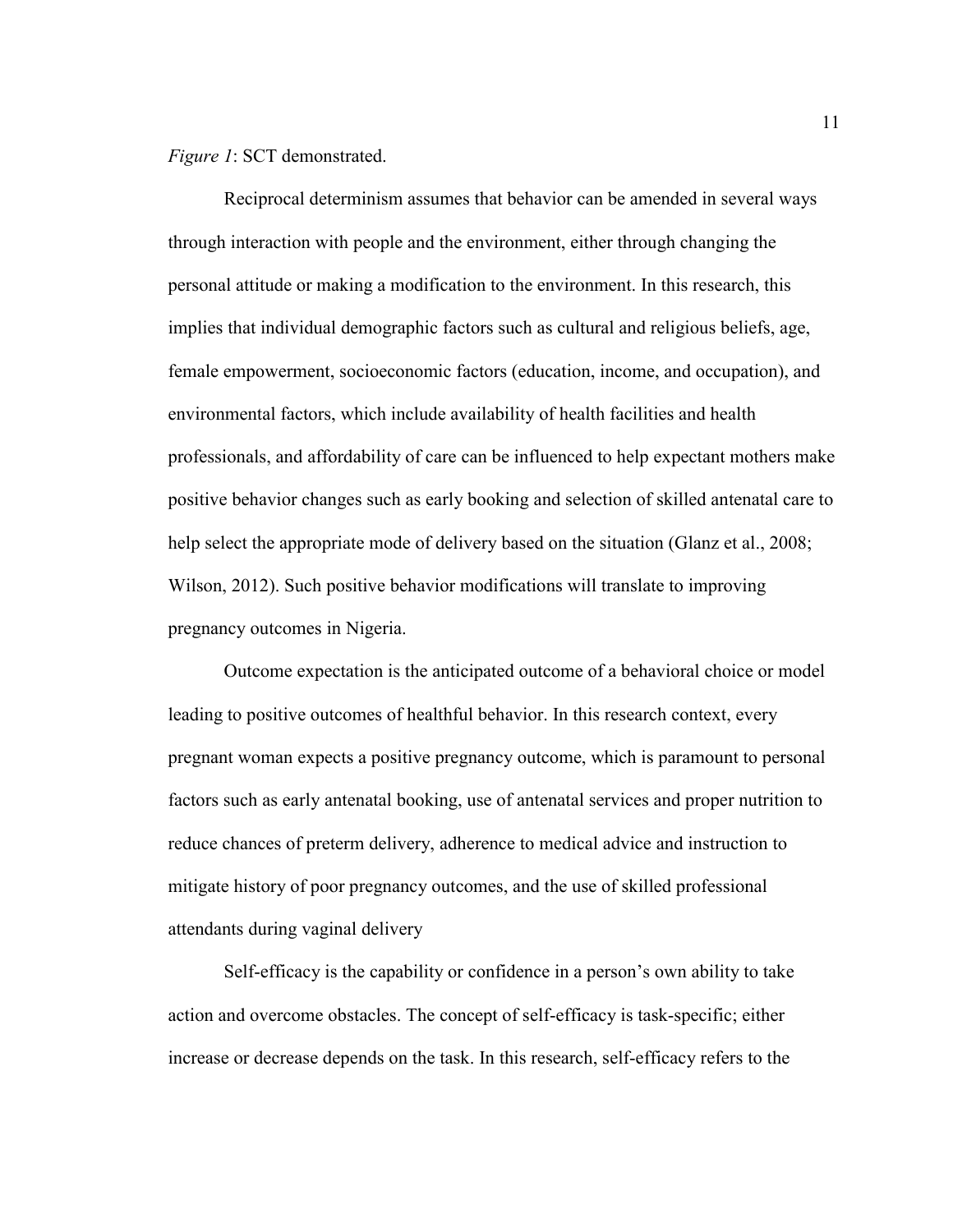ability of a pregnant woman to take a concrete step or action towards improving her pregnancy outcomes. For example, such steps include not becoming pregnant until after 20 years of age, avoiding unwanted pregnancy and unnecessary abortion, booking early for antenatal care services when pregnant, using trained professionals during labor, and using dietary supplements and proper nutrition to reduce the chances of preterm delivery. Taking such steps during pregnancy and in the postnatal period will improve pregnancy outcomes (Glanz et al., 2008; National Cancer Institute, 2005; Shorey, Chan, Chong, & He, 2015; University of Twente, *n.d.*).

Collective efficacy implies the capability or confidence of groups or communities to become involved in bringing about the desired change. In this research, desired behavior changes to reduce MM, NM, and LBW to improve pregnancy outcomes in Nigeria can be accomplished through collective actions of community members by promoting and educating pregnant women and women of childbearing age on the importance of early booking and the use of antenatal care services, hospital facilities, and skilled attendants during labor and delivery. Instead of utilizing untrained personal or delivery at home, collective actions of the community can also include educating pregnant women and women of childbearing age on how to cut across ethnic, religious, and cultural barriers to embrace modern medicine. Likewise, governments at all levels can bring about the desired changes by developing and implementing appropriate interventions and policies that will be tailored toward positive behavior changes, thereby improving pregnancy outcomes for women of reproductive age in Nigeria (Glanz et al., 2008).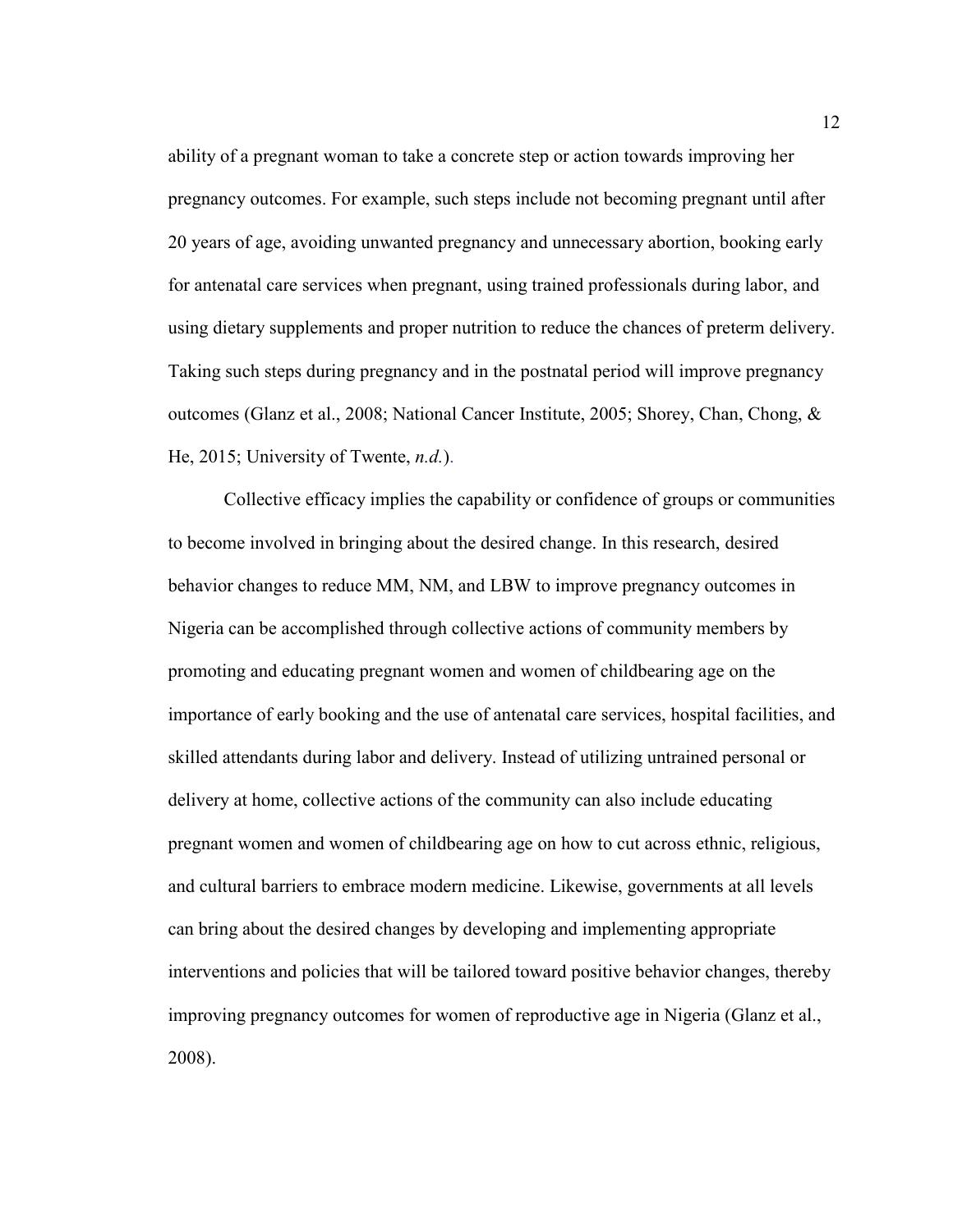Observational learning suggests that behavior can be acquired by observing or watching the actions and outcomes of the behavior of others or the behavior of a role model. In this research context, several behaviors that increase the risk of poor pregnancy outcomes can be overcome by allowing pregnant women or women of childbearing age to observe the actions and outcomes of other women who have successfully changed their behaviors and improved their pregnancy outcomes. Therefore, an aggressive health campaign, education, and promotions featuring women who have adjusted or modified their behaviors and improved outcomes would motivate other pregnant women or women of reproductive age to do the same (Glanz et al., 2008; NCI, 2005; University of Twente, *n.d.*).

Incentive motivation involves the use of rewards and punishments to amend behavior. Studies conducted in Nigeria had demonstrated that women who reside in rural areas in the northwest region and those with lower socioeconomic status, some cultural and religious barriers, and less than 20 years of age are consistently noted for poor pregnancy outcomes (Awoleke, 2012; Fawole et al., 2011; Yilgwan et al., 2012). To improve pregnancy outcomes for these women, local, state, and federal governments as well as community programs need to provide incentives and rewards. For example, cash assistance, transportation services to and from the hospital for antenatal care related services, skilled attendant home visits during pregnancy and postnatal period, provision of vitamin and other nutritional supplements, and educational programs that help reduce MM, NM, and LBW and improve pregnancy outcomes for these women (Glanz et al., 2008).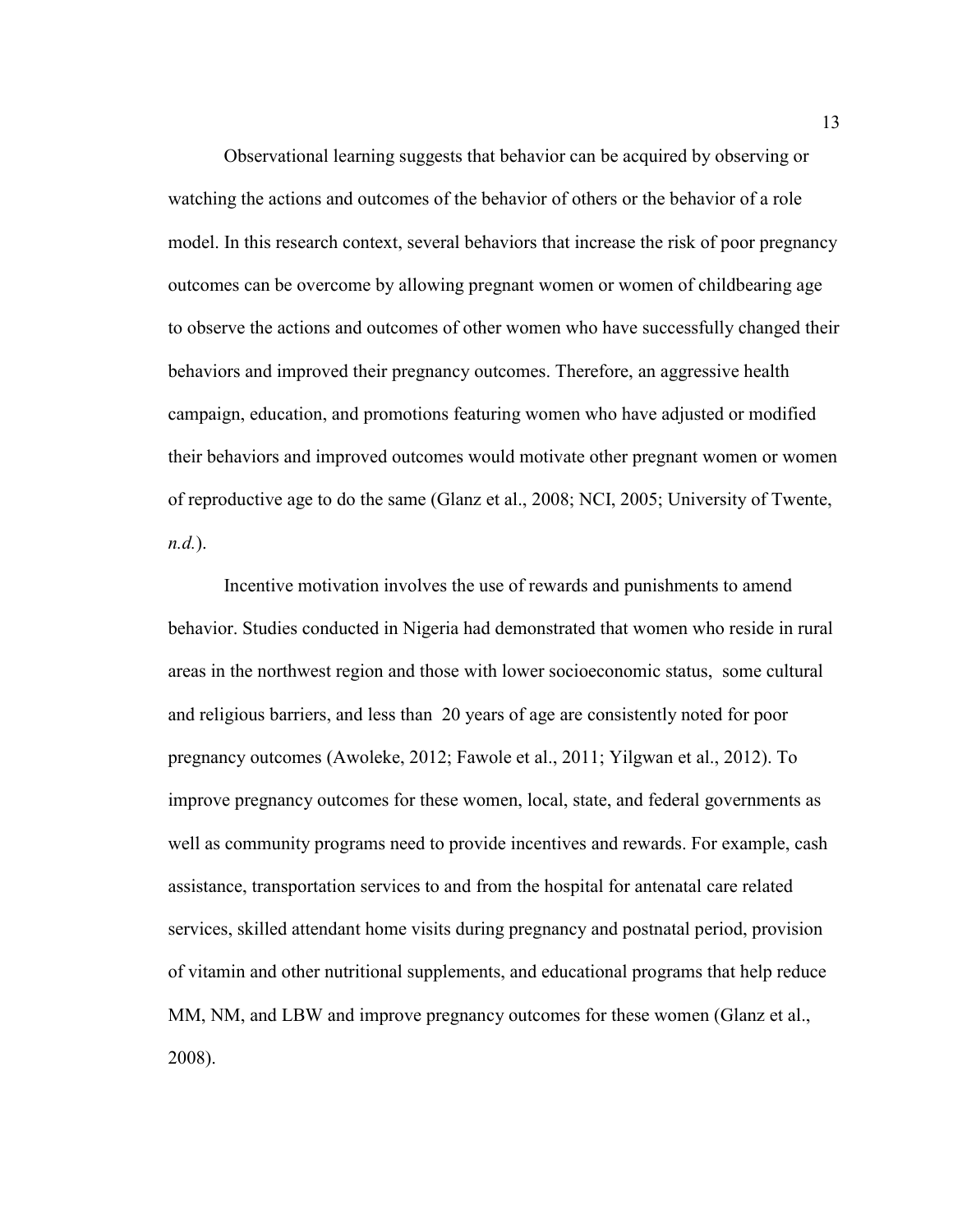Facilitation indicates provision or availability of resources, tools or changes within the environment that foster behavioral change. Resources can be provided through knowledge and skill-based training intervention programs aimed at improving the socioeconomic status (education, income, and occupation) of reproductive age women. Furthermore, childbearing age women could be empowered to foster an environment where they can strive to make an independent decision regarding their reproductive health, such as when to get pregnant, the number of children to bear, use of contraceptives for proper spacing of pregnancies, and to become pregnant only after 20 years of age (Glanz et al., 2008).

Self-regulation or self- control implies self-monitoring, setting goals, self-reward, accepting feedback, self-instruction, and seeking social support when necessary. In this context, it implies reproductive age women setting personal goals of when to becomes pregnant, the number of children to bear, and the use of contraceptives for adequate spacing of children. Such realistic goal setting and monitoring to ensure the success desired will improve pregnancy outcomes and reduce MM, NM and LBW among childbearing age women in Nigeria (Glanz et al., 2008; University of Twente, *n.d.*).

Moral disengagement indicates the process of thinking relating to dangerous behavior. A person can learn the moral standard for self-regulation, and violation of this moral standard is considered moral disengagement (Glanz et al., 2008). In this research context, engaging in a moral standard for self-regulation involved pregnant women or women of childbearing age engaging in healthy behaviors such as avoidance of alcohol, smoking, and use of illegal drugs or entirely abstain from behaviors that will be harmful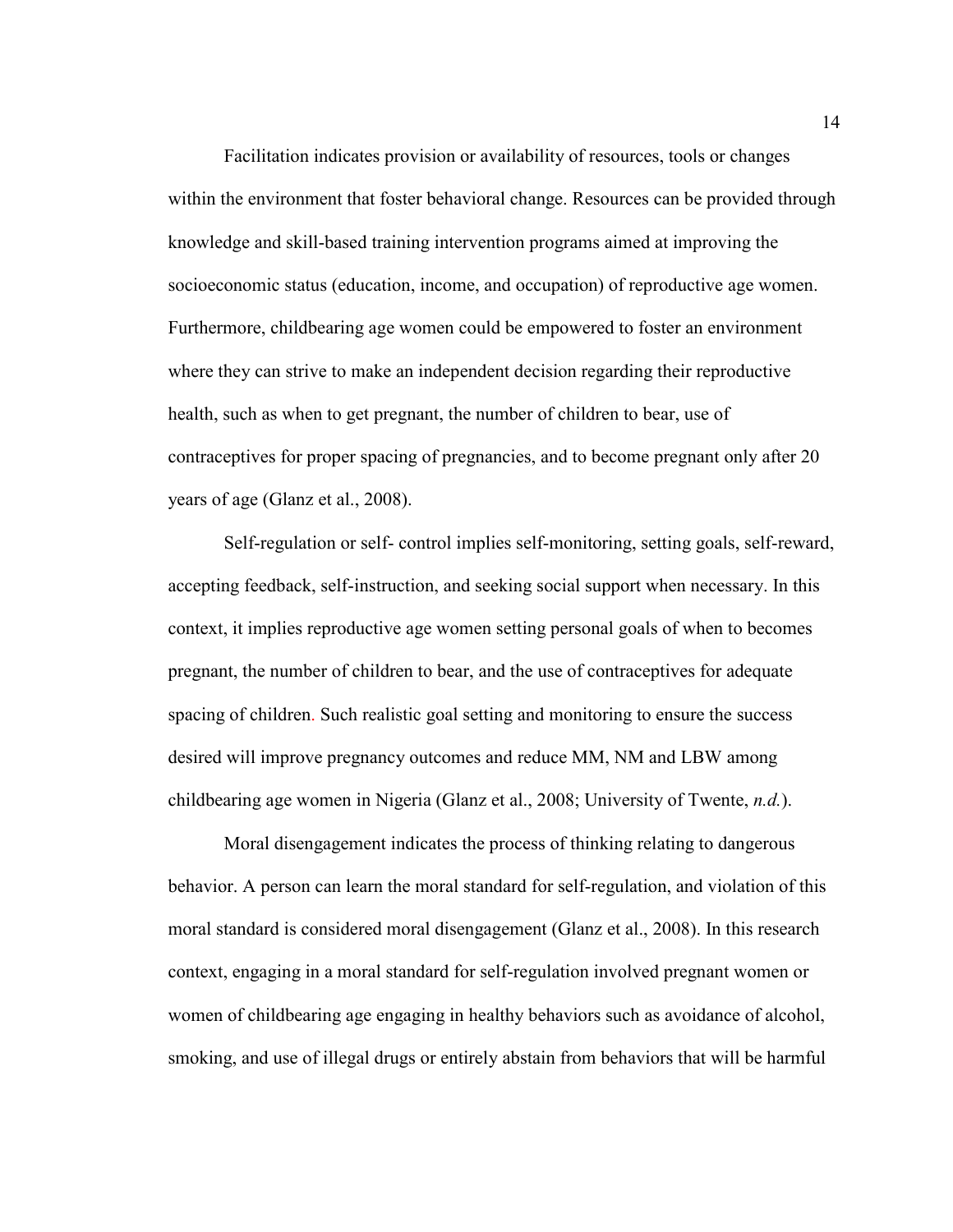to fetuses. This includes the use of antenatal care services, early booking, and the use of skilled personnel during labor and delivery, all of which will help minimize fatal pregnancy outcomes.

I used the SCT theoretical model to explore the process of interaction between personal and environmental factors that shape the behavior of reproductive age women and how it influences pregnancy outcomes. In this study I used secondary hospital data from May, 2015, to June, 2017, to determine the predictors of poor pregnancy outcomes among Nigerian women in relation to SCT and how that influenced the behavior of women of childbearing age (15-49 years).

#### **Definition of Terms**

*Socioeconomic status:* The social position of a group or individual, usually measured through the sequence of education, income, and occupation (American Psychological Association, 2016)

*Low birth weight (LBW):* The weight of a baby born weighing less than 5.5 pounds 8 ounces (March of Dimes, 2014).

*Preterm delivery/birth:* Delivery of a newborn baby between 20 and 37 weeks of gestation (American College of Obstetricians and Gynecologist, 2013).

*Preterm labor:* Labor starting with contraction of the uterus before 37 weeks of pregnancy, and often resulting in preterm birth (American College of Obstetricians and Gynecologists, 2013a).

*Cesarean delivery:* Deliveryof a newborn baby through surgical operation or procedure (American College of Obstetricians and Gynecologists, 2012).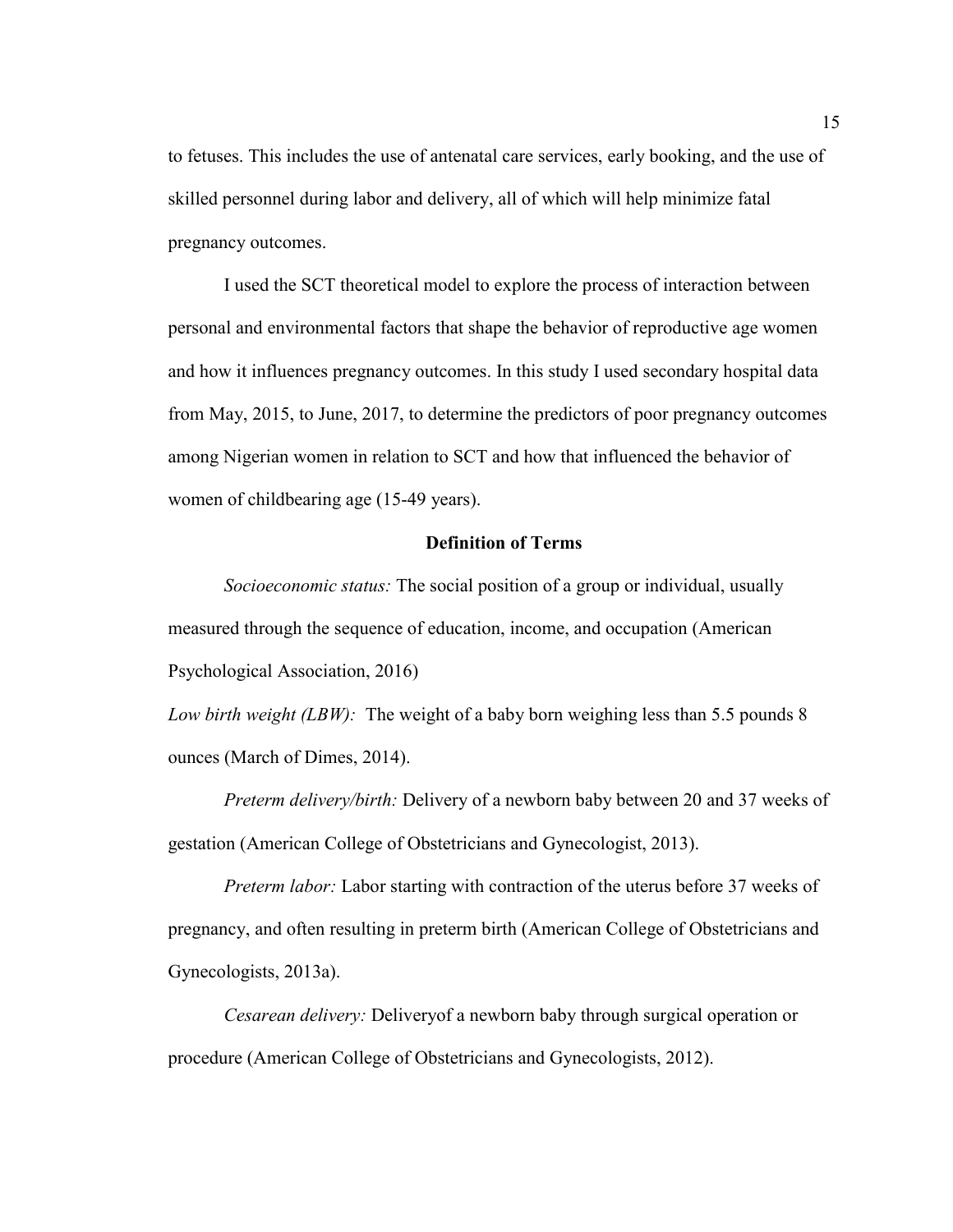*Poor pregnancy outcome:* Classified as pregnancy complications, illness or injury, MM (death), infant morbidity, and infant mortality (Centers for Disease Control and Prevention [CDC], 2014).

*Stillbirth:* Infant born with no life signs after nearly 24 weeks conception (March of Dimes, 2015b).

*Infant mortality:* Death of infant that occurred within the first 12 months after birth (American Academy of Pediatrics, 2011).

*Maternal mortality (MM):* Death of a mother immediately after or during delivery (American College of Obstetricians and Gynecologists, 201d).

*Neonatal Mortality Rate (NMR):* The proportion of newborns who died within the first 28 days of life per 1,000 live births (WHO, 2017).

*Life time Risk:* A woman's risk of dying or the probability that a 15-year-old girl dies due to the complication of pregnancy and childbirth over her lifetime (WHO, 2017).

#### **Assumptions**

I assumed that the Island Maternity Hospital data was free of or contained reduced random or systematic error or an instrumental error through the use of suitable sampling techniques. However, the sample data set may still be vulnerable to error.

#### **Strengths and Limitations**

The Island Maternity Hospital data were collected through uniform prevalidated data collection instruments (WHO, 2010). Secondary data presents several advantages for researchers. It is cost effective, less time consuming, and above all, easy to generalize due to large sample sizes with true representation of the local population and with lower risk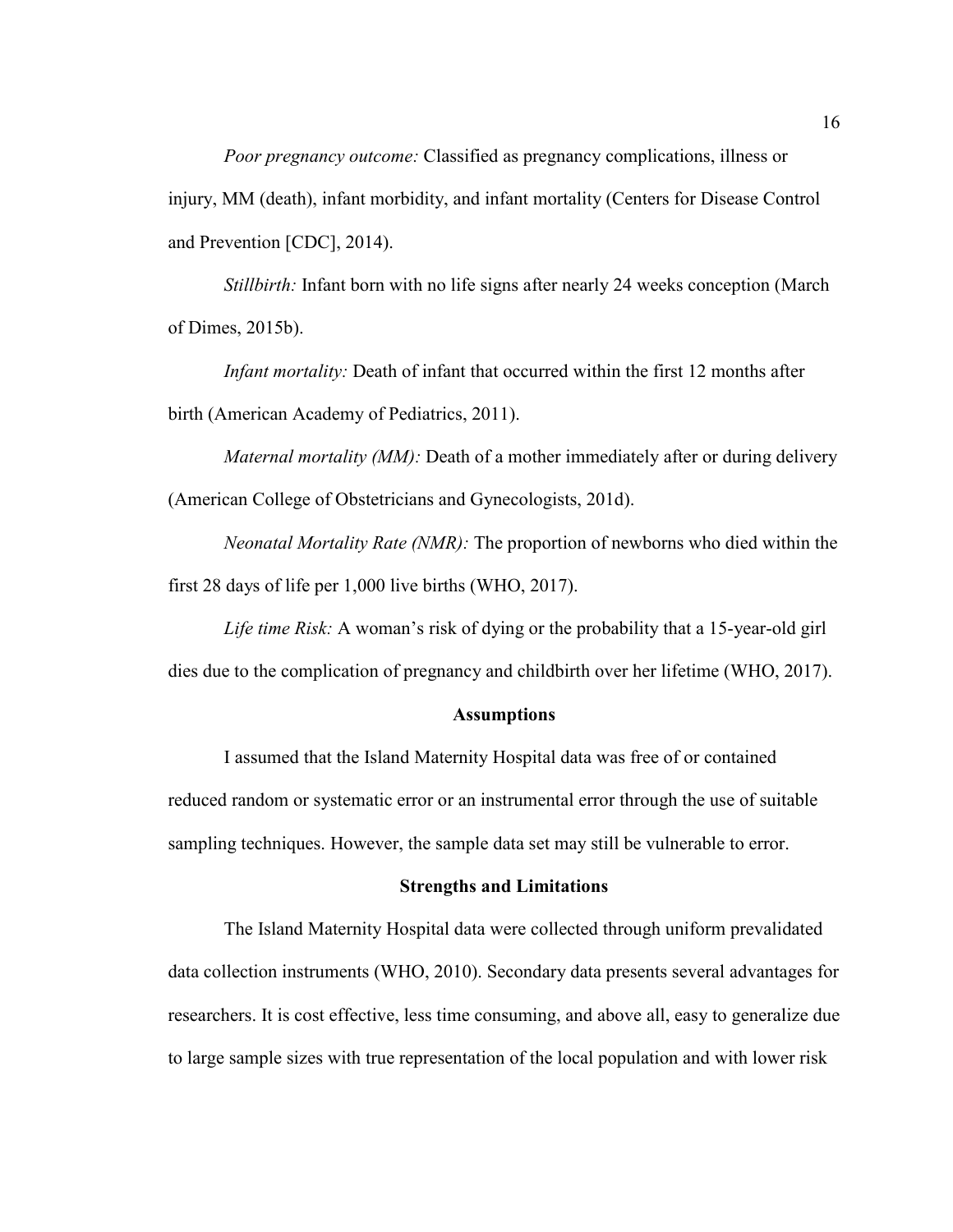to the study subjects (Aponte, 2010; Doolan & Froelicher, 2009; Smith et al., 2011) Additionally, the larger sample size and true representation of the target population subgroups increases the study precision, as well as its external and internal validity (Carlson & Morrison, 2009).

As is the case with most studies, this study was not without limitations. Retrospective cross-sectional studies are useful in providing first-hand assessment information and in setting the stage for prospective studies. They also contain several shortcomings, such as only demonstrating an association between outcome variables and independent variables, and not causality. Secondly, such studies only determine the prevalence of the outcomes and not the incidence (Carlson & Morrison, 2009). Another limitation of the study was not being able to assess all outcome variables. For instance, small or large infant size for gestational age and premature birth were not assessed in this study, even though socioeconomic factors may impact these outcomes. I used the Statistical Package for Social Sciences (SPSS) version 25, Walden University edition to maneuver the variables of the raw data set and to compensate for the inherent deficiencies associated with the use of secondary data and cross-sectional study designs,

#### **Delimitations**

The scope of this study is limited to women of reproductive age 15-49 years old. This age group was chosen to enable me to assess information on relevant subgroups that are of interests, such as the adolescent age, reproductive age, and advanced age. Specifically, the adolescent age group and advanced age group are important as studies consistently recognized these subgroups as the most vulnerable to adverse pregnancy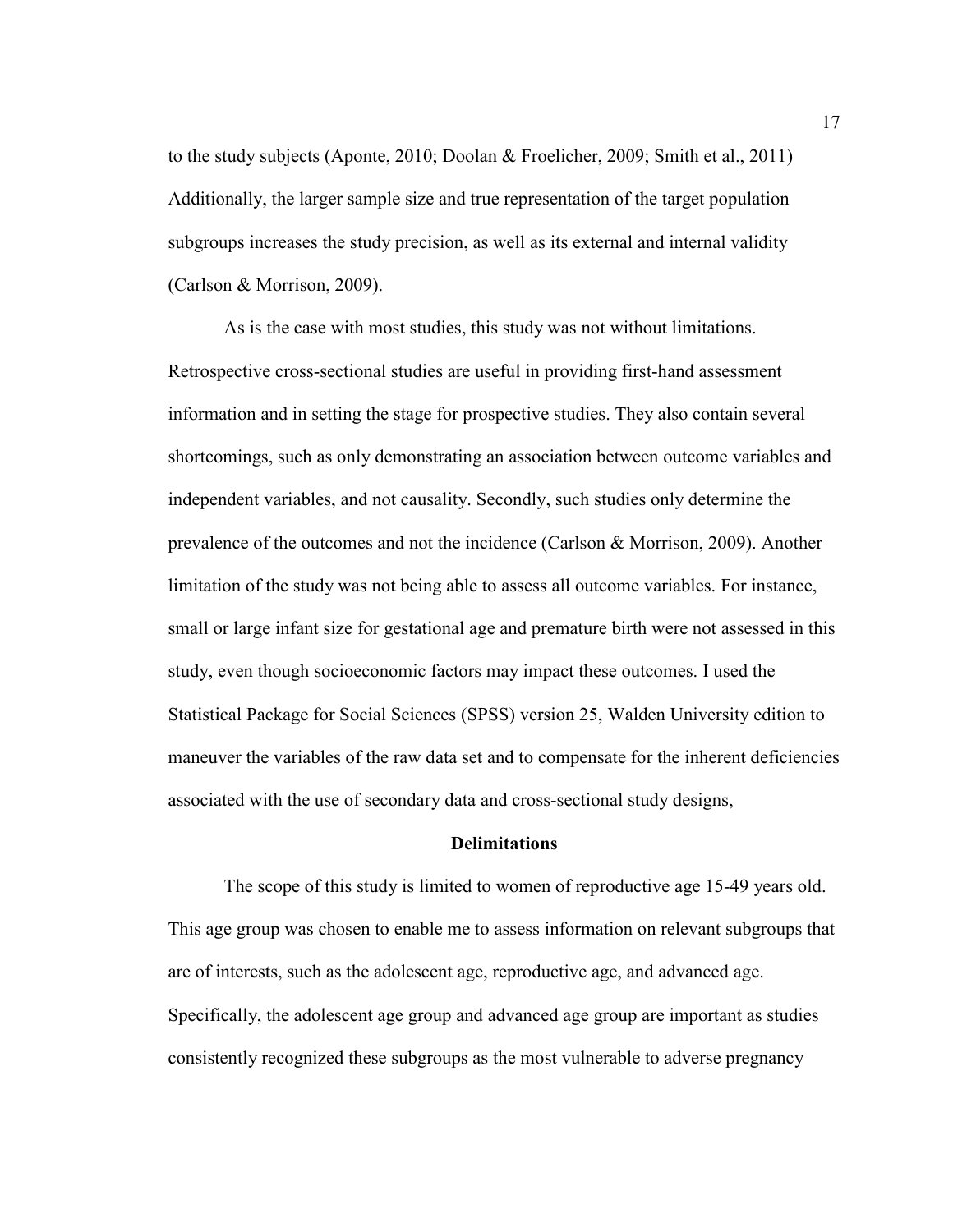outcomes. The scope is further limited to women who attended or obtained antenatal care services through Island Maternity Hospital, Nigeria, and delivered a singleton, regardless of the outcomes of the pregnancy (live/die).

#### **Research Questions**

RQ1: What is the association between outcomes of last pregnancy and MM, LBW and NM in Nigeria?

*H*<sub>0</sub>1: There is no statistically significant association between outcomes of last pregnancy and MM, LBW and NM in Nigeria

*H*<sub>a</sub>1: There is a statistically significant association between outcomes of last pregnancy and MM, LBW and NM in Nigeria

RQ2: What is the association between gestational age at delivery and MM, LBW and NM in Nigeria?

*H*<sub>0</sub>2: There is no statistically significant association between gestational age at delivery and MM, LBW and NM in Nigeria?

*H*<sub>a</sub>2: There is a statistically significant association between gestational age at delivery and MM, LBW and NM in Nigeria.

RQ3: What is the association between mode of delivery and MM, LBW and NM in Nigeria?

*H*<sub>0</sub>3: There is no statistically significant association between mode of delivery and MM, LBW and NM in Nigeria.

*H*<sub>a</sub>3: There is a statistically significant association between mode of delivery and MM, LBW and NM in Nigeria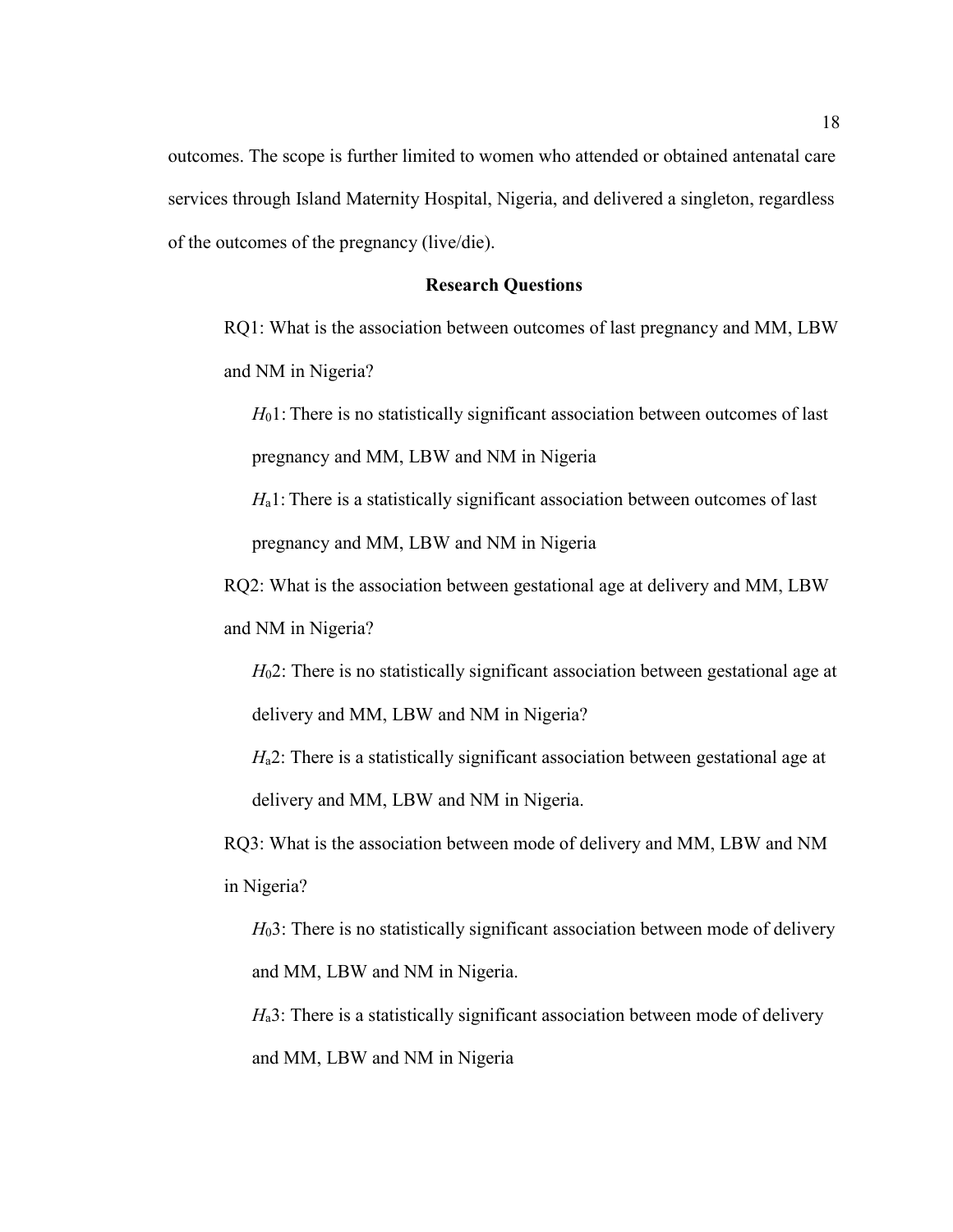RQ4: What is the association between timing of booking of antenatal care and MM, LBW and NM in Nigeria?

*H*04: There is no statistically significant association between timing of booking of antenatal care and MM, LBW and NM in Nigeria.

*H*<sub>a</sub>4: There is a statistically significant association between timing of booking of antenatal care and MM, LBW and NM in Nigeria.

RQ5: What is the association between the number of antenatal care services received and MM, LBW and NM in Nigeria?

*H*05: There is no statistically significant association between the number of antenatal care services received and MM, LBW and NM in Nigeria. *H*<sub>a</sub>5: There is a statistically significant association between the number of

antenatal care services received and MM, LBW and NM in Nigeria.

#### **Significance of the Study**

There is lack of adequate literature on poor pregnancy outcomes in Nigeria. This study contributed to the existing literature by focusing on the predictors of MM, LBW, and NM. Nigeria continuously records higher rates of maternal deaths, LBW, and NM compared to other countries in the world, except India (Ezeh, et al., 2014; Mojekwu & Ibekwe, 2012).

The challenges and impacts of MM and its related outcomes are enormous for the family, community, and the nation at large. Families that experienced maternal death are often forced to liquidate their assets and borrow money to settle incurred hospital and funeral costs. Most families spend nearly one-third of their yearly per capita expenditure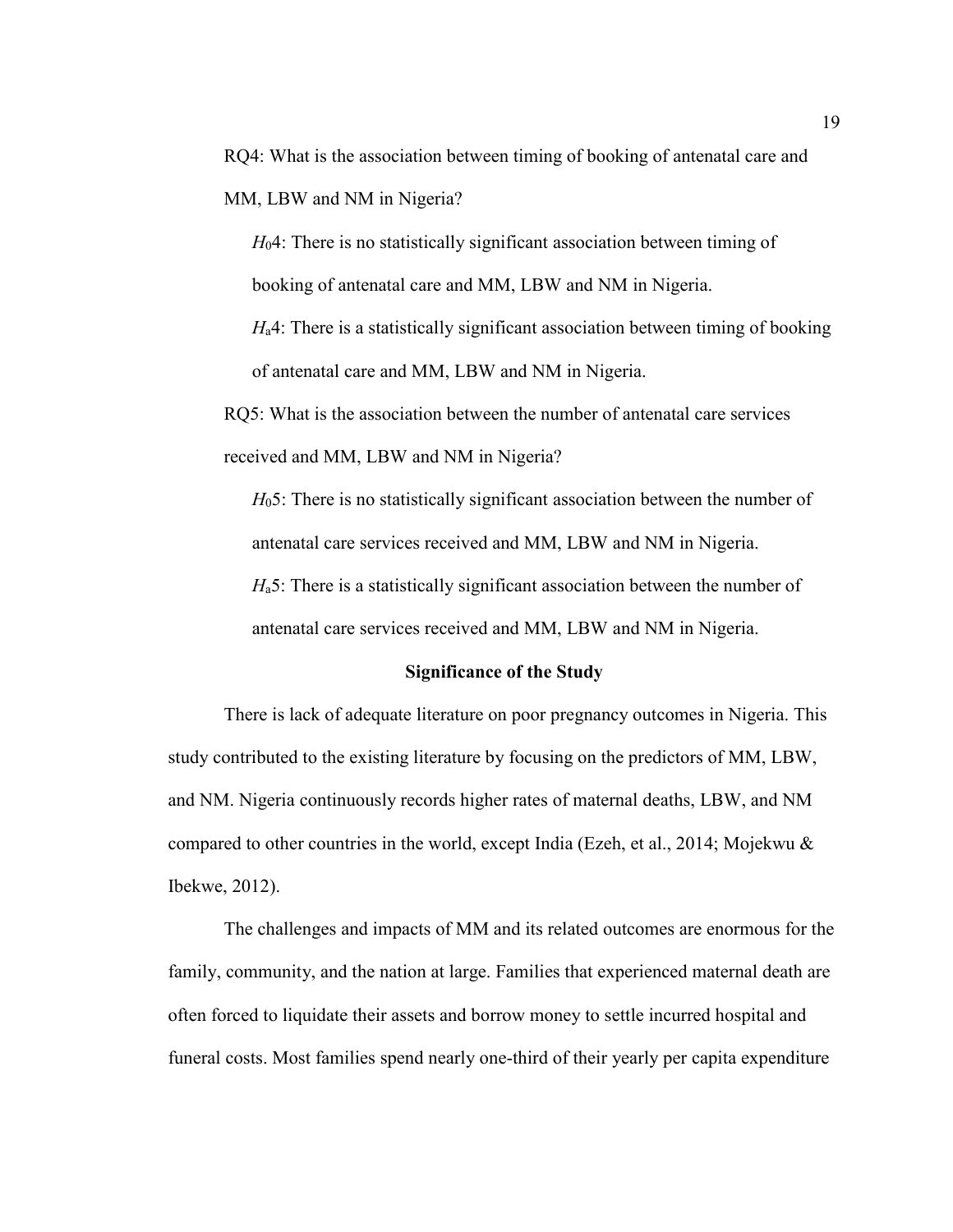on health care access during pregnancy and delivery (Kes et al., 2015). After maternal death, the husband, mother-in-law, or relative assumes the responsibility for most of the tasks performed by the deceased (Pande et al., 2015). The surviving children are often confronted with financial hardship, dropping out of school, forced into farm labor, suffering malnutrition, and experiencing early partnership or pregnancy (Bazile et al., 2015; Molla, Mitiku, Worku, & Yamin, 2015). In order to address these challenges and to reduce the economic and financial burden on family and the community as a whole, an aggressive, comprehensive educational campaign is required that will tailor resources to children who are affected (who have experienced MM) and at the very least guarantee nutritional adequacy and continuation of education and housing. These steps can help reduce some of the physiological, psychological, economic, and financial pains associated with adverse pregnancy outcomes, specifically, maternal and neonatal death, as well as related morbidities.

#### **Implications for Positive Social Change**

This study has the possibility of further enhancing understanding of poor pregnancy outcomes in Nigeria. It will help public health practitioners, policymakers, community leaders, and other stakeholders design strategies and interventions that will take advantage of the cultural and religious norms and educational status of women of childbearing age in promoting reproductive health in Nigeria.

#### **Organization of the Dissertation Chapters**

For clarity and recognition, the study contains five chapters. Chapter 1 offers an overview of the scope of MM, NM and LBW at the national, regional, and global levels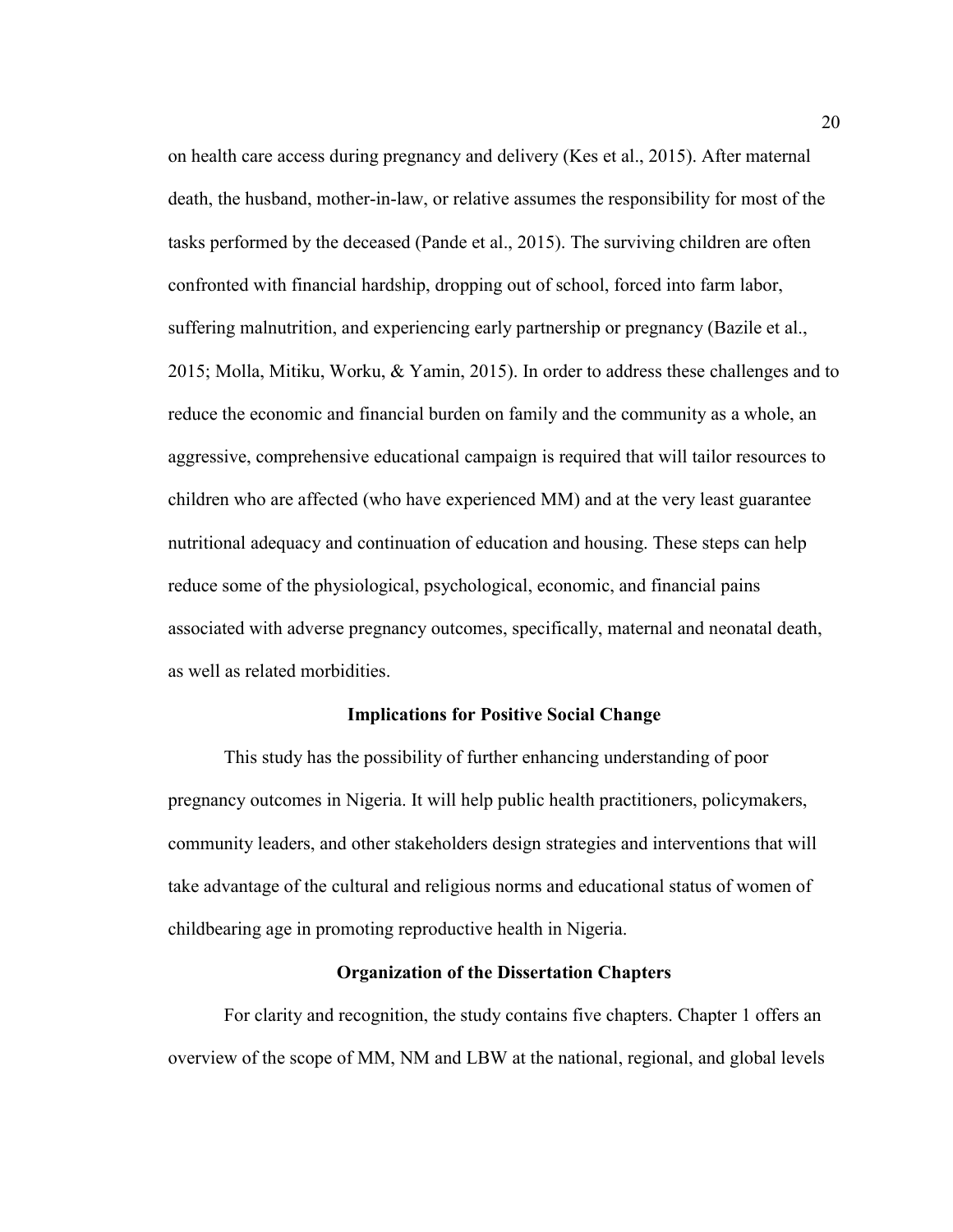that generated the research questions and hypotheses. Chapter 2 provides a systematic review of the existing literature on the research topic indicating the strengths and weaknesses that warrant further studies to address some of the recognizable literature gaps. Chapter 3 contains the methodology that I used to answer the research questions and hypotheses. Chapter 4 provides information on the findings of the research questions and hypotheses. Finally, Chapter 5 offers the discussion, conclusions, and recommendations of the findings.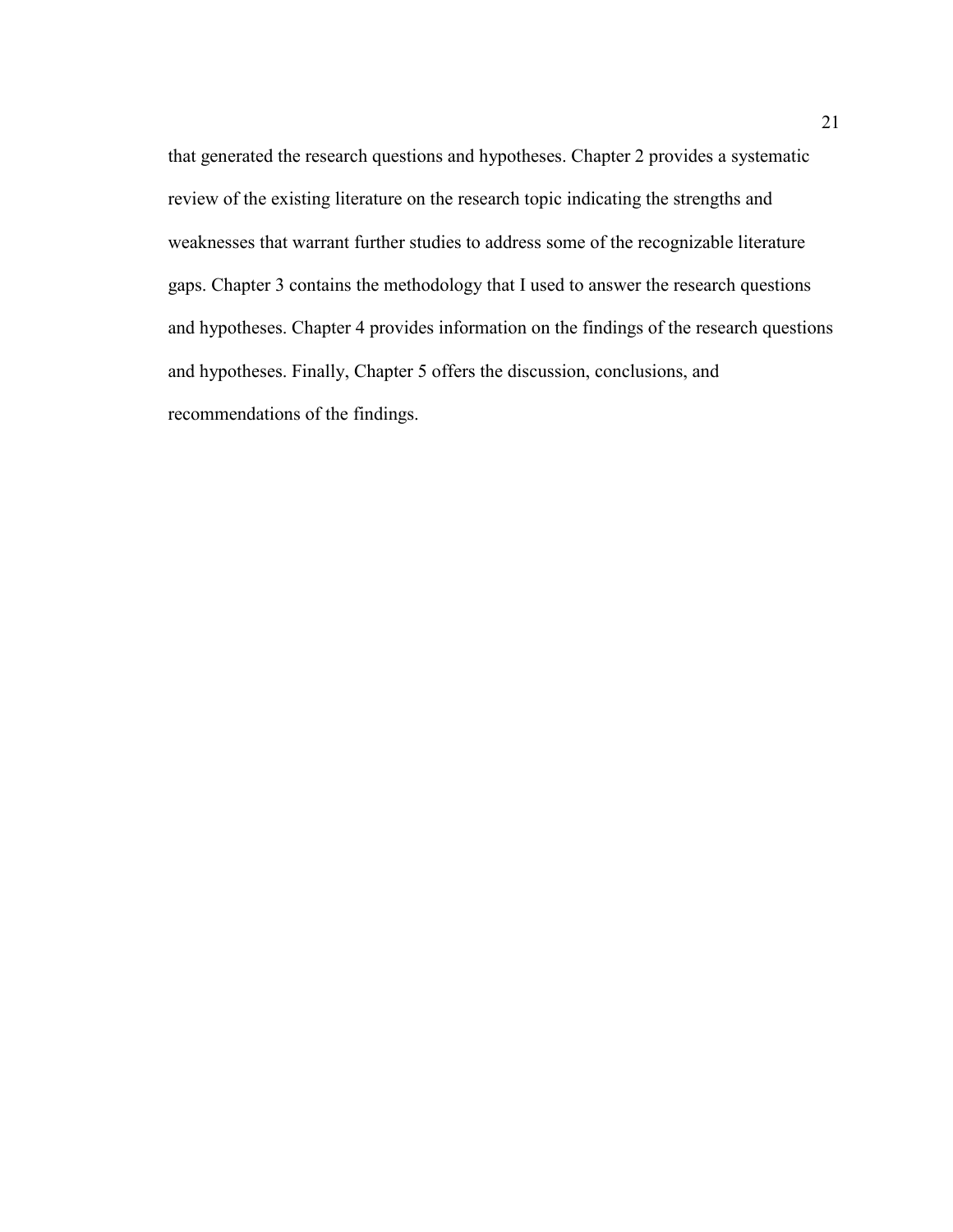#### Chapter 2: Literature Review

### **Overview**

As noted earlier, indigenous research to generate local evidence is limited in Nigeria, including those that adequately addressed previous pregnancy outcomes and relevant confounding variables. Furthermore, there are inconsistencies in findings regarding some of the pregnancy outcomes, for example, LBW (Kana et al., 2015). This underscored the need for indigenous studies that would address those factors. The focus of this study was to examine the risk factors that independently predict or mediate poor pregnancy outcomes for pregnant women in Nigeria. This study also provided strategies that may reduce the incidence of poor pregnancy outcomes.

Sub-Saharan Africa is noted for poor pregnancy outcomes. In Nigeria, nearly 2,300 of infants and children of less than 5 years old died daily, as well as 145 women of reproductive age. This makes Nigeria one of the highest contributors to NM, MM and LBW in the world (UNICEF, 2016a). The risk of dying from pregnancy and childbirth in Nigeria is 1 in 13 (UNICEF, 2016a).

### **The Strategy Used in Literature Search**

The review of the literature consisted of articles on sociodemographic, socioeconomic, lifestyle, and behavioral factors. It also included studies on existing medical/obstetric conditions, environmental factors, history of adverse pregnancy outcomes, and infectious and sexually transmitted diseases, as well as how each of these factors independently predicts or mediates poor pregnancy outcomes. The literature review articles were retrieved from the Walden library databases that included Academic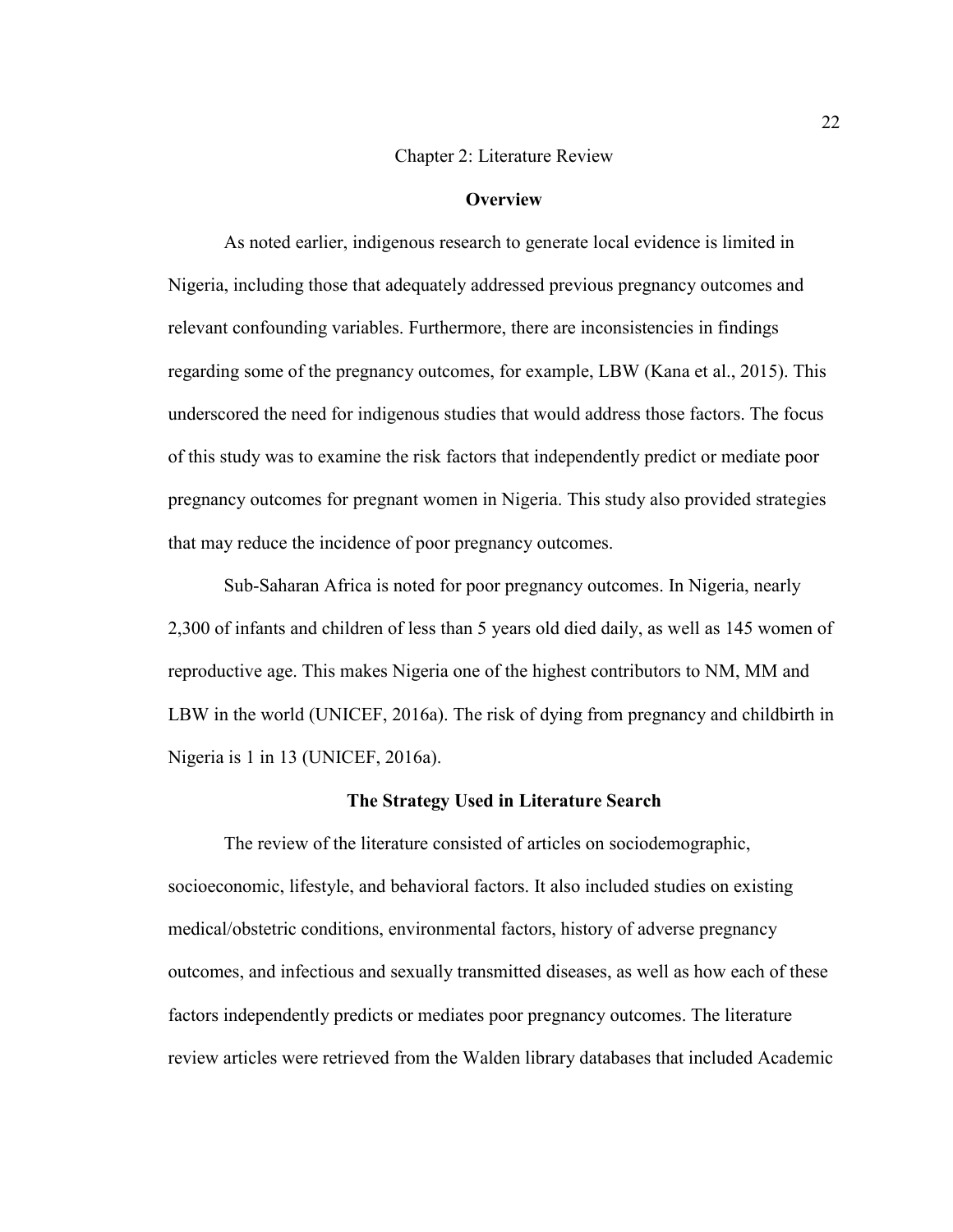Search Complete, CINAHL Plus with full text, ProQuest Health, PubMed, and Nursing and Allied Health Source. Also, I used Google Scholar, Centers for Disease Control and Prevention website, the World Health Organization website, and the United Nations International Children Economic Fund websites. Specific keywords used in retrieving the review articles included:

- *predictors of poor pregnancy outcomes,*
- *pregnant risk factors,*
- *poor pregnancy outcomes,*
- *adverse pregnancy outcomes,*
- *pregnancy outcomes,*
- *predictors of adverse pregnancy outcomes,*
- *preterm birth,*
- *low birth weight,*
- *stillbirths,*
- *cesarean labor and delivery,*
- *spontaneous abortion,*
- *alcohol and illicit drug use (before and during gestation),*
- *social cognitive theory and pregnancy outcomes,*
- *maternal mortality,*
- *maternal death,*
- *antennal care and pregnancy outcomes,*
- *neonatal mortality,*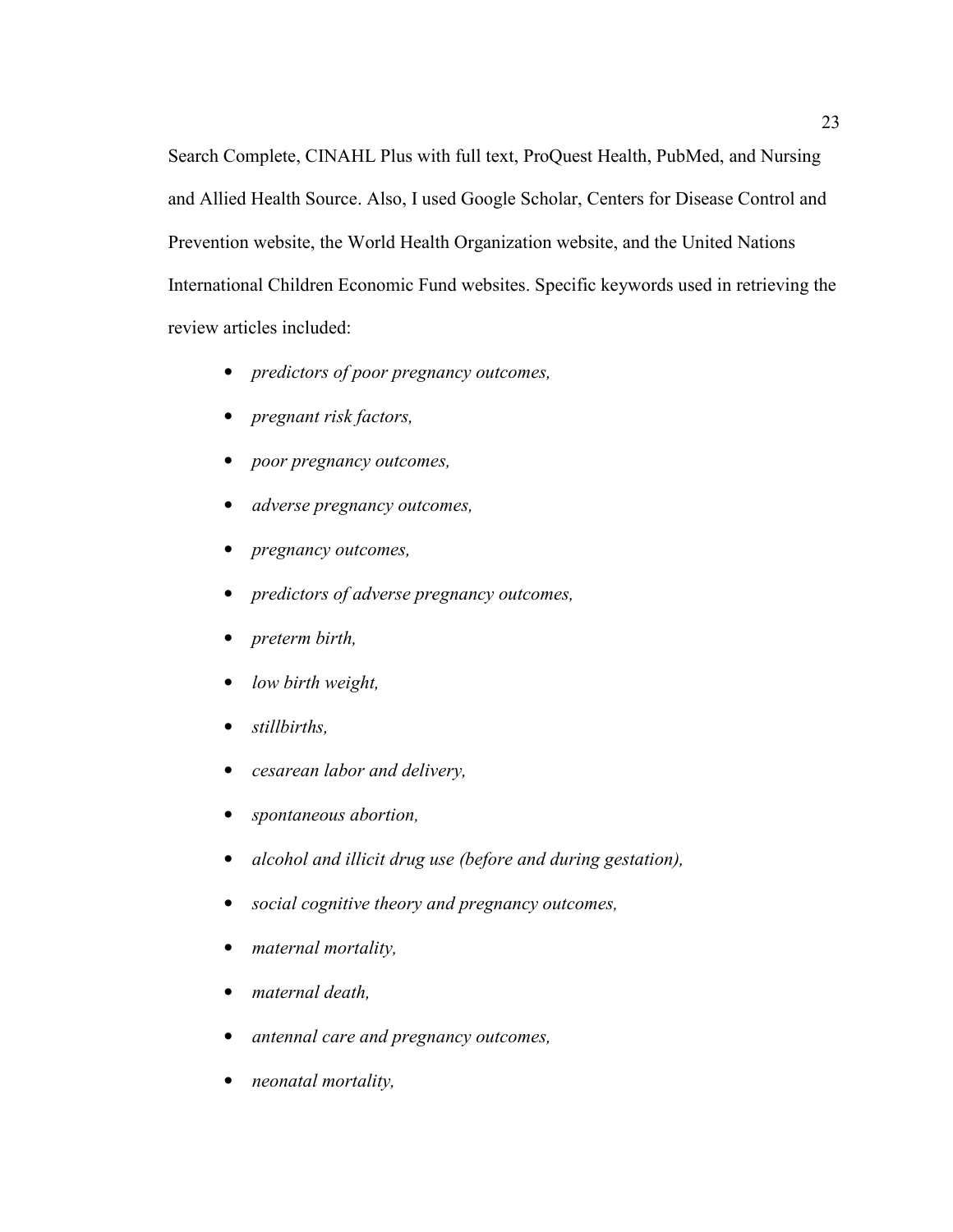- *newborn death,*
- *neonatal death,*
- *infant mortality,* and
- *infants in death.*

The articles used in this literature review were limited to articles published in the last 5 years, and I selected them based on the applicability of contents to the research topic, questions, and hypotheses.

## **Theoretical Foundation**

Assessment of the predictors of adverse pregnancy outcomes requires accounting for multiple factors that include personal, behavioral, and environmental factors. Social cognitive theory addresses both personal and ecological elements of positive behavior change. This theory was originally developed by Miller and Dollard (1941) as social learning theory. However, Bandura (1997) advanced the theory by incorporating a concept from psychology and renamed it SCT (Glanz et al., 2008). This theory assumes that human behavior is shaped by the interchange of personal, behavioral, and environmental impacts. SCT further highlights the abilities of people to amend or build their desired environment individually or through the ability of collective actions (Glanz et al., 2008). SCT has been widely applied in public health in predicting positive health behavior changes, self-efficacy, health intervention, and self-control (Chen, Wang, & Hung, 2015; Elmore & Sharma, 2013; Lee, et al., 2015; Shorey, et al., 2015). This theoretical framework was appropriate in predicting the factors that contribute to poor pregnancy outcomes considering the interplay among personal, environmental,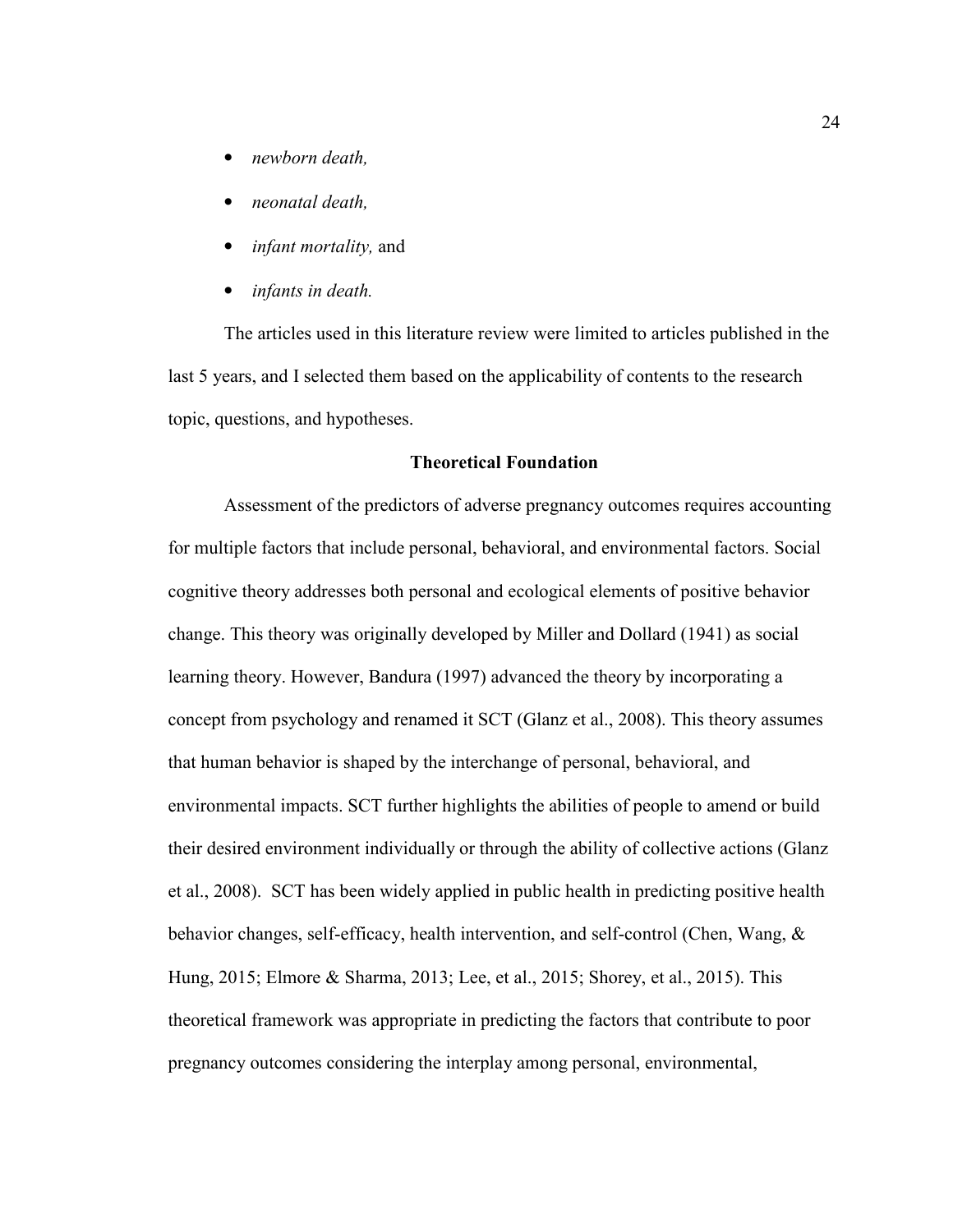biological, sociodemographic, and socioeconomic factors that influence adverse pregnancy outcomes among women of childbearing age. Also, it provided adequate constructs to determine the association between obstetric factors (gestational age at delivery, mode of delivery, the timing of booking, and number of antenatal cares received), sociodemographic factors, socioeconomic factors, and poor pregnancy history for women of reproductive age in Nigeria.

Social interactions can sway personal thoughts, beliefs, and behaviors, which best explains the construct known as reciprocal determinism. The tenet that new knowledge and attitude as well as adjusting environmental factors may be necessary to effect positive behavior change as shown in Figure 1. Moreover, this change produces both individual and social change (Glanz et al., 2008). According to Bandura (1986, 1997), people learn by observing others, acquiring new experience, and performing the new behavior (learning by observation) or being reinforced for performance. Behavior is also influenced by the expected outcomes (results expectation), as well as the capability of demonstrating mastery of the behaviors (self-efficacy) through a regulatory process (selfregulation; Basen-Engquist et al., 2013; Hasking, Boyes, & Mullan, 2015; Ng & Lucianetti, 2016).

# **Personal, Social, and Environmental Factors**

As mentioned above, the constructs of SCT theory have been selectively applied in research studies to predict behavior change, especially in health promotion intervention studies. Personal factors such as individual resources, maternal age, socioeconomic status (income, education, and occupation), previous experience, emotional stage and women's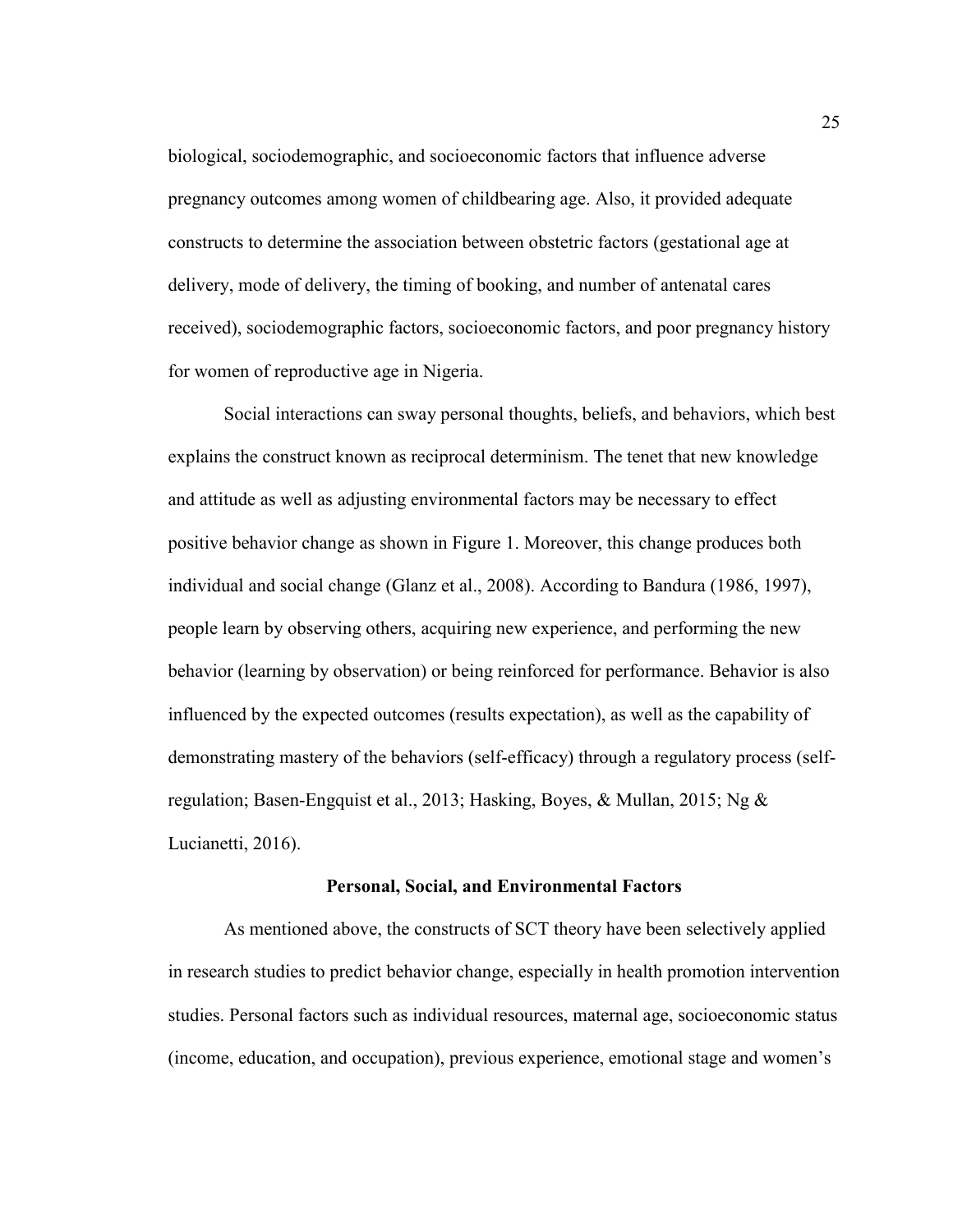autonomy; environmental factors such as marital happiness, family functioning, social support (peer group, political system and family members); and factors such as ethnicity, religion, and cultural background impact improving self-efficacy (Shorey et al. (2015) investigated the predictor of maternal parental self-efficacy among first-time mothers in the early postnatal period and found a significant positive relationship between social support and self-efficacy.

Women of reproductive age who are confident and believe in their capabilities to perform given tasks such as booking early for antenatal care services or use of professional skilled services during labor and delivery demonstrated higher self-efficacy and self-control, which means the ability to set realistic goal-directed behaviors that will create valuable opportunities for problem solving, goals monitoring, decision making, and self-rewards that can eventually improve their pregnancy outcome (Wilson, 2012). Studies have demonstrated that practical mastering of self-efficacy can enhance pregnancy outcomes. For example, Tilden, Caughey, Lee, & Emeis (2016), found childbirth self-efficacy associated with numerous types of perinatal outcomes. The authors further noted that self-efficacy reduced labor pain and suffering that are linked to birth. Self-efficacy can either enhance pregnancy outcomes or worsen pregnancy contingent on the levels of confidence and beliefs (lower self-efficacy or higher selfefficacy; Tilden et al., 2016). Self-efficacy has also been shown to reduce the risks associated with cesarean delivery. In a prospective study of nearly 770 first-time pregnant women in Taiwan, Kuei-Hui, Ai-Chieh, Li-Yin & Mei-Hwa (2014) showed that selfefficacy is linked to lower risks of delivering through cesarean section.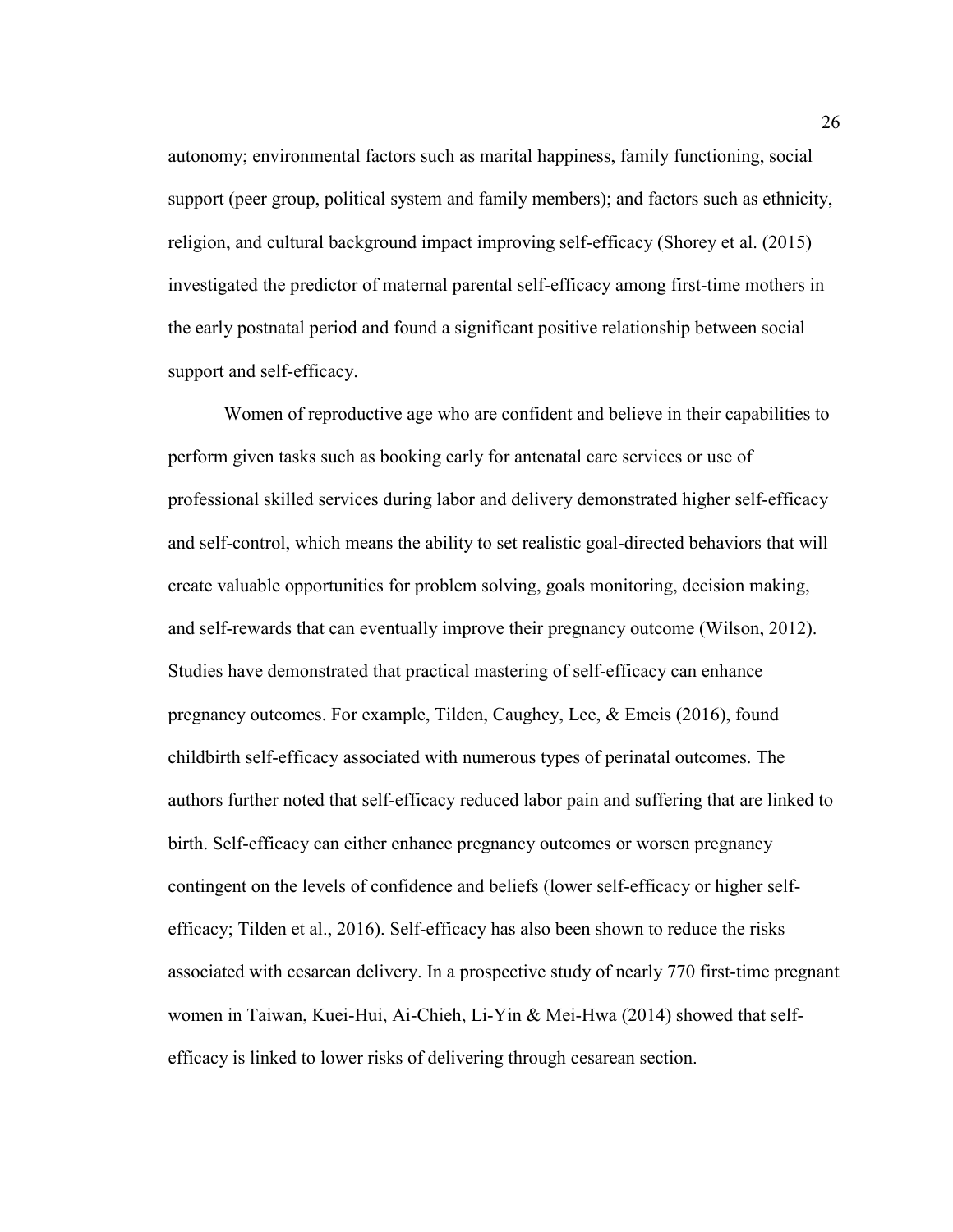However, the risk reduction was greater in the third trimester compared to the second trimester. It was also shown that self-efficacy increased outcomes expectation. Another study to determine the relationship between maternal self-efficacy, compliance, and outcomes in a trial of vitamin D supplementation in pregnant women with higher self-efficacy showed fewer problems with compliance in taking study medications compared to pregnant women with lower self-efficacy who demonstrated greater difficulty complying with the study protocol and in taking their medications. These findings suggested that there is a relationship between differences in self-efficacy that impacts trial outcomes Barker et al., 2017). The SCT construct self-efficacy also mediates cognitive-behavioral counseling interventions to enhance smoking cessation for pregnant and postnatal women. Lee et al. (2015), demonstrated a significant positive association between expanded self-efficacy and better results in smoking cessation. The authors highlighted that the process was mediated through higher quitting self-efficacy and lower negativity regarding quitting, which depends on the positive outcomes expectation by smokers and confidence in their capability to accomplish the expected results.

Literature also indicated the interactions between social support and self-efficacy in encouraging smoking cessation. A study by Ochsner et al. (2014) to determine the chemistry between social support and self-regulatory factors in smoking cessation indicated that social support regulated the relationship between self-efficacy and smoking cessation. The study further underlined the significance of employing both self-efficacy and self-regulation constructs in smoking cessation intervention studies. The use of self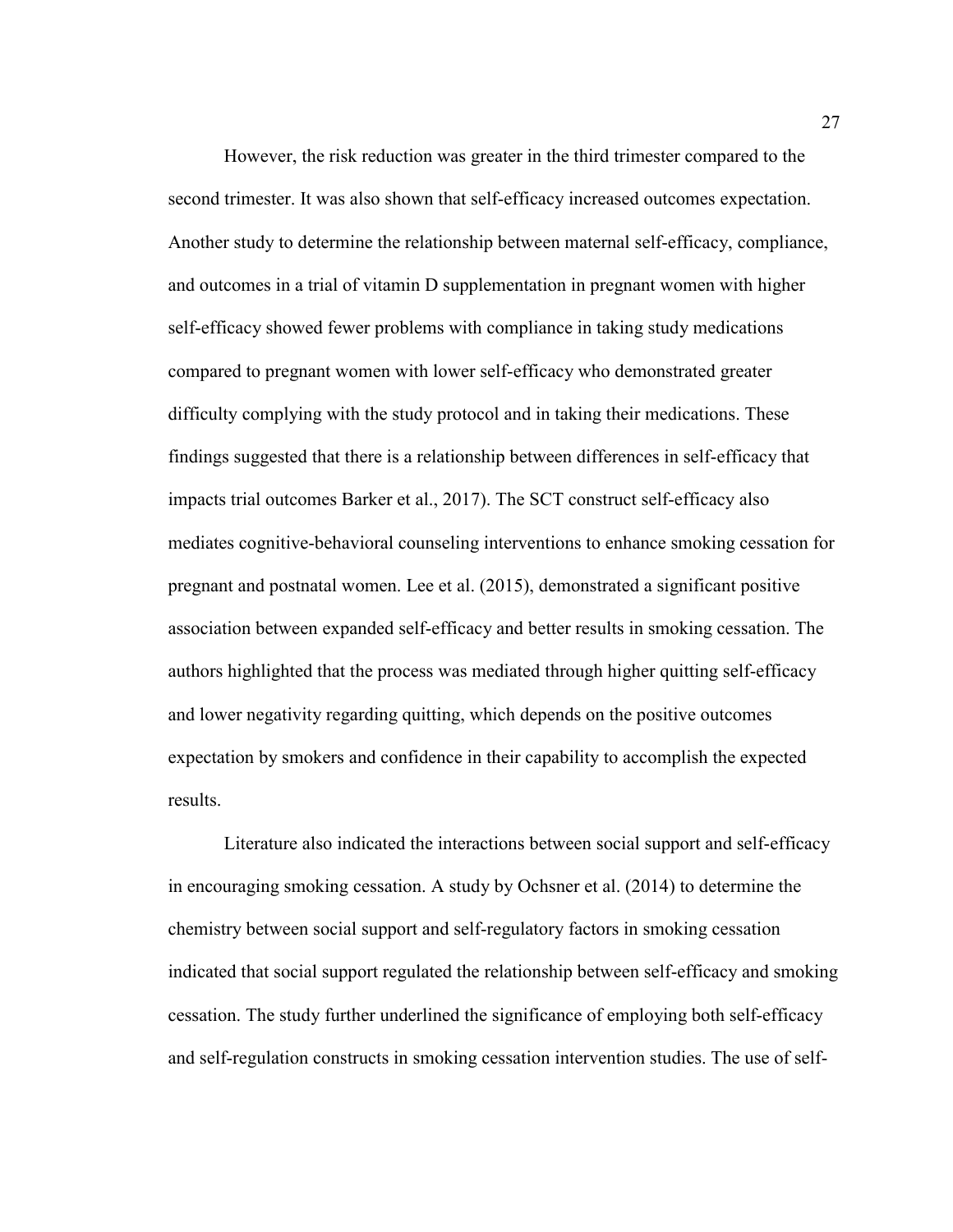regulatory activities (goal setting and self-monitoring) influenced by self-efficacy had also been found to regulate gestational weight for pregnant women. However, positive outcome expectancies of the effects of mothers' weight on the health of the newborn was a motivational factor for self-regulatory behaviors (Kim, Niederdeppe, Guillory et al., 2015). Similarly, a study that examined the effects of online self-regulatory behaviors on physical activity among pregnant women suggested that intervention strategies should include self-efficacy and safety information aimed at encouraging physical activity during pregnancy. Once the correct intention is developed, it is easier to provide pregnant women the chance to practice self-regulatory behaviors, for instance, self-monitoring through an online setting that will enhance positive behaviors implementation (Kim, Niederdeppe, Graham, Olson, & Gay, 2015).

The literature review regarding the selected SCT constructs used in this study demonstrated how the concepts had been previously applied. However, the review highlighted the fact that self-efficacy, self-regulatory, outcomes expectancies, as well as reciprocal determinism, can best be adapted to improve behavior changes and increase pregnancy outcomes. The review further underscored the significant association between the particular constructs and positive behaviors changes, as well as increase in the expected results. More so, the review indicated that these constructs were not acted on in isolation; rather, there is a constant interplay between the concepts and positive behaviors change. For example, self-efficacy influenced or moderated self-regulatory activity, which often depends on the expected outcomes. This constant interaction between personal and environmental factors in impacting positive behaviors is what gives SCT its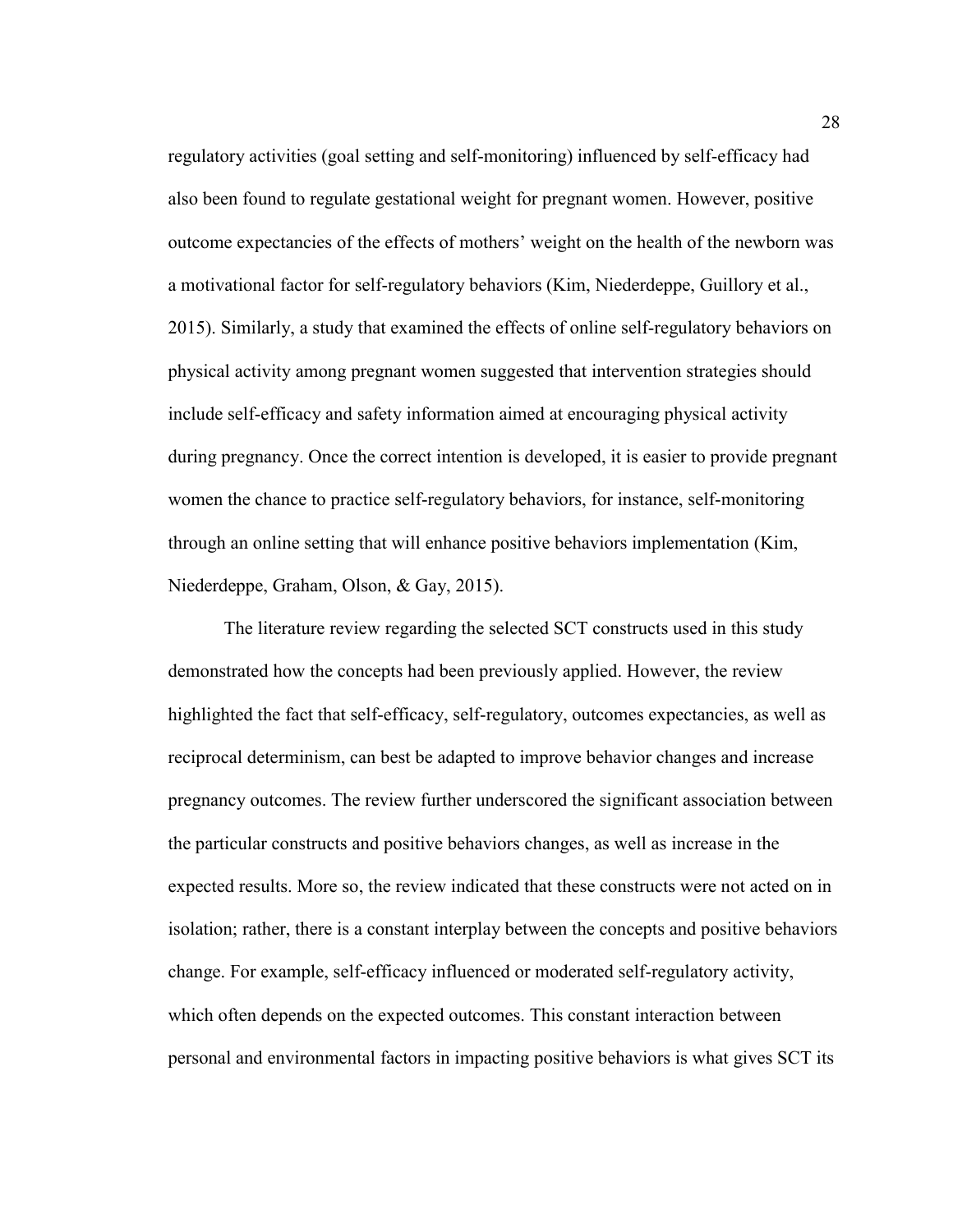uniqueness. The persistent interactions between individuals, behaviors and environmental factors were explored to fully understand the factors that independently predict or mediates poor pregnancy outcomes. This is needed to develope strategies for positive behavior change that will help overcomes these barriers and improve pregnancy outcomes for women of reproductive age in Sub-Sahara Africa, especially Nigeria.

## **Sociodemographic Factors**

Presently, there is increasing evidence indicating that sociodemographic factors such as age, race, ethnicity, language and culture and socioeconomic factors for example income, education and occupation impacts health outcomes (America's Essential Hospital, 2016).

### **Age**

Age has been recognized as a risk factor for poor pregnancy outcomes. However, most women of childbearing age in advanced countries increasingly deferred pregnancy after 30 years (Waldenström, et al., 2014). Studies have demonstrated a statistically significantly difference among young maternal age, advanced maternal age and reproductive age in connection with adverse pregnancy outcomes. Kuyumcuoglu, Guzel, and Celik (2012), showed that women at advanced maternal age were more prone to pregnancy risks and may have adverse pregnancies outcomes compared to young maternal age and reproductive age. There were statistically significant differences between the outcome measures such as Apgar scores 1 and 5 minutes, LBW, gestational age at birth. The finding further showed that there was a negligible risk in gestational age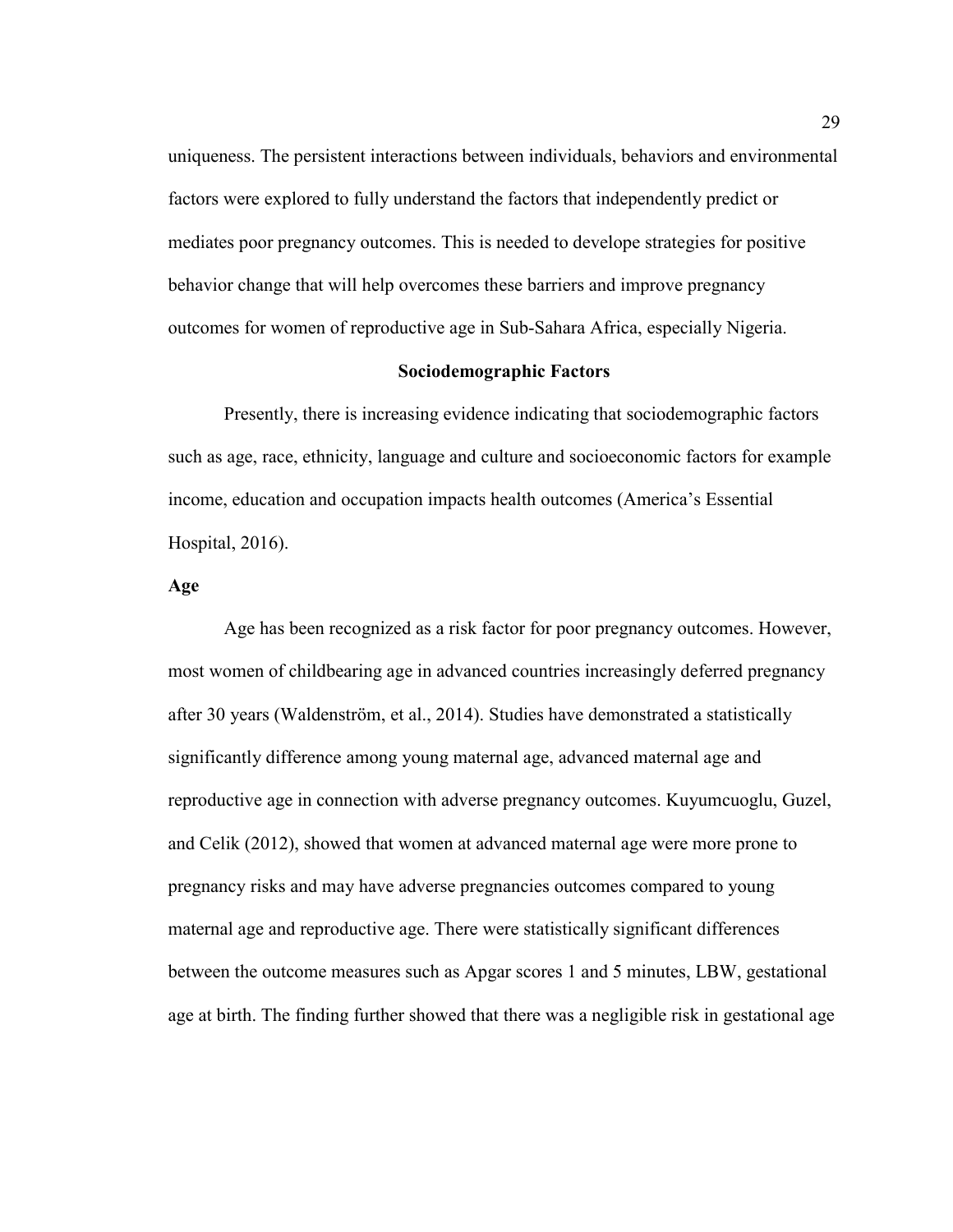at birth for the adolescent age group and, not in the advanced maternal age group (Kuyumcuoglu, et al., 2012).

It is also documented that adolescent pregnancies and childbirth are susceptible to the expanded risk of poor pregnancy outcomes, especially in low and middle-income countries. Approximately, 10% of young women have a child at age 16years old, specifically in Sub-Sahara Africa including Nigeria. Furthermore, 90% of teenage birth occurred in low and middle-income countries (Ganchimeg, et al., 2014; Traisrisilp, Jaiprom, Luewan, & Tongsong, 2015). A multi-country study by the WHO (2014) that compared adolescents age (10-19 years) to that of reproductive age (20-24 years) revealed that adolescents maternal age (10-19 years) are at progressively higher risk of adverse pregnancy outcomes such as eclampsia, puerperal endometritis, infection, LBW, preterm delivery and neonatal with undesirable health conditions. After controlling for gestational age, LBW, mode of delivering and maternal features, neonatal death to adolescent mothers becomes non-significant (Ganchimeg, et al., 2014). Similarly, Traisrisilp et al. (2015), compared pregnancies outcomes among adolescent  $\leq 15$  years of age to teenage girls (16-19 years ) and adults (20-30 years). The study showed that early adolescents' pregnancies outcomes in comparison with the control groups (20-30 years) were significantly at greater risk of adverse outcomes such as preterm birth, LBW, and growth restriction. The adult's group indicated an extended level of medical disease complications, for instance, diabetes mellitus and severe hypertension. In comparing early adolescents group to late adolescents group (16-19 years), early adolescents group still exhibited significantly greater risks of poor outcomes (Traisrisilp, et al., 2015).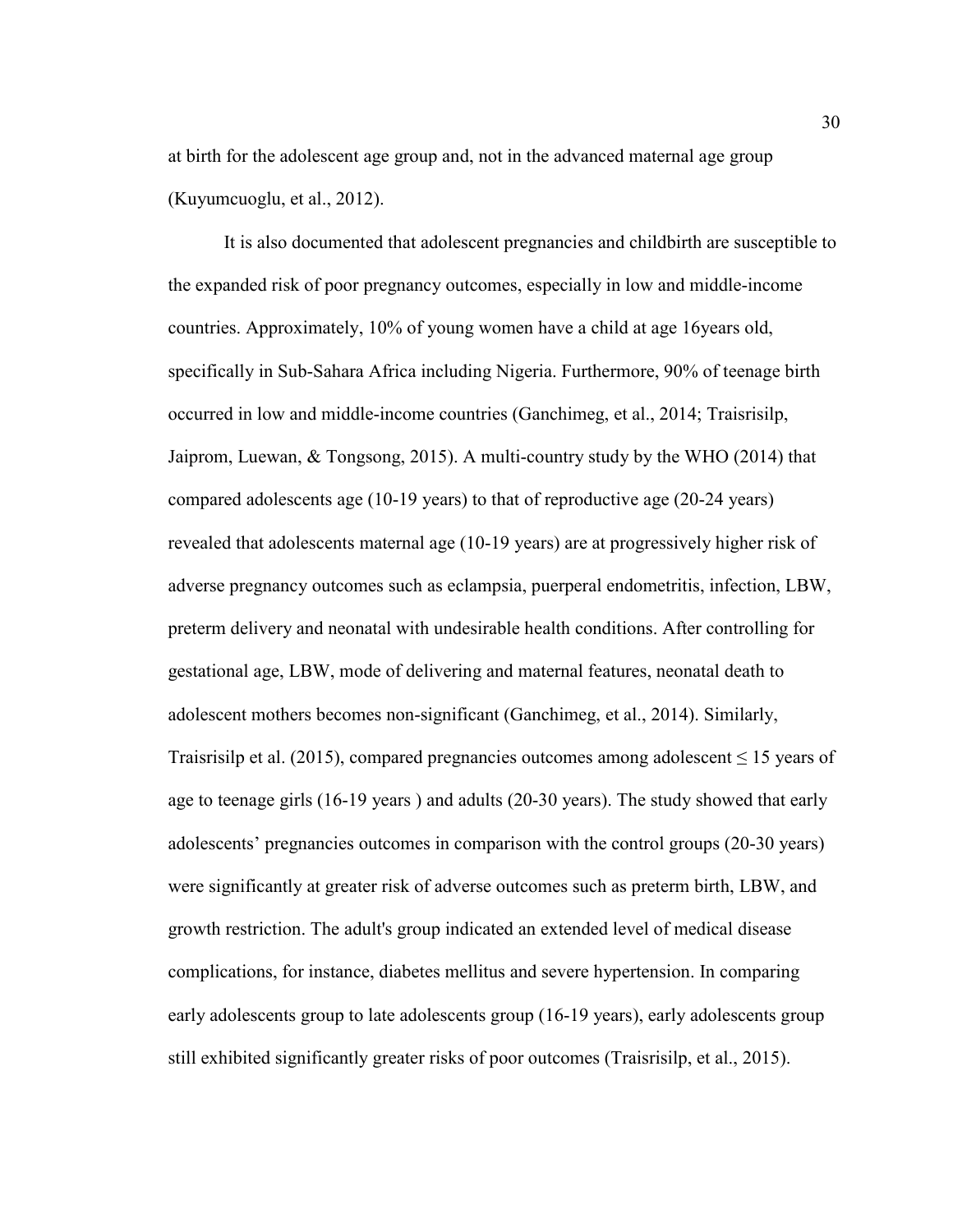Similar to adolescents maternal age, advanced maternal age also presents considerable risks of adverse pregnancy outcomes especially when there is an underlying medical condition or extremely advanced age (greater 40 years old at the time of first pregnancy). Advanced maternal age is described as greater than 35 years or older at the time of first pregnancy and, it is increasingly becoming a standard practice in developed nations for the past decades (Khalil, Syngelaki, Maiz, Zinevich, & Nicolaides, 2013). Studies have found a statistically significant association between advanced maternal age and a variety of adverse pregnancy outcomes. Khalil et al. (2013), investigated the relationship between advanced maternal age and numerous adverse pregnancy outcomes and, reported that advanced maternal age  $(\geq 40$  years old) was associated with compounded risks of miscarriage, pre-eclampsia, gestational diabetes mellitus (GDM), small for gestational age (SGA) and cesarean section. However, the risk of stillbirth, gestational hypertension, spontaneous preterm delivery and large for gestational age (LGA) was not linked to advanced maternal age. Though, the authors noted that the findings suggested a rapid increase in risk factors and poor pregnancy outcomes after 40 years (Khalil, et al., 2013).

A multi-country assessment of advanced maternal age and poor pregnancy outcomes also revealed a substantially expanded risk of poor pregnancy outcomes. Laopaiboon et al. (2014) found that advanced maternal age increasingly contributed to adverse pregnancy outcomes such as near maternal miss, maternal death, SGA, stillbirth and perinatal mortalities. A similar finding was documented between advanced maternal age and poor pregnancy outcomes that include stillbirth, preterm birth, very preterm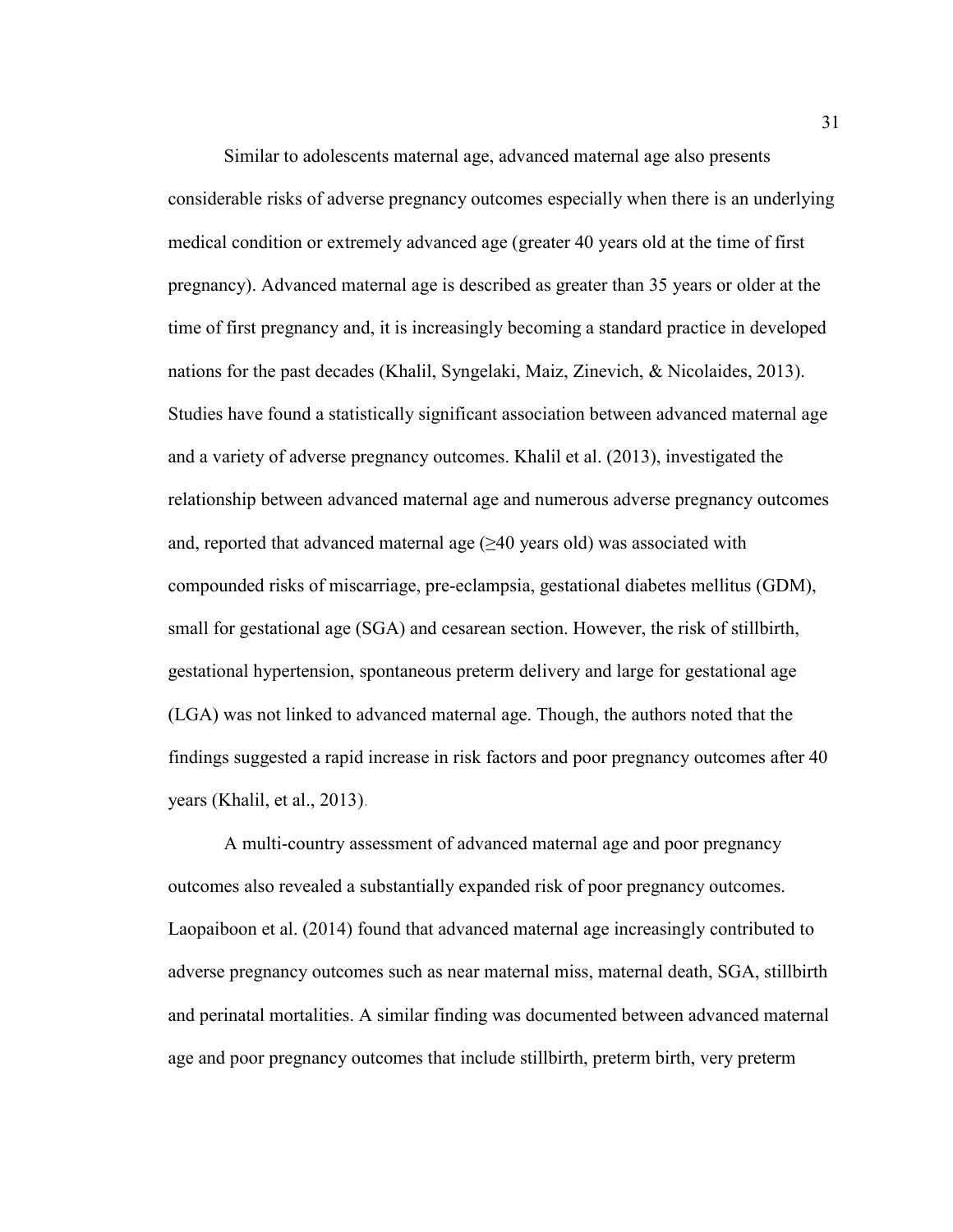birth, macrosomia, extremely large for gestational age and cesarean delivery (Kenny, et al., 2013).

Studies have shown that the risk of adverse pregnancy becomes double when there is an underlying medical condition or in extremely advanced maternal age  $\geq$  45 years. Grotegut et al. (2014), examined the risk of obstetric and medical complications among pregnant women 45 years or older and, found that pregnant women in this subgroup are prone to medicals and obstetric risk factors that include maternal death, transfusion, myocardial infarction, cardiac arrest, heart failure, acute renal failure, pulmonary embolism, deep vein thrombosis, acute kidney failure, cesarean delivery, gestational diabetes, fetal demise, fetal chromosomal anomaly, as well as placenta previa. The reports further highlighted that the risk of adverse pregnancy outcomes is considerably reduced for women under the age of 35 years old.

Advanced maternal age when combined with a dangerous lifestyle such as smoking during pregnancy increased the risk of adverse outcomes. A study that compared poor pregnancy outcomes in connection with older maternal age, smoking, and overweight found significant differences among these variables. Waldenström et al. (2014), compared the risks associated with older maternal age to that of smoking and overweight during pregnancy and, discovered that NM, very preterm birth, moderately preterm birth, SGA, low Apgar score, and stillbirth are progressively linked to advanced maternal age. Older maternal age is more associated with a higher risk of maternal death than overweight/obesity or smoking. Though, the outcomes do not indicate any interaction effects among the lifestyles variables; maternal age, overweight, and smoking,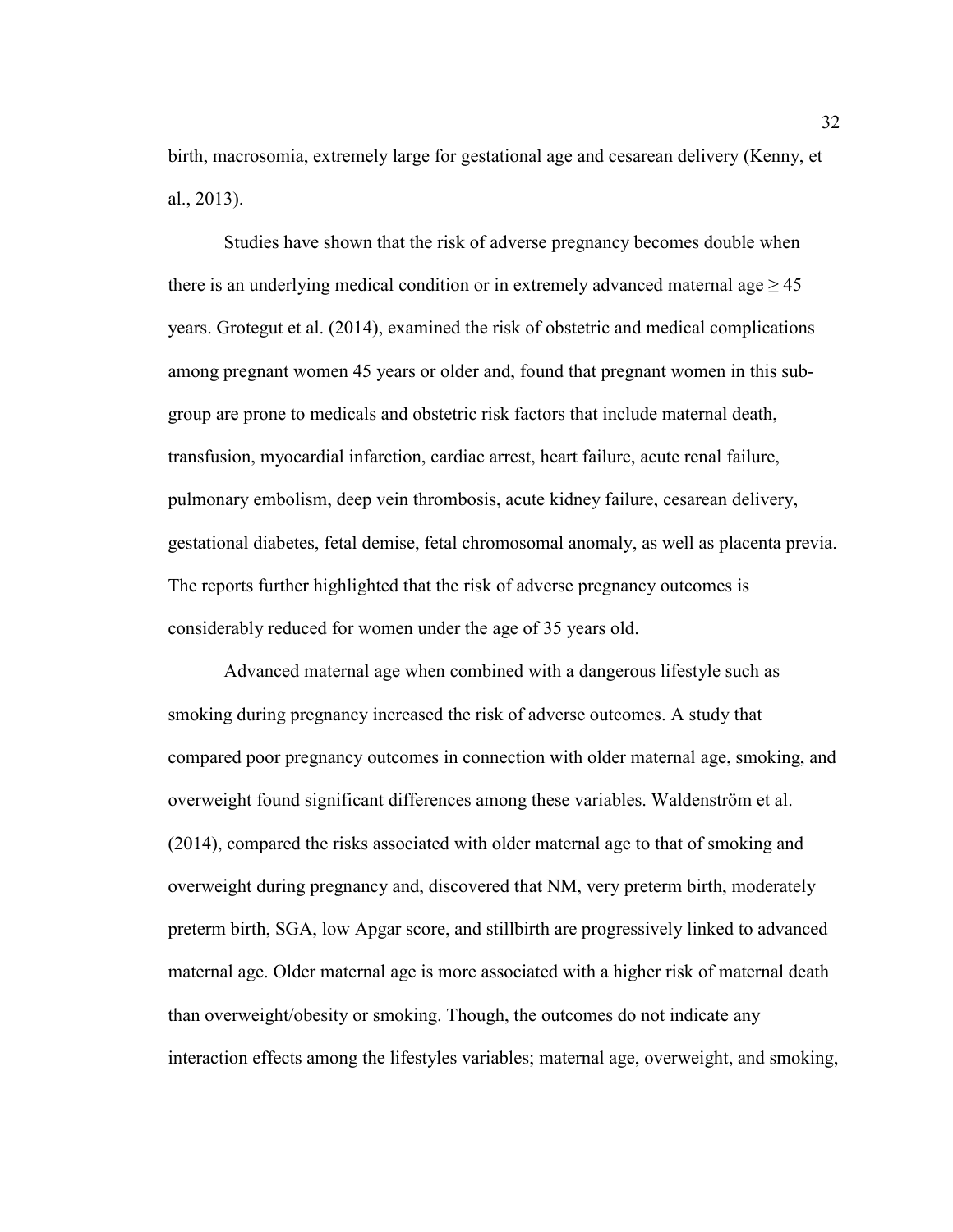there is an indication that the risk of adverse pregnancy outcomes started increasing before 35 years. The authors reaffirmed that advanced maternal age is an independent risk factor for adverse pregnancy outcomes, greater than overweight and smoking altogether. These lifestyle factors present a considerable risk of poor pregnancy outcomes (Waldenström, et al., 2014).

Age as a factor that contributes to poor pregnancy outcomes is well studied. Although, there are consensus findings that adolescents' age and advanced maternal age increased the risks of adverse pregnancy outcomes, there are conflicting findings regarding some of the outcomes variables, as well as the particular periods when the advanced maternal age increased the risk of adverse outcomes. While a study indicated that the risk of adverse pregnancy outcomes expanded after  $\geq 40$  years, another documented that the risk of adverse pregnancy outcomes increased before ≤35 years of aged (Khalil, et al., 2013; Waldenström, et al., 2014). The likely causes of these conflicting findings may be due to differences in age classification and not adequately accounting for all confounders or mediating variables. New research is needed that will sufficiently address these contradictory findings by accounting for all significant confounders and mediating variables as well as assessing the particular period when the risks of advanced maternal risks started.

Targeted intervention strategies are needed to address these risk factors in each of this population sub-group. In Sub-Sahara Africa including Nigeria, adolescents pregnancy are higher due to early marriage, unwanted pregnancy, low socioeconomic status, inadequate education to promote the use of condom and contraceptives, as well as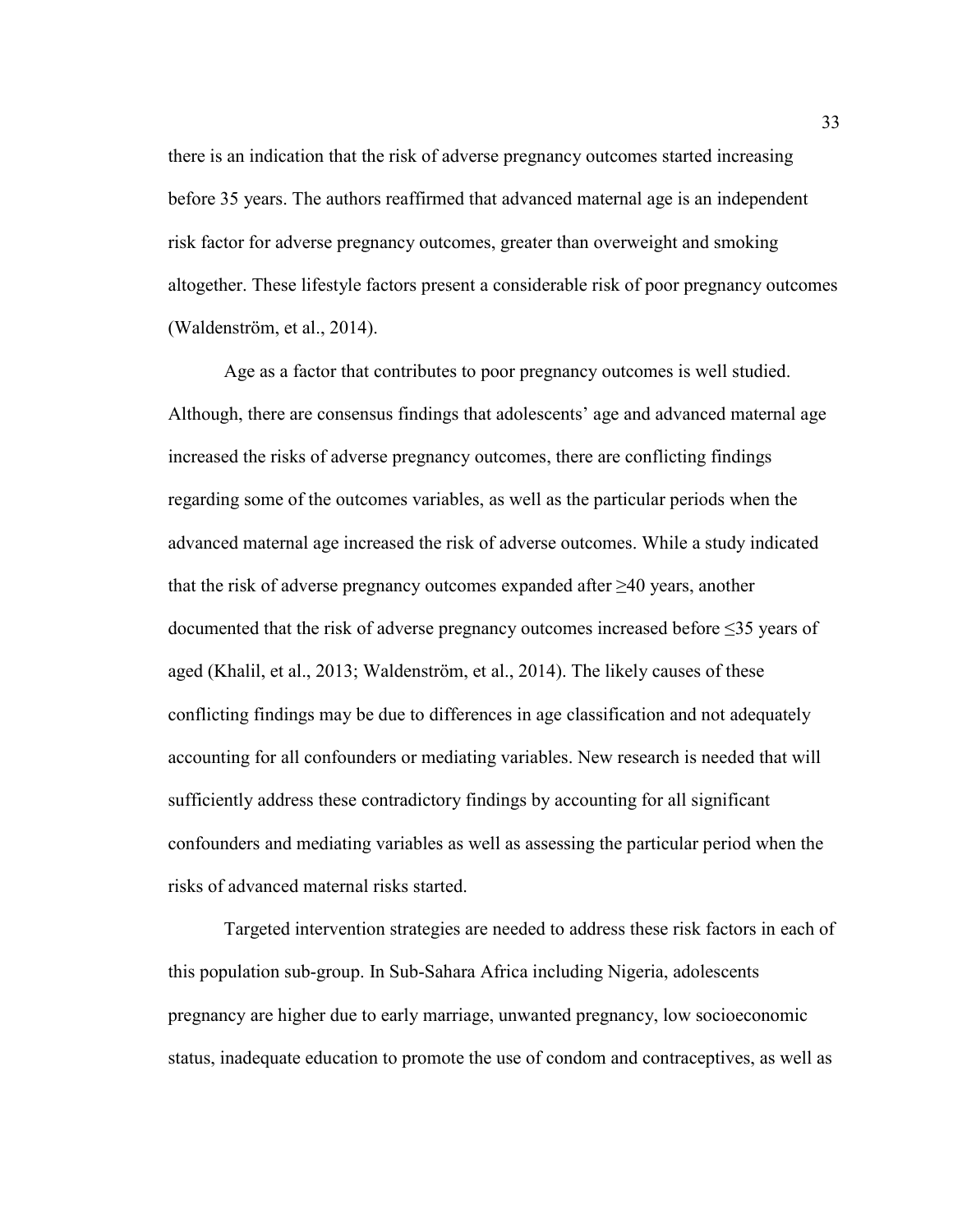religious beliefs and practices. Government at all levels should take cognizance of adolescents' cultural and religious norms to create interventions aimed at promoting the use of condom and contraceptive as well as quality education to halt teenage pregnancies. The intervention strategies should also include educating young women about the danger of early marriage and improving their economic status through youth employment programs.

## **Race/Ethnicity**

Research findings have shown racial/ethnic background as a risk factor for poor pregnancy outcomes though disparities exist in adverse pregnancy outcomes in the world. A study conducted in the United States to determine if maternal race/ethnicity contributed to poor pregnancy outcomes revealed that maternal race and ethnicity of infants from Black, Hispanic, and Asian women suffered the risk of adverse pregnancy outcomes between 10% - 210% higher compared to White women (Borrell, Rodriguez-Alvarez, Savitz, & Baquero, 2016). The potential for adverse pregnancy outcome becomes greater between interracial married couples. For instance, between Asian men and White women, or Black men and Hispanic women, and Asian women and Black or Hispanic men (Borrell, et al., 2016).

Another study of singleton pregnancies also reported maternal racial origin as a determinant of poor pregnancy outcomes. In a retrospective study by Khalil, Rezende, Akolekar, Syngelakgoi, and Nicolaides (2013) found a significant association between racial foundations and a broad range of adverse pregnancy outcomes. For example Afro-Caribbean women had a progressive risk of miscarriage, stillbirth, pre-eclampsia,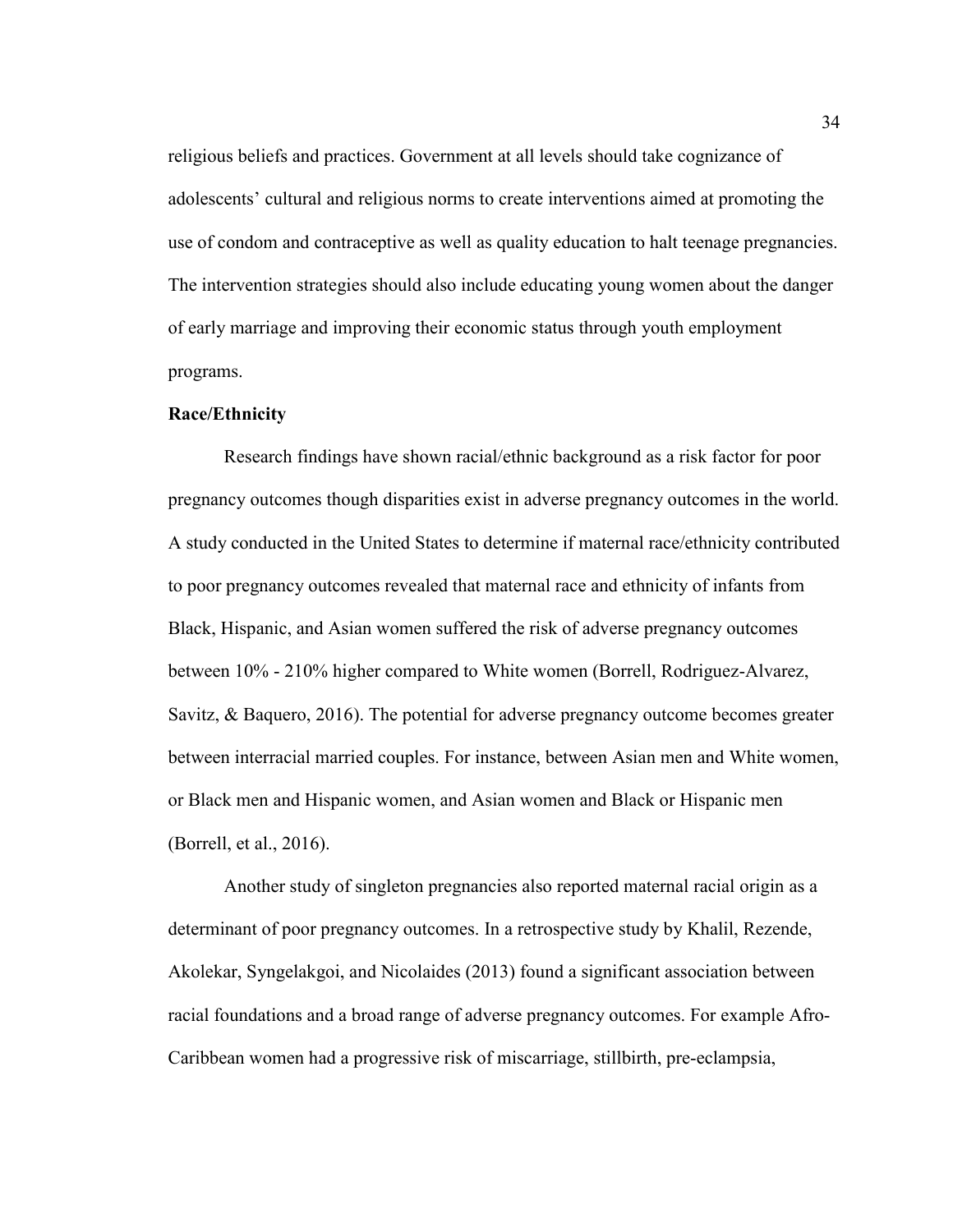gestational hypertension, spontaneous preterm delivery, gestational diabetes mellitus, SMA, and cesarean section (CS). Although, women from South Asian origin were noted for increased risk of GDM, SGA, and CS. Other women from the East Asian race had a progressive risk of GDM and SGA (Khalil, et al., 2013).

Racial/ethnicity as a significant predictor of poor newborn outcomes has also been documented. Wilson, Gance-Cleveland, and Locus (2011) examined the relationship between ethnicity and neonatal outcomes and established that ethnicity was a statistically significant predictor of adverse pregnancy outcomes after accounting for hospital setting and physicians characteristics. The researchers noted further that newborn born to African-American women were associated with lower Apgar score or required admission to NICU compared to Native-American women, even with better insurance, education or perinatal visits.

Racial/ethnic origin also contributed to the risk of miscarriage. A prospective study by Mukherjee, Velez Edwards, Baird, Savitz, and Hartmann (2013) to determine the risk of miscarriage among White and Black women showed that Black women are at an increased risk of miscarriage compared with White women. Although the risk of miscarriage in gestational week10 was narrowed between the racial groups, an alarming rate of miscarriage was noticeable for Black women in 10-20 weeks (Mukherjee, et al., 2013). Literature also revealed that the incidence of spontaneous abortions is linked to racial/ethnic foundations. For example, a retrospective study to assessthe association between race and spontaneous abortions among European, Black African, Black Caribbean, and South Asian women demonstrated that prior spontaneous abortions are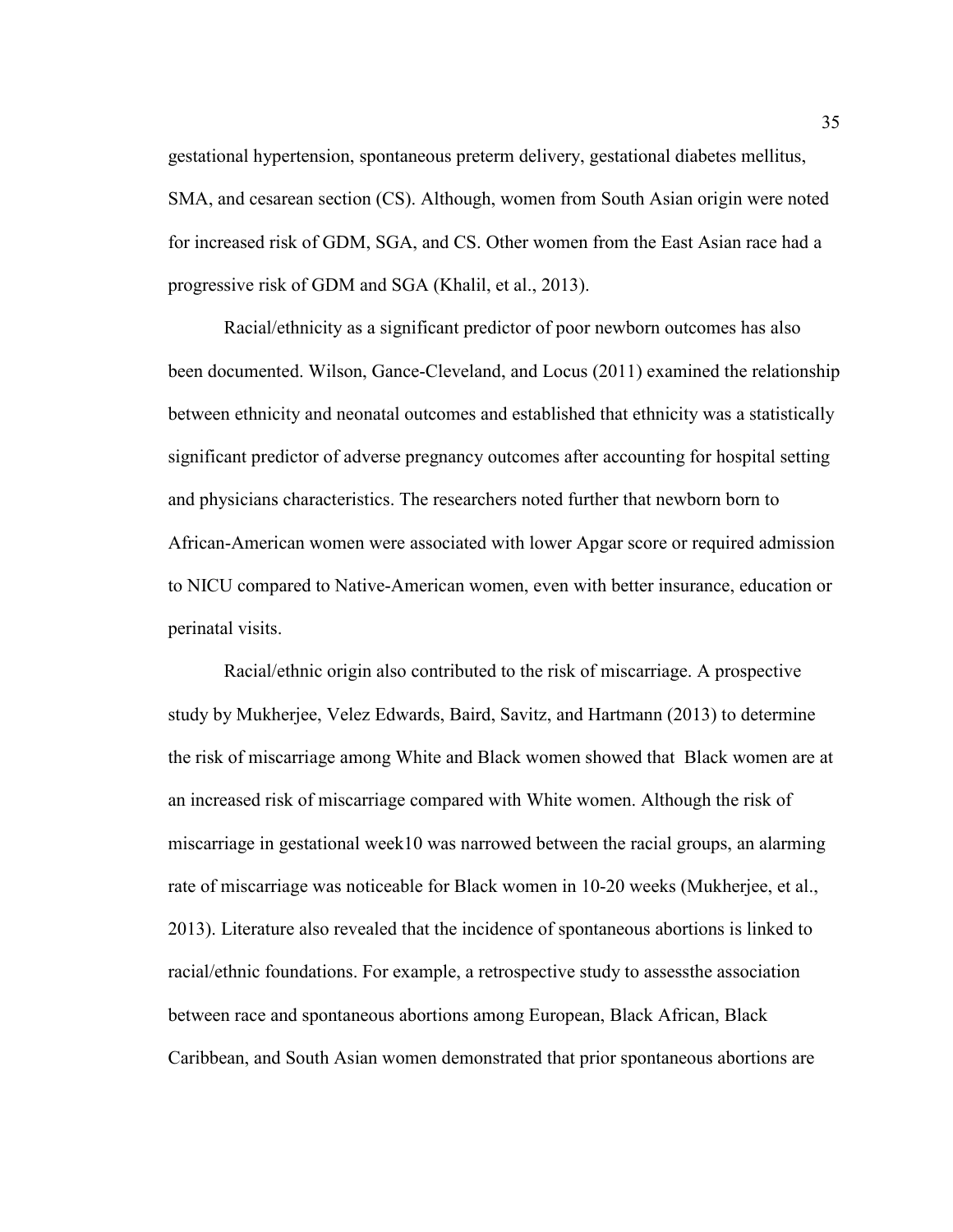amplified in Black African and Black Caribbeans women. Though, the potencies of the relationship with Black women increased with age and, that of South Asian women increased with age, as well as body mass index (BMI). The adverse pregnancy outcome of preterm birth was associated with spontaneous abortion in all races, nonetheless, it is commonest in Black African women (Oliver-Williams & Steer, 2015).

Literature provides substantial evidence regarding race/ethnicity as predictors of poor pregnancy outcomes. The black race is noted for poor pregnancy outcomes even after controlling for confounders variables such as socioeconomic status and age. This is followed by Hispanic women or South/East Asian women thus suggesting that besides, culture and diet, the genetic make-up of black women suppressed them to adverse pregnancy outcomes. Studies are needed that will uncover the genetic mechanism that subjected some racial/ethnic groups to poor pregnancy outcomes.

## **Culture/Language**

Culture is defined or described as a combined array of human behaviors that represent language, thoughts, communications, actions, customs, beliefs, values, as well as institutions of racial, ethnic, religious and social groups (CDC, 2014). A broader understanding of cultural knowledge is necessary to strengthen and widen the healthcare delivery system through the suitable process of identifying illness and development of treatment models (Esienumoh, Akpabio, Etowa & Waterman, 2016). Culture in most parts of the world, as well as Sub-Sahara Africa, including Nigeria influenced women reproductive health and pregnancy outcomes. There is an association between culture and adverse pregnancy outcomes. Ajiboye and Adebayo (2012) found a statistically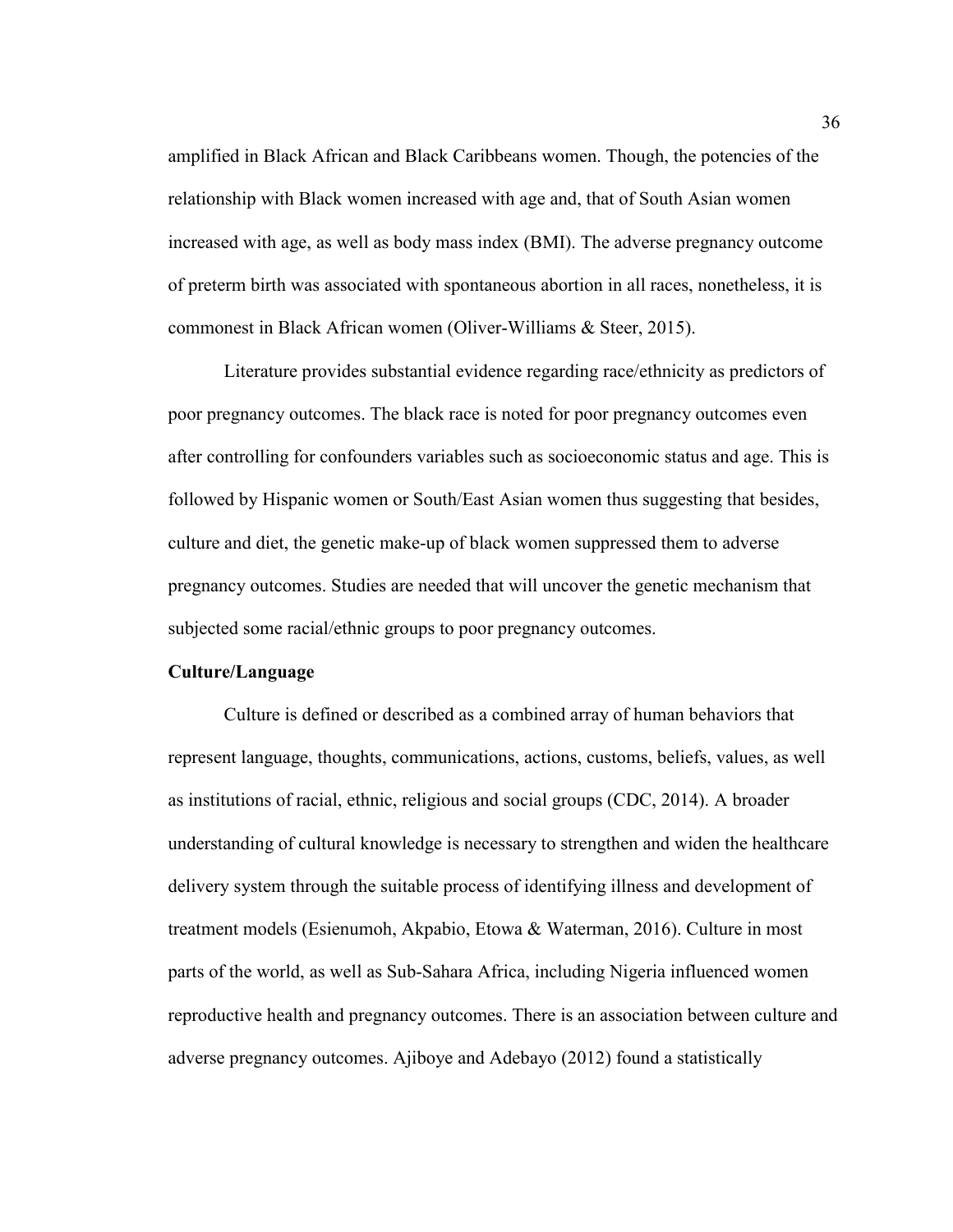significant association between socio-cultural factors and adverse pregnancy outcomes among the Ugu community in Nigeria. However, regardless of the current stage of civilization, cultural beliefs and practices are still responsible for the people in making an informed decision about their reproductive health.

Cultural practices and beliefs in addition to religious dogmas have been found to contribute to pregnant women refusal or delayed acceptance of emergency obstetric care including cesarean section. A mixed-methods analysis to determine gender role, religious views, and socio-cultural factors indicated that nearly 22% of pregnant women and 90% of cesarean sections are due to delay in accepting cesarean services. The study findings affirmed that delayed or rejection of cesarean section by pregnant women is impacted by socio-cultural, gender and religious philosophy (Ugwu & de Kok, 2015). Cultural factor has also been recognized as contributing to differences in perinatal periods experienced by women of low socioeconomic status. A qualitative analysis shared light on how women of different racial, ethnic and socio-economic backgrounds understood the stressor associated with perinatal periods experienced through their environments. The study affirmed further that what women experienced during the perinatal periods are informed by a complex interplay of sociocultural and environmental factors (King, 2013).

Cultural beliefs and practices, religious dogmas and limited English Language proficiencies are still a central issue that influenced pregnancy outcomes in Sub-Sahara Africa, including Nigeria. These factors are more pronounced in the rural areas in Nigeria, as in most African countries, there is an interchange of local cultures and the nursing and midwifery cultures during pregnancy and childbirth, these interplays provide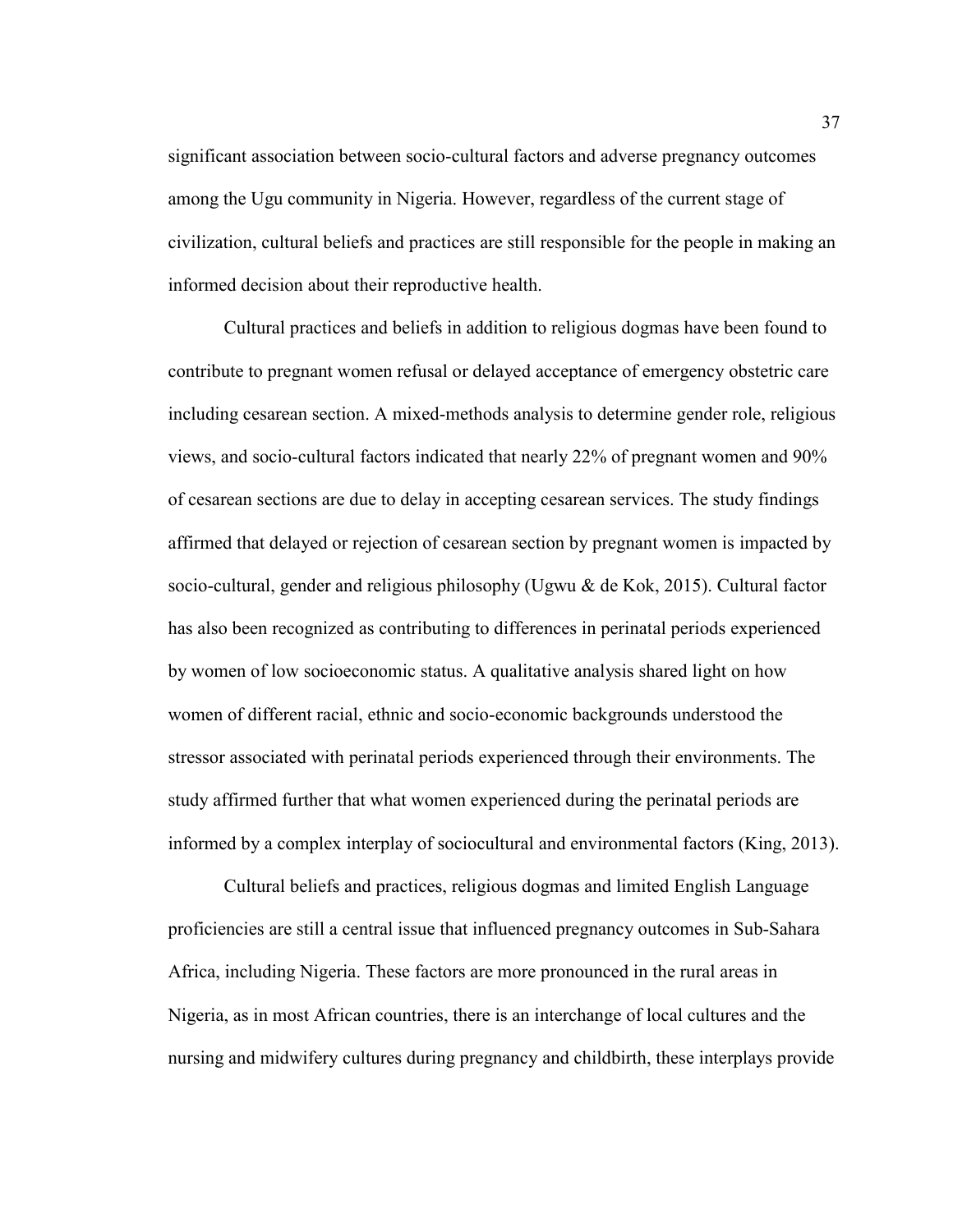the diversity in childbirth that is eminent in Nigeria (Esienumoh, et al., 2016). As mentioned above, certain cultural and religious beliefs and practices affect pregnancy and birth outcomes negatively. To enhance pregnancy outcomes for women of reproductive age in Nigeria, governments at federal and state levels need to provide resources that will enable healthcare organizations offers culturally and linguistically appropriate services, including prenatal care and all related services. Public health practitioners and other stakeholders need to provide interventions services that are culturally competent to shrink the gap that exists between rural and urban women of reproductive age in Nigeria. Such strategies will help to reduce the incidence of MM, NM, and LBW. According to U.S. Department of Health and Human Services (*n.d.*, p. 1) "health care services that are respectful of and responsive to the health beliefs, practices, and cultural and linguistic needs of diverse patients can help bring about positive health outcomes".

#### **Socioeconomic Factors**

Socioeconomic status is defined typically as measures of three distinct but related status such as economic, social, and work status. Economic status is measured through income, social status measured through educational level, and employment status measured through the type of occupation (CDC, 2014). Socioeconomic position which is considered the social, education and economic factors that affects an individual position within the context of the society is linked to a variety of health outcomes that include mortality, morbidity, and individual health through a life course, specifically during childhood development and pregnancy (Azooz & Youzbaki, 2012; CDC, 2014).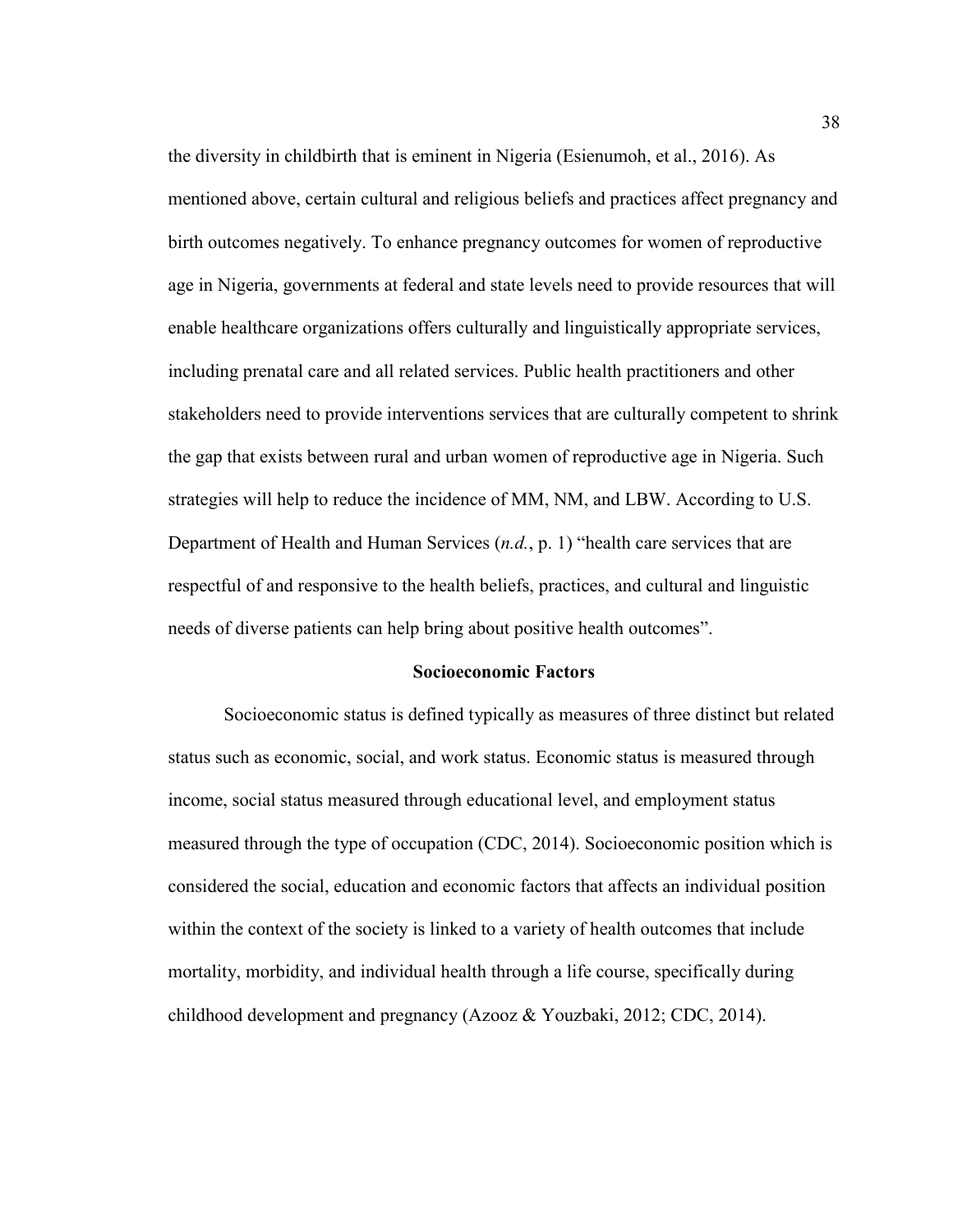Socioeconomic variables influence pregnancy outcomes, either negatively (low socioeconomic status) or positively (high socioeconomic status). A study conducted in the United Kingdom to determined maternity care outcomes, utilization, and experience, does not show any statistically significant finding but revealed that pregnant women of low socioeconomic status are 25% less likely to have received antenatal care, 15% less likely to have received routine postnatal check-up, 4% more likely to received antenatal hospital admission, 7% more likely to have been transferred during labor, and 4% more likely to have had a cesarean birth (Lindquist, Kurinczuk, Redshaw, & Knight, 2015). The disparity in adverse birth outcomes exists between rural and urban residence due to socioeconomic status. The study demonstrated statistically significant findings among rural mothers and adverse pregnancy outcomes. Bertin, Viel, Monfort, Cordier, and Chevrier (2015) found an association between neighborhood poverty in rural mothers and increased risk of small for gestational age (SGA) and small for gestational age head circumference (SGC). The finding suggested that neighborhood poverty had statistically significant effects on SGA and SGC on the rural and urban position of maternal residence (Bertin, et al., 2015).

## **Education**

In developing countries such as Nigeria, women are disproportionality educated compared to their male counterparts. A growing body of research has demonstrated how education benefited girls and women both in eliminating maternal and child mortalities, enhancing health and fertility, increasing the use of contraception, delaying marriage, limiting the number of children, increasing knowledge about child nutrition and other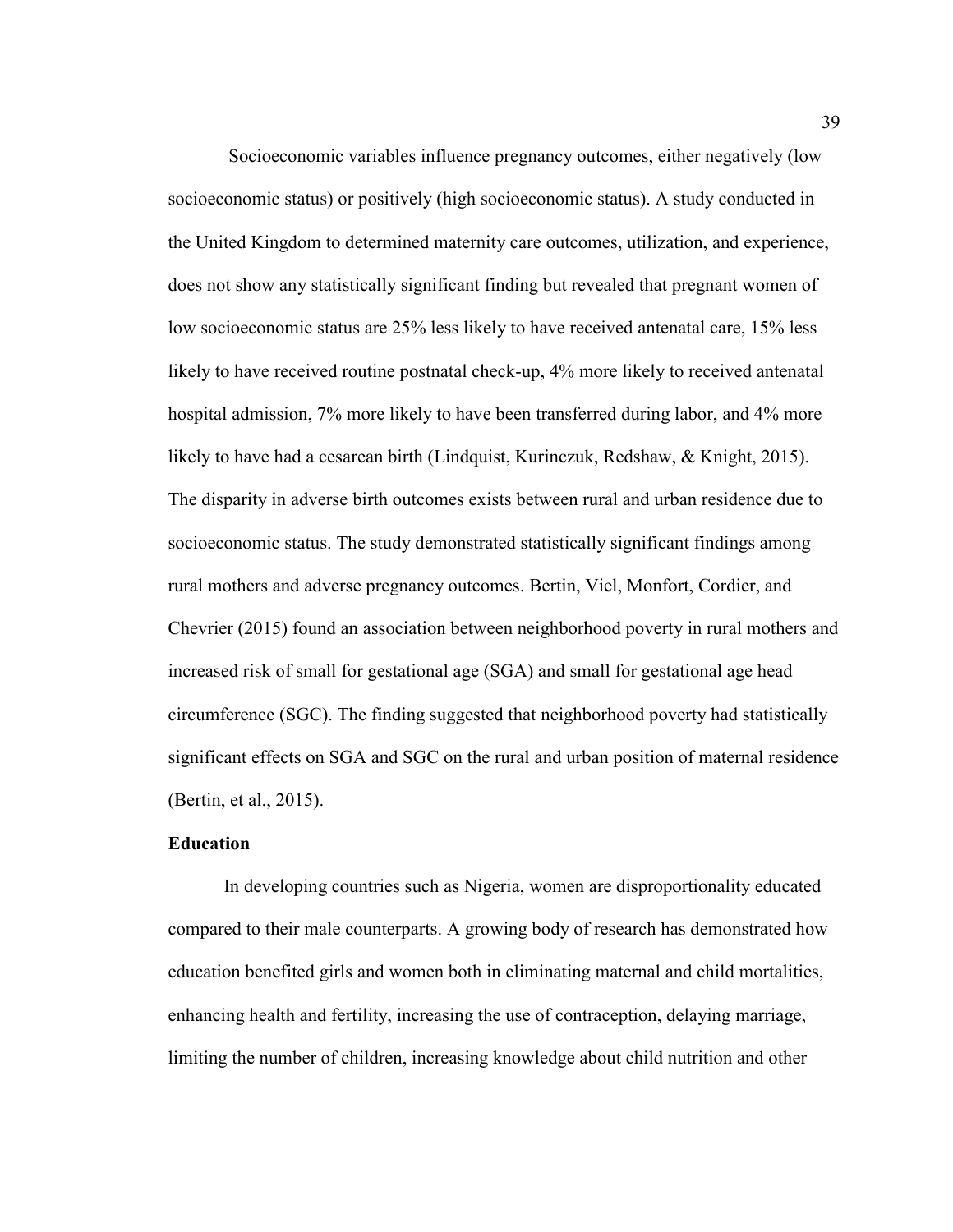related needs (Population Reference Bureau [PRB], *n.d.*). In Mali, women that obtained secondary education or greater have an average of three children, while those without secondary education gave birth to an average of seven children. In Guatemala, a 35years prospective study revealed an association between years young women spent in school and the spacing of children. For an extra year women spent in school, the age at which she had her first child was extended for approximately six to ten months (PRB, *n.d.*).

A similar trend was observed in Burkina Faso, the probability of women of reproductive age with secondary education delivering in health facilities is twice those without secondary education. Also, an extra year of schooling for 1,000 women may likely avert two maternal mortalities (PRB, *n.d.*). It is documented that the probability of educated women in 32 countries having primary knowledge about HIV increased five times than those without education. In Zambia and Uganda, studies showed that HIV multiplies rapidly among the uneducated women and for each added year in school the possibility of contacting HIV reduced by 6.7 percent (PRB, *n.d.*).

Inadequate education has also been found to be responsible for severe maternal outcomes in developing countries. A multicountry cross-sectional survey showed a significant relationship between the low level of education and severe maternal results that include near miss and death. These observed results were more pronounced in countries with medium to low income compared to those of high-income countries. It is also found that low education contributed to the odds of organ malfunction on arrival at the hospital or within the first day. Furthermore, the probability of a woman receiving magnesium sulfate for eclampsia or cesarean section increased tremendously with an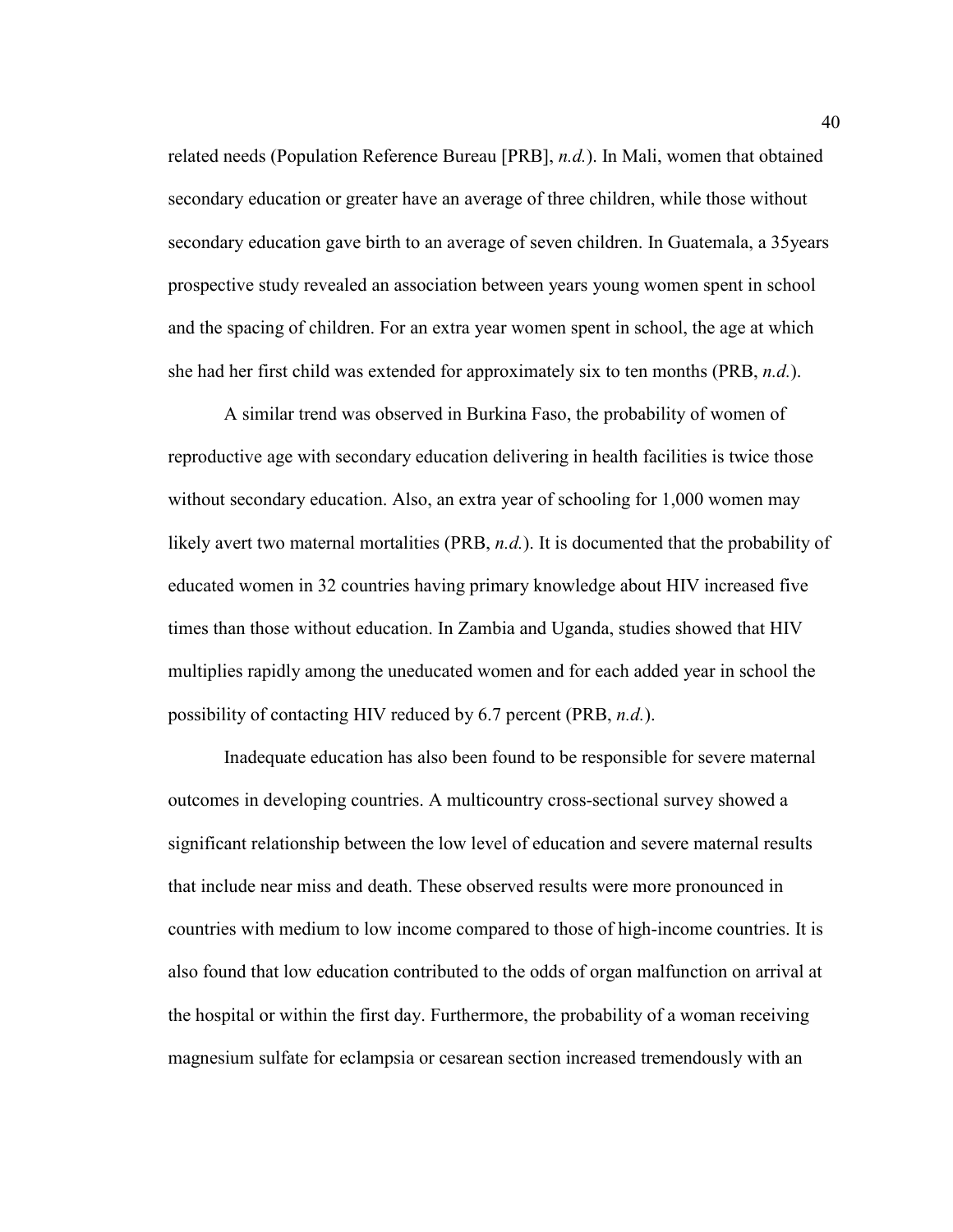increased level of education (Tunçalp, et al., 2014). Additionally, studies have shown that insufficient education is linked to adverse neonatal outcomes and the receipt of maternal health care. Azooz and Al-Youzbaki, (2012), Kaplan, Fang, and Kirby, (2017) found an association between adverse newborn outcomes such as preterm birth, stillbirth, postterm, LBW, congenital anomalies and low level of education, as well as the impact on the receipt of maternal health care services.

There is no doubt that education is essential in preparing women not only for positive reproductive health outcomes but also for social and economic well-being. As stated above, literature consistently demonstrated that poor education is associated with a wide range of adverse pregnancy outcomes and that these findings are aggravated in lowmedium income countries like Nigeria. Education empowers women to make independent decisions about their reproductive health, economic freedom and to resist domestic violence. Research has shown that the probability of women using modern contraception, delivering in a health facility and having a skilled attendant at birth increased with the more she is empowered and educated (Corroon, et al., 2014). To enhance pregnancy outcomes in Nigeria requires full collaboration of all stakeholders in the form of a participatory/community research and intervention aimed at promoting girls education by highlighting the short and long term benefits of girls education to include rejection of early marriage, avoidance of unwanted or early pregnancies, avoidance of transmitted diseases, boosts of economic and social autonomy, and increasing knowledge about reproductive health that consist of contraception use, child spacing and limited number of children.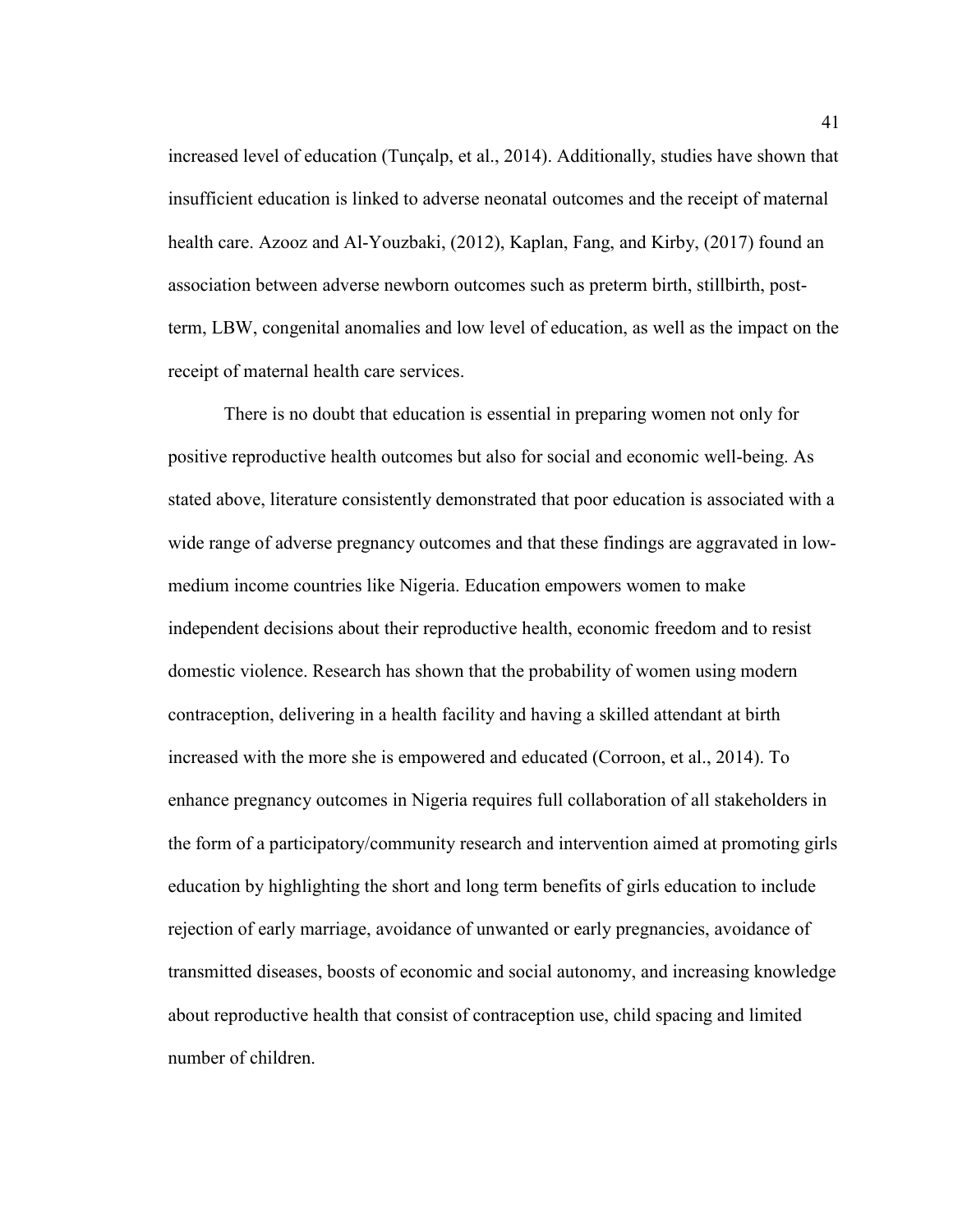### **Income**

Income is another measure of socioeconomic status that affects pregnancy outcomes. Research has indicated that pregnant women at the low-income level were more vulnerable to the increased risk of poor pregnancy outcomes compare to those with middle to higher incomes. A weak association has been established for household income and preterm birth and small for gestational age (Mortensen, 2013). The influence of lower income on pregnancy outcomes cut across both developed and less developed country. A cross-country research study conducted among pregnant women in the United Kingdom (UK) and Brazil between 1982-2004 provided information on the increased risk for adverse outcomes for mothers and infants belonging to the poorer income and less educational levels in both U.K and Brazil (Matijasevich, et al., 2012). The study highlighted an inverse association between the poorer and the least educated with all the outcomes variables measured such as smoking during pregnancy, delivery without the services of skilled personnel, preterm birth, intrauterine growth retardation, and less than three months of breastfeeding. Positive association was only observed in cesarean section (Matijasevich, et al., 2012).

The disparity in income has also been documented as linked to poor perinatal outcomes. Shankardass et al. (2014) found a relationship between increased risk for SGA, spontaneous preterm birth, and low-income status. Though, the author remarked that the risk for large for gestational age was relatively reduced among lower incomes group, as well as other measurable indicators of socioeconomic position, postnatal mortality was associated with one or more of the socioeconomic indicators, and neighborhood maternal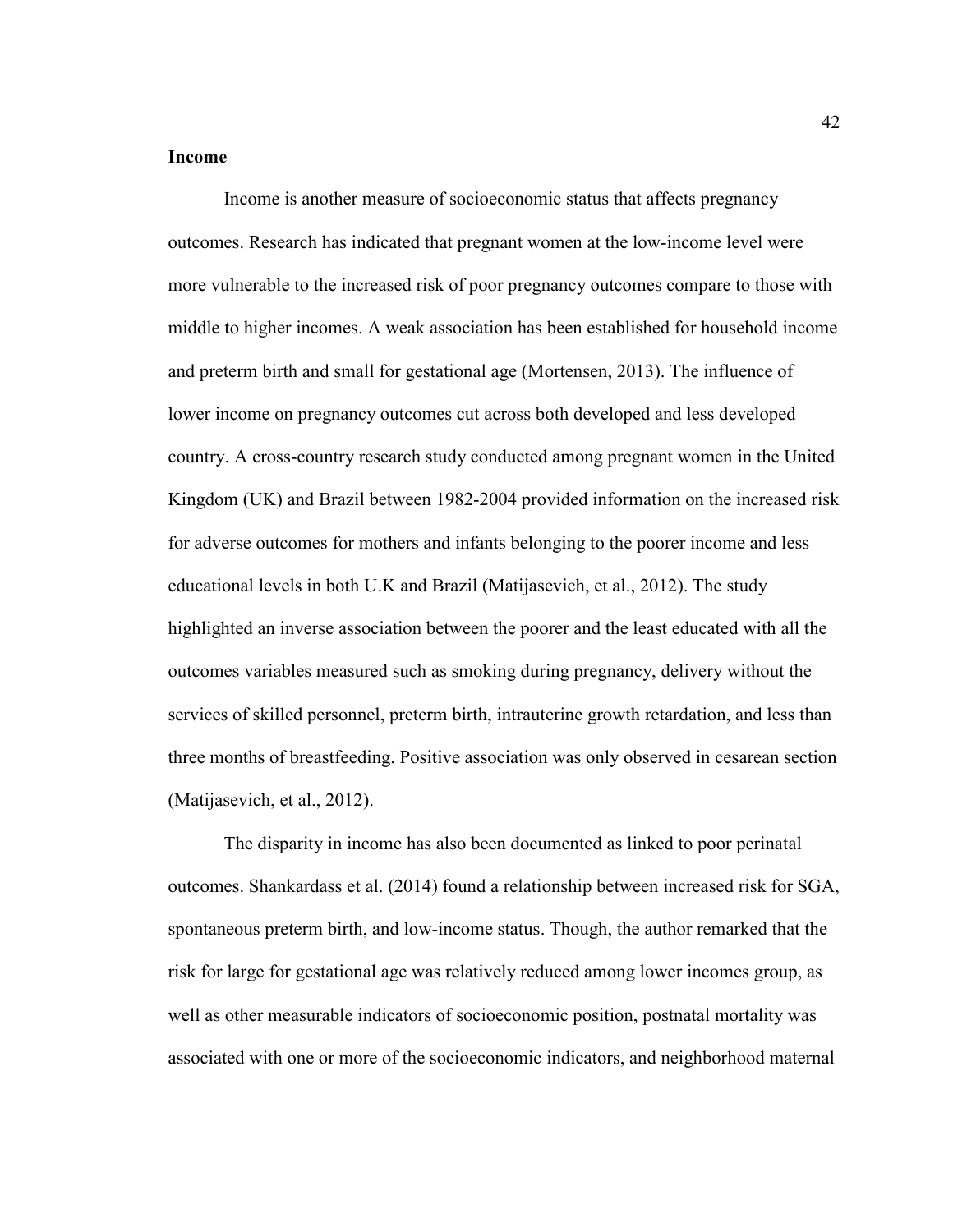poverty was equally associated with increased risk of perinatal death, and SGA. Literature also demonstrated the relationship between income inequality (parental socioeconomic position) and birth outcomes. A study by Fujiwara, Ito, and Kawachi, (2013) offered information regarding the association between income inequality and poor birth outcomes.

Socioeconomic status was operationalized through the use of the Gini Coefficient index. Gini Coefficient Index is described as a mathematical measurement that considered half of the absolute difference between two incomes randomly chosen from the target population, normalized to the mean. In the operation of the Gini Coefficient Index, 0.0 implied perfect equality, while 1.0 indicates perfect inequality (Fujiwara, et al., 2013). The results after sensitively analysis showed that income inequality is linked to z score for gestational age and SGA, for middle Gini vs. low Gini,  $OR = 1.23$ , 95% CL:1.04, 1.46; for high Gini vs. low Gini, OR= 1.21, 95% CL:1.00,1.46. Greater income inequality was linked with z score for birth weight and SGB birth; no association was found between higher income inequality and preterm birth, and gestational age (Fujiwara et al., 2013).

Pregnant women within the lower income bracket suffered a considerable increase in the risks of adverse outcome. Though, it is clear that income inequality impacted pregnancy outcome negatively among the lower income group, the literature presented conflicting findings regarding some of the outcome variables measured such as small for gestational age and preterm birth. Almost all the literature reviewed above showed that the study samples were relatively significant enough to have warranted detection of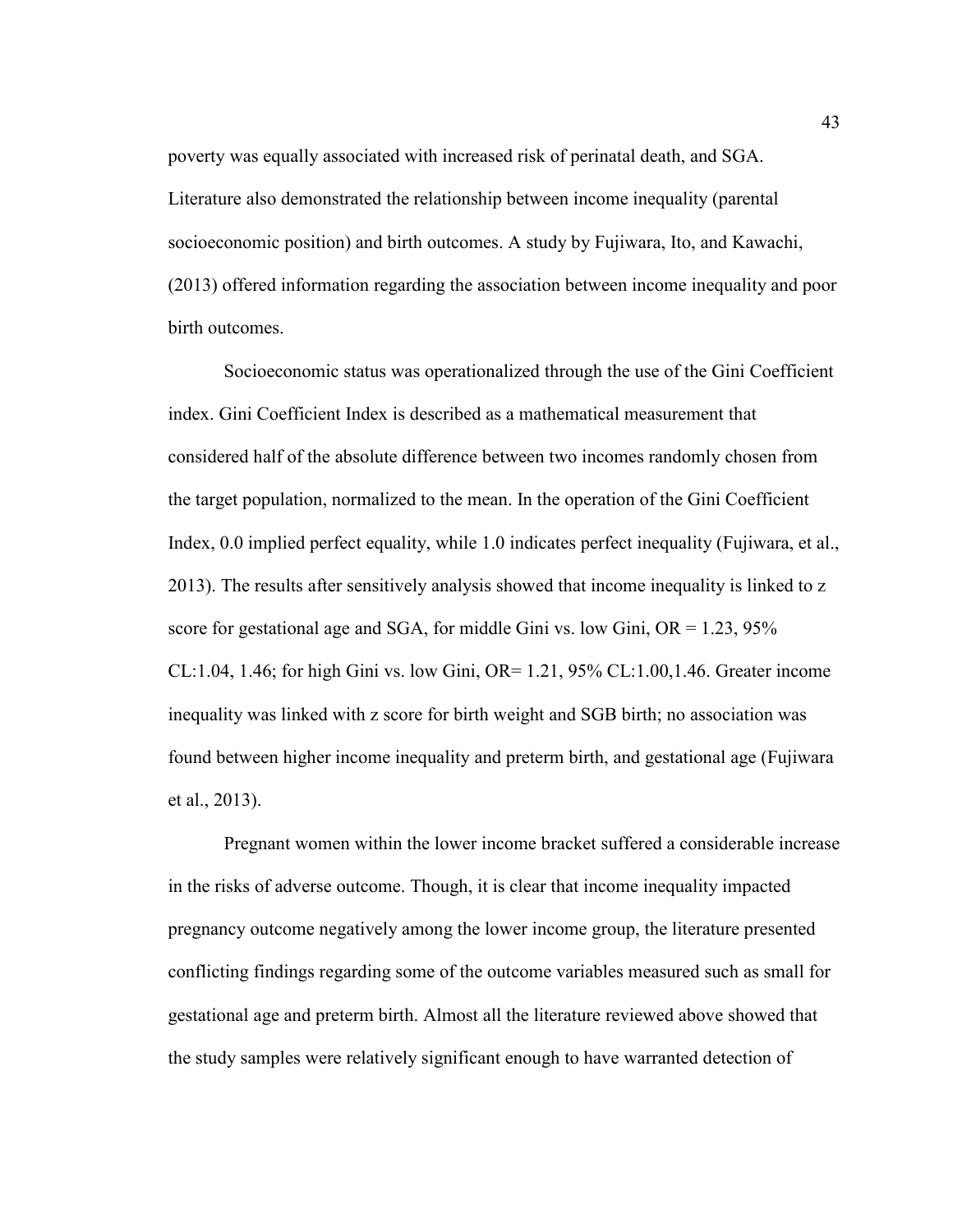effects if one indeed exists. Possible explanations for the inconsistencies in findings may be due to 1.) the way information on income variable was collected, measured and operationalized 2.) most countries do not have reliable data or collect adequate data on income earning on it residents and 3) in some study settings, only few households engaged in regular employment where reliable records could be found, others were involved in manual labor where it 's hard to keep track of their earnings. Further studies are needed to understand better the mechanism through which income influenced adverse pregnancy outcomes. Such studies should consider the biological, genetic and life course of the mother before becoming pregnant.

## **Occupation**

Occupation is among the socioeconomic indicators that have been taken into consideration as a predictor or mediator of adverse pregnancy outcomes. Globally, there is disparity between the participation rate of men and women in the workforce. Statistics have shown that only 50% of working-age women are in the labor force compared to 77% of men. These disparities are even wider in areas such as Northern Africa, Western Asian and Southern Asian (United Nations, 2015). In the U.S, Canada, and France, the percentage of women in the workforce averages 46.8%, 47.3%, and 48.0% respectively. However, in five countries in Sub-Sahara Africa, women make-up of about 50% of the workforce. These include Zimbabwe, Malawi, Gambia, Liberia, and Tanzania. The only country outside African countries where women accounted for almost 50% of the workforce is Lithuania and, in many European countries, women in the labor force are at about 45%. In North Africa and Middle East women in the workforce are relatively low,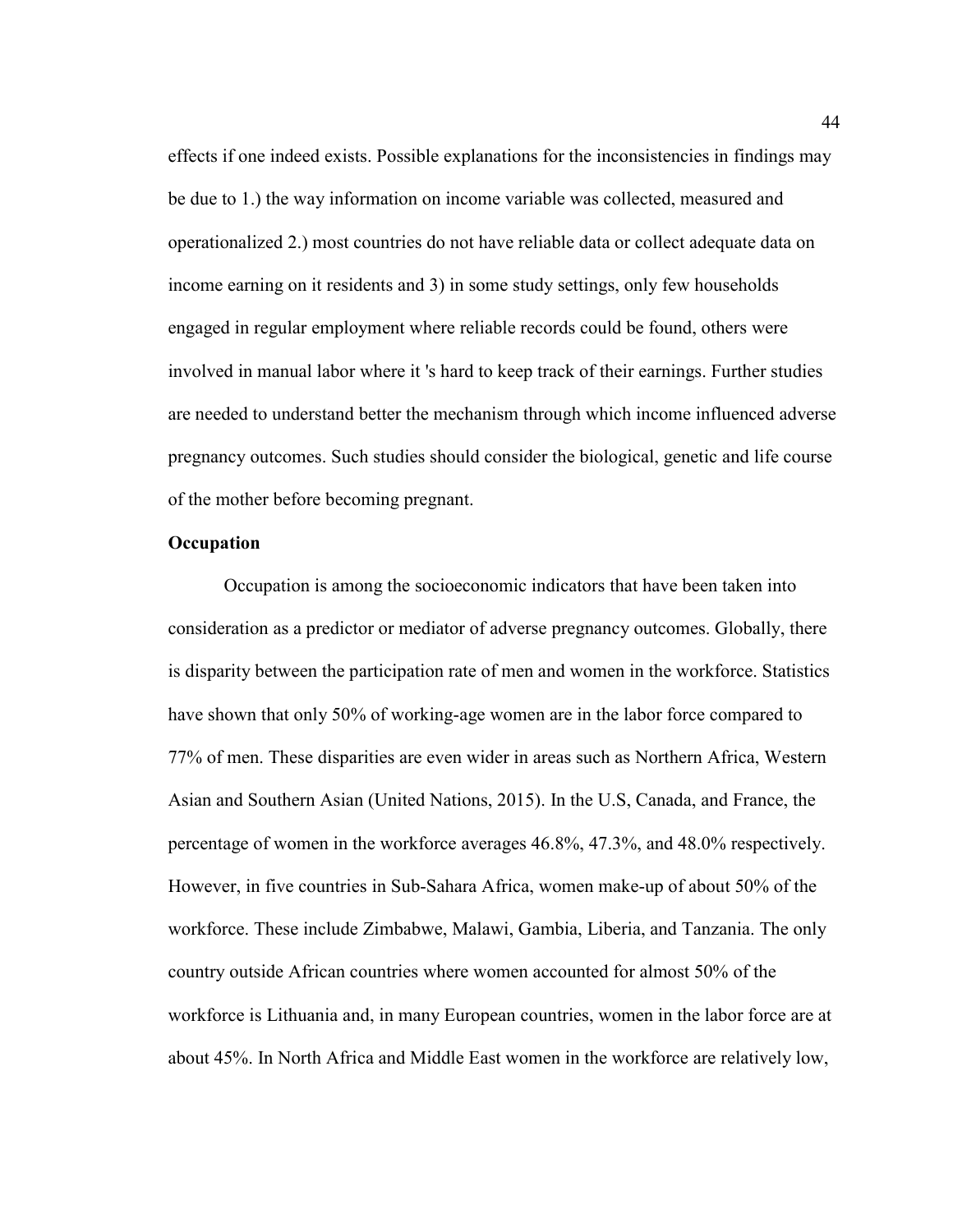except Israel where they account for 47.3% of the workforce (Pew Research Center, 2017). In Nigeria, women in the labor force were about 38.7% in 2007, and from 38.1% in 2005 and 37.0% in 2000 respectively (Onyejeli, 2010).

Presently, increasing numbers of women are employed during pregnancy and the postpartum period. Statistics showed that about 67% of first-time mothers worked during their pregnancies and, around 87% of these women worked until the final trimester (Kozhimannil, Attanasio, McGovern, Gjerdingen, & Johnson, 2013). Studies have discovered a link between parental occupation and adverse pregnancy outcomes. Thirteen European birth cohorts studies that examined the relationships between maternal occupation and birth weight and length of gestation revealed that women employed during pregnancies are vulnerable to the risk of adverse pregnancy outcomes such as LBW, small for gestational age and lower risk of preterm delivery compared to unemployed women (Casas, et al., 2015). The study further indicated that being employed in most occupations is not associated with adverse pregnancy outcomes. However, working as a nurse was linked to lower risk of SGA infants, and being employed in the food industry increased the risk of preterm delivery (Casas, et al., 2015).

A link between preterm birth and prenatal maternal occupation have also been documented about ethnicity and nativity. von Ehrenstein, Wilhelm, Wang, and Ritz (2014), found an association between increased risk of preterm birth and women employed in the healthcare and technical occupations. They noted that the risk was more severe for Hispanics, and Hispanic foreign-born women in the building, cleaning, and maintenance trade. Interestingly, US Hispanic-born in a shift and physical demand work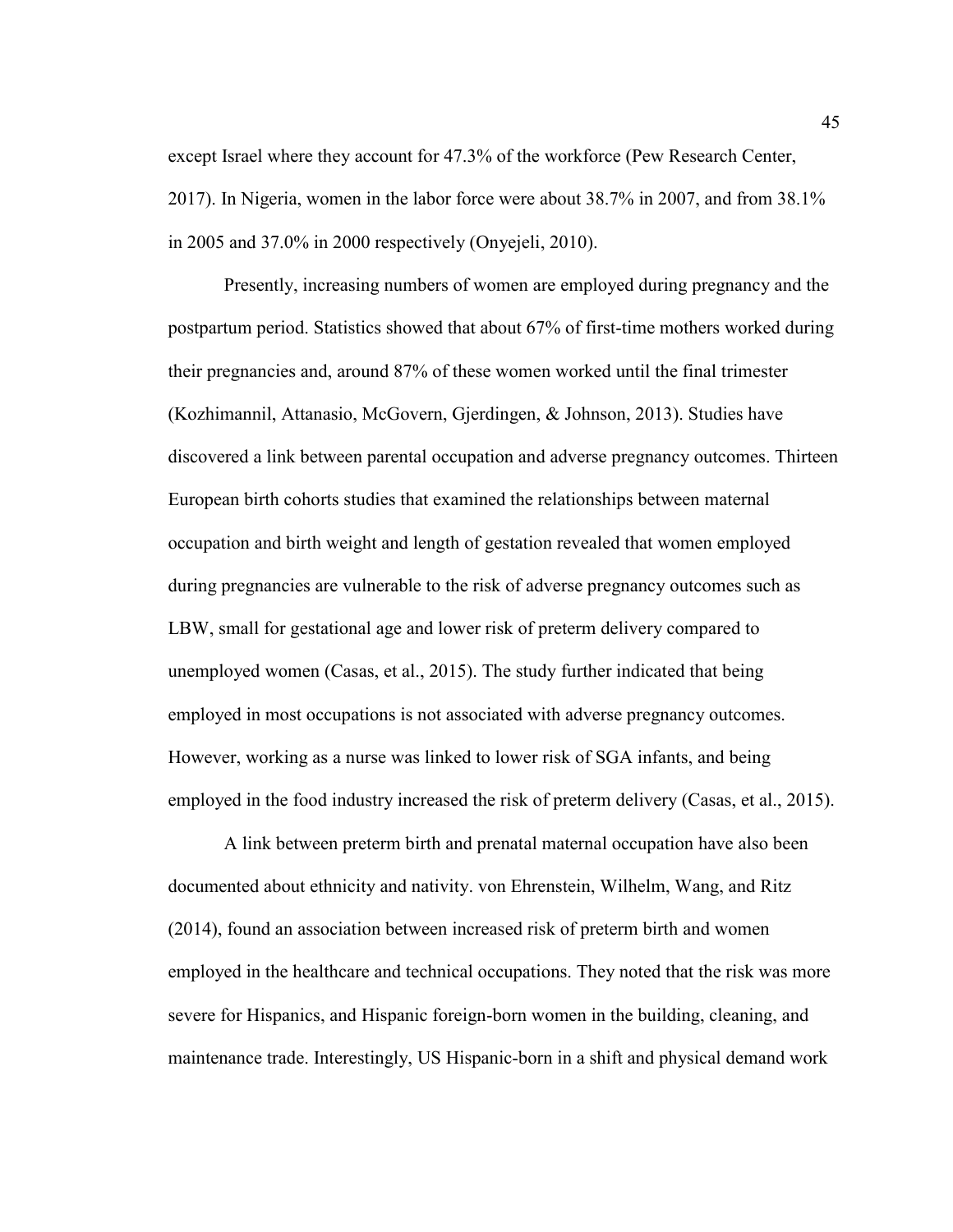are at increased risk of adverse birth outcomes, but not foreign-born Hispanic (von Ehrenstein et al., 2014). Heavy lifting has also been recognized as a potential factor for poor pregnancy outcomes. The study by Juhl et al. (2014), documented a possible relationship between pregnant women who engaged in occupations that regularly involved lifting such as nursing and nursing assistant, and small-for-gestational-age infants. Though warned that the results were not statistically significant, there is an increased possibility of risk of SGA for women who lifted between 501-1,000 per day or  $> 1,000$  per day compared to women without a history of lifting. Researchers have attempted to establish a relationship between full-time or part-time employment and adverse pregnancy outcomes compared to those not employed during pregnancies through propensity scores matching. Though the results produced no statistically significant association between full-time employment or part-time jobs and preterm birth and LBW compared to those unemployed, theystressed that black women were at increased risk for LBW babies irrespective of the job type. Overall, the authors affirmed that maternal employment was not an independent predictor of LBW or preterm birth even after accounting for possible confounding variables (Kozhimannil, et al., 2013).

Certain occupations significantly increase the hazards of poor pregnancy outcomes. However, as noted above. being employed full-time or part-time is not an individual predictor of adverse pregnancy outcomes. Rather, conditions of work or work characteristic, ethnicity, and place of birth may moderate or mediate the effects of adverse pregnancy outcomes through the occupational pathway. To better understand how occupations predict or influenced poor pregnancy outcomes in Nigeria among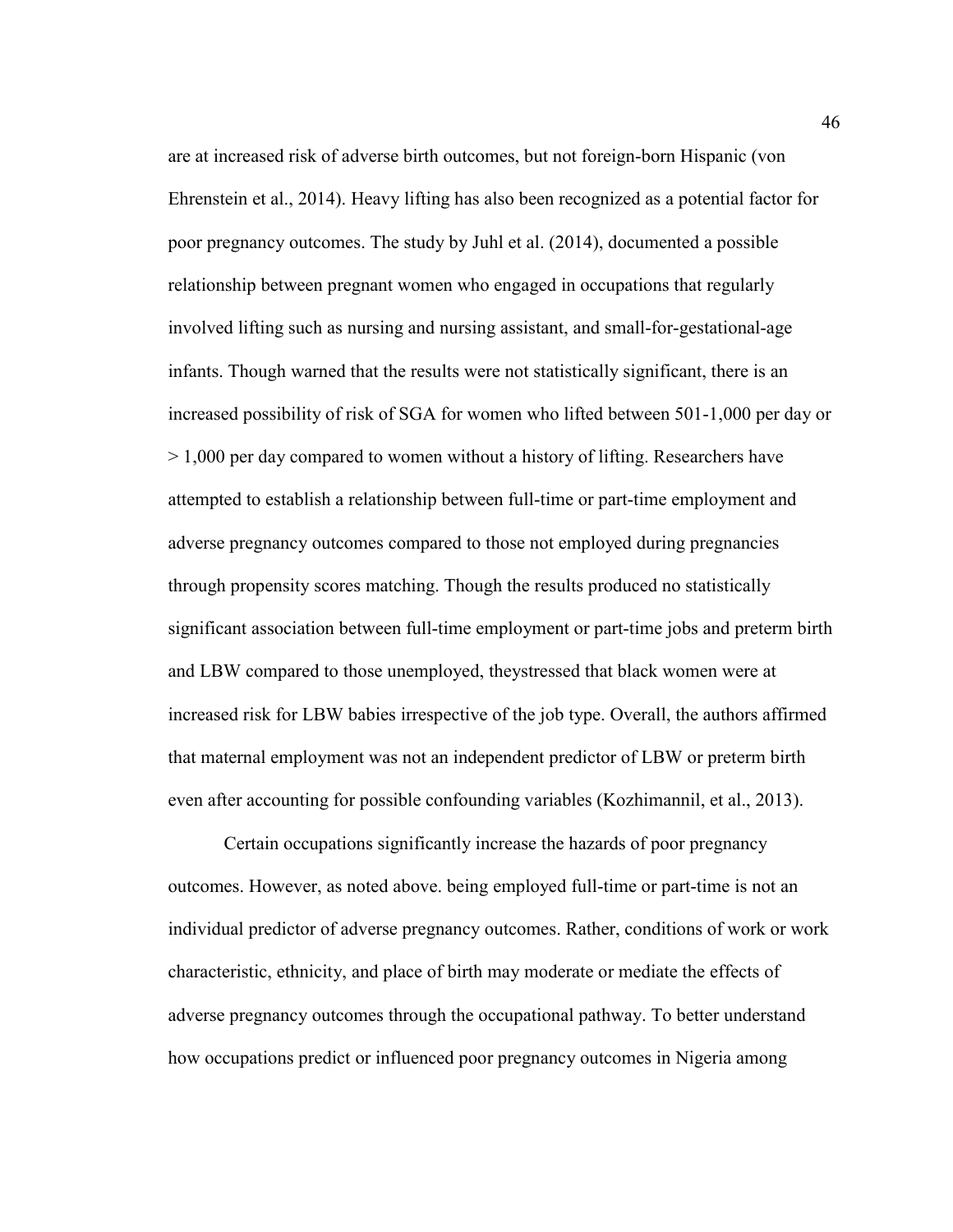women of childbearing age, new research is necessary to adequately address the effects of work conditions or characteristic and race/ethnicity so as to better understand the pathways through which these variables impact pregnancy outcomes. Additionally, a targeted intervention is needed that will be tailor toward addressing the risk factors for people working in occupations with more predictable hazards of adverse pregnancy outcomes.

#### **Existing Medical/Obstetric Factors**

Certain medical conditions are responsible for pregnancy complications resulting in bad pregnancy results for millions of pregnant women throughout the world. The most common medical conditions are hypertension, diabetes, depression, obesity, preeclampsia, and asthma. These conditions causepregnancy complications that lead to MM and related morbidities, NM, preterm birth, cesarean section, as well as LBW (Kiely, et al., 2011). It is observed that in the past few decades, the prevalence of maternal depression, diabetes, obesity, asthma, hypertension, and preeclampsia had intensified (Kiely, et al., 2011).

### **Hypertension**

Hypertension is defined as the systolic blood pressure of more than140 mm Hg or diastolic blood pressure of more than 90 mm Hg on two occasions within 24 hrs (Merck Manual, *n.d.*). Hypertension is one of the recognizable factors of pregnancy complications affecting nearly 10% of pregnancies globally. It is associated with maternal and perinatal mortality and morbidity. Hypertension in pregnancy manifests in many forms such as chronic hypertension, pre-eclampsia, and eclampsia which have been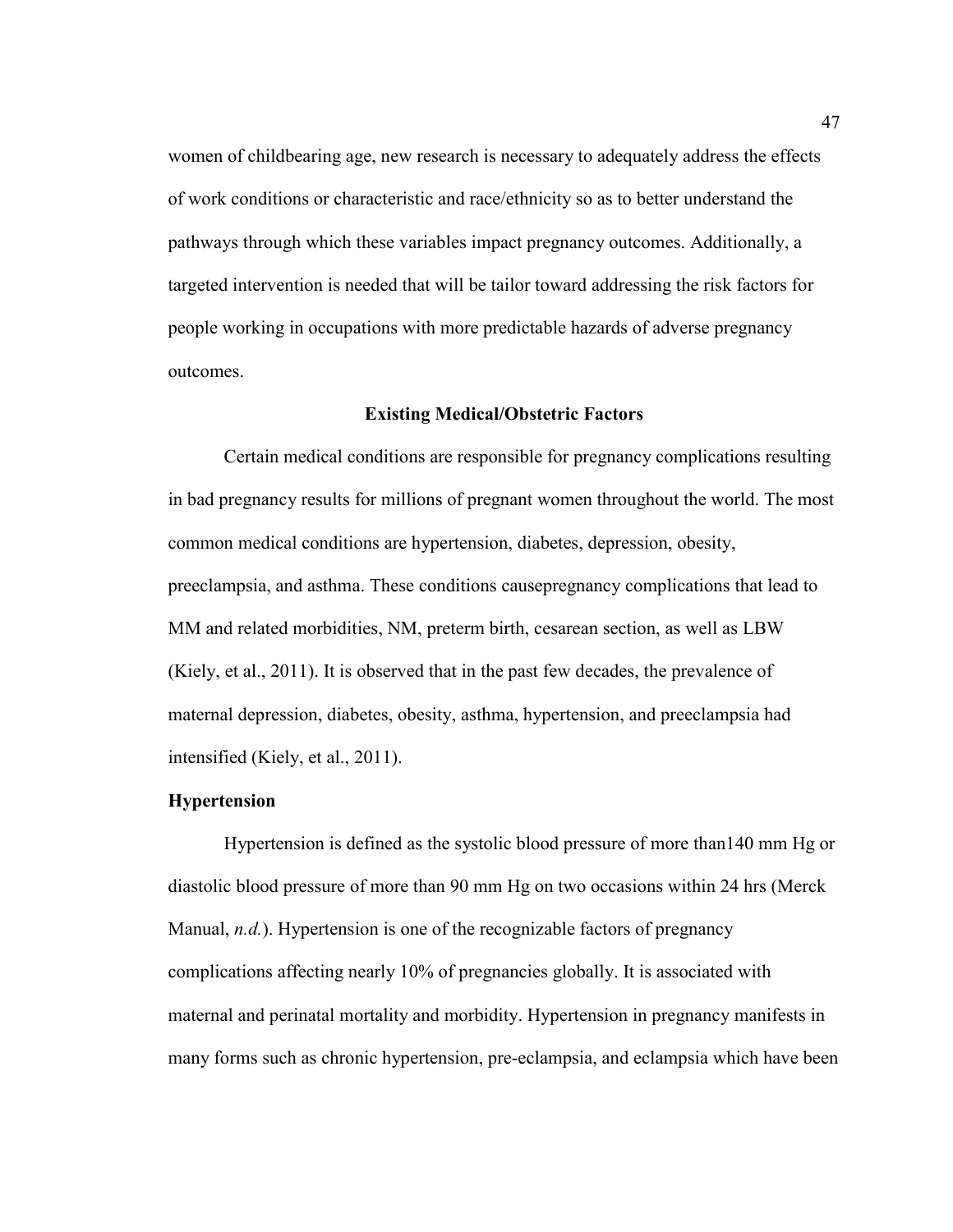linked with death and morbidity (Browne et al., 2015). Most of the maternal death and related morbidities in Asia, Africa, and Latin America have been connected to preeclampsia and eclampsia, as well as 8% in West Africa. Studies have established an association between very LBW and perinatal death, and gestational hypertension, as well as between pre-eclampsia and LBW (Kiely et al., 2011). The authors added that pregnant women with pre-existing medical conditions are at increased possibility of experiencing adverse pregnancy outcomes compared to issues that arise during pregnancy (Kiely et al., 2011). Studies have also identified a wide range of poor pregnancy outcomes and various forms of hypertensive disorder during pregnancy. For instance, Browne et al. (2015), found a statistically significant association between women with chronic hypertension and increased probability of lower gestational age at birth and an escalated likelihood of preterm birth. Women with pre-eclampsia were noted for the regular aggravated cesarean emergency section, increased risk of LBW babies, and the greater possibility of neonatal death (Browne, et al., 2015).

Research has also shed light on the significant hematocrit of newborn born to hypertensive pregnant women. A case-control study conducted in Nigeria comparing infants of hypertensive mothers to that of normotensive mothers revealed a significantly greater hematocrit of babies born to hypertensive mothers compared to normotensive mothers. The polycythemia, neutropenia, and thrombocytopenia of children of hypertensive mothers were recorded as 8%, 15%, and 38% compared to that of normotensive mothers which were 0%, 2%, and 8% respectively. Additionally, the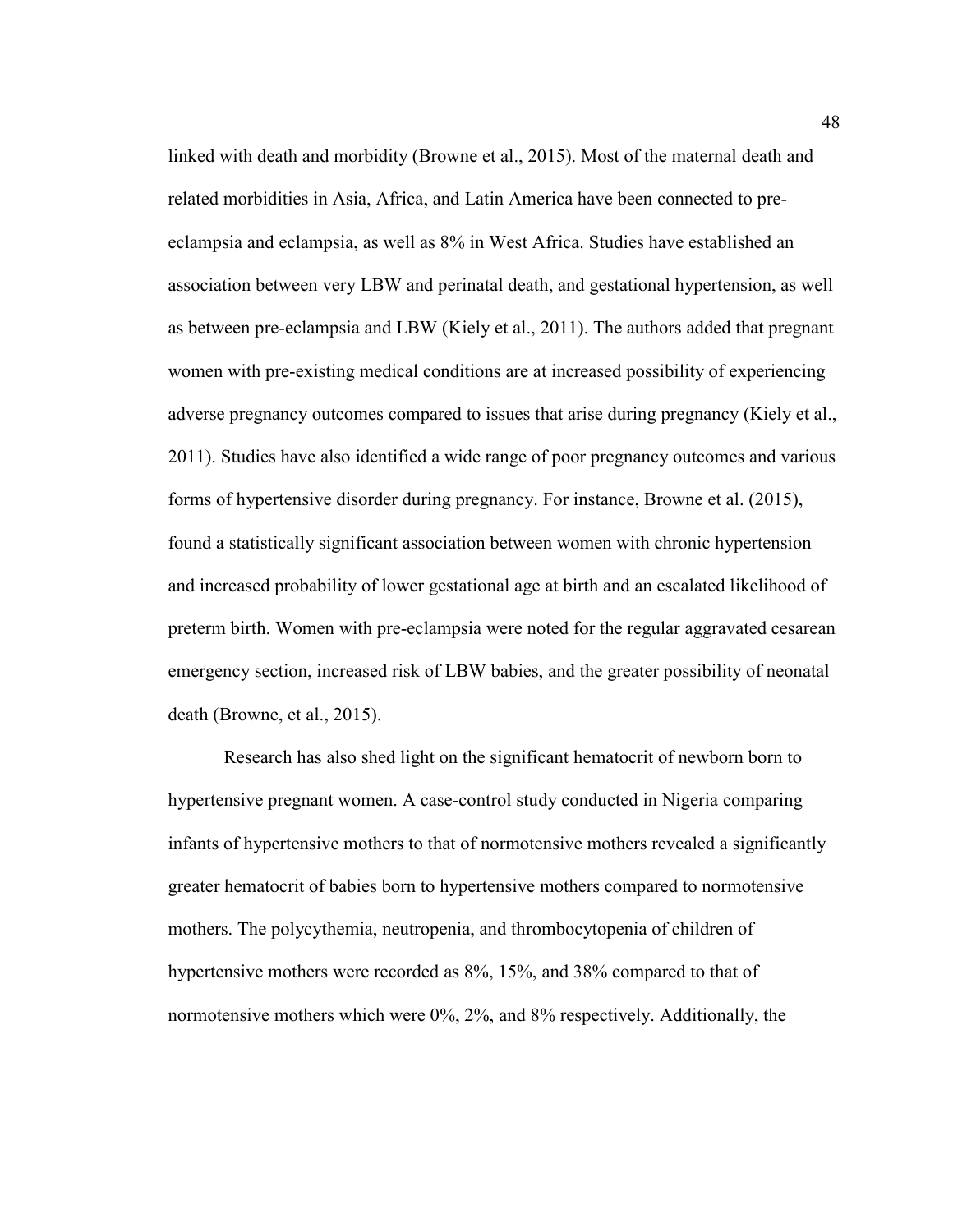neutrophil and platelet counts of the hypertensive mothers were also significantly lower compared to the normotensive mothers (Okoye, Eweputanna, Korubo, & Ejele, 2017).

The link between various forms of hypertension and adverse pregnancy outcomes have also be documented. The research study by (Olusanya & Solanke, 2012), established an association between chronic hypertension, pre-eclampsia and eclampsia and pregnancy-induced hypertension and the escalated risk of preterm birth, LBW, fetal growth restriction, low Apgar score at 1 minute and 5 minutes, but not life-threatening distress. A similar finding was also reported of an association between pre-eclampsia and increased risks of poor pregnancy outcomes. Mbachu et al. 2013, documented an association between eclampsia and an increased risk of stillbirth, cesarean sections, and maternal death. According to the study, there were 24 stillbirths, 138 women delivered through cesarean sections, 76 women and eight maternal death were reported (Mbachu, et al., 2013).

The impact of complications due to maternal hypertension cannot be overestimated. To improve pregnancy outcomes for reproductive age women in Nigeria, comprehensive assessment in the form of screening during regular prenatal care services or visits to identify expectant mothers that are at increased risk of maternal complications due to hypertension should be established. Such testing will help medical providers isolate those at high risks so as to recommend them for treatment and interventions, and subsequent follow-up to postpartum periods. This strategy will aid in halting the incidence of maternal hypertension complications, as a result, reduce the prevalence of the complications of hypertension in Nigeria.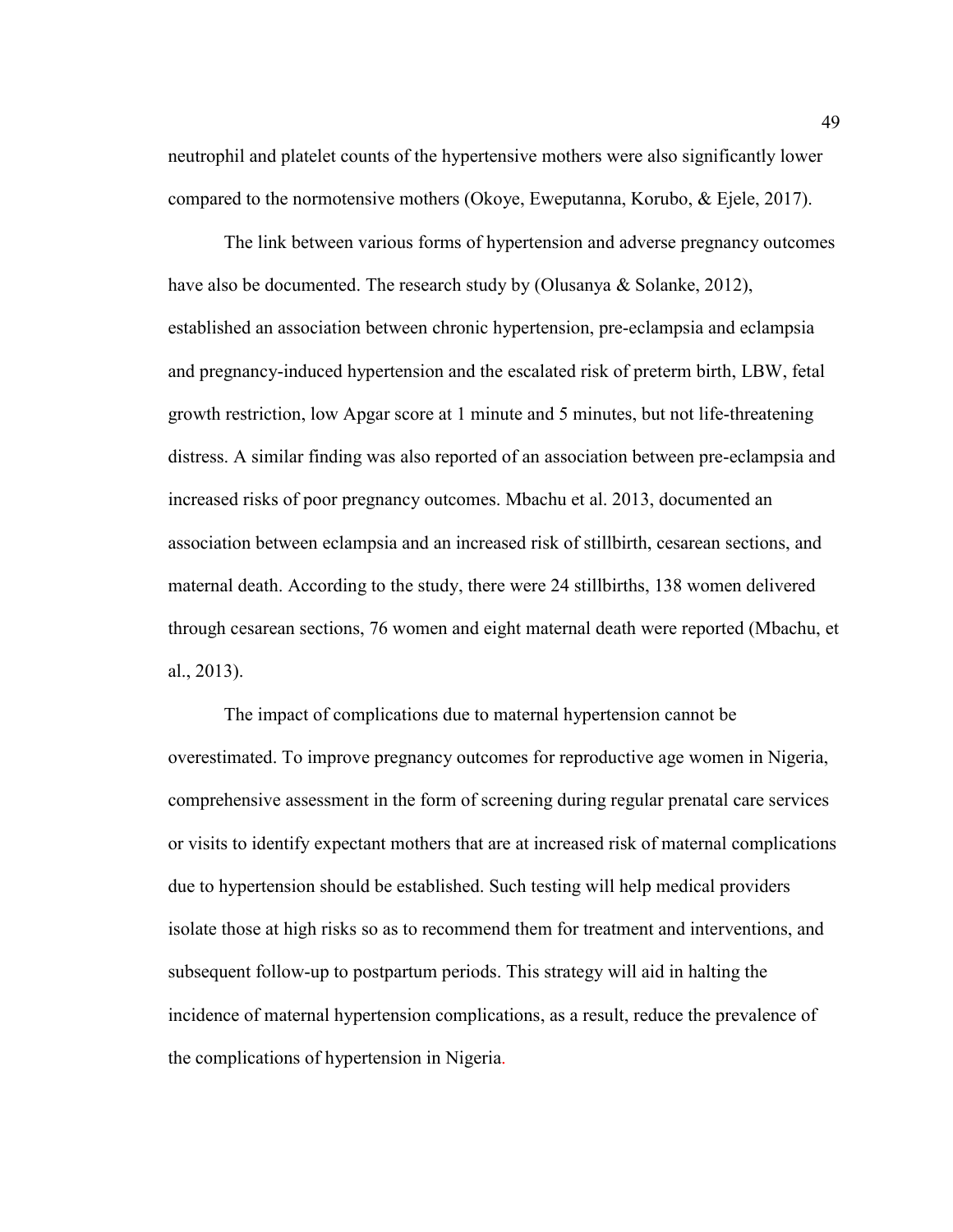## **Obesity/Overweight**

Obesity and overweight is a growing medical problem worldwide and a public health concern. There is disparity in obesity and overweight between rural and urban residences, as well as between men and women (Fouelifack, et al., 2015). Maternal obesity and overweight are on the rise in both Sub-Saharan Africa and the rest of the world. Research had linked obesity and overweight to poor pregnancy outcomes (Vinturache, Moledina, McDonald, Slater, & Tough, 2014). Maternal obesity and overweight have been linked to pregnancy complications that resulted in a wide range of issues such as miscarriage, gestational diabetes, induction of labor, cesarean section, postpartum, hemorrhage, preeclampsia, slower labor, stillbirth, neonatal death, macrosomia and admission of infants to intensive care unit (Fouelifack, et al., 2015).

Studies have shown that excess body mass index (BMI) strongly predicted poor pregnancy outcomes. Kiely et al. (2011) demonstrated an association between BMI and preterm birth, large-for-gestational-age, cesarean section, and perinatal death. A cohort study conducted in Canada to assess the impact of pre-pregnancy BMI and birth outcomes suggested that pregnant women with pre-pregnancy BMI had an increased risk of developing pregnancy complications especially among women with, pre-eclampsia, and gestational diabetes compared to normal weight women (Vinturache, et al., 2014). Also, 71.2% of women with normal pre-pregnancy BMI had spontaneous labor, overweight and obese women had induced labor, 39.3%, and 49% respectively. Though, maternal pre-BMI was not associated with the mode of delivery, further analysis after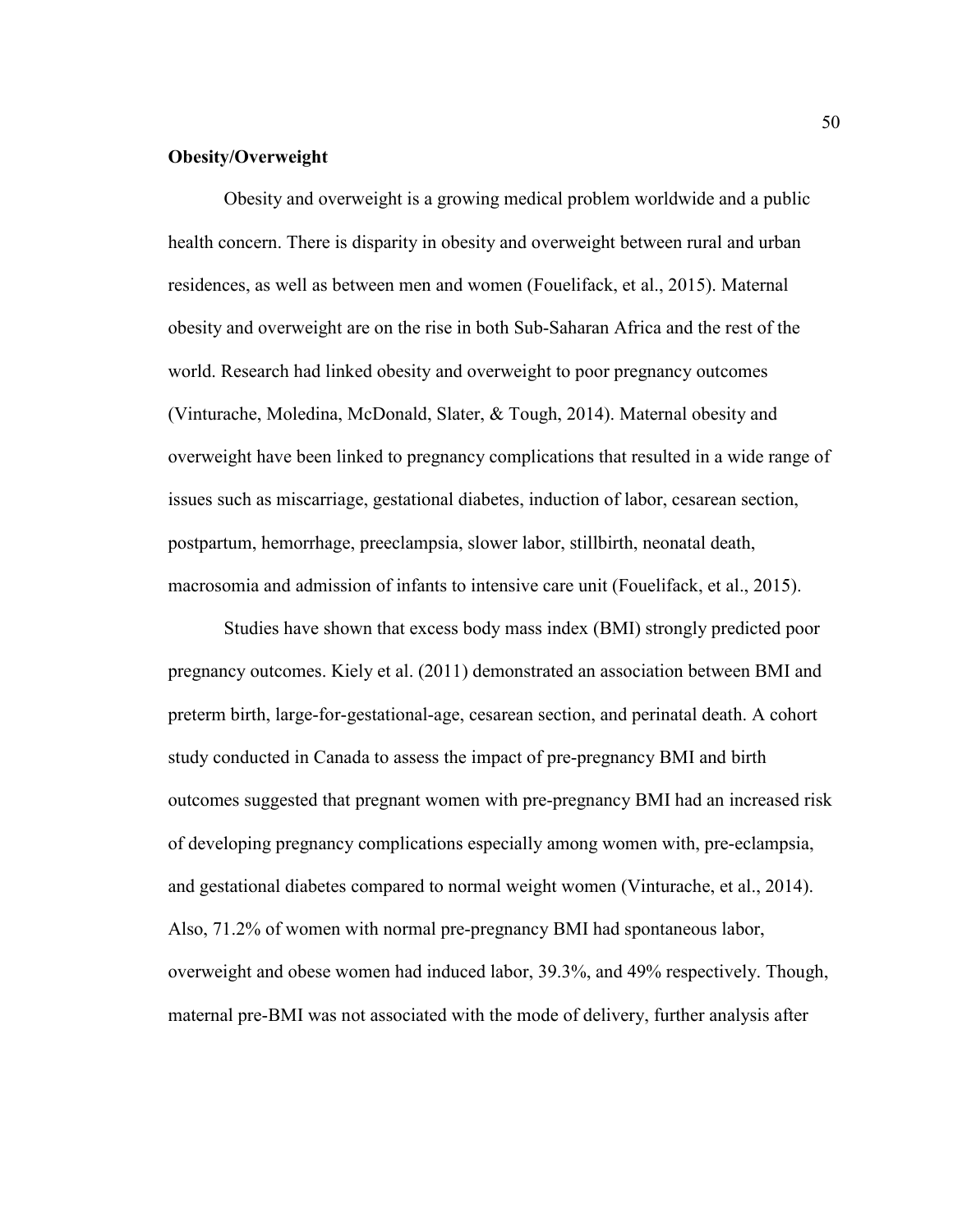accounting for covariates for women with induced labor showed that obesity was the cause of cesarean sections (Vinturache, et al., 2014).

Studies have also indicated that sociodemographic factors increased the risk of gestational weight gained and obesity. Gaillard et al. (2013) found that sociodemographic factors such as lower maternal education, poor house income, and multiparity were associated with an accelerated risk of maternal obesity. Furthermore, ethnicity, nulliparity, consumption of excessive energy and smoking during pregnancy caused an increase in the risk of gestational weight gained. The reports further highlighted that maternal obesity was linked to escalated risk of gestational hypertension, preeclampsia, gestational diabetes, cesarean delivery, large for gestational age, and childhood obesity, (Gaillard, et al., 2013). No significant associations were recorded between BMI, gestational weight gained, and poor pregnancy outcomes. A retrospective cohort conducted in a tertiary hospital in Cameroon, West Africa, showed that gestational weight increase and maternal obesity were not statistically associated with numerous outcomes variables measured such as LBW, cesarean section, eclampsia, macrosomia, perinatal death, Apgar scores, and admission into intensive care unit (Fouelifack, et al., 2015).

The issue of overweight, BMI and adverse pregnancy outcomes have been well studied worldwide. The core premise of these studies was that overweight and BMI impacted pregnancy outcomes, directly and indirectly, that resulted in poor pregnancy outcomes. However, other studies have presented contradictory findings. Such inconsistent results may be due to differences in methodological design, measurement,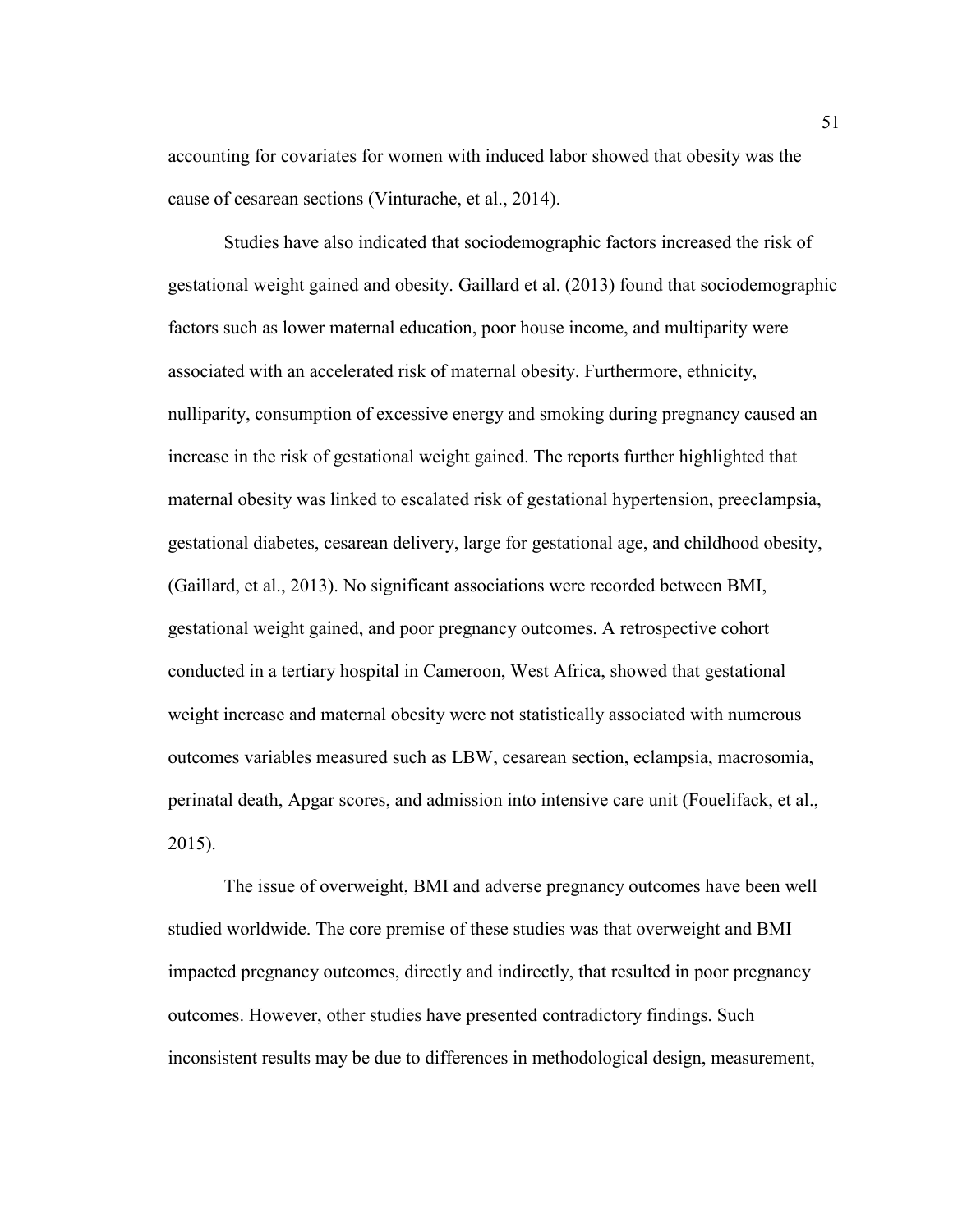and data collection methods, as well as how these variables were operationalized.

Additionally, most studies from medium to high-income countries either demonstrated an association or weak associations. A particular study from Sub-Sahara Africa indicated no relationship in all the outcomes variables measured. This is not surprising, considering the lack of adequate and qualitative data in some developing countries. For example, it was reported that researchers were unable to assess micronutrients intake and energy adequacy due to the absence of data on weight, BMI and gestational age in Nigeria (Lindsay, Gibney, & McAuliffe, 2012). Studies are needed in Nigeria that will use local data to generate indigenous evidence to adequately account for the mechanism through which income, education, ethnicity, and others unhealthy lifestyles mediates overweight/BMI to influence adverse pregnancy outcomes. Secondly, rigorous promotional campaigns are warranted to better inform women of childbearing age and their families about the risks of overweight, excessive BMI, and pregnancy outcomes.

## **Diabetes**

According to the Merck Manual (*n.d.*), as the incidence of obesity increases, the frequency of diabetes also increases. Nearly 6% of pregnant women witnessed diabetes mellitus, and 8.5% gestational diabetes. Preexisting type 1 or type 2 diabetes worsened the risks of preeclampsia, fetal death, fatal malfunction, macrosomia, and fetal growth restriction. Annually, diabetes complications cause substantial economic loss for people with diabetes, their families, and the health systems due to loss of work, wages, and direct medical costs (WHO, 2016a). In 2015, about 1.56 million incidences of diabetes were documented along with 40,815 deaths mostly adults (WHO, 2016a).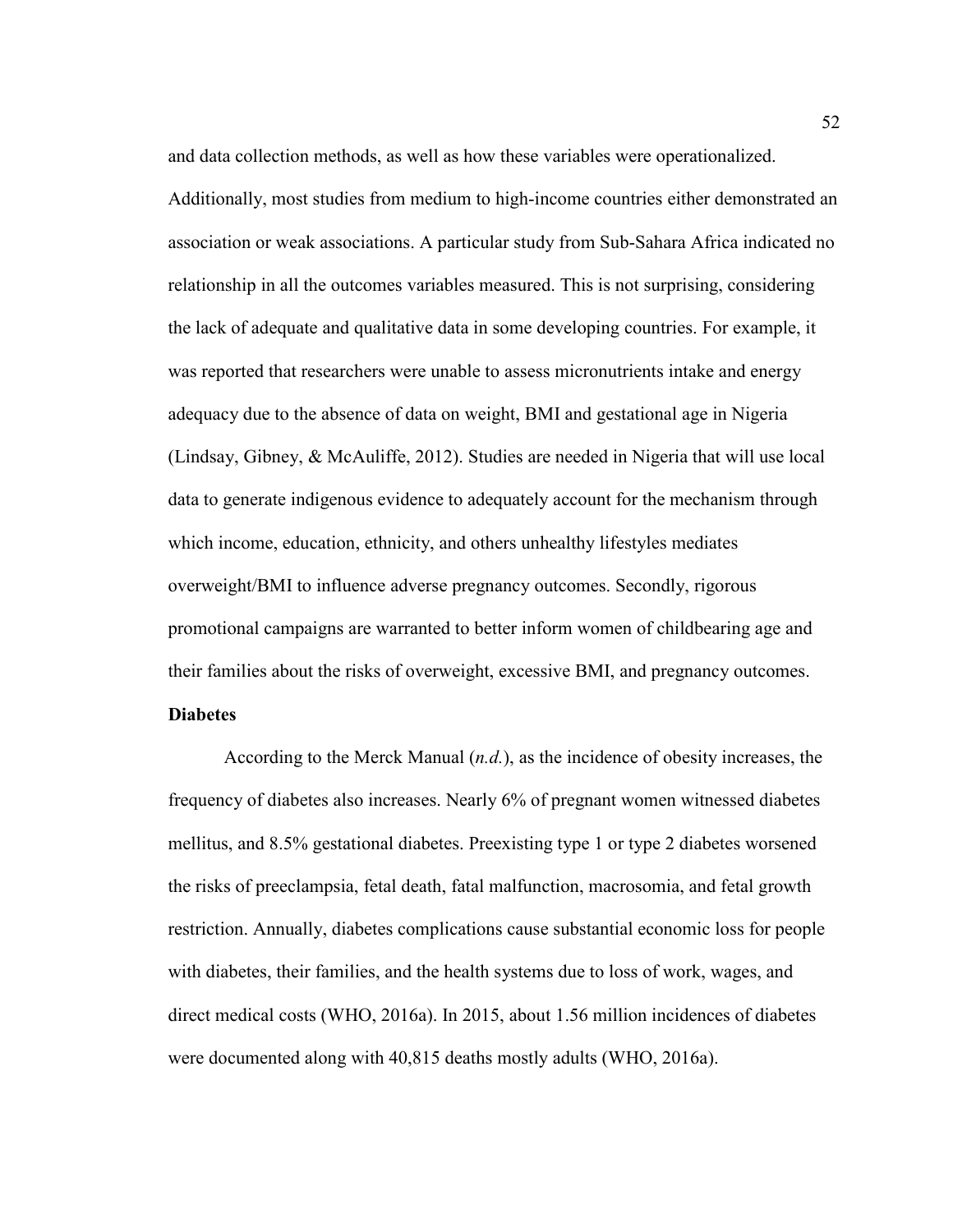Pregnant women are usually screened for gestational diabetes between 24 weeks and 28 weeks, and during the first trimester for potential risk factors (Merck Manual, *n.d.*). Sweeting et al. (2016) shared light on the association between women with preexisting diabetes and preterm birth, cesarean section, neonatal jaundice. Women with gestational diabetes mellitus (GDM) had an increased risk of macrosomia, large for gestational age, preterm birth and infants intensive care admission (Kiely, et al., 2011; Sweeting et al., 2016). However, the authors concluded that the risk of adverse outcomes is still feasible in high-risk women, despite early detection and treatment (Sweeting et al., 2016).

Studies on the prevalence of diabetes indicated that certain factors triggered the incidence of GDM in pregnant women. Research to determined the prevalence and risk factors of gestational diabetes among Saudi women showed that advanced maternal age, higher BMI, higher blood pressure, history of GDM, history of poor pregnancy, and family history of diabetes are risk factors for GDM (Alfadhli, et al., 2015). The authors noted that family history of diabetes was the central factor for developing GDM and that GDM amplified the potential for neonatal, low Apgar score, induction of labor. In comparison, the birth weight of infants born to mothers with GDM was higher than that of non-GDM mothers (Alfadhli, et al., 2015). It is necessary to develop targeted interventions and treatment aims at pregnant women with the above existing factors, as well as developing strategies that will provide a guideline for screening reproductive age women before conceptions to recognize those with high risk for effective treatments and interventions in Nigeria.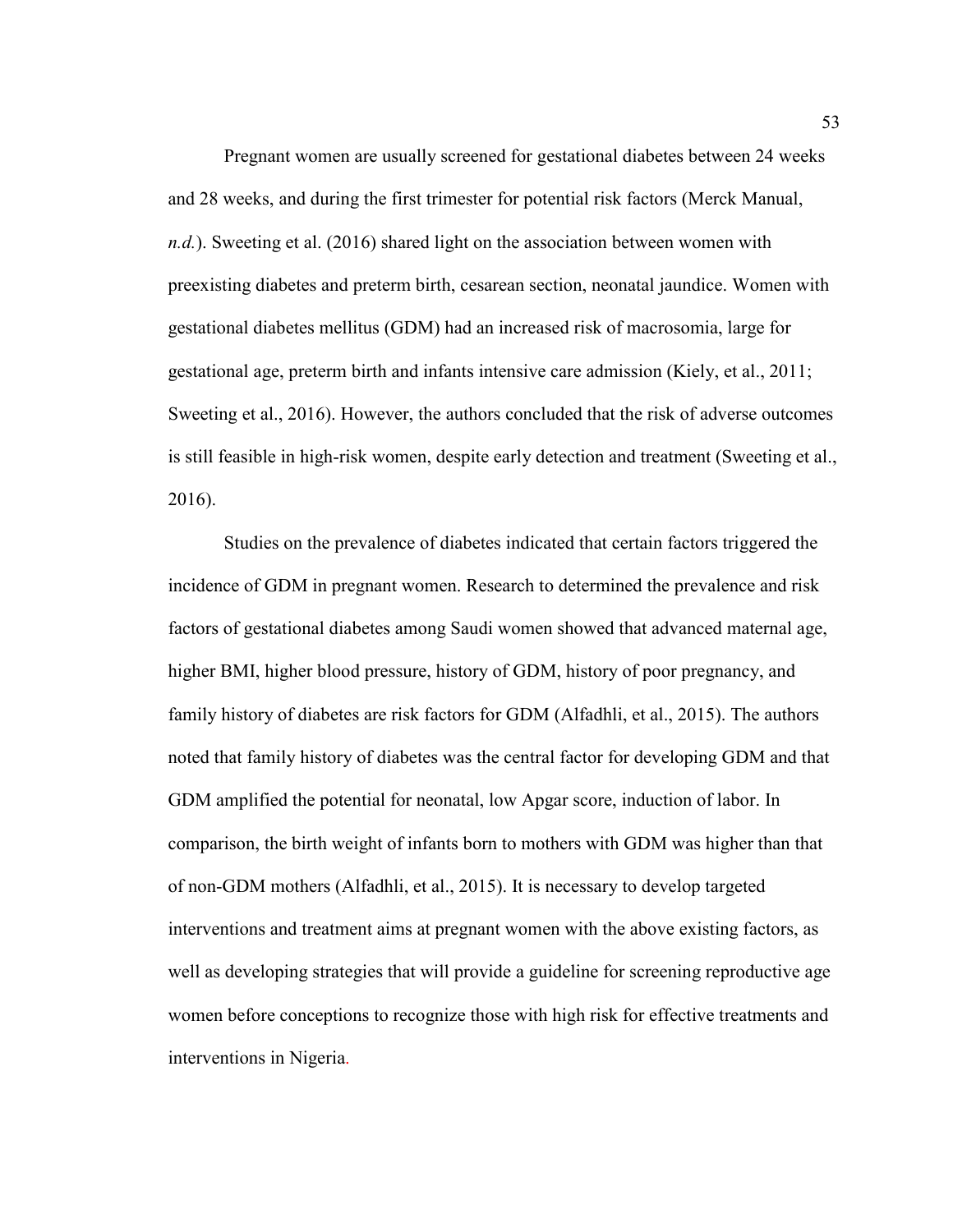## **Asthmas**

Asthmas is a common chronic condition that affects nearly 235 million peoples worldwide. Almost 239,000 people die annually due to asthma related diseases with increased disability and financial burdens (Goldie & Brightling, 2013). Asthma is an inflammatory disease that affects the airway resulting in wheeze, shortness of breath, tightness in chest and cough. The situation is always worse at night and certain factors triggers the incidence of asthmas such as allergens including house dust, mite, pollen, smoking, exercise, occupational exposures, drugs, food, drink, additive and some medical conditions (Goldie & Brightling, 2013). Asthmasis the most common disease in pregnancy affecting about 10% - 12% of pregnant women. If poorly controlled, it could have a severe adverse effect on mothers and babies (Goldie & Brightling, 2013).

Mendola et al. (2013) demonstrated that asthmas in pregnancy increases the risk of adverse outcomes including preeclampsia, gestational diabetes, placental abruption, placenta previa, increased odds of preterm birth, reduced possibility of spontaneous labor and vaginal delivery, and also, compounded risks of breech presentation (Mendola, et al., 2013). A population-based study of pregnancy complications and poor perinatal outcomes also indicated an increased risk of adverse outcomes due to maternal asthma. Rejnö et al. (2014) showed an association between maternal asthmas and pregnancy complications. It also compounded the risk of perinatal outcomes including preeclampsia, premature contractions, emergency cesarean section, LBW and small for gestational age (Rejnö, et al. 2014). The authors highlighted that the risk of LBW increased with the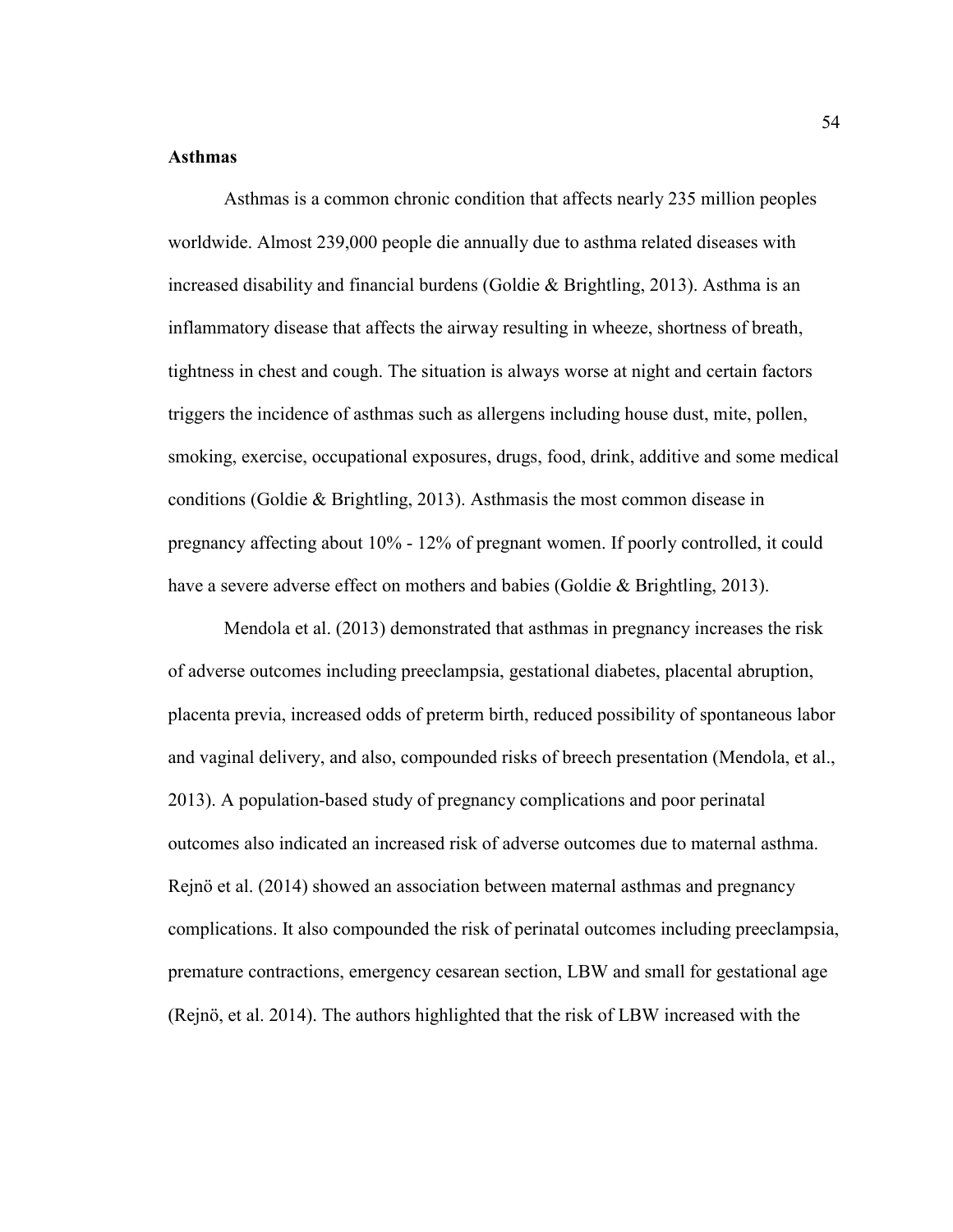severity of asthma, and there are differences in outcomes between controlled and uncontrolled asthma in pregnant women (Rejnö et al., 2014).

The consequences of maternal asthma extend beyond birth outcomes. The link between maternal asthma and a wide range of offspring diseases have also been documented in a National Cohort study. Tegethoff, Olsen, Schaffner, and Meinlschmidt (2013), found a statistically significant association between maternal asthma and parasite, infectious diseases, a disease of the nervous system, ear, respiratory infections, digestive system, and malformations. However, no link was found between maternal asthma and mental disorders, neoplasm, blood disease, circulatory system, immune system, and musculoskeletal system. To reduce the financial and economic burdens, and the risks and related disability associated with asthma during pregnancy, educational programs specific to asthmas patients and their families is required. This program should highlight effective management and control of asthmas during pregnancy and the postpartum periods.

## **Depression**

Most pregnant women experience depression during pregnancies. About 18% of women suffer depression during pregnancies, and the situation becomes alarming for those with a prior history of depression (Szegda, Markenson, Bertone-Johnson, & Chasan-Taber, 2014). According to Connelly, Hazen, Baker-Ericzén, Landsverk, and Horwitz (2013), nearly, 7%-20% of women suffer minor to significant symptoms of depression during pregnancie. This, rate is considerably higher in low-income countries which are estimated to be between 35%-40%.Perinatal depression also comes with a lot of issues that put the mothers and the unborn babies in extreme danger including but not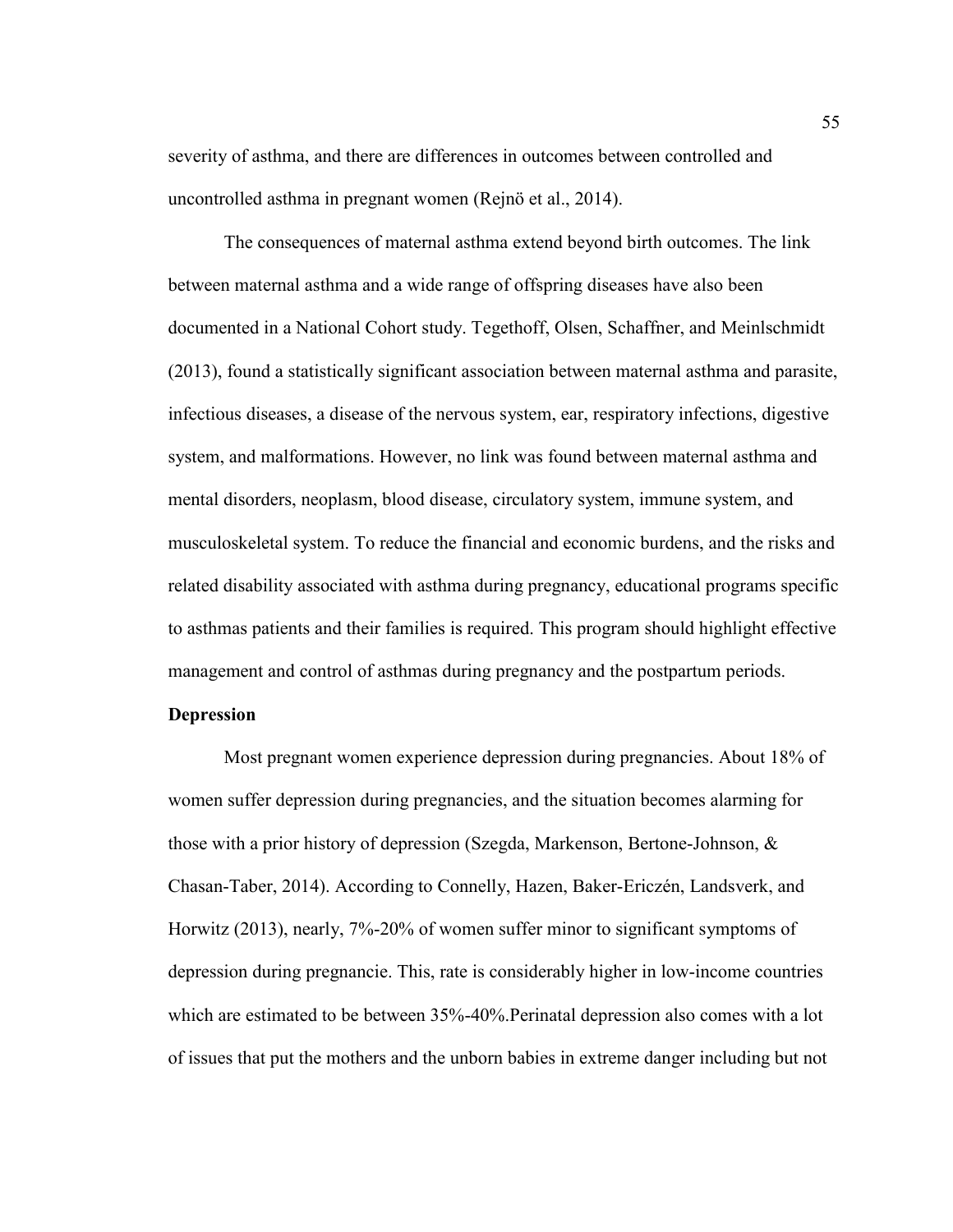limited to intimate partner violence, tobacco, alcohol, and drug dependence Connelly et al., 2013). Depression during pregnancy has been deemed potential risk factors for adverse pregnancy outcomes include LBW, small for gestational age, preterm delivery, and is the primary cause of infants mortality and morbidity (Connelly, et al., 2013; Szegda, Markenson, Bertone-Johnson, & Chasan-Taber, 2014).

Studies of maternal depression demonstrated an association between depression during pregnancy and poor pregnancy outcomes (Smith, Huber, Issel, & Warren-Findlow, 2015). A statistically significant relationship between maternal depression and increased odds of preterm birth have been documented, but not with SGA. However, after controlling for confounder variables such as smoking and prenatal care visits the outcomes were statistically insignificant (Smith, et al, 2015). The study findings did not validate maternal depression and adverse pregnancy outcomes (Smith, et al, 2015). A systematic review of the literature equally shared more light on the possible association between maternal depression and adverse pregnancy outcomes. Szegda et al. (2014), showed a possible link between depression during pregnancy and an elevated risk of SGA, PTB, and LBW. However, they noted that there were conflicting findings due to methodological differences, studies limitations, not assessing depression at different time-point in pregnancy or not accounted for relevant confounder variables. Studies also showed that women who suffered depression during pregnancy are likely to engage in other forms of unhealthy lifestyles such as smoking, drinking, substances use, and intimate partner violence. A study by Connelly et al. (2013) revealed that depressive pregnant women may possibly develop other forms of harmful behaviors. For instance,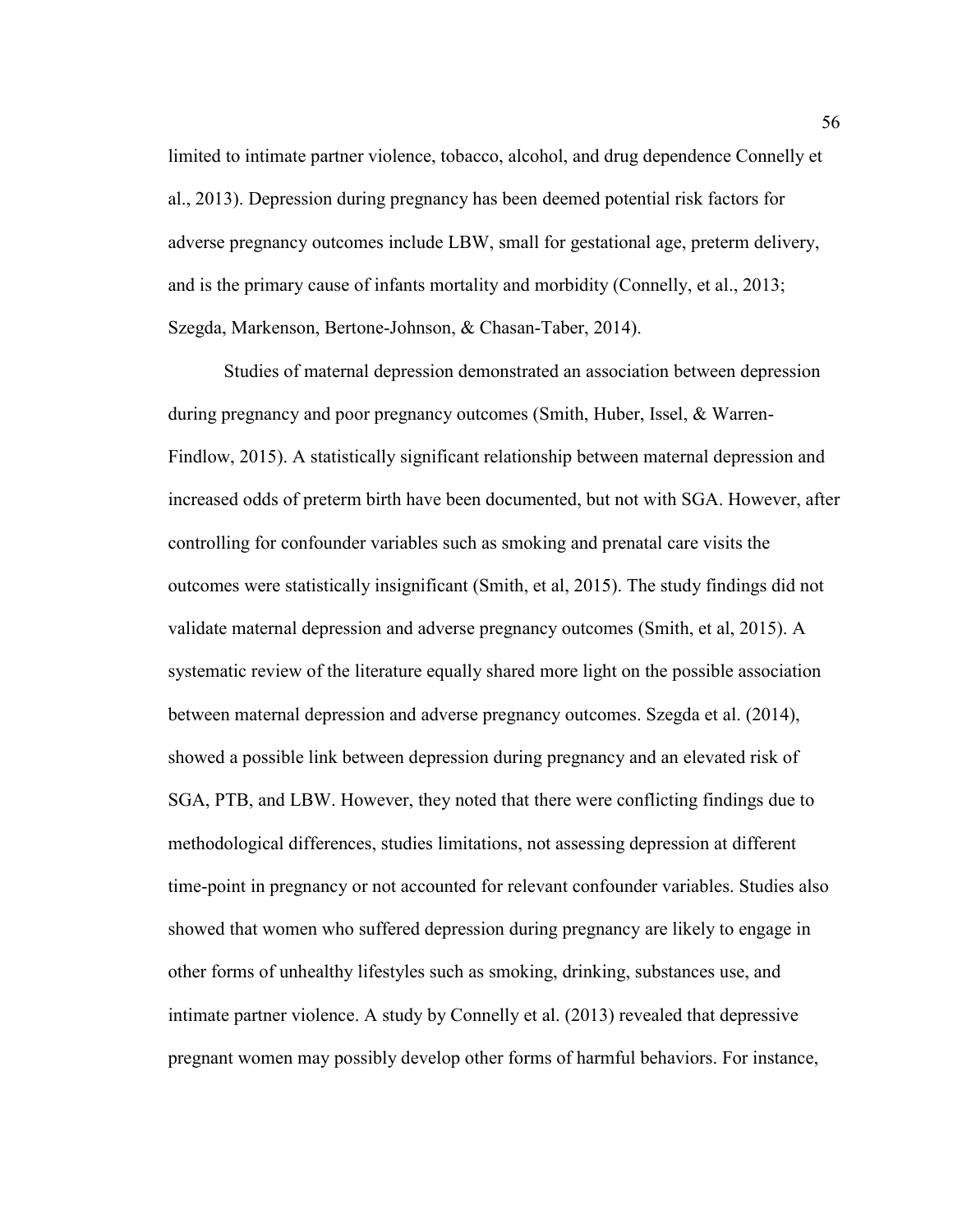the study showed that 20.9% engaged in drinking, 4.3% used a drug, 23 % abused substances, and 3.5% were involved in intimate partner violence. Also, Black, Asian, Pacific Islander, and other ethnic and racial groups were at increased odds of maternal depression compared to Hispanic women.

Numerous studies have indicated the relationship between maternal depression and the consequences on the mothers as well as on the neonate. Though studies have shown that some ethnic/racial groups are vulnerable to developing depression during pregnancy, further studies are needed to determine why some ethnic/racial groups are at risks of maternal depression compared to others.

### **Infections and Sexually Transmitted Disease**

Sexually transmitted disease is a serious concern worldwide and is responsible for major pregnancy complications that resulted in miscarriage, stillbirth, preterm delivery, and LBW, infections (gonorrhea, syphilis, bacterial vaginosis, and HIV/AIDS) (Gupta & Bowman, 2012). In Sub-Saharan Africa, HIV/AIDS and malaria infection further complicate pregnancy conditions. This is the primary cause of mortality and morbidity (Johnbull, 2014). Combined mortality from HIV/AIDS and malaria is estimated at 4 million annually (Johnbull, 2014). Complications due to malaria and HIV infections result in maternal morbidity (fever, severe anemia, abortion, stillbirth, placental) and infants born to these women suffered LBW, premature birth, and intrauterine growth retardation (Johnbull, 2014).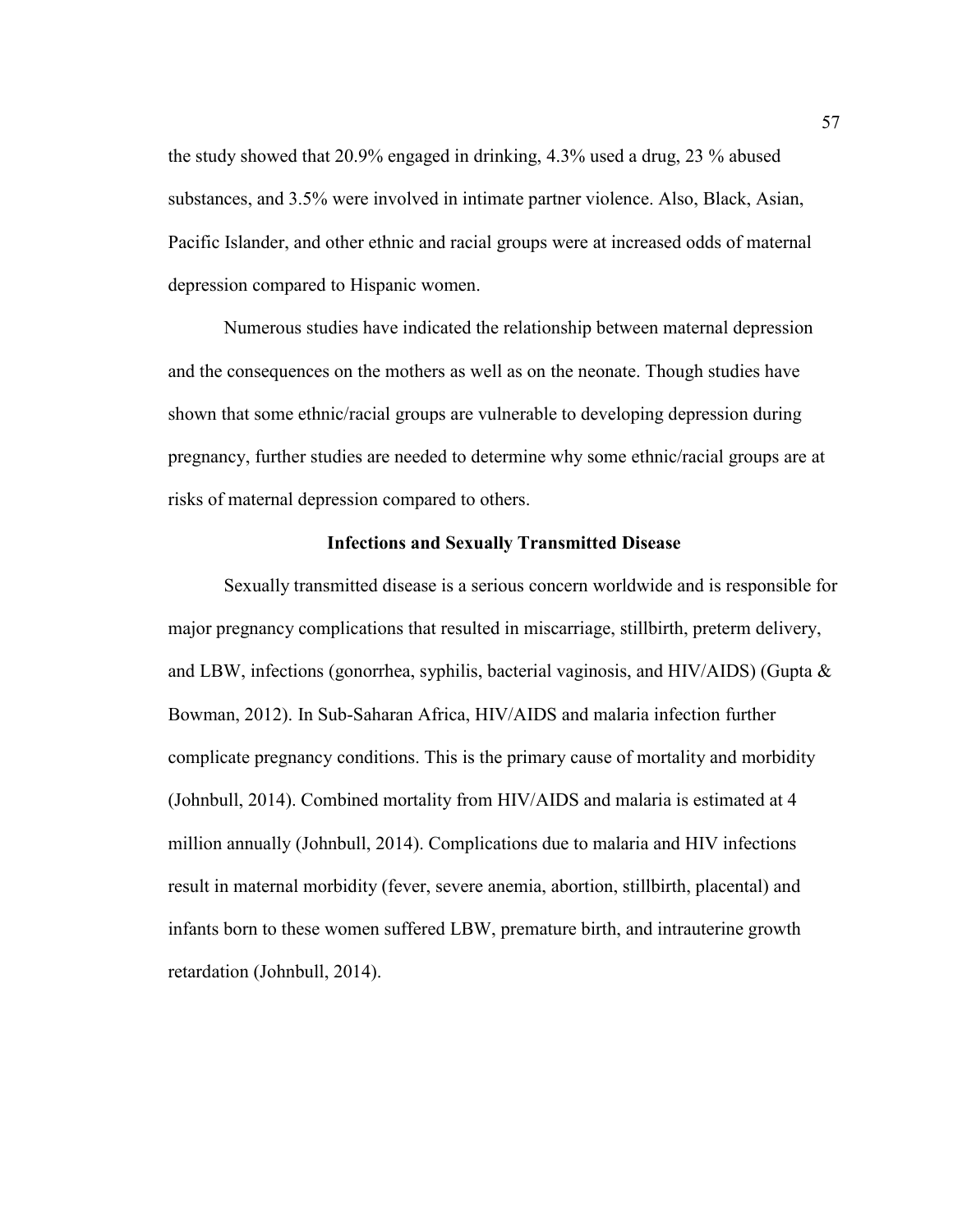### **Bacterial Vaginosis**

Bacterial vaginosis (BV) is a common reproductive tract infection globally. It is a possible cause of premature rupture of the membranes and preterm labor, and very common in African countries. The prevalence among these population is estimated to be between 20% - 50% (Friel, 2016; Shayo, et al., 2012). Though, BV might be common among African populations, studies in Tanzania to determined the prevalence of BV and its associated factors found no statistically significant association and adverse pregnancy outcomes among the dependent variables tested including but not limited to gestational age <37 weeks, vaginal practices and HIV infection (Shayo, et al., 2012).

## **HIV and Malaria**

Coinfections with HIV and malaria can further confound pregnancy complications. Studies have documented a high prevalence of malaria infection in HIVpositive pregnant women to be about 49.8%, and the increased odds of contracting malaria during pregnancy is elevated for women residing in rural areas (Johnbull, 2014). Additionally, women on HIV-ART therapy are at higher odds of contracting malaria while in HIV-positive women with higher CD4 counts, the risk for contracting malaria is reduced compared to those with lower CD4 counts (Johnbull, 2014). Maternal malaria infection has also been found to mediate socioeconomic pathways that influence adverse pregnancy outcomes. A study conducted in Ghana highlighted maternal malaria infection as a possible mediator of socioeconomic deprivation to increase the risk of LBW and preterm birth among poor mothers (Amegah, et al., 2013). Maternal malaria is also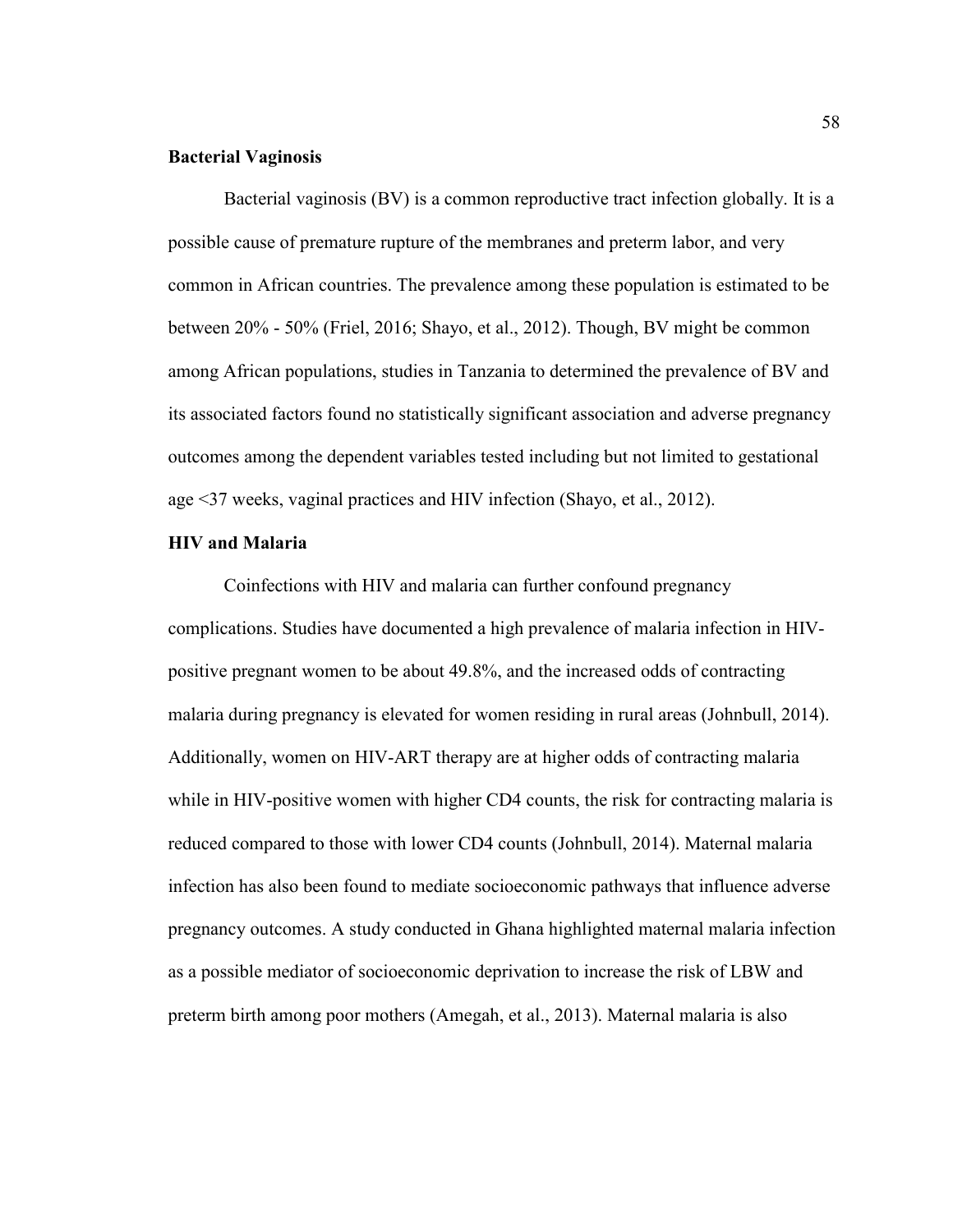recognized to independently predict or compound the risk of preterm delivery (Mahande & Mahande, 2016).

## **Tuberculosis**

Tuberculosis (TB) is another infection that causes adverse pregnancy outcomes. In 2013, an estimated 3.3 million women were identified as infected with TB, and nearly 510, 000 mortality were recorded globally (Sugarman, Colvin, Moran, & Oxlade, 2014). Presently, TB explains about 28% of maternal death and contributes to severe adverse pregnancy outcomes which doubled the risk of premature birth, LBW, intrauterine growth retardation, as well as six-folds compounded risk of perinatal mortality (Sugarman, et al., 2014). In 2011, worldwide, there were about 216,500 cases of maternal TB. Similarly, 89,400 cases of maternal TB were identified in Africa (Sugarman, et al., 2014). Furthermore, South East Asian recorded 67, 500 cases of maternal TB, while 10,900 cases were identified in Nigeria (Sugarman, et al., 2014).

Research had demonstrated a positive association between maternal TB and greater risk of LBW. However, pregnant women with pulmonary TB produced offspring with reduced extra-birth weight compared with pregnant women with extra-pulmonary TB (Asuquo, et al., 2012). Sugarman et al. (2014) in a systematic review of an estimate of the global burden of maternal TB, concluded that in low-middle income countries, the burden of the disease is considerably higher in pregnant women. The authors opined that it is best to initiate and screen women of reproductive age for TB during regular antenatal care services to uncover incipient cases (Sugarman, et al., 2014). Published studies have also shed light on the higher mortality rate due to TB in HIV-positive pregnant women.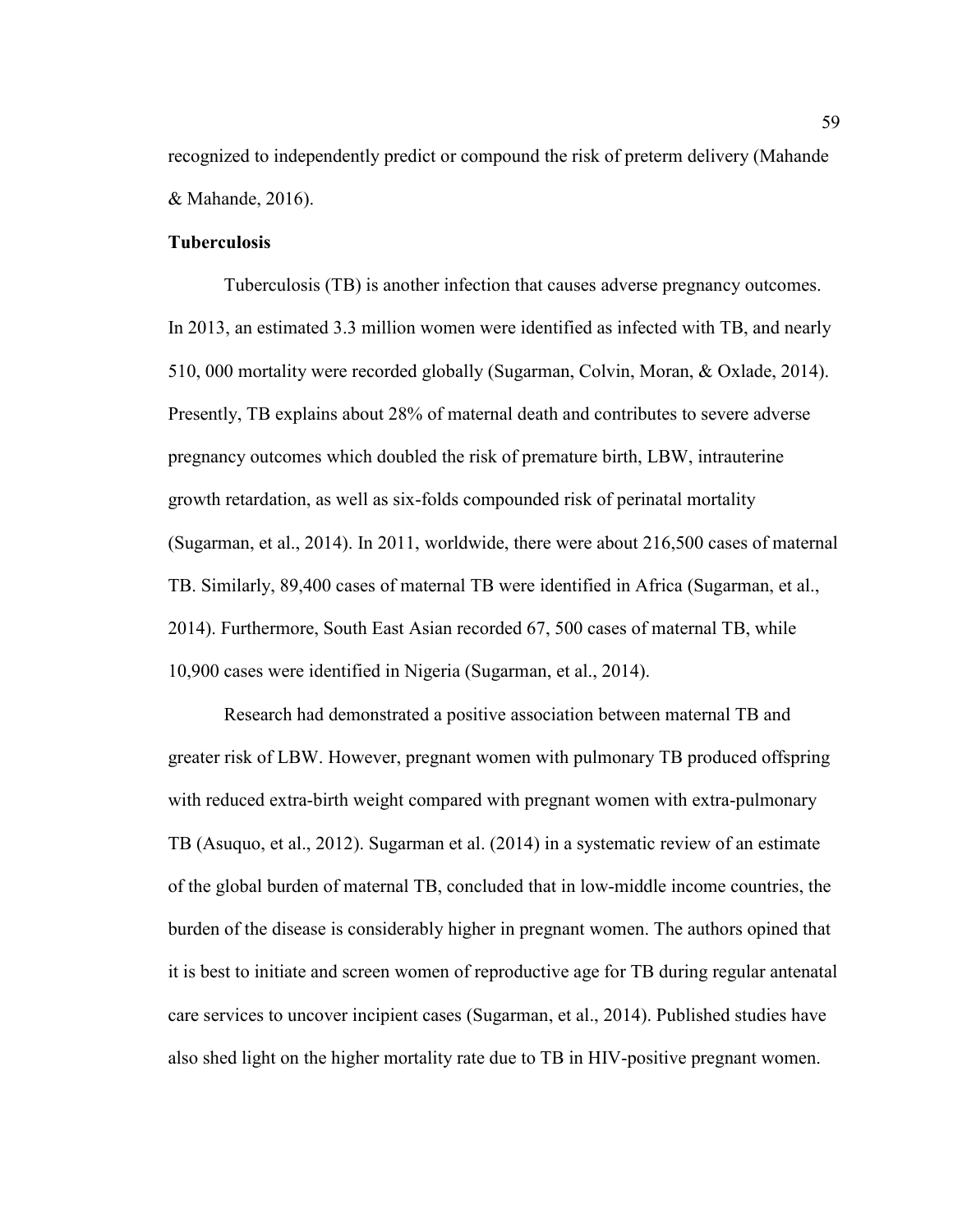This is linked to increased mortality during pregnancy, as well as during the postpartum period (Bates, et al., 2015).

There is no doubt that infections and sexually transmitted diseases are serious risk factors for poor pregnancy outcomes. As mentioned above, studies have demonstrated continuously the negative effects of infectious and sexually transmitted diseases and adverse pregnancy outcomes especially in less developed countries. In order to minimize the incidence of infections and sexually transmitted diseases during pregnancy in a multicultural, multi-ethnic and multi-religious country like Nigeria, there is need for a religious and culturally competent educational and promotional programs aimed at educating women of reproductive age on the benefits of condom use, testing for sexually transmitted disease prior to conceptions, maintaining one healthy sexual partner, and a recommendation for infected women to go for treatments and where to find relevant resources.

## **History of Previous Pregnancy Outcomes**

Stillbirth, neonatal death, morbidity, preterm delivery, and birth injury are serious public health problems in both developed and developing countries. However, these issues are double or even triple in some part of developing nations (Artal, 2015; Mahande, et al., 2013; Ouyang et al., 2013). There is evidence suggesting that women who had adverse pregnancies outcomes in prior pregnancy have about 50% probability of having poor outcomes in subsequent pregnancies. For example, stillbirth, neonatal death, preterm delivery, LBW and cesarean section (Mahande, et al., 2013; O'Neill, et al., 2014; Ouyang, et al., 2013). Most of the prospective studies conducted in developed countries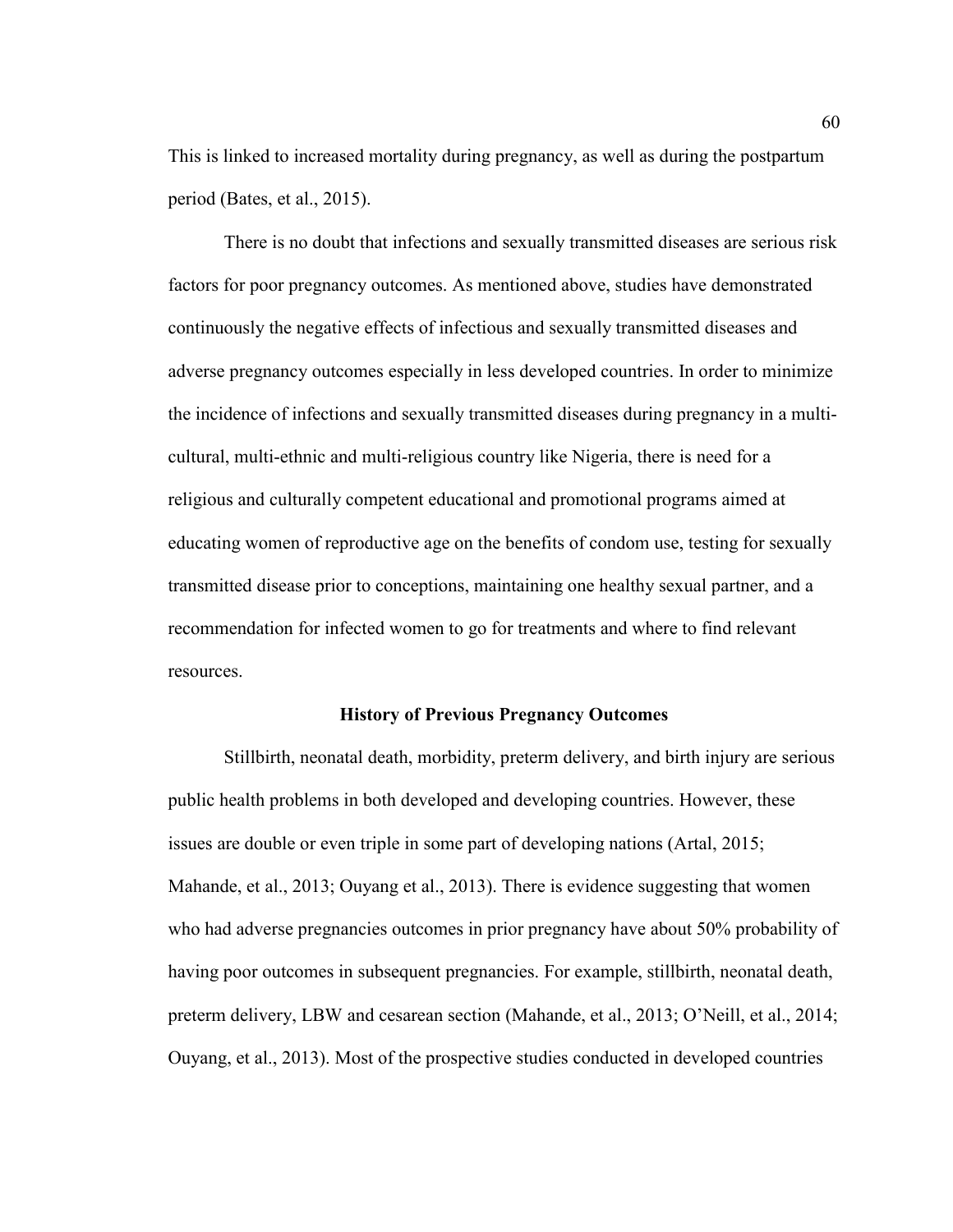highlighted two-to five-fold increased risk of perinatal death due to prior poor pregnancy outcomes (Mahande, et al., 2013; Paul & Robson, 2013). Moreover, pregnancy after stillbirth is symbolized with increased rates of induced labor, both elective and emergency cesarean sections, preterm birth, and LBW (Mahande, et al., 2013; Paul & Robson, 2013). About 97% - 99% of most adverse pregnancy outcomes such as stillbirth and neonatal death occurs in low-middle income countries (Ouyang, et al., 2013).

A multicountry survey of 23 developing countries, including Africa, Asian and Latin America on maternal and perinatal health revealed statistically significant associations between adverse outcomes in the first pregnancy and similar outcomes in the second pregnancies (Ouyang, et al., 2013). According to the study, there were 1,261 stillbirths and 1,052 neonatal deaths in the first pregnancy. The second pregnancy recorded 910 stillbirths, and 398 neonatal deaths respectively. The reports added that among the three groups those with first pregnancy outcomes such as women with stillbirth, women with neonatal deaths or neonatal survival exhibited similar medical conditions in the second pregnanciesafter accounting for relevant confounder variables. Women with previous history of stillbirths were at greater risk of delivering a baby in second pregnancy with very LBW, but with reduced risk of LBW compared to mothers whose first pregnancy were neonatal survivors (Ouyang, et al., 2013). Similarly, compared to women with neonatal survival in the first pregnancy, those with neonatal deaths in first pregnancy were more likely to deliver babies with very LBW (Ouyang, et al., 2013). Likewise, women with stillbirths and neonatal deaths in first pregnancy were susceptible to the elevated risk of intensive care admission in the second pregnancy. The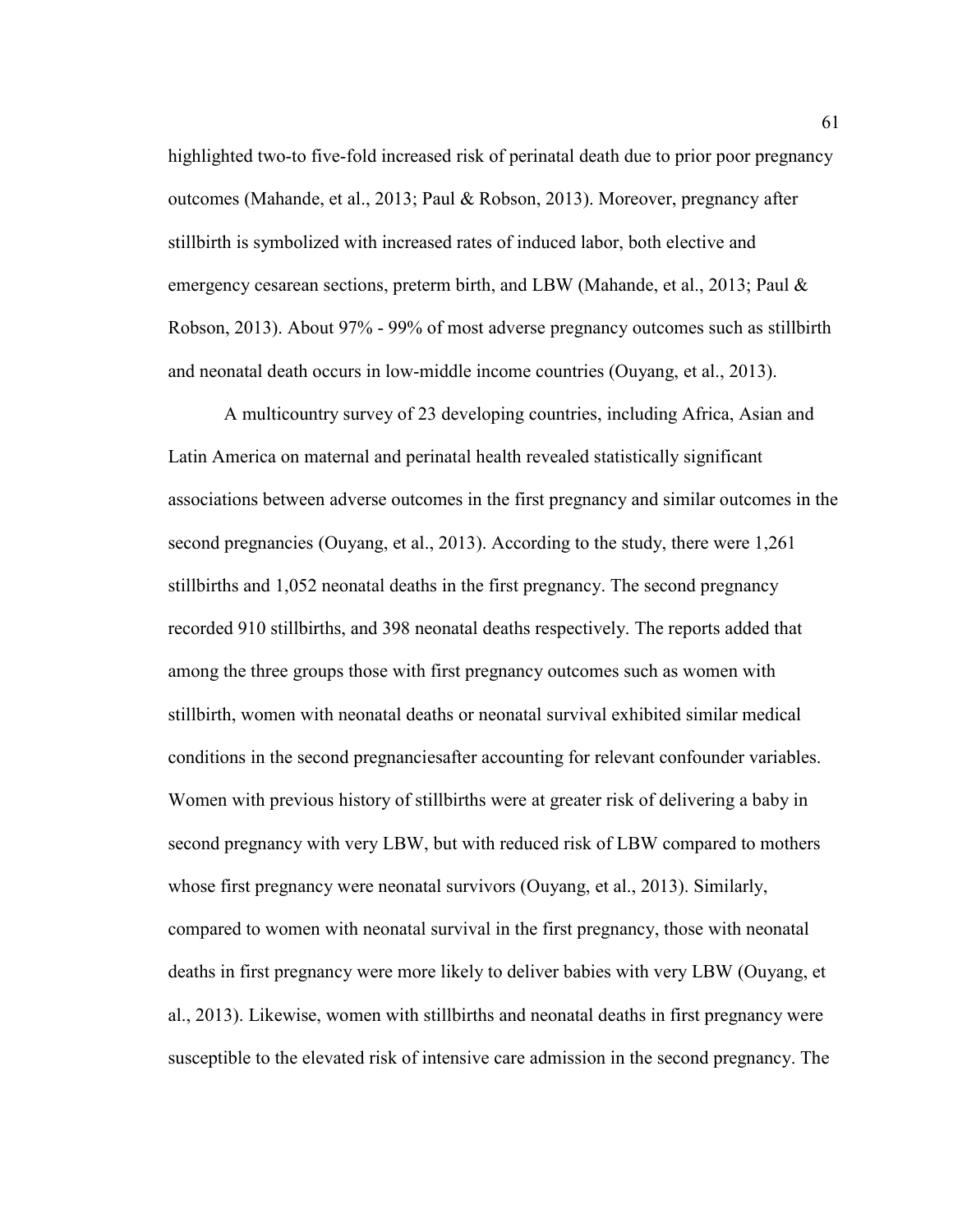report further stressed that women with neonatal deaths in first pregnancy were more likely to have a neonatal death compared to those with neonatal survivor (2.4% versus 0.6%) Compared to those with neonatal survival, those with stillbirths were prone to stillbirths again in the second pregnancy (4.6% versus 1.4%) (Ouyang, et al., 2013).

Related studies conducted in Tanzania also reported an association between women who experienced perinatal loss in their first pregnancies are most likely to experience perinatal loss for the second time (Mahande, et al., 2013). The risk of having second perinatal lost was 9.1% versus 2.8% for women with surviving infants in the first pregnancy (Mahande, et al., 2013). The authors further noted that recurrence risk accounted for about 21.2% of perinatal deaths in the second pregnancy, and that adverse outcomes in initial pregnancy such as preeclampsia, placental abruption, placental pelvis, induced labor, preterm delivery, and LBW increased the risk of perinatal mortality in successive pregnancy (Mahande, et al., 2013). Shapiro, Séguin, Muckle, Monnier, and Fraser (2017) documented an association between prior adverse pregnancy outcomes like miscarriage and significant greater pregnancy anxiety in the first trimester. Prior stillbirth was linked to increased pregnancy stress in the third trimester; previous elective abortion was significantly associated with higher anxiety scores in the first, second and third trimesters (Shapiro, et al, 2017). Also, for those with a live birth in earlier pregnancy the anxiety was lower in all three trimesters (Shapiro, et al., (2017).

Previous cesarean section has also been identified as contributing to adverse pregnancy outcomes such as stillbirths, miscarriage and ectopic pregnancy in subsequent pregnancy. O'Neill et al. (2014) found a relationship between the prior cesarean section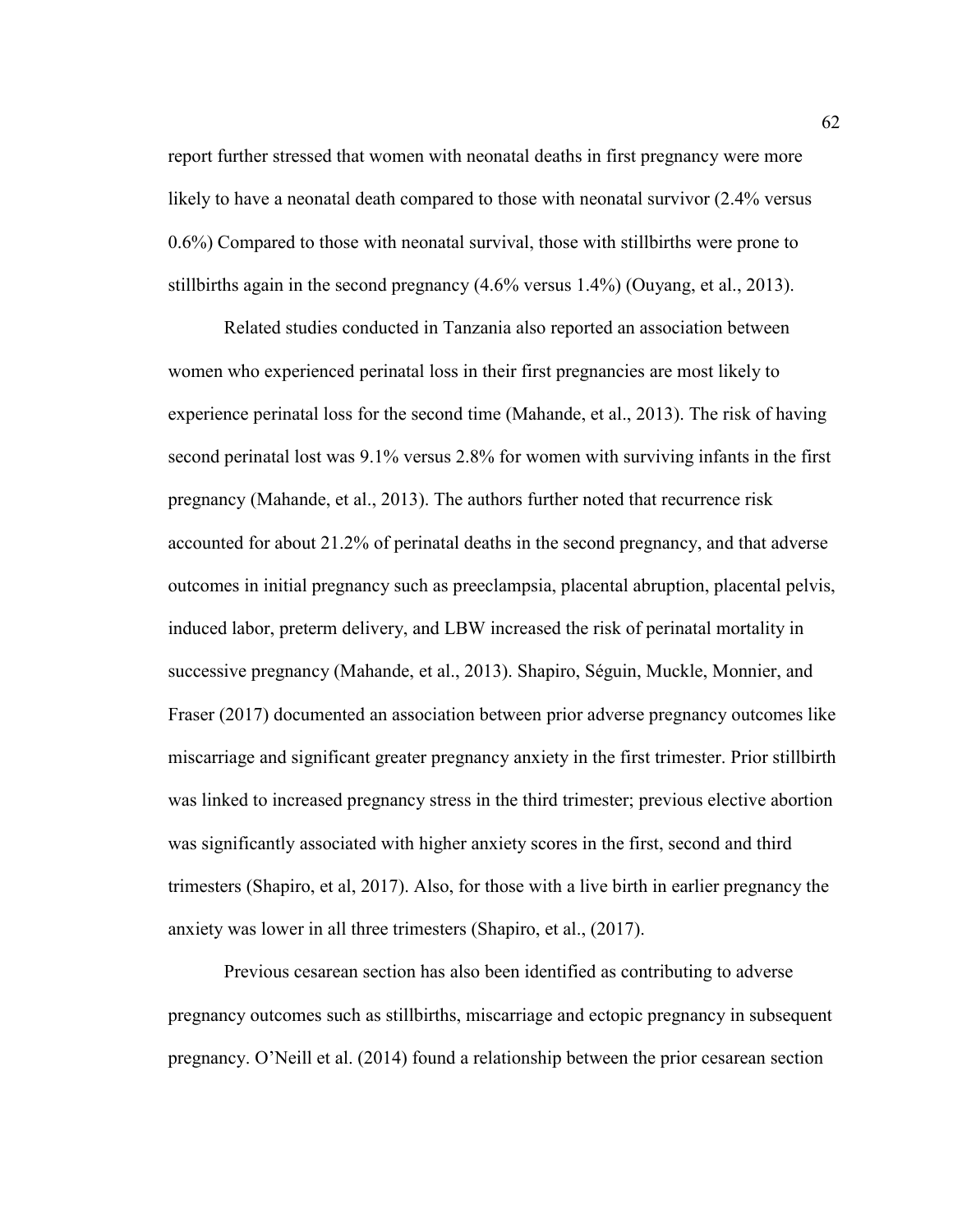and increased hazard of stillbirths of nearly 14%. The risk of stillbirths in subsequent pregnancy for both elective and emergency cesarean section was 11% and 15% respectively (O'Neill, et al. 2014). The report added that elective cesarean section was not statistically significant of adverse pregnancy outcomes as well as previous operative vaginal delivery. Further analysis to uncover the factors that contributed to stillbirths revealed a 10% increased risk of unexplained stillbirths among women with prior cesarean section (O'Neill, et al., 2014). Similar risk increased was observed among women with a previous emergency cesarean and elective cesarean section, which was 10% and 9% respectively. Furthermore, a 14% high hazard was recorded for unexplained stillbirth for all women with previous history of cesarean sections, and the figure doubled to 30% for those with a previous history of emergency cesarean section (O'Neill, et al., 2014).

Literature had also established complete agreements on the linking effects of prior pregnancy outcomes with subsequent pregnancy. However, to the best of my knowledge, studies conducted in Nigeria have not adequately addressed the issue of the history of previous poor pregnancy outcomes on adverse pregnancy outcomes. Hence, future studies are needed to evaluate the roles of previous poor pregnancy outcomes on adverse pregnancy outcomes in Nigeria.

#### **Behavioral and Lifestyles Factors**

Behavioral lifestyles during pregnancy pose considerable problems to public health practitioners and policymakers all over the world. Harmful lifestyles and behaviors such as drinking, smoking, substances and drug use, intimate partner violence,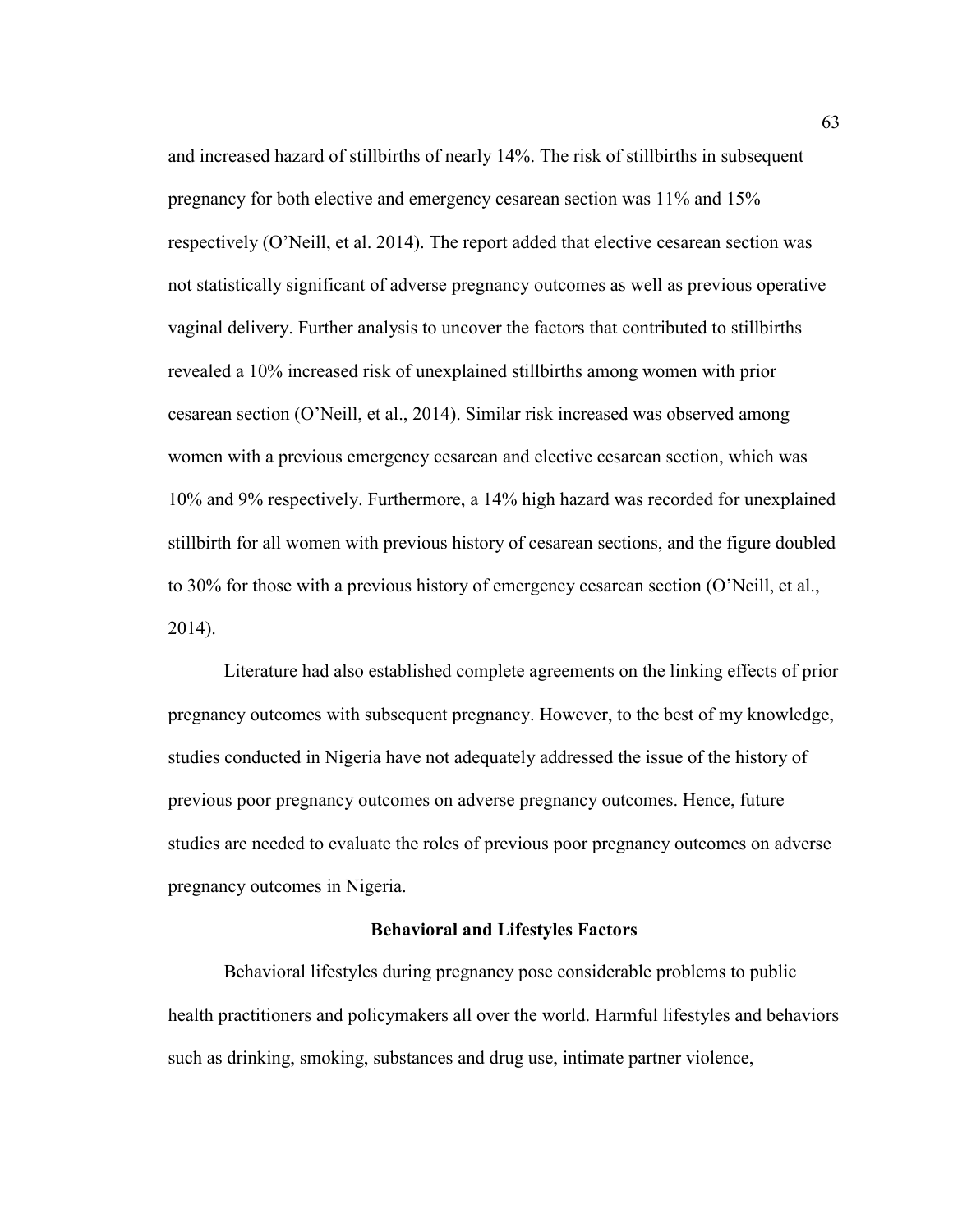nutritional/vitamins deficiencies can result in adverse pregnancy outcomes or explicitly put the life of the mothers and the offsprings in danger (Bickerstaff, Beckmann, Gibbons, & Flenady, 2012; Kiely, Thornberry, Bhaskar, & Rodan, 2011; Parrish, et al., 2012; Pool, Otupiri, Owusu-Dabo, de Jonge, & Agyemang, 2014).

#### **Alcohol**

Governments in most developed countries have warned against the consumption of alcohol during pregnancy. Most pregnant women throughout the world still consume alcohol during pregnancies, and maternal alcohol use caused both long and short time effects on the babies such as miscarriage, stillbirth, preterm delivery, intrauterine growth retardation, and LBW (Kiely, et al., 2011; Onwuka, 2016). There is no safe amount of alcohol during pregnancy, but the effects on the fetus are directly proportional to the amount consumed. Maternal alcohol consumption poses a substantial social and economic burden to family and community. It is noted that Sub-Saharan Africa carries the greater burden of maternal alcohol use, specifically South Africa follow by Nigeria (Onwuka, 2016). A recent study in Bayelsa State, Nigeria indicated that almost 90% of adults used alcohol for celebrations, for oral hygiene and treatment of cold (Ordinioha & Brisibe, 2015).

Murphy, Mullally, Cleary, Fahey, and Barry (2013) in a study on pregnant women who continue to consume alcohol during pregnancy showed that women maternal alcohol consumptions were linked to elevated risk of intrauterine growth retardation compared to non-drinkers (19% versus 13%). This risk was double for women who drink and smoke during pregnancy compared to non-drinkers (32% versus 9%). Also, the study discovered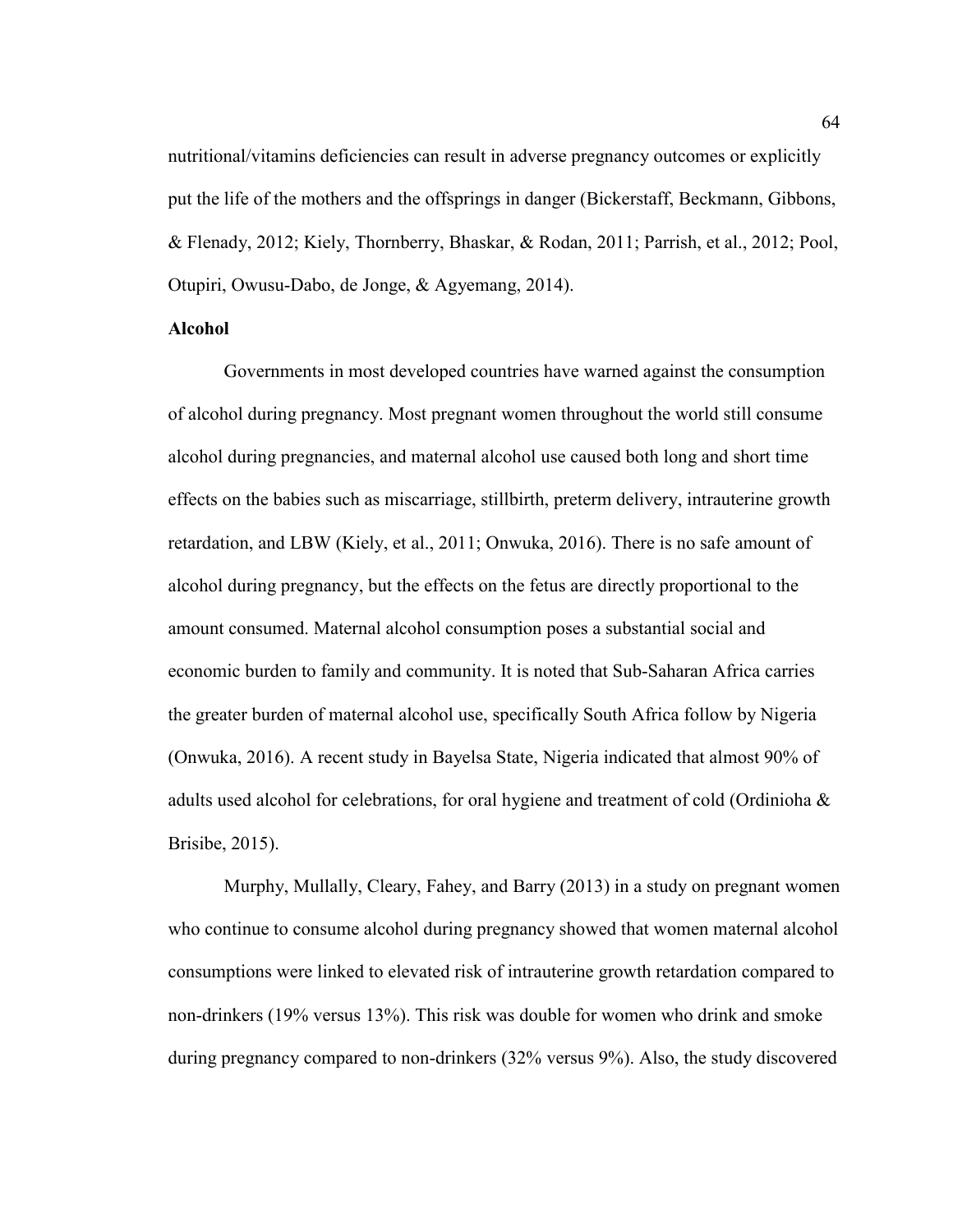that specific nationality or ethnic/racial backgrounds, advanced maternal age and smoking were factors that contributed to continuous drinking in early pregnancy (Murphy, et al., 2013). Other factors that encouraged drinking at the beginning-late pregnancy included the history of drug use and private health insurance (Murphy, et al., 2014). It is also reported that women that drink alcohol during first and third trimesters of pregnancy exhibited similar perinatal outcomes as non-drinkers, and there was no considerable variance in terms of preterm birth and intrauterine growth retardation between those that consumed alcohol in first and third trimesters and non-drinkers (Murphy, et al., 2014).

Factors such as maternal age, use of welfare, violence from a male partner, have also been recognized to perpetuate the use of alcohol in the second trimester specifically among the pregnant women within the lower-income status (Murphy, et al., 2014). On the same note, more years of education and a higher level of self-esteem were considered protective factors that discouraged low-income pregnant women from maternal alcohol use (Li, et al., 2012). Research conducted in Nigeria found 22.6% of women consumed alcohol during pregnancy and 35.5% of these women have basic knowledge of the dangerous effects of alcohol on their unborn child (Onwuka, 2016). The report further listed the maternal age of  $\leq 30$  years old, nulliparity, women without a college education, pre-pregnancy use of alcohol and insufficient knowledge of the dangers of alcohol on the fetus as predictors of maternal alcohol consumptions. According to the report, inadequate or lack of knowledge about the risk of alcohol on the unborn child were the primary predictors of maternal alcohol consumption (Onwuka, 2016). Similar investigation carry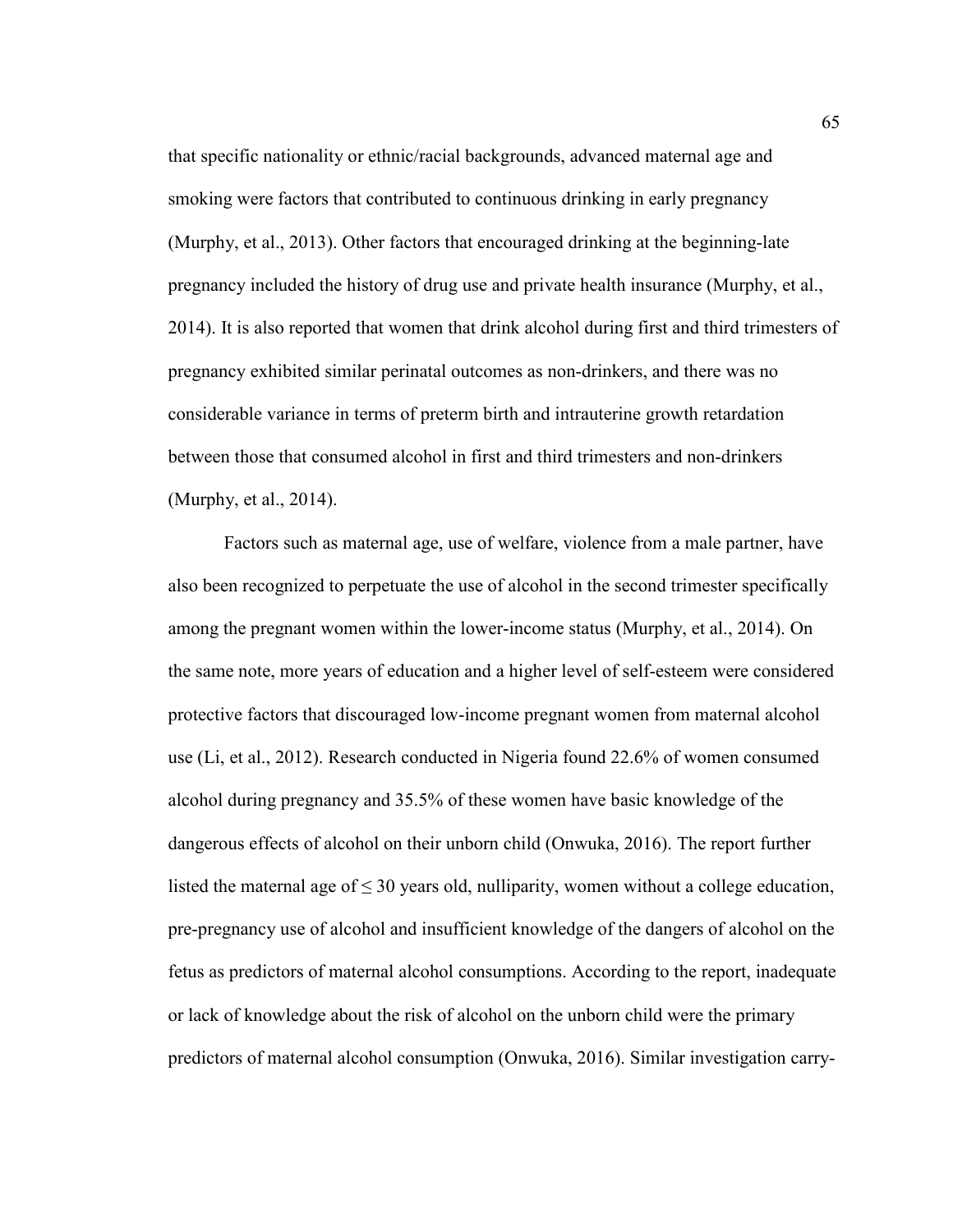out in Port-Harcourt Teaching Hospital in Nigeria with about 221 study subjects to determined the prevalence of maternal alcohol consumption revealed that 59.28% of the subject were alcohol drinkers, 62.60% were regular drinkers, 37.40% non-regular drinkers, and 40.72% avoided alcohol altogether during pregnancies (Ordinioha  $\&$ Brisibe, 2015).

The study added that there were no statistically significant differences between marital and educational status among women who drink during pregnancy compared to those that avoided alcohol during the said period (Ordinioha & Brisibe, 2015). Interestingly, 59.54% of the women that consumed alcohol were less than 30 years old, compared to 35.56% that refused alcohol, 27.48% of women that used alcohol were nulliparous, compared to 18.89% that refused alcohol. Religiously affiliated members, Christian, Muslim and  $7<sup>th</sup>$  Day Adventist was among women that refrained from maternal alcohol use (Ordinioha & Brisibe, 2015).

Studies on maternal alcohol consumptions presented inconsistent findings on lower dose alcohol consumptions during first and third trimesters of pregnancy. Maternal alcohol consumptions in Nigeria is relatively high compared to developed countries. This is not surprising as there is no government policy against maternal alcohol use in Nigeria. A combination of maternal alcohol education as well as government (state and federal) policy is needed to safeguard maternal alcohol consumption in Nigeria. The studies conducted in Port Harcourt, Rivers state and Bayelsa cannot be generalized to the entire Nigerian populations, it is likely that similar research in the Northern or Western parts of Nigeria may provide lower prevalence of maternal alcohol consumption than what is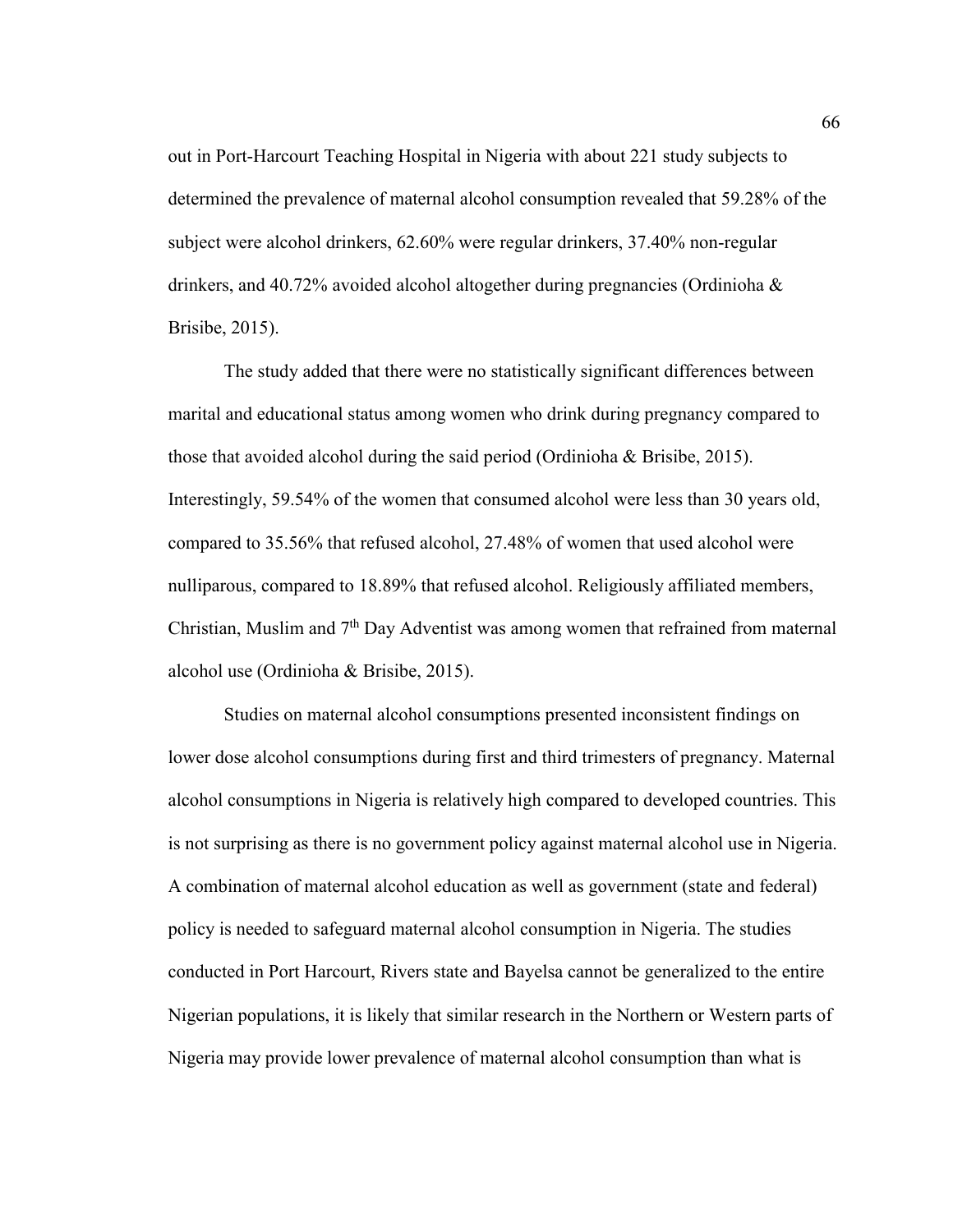presently obtained in Southern Nigeria. Therefore, studies are needed that will use representative samples in the analysis.

## **Smoking**

Statistics showed that nearly 21.9% of reproductive age women smoked and 22% smoked into pregnancies. An estimated 14% smoked throughout pregnancy (Parrish et al., 2012). Smoking is one of the preventable and leading cause of adverse pregnancy outcomes such as LBW, intrauterine growth restriction, preterm birth, infants death, stillbirth, placenta previa, and preterm membrane rupture (Jacobson, Dong, Scheuermann, Redmond, & Collins, 2015; Masho, et al., 2013; Parrish, et al., 2012). It is also noted that majority of women that engaged in maternal smoking are poor, uneducated, resided in poor and violent neighborhoods, and mostly single (Jacobson, et al., 2015; Masho, et al., 2013; Parrish, et al., 2012).

There is evidence linking maternal smoking and adverse pregnancy outcomes. Studies conducted in the U.S. to determine smoking behaviors between rural and urban residents found that belonging to the low-income class and living in the rural areas were significant factors prompting women to smoke before being pregnant, during and eventually after pregnancy (Jacobson, et al., 2015). Alternatively, education above high school, living in urban area, having a healthy body weight, no prior children, currently taking multivitamins or 17 years or younger were factors that limit or reduce smoking for the three months proceeding pregnancy (Jacobson, et al., 2015). The risks of Nicotineexposed pregnancy has also been examined to include consistent use of drug, previous history of drug or alcohol treatment, clean six months prior to becoming pregnant,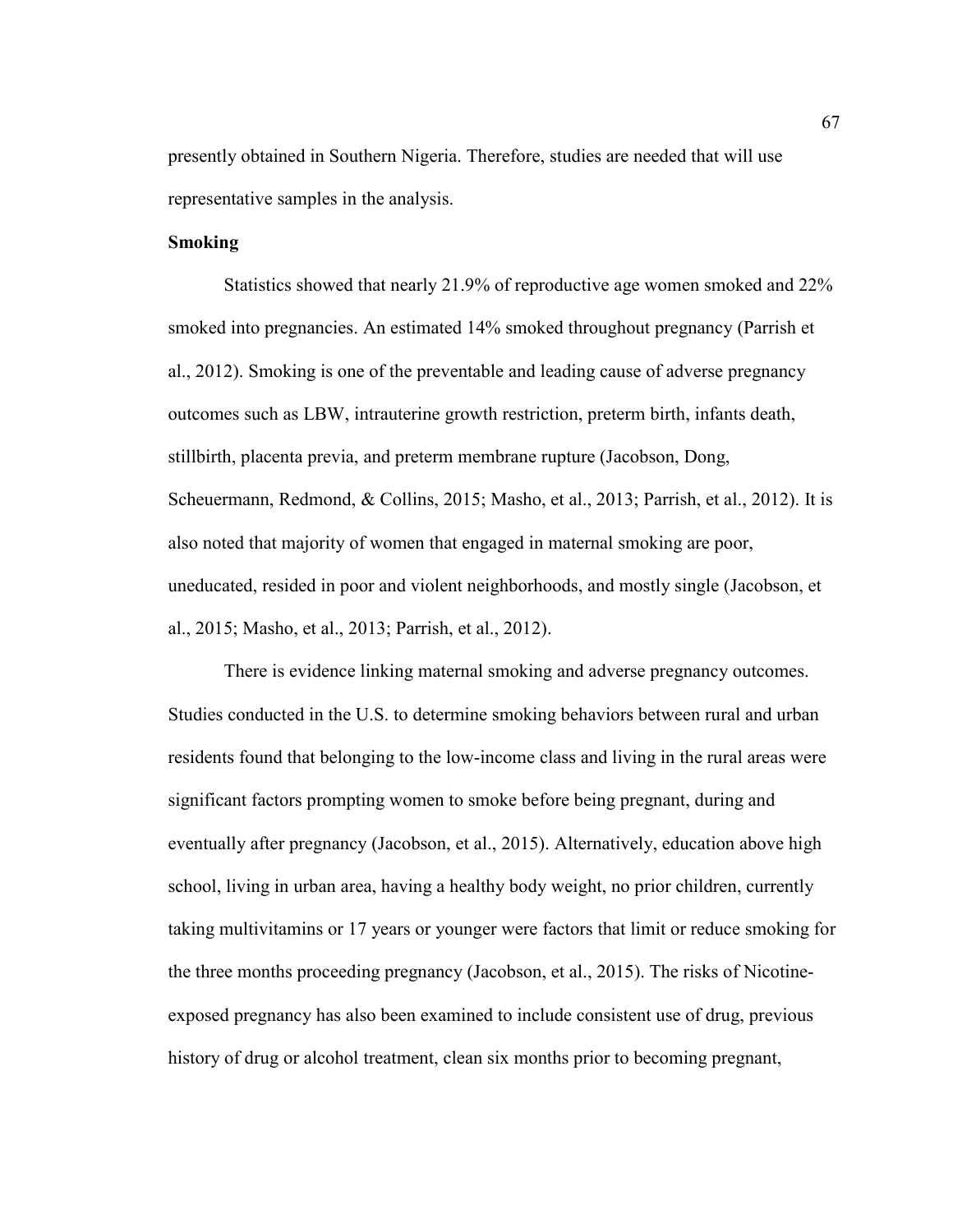married or living with a partner, multiple partners during the six months proceeding pregnancy, physical abuse and inadequate education (Parrish, et al., 2012). Masho et al. (2013) also documented similar factors that contributed significantly to the risk of maternal smoking to include maternal age, education below high school, unemployment, criminal history, being on welfare, alcohol and drug use.

It has also been documented that maternal smoking caused infant mortality and its related morbidities. Study to ascertain the growth of vital organs of the fetus due to maternal smoking revealed a significant difference between the exposed and unexposed. For instance, the exposed demonstrated the decreased growth of fetal brain, lung, and kidney (Anblagan, et al., 2013). Conversely, after accounting for maternal age, gestational age, and fetal sex, the exposed continues to indicate reduced volumes. Additionally, the size of the fetus and placenta were smaller compared to the unexposed (Anblagan, et al., 2013). Another study to determine if there was a significant difference between passive smokers and active smokers, as well as non-smokers provided information about the relevant association between maternal smoking and adverse pregnancy outcomes (Amasha, 2012). According to the reports, among 223 study subjects, 20.2% were classified as active smokers, 42.1% were considered passive smokers and 37.7% group as non-smokers. The results indicated a statistically significant variance among the three groups, especially labor and preterm birth. Active smokers were more associated with preterm birth than non-smokers. Apgar scores average of five minutes among the active smokers was lower compared to non-smokers (Amasha, 2012). A systematic review to determine the short-long time impacts of parental smoking during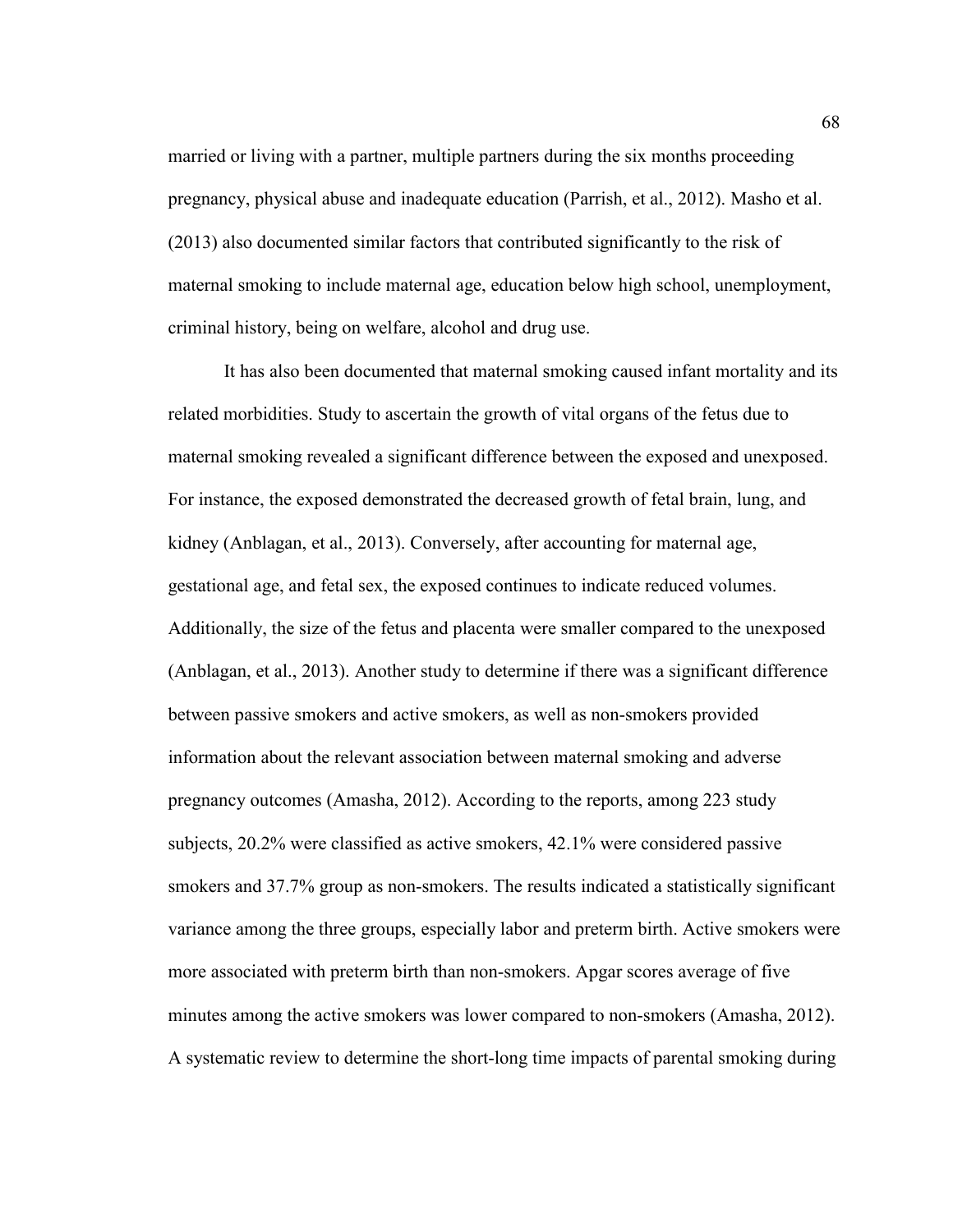pregnancy and lactation, likewise, affirmed the devastating consequences of maternal smoking on the offspring (Banderali, et al., 2015). The authors underscored the consensus findings regarding parental tobacco use and a wide- range of adverse outcomes that include preterm birth, fetal growth restriction, LBW, sudden infants death syndrome, and neurodevelopment behavioral issues (Banderali, et al., 2015).

### **Substances Use**

Pregnancy outcomes and the characteristics of women that use or abuse drug during pregnancy are very similar to those that smoked or use alcohol during pregnancy. Outcomes such as LBW, congenital disabilities, small head size, premature birth, sudden infant death syndrome, developmental, learning, memory, and emotion problems are common among the two groups. Most women that use drugs or substances during pregnancy also smoke or drink alcohol ("Criminalization of Pregnant Women with Substance Use Disorders," 2015; Forray, 2016; National Institute on Drug Abuse, 2015). Available data in the U.S indicated that 15.8 million women used illicit drugs, 4.6 million women 18 years and older have misused prescription drugs in the past year, and it is estimated that every three minutes, a woman is admitted to the emergency ward for prescription drug abuse (Substances Abuse and Mental Health Services Administration, 2014). Also, in the U.S. nearly 40% of women are classified as having lifetime drug disorder, 26% suffered both alcohol and drugs disorder (Forray, 2016). Besides, it is also stated that women of childbearing age are more vulnerable to experiencing drug use disorder, specifically those between 18-29 years old (Forray, 2016). Globally, nearly 23- 96% of women used prescription drugs during pregnancy (Matsui, 2012).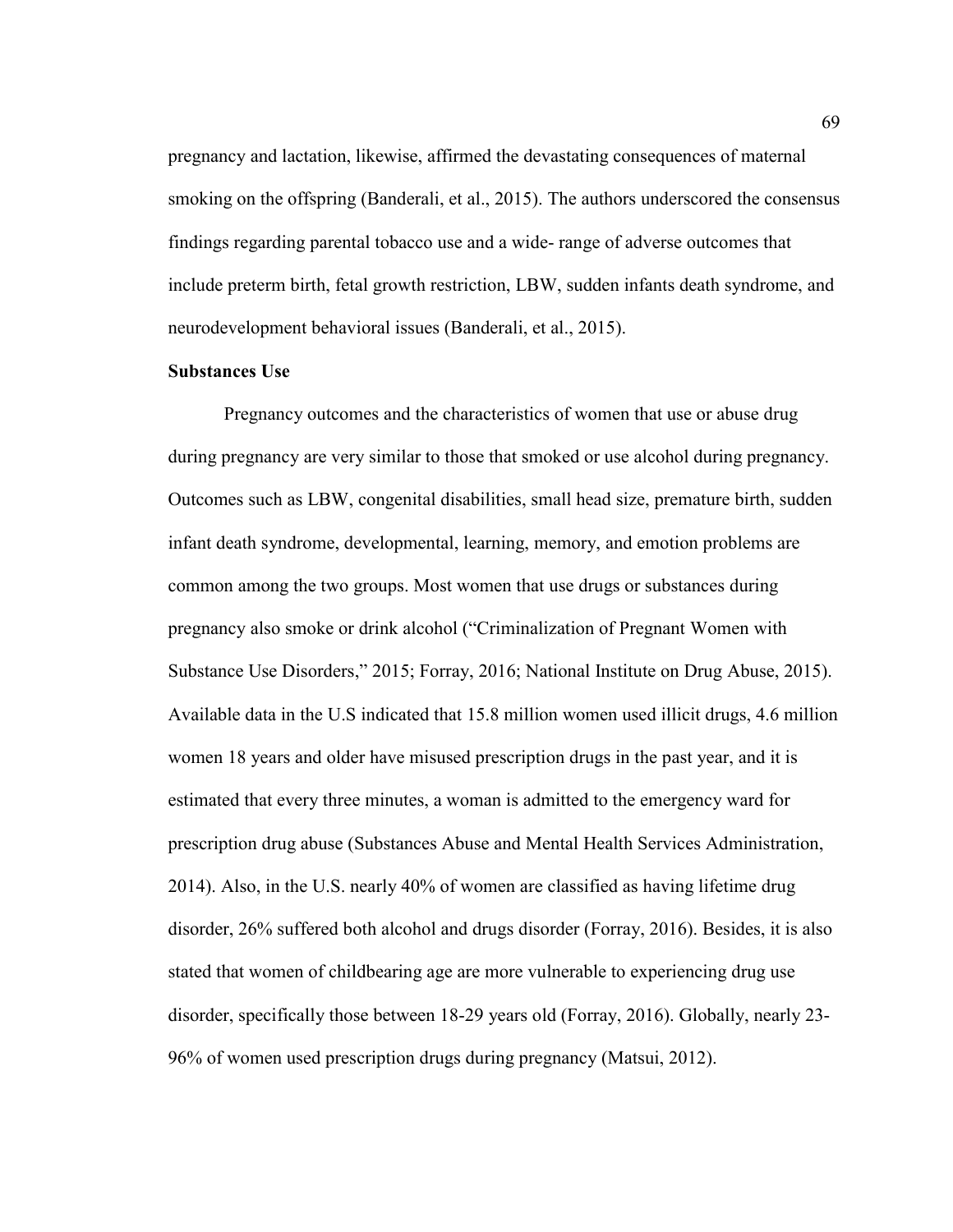In most developing countries, for example, Nigeria, there is no legal control of most prescription drugs and that makes it accessible to pregnant women and at the same time doubling the risk of prescription drugs abuse during pregnancy. Likewise, many pregnant women in Nigeria still depend on herbs before, during and after pregnancy which can further compound the risks of maternal drugs abuse (Bello, Olayemi, Morhason-Bello, & Adekunle, 2011). Moreover, both the passive and active ingredients of herbals have not been studied, nor required dose established (Bello, et al., 2011). The prevalence of substances abuse during pregnancy in Nigeria is relatively low compared to developed countries such as the United States (Nyango, Daru, Audu, Musa, & Mutihir, 2012).

Maternal prescription drug and substances abuse results in dire consequences for the fetus and the mother. Studies have established associations between maternal drugs and substances used and adverse pregnancy outcomes. For example the use of cannabis during pregnancy has been documented to be associated with several adverse pregnancy outcomes such as preterm labor, LBW, small for- gestational age, and neonatal admission into intensive care unit (Forray, 2016). Maternal cocaine used has been linked to adverse outcomes to include the premature rupture of membranes, placental abruption, preterm birth, LBW, and small-for-gestational-age (Forray, 2016). On the same note, an association between methamphetamine use during pregnancy and poor outcomes has been documented to include shorter gestational age, lower birth weight, fetal loss, and gestational hypertension (Forray, 2016). Maternal opioid exposure is found to be related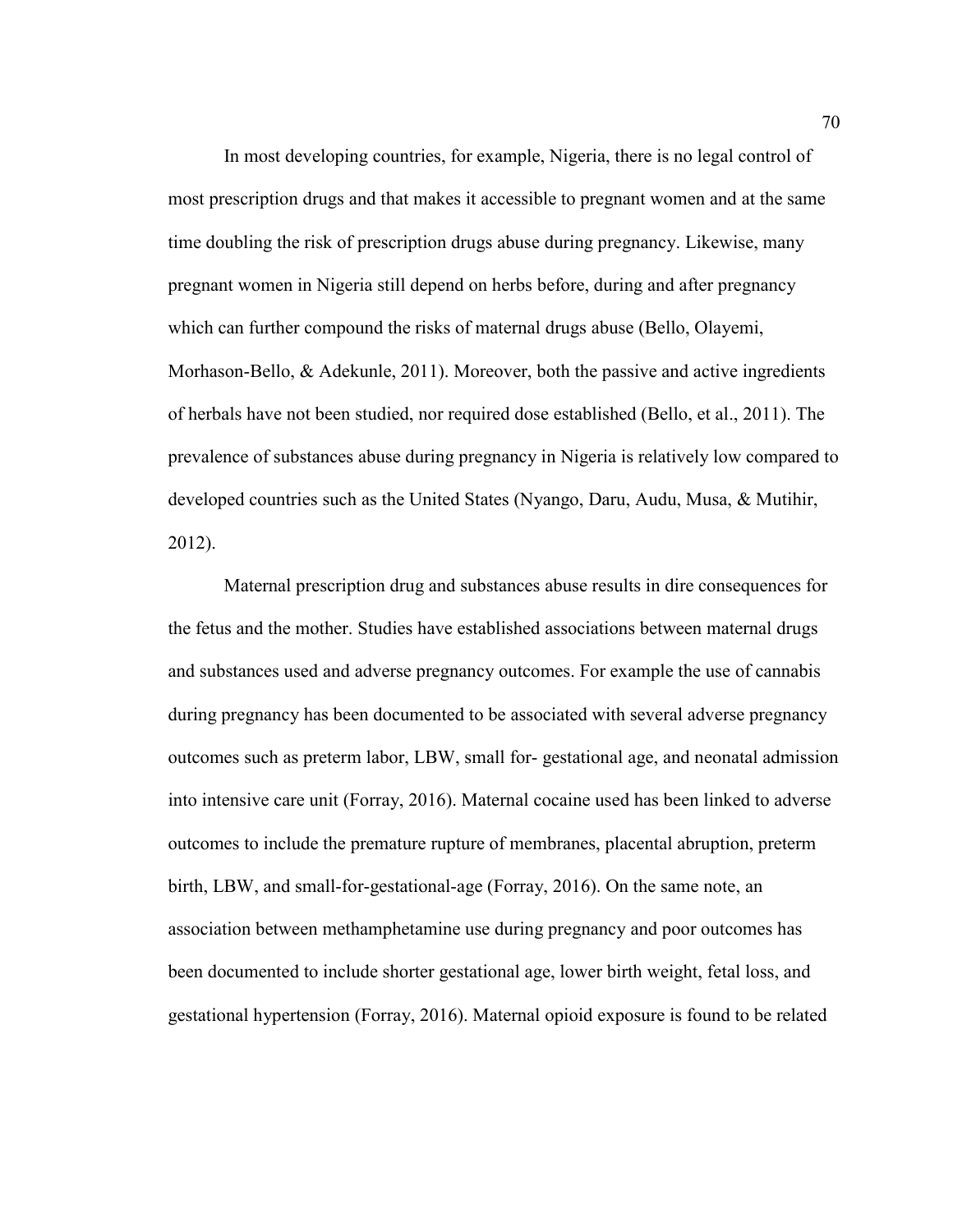to the risk of LBW, respiratory issues, and responsible for the third trimester bleeding, as well as mortality and amplified neonatal self-restraint syndrome (Forray, 2016).

There are consensus findings regarding the devastating effects of maternal smoking and substances use. Nigeria does not have regulatory standards for the utilization of some prescription drugs. Notably, there is no regulatory standard against teenage smoking, drinking, and drug use. Public health practitioners, policymakers, and other stakeholders need to design policies and intervention and awareness campaign about the inherent dangers of maternal smoking and substances use.

## **Intimate Partner Violence**

Physical violence against women is found in every society notwithstanding the level of development or socioeconomic status. It is however more pronounced in some settings than others (Pool, et al., 2014). Statistics put the prevalence of physical violence between 1.2% to 51%, and in some developing countries, it is as high as 71% (Pool, et al., 2014; Rahman, 2015). Also, the prevalence of violence against pregnant women is estimated to be 4% to 29% in developing countries. Violence against pregnant women takes many forms such as sexual abuse, emotional abuse and physical abuse (Rahman, 2015; Martin, Acara, & Pollock, 2012). Several factors have been considered to contribute to domestic violence or violence against women, especially during pregnancies. This includes poor education, being single, younger age, smoking, alcohol, and drug use, depression and stressful life event and poor-quality relationship (Pool, et al., 2014). Domestic or intimate partner violence against pregnant women has been recognized to be associated with a range of adverse pregnancy outcomes such as LBW,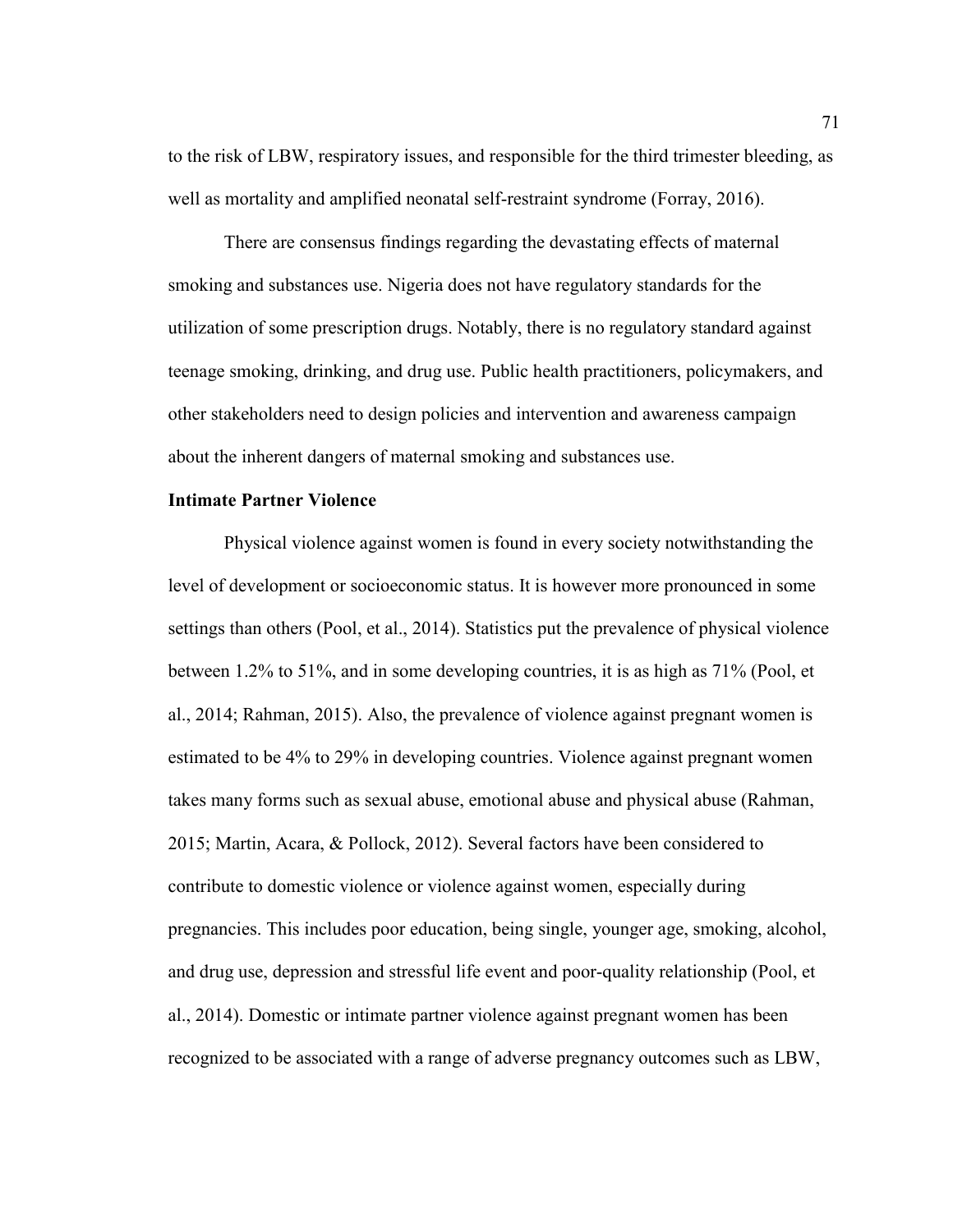small for.Gestational age, preterm delivery, perinatal death, maternal and perinatal complications (Pool, et al., 2014; Rahman, 2015; Urquia, O'Campo, Heaman, Janssen, & Thiessen, 2011).

Studies have established associations between domestic or IPV and several poor pregnancy outcomes. A study to estimate the experience prior to and during pregnancy and adverse pregnancy outcomes in Canada revealed no significant associations between preterm birth and small-for-gestational-age, before and after accounting for potential confounding variables. The report however documented associations between postpartum depression, and anxiety in the form of threats and physical violence that commenced before, and continued throughout pregnancy (Urquia, et al., 2011). A similar positive statistically significant association was also reported between perinatal mortality and NM but not with early pregnancy loss (Pool, et al., 2014). Study conducted in Bangladesh among married women to determined IPV and termination of pregnancy indicated that amongst 1,875 study subjects, 31.3% experienced physical/sexual IPV, 13.4% experienced sexual violence, 25.8% experienced only physical abuse, 21.0% reported termination of pregnancy, and 5.8% reported termination of pregnancy in the last five years (Rahman, 2015). The above reports underscore the need to empower women of reproductive age in Nigeria, through educational training and necessary development to improve the socioeconomic status of women. Government and community leaders need to lessen those factors that gave absolute decision-making abilities to men to improve women decision-making capabilities. Such steps will allow women to defend themselves against domestic violence and help improve pregnancy outcomes.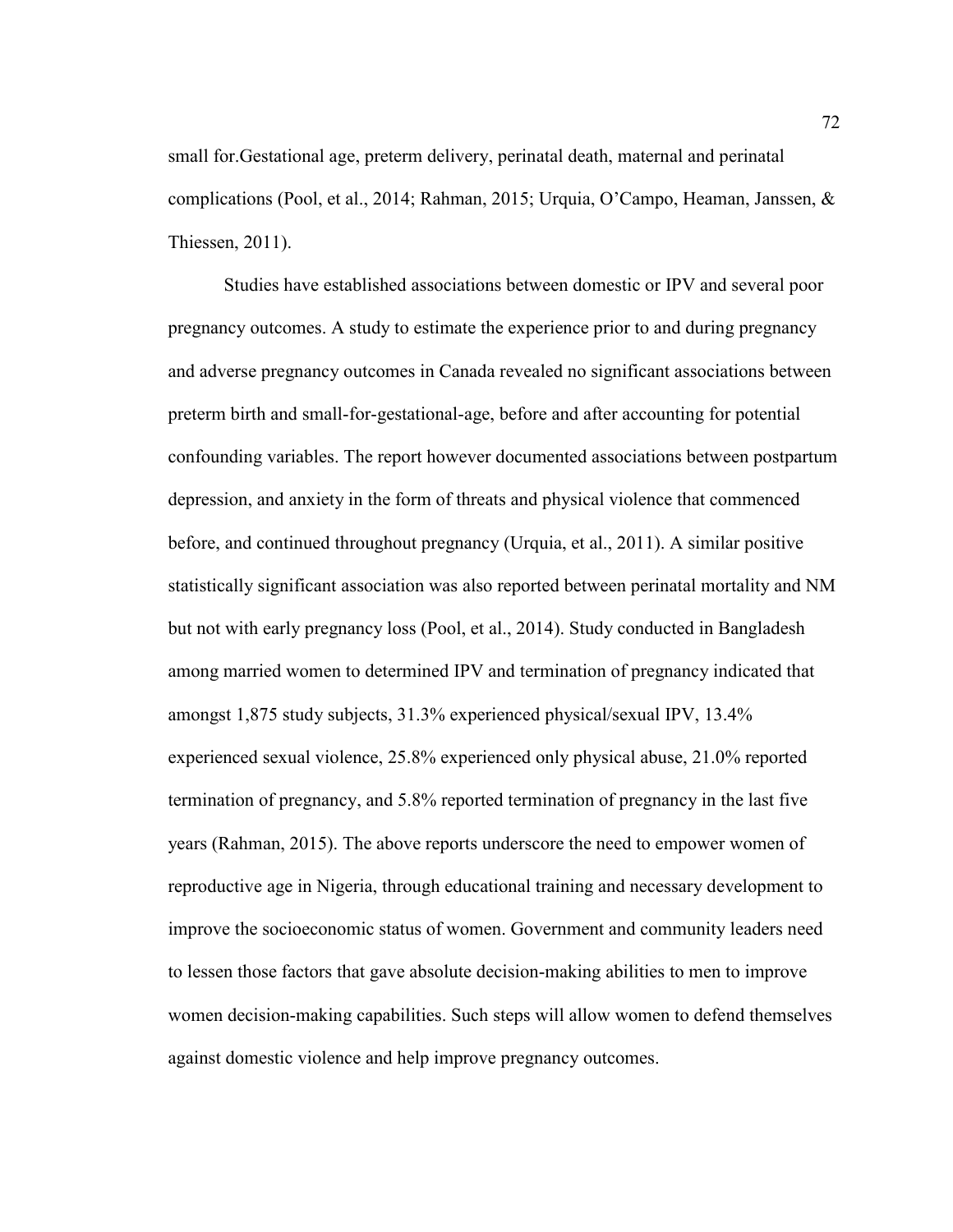### **Nutritional Factors**

Pregnancy is the most sensitive period in women lives and its warrant adequate nutritious in the form of vitamins and other essential elements. Under-nutrition or overnutrition may impact fetal growth and development (Lindsay, et al., 2012). Deficiencies of any micronutrients such as iron, folate, copper, zinc, magnesium, iodine, calcium, vitamin D and vitamin A, may result in adverse pregnancy outcomes, for instance, anemia, natural tube defects, LBW, NM and MM (Lindsay, et al., 2012; Shen, Gong, Xu & Luo, 2015).

In Nigeria, it has been reported that both pregnant and non-pregnant women lack adequate micronutrients and there is disparity in nutritional intakes between urban and rural residents (Lindsay, et al., 2012). Several factors account for the malnutrition among women of childbearing age in Nigeria. These includes poverty, low status of women, cultural beliefs (prohibiting pregnant women to eat certain foods during pregnancy), and poor educational status (Lindsay, et al., 2012). The most important reasons women of reproductive age absent themselves from certain foods during pregnancy is fear of cesarean section due to costs and religious beliefs, as well as to avoid giving birth to large babies (Lindsay, et al., 2012).

Studies have investigated trace elements in pregnant women to ascertain their relationship to adverse pregnancy outcomes. Shen, et al. (2015) found that deficiencies of some essential elements during pregnancy may lead to undesirable consequences. The study documented that lack of iron and zinc resulted in miscarriage or preterm delivery. Also, premature rupture of membranes was associated with lower zinc level, and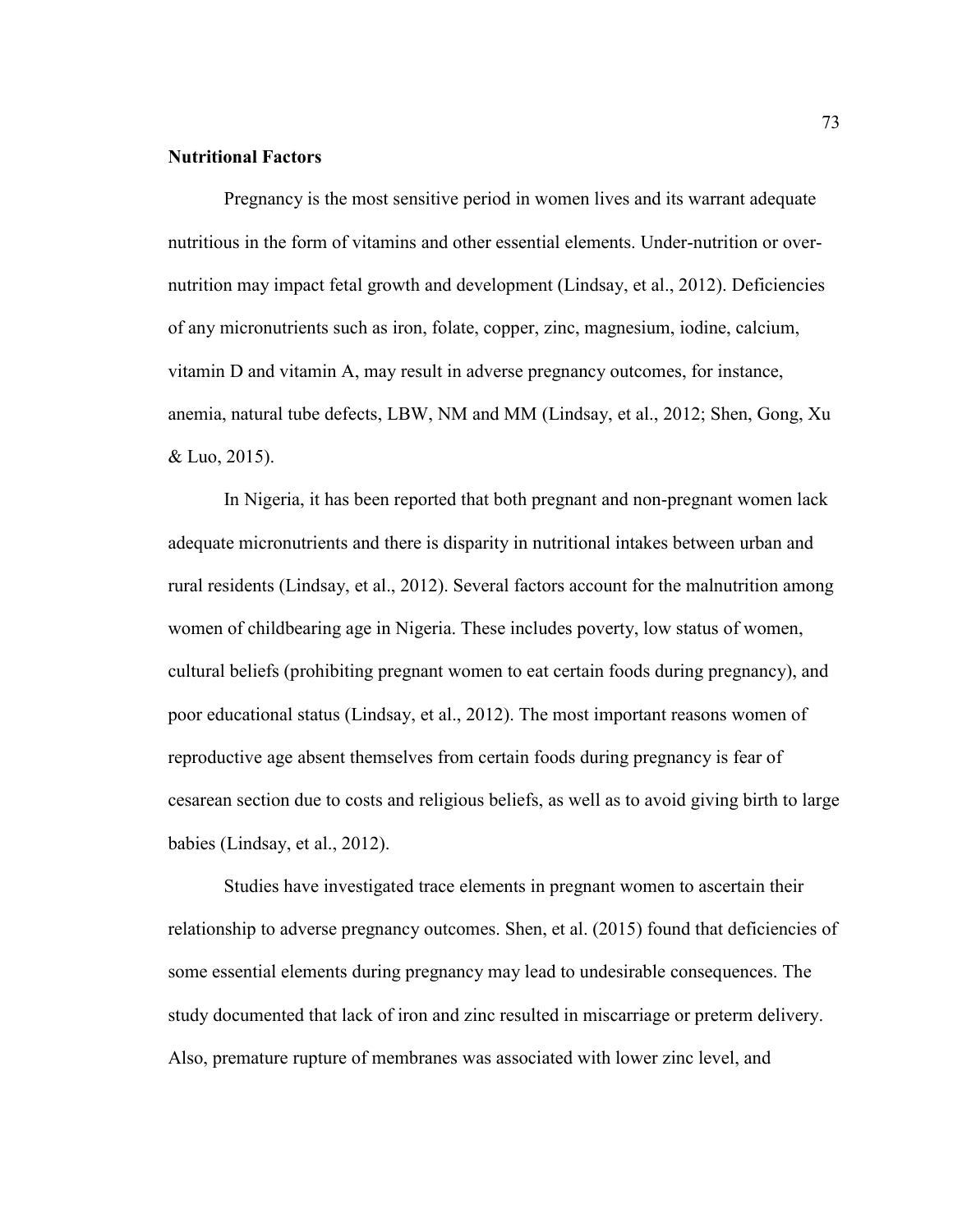intrauterine growth restriction linked to lower levels of zinc, copper, calcium, and iron. The report highlighted trace elements that were essential during pregnancy for efficient fetal growth and development. A report from Alberta Canada showed that vitamins and nutritional supplements are not necessary for healthy and low-risk nutritional deficiencies pregnant women (Fayyaz, et al., 2014). The report added that only 3% folate deficiency was observed among the cohort of pregnant women. Though 24% of the 599 pregnant women in their first trimester experienced suboptimal Red Blood Cell Folate concentration (RBCF) (<906 nmol.  $L^{-1}$ ), percentage was reduced in the second and third trimesters to 9% and 7% respectively. Nearly half of the women experienced high-RBCF  $(>1360 \text{ nmoi-L}^{-1})$ , and only 1% of the cohort were considered to have vitamin B<sub>12</sub> and B<sub>6</sub> deficiencies (Fayyaz, et al., 2014).

#### **Summary and Transition**

The above literature reviewed had explained the numerous factors that predict/mediate or associated with adverse pregnancy outcomes. These are sociodemographic, socioeconomic factors, existing medical factors, behavioral/lifestyles factors, history of previous pregnancy outcomes, infections and sexually transmitted diseases. It also relates how each of these influences the occurrence of poor pregnancy outcomes. Besides, most of the literatures reviewed are from studiesoutside Nigeria. This buttresses the need for indigenous studies that will account for the unique cultural, religious, ethnic and socioeconomic backgrounds of women of reproductive age in Nigeria to generate local evidence to better understand why Nigeria consistently underperforms on MM, NM and LBW compared to most African countries. Additionally,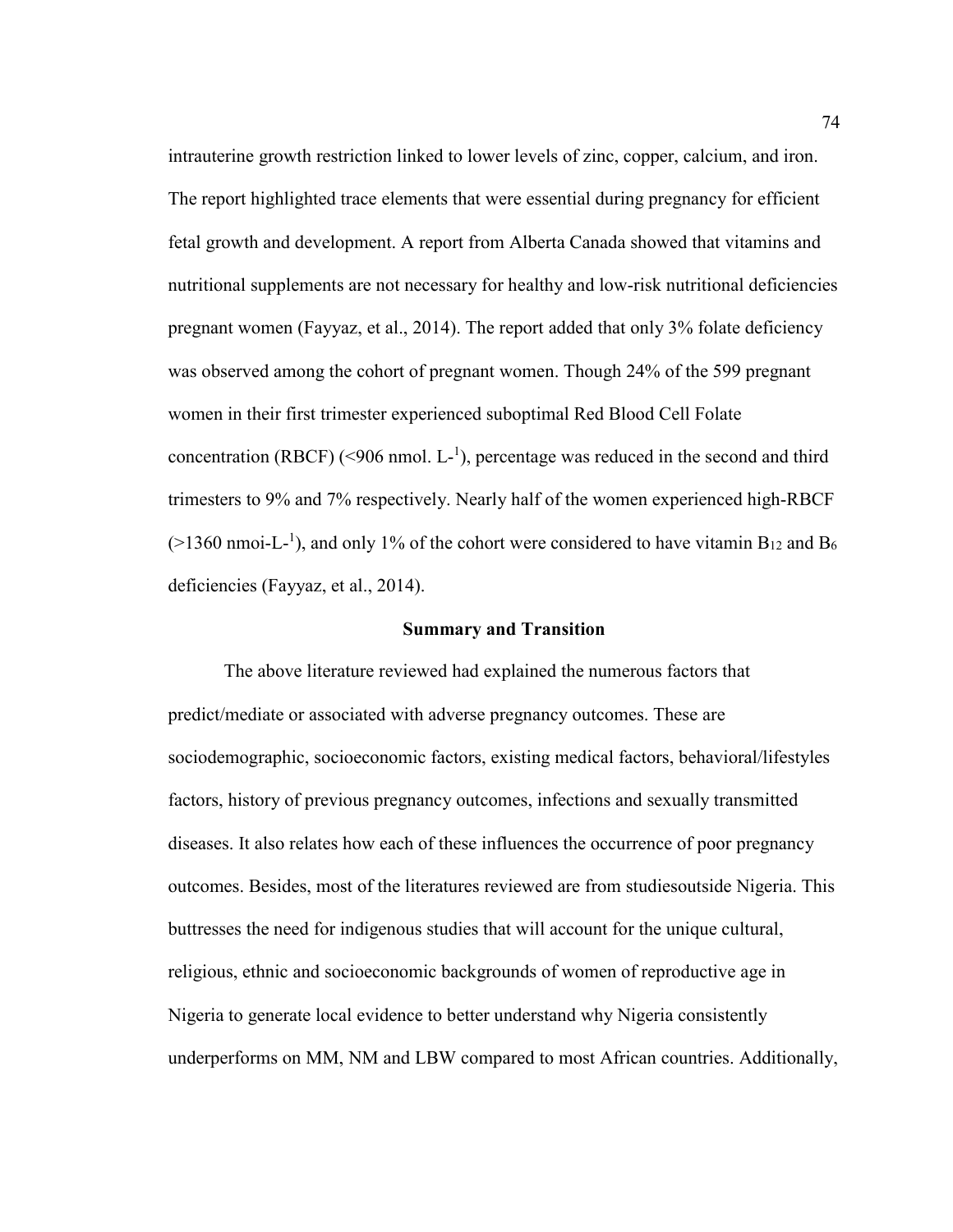the history of previous poor outcomes had not been addressed by the previous studies. Therefore, this study addressed the above issue properly.

The social cognitive theory provided a clear understanding of personal, social and ecological elements of positives behavior changes. The SCT further demonstrated how human behavior is shaped by the interchange of personal, behavioral and environmental impacts, and allowed individual or groups to modify their behavior positively. The theoretical framework was suitable in recognizing the factors that directly or indirectly contributed to poor pregnancy outcomes through the interplay of personal, environmental, biological, and socioeconomic factors to help reduce the incidence of adverse pregnancy outcomes. Chapter 3 focus on the quantitative analysis used to determine the factors that predict/moderated poor pregnancy outcomes. Secondary data was used to analyze the impacts of independent variables on outcomes variables.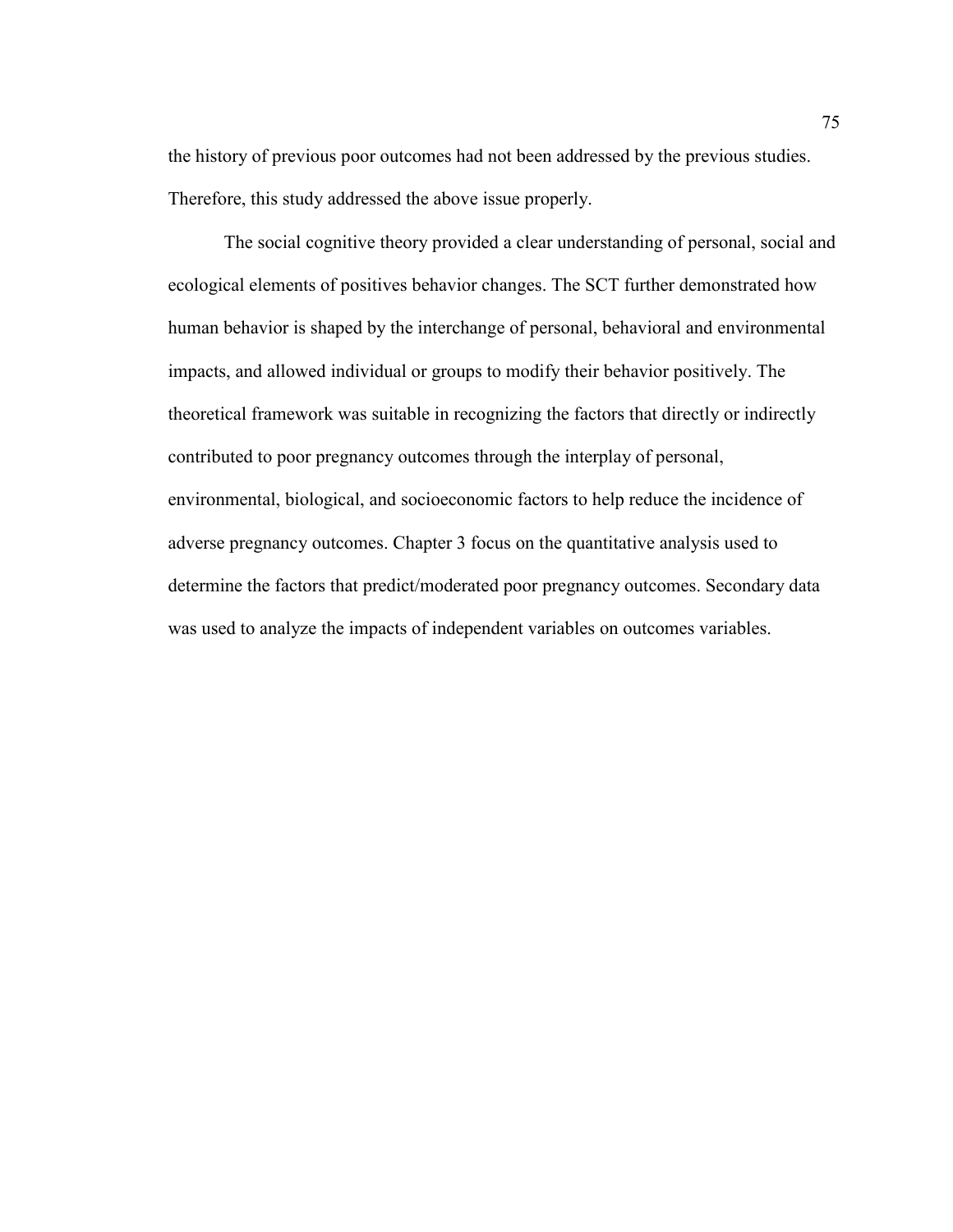#### Chapter 3: Research Method

### **Introduction**

I used retrospective cross-sectional quantitative methodology in this study to examine the risk factors that independently predict adverse pregnancy outcome among women of reproductive age in Nigeria. I conducted analysis of hospital-based secondary data from Lagos Island Maternity, Lagos, Nigeria (2015-2017). This chapter focuses on research design and methodology, data cleaning, setting and sample, sample size calculation, instrumentation and materials, data collection methods, and analysis and ethical standards.

## **Purpose of the Study**

The aim of this study was to ascertain the risk factors that independently predict poor pregnancy outcomes such as MM, LBW, NM in Nigeria. Knowing the predictors of poor pregnancy outcomes may help reduce the incidence of poor pregnancy outcomes and improve reproductive health for women of childbearing age in Nigeria.

#### **Research Design and Methodology**

This study was done to determine the risk factors that autonomously predict poor pregnancy outcomes among women of reproductive age. Retrospective cross sectional study design was the most suitable approach to be used in this research as it allowed me to explain the events through collection of numerical data that was analyzed through mathematically-based methods (Creswell, 1994). Furthermore, the quantitative design provided an avenue to test research theories and hypotheses, as well as quantifying opinions, behavior, and attitudes (Sukamolson, *n.d.*).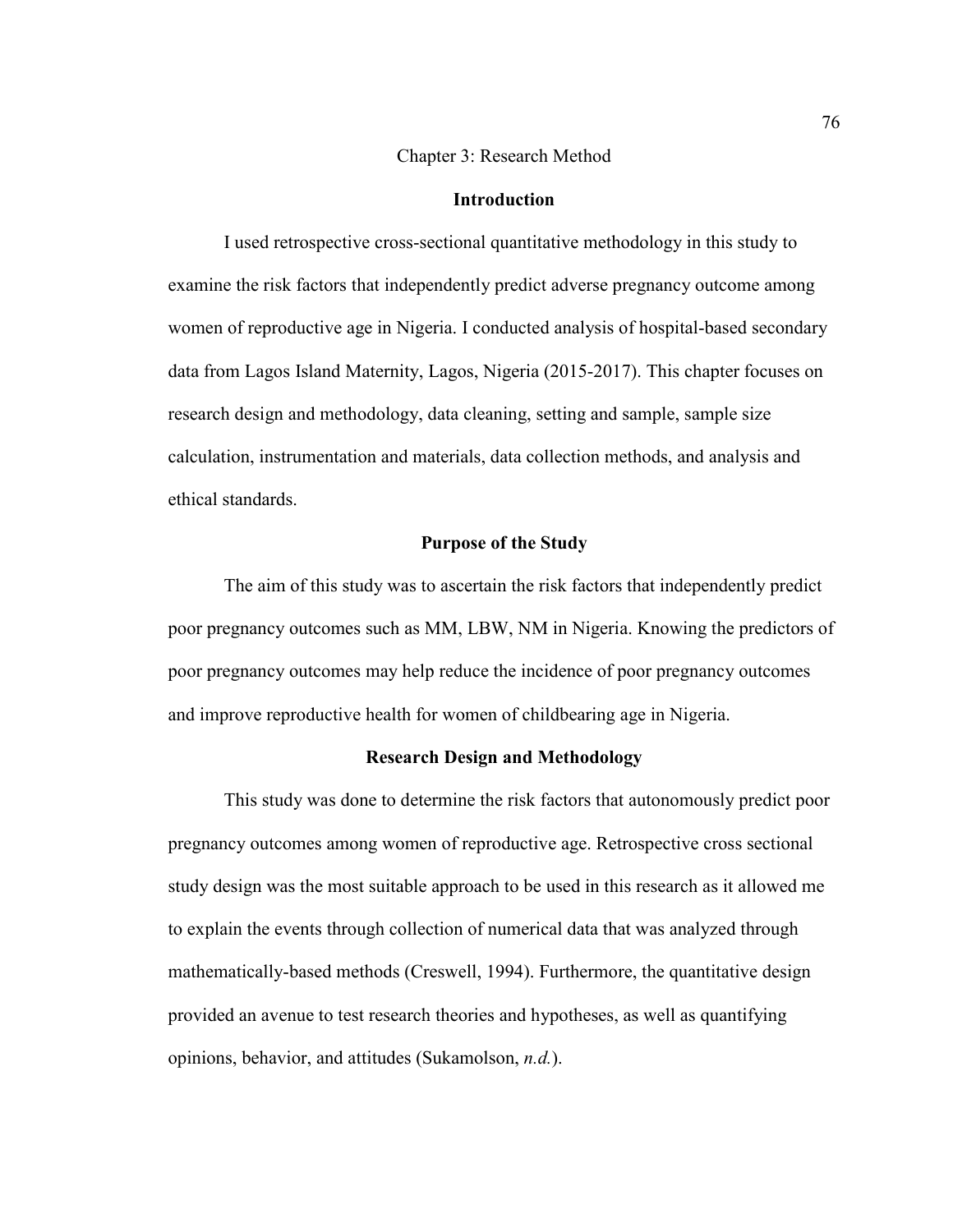Creswell (2009) stated that quantitative survey research permits numerical explanations of trends, attitudes, or opinions through a targeted sample from a population. It makes it easier to draw an inference about the sample results, as well as generalizing the study to larger populations. Additionally, surveys are generally costeffective, usually with rapid data collection periods, and present an appropriate media to recognize the population characteristics of the sample studied (Creswell, 2009).

The independent variables for this study were outcomes of last pregnancy, gestational age at delivery, mode of delivery, timing of antenatal care booking, number of antenatal care services received, and socioeconomic variables, while the dependent variables were MM, NM and LBW. Cross-sectional study design provides several benefits that include collecting data at one point in time. It offers the opportunity to estimate the degree of knowledge about health behaviors, attitude, opinion, and beliefs, as well as the ability to determine the relationships between variables of interest in a target population (Creswell, 2009; Crosby, DiClemente, & Salazar, 2006; Frankfort-Nachmias & Nachmias, 2008). Additionally, the use of secondary survey data offers the advantages of simulteneously testing a large quantity of data, being cost-effectiveness, consuming less time, and providing the ability to generalizes from the sample to the broader population. In most cases, it is usually approved by the IRB as it poses reduced or no risk to study subjects (Doolan & Froelicher, 2009; Smith, et al., 2011).

## **Study Setting and Sample**

The study utilized secondary data from Island Maternity, Lagos, Nigeria. Below is a brief overview of the city of Lagos.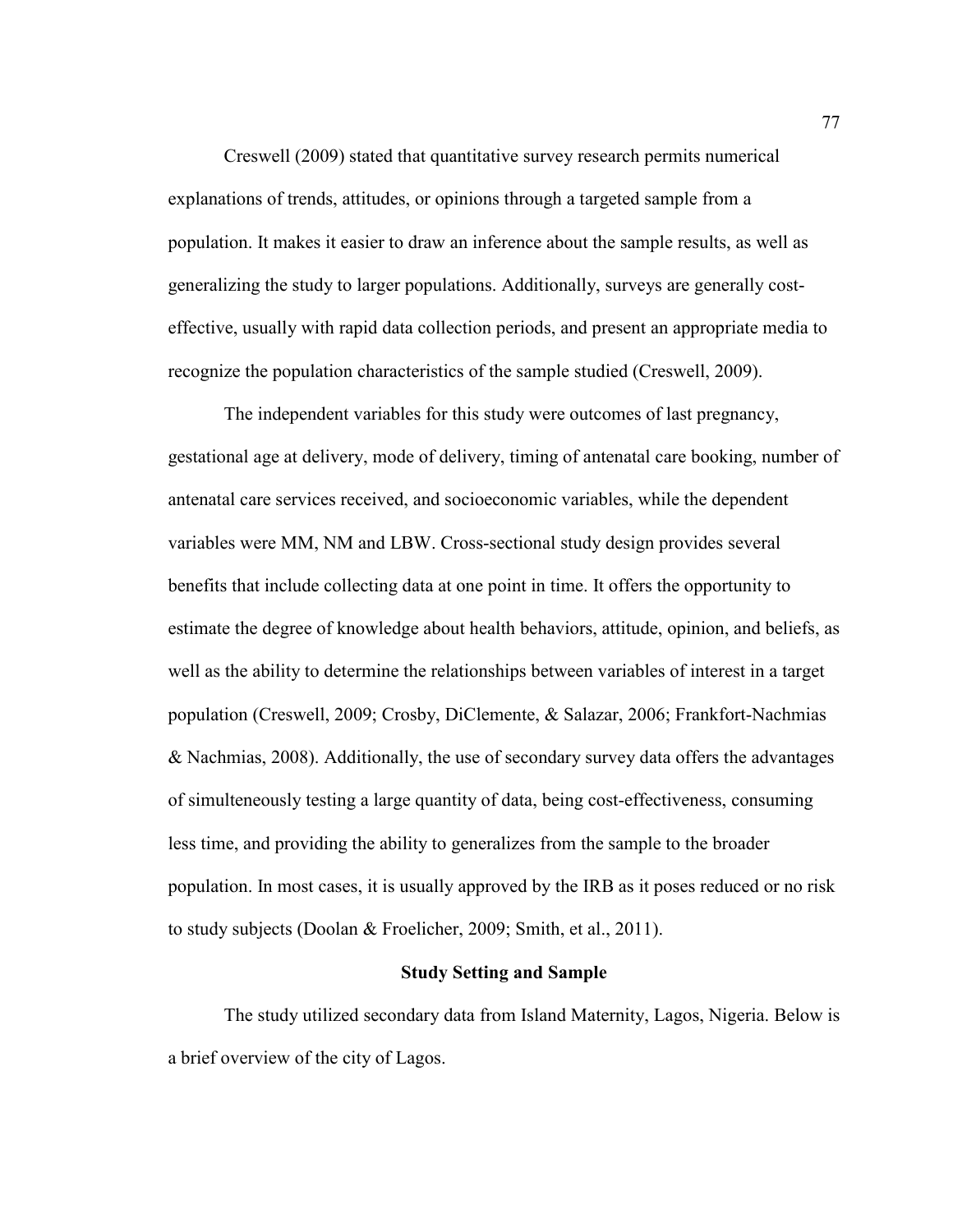## **Overview of Lagos, Nigeria**

Lagos is geographically located in the Southwestern Nigeria with an estimated population of 21 million people. It is considered the largest city in Africa and the most populated town in Nigeria (Lagos State Government, 2017). Lagos is also regarded as the second fastest growing city among African municipalities and the seventh fastest growing in the world. (Lagos State Government, 2017).

Lagos is Nigeria's largest commercial center, contributing a considerable portion of the country's gross domestic product (Lagos State Government, 2017). Most commercial businesses, including headquarters of financial institutions, are situated in Lagos. This city offers one of the highest standards of living in Nigeria and in Africa. Lagos city is home to most of Nigeria's pioneer colleges and universities that are currently recognized to meet international standards. It is increasingly becoming a global city with a significant increase in the number of people who visit the city annually for businesses, leisure, or recreational activity (Lagos State Government, 2017).

#### **Study Setting**

Lagos State, Nigeria was chosen for this study due to its diversity. It is the most diverse city in Nigeria (Lagos State Government, 2017). The population is made up of about 32.4% children aged 0-14 years, and 65.3% of those aged between 15-64 years considered the working class. Another 2.3% of the population comprises those who are 65 years and above designated as senior citizen (Lagos State Government, 2016). Lagos state comprises of 20 local government areas and about 2,116 health facilities of which 300 are public health facilities and 1,816 are designated as private health centers (Lagos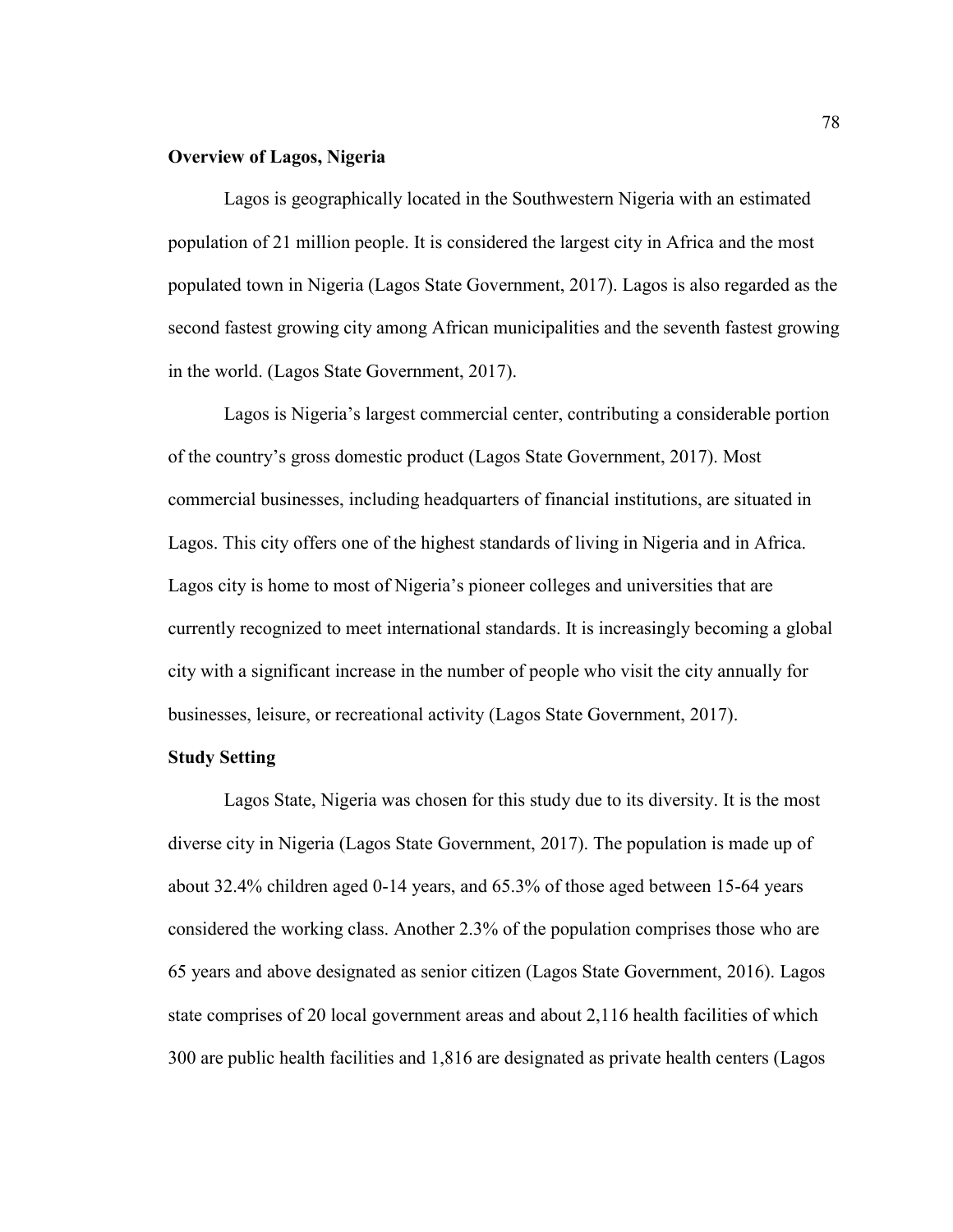State Government, 2016). Island Maternity Hospital, Nigeria, was an appropriate facility for the study. The hospital was established in1960 and currently has about 215 beds. It is one of the premier hospitals in West Africa with all the departments functional including family planning, intensive care unit, and operational surgical unit. The hospital is presently considered a secondary facility serving central Lagos and its metropolitan area (Fawole et al., 2012).

## **Participants**

I utilized hospital-based secondary data from Island Maternity Hospital, Lagos, Nigeria, from May, 2015, to June,2017, of pregnant women aged 15-49 years for this study. The participants included residents of central Lagos, including both urban and rural regions and neighboring metropolitan areas. The study also included participants from the 20 local government areas of the state who delivered or received antenatal care services at the hospital.

Participants in the study were classified as Yoruba, Igbo, Hausa-Fulani, Ijaw, Kanuri, Ibibio, Tiv, Non-Nigerian, and others. They were selected through a systematic random sampling based on certain inclusion criteria that included being a resident of Lagos State, attended antenatal care, and delivered their babies at the Hospital. This study excluded women who delivered twins and those who delivered their babies outside of Island Maternity Hospital despite having their antenatal care at the hospital.

#### **Sample Size Estimation**

I conducted two power analyses to determine the appropriate sample size for this study. First, I used the Raosoft online sample size calculator to derive a sample size of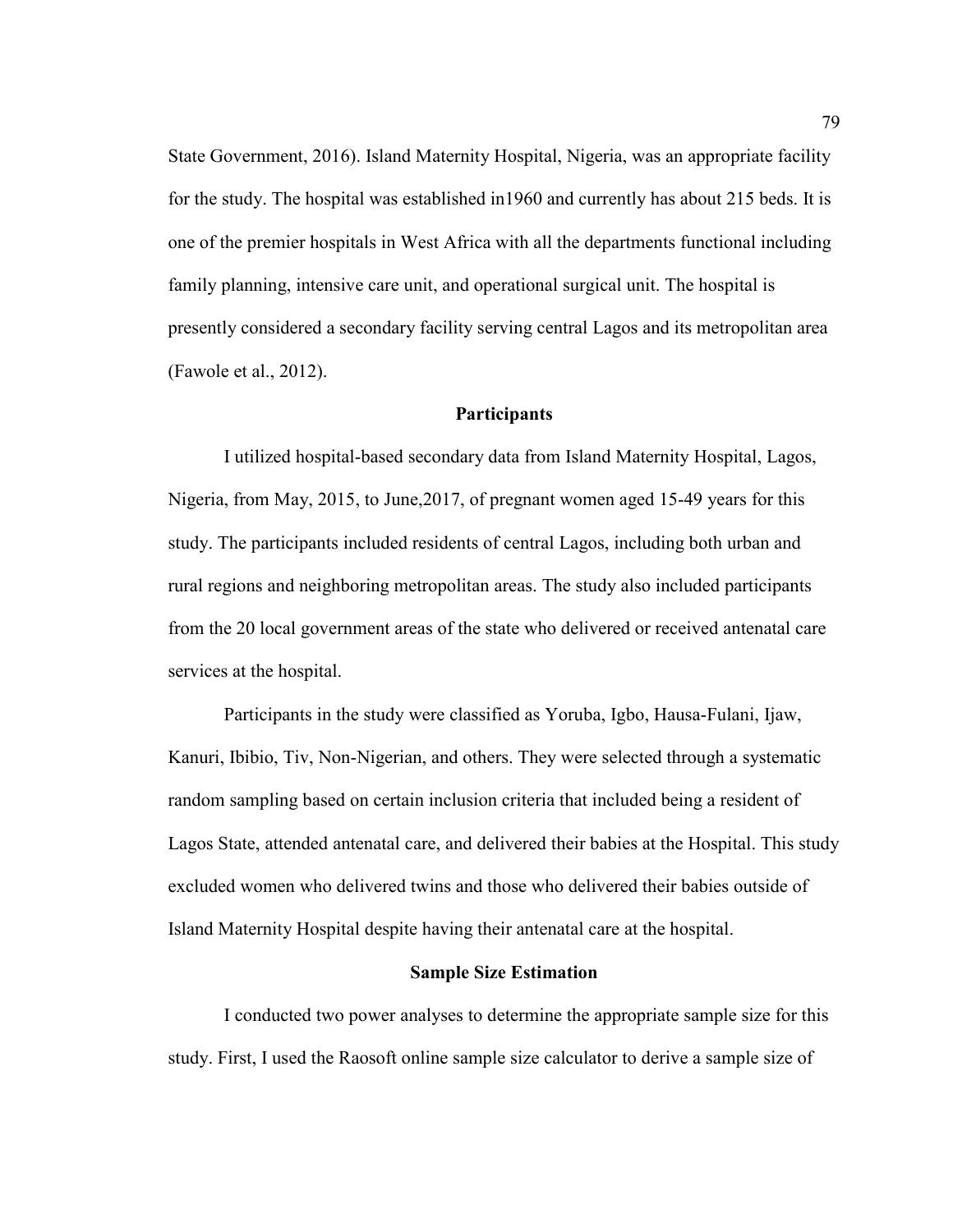374 (Raosoft, 2004). The sample size for the project was estimated to be 374 (this was by using an alpha of .5, response distribution of 50%, power = .95 and an estimated population size of 14,000). Secondly, a I also performed a G\*power multivariable linear regression analysis based on the number of predictive variables. The outcome indicated a minimum sample size of 178 (two tail tests, effect size  $= 0.15$ , power  $= 0.95$  at 0.05 significance level). Following the committee advice I decided to use a sample size of 400 participants to ensure adequate power for the study so as to detect effects if one truly exists. Additionally, as stated by the central limit theorem, the estimation of normality is enhanced as the sample size increases, and the central limit theorem is applied to any distribution in as much as the mean and standard deviation are identified. A large sample size also helps to control type II error (Forthofer, Lee, & Hernandez, 2007).

I used systematic random sampling in selecting 400 participants from an estimated total population of 14,000 patients. The 400 participants were systematically sampled as follows:  $N =$  population size,  $n =$  sample size, and  $K =$  the sampling interval. Therefore  $K = N/n$  14,000/400 = 35, the sampling interval is 35, and the 400 participants were sampled through 1-in-35 systematic sample 35, 70, 105, 140, 175, 210, 245, 280, 315, 350, 385, 420, 455, 490, 525, 560, 595, 630, 665, 700 . . . to 14,000. The sample sizes of most studies that investigated the risk factors for poor pregnancy outcomes ranged from as low as 200 to over 22,000 thousand (Ameh et al., 2016; Fawole et al., 2011; Mahande, et al., 2013).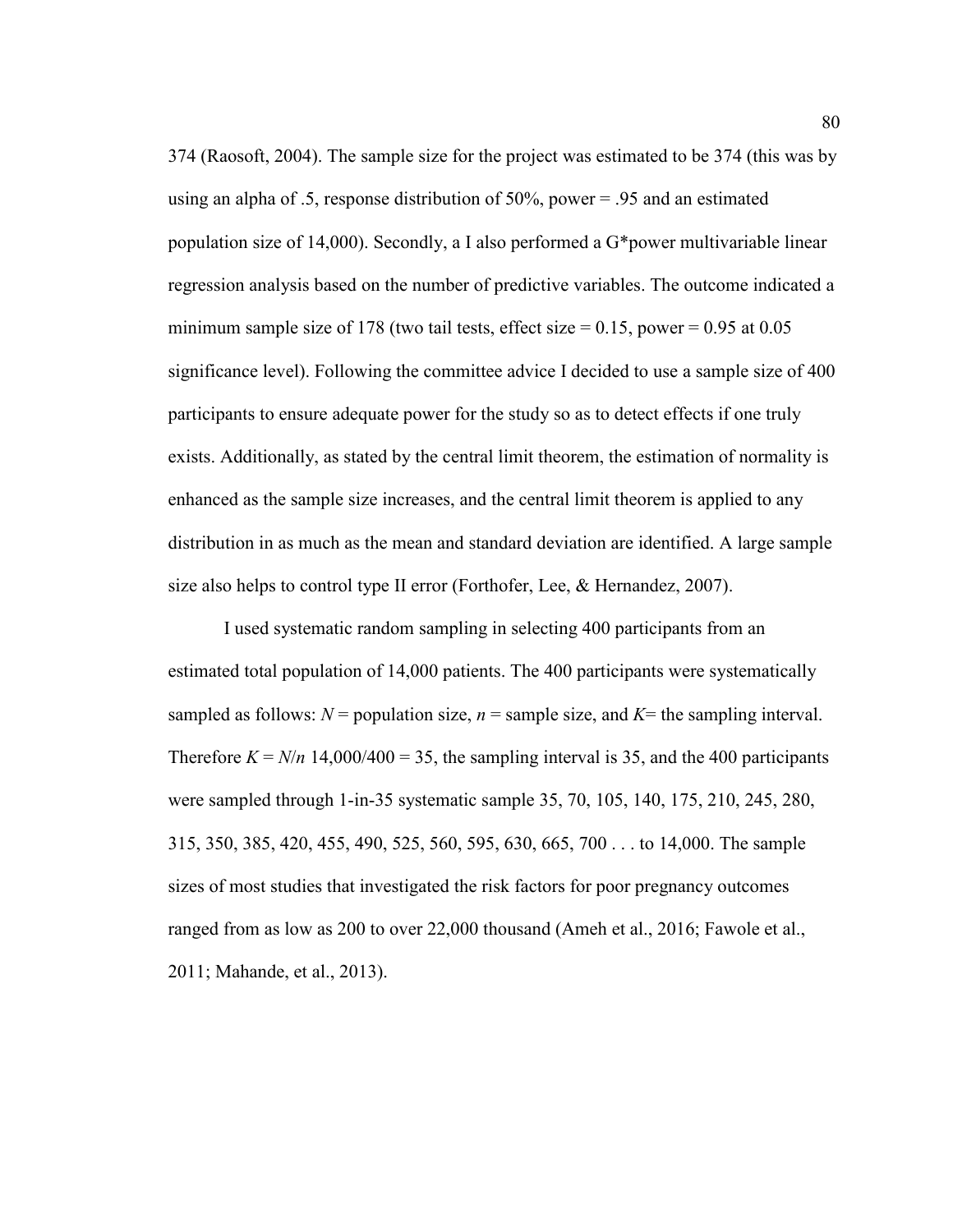#### **Procedures**

The secondary data from the hospital was made up of data collected by their medical team from different sources including (a) inpatient data via bed standard statement form; (b) the health and vital statistics data collected via Accident and Emergency, Consultative Clinic, Outpatient department and Primary Healthcare (Island Maternity Hospital, 2017). The instruments used by the hospital for data collection is the International Classification of Disease, Vol. 10 (ICD-10). The ICD-10 consists of three volumes and 21 chapters (anatomical axis, alphabetical axis, and epidemiological axis). This was used for coding and indexing, as well as for classification, processing, collection, and presentation of data, including reporting of diseases and health conditions (WHO, 2010).

To ensure that the quality of the data was enhanced, trained research assistants were used for the data extraction from the original case notes. Also, the team performed quality checks on every 10 cases recorded. After this, I conducted the final quality check to ascertain accuracy and that no blank question, error, or inconsistencies were noted.

#### **Management of Missing Data**

Missing data pose a serious threat to study precision, affecting the sample size and thus resulting in biased findings (Langkamp, Lehman, & Lemeshow, 2010; Meeyai, 2016; Wang, Sedransk, & Jinn, 1992). The issue of missing data is inevitable in research. However, according to Walden University (*n.d.*), missing data that is less than 5% may not have any influence on the study results, but researchers are cautioned against missing data that is above 10% as it will hinder the ability of the investigator to generalize the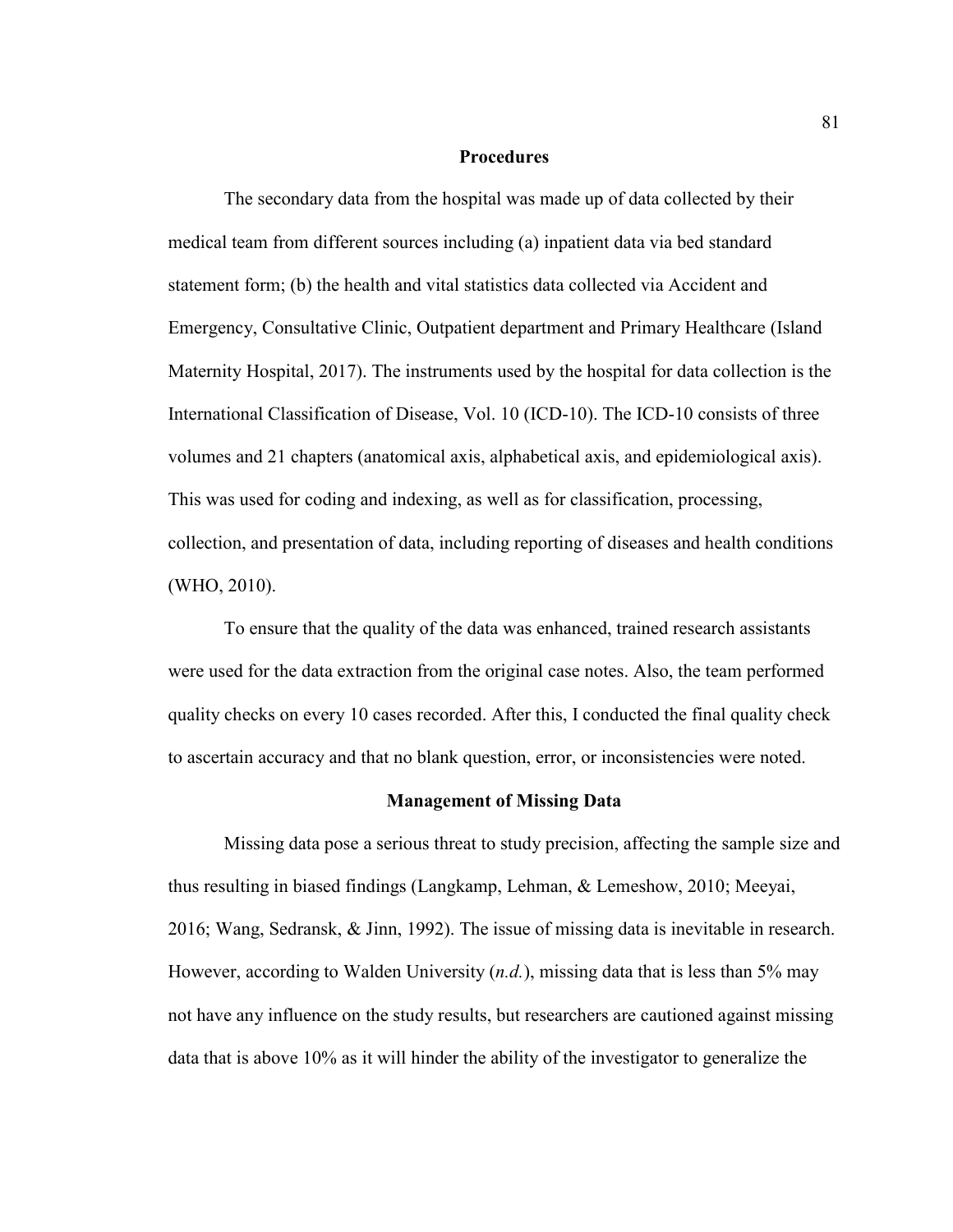study outcomes. There are several instrumentalities of missing data such as missing completely at random, missing at random, and missing not at random (Meeyai, 2016). Studies have documented ways of addressing missing data to include listwise deletion, pairwise deletion, prior knowledge, mean insertion, regression analyses, and expectation maximization (Langkamp et al., 2010; Wang et al., 1992). It is suggested that choosing the appropriate method of handling missing data is contingent on the sample size, percentage of the data missing, and the type of statistical technique the investigator intends to use for the analysis (Meeyai, 2016).

#### **Instrumentation/Analysis**

I obtained a completed case file (patient caseload) from Island Maternity Clinic electronically containing data from pregnant women who received antenatal care and postnatal care at the hospital from May, 2015, to June, 2017. Trained research assistants extracted data from the medical record library and patient's case notes that were considered complete. The following information were derived from patients' case notes and the medical record library: sociodemographic data, including age, marital status, religions, ethnic affiliation, place of residence, income, educational level, and occupation, and information involving obstetric history (past/present) and medical conditions during pregnancy.

Data collection process for this study also included review and de-identification of the data that was acquired from Island Maternity Hospital. The information extracted was organized and entered into a particular excel spreadsheet formatted for the research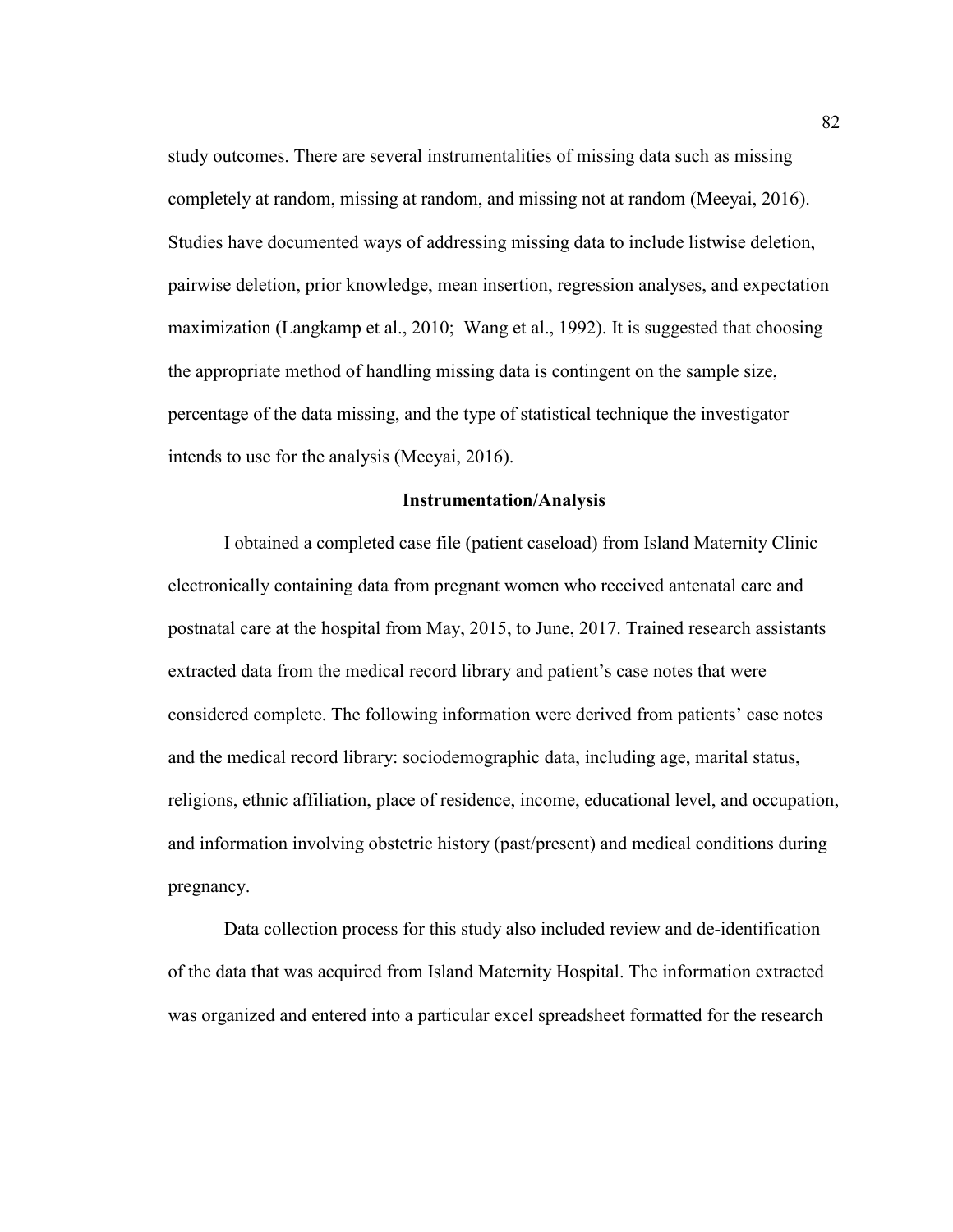purpose. The researcher secured and stored the information on the spreadsheet on a personal computer protected with a password in which only the investigator had access.

All statistical analyses in this study were performed using the Statistical Package for Social Sciences (SPSS) version 25. The analysis was conducted in two stages; first, a descriptive analysis to explore the socio-demographic variables such as age, marital status, religion, educational background, place of residence, occupation and income level. Secondly, an inferential analysis was done to test the study hypotheses through logistic regression, specifically multiple logistic regression analysis. Multiple logistic regression helped to determine the predictor variables that independently contributed to poor pregnancy in the studied population and also allowed for adequate control ofpotential confounder variables that could influence the study findings (Forthofer et al., 2007).

The choice of logistic regression was appropriate for this research study as it provided the medium to ascertain the association between the predictor's variables and the outcome variables if only one truly exists. Additionally, the Odds ratio from logistic regression was used to test the probability of the event occurring. In this case, poor pregnancy outcomes, and more importantly, the odds ratio offered the opportunity to determine the effects of a unit change in the independent (IVs) on the dependent variables (DVs) (Forthofer et al., 2007).

#### **Research Questions**

This study answered the following questions and hypotheses RQ1: What is the association between outcomes of last pregnancy and MM, LBW and NM in Nigeria?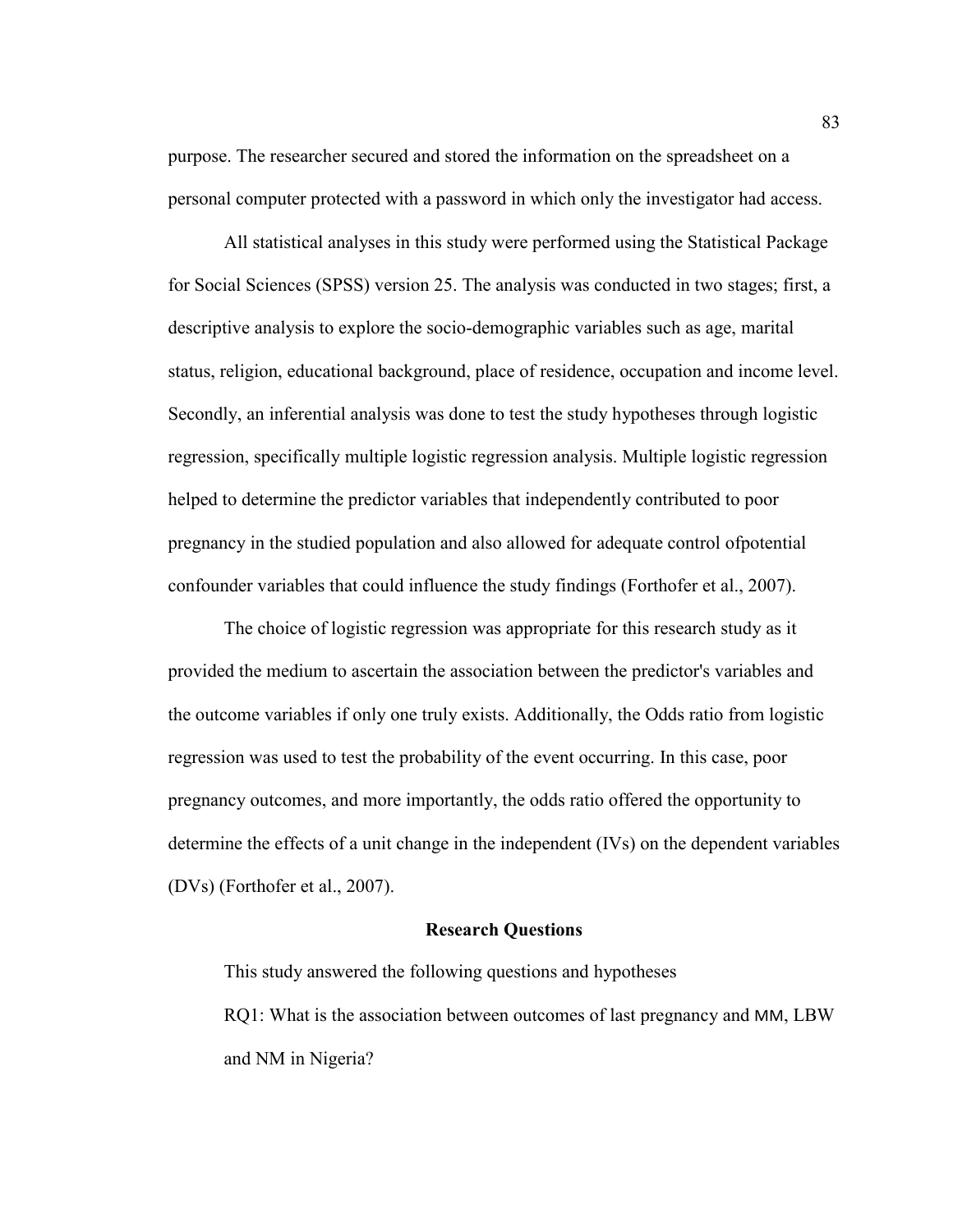*H0*1: There is no statistically significant association between outcomes of last pregnancy and MM, LBW and NM in Nigeria

*H*<sub>a</sub>1: There is a statistically significant association between outcomes of last pregnancy and MM, LBW and NM in Nigeria

RQ2: What is the association between gestational age at delivery and MM, LBW and NM in Nigeria?

*H*<sub>0</sub>2: There is no statistically significant association between gestational age at delivery and MM, LBW and NM in Nigeria?

*H*<sub>a</sub>2: There is a statistically significant association between gestational age at delivery and MM, LBW and NM in Nigeria.

RQ3: What is the association between mode of delivery and MM, LBW and NM in Nigeria?

*H*<sub>0</sub>3: There is no statistically significant association between mode of delivery and MM, LBW and NM in Nigeria.

Ha3: There is a statistically significant association between mode of delivery and MM, LBW and NM in Nigeria

RQ4: What is the association between timing of booking of antenatal care and MM, LBW and NM in Nigeria?

*H0*4: There is no statistically significant association between timing of booking of antenatal care and MM, LBW and NM in Nigeria.

*H*<sub>a</sub>4: There is a statistically significant association between timing of booking of antenatal care and MM, LBW and NM in Nigeria.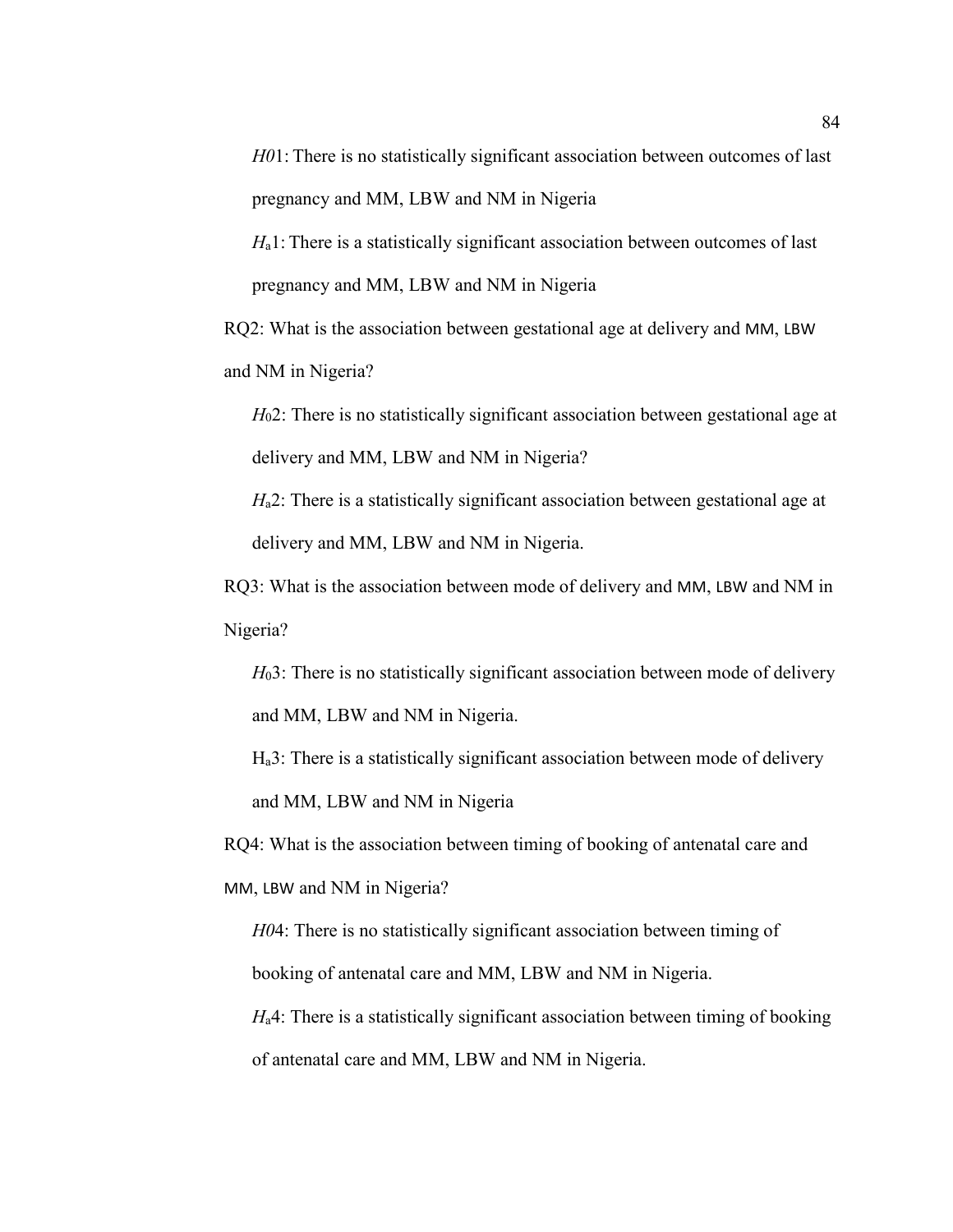RQ5: What is the association between the number of antenatal care services received and MM, LBW and NM in Nigeria?

*H*05: There is no statistically significant association between the number of antenatal care services received and MM, LBW and NM in Nigeria.

*H*a5: There is a statistically significant association between the number of antenatal care services received and MM, LBW and NM in Nigeria.

#### **Description of Research Variables**

There are two groups of variables in this study: the outcomes/dependent variables (MM, NM, and LBW) and the predictors/independent variables consist of socioeconomic variables (age, education, income), obstetric variables (outcomes of last pregnancy, mode of delivery, gestational age at delivery, timing of booking, and number of antenatal care services receive). Further detail about the dependent and independent variables is provided below.

Table 1

| Classification          | Variables                 | Measure | Value                                                 |
|-------------------------|---------------------------|---------|-------------------------------------------------------|
| Maternal Outcome        | <b>Maternal Mortality</b> | Nominal | Dead=0, alive $=1$                                    |
| <b>Neonatal Outcome</b> | <b>Neonatal Mortality</b> | Nominal | Dead=0, alive $=1$                                    |
| <b>Birth Outcome</b>    | Low Birth weight          | Nominal | Low Birth Weight = $0$ ,<br>Normal Birth weight = $1$ |

| Dependent/Outcome Variable |  |
|----------------------------|--|
|----------------------------|--|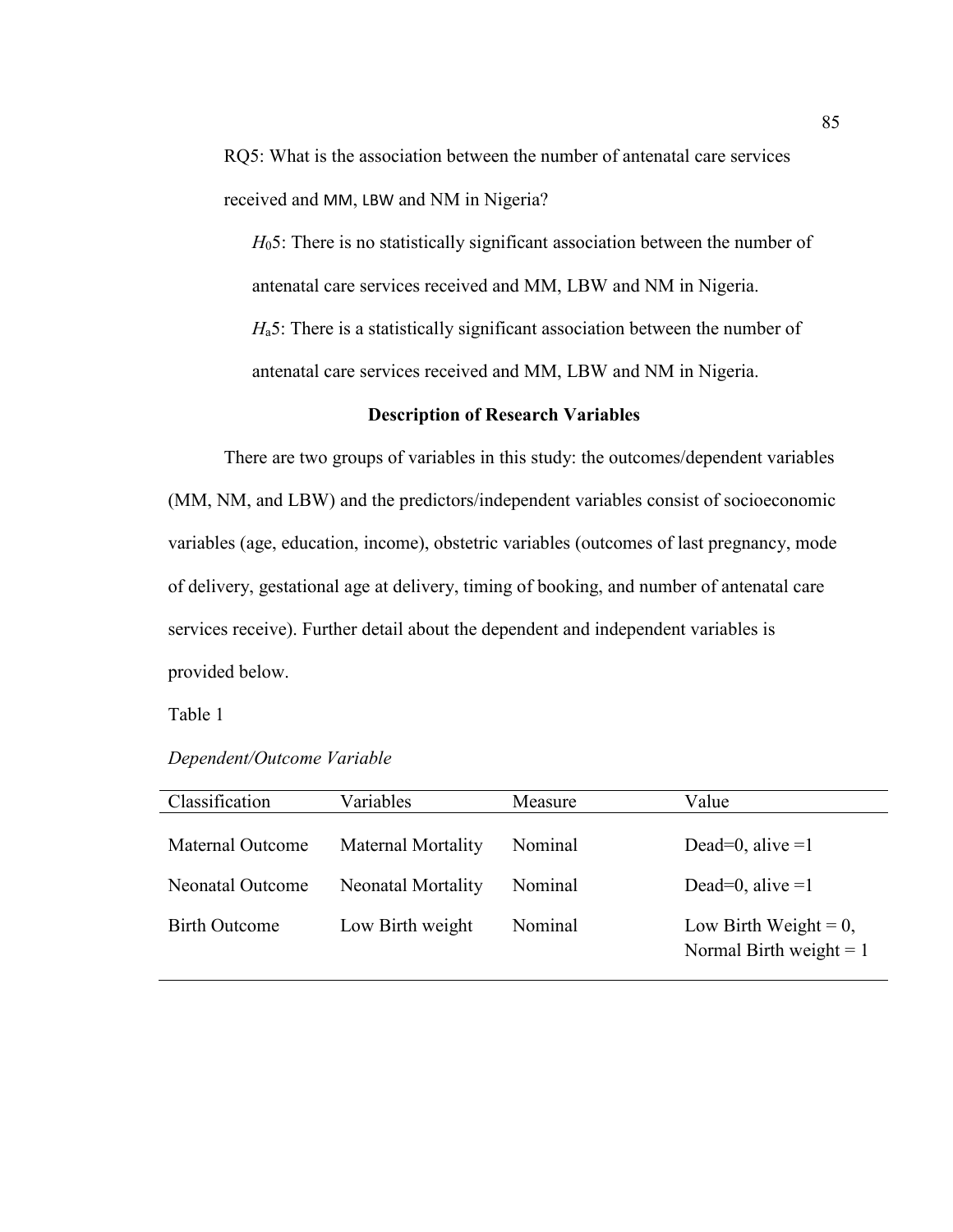## Table 2

| Classification | Variable                       | Measure  | Value                                                                                                            |
|----------------|--------------------------------|----------|------------------------------------------------------------------------------------------------------------------|
| Attribute      | Age                            | Interval | $\leq$ 19yrs=0, 20-24yrs =1, 25-29yrs=2,30-<br>34yrs=3,35-39yrs=4, ≥40yrs=5                                      |
| Attribute      | Marital status                 | Nominal  | Married=0, single=1, divorced/separated=2,<br>widow=3, not stated=4                                              |
| Attribute      | Religions                      | Nominal  | Christianity=0, Islam=1, African tradition=2,<br>Atheist=3, other=4, not stated=5                                |
| Attribute      | Ethnicity                      | Nominal  | Yoruba=0, Igbo=1, Housa/Fulani=2, southern<br>minority=3, Northern minority=4, Non-<br>Nigerian=5, not stated=6  |
| Attribute      | Place of residence             | Nominal  | Urban=0, Rural=1, Not stated=2                                                                                   |
| Attribute      | Education                      | Ordinal  | None=0, primary=1, secondary=2, Tertiary=3, Not<br>state $d=4$                                                   |
| Attribute      | Occupation                     | Nominal  | None=0, Farming=1, Fishing=2, Trading=3, Civil<br>servant = 4, Not stated=5                                      |
| Attribute      | Income                         | Ordinal  | Highest=0, Middle-high=1, Middle=2, Middle-<br>low=3, Lowest=4                                                   |
| Obstetric      | Outcomes of Last<br>Pregnancy  | Nominal  | Live birth=0, Dead=1, Stillbirth=2, LBW=3,<br>Preterm Birth=4, Miscarriage=5, other congenital<br>disabilities=6 |
| Obstetric      | Mode of delivery               | Nominal  | Normal=0, Breech=1, Cesarean section=2,<br>Vacuum=3                                                              |
| Obstetric      | Timing of ANC                  | Nominal  | First trimester=0, Second trimester=1, Third<br>trimester=2, Unhooked=3                                          |
| Obstetric      | Gestational Age at<br>delivery | Ordinal  | $\leq$ 37 weeks=0, 38-41 weeks=1, $\geq$ 42 weeks=2                                                              |
| Obstetric      | Number of ANC<br>receive       | Ordinal  | $\leq$ 2=0, 3-4=1, $\geq$ 4=2                                                                                    |

# *Independent/Predictor Variables*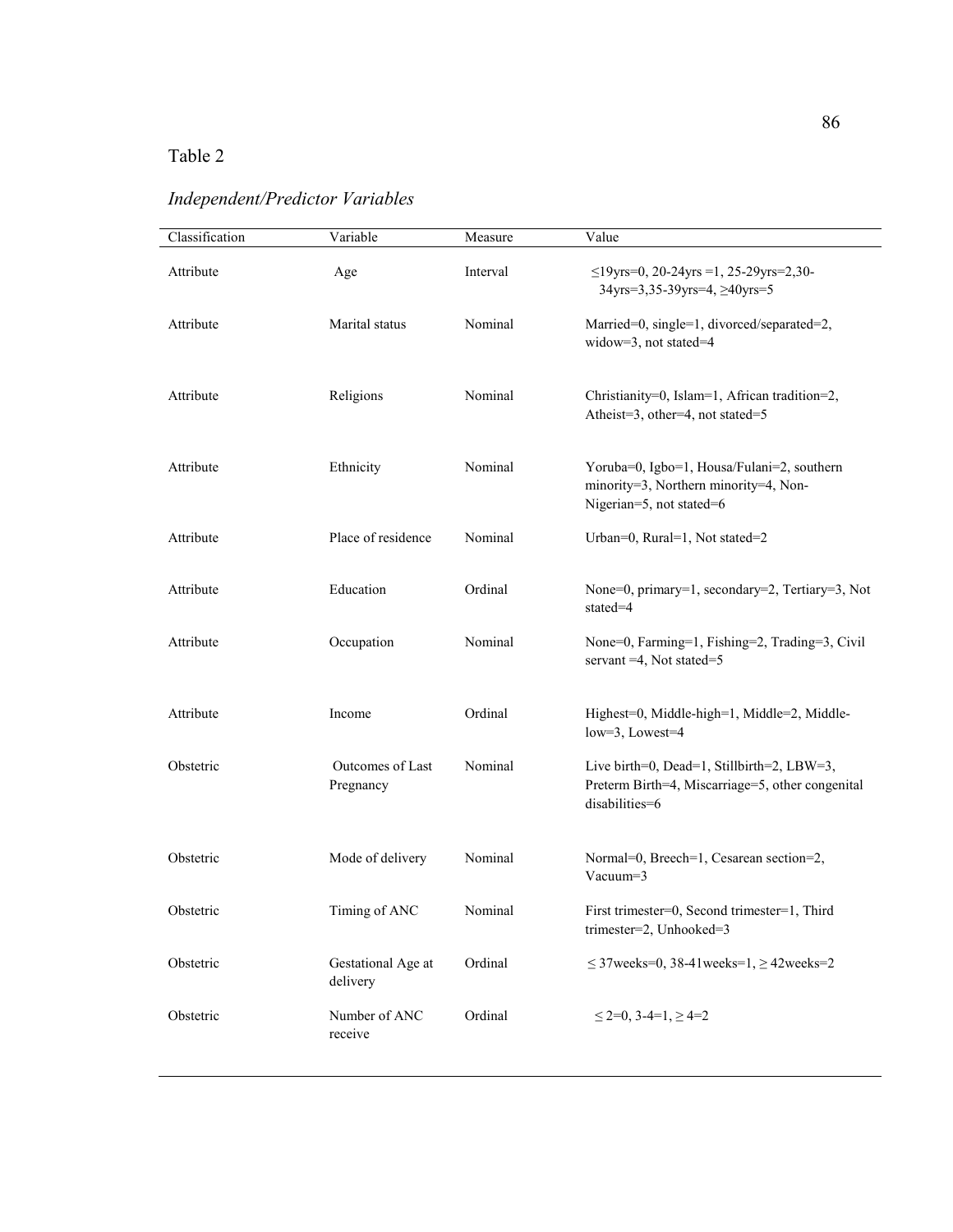## **Ethical Considerations**

This study adhered to ethical requirements. Permission to use this data was obtained from Nigerian Institute of Medical Research, as well as Walden University IRB (approval number is 05-31-18-0453510).The hospital data did not include participants names or nonpersonal identification., All the information was held in absolute confidence by the researcher and the data was stored in a personal computer and protected with a password only the researcher had access to.

## **Summary and Transition**

This retrospective cross-sectional quantitative research study used hospital based secondary data from a Nigerian hospital to ascertain the risk factors for poor pregnancy outcomes in the studied population. The predictor variables and outcome variables, as well as the control variables, were discussed with their respective coding for statistical analyses. All statistical analyses were conducted with SPSS version 25, and the results provided in Chapter 4.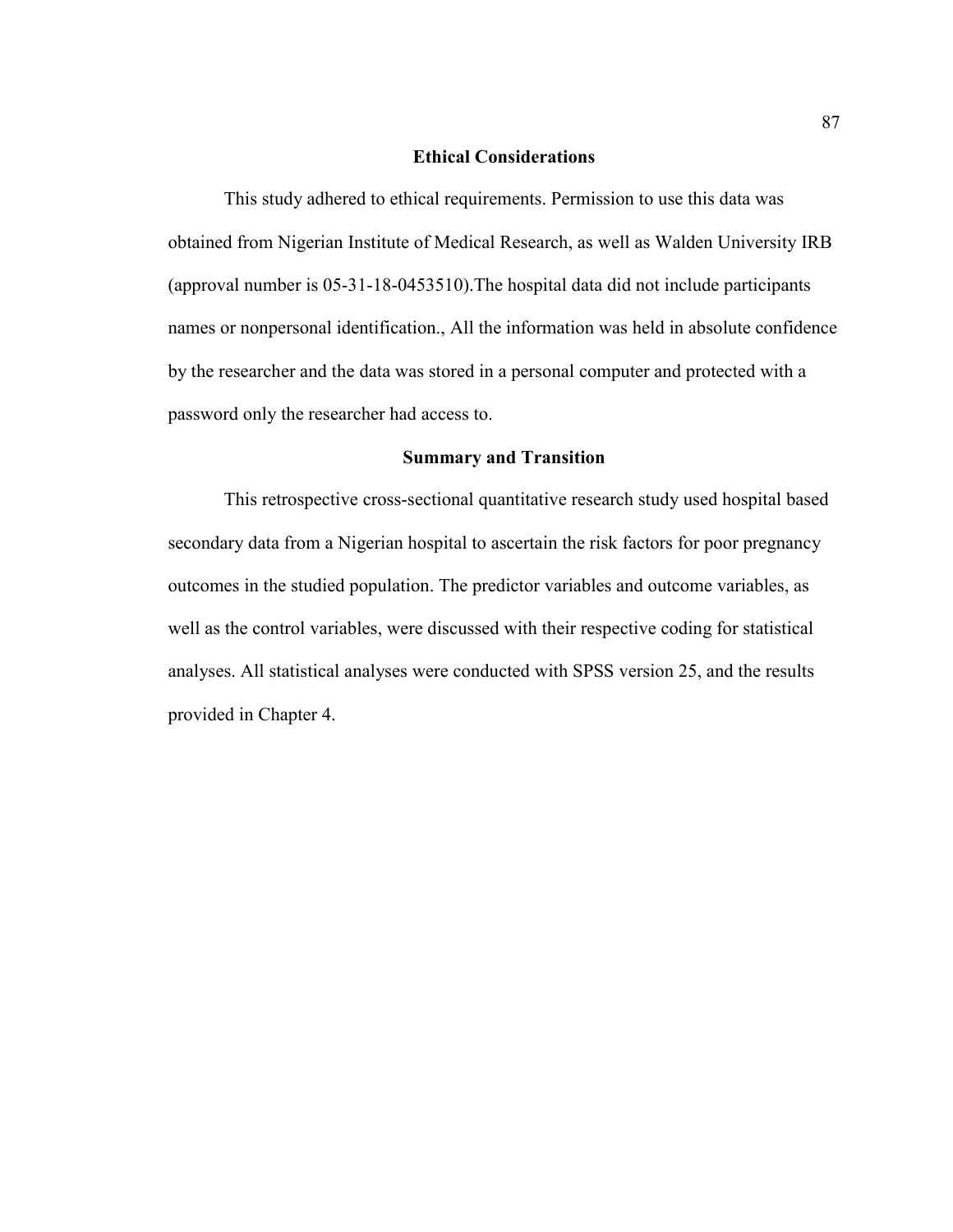## Chapter 4: Results

## **Introduction**

The objective of this study was to determine the predictors of poor pregnancy outcomes among women in Island Maternity Hospital, Lagos, Nigeria. I analyzed hospital-based secondary data of 400 pregnant women aged 15-49 years from May, 2015, to June, 2017, in Nigeria, and I discuss the results in this chapter along with the theoretical framework.

This chapter presents a descriptive statistic of the socioeconomic variables (income, education, and occupation), as well as the demographic variables such as age, marital status, religion, ethnicity, place of residence of the study participants, and some of the selected biological attributes of the participants. Finally, I performed univariate logistic regression and multivariate logistics regression to assess the risk factors that contribute to or are associated with poor pregnancy outcomes at a large delivery center in Nigeria. I conducted all statistical analyses using the Statistical Package for the Social Sciences (SPSS) version 25, and I present the results of both descriptive analysis and inference statistics below.

### **Missing Data**

 There were no significant missing values in both the dependent and independent variables. It is noted earlier that missing data of less than 5% usually does not negatively impact the study results in any way (Walden University, *n.d.*).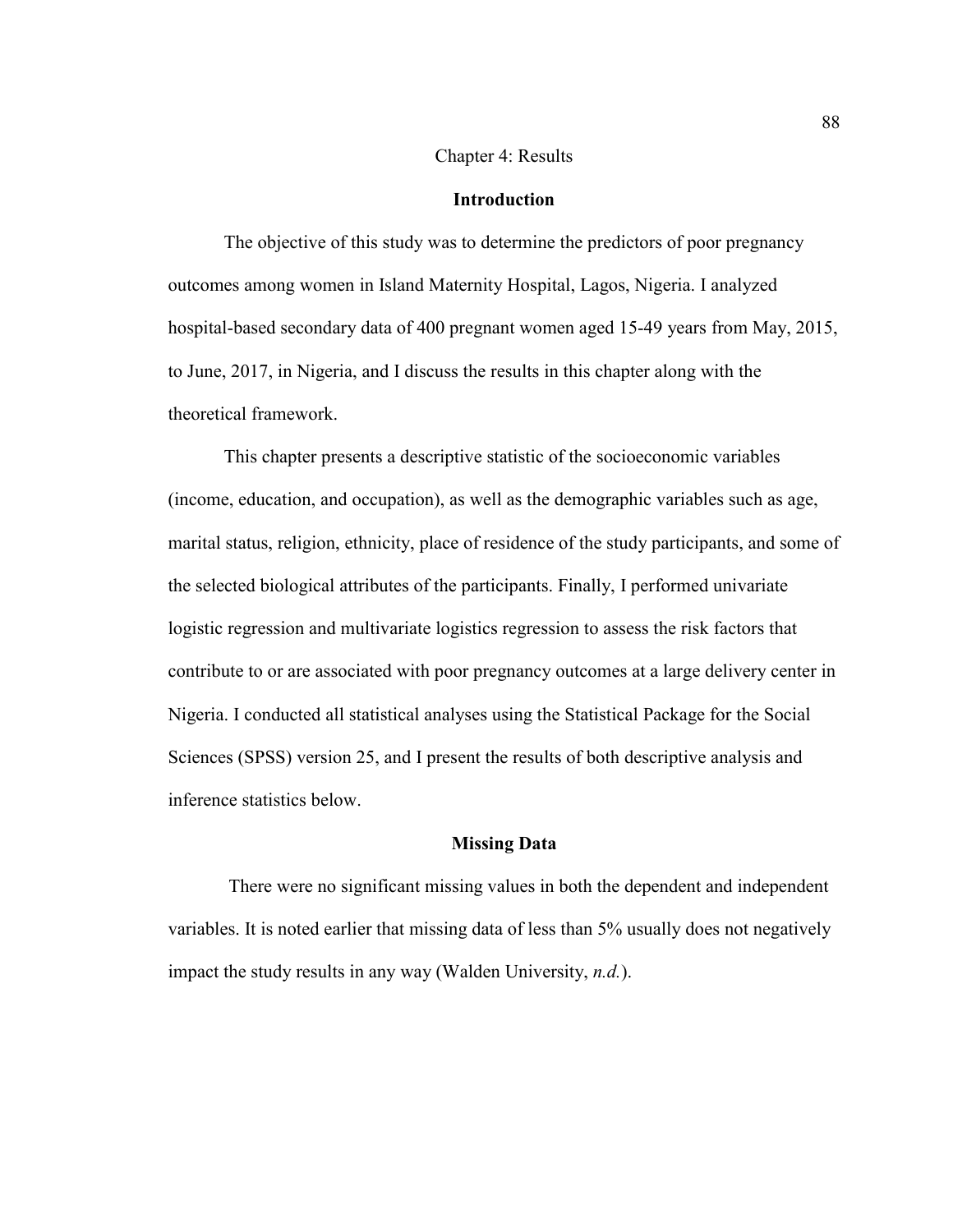## Table 3

| <b>Operational Definitions</b> |  |
|--------------------------------|--|
|--------------------------------|--|

|                | Number Abbreviation | Definition                       |
|----------------|---------------------|----------------------------------|
| $\mathbf{1}$   | M                   | Mean age                         |
| 2              | <b>SD</b>           | Standard deviation               |
| 3              | N                   | Number                           |
| $\overline{4}$ | <b>MM</b>           | Maternal mortality               |
| 5              | <b>NM</b>           | Neonatal mortality               |
| 6              | <b>LBW</b>          | Low birth weight                 |
| 7              | <b>CI</b>           | Confidence interval              |
| 8              | <b>OLP</b>          | Outcome of last pregnancy        |
| 9              | <b>GAD</b>          | Gestational age at delivering    |
| 10             | $R^2$               | Nagelkerke pseudo $\mathbb{R}^2$ |
| 11             | $H-L$               | Hosmer & Lemeshow Test           |
| 12             | <b>MD</b>           | Mode of delivering               |
| 13             | TACV(Booking)       | Timing of antenatal care visits  |
| 14             | N. ANCR             | Number of antenatal care receive |
| 15             | P & D               | Pearson & Devine Test            |
|                |                     |                                  |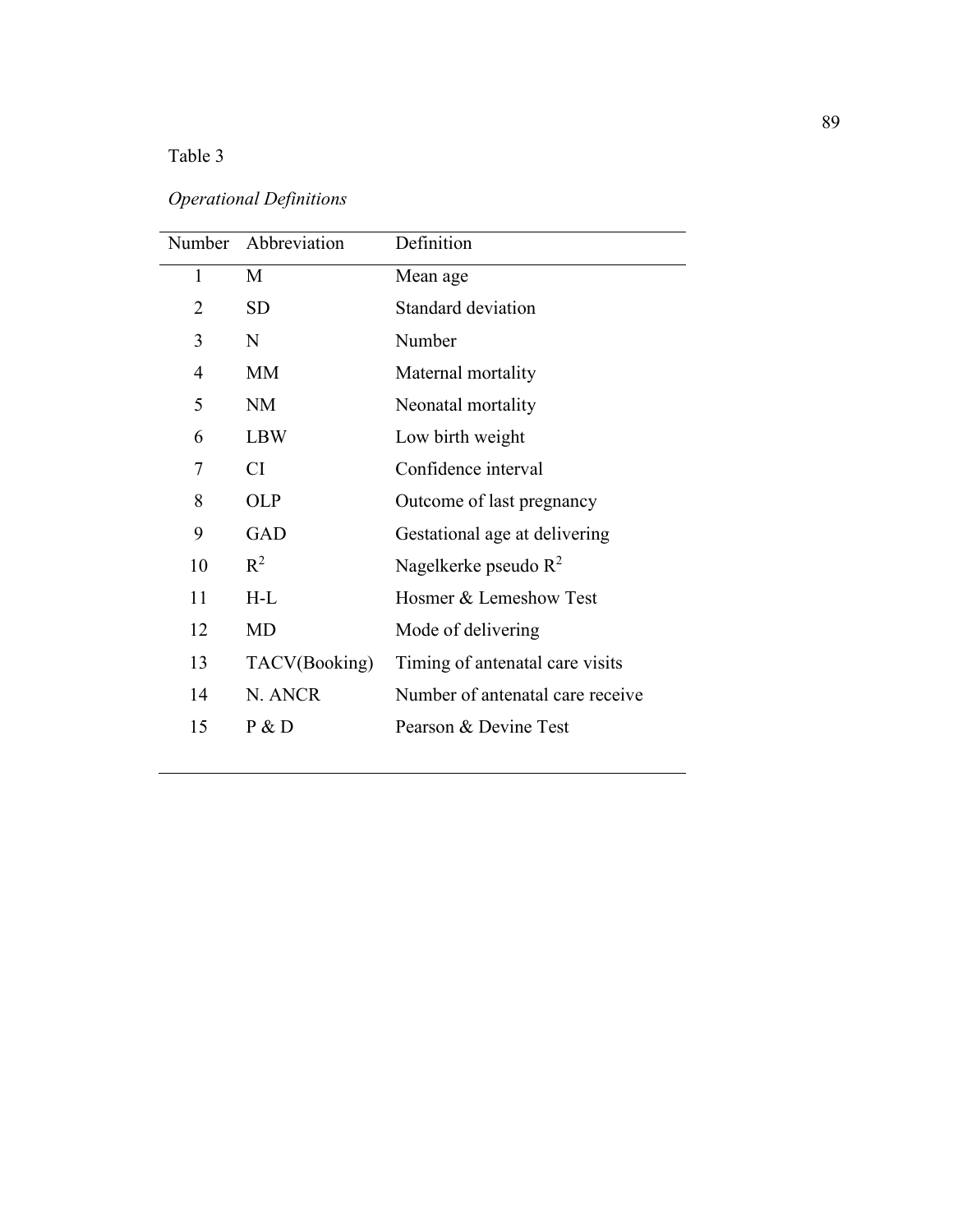## **Results**

## **Descriptive Statistics**

**Demographic attributes of participants**. The women were aged 15 to 49 years  $(M = 29.41, SD = 6.16)$ . Most (89.3%) of the women were married, as depicted in Table 4. The most common ethnic group in the study population was Yoruba (73.8%) followed by a combination of minor ethnic groups from Southern Nigeria (10.7%)., Other demographic details are as shown in Table 4.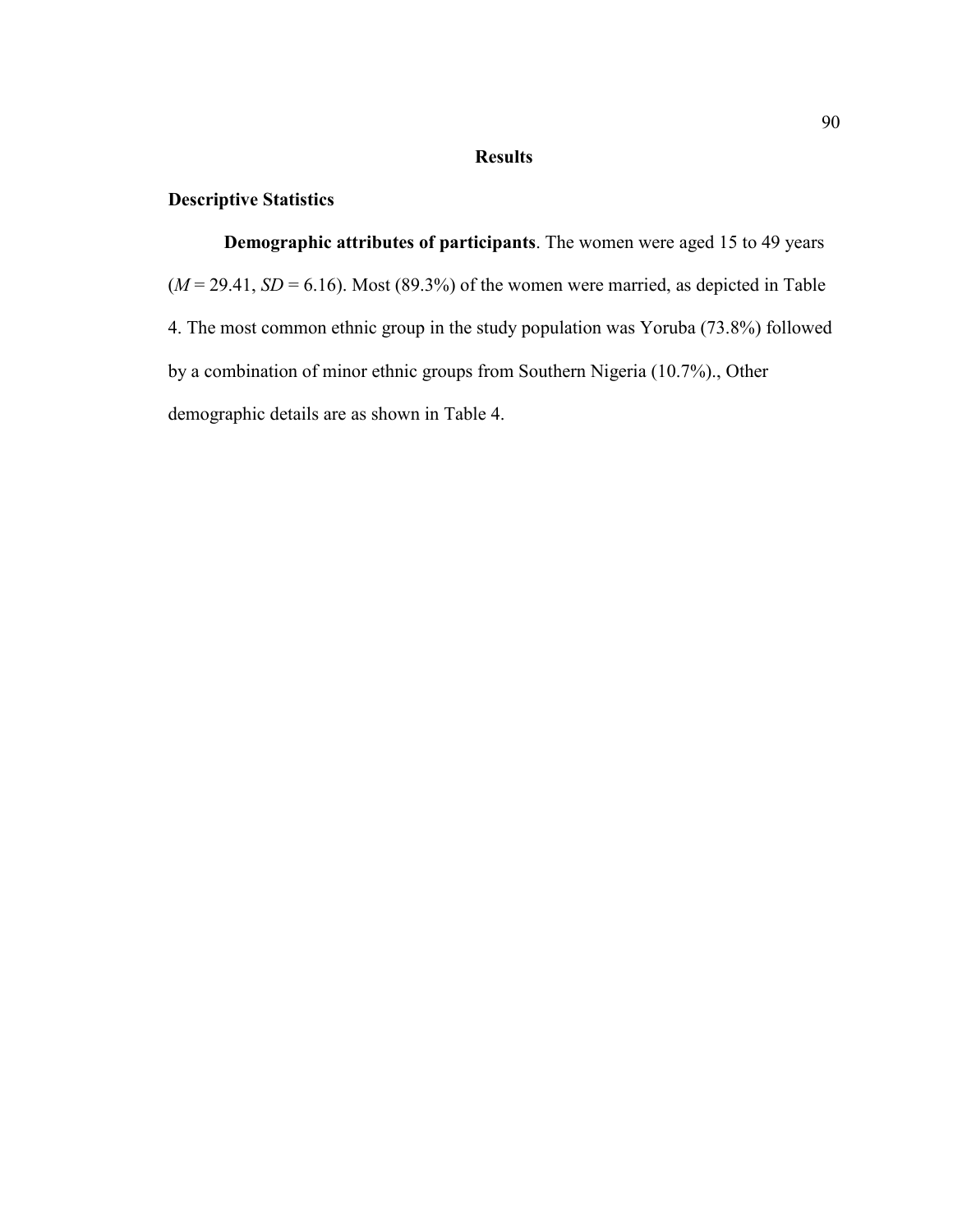## Table 4

| Variables          | $\boldsymbol{N}$ | $\frac{0}{0}$ |
|--------------------|------------------|---------------|
|                    |                  |               |
| Age (years)        |                  |               |
| < 19               | 19               | 4.6           |
| 20-24              | 83               | 20.1          |
| 25-29              | 94               | 22.8          |
| 30-34              | 124              | 30.1          |
| 35-39              | 70               | 17            |
| $>39$              | 22               | 5.3           |
| Marital status     |                  |               |
| Married            | 368              | 89.3          |
| Single             | 26               | 6.3           |
| Divorced           | 10               | 2.4           |
| Widow              | 8                | 1.9           |
| Religion           |                  |               |
| Christianity       | 230              | 55.8          |
| Islam              | 178              | 43.2          |
| Other              | $\overline{2}$   | 0.5           |
| Ethnicity          |                  |               |
| Yoruba             | 304              | 73.8          |
| Igbo               | 40               | 9.7           |
| Hausa/Fulani       | 6                | 1.5           |
| Southern Minority  | 44               | 10.7          |
| Northern Minority  | 18               | 4.4           |
| Place of residence |                  |               |
| Rural              | 37               | 9             |
| Urban              | 321              | 77.9          |
| Semi-urban         | 54               | 13.1          |

*Demographic Attributes of Sample*

 $$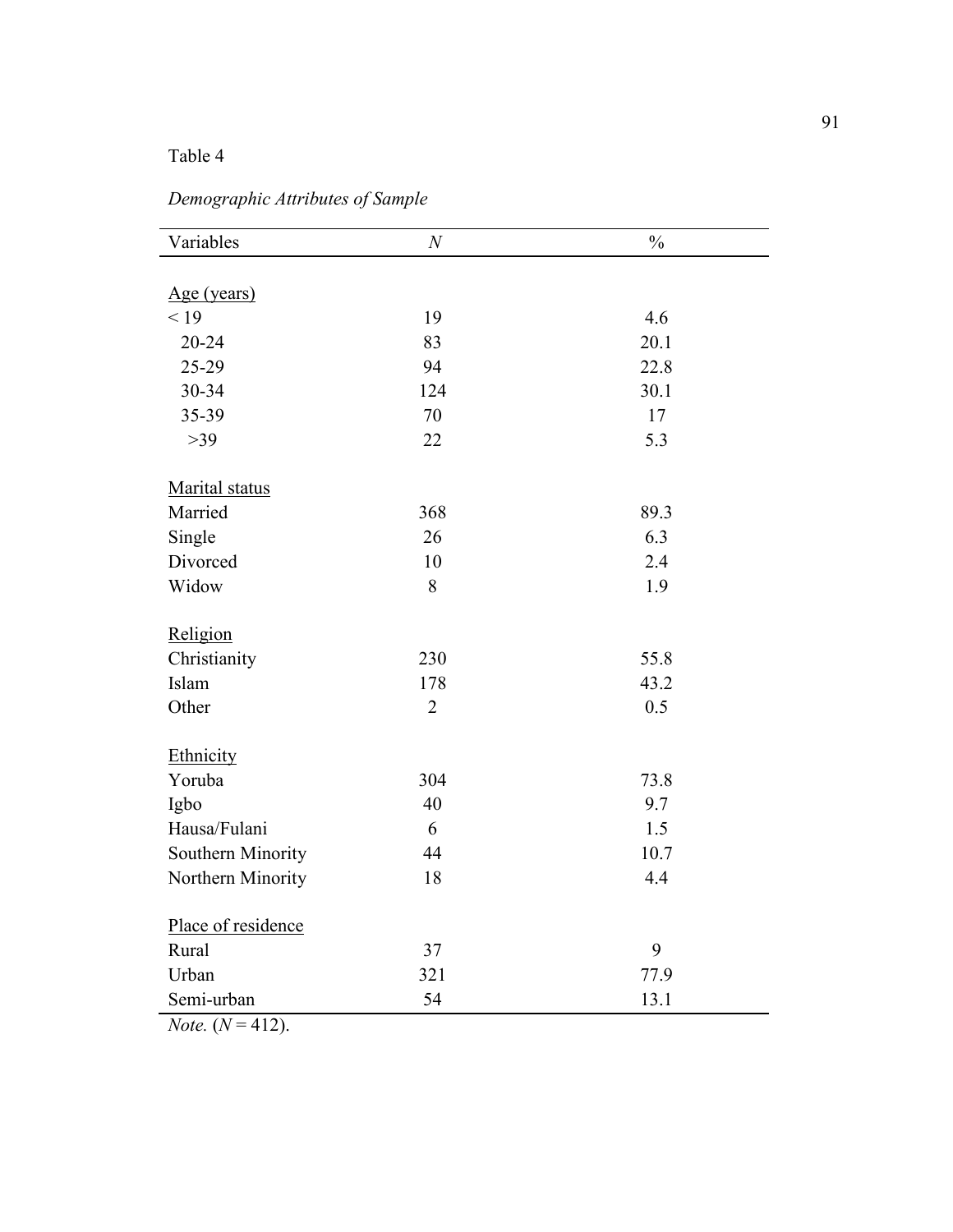## **Socioeconomic Attributes of Participants**

The tests also revealed that about half of the pregnant women (51%) had completed secondary school education. Similarly, about half (52.7%) were within the lowest income group while 37.9% were unskilled. The socioeconomic trends exhibited above were not surprising as studies had established that the problem facing women of childbearing age in Nigeria also include poverty and lack of education, specifically in the case of those residing in rural communities in Nigeria (Ameh et al., 2016).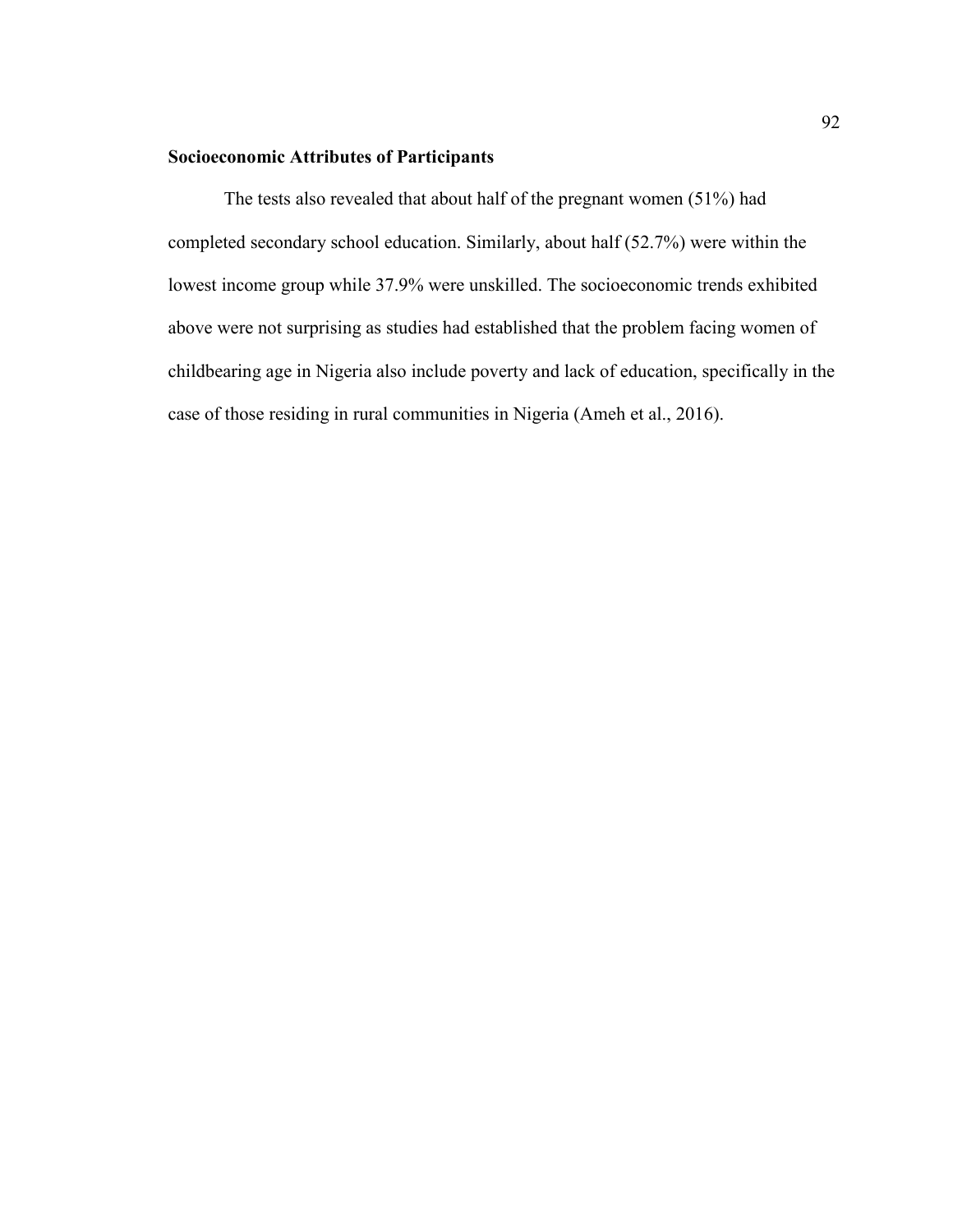# Table 5

| Variables                          | $\boldsymbol{N}$ | $\frac{0}{0}$ |
|------------------------------------|------------------|---------------|
| <b>Educational level completed</b> |                  |               |
| Less primary                       | 22               | 5.3           |
| Primary                            | 78               | 18.9          |
| Secondary                          | 210              | 51.0          |
| Tertiary                           | 102              | 24.8          |
| Occupation                         |                  |               |
| Artisan                            | 100              | 24.3          |
| Business/Professional              | 34               | 8.3           |
| Civil Servant                      | 66               | 16            |
| Military/Paramilitary              | 6                | 1.5           |
| Housewife                          | 16               | 3.9           |
| Student                            | 18               | 4.4           |
| Unemployed                         | 16               | 3.9           |
| Unskilled                          | 156              | 37.9          |
| Monthly income                     |                  |               |
| Lowest                             | 217              | 52.7          |
| Low                                | 113              | 27.4          |
| Middle                             | 54               | 13.0          |
| Middle-High                        | 23               | 5.6           |
| High                               | 5                | $\mathbf{1}$  |

*Note.*  $(N = 412)$ .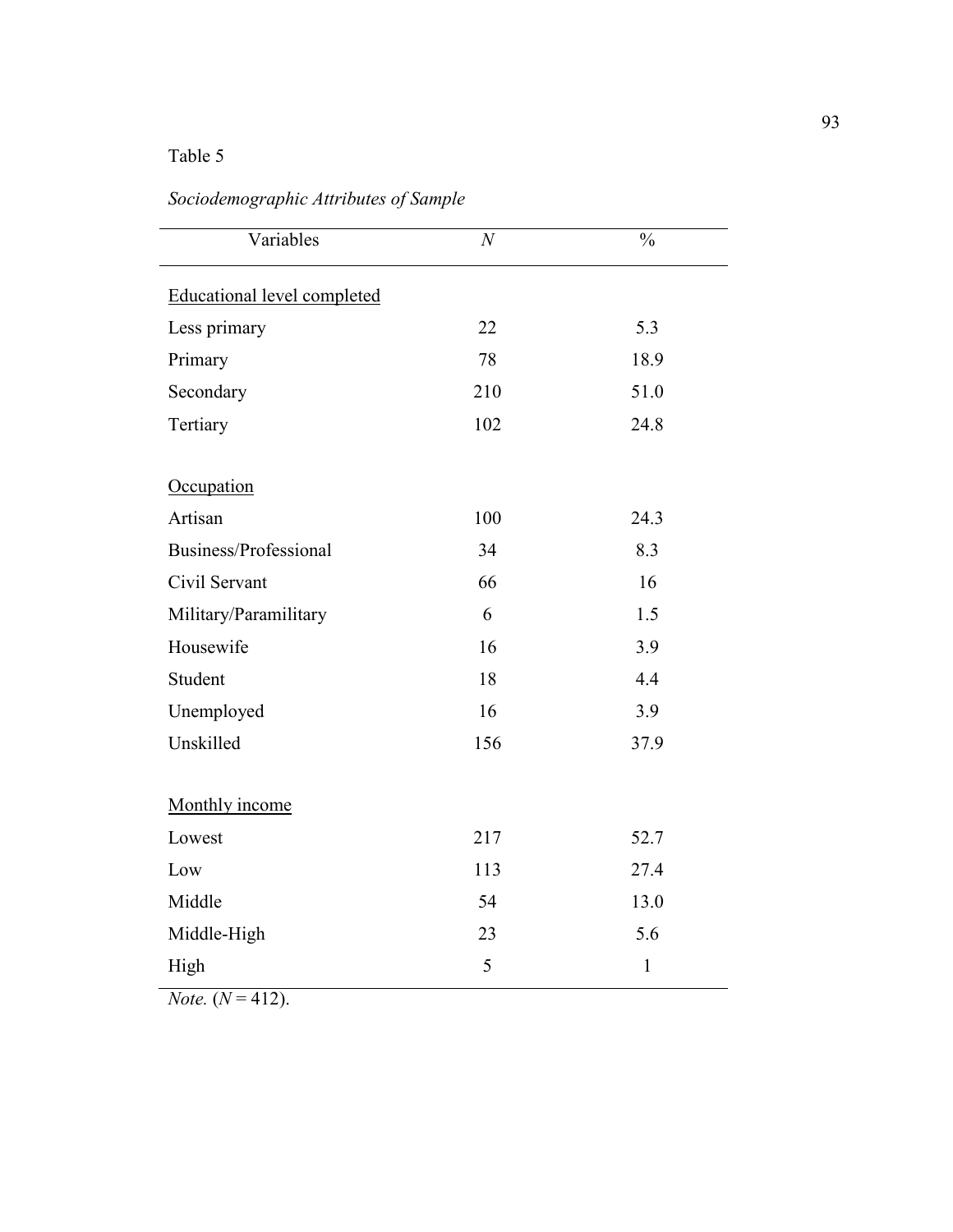# **Biological Attributes of Participants**

The greater proportion (61.9%) of the women booked for antenatal care in the second trimester (13-26 weeks); less than 10% booked earlier at 12 weeks and below. Most (78.6%) of the women delivered at 38-40 weeks, while 7.8% had postterm ( $> 40$ ) weeks) deliveries. One hundred and fifty-eight participants made 7-9 visits during antenatal care, while 27% made 10-15 visits. Most (84%) of the women had their babies to be between 2.5-3.99 kg at birth. It is interesting to note that the bulk of the pregnant women in this study had no prior pregnancies. About 26% of the women were primigravidas, while 20% had been 3-5 times pregnant, and 10% were 5-6 times pregnant.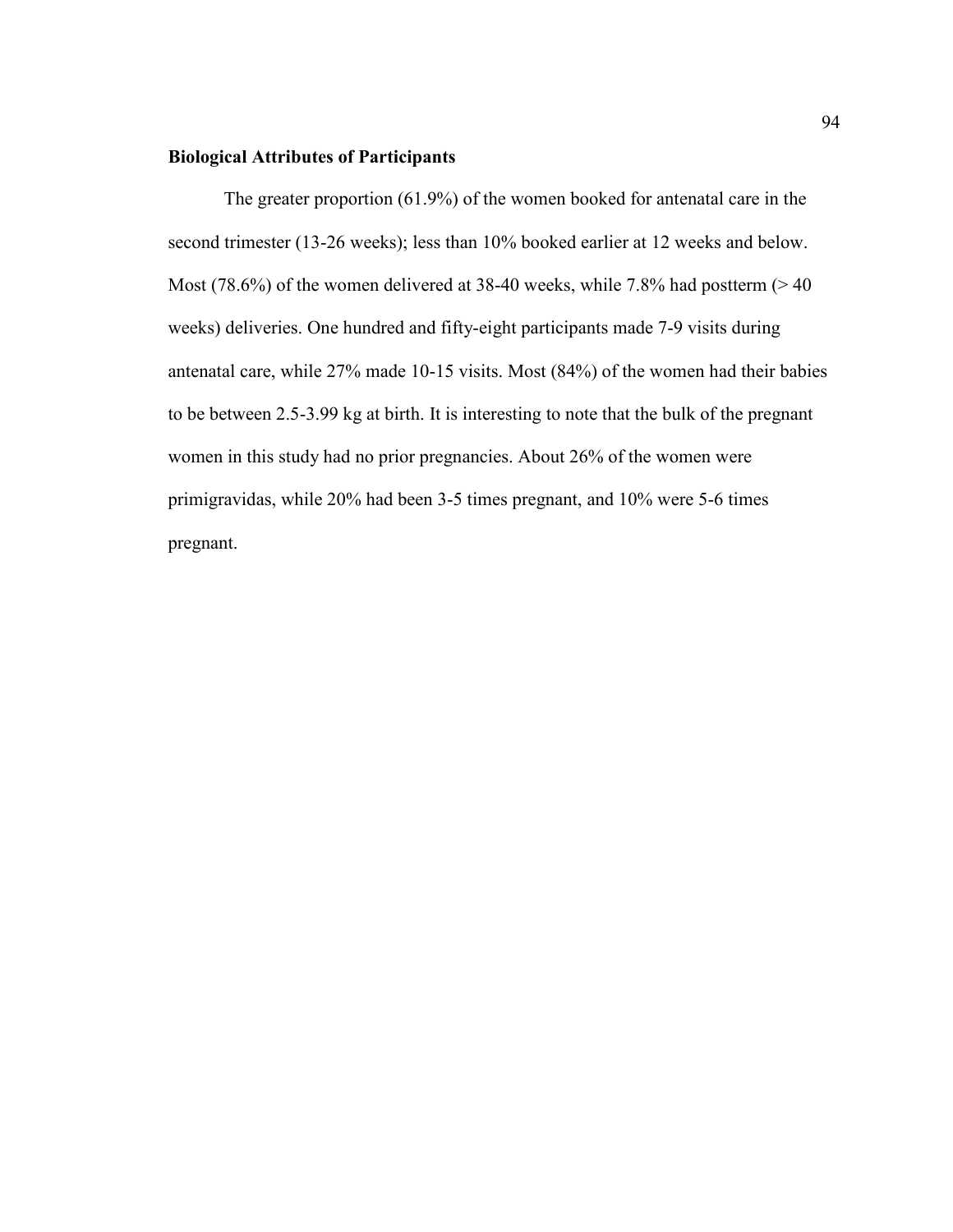| Variables                        | $\cal N$       | $\frac{0}{0}$ |
|----------------------------------|----------------|---------------|
| Timing of antenatal care (weeks) |                |               |
| <12                              | 38             | 9.2           |
| 13-26                            | 255            | 61.9          |
| $>26$                            | 118            | 28.6          |
| Gestational age at delivery      |                |               |
| (weeks)                          |                |               |
| $<$ 37                           | 56             | 13.6          |
| 38-40                            | 324            | 78.6          |
| $>40$                            | 32             | 7.8           |
| Number of antenatal care visits  |                |               |
| $1 - 3$                          | 19             | 4.6           |
| $4-6$                            | 120            | 29.1          |
| $7-9$                            | 158            | 38.3          |
| $10 - 12$                        | 104            | 25.2          |
| $13 - 15$                        | 10             | 2.4           |
| Birth weight (Kg)                |                |               |
| < 2.49                           | 62             | 15            |
| 2.50-3.99                        | 348            | 84.5          |
| >4.00                            | $\sqrt{2}$     | 0.5           |
| Parity                           |                |               |
| $\boldsymbol{0}$                 | 169            | 41            |
| $\mathbf{1}$                     | 106            | 25.7          |
| $\overline{2}$                   | 69             | 16.7          |
| $\mathfrak{Z}$                   | 40             | 9.7           |
| $\overline{4}$                   | 24             | 9.7           |
| 5                                | $\sqrt{2}$     | 5             |
| 6                                | $\overline{2}$ | $\mathfrak s$ |

# *Biological Attributes of Sample*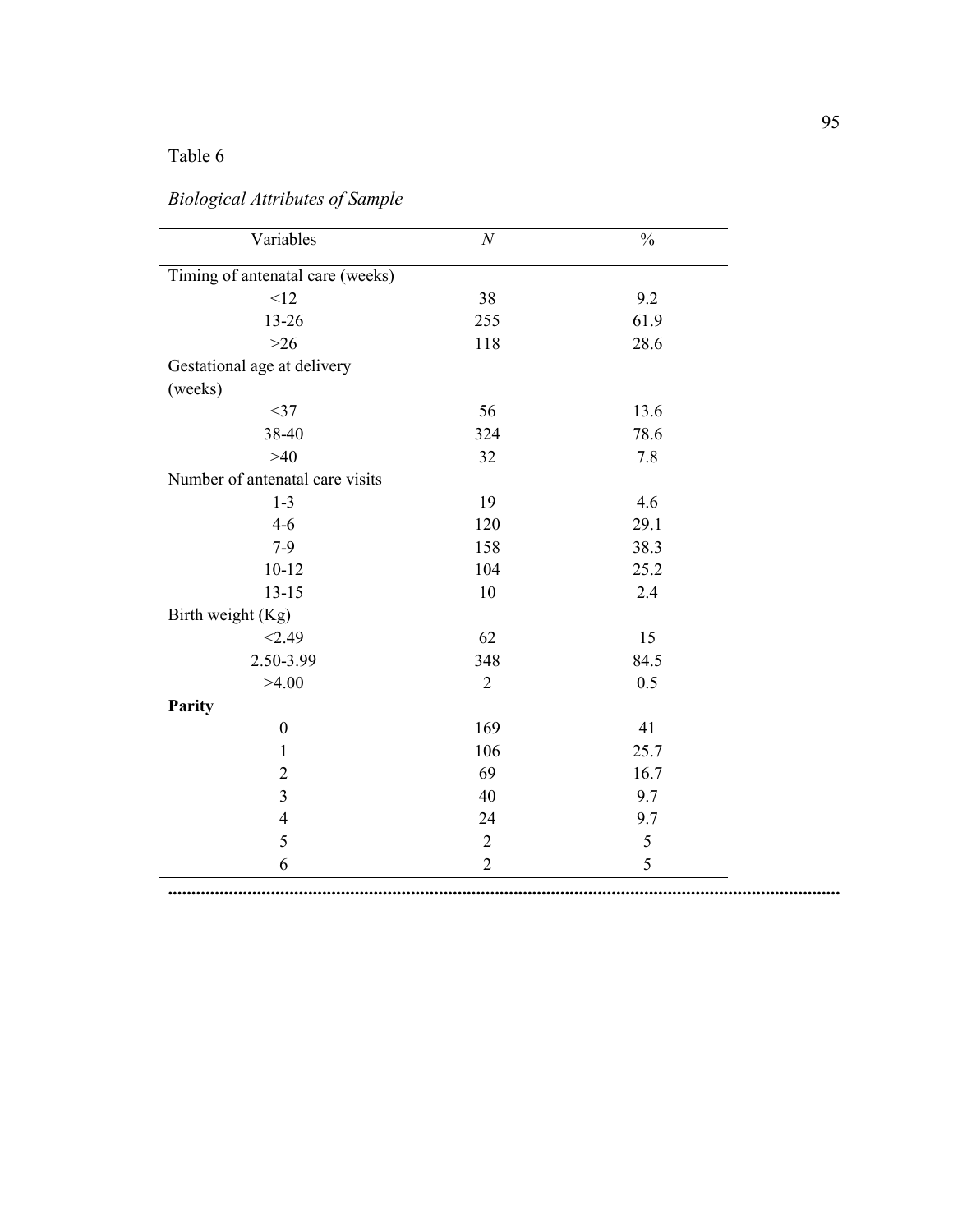#### **Risk Factors Associated with Poor Pregnancy Outcomes**

I conducted Pearson chi-square tests to ascertain if there was an association between the independent variables and dependent variables for the five research questions and the corresponding hypotheses. The outcomes of the tests are presented below. Also, I constructed logistic regression and multivariate logistic regression models to determine which independent variables and their subgroups were significantly associated with the dependent variables while controlling for covariates such as age, income, and educational level for the five research questions. The odds ratio, *p*-value, as well as the corresponding confidence interval is as shown below.

### **Outcomes of Last Pregnancy**

**RQ1.** I constructed a two-way chi-square contingency table to determine if there was an association between the outcomes of last pregnancy and the dependent variables. Each of the outcome variables MM, NM, and LBW and the corresponding predictor variables were entered separately. There was a statistically significant association between the outcomes of last pregnancy and MM, NM and LBW. The chi-square test statistics were found to be  $X^2$  ( $N = 412$ ) = 7.25,  $p = .03$ , Cramer's V = .18,  $X^2$  ( $N = 412$ ) = 9.15,  $p = .01$ , Cramer's V = 14, and  $X^2$  ( $N = 412$ ) = 6.89,  $p = .03$ , Cramer's V = 13 respectively as indicated in Table 7. Based on the significance of the test statistics, the null hypothesis is rejected in favor of the alternative hypothesis that there is an association between the outcomes of last pregnancy and MM, NM, and LBW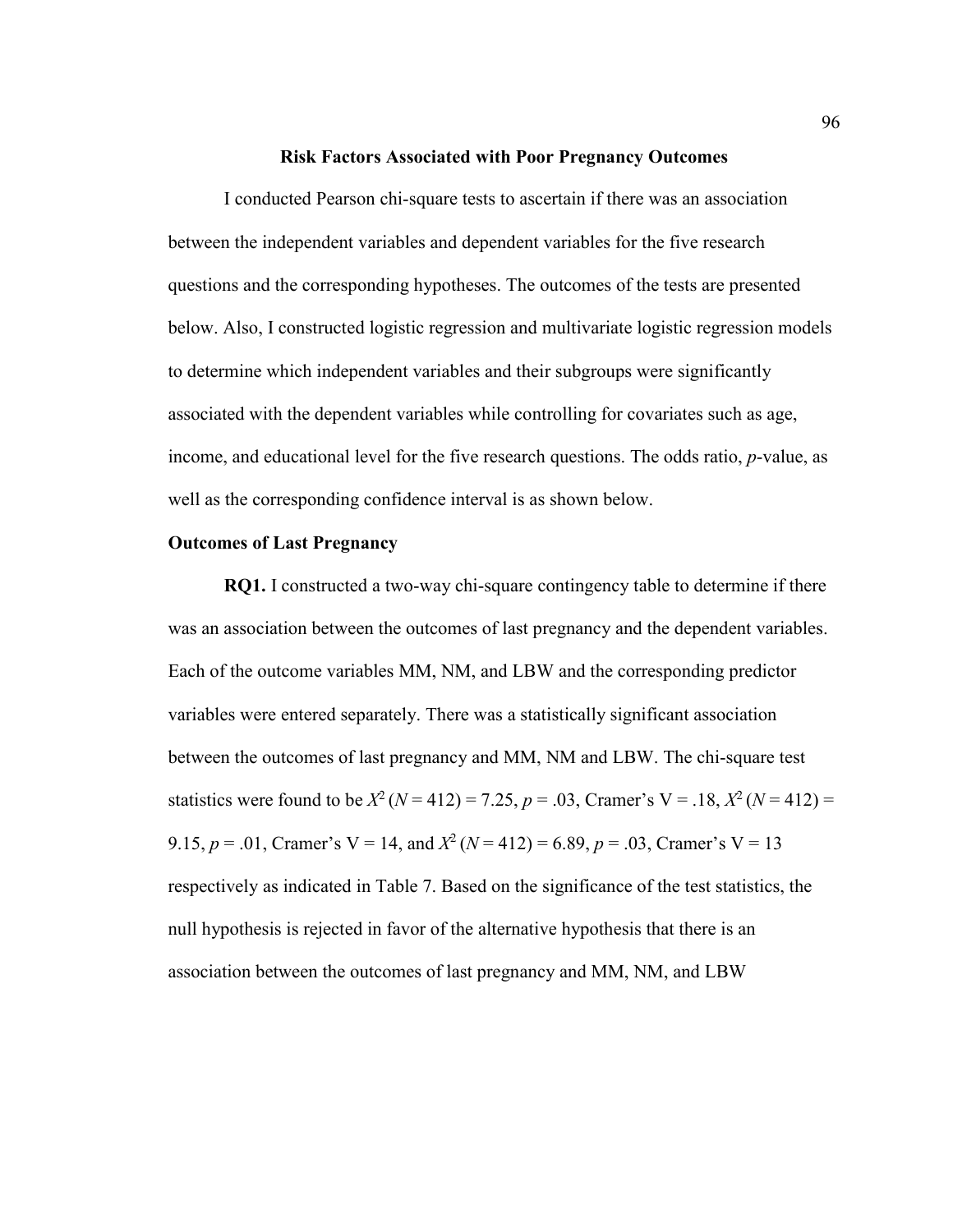Table 7

*Association Between Outcome of Last Pregnancy and Maternal Mortality, Neonatal Mortality, and Low Birth Weight*

| Dependent<br>variables | $x^2$          | P    | Phi &<br>Cramer's<br>V | Appxo<br>Sig |  |
|------------------------|----------------|------|------------------------|--------------|--|
| Maternal<br>mortality  | 7.25           | 0.27 | 18                     | 0.002        |  |
| Neonatal<br>mortality  | $9.15^{\rm a}$ | 0.01 | 14                     | 0.01         |  |
| Low birth weight       | $6.89^{a}$     | 0.32 | 13                     | 0.32         |  |

# **Gestational Age at Delivery**

**RQ2**. As demonstrated in Table 8, the chi-square test showed that there is a statistically significant association between gestational age at delivery and NM and between gestational age at delivery and LBW but not between gestational age at delivery and MM.  $X^2$  ( $N = 412$ ) = 123.65,  $p = .000$ , Cramer's V = 54 and  $X^2$  ( $N = 412$ ) = 14.41,  $p =$ .000, Cramer's  $V = 23$ . The hypothesis that there are no associations between gestational age at delivery and NM and LBW is rejected in favor of the alternative hypothesis that there is an association. However, the hypothesis of no association between gestational age at delivery and MM is accepted.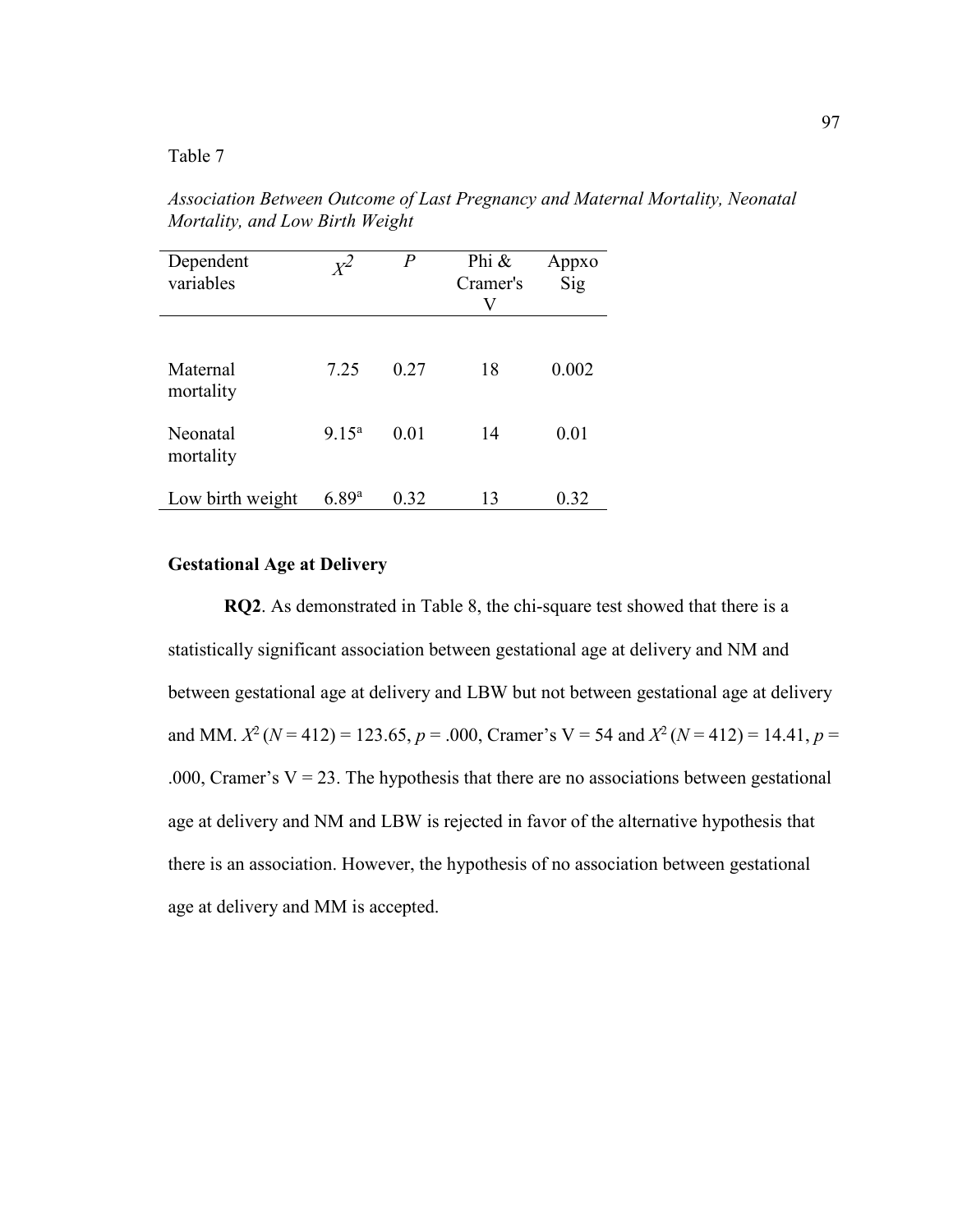*Association Between Gestational Age at Delivery and Maternal Mortality, Neonatal Mortality, and Low Birth Weight*

| Dependent<br>variables | $x^2$  | Р     | Phi &<br>Cramer's<br>V | Appxo<br>Sig |
|------------------------|--------|-------|------------------------|--------------|
| Maternal<br>mortality  | 1.448  | 0.485 | 0.05                   | 0.663        |
| Neonatal<br>mortality  | 123.65 | 0.000 | 54                     |              |
| Low birth weight       | 14.41  | 0.000 | 23                     |              |

# **Mode of Delivery**

**RQ3.** Table 9 indicates the statistical test between mode of delivery and MM, NM, and LBW. There is a statistically significant association between mode of delivery and NM, as well as between mode of delivery and LBW  $X^2$  ( $N = 412$ ) = 15.28,  $p = .000$ , Cramer's  $V = 26$  and  $X^2$  ( $N = 412$ ) = 5.90,  $p = .05$ , Cramer's  $V = 14$ . The test between mode of delivery and MM showed an insignificant statistical association. Based on the test results, the hypotheses of no association between mode of delivery and NM and LBW are rejected, while the alternative hypothesis of an association are favored. Similarly, the test of no association between mode of delivery and MM are favored.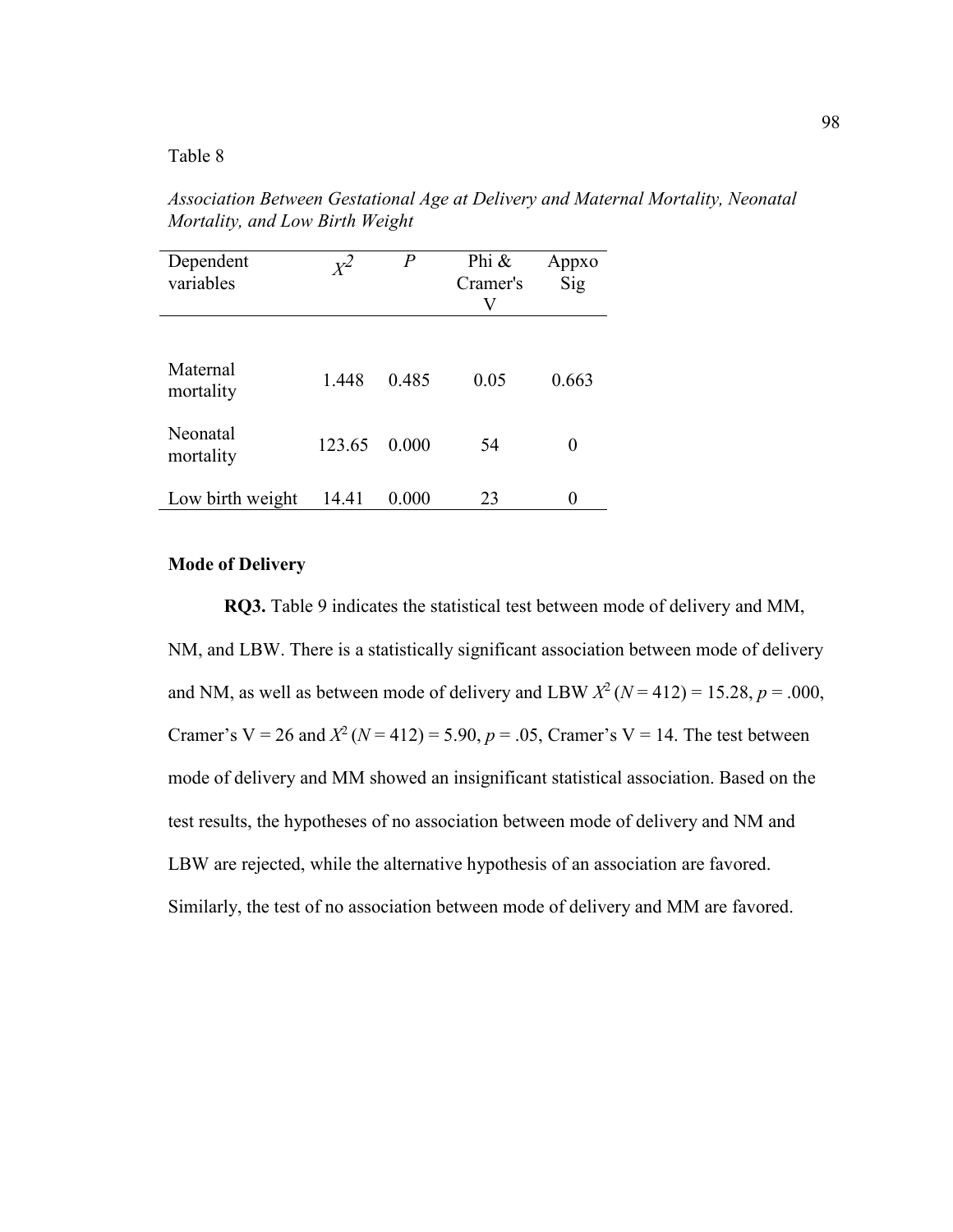*Association Between Mode of Delivery and Maternal Mortality, Neonatal Mortality, and Low Birth Weight* 

| Dependent<br>variables | $x^2$ | $\boldsymbol{P}$ | Phi &<br>Cramer's<br>V      | Appxo<br>Sig |  |
|------------------------|-------|------------------|-----------------------------|--------------|--|
| Maternal<br>mortality  | 393   | 0.822            | $\mathcal{D}_{\mathcal{L}}$ | 0.903        |  |
| Neonatal<br>mortality  | 15.28 | 0.000            | 26                          | 0.000        |  |
| Low birth weight       | 5.90  | 0.052            | 14                          | 0.021        |  |

# **Timing of Antenatal Care Booking**

**RQ4.** As shown, in Table 10, the chi-square test statistics between the timing of antenatal care booking and MM, NM, and LBW. The results indicated a significant statistical association between LBW and timing of antenatal care booking.  $X^2$  ( $N = 412$ ) = 5.77,  $p = 0.05$ , Cramer's V = 12, but the tests between the timing of antenatal care booking and MM and NM showed no association in favor of the null hypothesis. However, the test between the LBW and timing of antenatal care booking indicated a significant association in favor of the alternative hypothesis.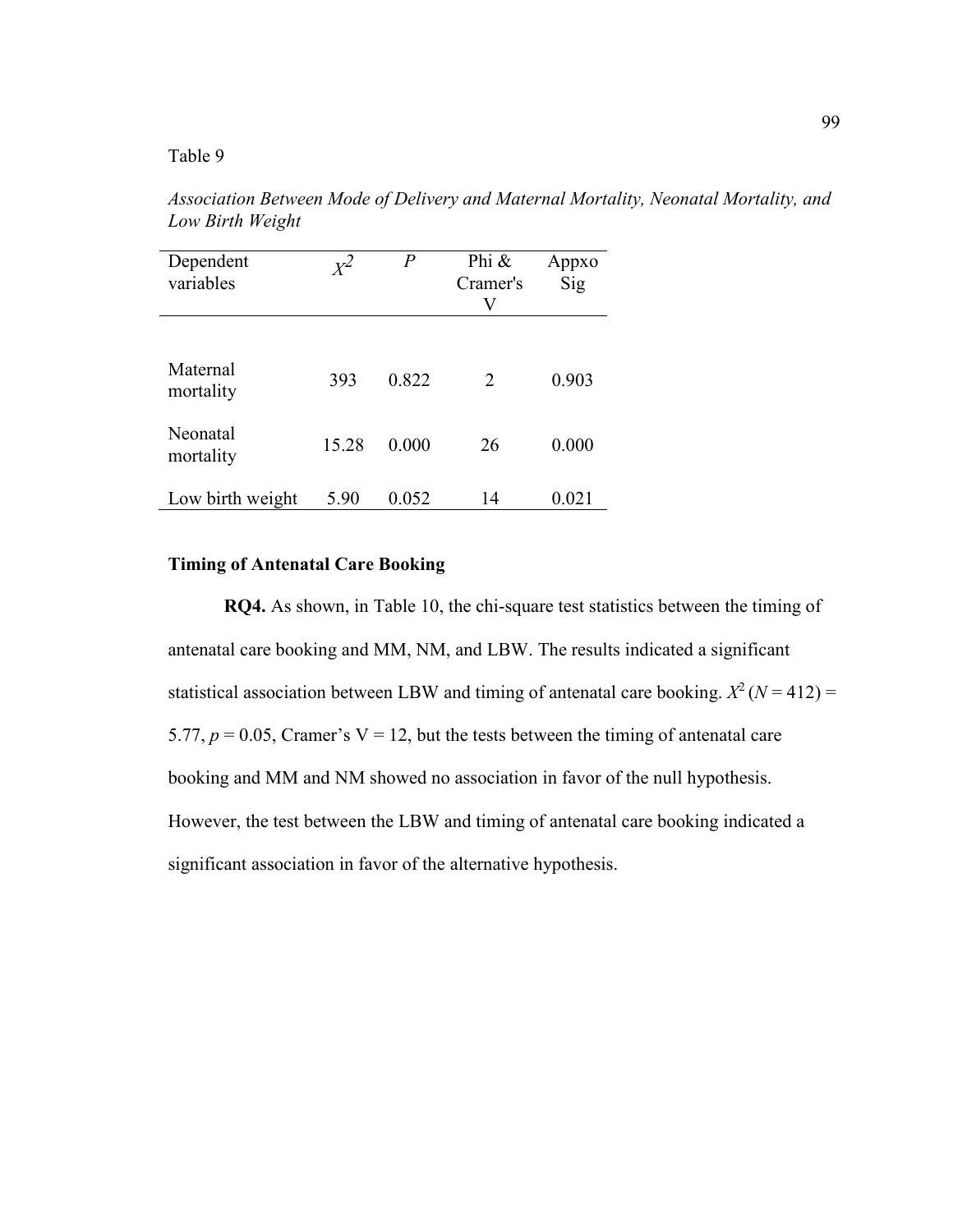*Association between Timing of Antenatal Care Booking and Maternal Mortality, Neonatal Mortality, and Low Birth Weight*

| Dependent<br>variables | $x^2$ | $\, P \,$ | Phi &<br>Cramer's<br>V | Appxo<br>Sig |
|------------------------|-------|-----------|------------------------|--------------|
| Maternal<br>mortality  | 1.64  | 0.441     | 8                      | 0.313        |
| Neonatal<br>mortality  | 2.67  | 0.263     | 0.08                   | 0.263        |
| Low birth weight       | 5.77  | 0.056     | 12                     | 0.056        |

# **Number of Antenatal Care Receive**

**RQ5.** Table 11 describes the test statistics between a number of antenatal cares receive and MM, NM, and LBW. As shown, the statistical test results shown a statistically significant association between number of antenatal care receive and MM, NM, and LBW,  $X^2$  ( $N = 412$ ) = 10.59,  $p = .03$ , Cramer's V = 26,  $X^2$  ( $N = 412$ ) = 45.90,  $p$  $= .000$ , Crime's V = 33,  $X^2$  ( $N = 412$ ) = 10.58,  $p = .03$ , Cramer's V = 16 respectively. Based on the outcomes of this test, the alternative hypotheses were favored indicating that there exists an association between the number of antenatal care receive and MM, NM, and LBW respectively.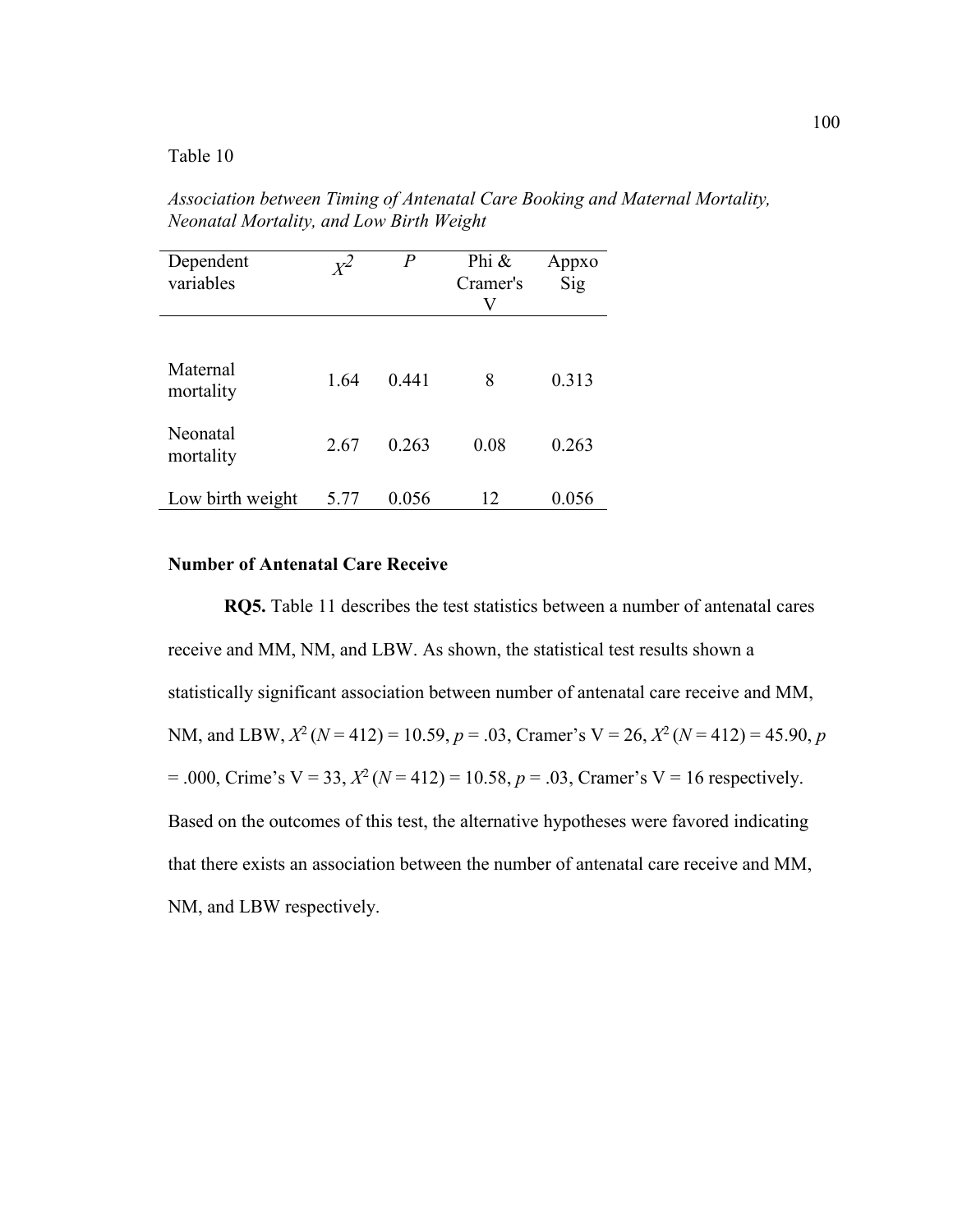*Association between Number of Antenatal Care Received and Maternal Mortality, Neonatal Mortality, and Low Birth Weight*

| Dependent<br>variables | $x^2$ | $\boldsymbol{P}$ | Phi &<br>Cramer's<br>V | Appxo<br>Sig |
|------------------------|-------|------------------|------------------------|--------------|
| Maternal<br>mortality  | 10.59 | 0.032            | 26                     | 0.000        |
| Neonatal<br>mortality  | 45.90 | 0.000            | 33                     | 0.000        |
| Low birth weight       | 10.58 | 0.032            | 16                     | 0.032        |

Logistic regression was done to determine which independent variable and the sub-group predicted poor pregnancy outcomes such as MM, NM, and LBW for pregnant women in Island Maternity, Nigeria. Each of the independent variables was assessed one at a time with their corresponding outcome variable for the five research questions. As indicated in Table 12, the independent variable of last pregnancy was a better predictor for MM. Overall, the model chi-square was found to be significant  $(X^2 = 7.420, df = 2, p <$ .02). Additionally, Nagelkerke Pseudo  $R^2$  indicated high goodness of fit as the model explained about 50% of the variance, as well as the Hosmer  $\&$  Lemeshow test  $p = 1.00$ .

Also, in Table 12, the outcome of the last pregnancy was found to predict LBW. The chi-square for the model ( $X^2 = 7.212$ ,  $df = 2$ ,  $p < .03$ ). The Nagelkerke pseudo R<sup>2</sup> showed the moderate goodness of fit as the model accounted for 30% of the variance. In addition, the H-L  $(p > 0.5)$  was not significant which also implied high goodness of fit.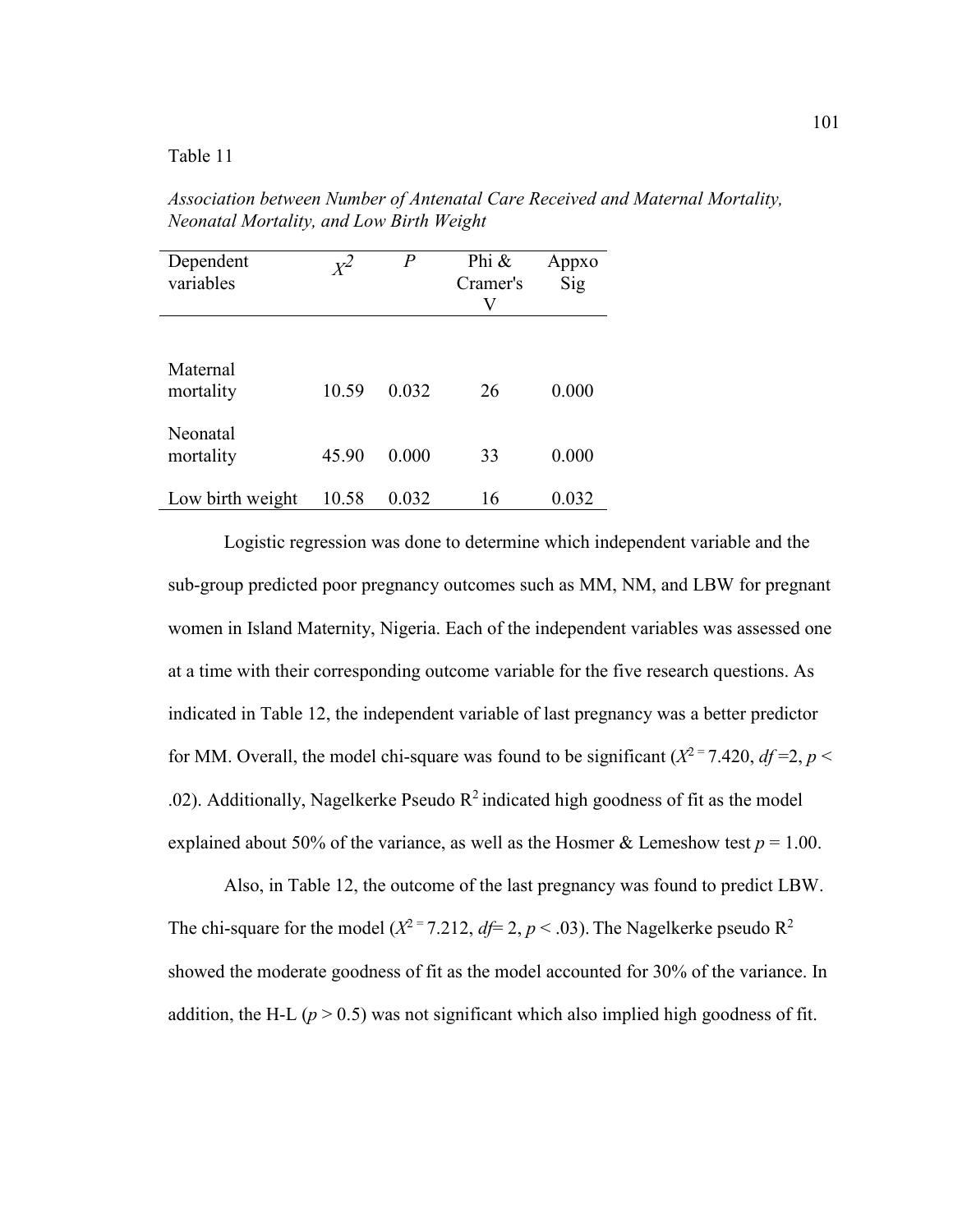| Variable           | B                  | Wald   | $\overline{P}$ | $e^{\text{B}}$ |  |  |
|--------------------|--------------------|--------|----------------|----------------|--|--|
| Maternal mortality |                    |        |                |                |  |  |
| OL P               |                    | 8.522  | 0.014          |                |  |  |
| OLP(1)             | 0.509              | 0.88   | 0.348          | 1.66           |  |  |
| OLP(2)             | 1.772              | 7.715  | 0.005          | 5.88           |  |  |
| Low birth weight   |                    |        |                |                |  |  |
| <b>OLP</b>         |                    | 6.6116 | 0.037          |                |  |  |
| OLP(1)             | $-762$             | 5.324  | 0.021          | 0.47           |  |  |
| OLP(2)             | $-1.035$           | 0.489  | 0.034          | 0.36           |  |  |
|                    | Neonatal mortality |        |                |                |  |  |
| <b>OLP</b>         |                    | 7.922  | 0.019          |                |  |  |
| OLP(1)             | -939               | 3.172  | 0.075          | 0.39           |  |  |
| OLP(2)             | 0.829              | 2.025  | 0.155          | 2.29           |  |  |

*Logistic Regression: Outcome of Last Pregnancy Predicting Maternal Mortality, Neonatal Mortality, and Low Birth Weight*

*Note.*  $e^{B}$  = Exponential of B Note : OLP = Outcome of Last Pregnancy

As designated in Table 13, the gestational age at delivery predicted LBW (GAD - 1) and NM (GAD -2). The chi-square test was found to be significant ( $X^2$ <sup>=</sup>91.077, *df* = 2,  $p < 0000$ ). The Nagelkerke pseudo R<sup>2</sup> demonstrated the moderate goodness of fit as 35% accounted for the variance, and the H-L test was  $p > 0.05$ . For the NM the chi-square test was  $(X^2 = 17.414, df = 2, p < .000)$ . The Nagelkerke pseudo R2 was 13% and the H-L test  $p > .05$ .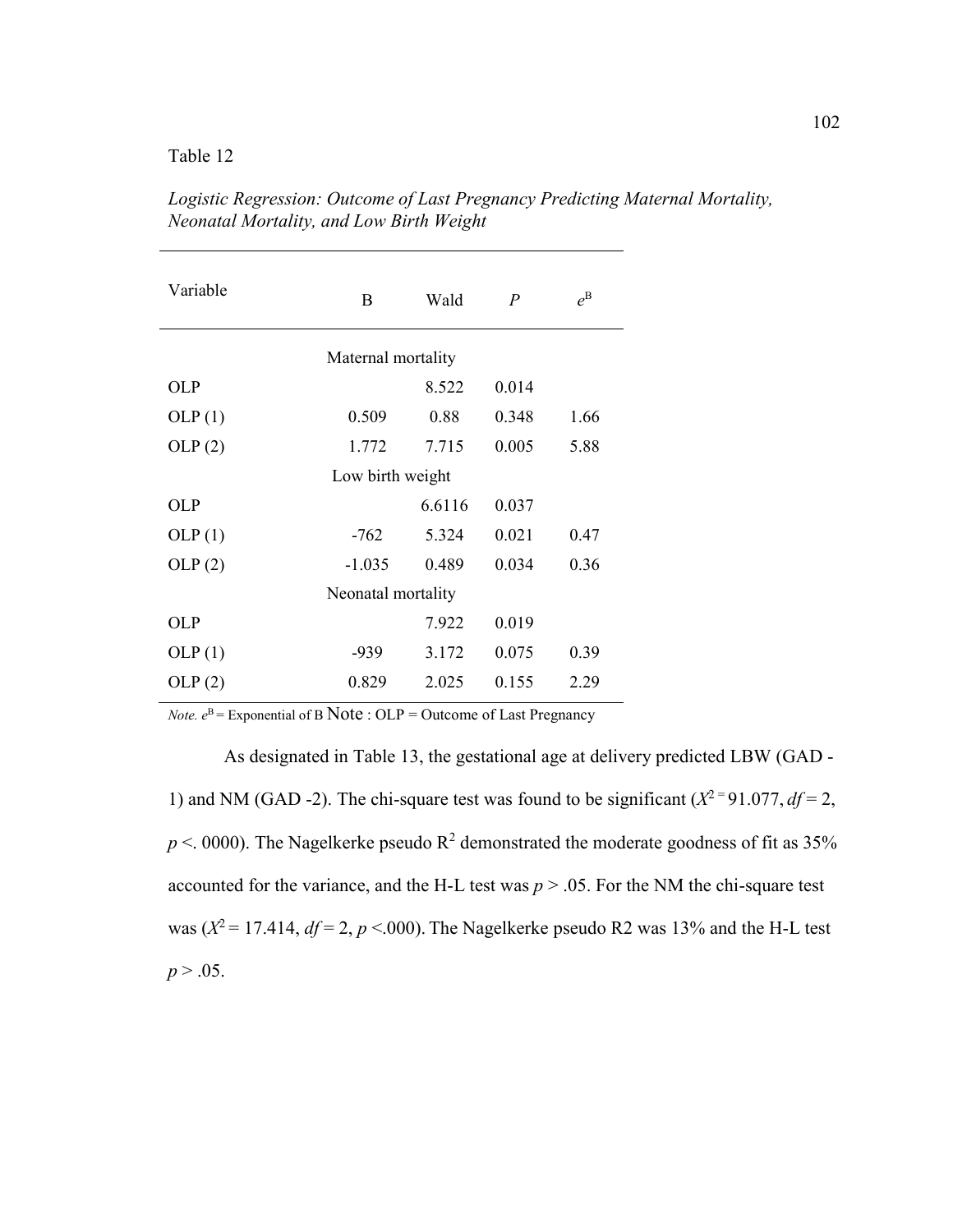Table 13

| Variable           | B                  | Wald   | $\boldsymbol{P}$ | $e^{\text{B}}$ |  |  |
|--------------------|--------------------|--------|------------------|----------------|--|--|
| Maternal mortality |                    |        |                  |                |  |  |
| GAD                |                    | 19.014 | 0.000            |                |  |  |
| GAD(1)             | 2.025              | 3.581  | 0.058            | 7.58           |  |  |
| GAD(2)             | 0.086              | 0.007  | 0.936            | 1.90           |  |  |
| Low birth weight   |                    |        |                  |                |  |  |
| GAD                |                    | 82.286 | 0.000            |                |  |  |
| GAD(1)             | $-2.534$           | 17.661 | 0.000            | 0.08           |  |  |
| GAD(2)             | 0.673              | 1.356  | 0.244            | 1.96           |  |  |
|                    | Neonatal mortality |        |                  |                |  |  |
| <b>GAD</b>         |                    | 17.253 | 0.000            |                |  |  |
| GAD(1)             | 0.293              | 0.205  | 0.65             | 1.34           |  |  |
| GAD(2)             | $-1.73$            | 7.235  | 0.007            | 0.18           |  |  |

*Logistic Regression: Gestational Age at Delivery Predicting Maternal Mortality, Neonatal Mortality, and Low Birth Weight*

*Note.* GAD = Gestation Age at Delivery

Table 14 described the Mode of Delivery (MD) as predicting MM, NM, and LBW. However, as indicated in Table 14, only Mode of Delivery (MD-1) was statistically significant to MM, NM, and LBW**.** The corresponding chi-square test was found to be ( $X^2 = 6.479$ ,  $df = 2$ ,  $p < 0.04$ ), Nagelkerke pseudo R<sup>2</sup> accounted for 40% variance and the H-L test  $p > 0.05$ ,  $(X^2 = 5.897, df = 2, p < 0.05)$ , Nagelkirk pseudo R<sup>2</sup> accounted 20% and the H-L test  $p > .05$  and  $(X^2 = 15.280, df = 2, p < .000)$ , Nagelkerke pseudo  $R^2$  accounted for 11% and the H-L test  $p > 0.05$  correspondingly. Similarly, the respective odds ratio associated with the above founding's were 0.20, 4.10 and 0.0.10.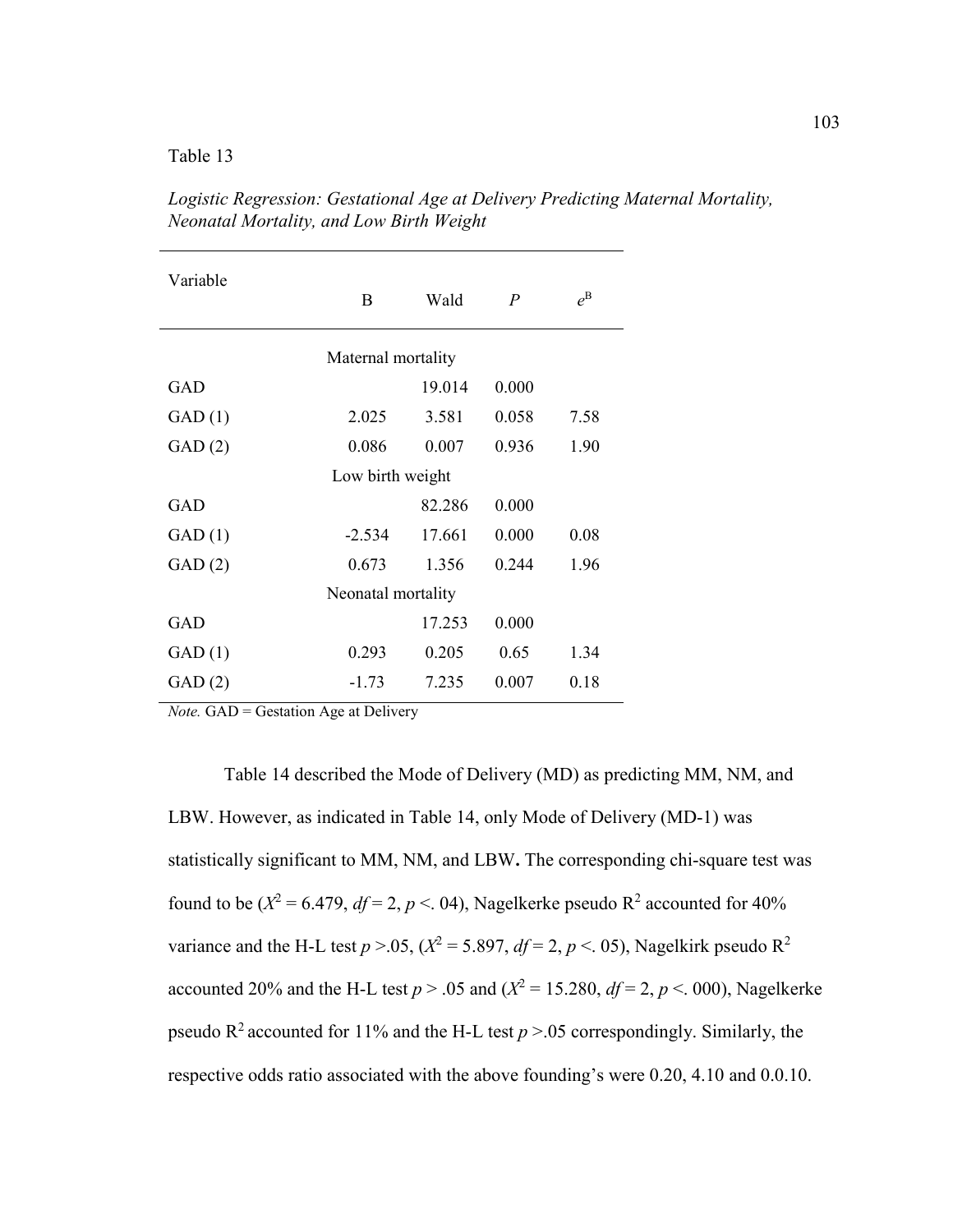| Variable           | B                  | Wald   | $\boldsymbol{P}$ | $e^{\text{B}}$ |  |  |
|--------------------|--------------------|--------|------------------|----------------|--|--|
| Maternal mortality |                    |        |                  |                |  |  |
| MD                 |                    | 8.209  | 0.016            |                |  |  |
| MD(1)              | $-1.631$           | 5.604  | 0.018            | 0.20           |  |  |
| MD(2)              | $-0.118$           | 0.013  | 0.908            | 0.89           |  |  |
|                    | Low birth weight   |        |                  |                |  |  |
| MD                 |                    | 6.719  | 0.035            |                |  |  |
| MD(1)              | 1.411              | 6.649  | 0.01             | 4.10           |  |  |
| MD(2)              | 1.099              | 1.358  | 0.244            | 3              |  |  |
|                    | Neonatal mortality |        |                  |                |  |  |
| MD                 |                    | 19.305 | 0.000            |                |  |  |
| MD(1)              | $-2.268$           | 12.397 | 0.000            | 0.10           |  |  |
| MD(2)              | 0.031              | 0.001  | 0.973            | 1.03           |  |  |

*Logistic Regression: Mode of Delivery Predicting Maternal Mortality, Neonatal Mortality, and Low Birth Weight*

*Note.*  $MD = Mode of delivery$ 

In Table 15, timing of antenatal care visits (Booking). This variable only significantly predicted birth weight, both category 1 and category 2 for the timing of antenatal care visit was found to be a significant predictor of LBW. The results for MM and NM were statistically insignificant. The chi-square test associated with the test was observed to be ( $X^2 = 6.212$ ,  $df = 2$ ,  $p < .05$ ) Nagelkerke pseudo-R<sup>2</sup> was established as 30% accounted for the variance and the H-L test  $p > 0.05$ . The odds ratio for the test was found to be 0.35 and 0.46 respectively.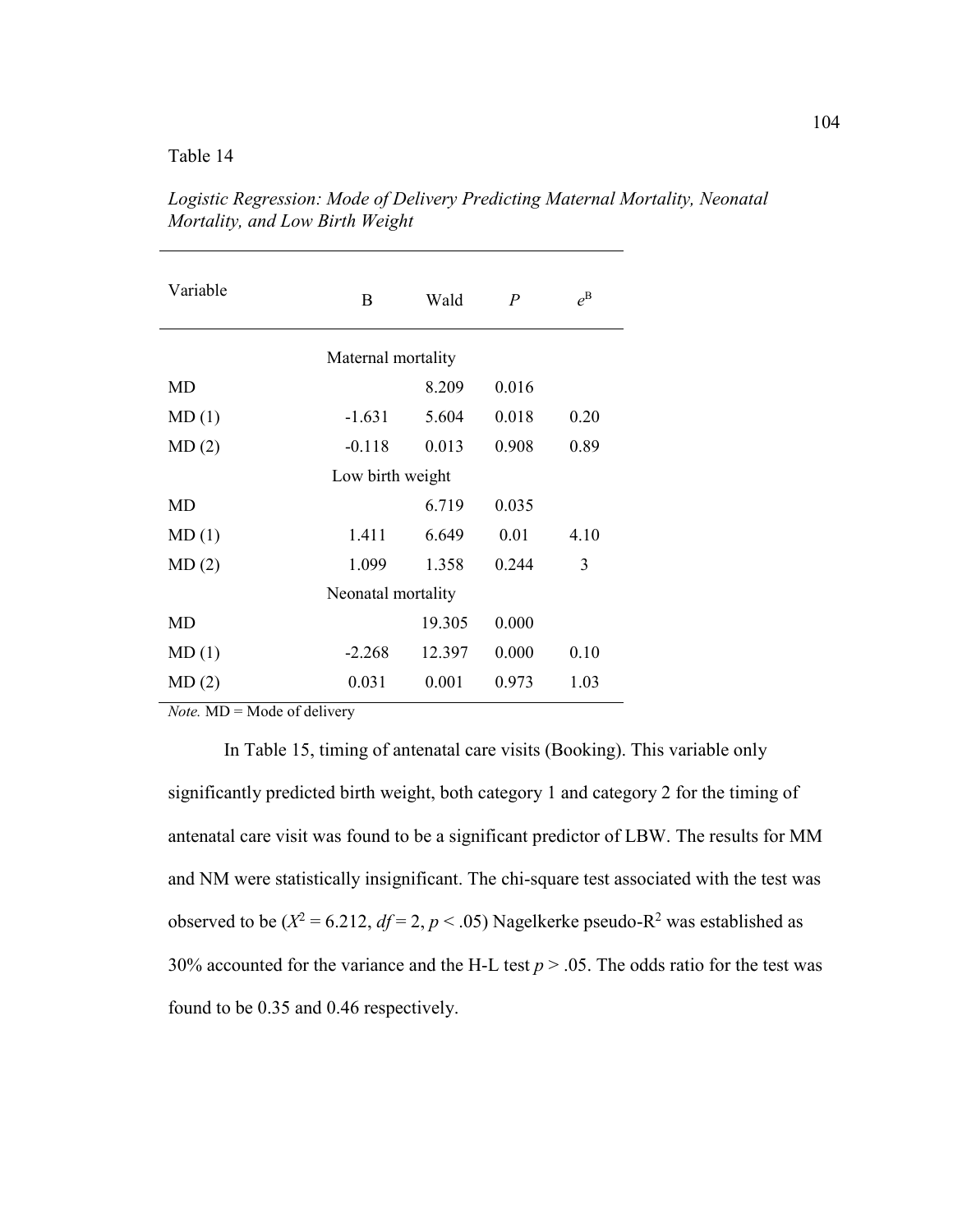| B                  | Wald  | $\boldsymbol{P}$   | $e^{\text{B}}$ |  |  |  |
|--------------------|-------|--------------------|----------------|--|--|--|
| Maternal mortality |       |                    |                |  |  |  |
|                    | 0.438 | 0.803              |                |  |  |  |
| $-269$             | 0.11  | 0.741              | 0.76           |  |  |  |
| $-303$             | 0.427 | 0.514              | 0.74           |  |  |  |
| Low birth weight   |       |                    |                |  |  |  |
|                    | 5.521 | 0.063              |                |  |  |  |
| $-1.058$           | 4.181 | 0.041              | 0.35           |  |  |  |
| -784               | 4.481 | 0.034              | 0.46           |  |  |  |
|                    |       |                    |                |  |  |  |
|                    | 2.566 | 0.277              |                |  |  |  |
| 0.164              | 0.054 | 0.816              | 1.18           |  |  |  |
| -687               | 1.894 | 0.169              | 0.50           |  |  |  |
|                    |       | Neonatal mortality |                |  |  |  |

*Logistic Regression: Timing of Antenatal Care Visits Predicting Maternal Mortality, Neonatal Mortality, and Low Birth Weight*

*Note.* TACV = Timing of Antenatal Care Visits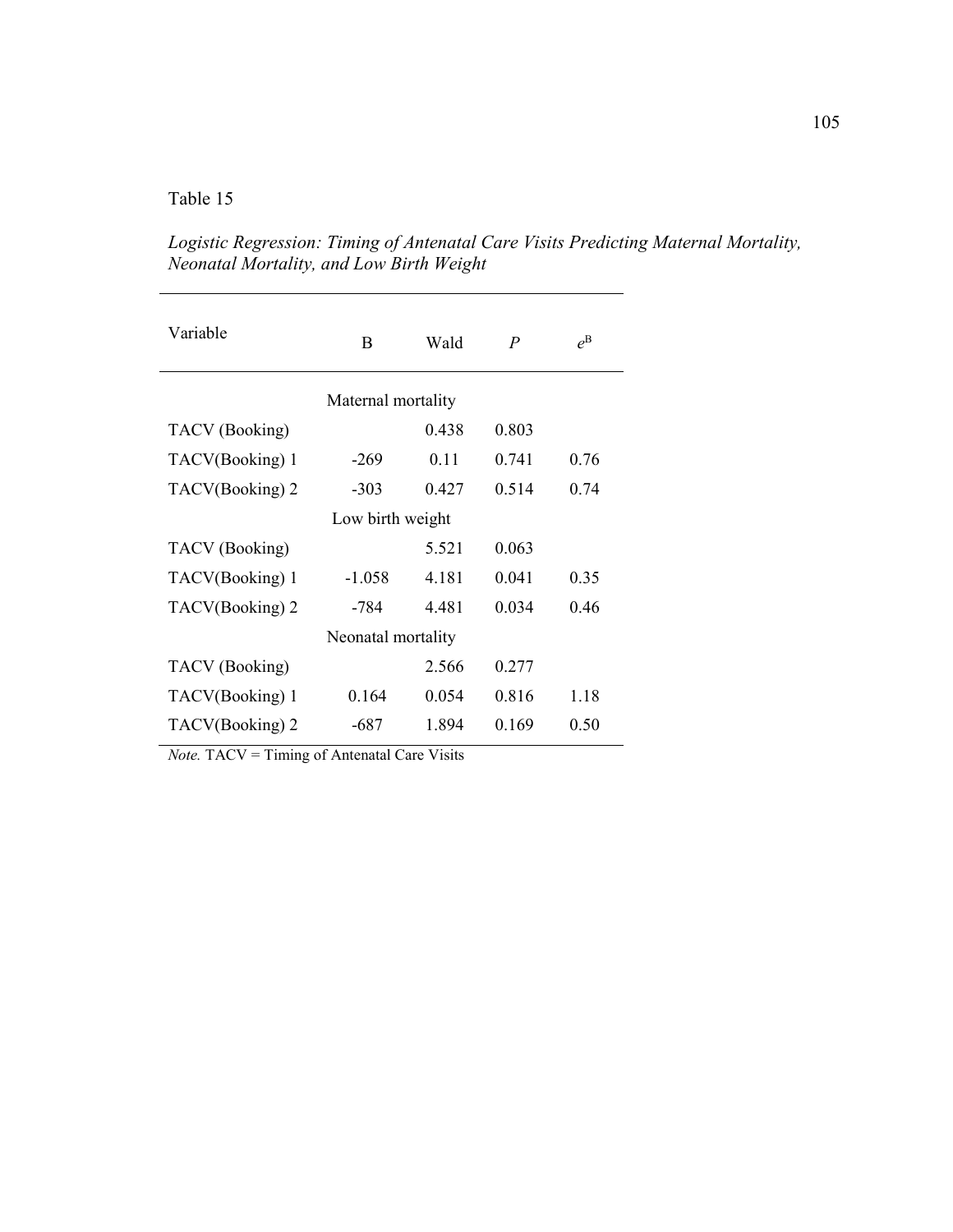| Variable           | B                  | Wald          | $\overline{P}$ | $e^{\text{B}}$ |  |  |
|--------------------|--------------------|---------------|----------------|----------------|--|--|
| Maternal mortality |                    |               |                |                |  |  |
| <b>N.ANCCR</b>     |                    | 1.39<br>0.846 |                |                |  |  |
| <b>N.ANCCR1</b>    | 0.057              | 0.002         | 0.965          | 1.06           |  |  |
| <b>N.ANCCR 2</b>   | $-747$             | 0.434         | 0.51           | 0.47           |  |  |
| <b>N.ANCCR3</b>    | $-609$             | 0.302         | 0.582          | 0.54           |  |  |
| <b>N.ANCCR 4</b>   | $-788$             | 0.471         | 0.493          | 0.46           |  |  |
| Low birth weight   |                    |               |                |                |  |  |
| <b>N.ANCCR</b>     |                    | 10.128        | 0.036          |                |  |  |
| <b>N.ANCCR1</b>    | 0.754              | 0.48          | 0.488          | 2.13           |  |  |
| <b>N.ANCCR2</b>    | $-197$             | 0.054         | 0.81           | 0.82           |  |  |
| <b>N.ANCCR 3</b>   | 0.604              | 0.532         | 0.466          | 1.83           |  |  |
| <b>N.ANCCR 4</b>   | 0.854              | 0.992         | 0.319          | 2.35           |  |  |
|                    | Neonatal mortality |               |                |                |  |  |
| <b>N.ANCCR</b>     |                    | 27.076        | 0.000          |                |  |  |
| <b>N.ANCCR1</b>    | 1.658              | 2.056         | 0.152          | 5.25           |  |  |
| <b>N.ANCCR2</b>    | $-938$             | 0.667         | 0.414          | 0.39           |  |  |
| <b>N.ANCCR 3</b>   | $-1.748$           | 2.105         | 0.147          | 0.17           |  |  |
| <b>N.ANCCR 4</b>   | $-1.022$           | 0.761         | 0.383          | 0.36           |  |  |

*Logistic Regression: Number of Antenatal Care Received Predicting Maternal Mortality, Neonatal Mortality, and Low Birth Weight* 

*Note.* NANCR = Number of Antenatal Care received

Finally, multivariable logistics regression analysis was done to determine how the independent variables (predictor variables) performed when other covariates such age, income and education were controlled. As indicated in Table 17, for MM (MM) educational level completed and outcome of last pregnancy (OLP-1) was statistically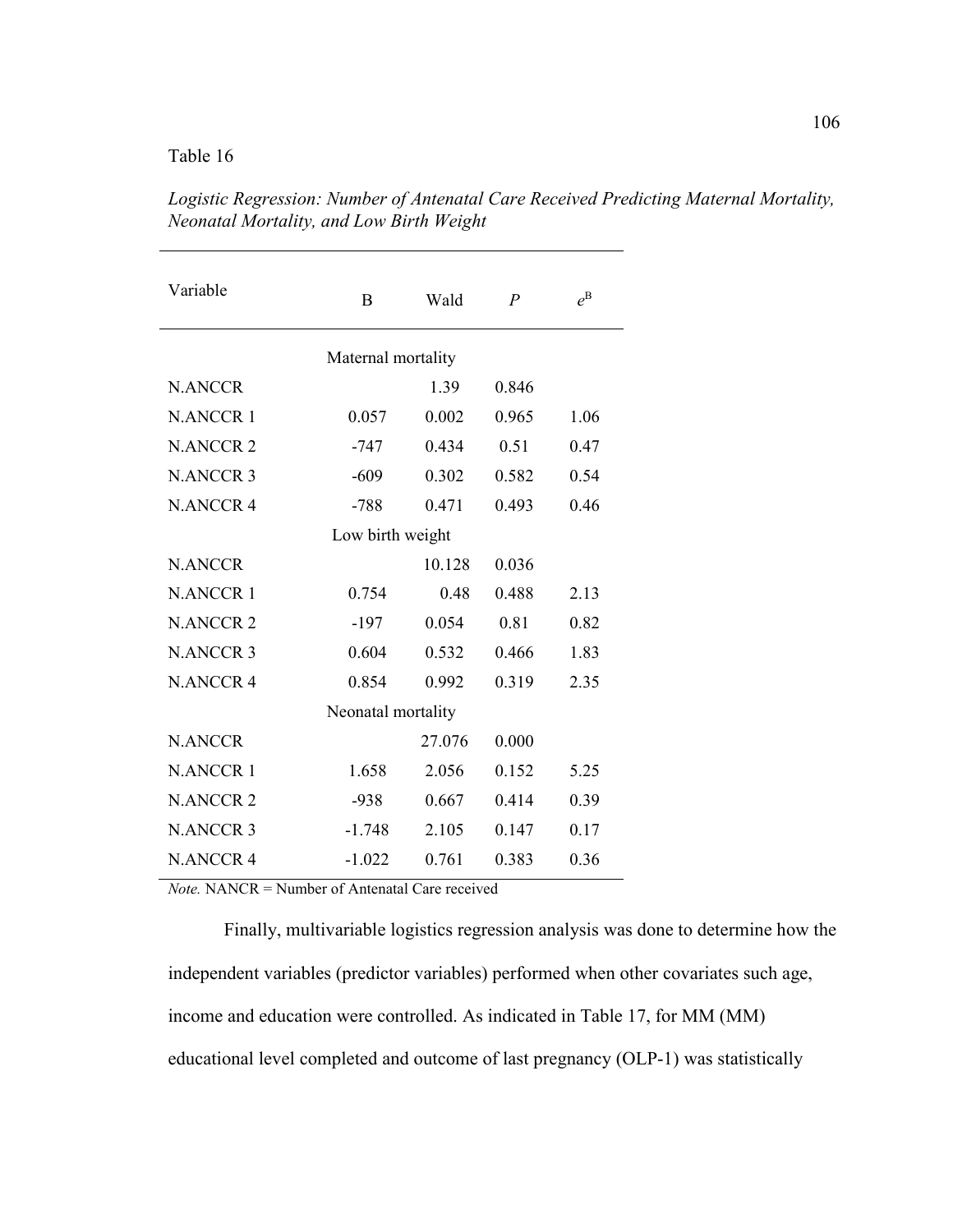significant. The overall model was found to be significant at  $(X^2 = 18, 403, df = 5, p <$ . 002), Pearson & Devine  $p > 0.05$ , and the Nagelkerke pseudo  $R^2 = 13\%$ . The chi-square test associated with educational level completed and OLP-1 was noticed to be  $(X^2 = 6)$ , 771,  $df = 1$ ,  $p < 0.010$ ; OR = 2.08, CI = 1.20-3.60) and ( $X^2 = 6$ , 578,  $df = 2$ ,  $p < 0.037$ ; OR =  $0.24$ , CI =  $0.07$ -0.88). Also, as showed in Table 17, all other independent variables held constant the educational level completed and OLP 1 and OLP -2 were statistically significant to LBW. The model was found to be significant at  $(X^2 = 12.382, df = 5, p$  $\leq$  0.000,  $P \& D = P$ , 0.000,  $R^2 = 5\%$ , and the individual chi-Square test related to the significant variables were found to be  $(X^2 = 4.508, df = 1, P < .034; OR = 1.49, CI = 1.02-$ 2.17) and ( $X^2 = 8.656$ ,  $df = 2$ ,  $p < 0.013$ ; OR = 2.41, CI = 1.22-4.75 and OR = 3.14, CI = 1.87-8.33). For NM as described in table 15, educational level completed, monthly income and OLP was significant. The overall model was found to be  $(X^2, 27.632, df = 5,$  $p \le 0.000$ ,  $P \& D = > .05$ , and  $R^2 = 20\%$ , and the chi-Square test associated with educational level completed was found to be  $(X^2 = 16.168, df = 1, p < 0.00; \text{ OR } = 3.84, \text{ CI}$ 1.99-7.40), monthly Income ( $X^2 = 9.050$ ,  $df = 1$ ,  $p < 0.03$ ; OR = 0.18, CI = 0.06-0.55) and OLP  $(X^2 = 6.513, df = 1, P < 0.011; OR 5.03, CI = 1.46-17.39)$ .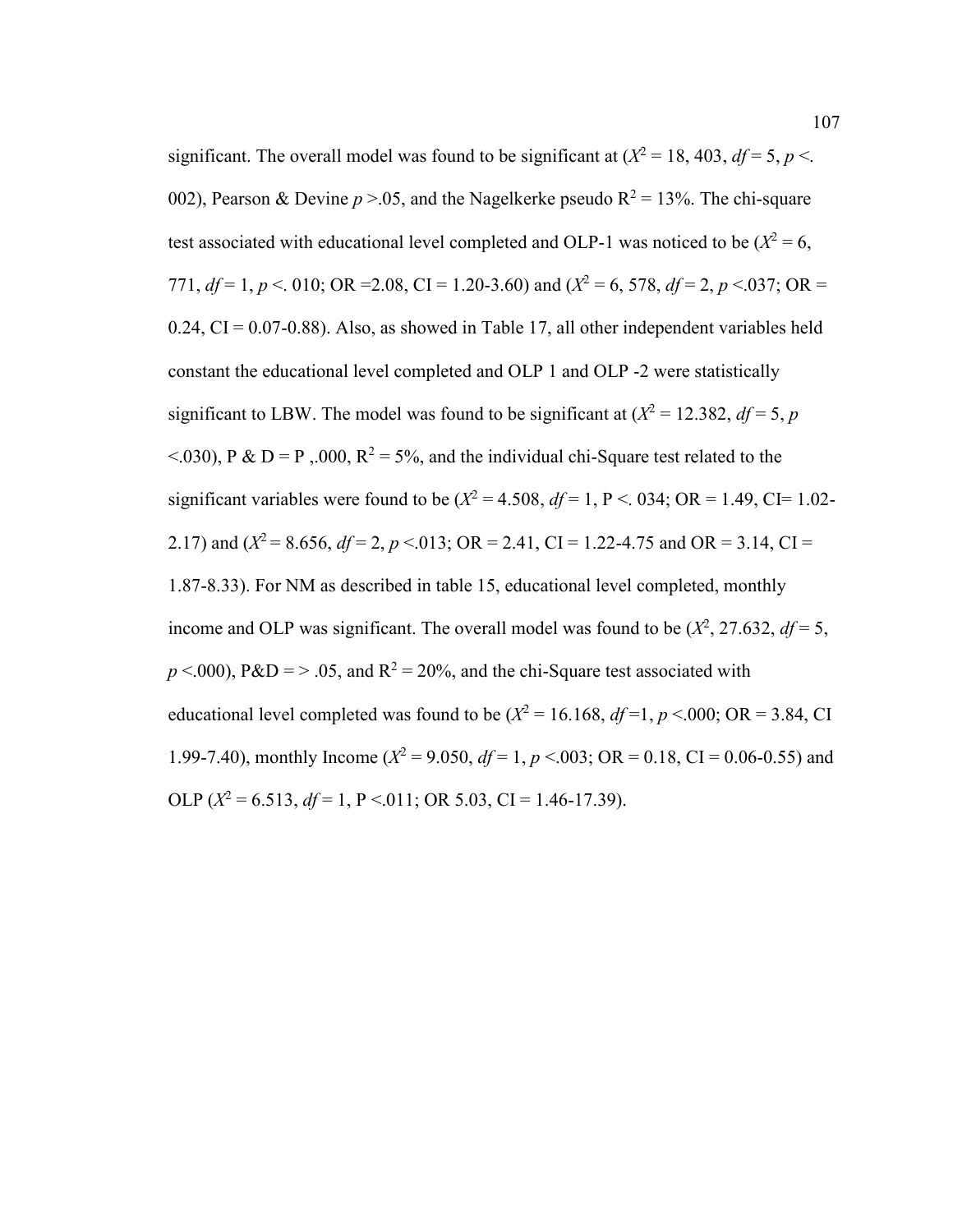|                                    |           |                               |                |                |      | 95% CI of $e^B$ |  |
|------------------------------------|-----------|-------------------------------|----------------|----------------|------|-----------------|--|
| Variables                          | B         | Wald                          | $\overline{P}$ | $e^{\text{B}}$ | LL   | UL              |  |
|                                    |           |                               |                |                |      |                 |  |
| Intercept                          | $-13.734$ | Maternal mortality<br>165.107 | 0.000          |                |      |                 |  |
| Age                                | $-0.197$  | 1.216                         | 0.27           | 0.82           | 0.58 | 1.77            |  |
| <b>Educational Level completed</b> | 0.737     | 6.758                         | 0.009          | 2.08           | 1.2  | 3.6             |  |
| Monthly Income                     | 15.43     |                               |                | 5.03           | 5.03 | 5.03            |  |
| Outcomes of Last Pregnancy 1       | 0.087     | 0.021                         | 0.886          | 1.09           | 0.33 | 3.59            |  |
| Outcomes of Last Pregnancy 2       | $-1.422$  | 4.649                         | 0.031          | 0.24           | 0.07 | 0.88            |  |
|                                    |           |                               |                |                |      |                 |  |
|                                    |           | Low birth weight              |                |                |      |                 |  |
| Intercept                          | $-2.888$  | 9.327                         | 0.002          |                |      |                 |  |
| Age                                | 0.025     | 0.045                         | 0.822          | 1.03           | 0.82 | 1.29            |  |
| <b>Educational Level completed</b> | 0.398     | 4.287                         | 0.038          | 1.5            | 1.02 | 2.17            |  |
| Monthly Income                     | $-716$    | 1.484                         | 0.223          | 0.49           | 0.15 | 1.55            |  |
| Outcomes of Last Pregnancy 1       | 0.879     | 6.453                         | 0.011          | 2.41           | 1.22 | 4.75            |  |
| Outcomes of Last Pregnancy 2       | 1.145     | 5.311                         | 0.021          | 3.14           | 1.19 | 8.33            |  |
|                                    |           | Neonatal mortality            |                |                |      |                 |  |
|                                    |           |                               |                |                |      |                 |  |
| Intercept                          | 0.698     | 0.439                         | 0.51           |                |      |                 |  |
| Age                                | 0.012     | 0.004                         | 0.99           | 0.99           | 0.68 | 1.43            |  |
| <b>Educational Level completed</b> | 1.345     | 16.168                        | 0.000          | 3.84           | 1.2  | 7.4             |  |
| Monthly Income                     | $-1.719$  | 9.05                          | 0.003          | 0.18           | 0.06 | 0.55            |  |
| Outcomes of Last Pregnancy 1       | 1.615     | 6.513                         | 0.011          | 5.03           | 1.46 | 17.39           |  |
| Outcomes of Last Pregnancy 2       | $-556$    | 0.803                         | 0.37           | 0.57           | 0.17 | 1.94            |  |

*Multivariate Logistics: Outcomes of Last Pregnancy Predicting Maternal Mortality, Neonatal Mortality, and Low Birth Weight with Controlled Covariates*

*Note*. SE = Standard Error, LL = lower level, UL = upper levels and CI = confidence interval,  $e^{B}$  = Exponential of B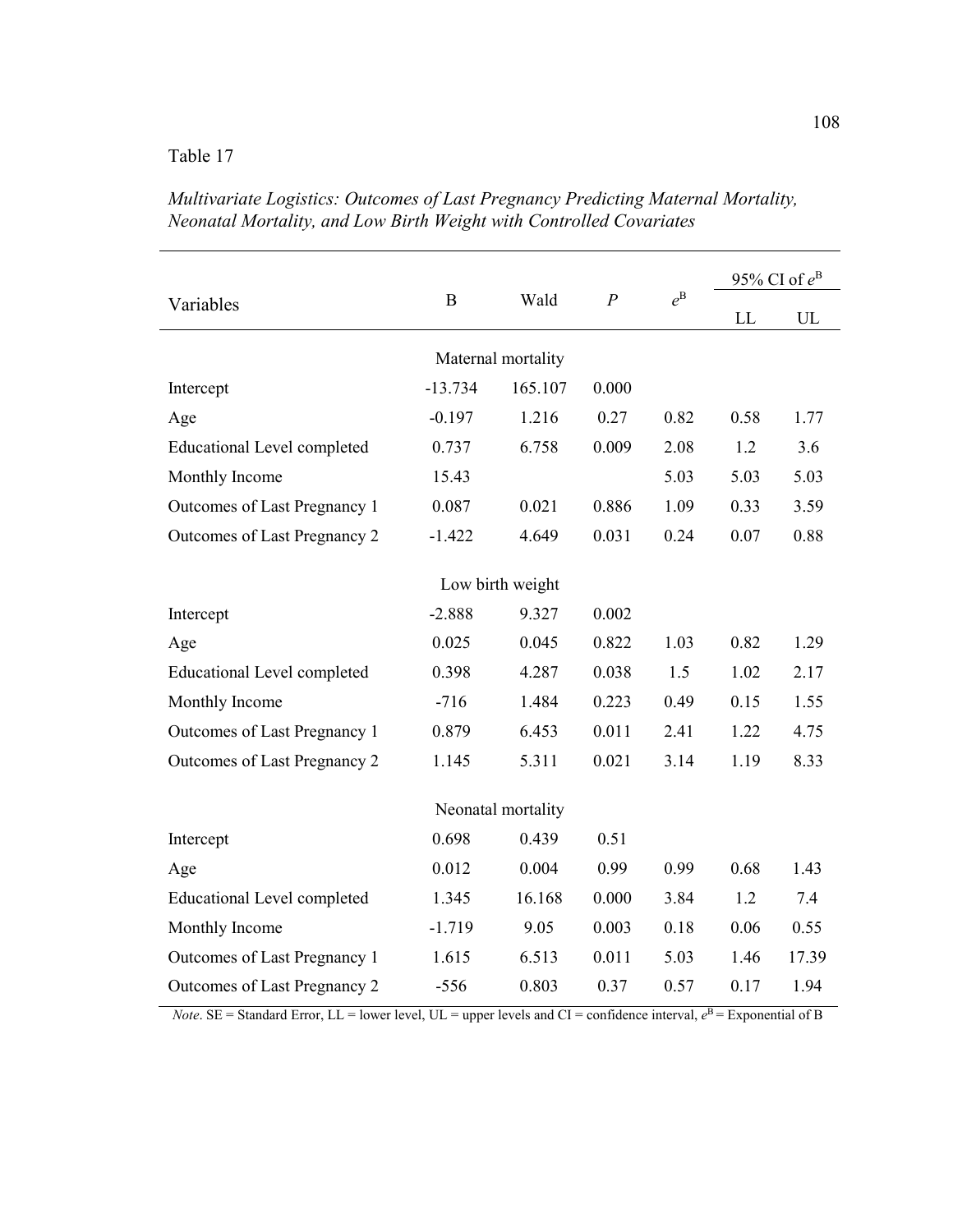Holding all other independent variables constant gestational age at delivery (GAD) and educational level completed (EDULC) was statistically significant to MM as described in table 16. Generally, the model was found to be a good fit at  $(X^2 = 36.882, df)$  $= 5$ , P < . 000), P&D = > . 05 and R<sup>2</sup> = 21%., and the chi-Square test for EDUCL (*X*2 = 8.997,  $df = 1$ , P < 003; OR = 2.28, CI = 1.33-3.92) and GAD ( $X^2 = 5.026$ ,  $df = 1$ , P < 0.134  $0.025$ ; OR = 0.09, CI = 0.01-0.74). For LBW, the only significant variable was GAD. The model was found to be a good fix at  $(X^2 = 94.843, df = 5, p < .000)$ , P&D P < 000 and R<sup>2</sup> = 36% and the chi-Square for GAD ( $X^2$  = 17.353,  $df$  = 1,  $p$ <.000; OR 12.96, CI = 3.88-43.27). GAD, Monthly income and EDUCL completed was also found to be significant to NM as indicated in table 16. Generally, the model was found to be a good fit at  $(X^2 = 33.973, df = 5, p < .000)$ ,  $P&D = p < .031$  and  $R2 = 24\%$ . The individual chisquare test related to the significant variables are EDULC ( $X^2 = 11.826$ ,  $df = 1$ ,  $p < 001$ ; OR 2.83, CI = 1.56-5.11), Monthly income ( $X^2 = 9.814$ ,  $df = 1$ ,  $p < 0.02$ ; OR 0.6, CI = 0.05-0.50) and GAD ( $X^2$  = 5.955,  $df$  = 1,  $p$  < 0.15; OR 5.35, CI = 1.39-20.54) respectively.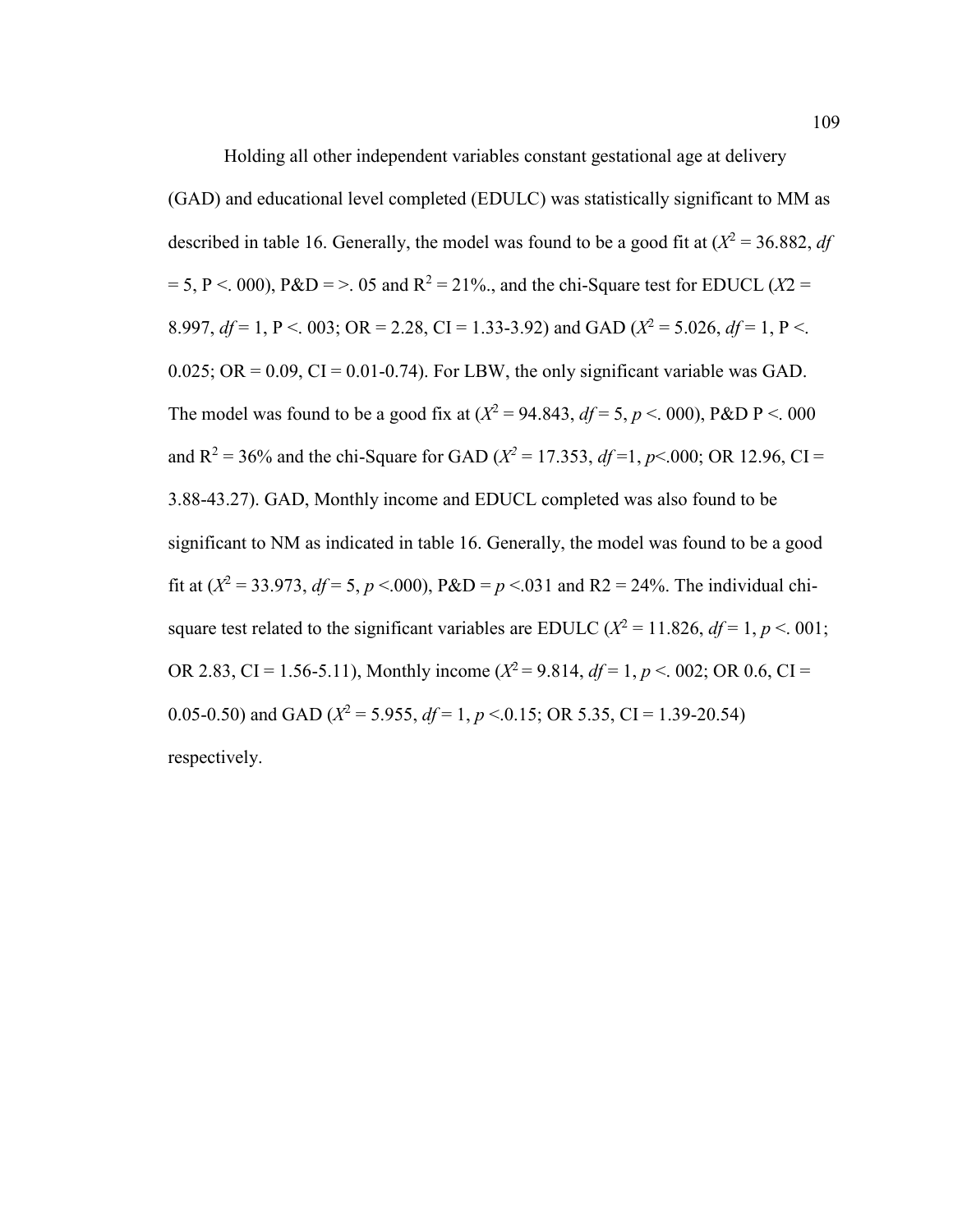|                                    |             |        |                  |                | 95% CI of $e^B$ |       |  |  |  |
|------------------------------------|-------------|--------|------------------|----------------|-----------------|-------|--|--|--|
| Variables                          | $\mathbf B$ | Wald   | $\boldsymbol{P}$ | $e^{\text{B}}$ | LL              | UL    |  |  |  |
| Maternal mortality                 |             |        |                  |                |                 |       |  |  |  |
| Intercept                          | $-13.243$   | 91.46  | 0.000            |                |                 |       |  |  |  |
| Age                                | $-235$      | 1.642  | 0.2              | 0.79           | 0.55            | 1.13  |  |  |  |
| <b>Educational Level completed</b> | 0.826       | 8.997  | 0.003            | 2.28           | 1.33            | 3.92  |  |  |  |
| Monthly Income                     | 15.556      |        |                  |                |                 |       |  |  |  |
| <b>Gestational Age Delivery 1</b>  | $-2.453$    | 5.026  | 0.025            | 0.09           | 0.01            | 0.74  |  |  |  |
| <b>Gestational Age Delivery 2</b>  | $-340$      | 0.1    | 0.751            | 0.71           | 0.09            | 5.83  |  |  |  |
| Low birth weight                   |             |        |                  |                |                 |       |  |  |  |
| Intercept                          | $-2.751$    | 5.298  | 0.021            |                |                 |       |  |  |  |
| Age                                | 0.107       | 0.603  | 0.438            | 1.11           | 0.85            | 1.46  |  |  |  |
| <b>Educational Level completed</b> | 0.361       | 2.644  | 0.104            | 1.44           | 0.93            | 2.28  |  |  |  |
| Monthly Income                     | $-621$      | 0.809  | 0.368            | 0.54           | 0.14            | 2.08  |  |  |  |
| <b>Gestational Age Delivery 1</b>  | 2.562       | 17.353 | 0.000            | 12.96          | 3.88            | 43.27 |  |  |  |
|                                    |             |        |                  |                |                 |       |  |  |  |
| <b>Gestational Age Delivery 2</b>  | $-679$      | 1.334  | 0.248            | 0.51           | 0.16            | 1.61  |  |  |  |
| Neonatal mortality                 |             |        |                  |                |                 |       |  |  |  |
| Intercept                          | 0.832       | 0.537  | 0.464            |                |                 |       |  |  |  |
| Age                                | 0.143       | 0.519  | 0.471            | 1.15           | 0.78            | 1.7   |  |  |  |
| <b>Educational Level completed</b> | 1.039       | 11.826 | 0.001            | 2.83           | 1.56            | 5.11  |  |  |  |
| Monthly Income                     | $-1.851$    | 9.814  | 0.002            | 0.16           | 0.05            | 0.5   |  |  |  |
| <b>Gestational Age Delivery 1</b>  | $-556$      | 0.631  | 0.427            | 0.57           | 0.15            | 2.26  |  |  |  |
| <b>Gestational Age Delivery 2</b>  | 1.676       | 5.955  | 0.015            | 5.35           | 1.39            | 20.54 |  |  |  |

*Multivariate Logistics: Gestational Age at Delivery Predicting Maternal Mortality, Neonatal Mortality, and Low Birth Weight with Controlled Covariates*

*Note*. SE = Standard Error, LL = lower level, UL = upper levels and CI = confidence interval,  $e^{B}$  = Exponential of B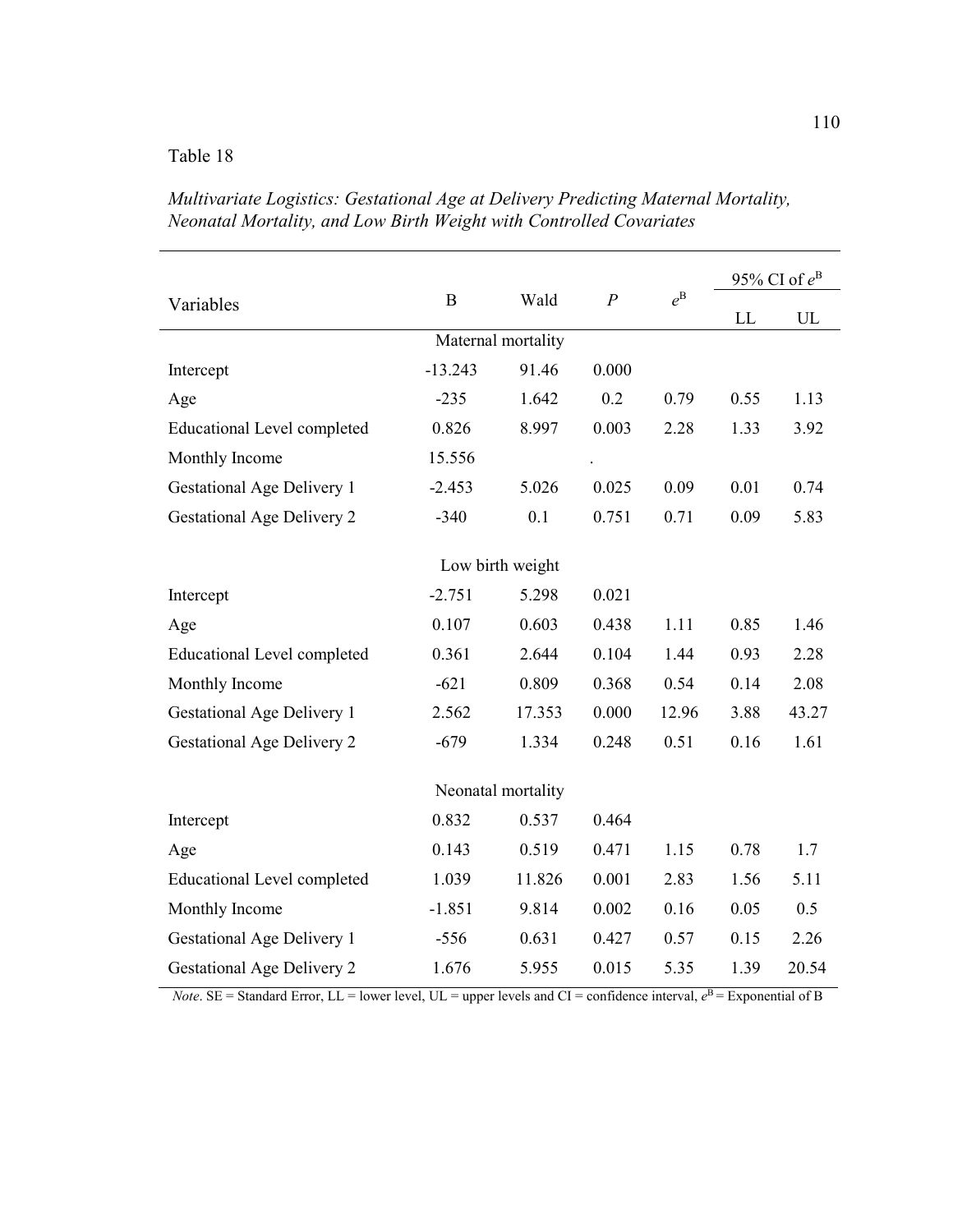As illustrated in Table 19, the only significant variable to MM was EDULC. The model was considered to be a good fit at  $(X^2 = 18.047, df = 5, p < 0.003)$ , P&D >.05 and R<sup>2</sup>  $= 12\%$ . The chi-Square test associated with this variable was found to be significant at  $(X^2 = 6.182, df = 1, p < 0.13$ ; OR 1.95, CI = 1.15-3.29). Mode of delivery (MD) and EDULC was statistically significant to LBW and the model was found to be a good fit at  $(X^2 = 11.548, df = 5, p < 0.042$ )  $P&D = P < 0.05$ , and  $R^2 = 5\%$ . The individual chi-square test associated was found to be  $(X^2 = 3.944, df = 1, p < 0.047$ : OR = 1.47, CI = 1.01-2.16) for EDULC and for MD ( $X^2 = 8.913$ ,  $df = 1$ ,  $p < 0.003$ ; OR = 0.18, CI = 0.06-0.56), and EDULC, Monthly Income and MD was found to be significant to NM. The overall model was found to be a good fit at  $(X^2 = 31.123, df = 5, p < .000)$ ,  $P&D = > .05$ , and  $R^2 = 22\%$ . for EDULC ( $X^2 = 13.337$ ,  $df = 1$ ,  $p = <.000$ ; OR = 3.07, CI 1.68-5.51), MI ( $X^2 = 7.551$ , *df*= 1, *p* < 0.10; OR 0.20, CI = 0.06-0.63) and MD ( $X^2$  = 7.913, *df* = 1, *p* < 0.05; OR 6.71,  $CI = 1.78 - 25.24$ .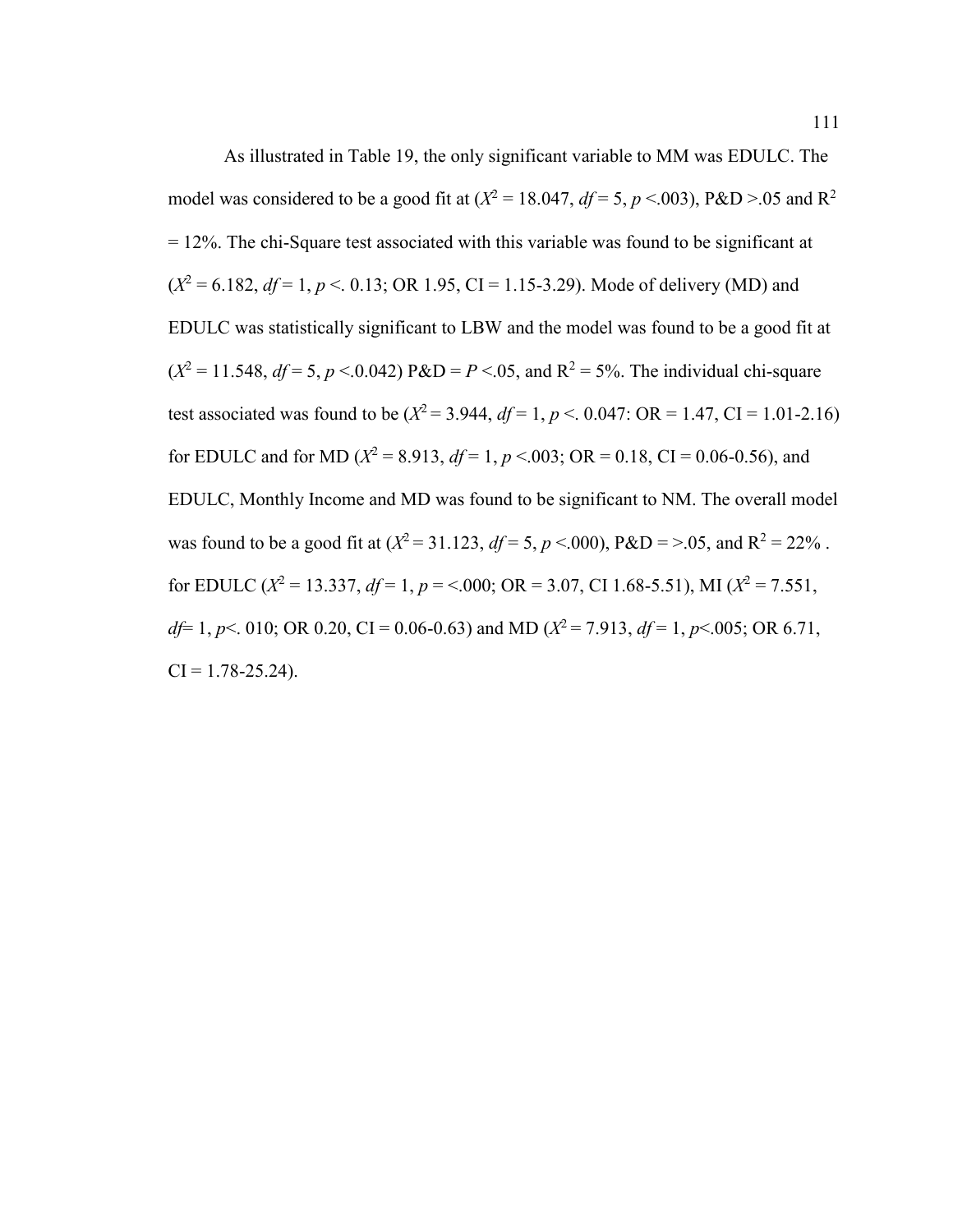|                             |                  |                           |                  |                | 95% CI of $e^B$ |       |  |  |  |
|-----------------------------|------------------|---------------------------|------------------|----------------|-----------------|-------|--|--|--|
| Variables                   | $\boldsymbol{B}$ | Wald                      | $\boldsymbol{P}$ | $e^{\text{B}}$ | LL              | UL    |  |  |  |
| <b>Maternal mortality</b>   |                  |                           |                  |                |                 |       |  |  |  |
| Intercept                   | $-15.332$        | 188.513                   | 0.000            |                |                 |       |  |  |  |
| Age                         | $-152$           | 0.754                     | 0.385            | 0.86           | 0.61            | 1.21  |  |  |  |
| Educational level completed | 0.652            | 6.182                     | 0.013            | 1.95           | 1.15            | 3.29  |  |  |  |
| Monthly income              | 15.755           |                           |                  |                |                 |       |  |  |  |
| Mode of delivery 1          | 1.278            | 3.028                     | 0.082            | 3.59           | 0.85            | 15.19 |  |  |  |
| Mode of delivery 2          | $-740$           | 0.441                     | 0.507            | 0.48           | 0.05            | 4.24  |  |  |  |
|                             |                  |                           |                  |                |                 |       |  |  |  |
| Low birth weight            |                  |                           |                  |                |                 |       |  |  |  |
| Intercept                   | $-689$           | 0.442                     | 0.506            |                |                 |       |  |  |  |
| Age                         | 0.087            | 0.572                     | 0.447            | 1.09           | 0.87            | 1.37  |  |  |  |
| Educational level completed | 0.387            | 3.944                     | 0.047            | 1.47           | 1.01            | 2.16  |  |  |  |
| Monthly income              | $-850$           | 1.871                     | 0.171            | 0.43           | 0.13            | 1.45  |  |  |  |
| Mode of delivery 1          | $-1.709$         | 8.913                     | 0.003            | 0.18           | 0.06            | 0.56  |  |  |  |
| Mode of delivery 2          | $-1.477$         | 2.299                     | 0.129            | 0.23           | 0.03            | 1.54  |  |  |  |
|                             |                  |                           |                  |                |                 |       |  |  |  |
|                             |                  | <b>Neonatal mortality</b> |                  |                |                 |       |  |  |  |
| Intercept                   | $-645$           | 0.275                     | 0.6              |                |                 |       |  |  |  |
| Age                         | 0.253            | 1.57                      | 0.21             | 1.29           | 0.87            | 1.91  |  |  |  |
| Educational level completed | 1.123            | 13.337                    | 0.000            | 3.07           | 1.68            | 5.61  |  |  |  |
| Monthly income              | $-1.622$         | 7.551                     | 0.006            | 0.2            | 0.06            | 0.63  |  |  |  |
| Mode of delivery 1          | 1.903            | 7.913                     | 0.005            | 6.7            | 1.78            | 25.24 |  |  |  |
| Mode of delivery 2          | $-1.046$         | 1.116                     | 0.291            | 0.35           | 0.05            | 2.45  |  |  |  |

*Multivariate Logistics: Mode of Delivery Predicting Maternal Mortality, Neonatal Mortality, and Low Birth Weight with Controlled Covariates*

*Note*. SE = Standard Error, LL = lower level, UL = upper levels and CI = confidence interval,  $e^{B}$  = Exponential of B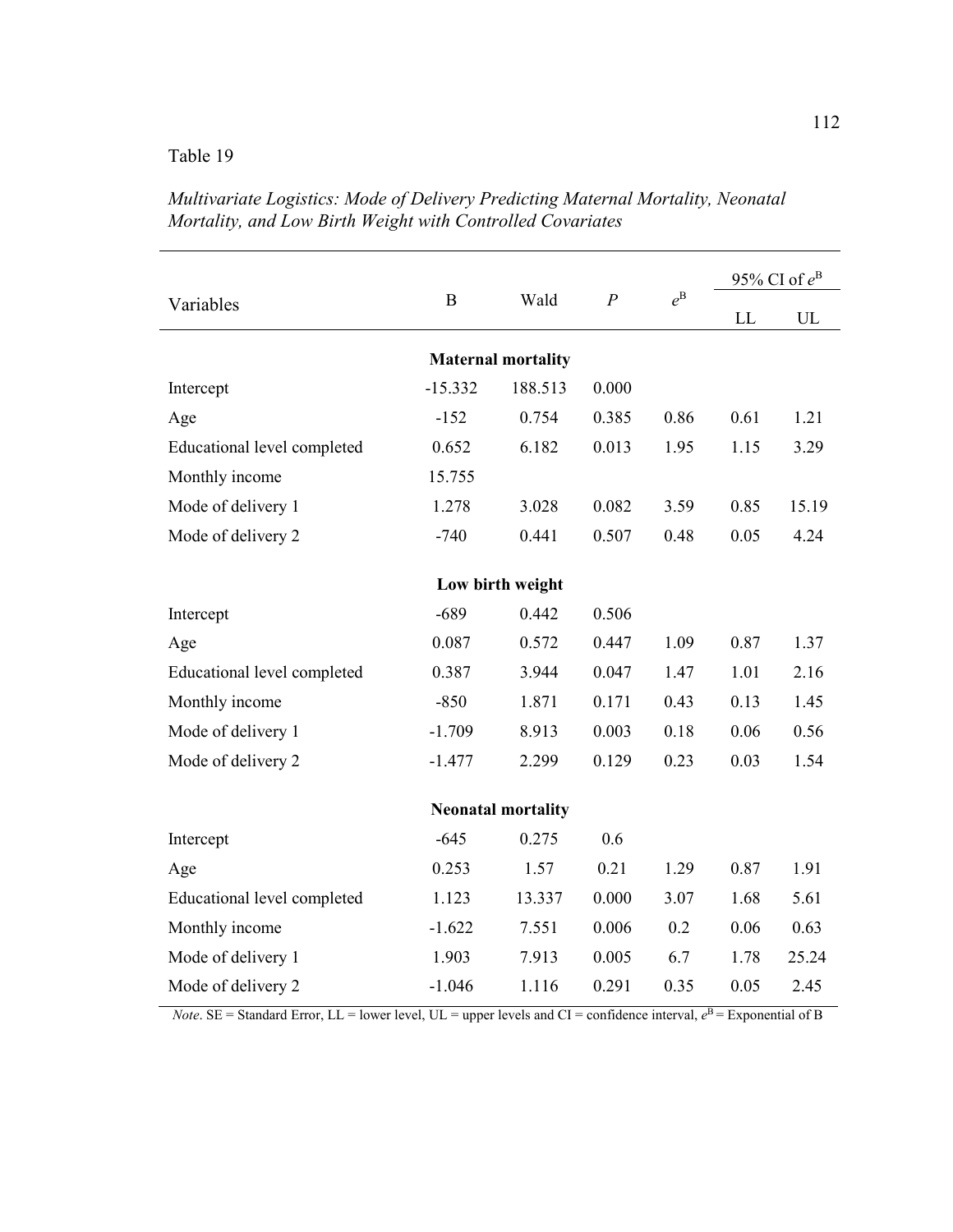÷,

|                                    | $\mathbf B$ | Wald             | $\boldsymbol{P}$ |             | 95% CI of $e^B$ |      |  |  |  |
|------------------------------------|-------------|------------------|------------------|-------------|-----------------|------|--|--|--|
| Variables                          |             |                  |                  | $e^{\rm B}$ | LL              | UL   |  |  |  |
| Maternal mortality                 |             |                  |                  |             |                 |      |  |  |  |
| Intercept                          | $-14.804$   | 232.031          | 0.000            |             |                 |      |  |  |  |
| Age                                | $-176$      | 1.129            | 0.288            | 0.84        | 0.61            | 1.16 |  |  |  |
| <b>Educational Level completed</b> | 0.693       | 7.39             | 0.007            | 2.00        | 1.21            | 3.23 |  |  |  |
| Monthly Income                     | 16.001      |                  |                  |             |                 |      |  |  |  |
| Timing of Antenatal Care Visits 1  | 0.583       | 0.489            | 0.484            | 1.79        | 0.35            | 9.16 |  |  |  |
| Timing of Antenatal Care Visits 2  | 0.469       | 0.978            | 0.3              | 1.6         | 0.63            | 4.05 |  |  |  |
|                                    |             |                  |                  |             |                 |      |  |  |  |
|                                    |             | Low birth weight |                  |             |                 |      |  |  |  |
| Intercept                          | $-3.033$    | 9.673            | 0.002            |             |                 |      |  |  |  |
| Age                                | 0.057       | 0.24             | 0.624            | 1.06        | 0.84            | 1.33 |  |  |  |
| <b>Educational Level completed</b> | 0.353       | 3.19             | 0.074            | 1.42        | 0.97            | 2.1  |  |  |  |
| Monthly Income                     | $-574$      | 0.992            | 0.319            | 0.56        | 0.18            | 1.74 |  |  |  |
| Timing of Antenatal Care Visits 1  | 1.2002      | 5.155            | 0.023            | 3.33        | 1.18            | 9.4  |  |  |  |
| Timing of Antenatal Care Visits 2  | 0.762       | 4.138            | 0.042            | 2.15        | 1.03            | 4.51 |  |  |  |
| Neonatal mortality                 |             |                  |                  |             |                 |      |  |  |  |
| Intercept                          | 0.858       | 0.657            | 0.418            |             |                 |      |  |  |  |
|                                    |             |                  |                  |             |                 |      |  |  |  |
| Age                                | 0.181       | 0.913            | 0.339            | 1.2         | 0.83            | 1.74 |  |  |  |
| <b>Educational Level completed</b> | 1.083       | 13.618           | 0.000            | 2.96        | 1.67            | 5.25 |  |  |  |
| Monthly Income                     | $-1.527$    | 7.148            | 0.008            | 0.22        | 0.07            | 0.67 |  |  |  |
| Timing of Antenatal Care Visits 1  | 0.05        | 0.005            | 0.946            | 1.05        | 0.25            | 4.48 |  |  |  |
| Timing of Antenatal Care Visits 2  | 0.574       | 1.2              | 0.273            | 1.78        | 0.64            | 4.96 |  |  |  |

*Multivariate Logistics: Timing of Antenatal Care Visits Predicting Maternal Mortality, Neonatal Mortality, and Low Birth Weight with Controlled Covariates*

*Note*. SE = Standard Error, LL = lower level, UL = upper levels and CI = confidence interval,  $e^{B}$  = Exponential of B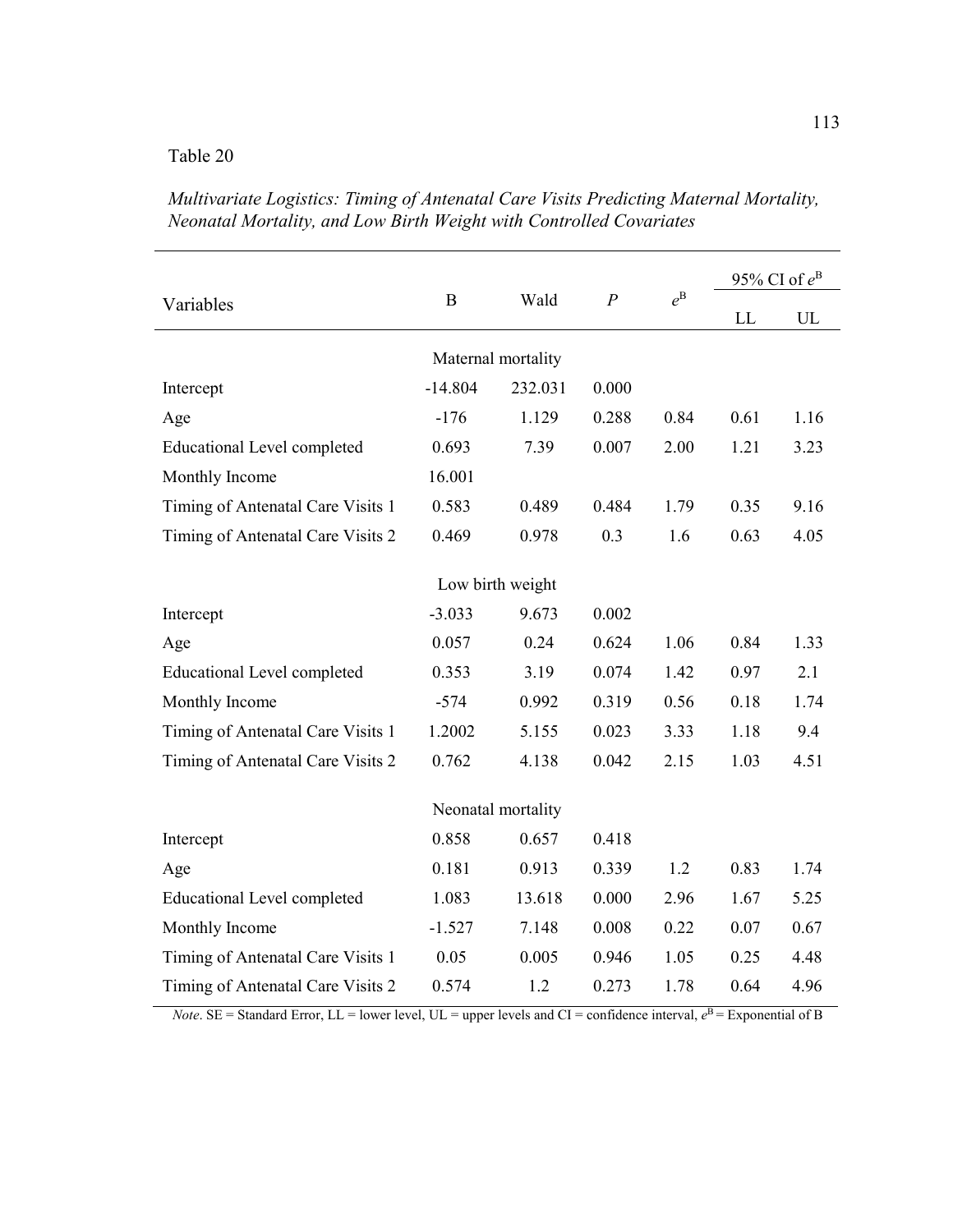Table 18 showed that EDULC was significant to MM. The model was considered a good fit at  $(X^2 = 12.884, df = 5, p < .024)$ ,  $P&D = < .05$  and  $R2 = 8\%$ . The chi-Square test associated with EDULC was found to be  $(X^2 = 7.39, df = 1, p < 0.010; OR 2.00, CI =$ 1.21-3.23). Additionally, as showed in table 18, Timing of Antenatal Care Visits (1&2) was significant to LBW, and the overall model was found be a good fit at  $(X^2 = 10.1298,$  $df = 5$ ,  $P \& D = p > .05$  and  $R2 = 4\%$ . The chi-Square test related to both timing of antenatal care visits (booking) category 1 and 2 was found to be significant ( $X^2 = 5.155$ , *df* =1, *p* <.023; OR 3.33, CI 1.18-9.40) and ( $X^2$  = 4.138,  $df$  = 1, *p* < .042; OR = 2.15, CI = 1.03-4.51). Finally, on table 18, EDULC and Monthly Income was statistically significant to NM. The general model was found to be a good fit at  $(X^2 = 18.378, df = 5, p < 0.003)$  $P&D = > .05$ , and  $R^2 = 14\%$ , and the respective chi-Square test for EDULC ( $X^2 = 13.618$ ,  $df = 1, p < .000$ ; OR 2.96, CI = 1.67-5.25 and Monthly Income ( $X^2 = 7.148$ ,  $df = 1, p < .$ 010; OR = 0.22, CI = 0.07-0.67).

Holding all other predictor variables constant EDULC was statistically significant to MM as illustrated in table 19. The overall model was found to be a good fit  $(X^2 =$ 12.693,  $df = 7$ ,  $p > 0.05$ ) P&D = > 0.05 and R<sup>2</sup> = 9%. The individual associated chi-Square was significant ( $X^2$  = 6.865,  $df$  = 1,  $p$  < 0.10; OR = 2.02, CI = 1.19-3.41). EDULC and Monthly Income was also considered significant to NM, and the general model was a good match  $(X^2 = 34.612, df = 7, p < .000)$ ,  $P & D = > .05$ , and  $R^2 = 25\%$ . The related respective chi-square test was found to significant, EDULC ( $X^2 = 7.323$ , *df* -1, *p* <. 010; OR = 2.48, CI = 1.28-4.82) and Monthly Income ( $X^2 = 10.420$ ,  $df=1$ ,  $p < .001$ ; OR =  $0.14, CI = 0.04 - 0.47$ .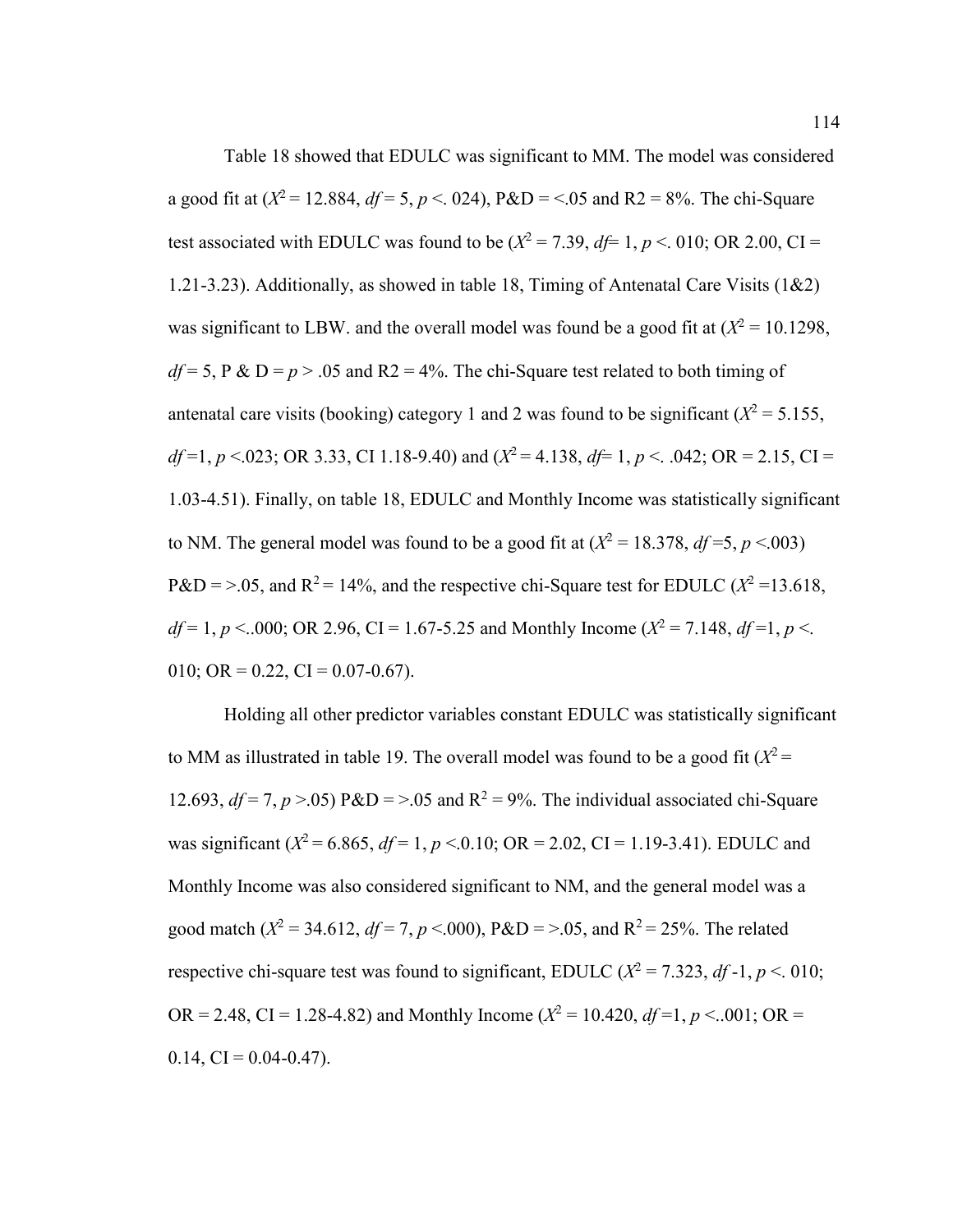|                                    | B         | Wald               | $\boldsymbol{P}$ | $e^{\text{B}}$ | 95% CI of $e^B$ |       |  |  |
|------------------------------------|-----------|--------------------|------------------|----------------|-----------------|-------|--|--|
| Variables                          |           |                    |                  |                | ${\rm LL}$      | UL    |  |  |
|                                    |           | Maternal mortality |                  |                |                 |       |  |  |
| Intercept                          | $-14.962$ | 106.987            | 0.000            |                |                 |       |  |  |
| Age                                | $-179$    | 1.068              | 0.301            | 0.84           | 0.6             | 1.17  |  |  |
| <b>Educational Level completed</b> | 0.702     | 6.865              | 0.009            | 2.02           | 1.19            | 3.41  |  |  |
| Monthly Income                     | 15.851    |                    |                  |                |                 |       |  |  |
| N. ANC Receives 1                  | 0.376     | 0.081              | 0.777            | 1.46           | 0.11            | 19.35 |  |  |
| N. ANC Receives 2                  | 0.545     | 0.225              | 0.635            | 1.72           | 0.18            | 16.35 |  |  |
| N. ANC Receives 3                  | 0.612     | 0.299              | 0.585            | 1.86           | 0.21            | 16.58 |  |  |
| N. ANC Receives 4                  | 0.925     | 0.632              | 0.427            | 2.52           | 0.26            | 24.68 |  |  |
| Low birth weight                   |           |                    |                  |                |                 |       |  |  |
| Intercept                          | $-1.477$  | 1.572              | 0.21             |                |                 |       |  |  |
| Age                                | 0.067     | 0.399              | 0.56             | 1.07           | 0.85            | 1.34  |  |  |
| <b>Educational Level completed</b> | 0.173     | 0.756              | 0.385            | 1.19           | 0.81            | 1.76  |  |  |
| Monthly Income                     | $-623$    | 1.058              | 0.304            | 0.54           | 0.16            | 1.76  |  |  |
| N. ANC Receives 1                  | $-613$    | 0.312              | 0.576            | 0.54           | 0.06            | 4.65  |  |  |
| N. ANC Receives 2                  | 0.158     | 0.037              | 0.848            | 1.17           | 0.23            | 5.91  |  |  |
| N. ANC Receives 3                  | $-603$    | 0.528              | 0.467            | 0.55           | 0.11            | 2.78  |  |  |
| N. ANC Receives 4                  | $-833$    | 0.938              | 0.333            | 0.44           | 0.08            | 2.34  |  |  |
|                                    |           | Neonatal mortality |                  |                |                 |       |  |  |
| Intercept                          | 1.641     | 1.119              | 0.29             |                |                 |       |  |  |
| Age                                | 0.005     | 0.001              | 0.981            | 1.01           | 0.68            | 1.49  |  |  |
| Educational Level completed        | 0.91      | 7.232              | 0.007            | 2.48           | 1.28            | 4.82  |  |  |
| Monthly Income                     | $-1.949$  | 10.42              | 0.001            | 0.14           | 0.04            | 0.47  |  |  |
| N. ANC Receives 1                  | $-1.029$  | 0.727              | 0.394            | 0.36           | 0.03            | 3.8   |  |  |
| N. ANC Receives 2                  | 0.947     | 0.658              | 0.417            | 0.58           | 0.26            | 25.41 |  |  |
| N. ANC Receives 3                  | 2.112     | 2.899              | 0.089            | 8.26           | 0.72            | 93.97 |  |  |
| N. ANC Receives 4                  | 1.485     | 1.516              | 0.218            | 4.41           | 0.42            | 46.9  |  |  |

*Multivariate Logistics: Number of Antenatal Care Received Predicting Maternal Mortality, Neonatal Mortality, and Low Birth Weight with Controlled Covariates*

*Note*. SE = Standard Error, LL = lower level, UL = upper levels and CI = confidence interval,  $e^{B}$  = Exponential of B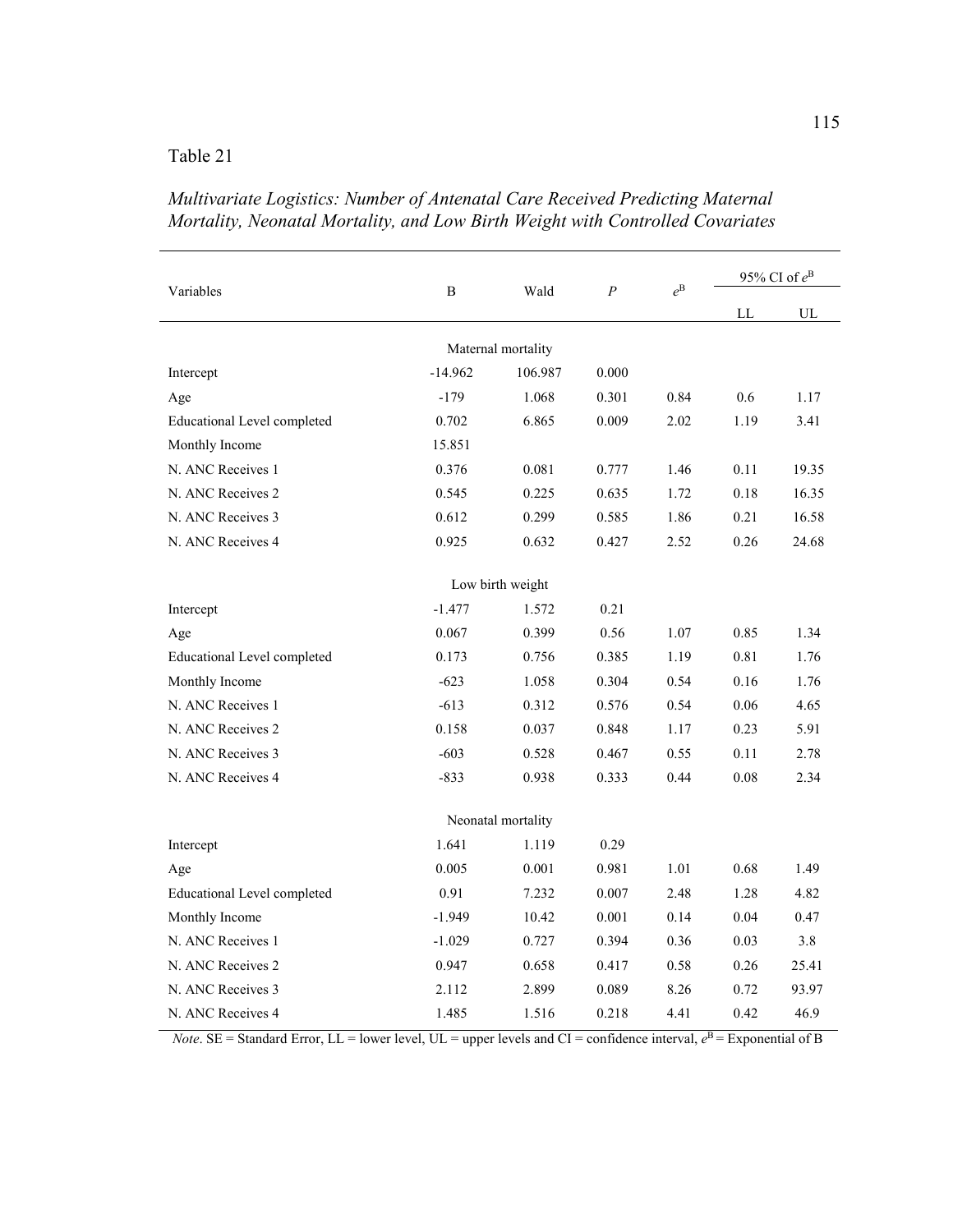### **Statistical Assumptions**

All the relevant statistical assumptions as related to this study were checked prior to conducting the analysis. There were no obvious cases where the assumption were violated. However, there are few instances where the Pearson and Divine Statistics were different suggesting over dispersion. This was ignored it as there were too many expected count cells frequencies below 5, which might contribute to the discrepancy. Also, SPSS does not actually provide any proper test to evaluate multicollinearity. Field (2013), suggested testing the assumption of multicollinearity through Collinearity Diagnostics. This assumption was evaluated using the proposed method, and the results were within the recommended standards — the Tolerance, VIF, Eigenvalue, and the Condition Index, except one of the Condition Index that was above 15, which according to Field (2013) will not bias the study outcome.

#### **Summary**

This study sought to ascertain the risk factors that predict or contributed to poor pregnancy outcomes for pregnant women who utilized Island Maternity Hospital, Nigeria for their antenatal and delivery services. Using statistical package, SPSS Version 25 for analysis, four of the null hypotheses were but rejected others.

Question 1: Outcomes of last pregnancy

- There was an association between outcomes of last pregnancy and MM
- There was an association between outcomes of last pregnancy and NM
- There was an association between outcomes of last pregnancy and LBW

Question 2: Gestational age at delivery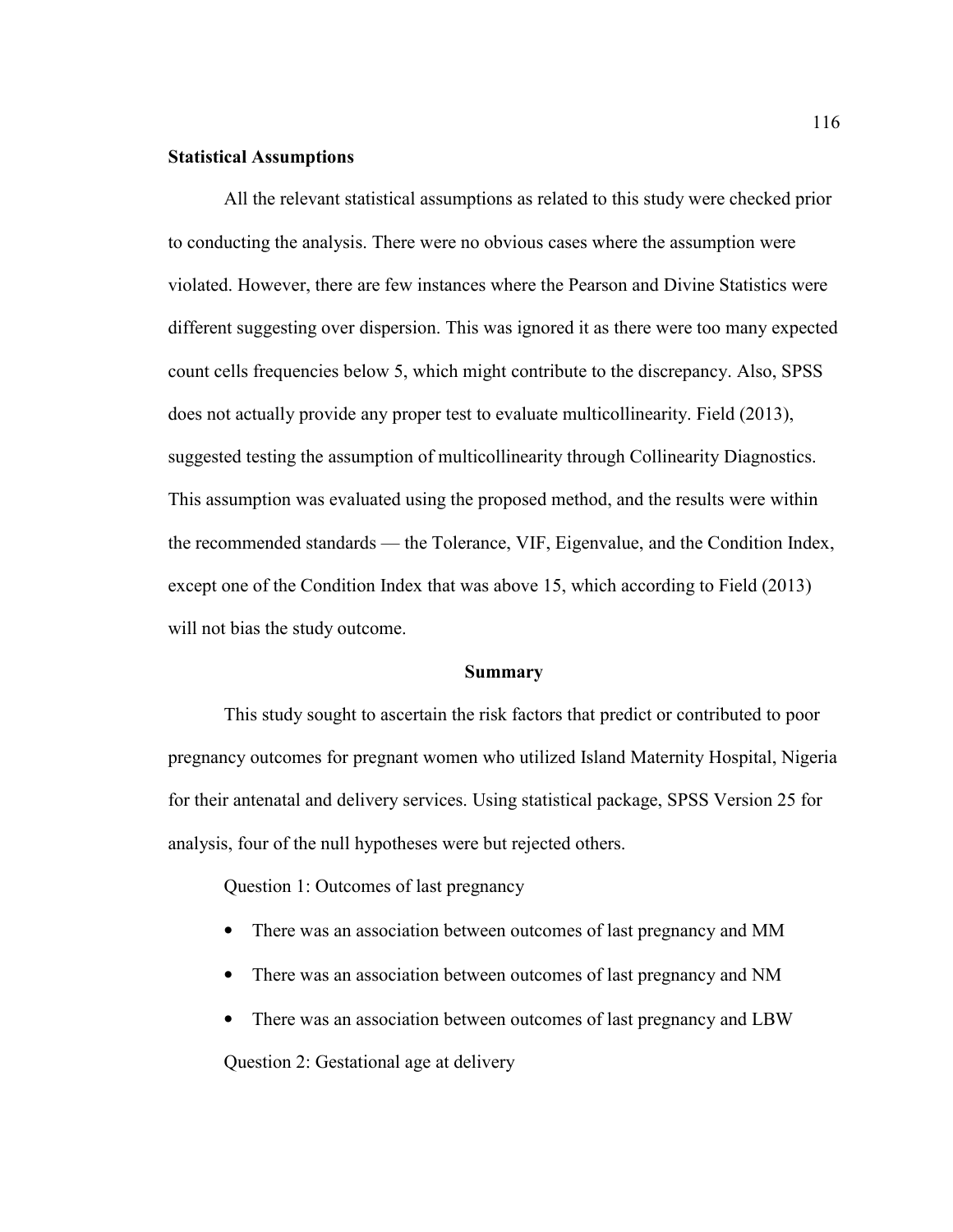- There was an association between gestational age at delivery and NM
- There was an association between gestational age at delivery and LBW
- There was no association between gestational age at delivery and MM

Question 3: Mode of delivery

- There was an association between mode of delivery and NM
- There was an association between mode of delivery and LBW
- There was no association between mode of delivery and MM

Question 4: Timing of antenatal care visits (Booking)

- There was an association between the timing of antenatal care visits and LBW
- There was no association between the timing of antenatal care visits and MM
- There was no association between the timing of antenatal care visits and NM

Question 5: Number of antenatal cares received

- There was an association between the number of antenatal cares receive and MM
- There was an association between the number of antenatal cares receive and NM
- There was an association between the number of antenatal cares receive and LBW

This study analyzed secondary data from Island Maternity Hospital, Nigeria between May 2015 to June 2017 for pregnant women between the age of 15-49 years. The outcomes of this analysis demonstrated that outcomes of last pregnancy, gestational age at delivery, mode of delivery, as well as the timing of antenatal care booking and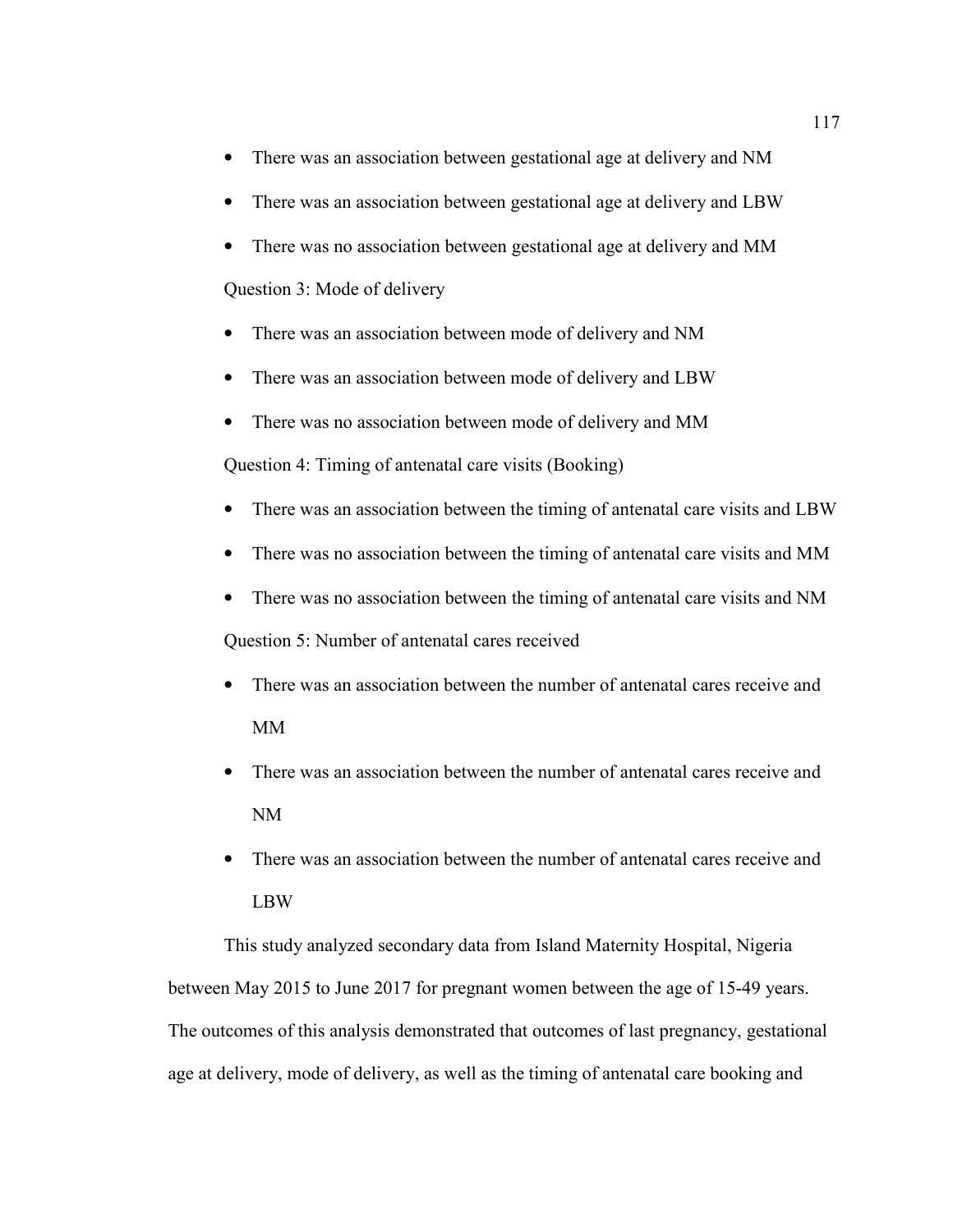number of antenatal cares receives are still critical risk factors for poor pregnancy outcomes for women of childbearing in Nigeria. It is also interesting to note that educational level completed, and incomes are contributing risk factors to poor pregnancy outcomes for pregnant women in Nigeria.

Chapter 5 presented detail findings from the results obtained from chapter 4 as well as providing interpretations for the findings and highlights areas were the findings aligned with previous research and where it disagrees. Also, discussed in Chapter 5 were the study limitations and recommendations for further studies. Finally, the chapter concluded by discussing the study implication for social change and conclusion.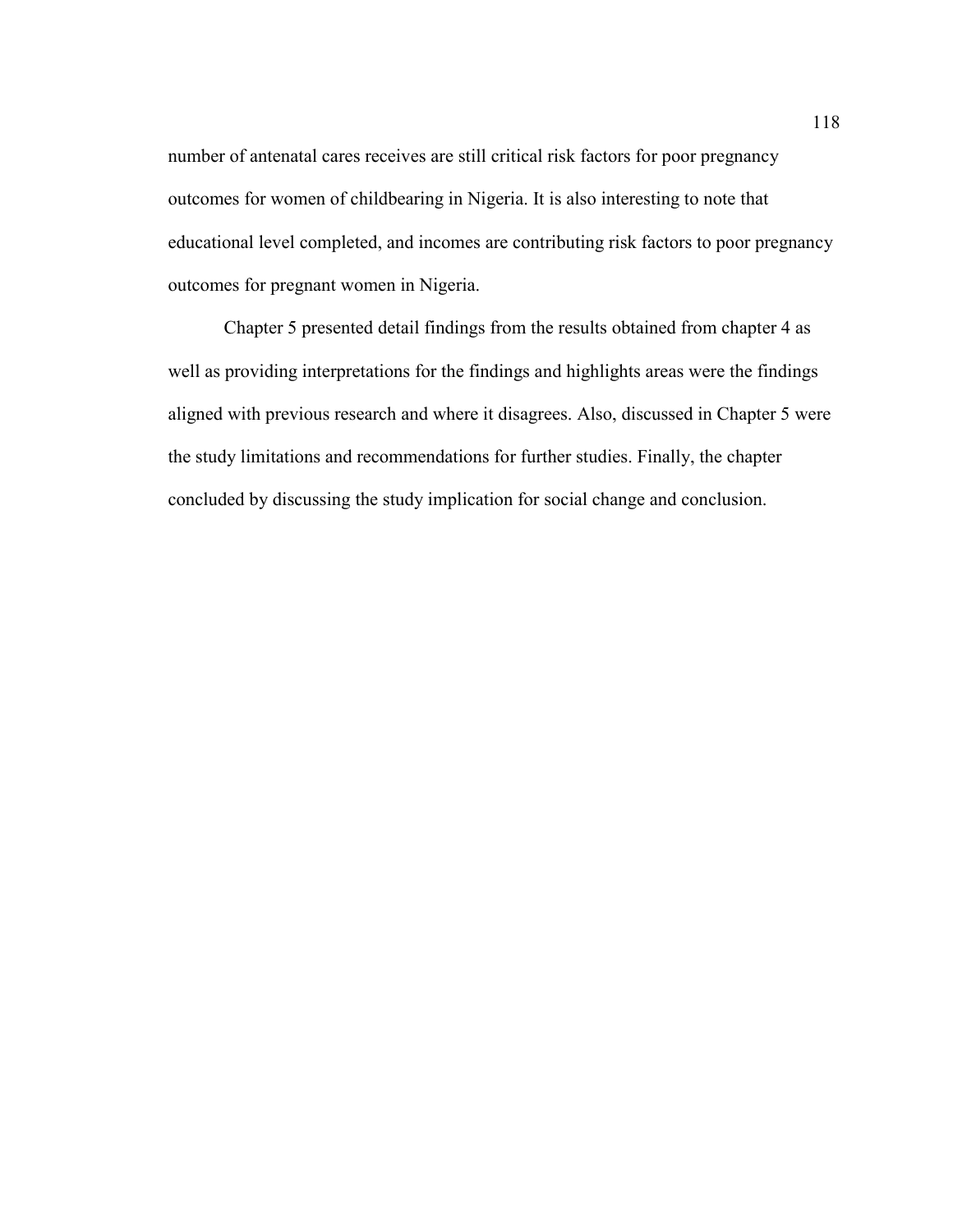Chapter 5: Discussion, Conclusions, and Recommendations

### **Overview**

Research has demonstrated that poor pregnancy outcomes are serious problems in developing countries, (Mojekwu, & Ibwkwe, 2011;Odeyemi et al., 2014). It is known that adverse pregnancy outcomes are public health challenges that are due to behavioral, personal, and environmental factors (Ezeh et al, 2014; World Bank, 2016).

This quantitative, retrospective cross-sectional study was undertaken to ascertain the risk factors that predict poor pregnancy outcomes among pregnant women in Island Maternity Hospital, Nigeria. The aims were to determine if there is an association between independent variables (outcomes of last pregnancy, mode of delivery, gestational age at delivery, number of antenatal cares received, and timing of antenatal care booking) and the dependent variables (MM, NM, and LBW). Another aim was to use the results obtained to make recommendations on how to enhance pregnancy outcomes for women of childbearing age in Nigeria.

In the study I analyzed secondary data from Island Maternity Hospital, Nigeria, from May, 2015, to June, 2017, for pregnant women aged 15-49 years who received antenatal care and delivered their babies at the hospital. The analysis excluded pregnant women who delivered twins, because owing to inherent biological factors, twins and other multiple pregnancies had increased possibilities of obstetric and perinatal complications like preeclampsia, postpartum hemorrhage, LBW, and preterm birth, which are known risk factors for maternal and perinatal mortality (Vogel et al., 2013).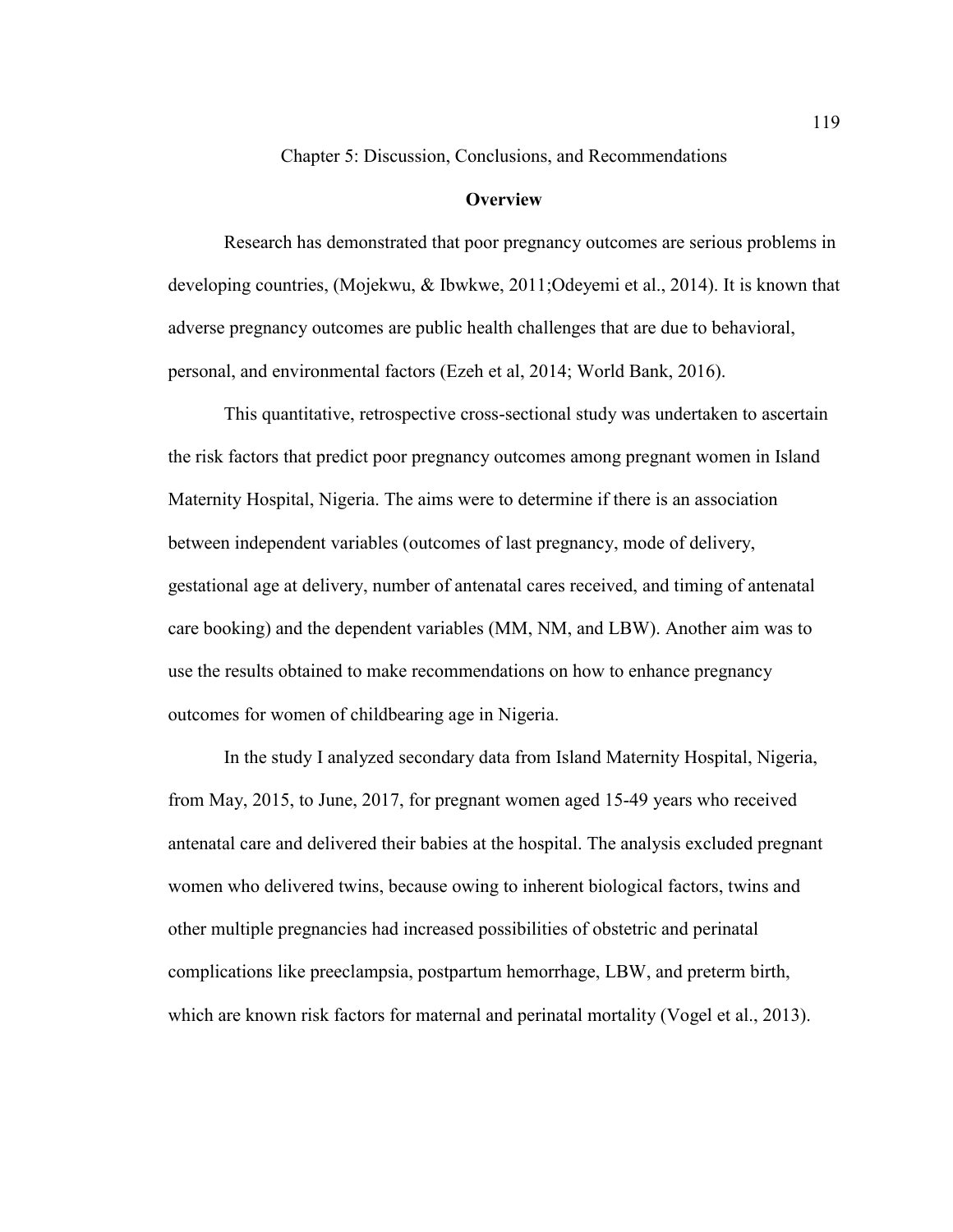### **Interpretation of Research Findings**

Eleven of the null hypotheses were rejected for the five research questions relating to the predictors of poor pregnancy outcomes among pregnant women in Island Maternity Hospital, Nigeria.

#### **Outcomes of Last Pregnancy**

In this study, pregnant women who experienced poor pregnancy outcomes in their last pregnancy were 76% less likely to survive their subsequent pregnancy compared to those who did not experience any poor pregnancy outcomes. The chances of pregnant women surviving during pregnancy increased nearly 108% for those with primary education or higher compared to those without primary education. Pregnant women who delivered a normal weight baby in their previous pregnancy had about 141% increased likelihood of delivering normal weight babies in their next pregnancy. On a similar note, pregnant women with less than primary education were 49% more likely to deliver LBW babies compared to those with higher educational level. Pregnant women who delivered a live newborn in their last pregnancy were 403% more likely to have a live birth in their subsequent pregnancy compared to those whose babies were stillbirths. Women with primary education or better had about 284% increased chances of delivering live babies compare to those with less than primary education. Also, pregnant women in the lowest income group were about 82% less likely to deliver live babies compared to those in the higher income groups.

The above findings agree with what is already documented that women who had adverse pregnancy outcomes in prior pregnancies had about 50% probability of having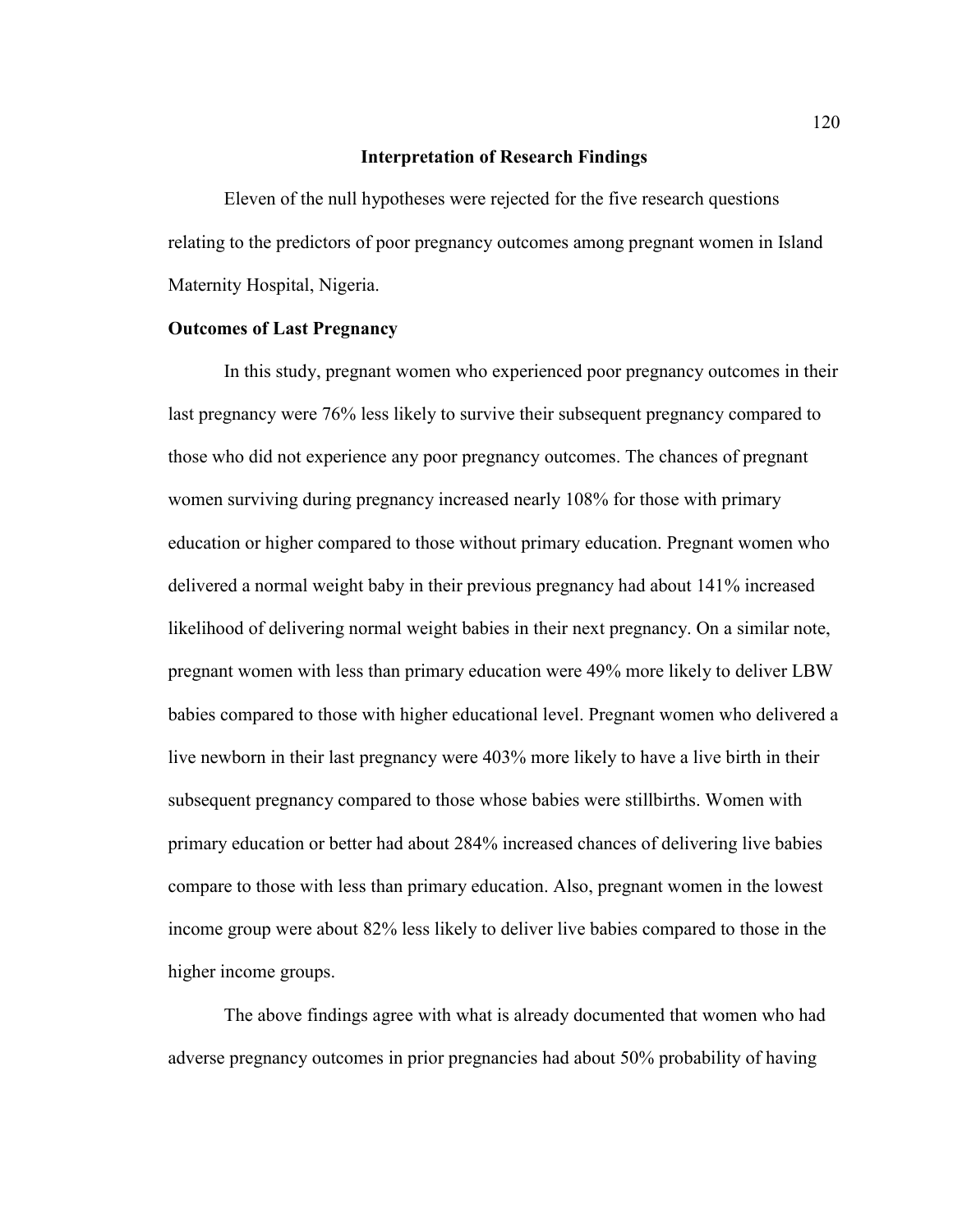poor outcomes in subsequent pregnancies, for example, stillbirth, neonatal death, preterm delivery, LBW, and cesarean section (Mahande et al., 2013; O'Neill et al., 2014; Ouyang et al., 2013; Shapiro, Séguin, Muckle, Monnier, & Fraser, 2017). The recurrence risk accounted for about 21.2% of perinatal deaths in second pregnancies, and adverse outcomes in initial pregnancies such as preeclampsia, placental abruption, placental pelvis, induced labor, preterm delivery, and LBW increased the risk of perinatal mortality in successive pregnancies (Mahande, et al., 2013). These findings were not surprising as stillbirths, NM, and other adverse pregnancy outcomes remained dominant in developing countries such as Nigeria (Ouyang et al., 2013). It is also demonstrated in this study that there is a strong association between the outcomes of previous pregnancies and subsequent ones as well as evidence of higher educational level and better income in relation to healthier pregnancy outcomes in subsequent pregnancies.

### **Gestational Age of Delivering**

In this study, it was discovered that pregnant women who delivered their babies in the preterm period (< 37 weeks) were 91% less likely to survive during childbirth compared to those women who delivered in the term period. Likewise, pregnant women with primary education or better had about 128% increased probability of surviving during childbirths compared to those with less than primary education. The result also showed that pregnant women who delivered in the preterm period had 1,196% increased odds of delivering LBW babies compared to those who delivered in the full-term period. On the same note, women who gave birth to newborns in the term period (38-40 weeks) were 435% more likely to deliver live babies compared to those who delivered in the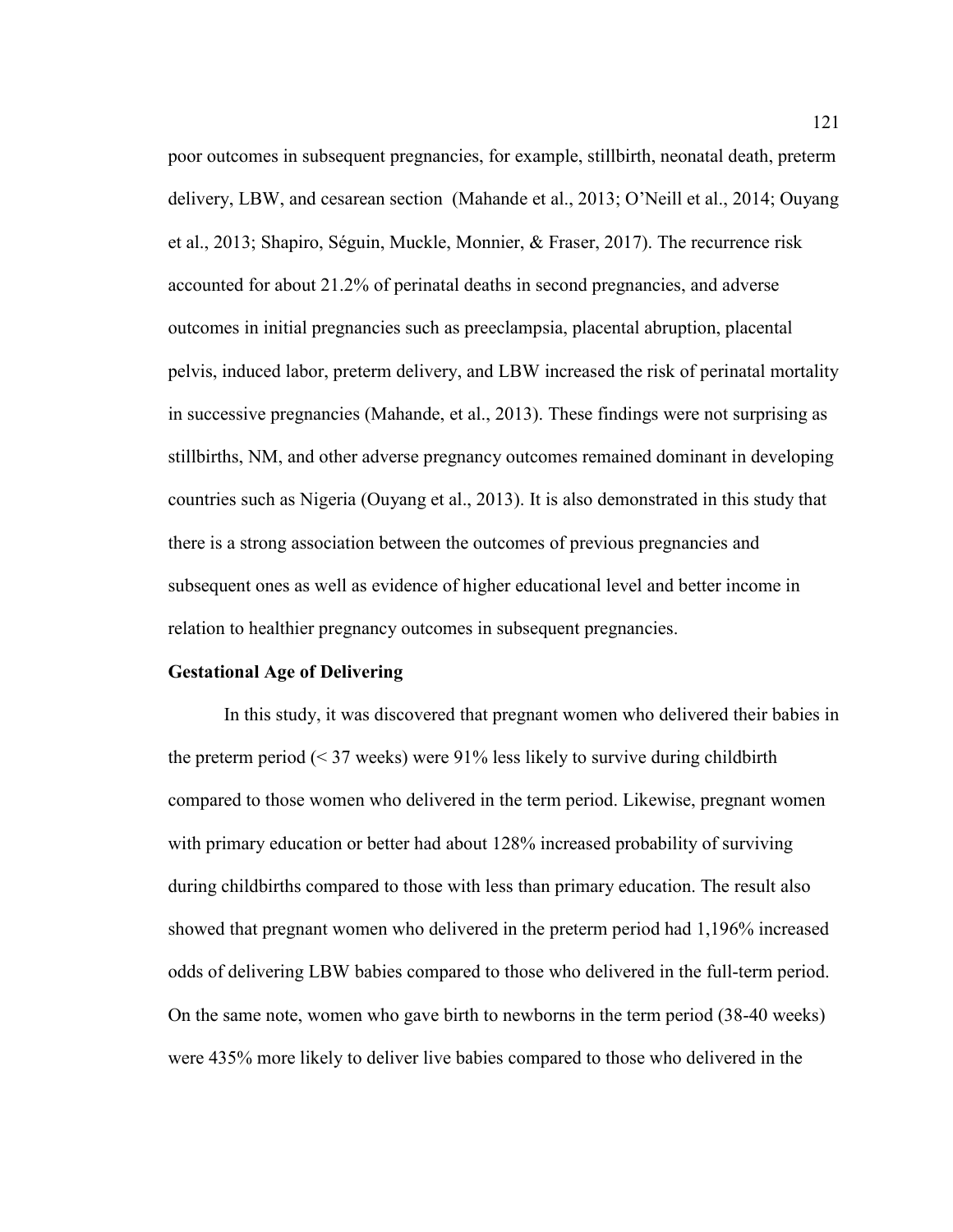preterm period. Pregnant women with primary education or better had 183% increased probability of giving birth to live babies compared to those with education below the primary school, and pregnant women in the lowest income bracket had about 84% reduced probability of giving birth to live babies compare to those in the high-income rank.

WHO (2018) estimated that nearly 15 million newborns are born preterm every year before 37 weeks of gestation. Preterm birth is considered the leading cause of death for infants and children below 5 years of age and the rate of preterm birth is 5% to 18% among 184 countries. More so, newborns born in late-term, moderate to early preterm carried a severe burden of diseases in their third and fifth years (Boyle et al., 2012). Schieve et al., (2016) noted that very LBW -preterm births, moderate LBW preterm births, and normal birth weight -preterm births were prone to a developmental disorder such as cerebral palsy, autism spectrum disorder, intellectual disability, and behavior conduct disorders. The study also showed that planned delivery below 39 weeks of gestation is associated with renal disease, and those delivered prior to 37 weeks of gestation were linked to adverse neonatal outcomes. Above 39 weeks of gestation was associated with an increase in severe preeclampsia (Harper, Biggio, Anderson, & Tita, 2016).

The above findings in this study agreed with the existing literature that babies born in the preterm period were vulnerable to LBW and that is also linked to another issue such as NM and developmental disorder beyond the infants age (Boyle et al., 2012; Catov et al., 2017; Harper et al., 2016; Schieve et al., 2016). It is also evidence that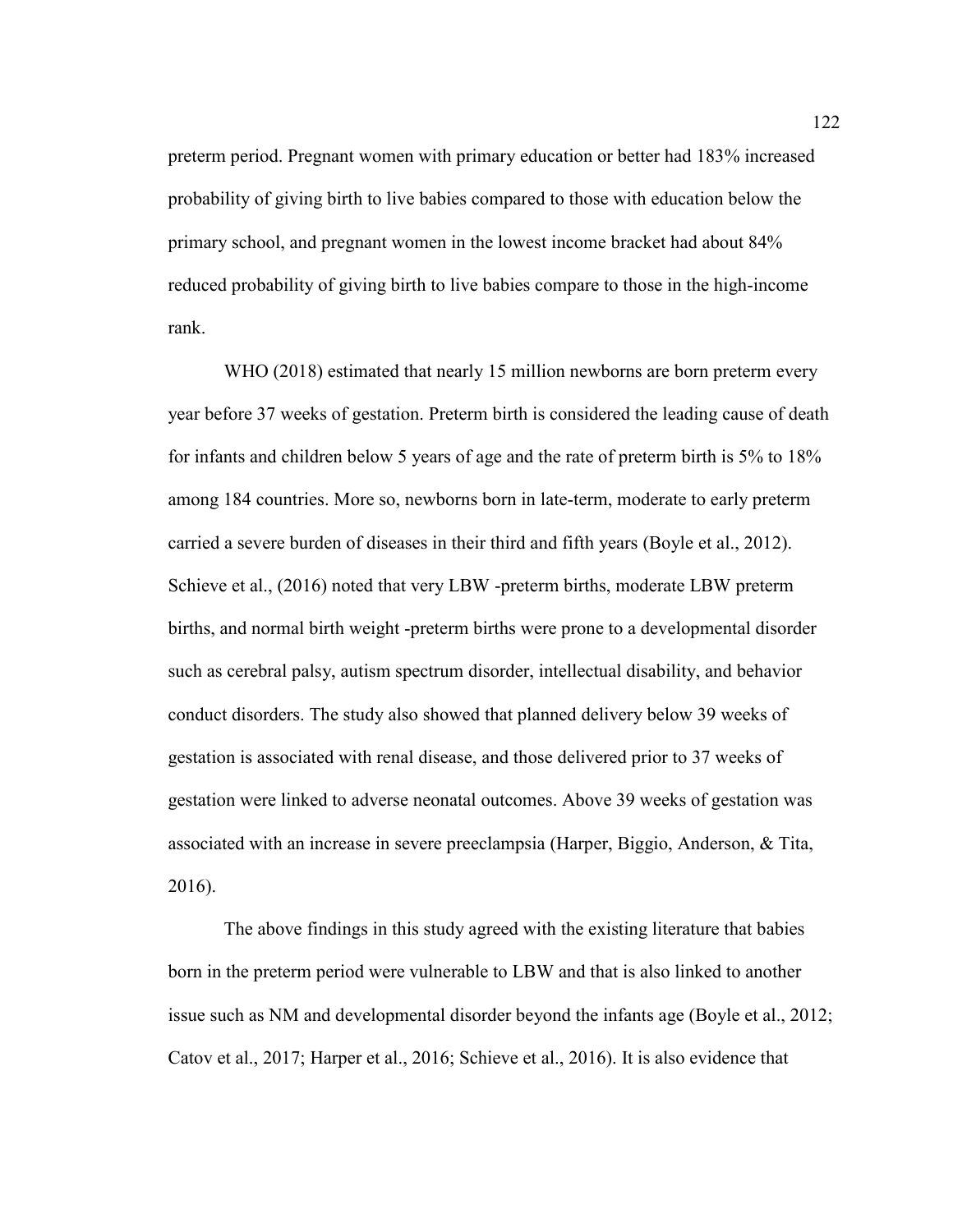preterm birth had a link to LBW and that LBW imposed a substantial financial and economic burden on the affected families, especially in developing countries (Tango, Orimadegun, Ajayi & Akinyinka, 2009; WHO, 2015). Nigeria is also considered among the 10 countries with the greatest number of preterm births. This is not shocking as race/ethnicity have been found to be responsible for LBW and preterm birth particularity among the Black race (March of Dimes, 2014; WHO, 2015).

#### **Mode of Delivery**

Pregnant women who had normal vaginal delivery were 82% less likely to have LBW babies compared to those who had breech and cesarean sections and had 570% increased chances of delivering live newborns compared those who had breech and cesarean section. It was also noted that pregnant women with primary education or better had 95% chances of surviving during delivery compared to those with less than primary education. Similarly, pregnant women with education below primary school had 47% increased chances of delivering LBW babies compared those with primary or higher education. Pregnant women with primary education or better were also found to have about 207% more chances of delivering live newborns compared with those whose education is below the primary school. On the other hand, pregnant women in the lowest income group had almost 80% decreased likelihood of delivering or having live babies compared to those in the higher income groups. Pregnant women within the age of 20-34 years old are 29% more likely to deliver live babies compared those in the other age brackets.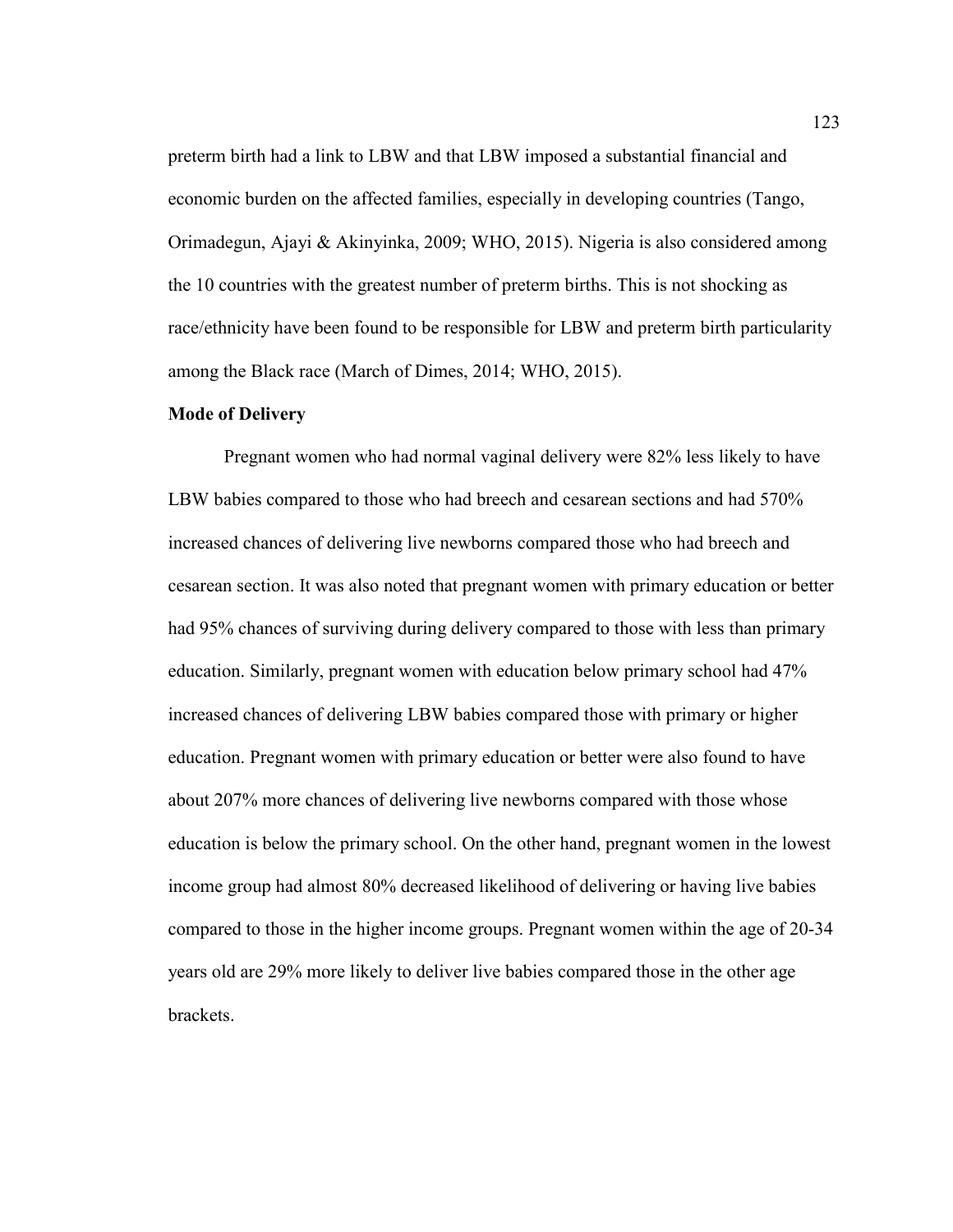Studies had documented that cesarean section is on the rise, especially in advance countries. In addition, there are serious debates as to which mode of delivery is safer. Some researchers favor elective cesarean section while others opt for vaginal delivery (Abebe, Gebeyehu, Kidane, & Eyassu, 2016; Briand et al., 2012; Hou et al., 2017). The cardinal point is that some mode of delivery presents greater risk than others. It had been documented that indeed the mode of delivering an infant is a pregnancy risk factor. For example, Abebe et al, (2016) found that the mode of delivering a baby through cesarean section is prone to low first-minute Apgar score, NM, MM, and respiratory distress syndrome compared to babies born through vaginal delivery. Similarity, Chen et al.(2015) also affirmed that babies born through cesarean section were susceptible to a higher rate of LBW compared to those born through vaginal delivery.

There are statistically significant differences between cesarean and vaginal delivery with better results observed in babies born through vaginal delivery compared to those born via cesarean section (Negrini, Assef, Da Silva, & Araujo , 2015). A study by Briand et al. (2012) also showed that trial labor, intrapartum cesarean section and operative vaginal delivery demonstrated a higher risk of MM and morbidity and NM compared to spontaneous vaginal delivery. Related findings were also acknowledged by Stohl, Szymanski, and Althaus (2011) indicating that cesarean section is vulnerable to estimated blood loss and postpartum infection compared to breech vaginal delivery.

The findings in this study amplified the fact that vaginal delivery posed relatively low risk of MM, LBW, and NM compared to other modes of delivering a newborn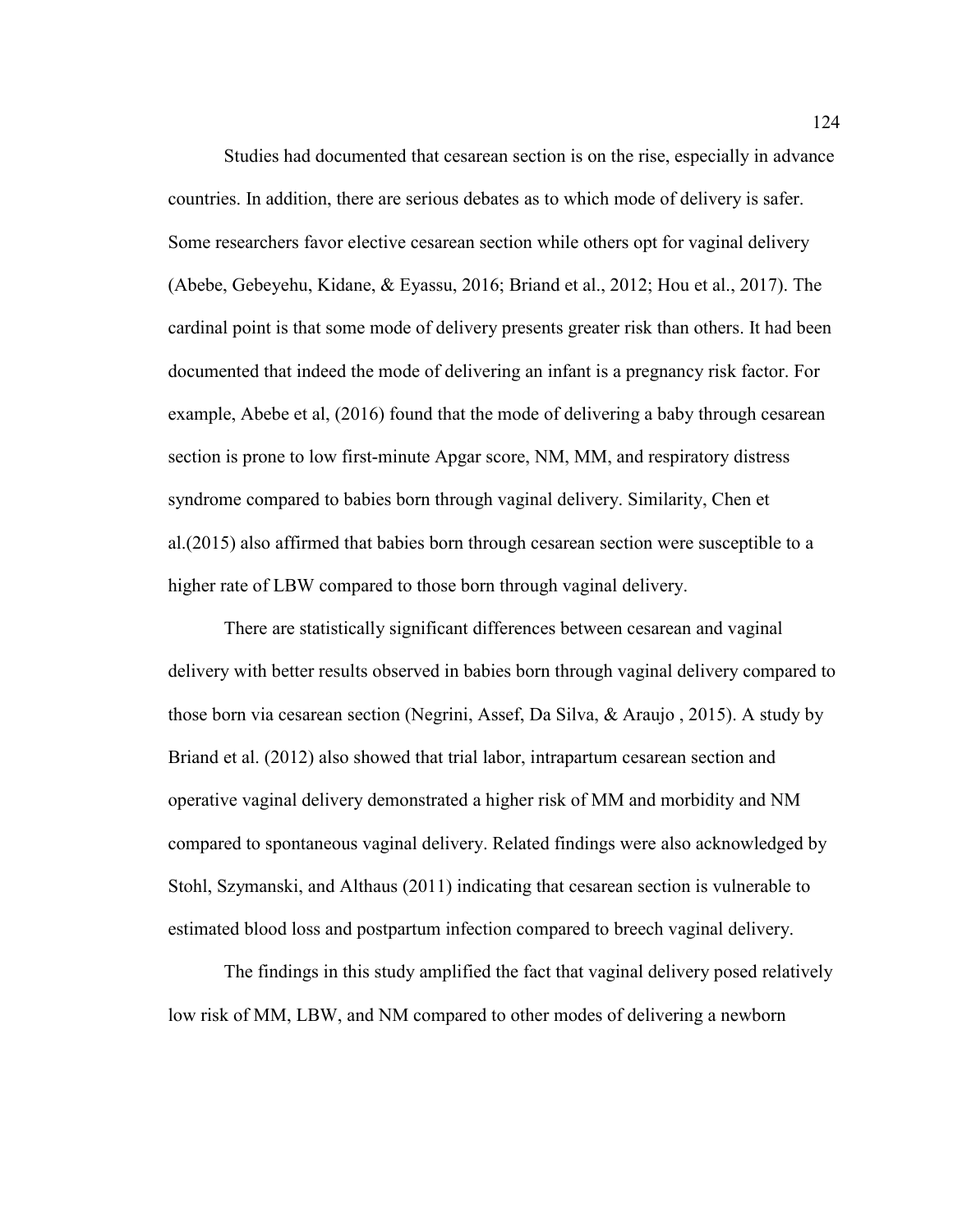(Abebe et al., 2016; Briand et al., 2012; Chen et al., 2015; Negrini et al., 2015; Stohl et al., 2011).

### **Timing of Antenatal Care Booking**

In this study, it was noted that pregnant women who booked for antenatal care in the first trimester (less than 12 weeks) of being pregnant had about 233% more chances of delivering normal weight babies compared to those that booked later in their pregnancy. On the same note, pregnant women who booked for antenatal care in the second trimester (13-26 weeks) of being pregnant had nearly 115% increased likelihood of delivering a normal weight infant compared to those who booked in the third trimester.

According to WHO (2013), nearly 69% of pregnant African women booked and received at the minimum one antenatal care visit with an increase in the coverage of firsttrimester booking. Booking and receiving antenatal care during pregnancy helped alleviate pregnancy complications and reduce maternal and NM (WHO, 2013). Studies had documented that women that do not book for antenatal care during pregnancy are increasingly vulnerable to delivering LBW babies (Awoleke, 2012 Onwuhafua, Ozed.Williams, Kolawole, & Adze, 2016).Booking for antenatal care is a protective factor for maternal death, neonatal death and other pregnancy complications (Fawole et al., 2012). The study also revealed that booking for antenatal care in the second trimester were more likely to result in LBW and preterm birth (Alwan, Roderick, & Macklon, 2016). It is further noted that more pregnant women booked for antenatal care services in the second trimester of their pregnancies; for instance, Parsa (2012), established that 27%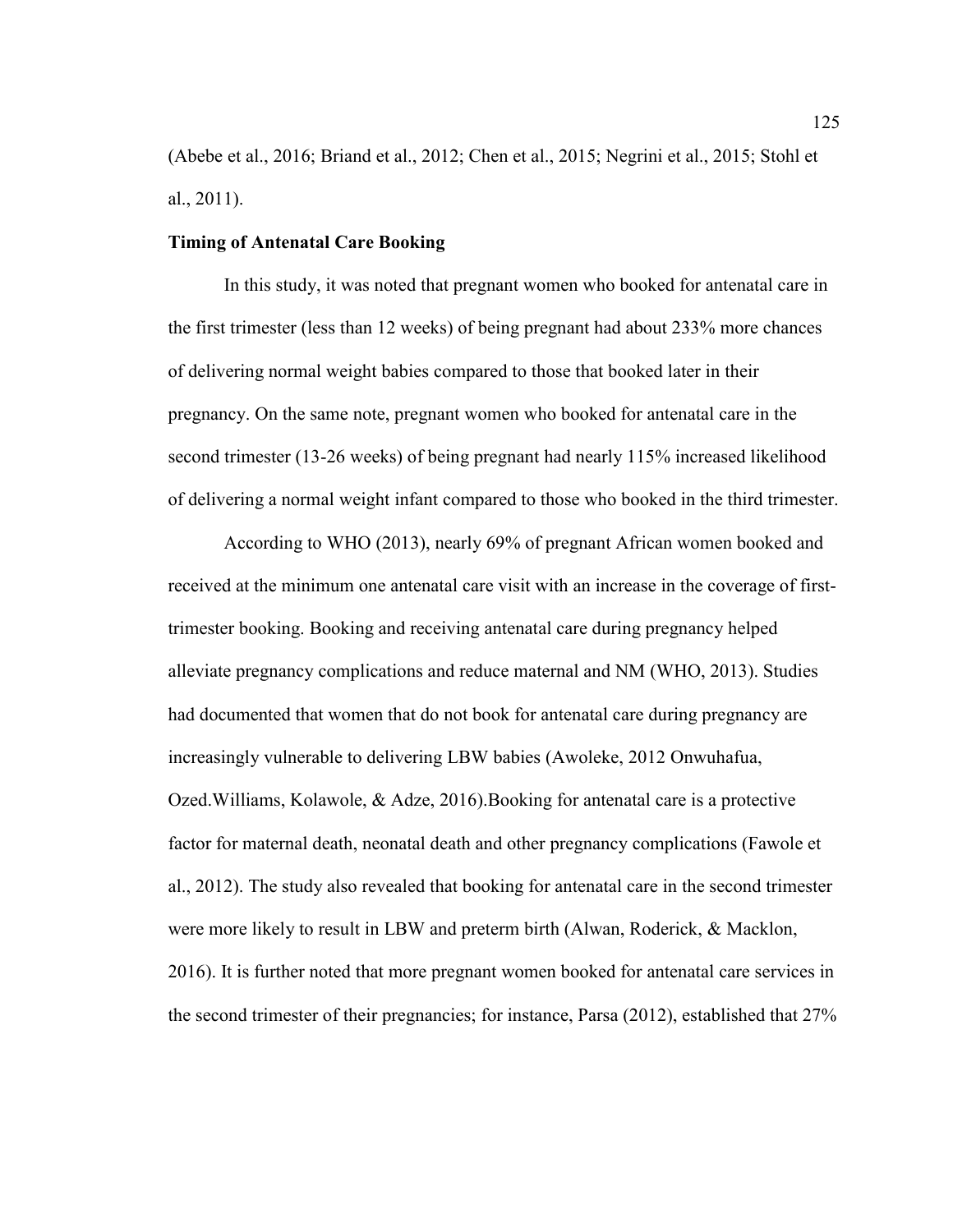of women booked for antenatal care in the first trimester, 62.9% in the second trimester and 2.7% in the third trimester.

In this study, there were no significant associations between timing of booking and MM or the timing of booking and NM. However, there was a significant association between timing of booking and birth weight (normal birth weight) which supported some of the earlier findings in the literature on this subject. (Fawole et al., 2012; Tuladhar. & Dhakal, 2011; Kuhnt & Vollmer, 2017).

### **Number of Antenatal Care Received**

This test did not produce a significant association between MM, NM, and LBW. Nonetheless, there were clinical lessons learnt from this test for instance the more the number of antenatal care pregnant women received, the more likely they will survive during childbirth. For instance, 1-3 visits the chances increased by 46%, 4-6 visits the chances increased by 72%, 7-9 visits it increased by 85% and 10-12 visits the chances increased by 152% respectively. Similarly, the chances of newborn surviving also increased with the number of antenatal care pregnant women received but decreased after the ninth visits. For example, 1-3 visits the odds grew by 64%, 4-6 visits the odds increased to 158%, 7-9 visits the odds increased to 726% while for 10-12 visits, the odds was 341% accordingly.

The WHO (2013) recommended four essential visits known as focus intervention for healthy pregnant women. Previous literature findings are in agreement with the above assessment. Tuladhar and Dhakal (2011) found that pregnant women who received regular antenatal care had improved maternal and perinatal outcomes. It is also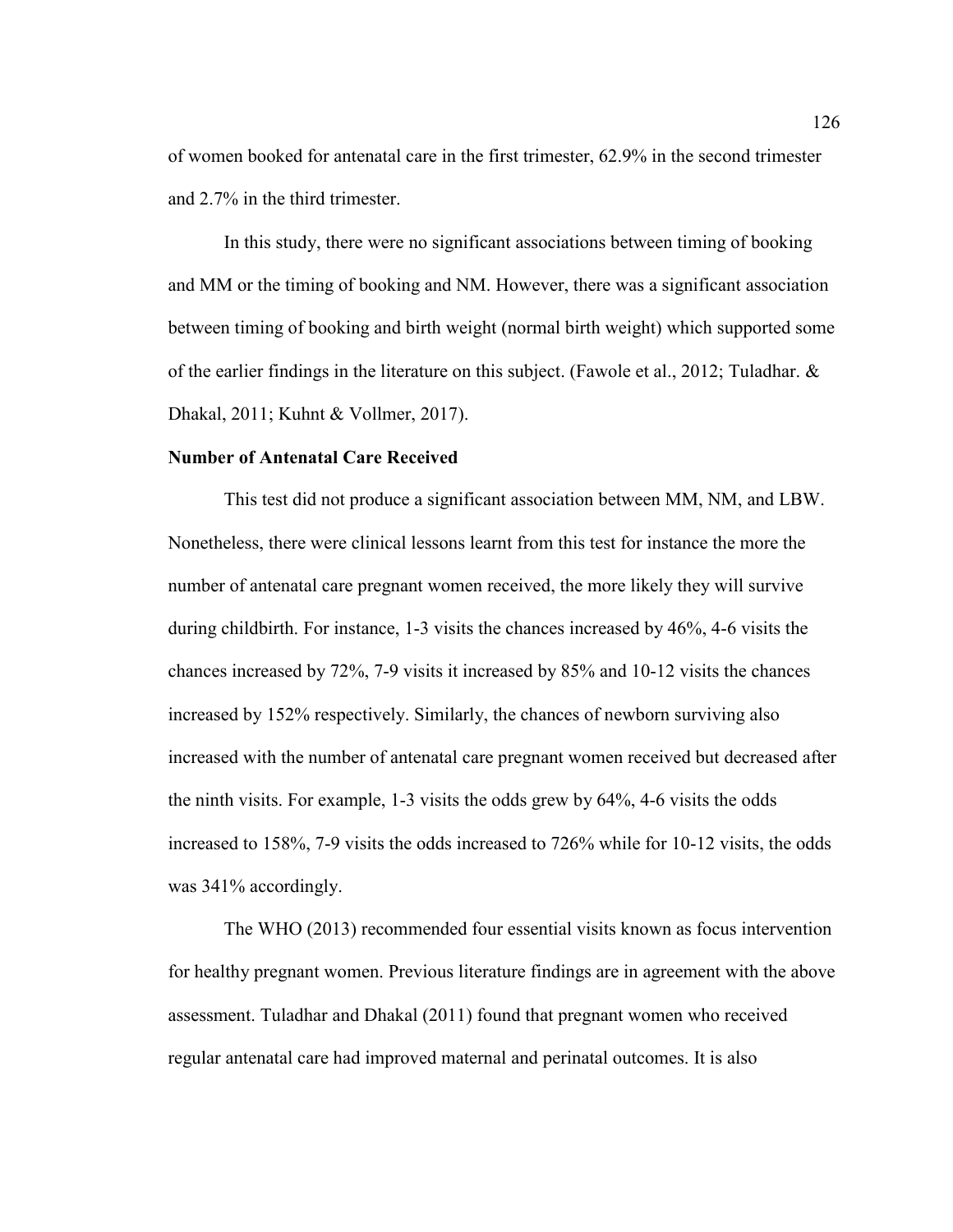documented that pregnant women who received one antenatal care visit reduced the odds of NM by 1.04% and 1.07% reduced odds of infants mortality, those that had four antenatal care visits were associated with further reduction of NM and infants mortality by 0.56% and 0.42% respectively (Kuhnt & Vollmer, 2017). Additionally, one antenatal care visit is linked to 3.82% reduced odds of giving birth to LBW baby, and four antenatal care visits were associated with 2.83% reduced chances of giving birth to a LBW baby (Kuhnt & Vollmer, 2017).

### **Social Cognitive Theory**

Social cognitive theory was the framework used in this study. This theory assumes that human behavior is shaped by the interchange of personal, behavioral and environmental impacts. SCT further highlight the abilities of people to amend or build their desired environment through the ability of collective actions. I assumed that Nigerian women of childbearing age would be confronted with poverty, inadequate education, cultural, religious and traditional norms and other obstetric factors which influence some of the undesirable behaviors that lead to poor pregnancy outcomes.

The SCT was the appropriate lens to which to predict poor pregnancy risk factors and to model positive behaviors change in order to enhance pregnancy outcomes for women of reproductive age in Nigeria. There is evidence in the literatures that outcome of previous pregnancy, timing of booking and receiving of insufficient antenatal care, gestational age of delivery, mode of delivery as well as low income and inadequate education are pregnancy risk factors (Abebe, et al., 2016; Awoleke & Gynecol, 2012;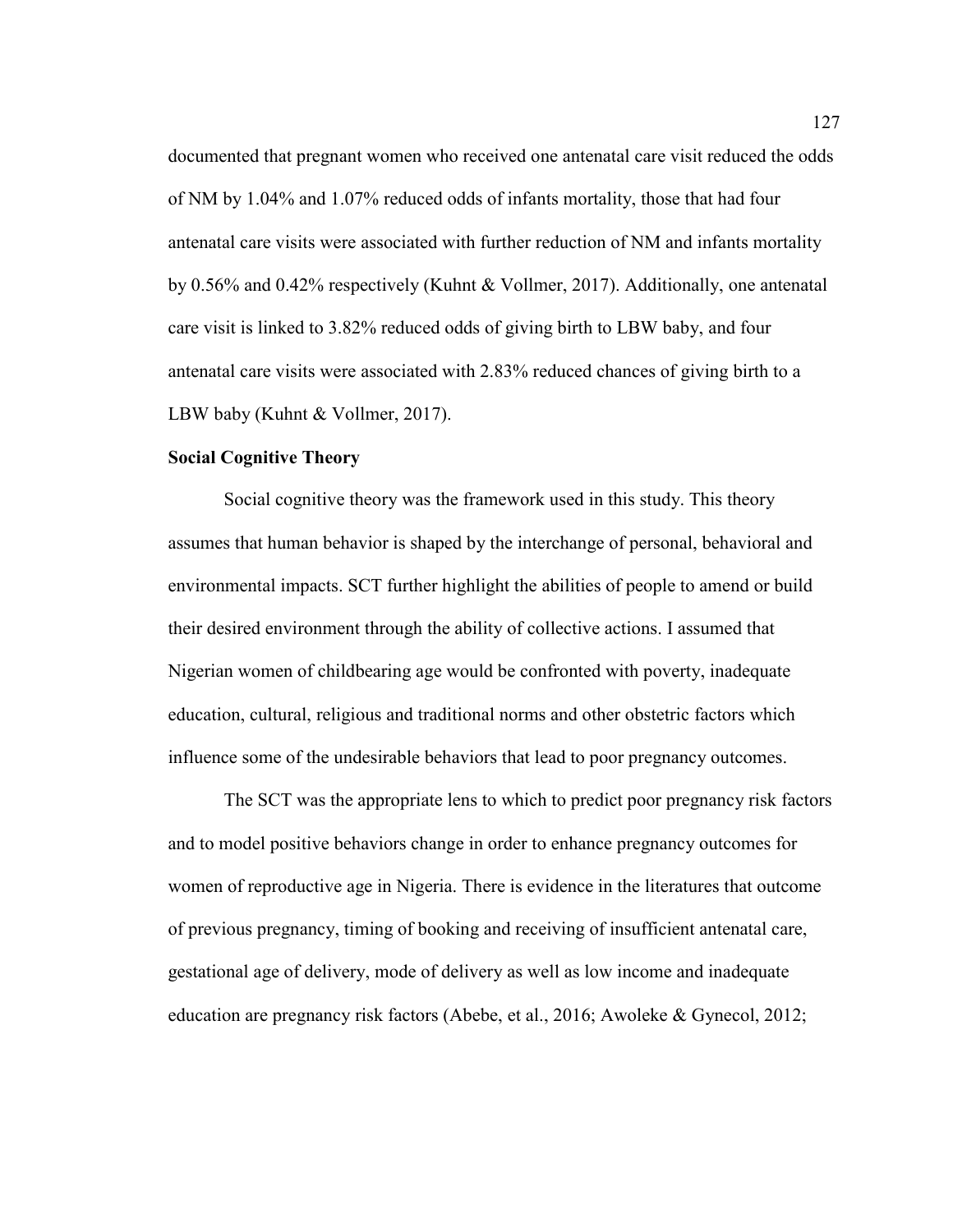Boyle et al., 2012; Onwuhafua, et al, 2016l Shapiro, Séguin, Muckle, Monnier, & Fraser, 2017),

This study had demonstrated that the risk factors of impoverished pregnancy outcomes are complicated which comprise personal, behaviors and environmental factors. Several SCT constructs can be used to model positive behaviors change among childbearing age women in Nigeria to improve pregnancy outcomes. For instance, the self-efficacy, outcomes expectation, collective efficacy, self-regulation, reciprocal determinism, and observational learning. These study findings showed that SCT is an application framework that would be tailored to create effective strategies to boost pregnancy outcomes for women of reproductive age.

### **Limitations of the Study Findings**

It was a retrospective cross-sectional study which used secondary data for the analysis. Thereby, one can only show the association between the dependent and independent variables and not necessarily causation. The study only uncovered the prevalence of the outcomes and not incidence which could be considered a limitation to the study. Although, the study controlled for socioeconomic variables such as age, income, education, occupation and other obstetric factors were not controlled for in this study. This might likely influence the study outcomes to either direction (positive or negative). Therefore, caution should be exercised when generalizing the results to a larger society.

Another limitation of the study was the disproportionate proportion of married, pregnant women (89.3%), Yoruba (73.8%), those from the urban location (77.9%) and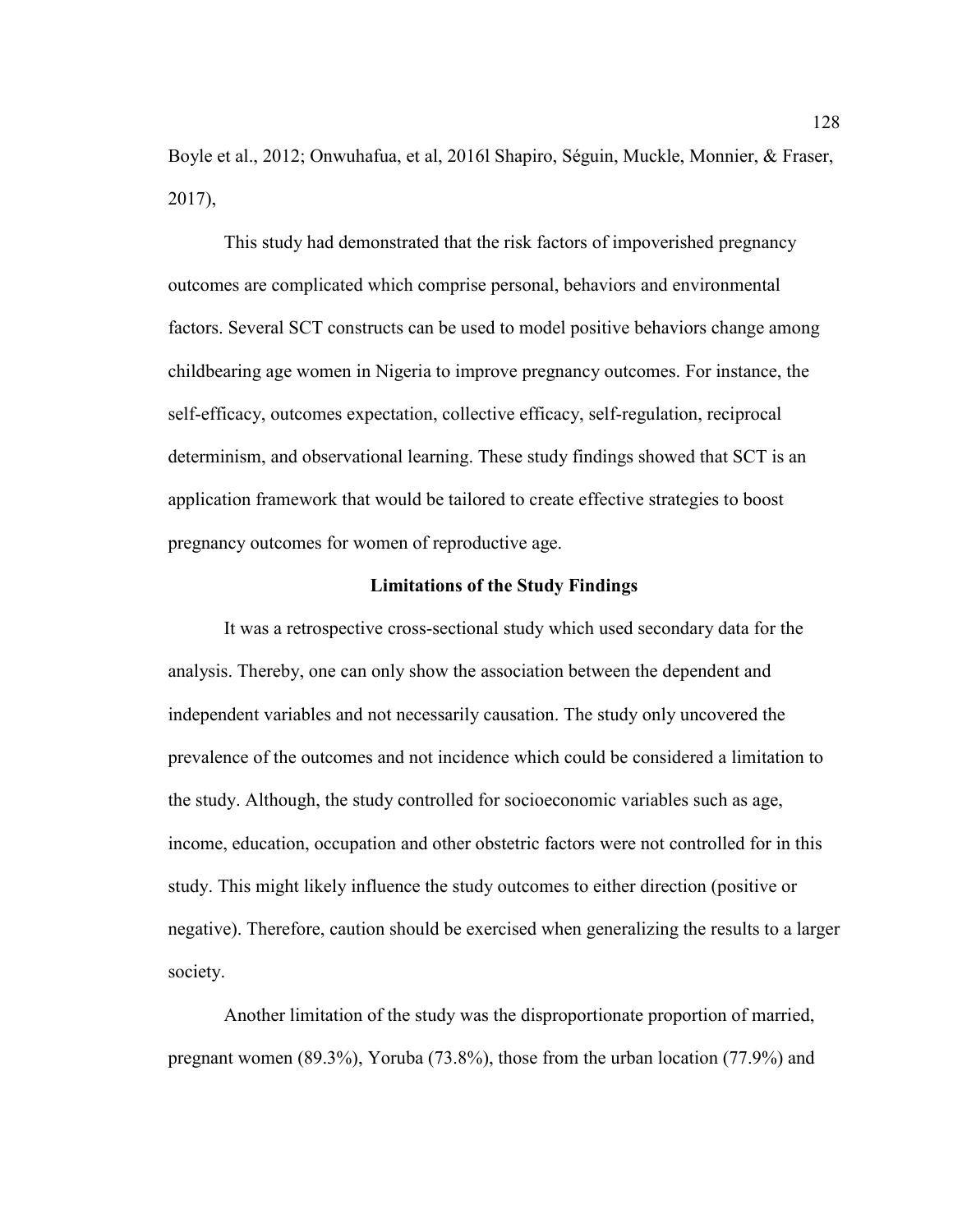those with educational level of secondary school and higher (75.8%) compared to the other population. This is not surprising to the researcher considering the fact that the study was conducted in an urban area of Lagos which is one of the major cities in Nigeria. These could possibility influence the study outcomes. It is worthy to note that this is a Hospital data collected in the heart (urban area) of Lagos, Nigeria. Therefore, that hindered the generalizability of the study outcomes.

### **Recommendations for Further Study**

This study demonstrated the predictors of poor pregnancy outcomes as it relates to MM, NM, and LBW in Nigeria for women childbearing age. Nigeria consistently performed poorly in most of the pregnancy outcomes indicators, worse than most African countries. Further studies are needed that will look beyond socioeconomics and obstetric factors alone but also considering environmental factors.

Further studies are needed that will take into account the history of poor pregnancy outcomes, dating back for at least three years. These will help enhance pregnancy outcomes for this population and provide strategies to better equip pregnant women who had experienced adverse pregnancy in their previous pregnancy for the subsequent pregnancy.

Future studies should aim at providing preconception care education and promotion for women of childbearing age in Nigeria. Preparing and educating women in advance is a step in the right direction and will limit or decrease the rate of poor pregnancy outcomes in these populations for the present and next generation.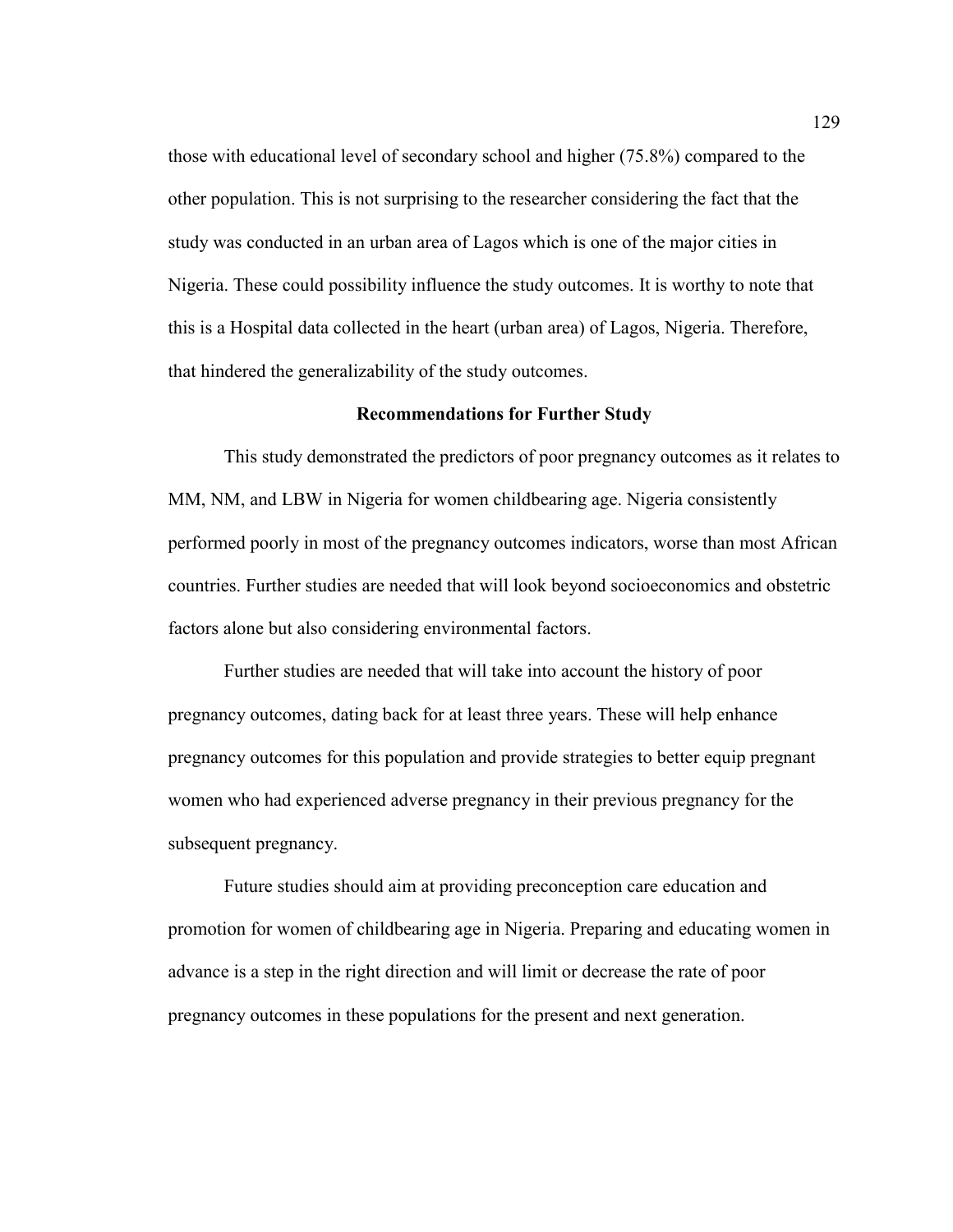It is worthy of note that the present study sample included a larger percentage of urban, educated (secondary and higher) and Yoruba pregnant women. Future studies should consider what the results will be if the population of rural, primary or uneducated women or other ethnic population were higher or equal to the urban population. That might likely provide more useful information on how to improve adverse pregnancy outcomes for women of reproductive age in Nigeria.

Booking for antenatal care in the first trimester was more beneficial to pregnant women and produced better birth outcomes compared to those that booked for antenatal care in the second or the third trimester. Yet, the majority of pregnant women booked for antenatal care in the second trimester. Future research should determine reasons why a larger proportion of pregnant women book for antenatal care in their second trimester and how to reverse this trend for better birth outcomes.

The constant interaction between personal factors, behavior, and environmental factors help shape the behavior of pregnant women, and influence pregnancy outcomes positively or negatively. Further studies should consider SCT in examining the interactions pathways between personal factors, behavior and environmental factors in modeling positive behavior change among women in Nigeria. Many of the constructs of SCT can be tailored to change the cultural, religious and traditional beliefs or norms of women in Nigeria. Thus, improving pregnancy outcomes of pregnant women in the population.

Finally, better income and quality education had been documented as positively associated with better pregnancy outcomes. Stakeholders at all levels, federal, state, local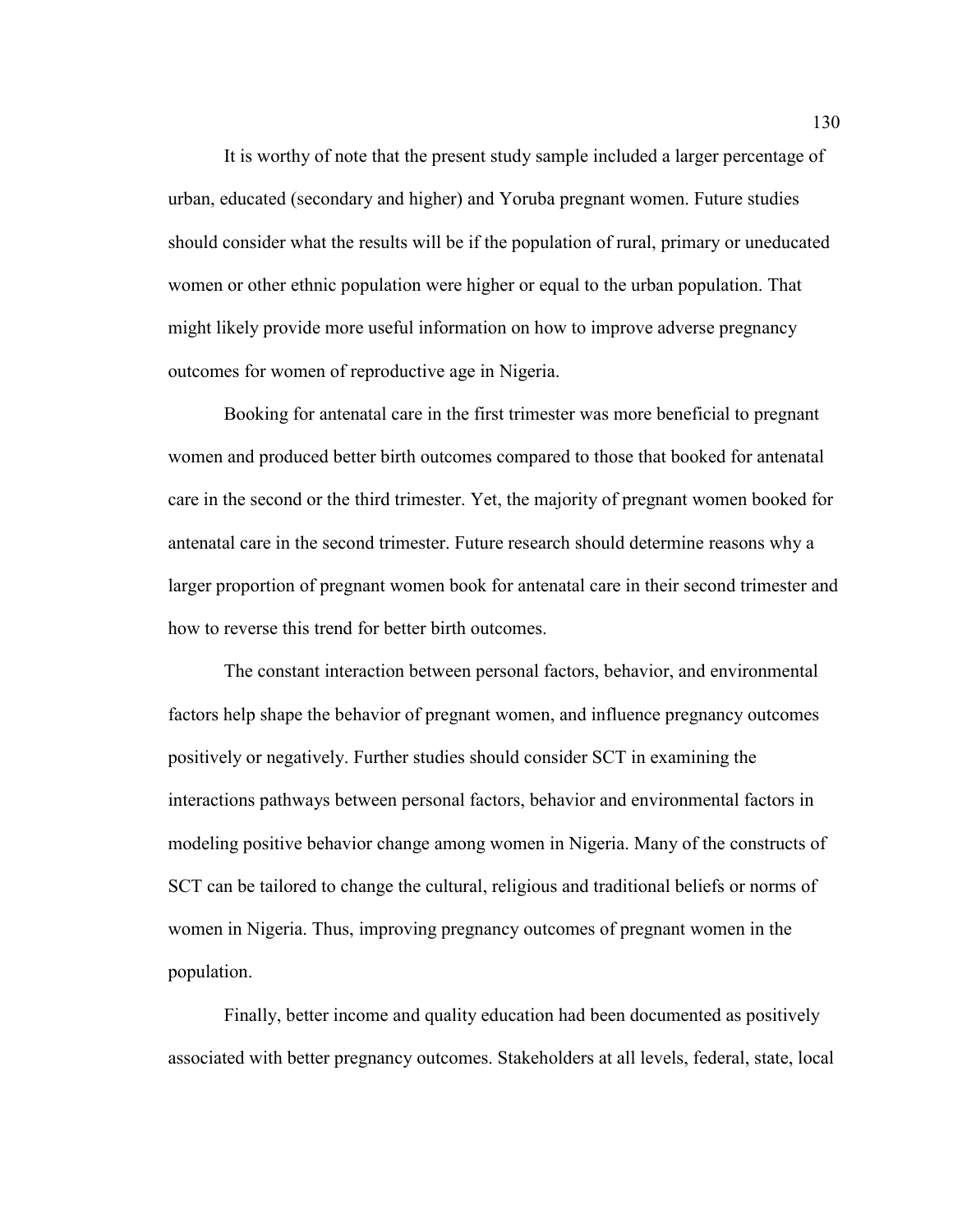and community should create policies and programs that will place greater emphasis on female education. These policies should also provide provision for educational campaign and promotion to rural communities in Nigeria where they are greatly affected. If possible, government at federal and state levels must provide financial incentives for girls education, especially in the rural communities. This will help avert the trend of early marrige, early and unwanted pregnancy which is a known predisposing factor to poor pregnancy outcomes and toward achieving quality education.

Government policies at all levels must provide adequate and quality employment for females, such that is comparable to their male counterparts. Programs, loans and grant incentives aim at providing working incomes should be established, particularly in the rural areas of Nigeria to benefit women. These will enhance the poverty status of women in Nigeria thereby, reducing some of the adverse pregnancy outcomes connected with poverty.

## **Implications for Positive Social Change**

This study has the likelihood of broadening the understanding of poor pregnancy outcomes especially in Nigeria. The potential impacts of positive social change of this study will be observed on several levels, such as individual, family, organization, and society/policy level. At the individual level, this study provides useful information regarding the benefit of quality education and income especially for women, and how that can help shape positive pregnancy outcomes. It further acknowledged the advantages of booking for antenatal care in the first trimester and receiving the required number of antenatal cares, as well as the benefits of vaginal delivery for the mother and newborn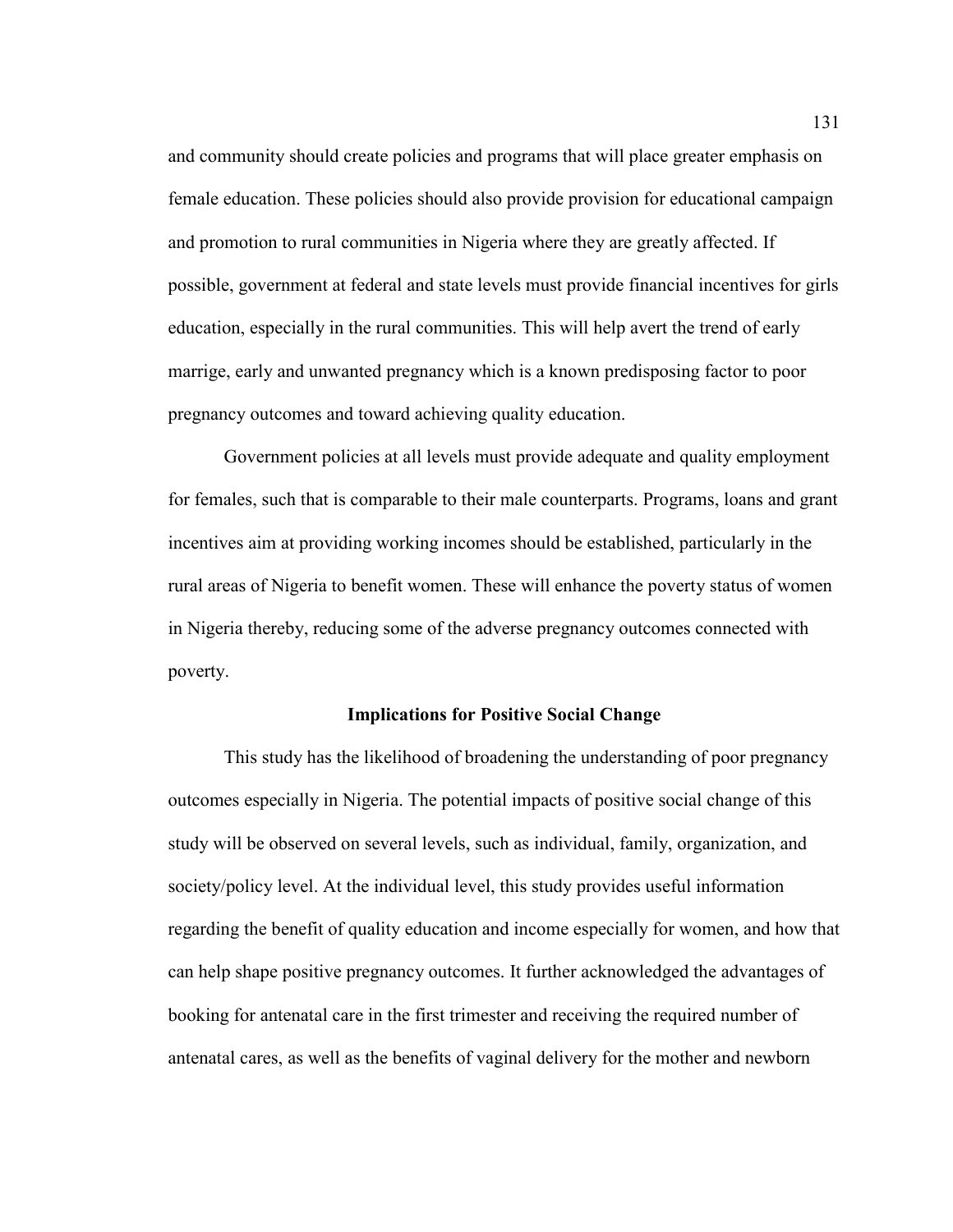and how gestational age of delivering influence birth outcomes positively or negatively. Also, how the outcomes of previous pregnancy may help shape the outcomes of subsequent ones. Women should be given access to the relevant information and educational materials that will help them prepare for pregnancy.

At the family and community levels; it is noted that family that experienced maternal or some time neonatal death are often forced to liquidate their assets and borrow money to settled incurred hospital and funeral costs. Most families spent nearly one-third of their yearly per capita expenditure on health care access during pregnancy and delivery (Kes et al., 2015). To reverse this trend demands educational campaign and promotion, as well as open discussion in the communities and families about preparing for pregnancy in advance. This discussion and the promotional campaign should include avoidance of lifestyles and behaviors known to negatively influence pregnancy outcomes, as well as religion, cultural and traditional norms, and other factors that contribute to poor pregnancy outcomes. This strategy will promote positive social change, which will translate to a productive future for the families and communities.

Policymakers should design strategies that will take advantage of the cultural, religious, place of residence, ethnic background and educational status of women in promoting reproductive health in Nigeria. These strategies would underscore the need for preparing for pregnancy in advance which includes quality nutrition, positive behaviors, and positive lifestyles, as well as the use of contraceptive, safe abortion, the benefits for early and adequate antenatal care, safe delivering and postpartum care. Also, the WHO (2015) agenda 2030 should be incorporated as part of these intervention strategies to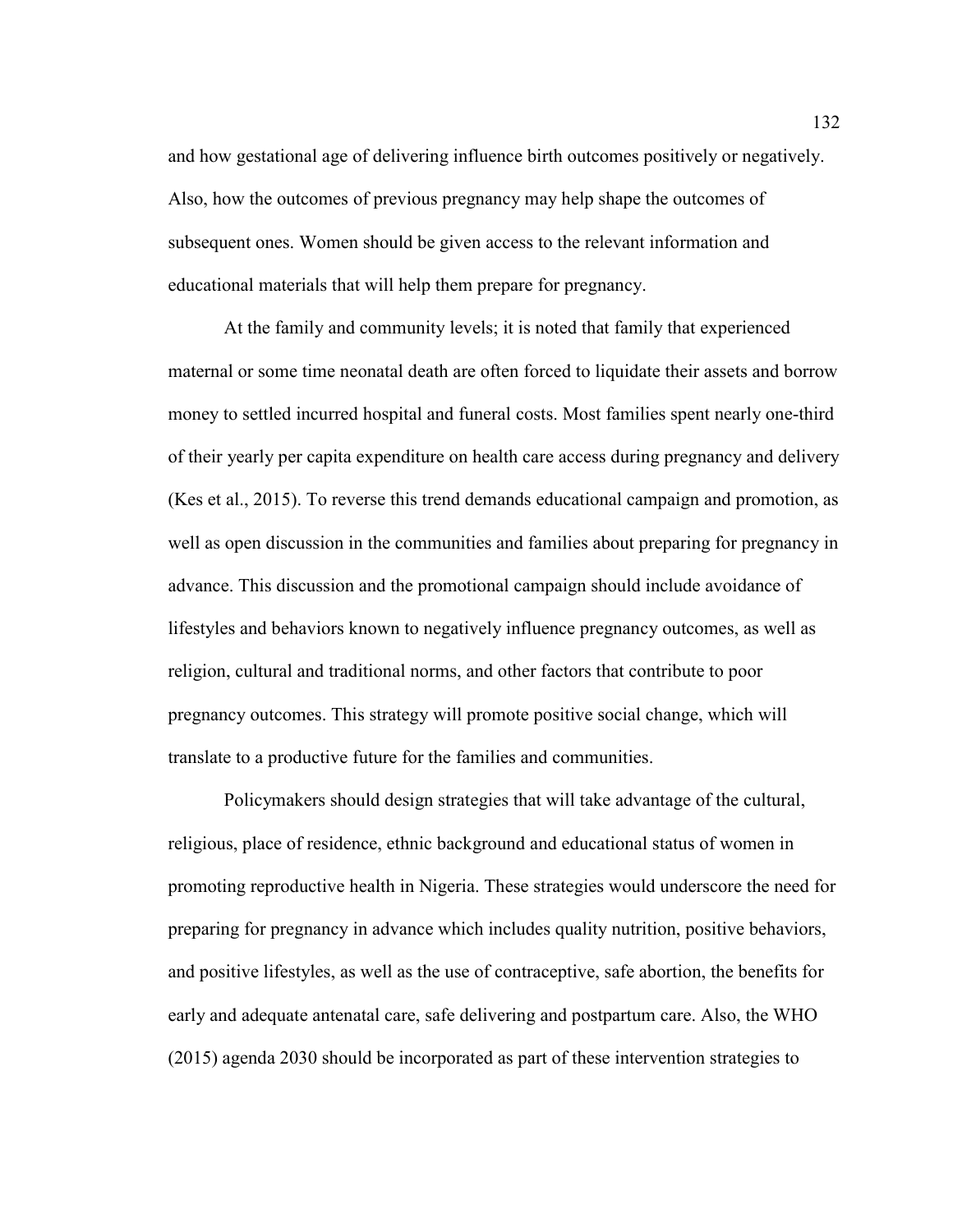ensure Nigeria will achieve this goal by 2030.The Sustainable Development Goals (SDGs) agenda through 2030 aims to reduce the global MM ratio to less 70 per maternal deaths per 100,000 live births. In addition, the agenda also includes newborn health and the effort to reducing the inequalities that are responsible for discrepancies in access, quality, and outcomes of health care within and among countries. The policy at the national level must provide provision for maternal and health-related research, as well as specific action plans to accomplish the SDGs of 2030. Generally, this would trigger positive social change, productive and healthy future for the country.

## **Conclusion**

The study expanded the existing body of knowledge that previous poor pregnancy outcomes, mode of delivering, the timing of antenatal care and gestational age at delivery are pregnancy risk factors. Overall, this study showed the variables that were found to predict poor pregnancy outcomes include the outcome of last pregnancy, mode of delivery, the timing of antenatal care booking, and gestational age at delivery. These variables indicated moderate to strong significant associations with the outcomes variables, even after controlling for selected covariates. The study findings had also shown that poor income and inadequate education are strong risk factors for poor pregnancy outcomes.

As noted by Bandura 1977, SCT believes that behavior is influenced by the interchange of personal, behavioral and environmental impacts and those behaviors are shaped through a combination of positive personal and environmental factors. This study showed that positive personal factors (income and education), positive obstetric factors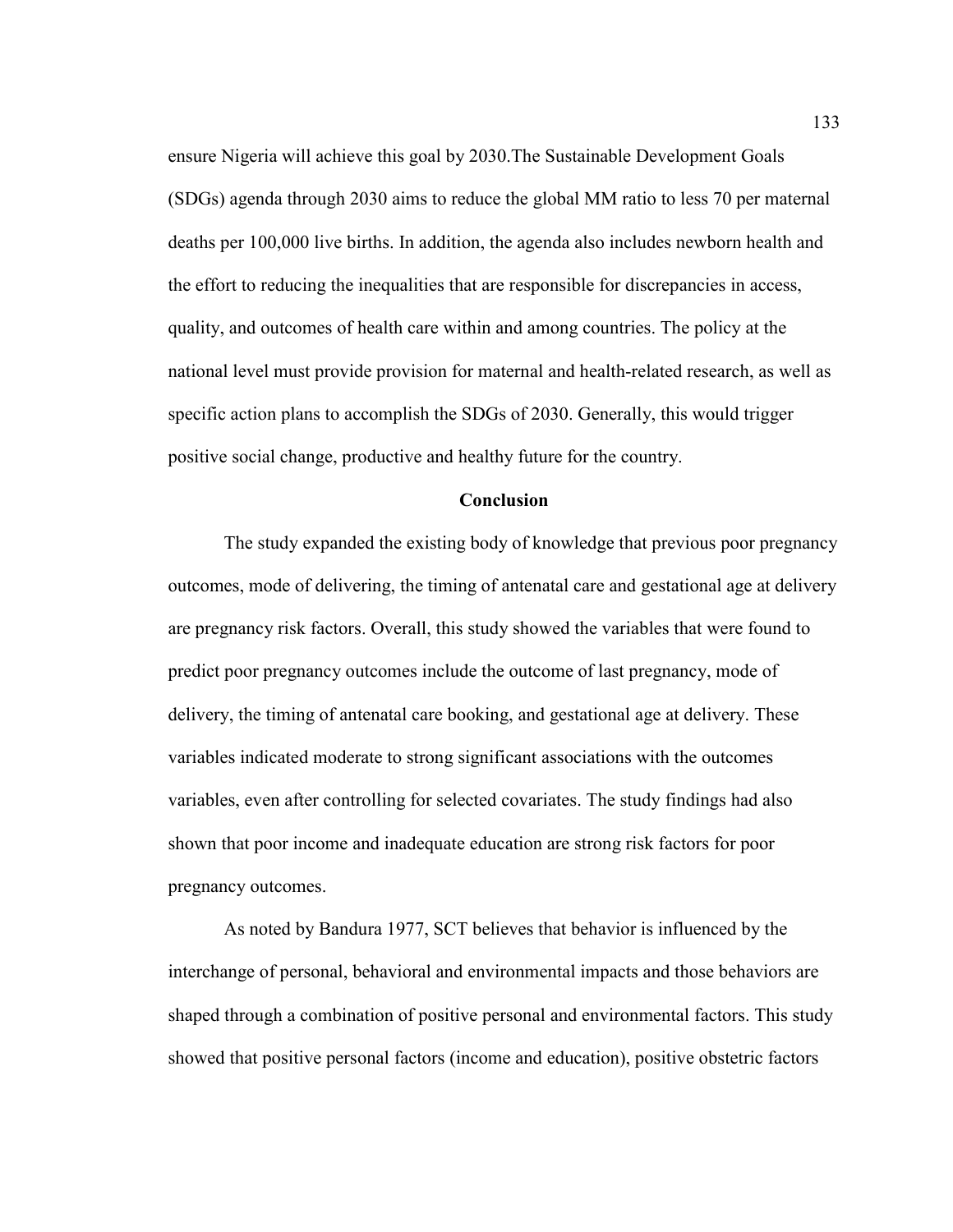(the outcome of last pregnancy, mode of delivering, gestational age at delivering and timing of antenatal care booking produced better pregnancy outcomes.

Adverse pregnancy outcomes are public health challenges, as well as health care issues that requires multidimensional approaches to avert the current trends. Developing strategies at the policy level is needed to create programs and educational campaign that take cognizance of religious, cultural, traditional norms and education status of reproductive age women. It is also, necessary to incorporate family planning, use of contraceptive, safe abortion, planned and unplanned pregnancy, as well as importance of early antenatal care booking and receiving the recommended number of antenatal cares during and after childbirth into high school curriculum, plus counseling regarding mode of delivery. The above methods would help reduce the rate of poor pregnancy outcomes and enhance adverse pregnancy outcomes for women of reproductive age now.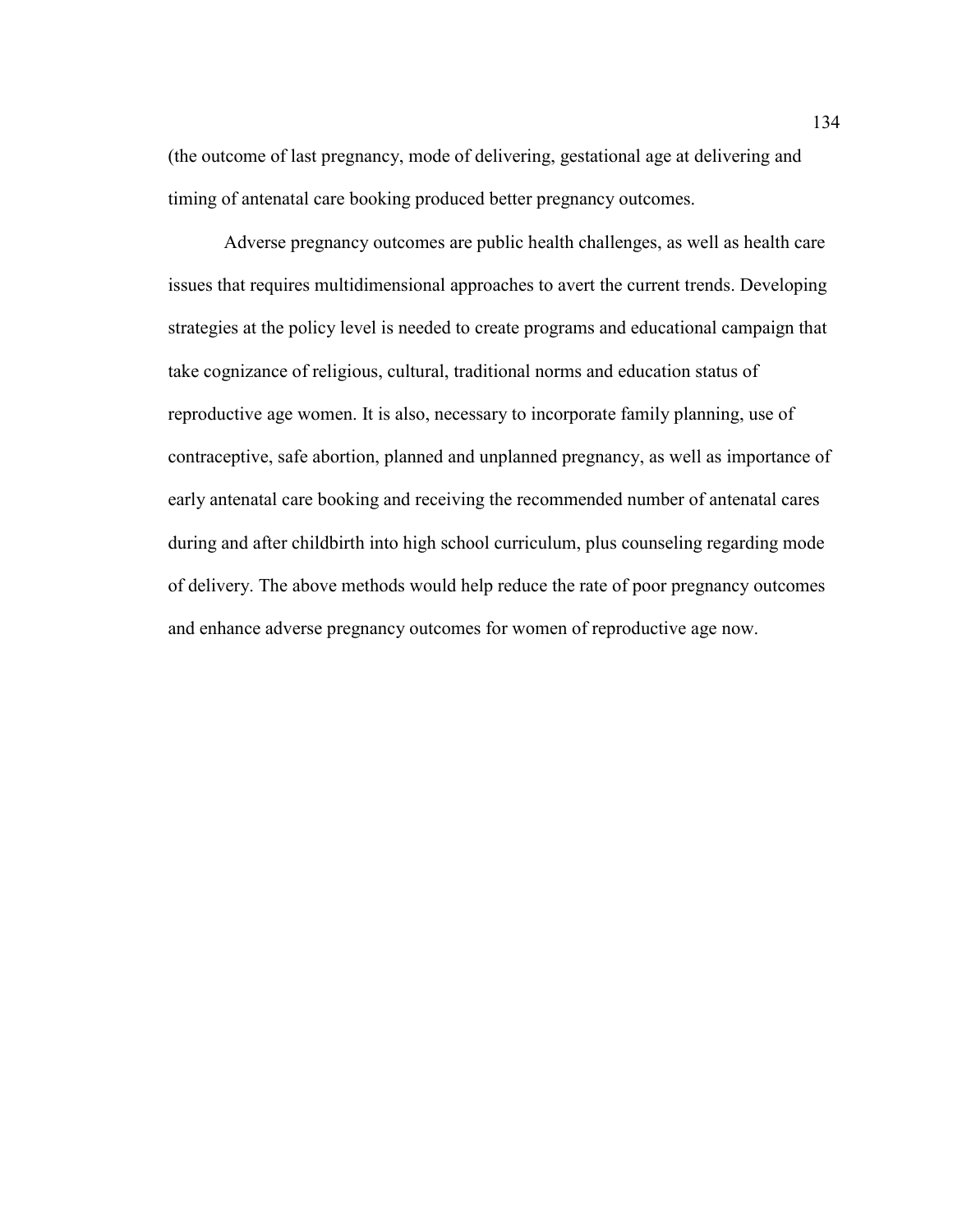## References

- Abebe, E., F., Gebeyehu, W., A., Kidane, N. A., & Eyassu, A. G. (2016). Adverse birth outcome: a comparative analysis between cesarean section and vaginal delivery at Felegehiwot Referral Hospital, Northwest Ethiopia: A retrospective record review. *Pediatric Health, Medicine and Therapeutics*, *7*, 65–70. https://doi.org/10.2147/PHMT.S102619
- Alfadhli, E. M., Osman, E. N., Basri, T. H., Mansuri, N. S., Youssef, M. H., Assaaedi, S. A., & Aljohani, B. A. (2015). Gestational diabetes among Saudi women: prevalence, risk factors, and pregnancy outcomes. *Annals of Saudi Medicine*, *35*, 222–230. https://doi.org/10.5144/0256-4947.2015.222
- AllAfrica. (2015), Nigeria: Pregnancy outcomes, overall health damaged by toxic chemical – Report; international federation of gynaecology and obstetrics (FIGO). Retrieved from http//www: http://allafrica.com/stories/201510020408.html
- Alwan, N. A., Roderick, P. J., & Macklon, N. S. (2016). Is timing of the first antenatal visit associated with adverse birth outcomes? Analysis of a population-based birth cohort. *Lancet*, *388*, S18. https://doi.org/10.1016/S0140-6736(16)32254-1
- Amegah, A. K., Damptey, O. K., Sarpong, G. A., Duah, E., Vervoorn, D. J., & Jaakkola, J. J. K. (2013). Malaria infection, poor nutrition and indoor air pollution mediate socioeconomic differences in adverse pregnancy outcomes in Cape Coast, Ghana. *PLoS ONE*, *8*(7), e69181. https://doi.org/10.1371/journal.pone.0069181
- Ameh, S., Adeleye, O. A., Kabiru, C. W., Agan, T., Duke, R., Mkpanam, N., & Nwoha, D. (2016). Predictors of poor pregnancy outcomes among antenatal care attendees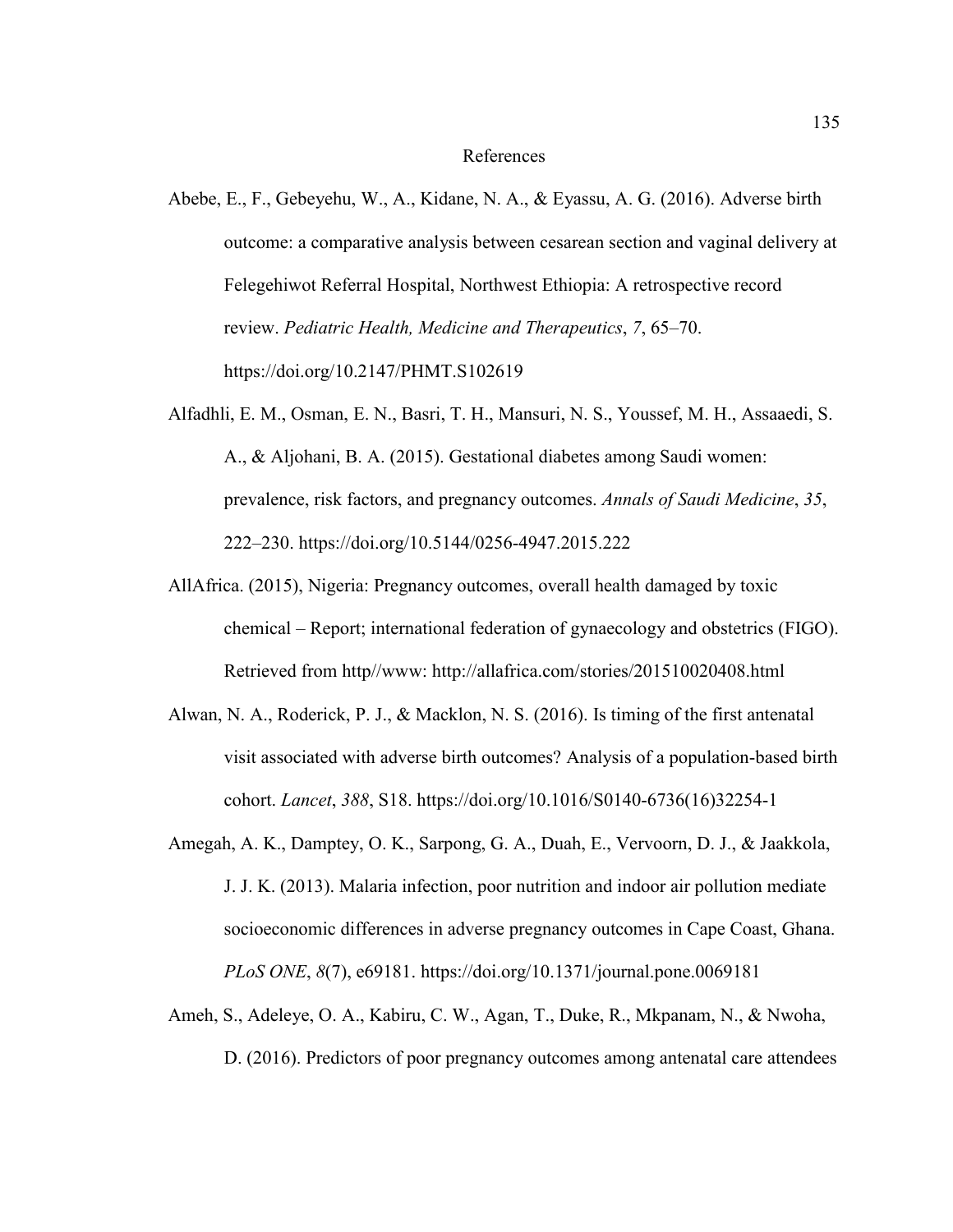in primary health care facilities in Cross River State, Nigeria: A multilevel model. *Maternal and Child Health Journal*, *20*(8), 1662–1672. https://doi.org/10.1007/s10995-016-1965-5

American Academy of Pediatrics. (2011). *Standard terminology for fetal, infant, and perinatal deaths*. Retrieved from. https//:

www.http://pediatrics.org/cgi/doi/10.1542/peds.2011-

1037doi:10.1542/peds.2011-1037

- American College of Obstetricians and Gynecologists. (2012) Cesarean Delivery: Resources Overview. Retrieved from http://www. M.acog.org
- American College of Obstetricians and Gynecologists. (2013) Definition of Term Pregnancy. Number 579. Retrieved from http://www. M.acog.org
- American College of Obstetricians and Gynecologists. (2013a) Preterm (Premature)

Labor and Birth: Resources Overview. Retrieved from http://www. M.acog.org

American College of Obstetricians and Gynacologists. (2014). *ACOG guideline: management of late-term and postterm pregnancies.* Retrieved from http://www.contemporaryobgyn.net/contemporary-obgyn/news/acog-guidelinesmanagement-late-term-and-postterm-pregnancies?page=full

American College of Obstetricians and Gynecologists. (2015a). *Definition of term Pregnancy*. Retrieved from https://www.acog.org/Clinical-Guidance-and-Publications/Committee-Opinions/Committee-on-Obstetric-Practice/Definitionof-Term-Pregnancy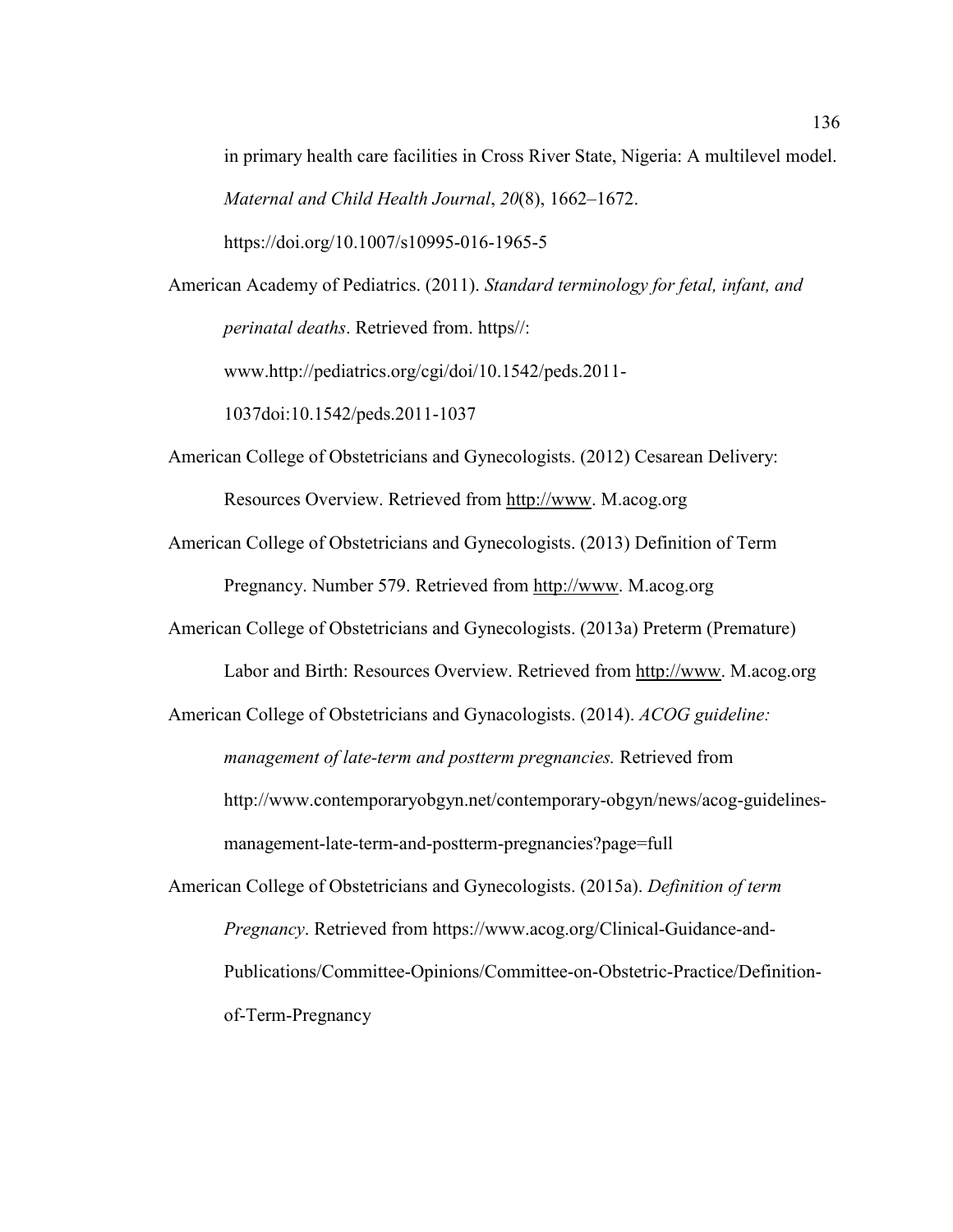American College of Obstetricians and Gynecologists. (2015b). *The Apgar score*.

Retrieved from https://www.acog.org/Clinical-Guidance-and-

Publications/Committee-Opinions/Committee-on-Obstetric-Practice/The-Apgar-Score

American College of Obstetricians and Gynecologists. (2016a). *Nation's health experts, look to improve maternal care*. Retrieved from https://www.acog.org/About-ACOG/News-Room/News-Releases/2016/Nations-Health-Experts-Look-to-Improve-Maternal-Care

American College of Obstetricians and Gynecologists. (2016b). *Preterm (Premature) labor and birth: Resource overview.* Retrieved from

https://www.acog.org/Womens-Health/Preterm-Premature-Labor-and-Birth

- American Psychological Association. (2016). *Socioeconomic status*. Retrieved from. https//: http://www.apa.org/topics/socioeconomic-status/
- Aponte, J. (2010) Key Elements of Large Survey Datasets. Retrieved from https://www. 2009-Aponte-Key\_Elements\_of\_Large\_Data\_Sets-3pdf
- Asuquo, B., Vellore, A. D., Walters, G., Manney, S., Mignini, L., & Kunst, H. (2012). A case-control study of the risk of adverse perinatal outcomes due to tuberculosis during pregnancy. *Journal of Obstetrics and Gynaecology*, *32*(7), 635–638. https://doi.org/10.3109/01443615.2012.704436
- Awoleke, J. O. (2012). Maternal risk factors for low birth weight babies in Lagos, Nigeria. *Archives of Gynecology and Obstetrics*, *285*(1), 1–6. https://doi.org/10.1007/s00404-011-1885-y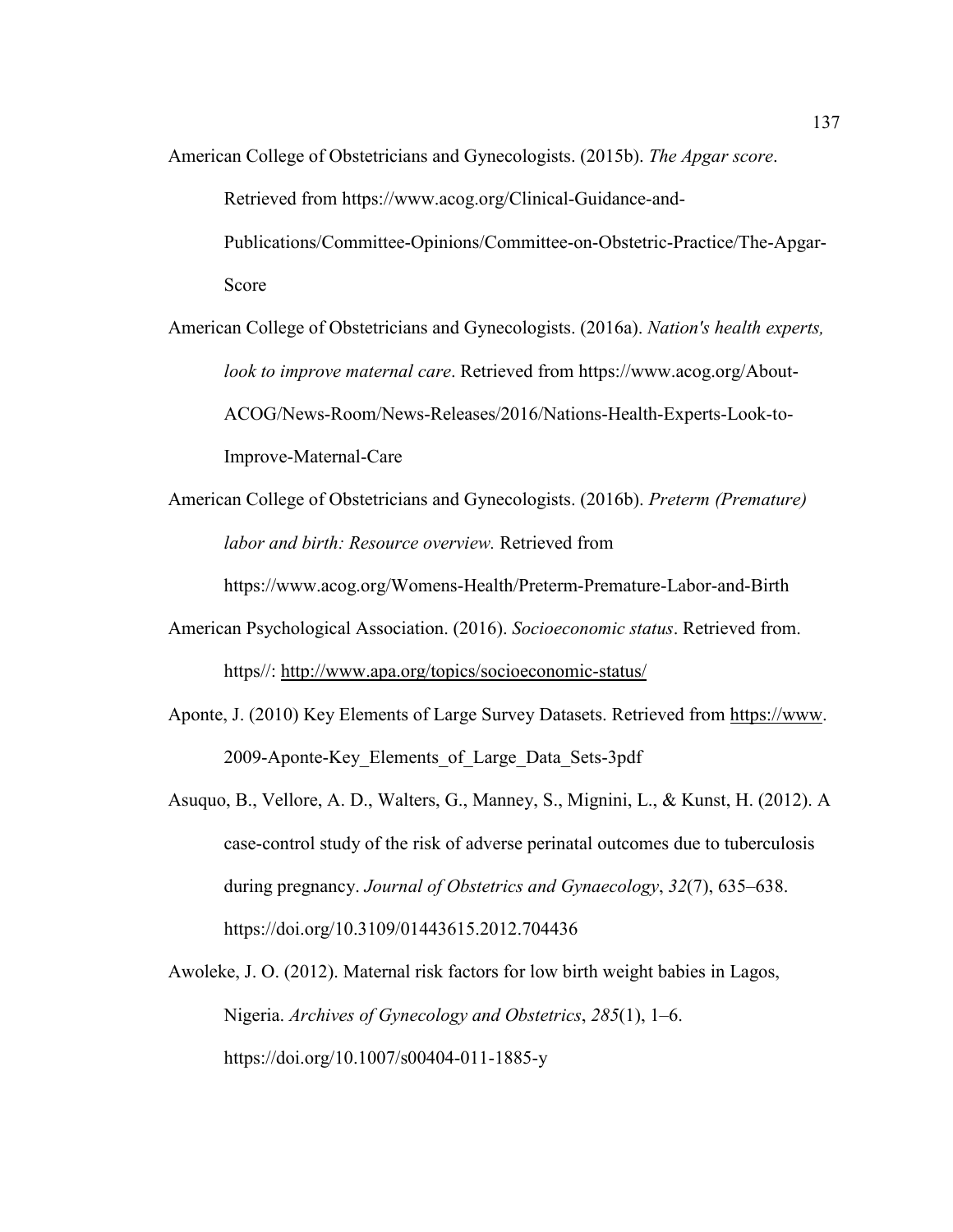Banderali, G., Martelli, A., Landi, M., Moretti, F., Betti, F., Radaelli, G., … Verduci, E. (2015). Short and long-term health effects of parental tobacco smoking during pregnancy and lactation: a descriptive review. *Journal of Translational Medicine*, *13*(1). https://doi.org/10.1186/s12967-015-0690-y

Bandura, A. (1977). Social learning theory. Englewood Cliffs, NJ: Prentice Hall.

- Barker, M., D'Angelo, S., Ntani, G., Lawrence, W., Baird, J., Jarman, M., . . . Harvey, N. C. (2017). The relationship between maternal self-efficacy, compliance, and outcome in a trial of vitamin D supplementation in pregnancy. *Osteoporosis International*, *28*(1), 77–84. https://doi.org/10.1007/s00198-016-3721-5Basen-Engquist, K., Carmack, C. L., Li, Y., Brown, J., Jhingran, A., Hughes, D. C.,  $\dots$ Waters, A. (2013). Social-cognitive theory predictors of exercise behavior in endometrial cancer survivors. *Health Psychology*, *32*(11), 1137–1148. https://doi.org/10.1037/a0031712
- Bates, M., Ahmed, Y., Kapata, N., Maeurer, M., Mwaba, P., & Zumla, A. (2015). Perspectives on tuberculosis in pregnancy. *International Journal of Infectious Diseases*, *32*, 124–127. https://doi.org/10.1016/j.ijid.2014.12.014
- Bazile, J., Rigodon, J., Berman, L., Boulanger, V. M., Maistrellis, E., Kausiwa, P., & Yamin, A. E. (2015). Intergenerational impacts of maternal mortality: Qualitative findings from rural Malawi. *Reproductive Health*, *12*(S1). https://doi.org/10.1186/1742-4755-12-S1-S1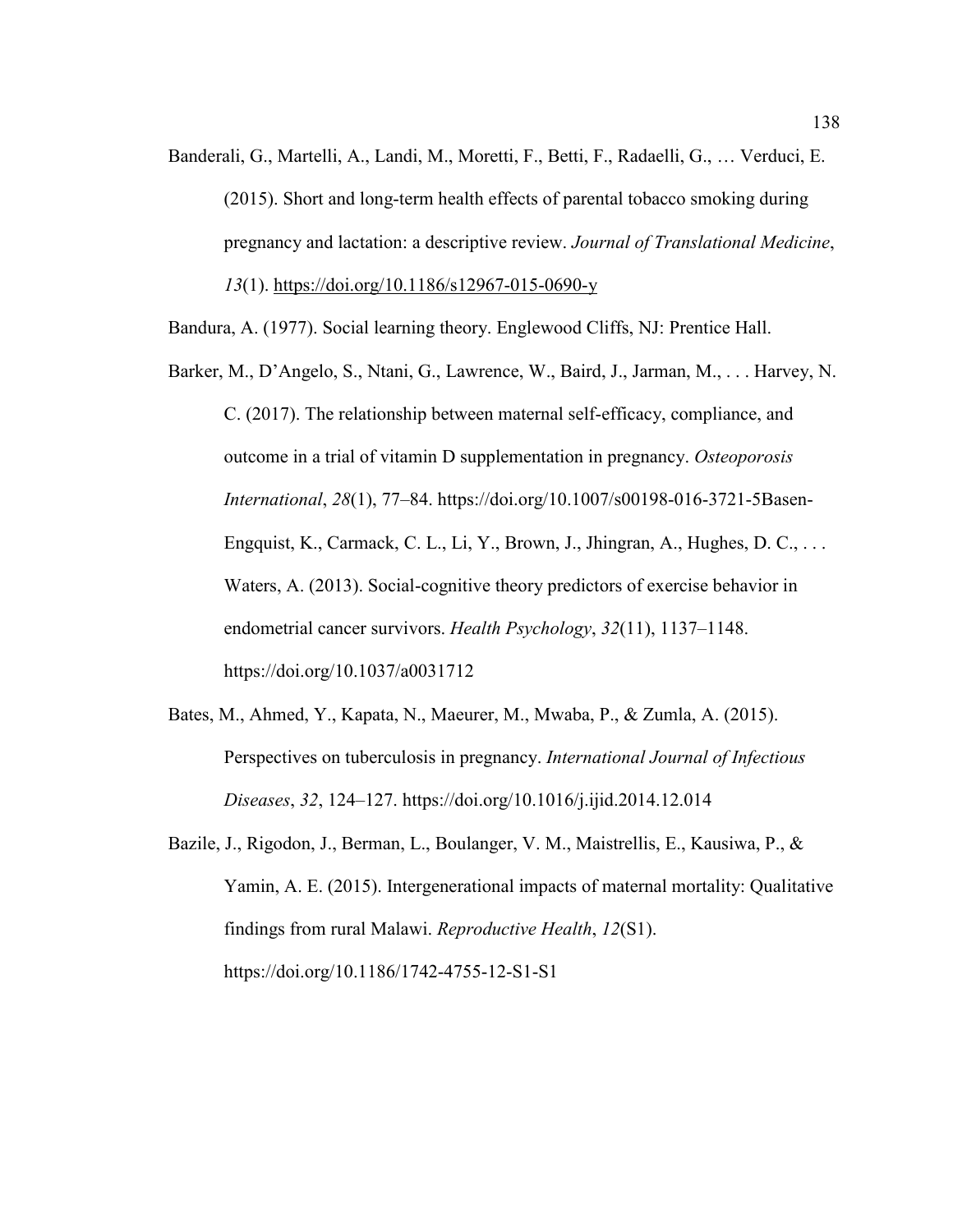Bello, F., Olayemi, O., Morhason-Bello, I., & Adekunle, A. (2011). Patterns and predictors of self-medication amongst antenatal clients in Ibadan, Nigeria. *Nigerian Medical Journal*, *52*(3), 153. https://doi.org/10.4103/0300-1652.86124

Bertin, M., Viel, J.-F., Monfort, C., Cordier, S., & Chevrier, C. (2015). Socioeconomic disparities in adverse birth outcomes in urban and rural contexts: a French mother-child cohort: Socioeconomic disparities in adverse birth outcomes. *Paediatric and Perinatal Epidemiology*, *29*(5), 426–435. https://doi.org/10.1111/ppe.12208

- Bickerstaff, M., Beckmann, M., Gibbons, K., & Flenady, V. (2012). Recent cessation of smoking and its effect on pregnancy outcomes: Recent cessation of smoking. *Australian and New Zealand Journal of Obstetrics and Gynaecology*, *52*(1), 54– 58. https://doi.org/10.1111/j.1479-828X.2011.01387.x
- Borrell, L. N., Rodriguez-Alvarez, E., Savitz, D. A., & Baquero, M. C. (2016). Parental race/ethnicity and adverse birth outcomes in New York City: 2000–2010. *American Journal of Public Health*, *106*(8), 1491–1497. https://doi.org/10.2105/AJPH.2016.303242
- Boyle, E. M., Poulsen, G., Field, D. J., Kurinczuk, J. J., Wolke, D., Alfirevic, Z., & Quigley, M. A. (2012). Effects of gestational age at birth on health outcomes at 3 and 5 years of age: population based cohort study. *BMJ*, *344*(2), e896–e896. https://doi.org/10.1136/bmj.e896
- Briand, V., Dumont, A., Abrahamowicz, M., Sow, A., Traore, M., Rozenberg, P., ... Fournier, P. (2012). Maternal and perinatal outcomes by mode of delivery in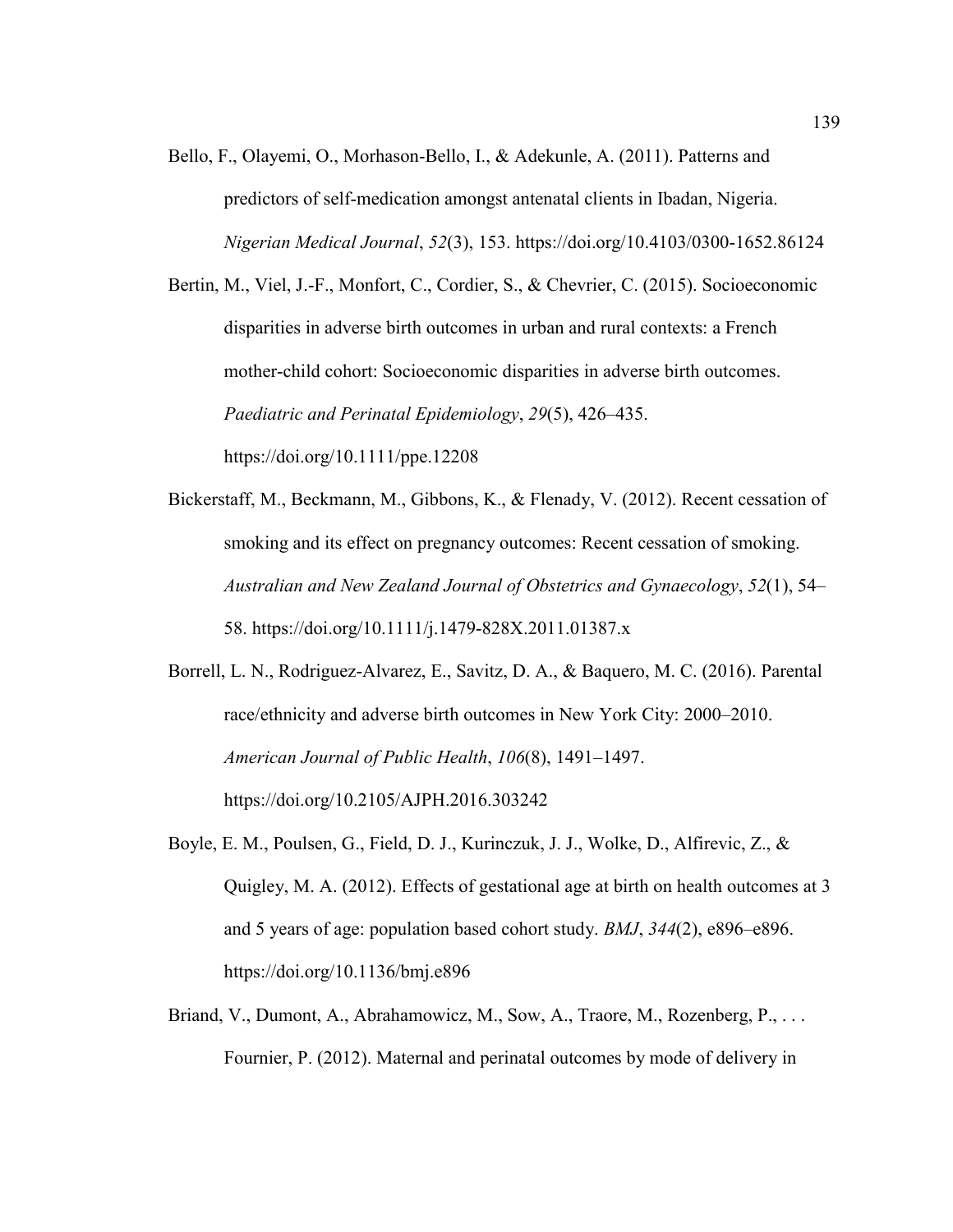Senegal and Mali: A cross-sectional epidemiological survey. *PLoS ONE*, *7*(10), e47352. https://doi.org/10.1371/journal.pone.0047352

- Browne, J. L., Vissers, K. M., Antwi, E., Srofenyoh, E. K., Van der Linden, E. L., Agyepong, I. A., . . . Klipstein-Grobusch, K. (2015). Perinatal outcomes after hypertensive disorders in pregnancy in a low resource setting. *Tropical Medicine & International Health*, *20*(12), 1778–1786. https://doi.org/10.1111/tmi.12606
- Carlson, M. D. A., & Morrison, R. S. (2009). Study design, precision, and validity in observational studies. *Journal of Palliative Medicine*, *12*(1), 77–82. https://doi.org/10.1089/jpm.2008.9690

Casas, M., Cordier, S., Martínez, D., Barros, H., Bonde, J. P., Burdorf, A., … Vrijheid, M. (2015). Maternal occupation during pregnancy, birth weight, and length of gestation: a combined analysis of 13 European birth cohorts. *Scandinavian Journal of Work, Environment & Health*, *41*(4), 384–396.

https://doi.org/10.5271/sjweh.3500

Catov, J. M., Scifres, C. M., Caritis, S. N., Bertolet, M., Larkin, J., & Parks, W. T. (2017). Neonatal outcomes following preterm birth classified according to placental features. *American Journal of Obstetrics and Gynecology*, *216*(4), 411.e1-411.e14. https://doi.org/10.1016/j.ajog.2016.12.022

Centers for Disease Control and Prevention. (2014). *Social determinants of health: Definitions*. Retrieved from https://www.cdc.gov/nchhstp/socialdeterminants/definitions.html Chen, M. F., Wang, R. H., & Hung, S. L. (2015). Predicting health-promoting self-care behaviors in people with pre-diabetes by applying Bandura social learning theory.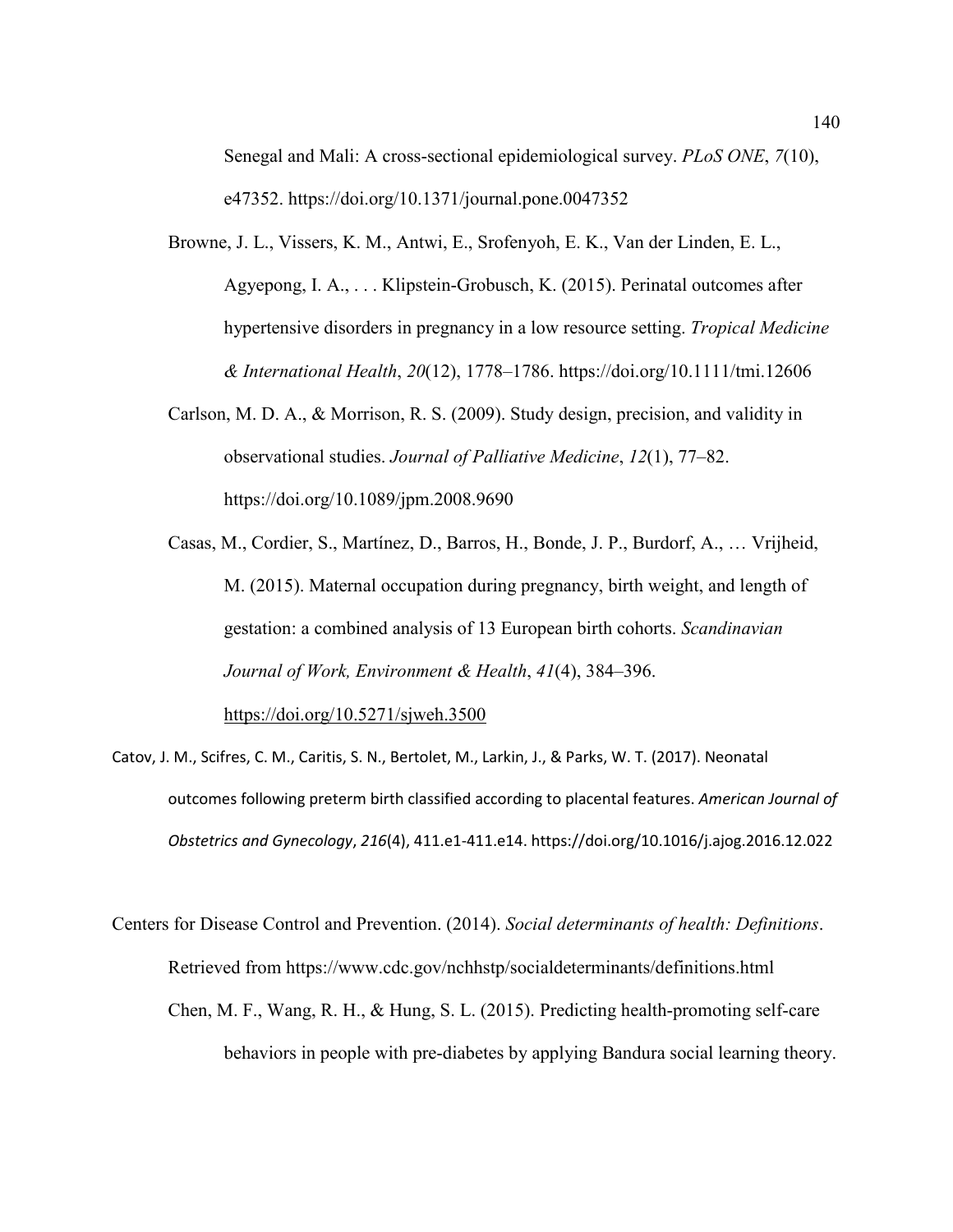*Applied Nursing Research*, *28*(4), 299–304.

https://doi.org/10.1016/j.apnr.2015.01.001

- Chen, Y., Wu, L., Zhang, W., Zou, L., Li, G., & Fan, L. (2015). Delivery modes and pregnancy outcomes of low birth weight infants in China. *Journal of Perinatology*, *36*, 41–46. https://doi.org/10.1038/jp.2015.137
- Chu, K., Chen, A., Chien, L., & Hsu, M. (2014). Effect of Self-Efficacy Regarding a Smooth Labor on Cesarean Deliveries Among Primiparas in Taiwan
- Connelly, C. D., Hazen, A. L., Baker-Ericzén, M. J., Landsverk, J., & Horwitz, S. M. (2013). Is screening for depression in the perinatal period enough? The cooccurrence of depression, substance abuse, and intimate partner violence in culturally diverse pregnant women. *Journal of Women's Health*, *22*(10), 844–852. https://doi.org/10.1089/jwh.2012.4121
- Corroon, M., Speizer, I. S., Fotso, J.-C., Akiode, A., Saad, A., Calhoun, L., & Irani, L. (2014). The role of gender empowerment on reproductive health outcomes in urban Nigeria. *Maternal and Child Health Journal*, *18*(1), 307–315. https://doi.org/10.1007/s10995-013-1266-1
- Creswell, J. W. (2009). *Research design: qualitative, quantitative, and mixed methods approach* (3rd ed). Thousand Oaks, Calif: Sage Publications.
- Criminalization of pregnant women with substance use disorders. (2015). *Journal of Obstetric, Gynecologic & Neonatal Nursing*, *44*(1), 155–157. https://doi.org/10.1111/1552-6909.12531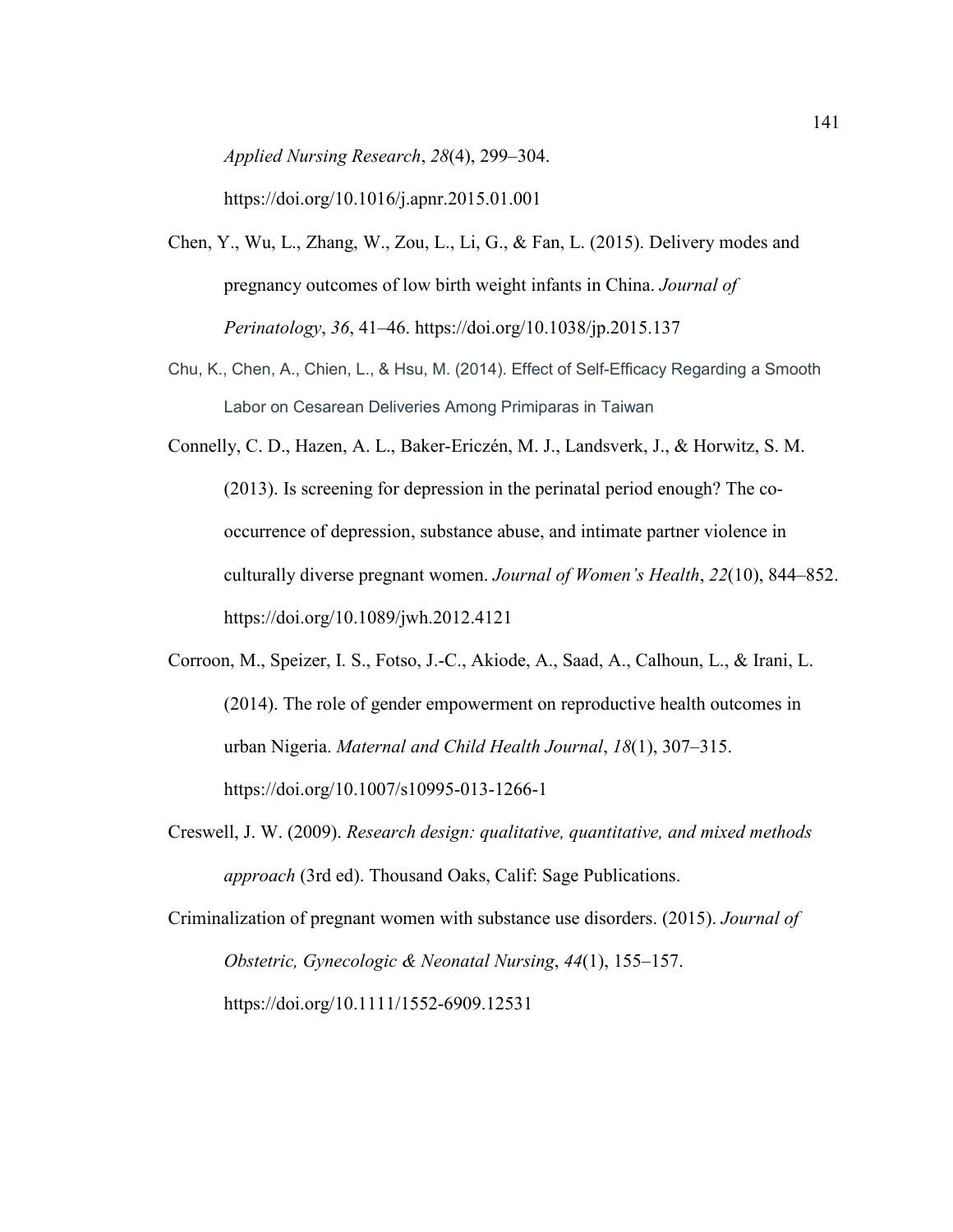- Crosby, R. A., DiClemente, R. J., & Salazar, L. F. (Eds.). (2006). *Research methods in health promotion* (1st ed). San Francisco, CA: Jossey-Bass.
- Dahlui, M., Azahar, N., Oche, O. M., & Aziz, N. A. (2016). Risk factors for low birth weight in Nigeria: Evidence from the 2013 Nigeria demographic and health survey. *Global Health Action*, *9*(1), 28822. https://doi.org/10.3402/gha.v9.28822
- Doolan, D. M., & Froelicher, E. S. (2009). Using an existing data set to answer new research questions: A methodological review. *Research and Theory for Nursing Practice*, *23*(3), 203–215. https://doi.org/10.1891/1541-6577.23.3.203
- Elmore, S., & Sharma, M. (2013). Predicting childhood obesity prevention behaviors using social cognitive theory among upper elementary African-American children. *International Quarterly of Community Health Education*, *34*(2), 187– 197. https://doi.org/10.2190/IQ.34.2.f
- Ezeh, O. K., Agho, K. E., Dibley, M. J., Hall, J., & Page, A. N. (2014). Determinants of neonatal mortality in Nigeria: Evidence from the 2008 demographic and health survey. *BMC Public Health*, *14*(1). https://doi.org/10.1186/1471-2458-14-521
- Fawole, A. O., Shah, A., Tongo, O., Dara, K., El-Ladan, A. M., Umezulike, A. C., . . . Sa'id, M. (2011). Determinants of perinatal mortality in Nigeria. *International Journal of Gynecology & Obstetrics*, *114*(1), 37–42. https://doi.org/10.1016/j.ijgo.2011.01.013
- Fayyaz, F., Wang, F., Jacobs, R. L., O'Connor, D. L., Bell, R. C., Field, C. J., & the APrON Study Team. (2014). Folate, vitamin B  $_{12}$ , and vitamin B  $_6$  status of a group of high socioeconomic status women in the Alberta Pregnancy Outcomes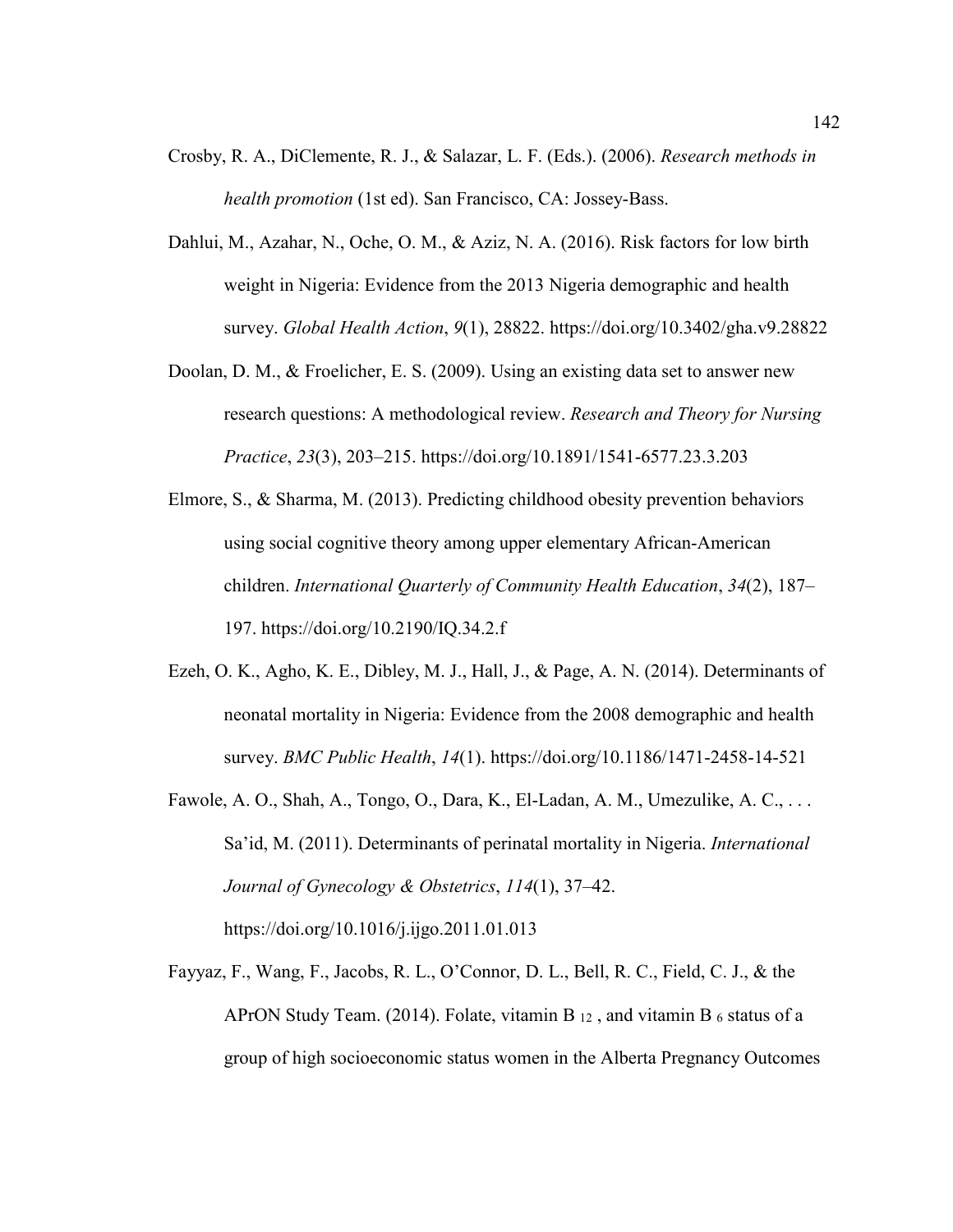and Nutrition (APrON) cohort. *Applied Physiology, Nutrition, and Metabolism*, *39*(12), 1402–1408. https://doi.org/10.1139/apnm-2014-0181

- Field, A. (2013). *Discovering statistics using IBM SPSS statistics: and sex and drugs and rock'n'roll*. Los Angeles, Calif. [u.a.: SAGE.
- Forray, A. (2016). Substance use during pregnancy. *F1000Research*, *5*, 887. https://doi.org/10.12688/f1000research.7645.1
- Forthofer, R. N., Lee, E. S., & Hernandez, M. (2007). *Biostatistics: A guide to design, analysis, and discovery* (2nd ed). Burlington, MA: Elsevier Academic Press.
- Fouelifack, F. Y., Fouedjio, J. H., Fouogue, J. T., Sando, Z., Fouelifa, L. D., & Mbu, R. E. (2015). Associations of body mass index and gestational weight gain with term pregnancy outcomes in urban Cameroon: a retrospective cohort study in a tertiary hospital. *BMC Research Notes*, *8*(1). https://doi.org/10.1186/s13104-015-1765-9
- Frankfort-Nachmias, C., & Nachmias, D. (2008). *Research methods in the social sciences*. New York, NY: Worth Publishers.
- Fujiwara, T., Ito, J., & Kawachi, I. (2013). Income inequality, parental socioeconomic status, and birth outcomes in Japan. *American Journal of Epidemiology*, *177*(10), 1042–1052. https://doi.org/10.1093/aje/kws355
- Gaillard, R., Durmuş, B., Hofman, A., Mackenbach, J. P., Steegers, E. A. P., & Jaddoe, V. W. V. (2013). Risk factors and outcomes of maternal obesity and excessive weight gain during pregnancy. *Obesity*, *21*(5), 1046–1055. https://doi.org/10.1002/oby.20088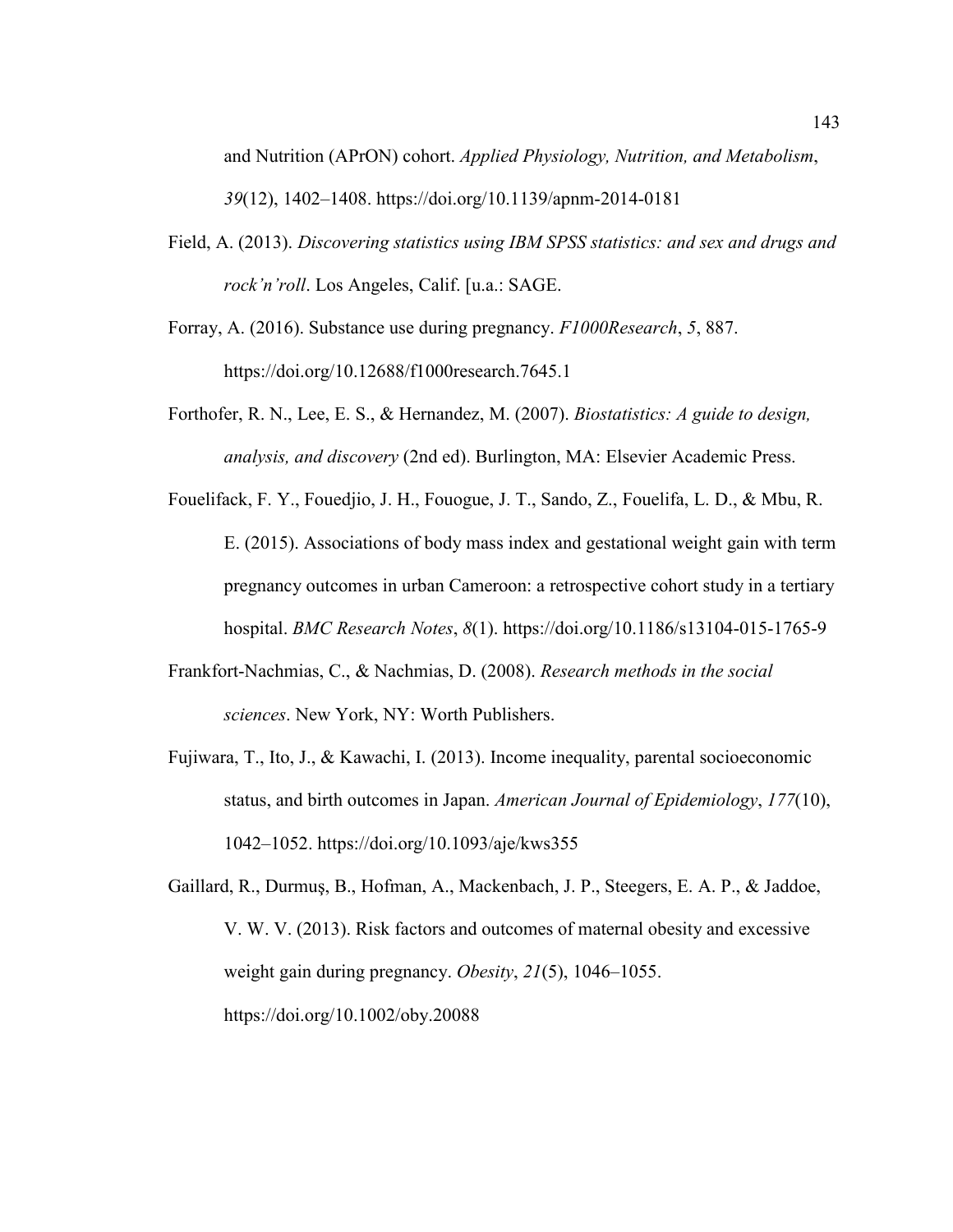- Ganchimeg, T., Ota, E., Morisaki, N., Laopaiboon, M., Lumbiganon, P., Zhang, J., … on behalf of the WHO Multicountry Survey on Maternal Newborn Health Research Network. (2014). Pregnancy and childbirth outcomes among adolescent mothers: a World Health Organization multi-country study. *BJOG: An International Journal of Obstetrics & Gynaecology*, *121*, 40–48. https://doi.org/10.1111/1471- 0528.12630
- Glanz, K., Rimer, B. K., & Viswanath, K. (Eds.). (2008). *Health behavior and health education: Theory, research, and practice* (4th ed). San Francisco, CA: Jossey-Bass.
- Global One. (2015). *Maternal health in Nigeria: A statistical overview.* Retrieved from http://globalone2015.org/wp-content/uploads/2011/11/Maternal-Health-in-Nigeria-Statistical-Overview-.pdf
- Goldie, M. H., & Brightling, C. E. (2013). Asthma in pregnancy. *The Obstetrician & Gynaecologist*, *15*(4), 241–245. https://doi.org/10.1111/tog.12048
- Grotegut, C. A., Chisholm, C. A., Johnson, L. N. C., Brown, H. L., Heine, R. P., & James, A. H. (2014). Medical and obstetric complications among pregnant women aged 45 and older. *PLoS ONE*, *9*(4), e96237. https://doi.org/10.1371/journal.pone.0096237

Hasking, P., Boyes, M., & Mullan, B. (2015). Reward and cognition: integrating reinforcement sensitivity theory and social cognitive theory to predict drinking behavior. *Substance Use & Misuse*, *50*(10), 1316–1324. https://doi.org/10.3109/10826084.2015.1005315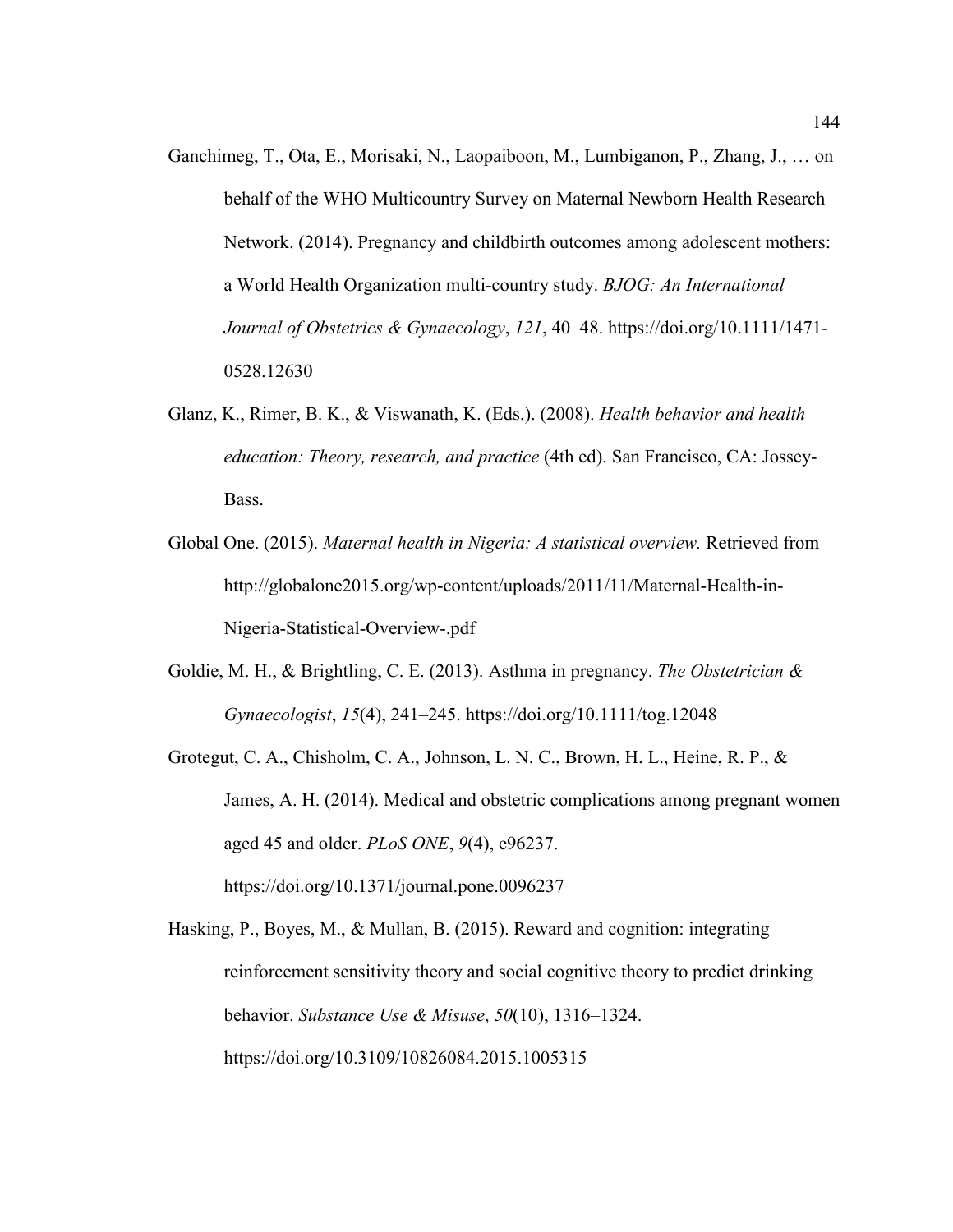Harper, L. M., Biggio, J. R., Anderson, S., & Tita, A. T. N. (2016). Gestational age of delivery in pregnancies complicated by chronic hypertension: *Obstetrics & Gynecology*, *127*(6), 1101–1109.

https://doi.org/10.1097/AOG.0000000000001435

- Island Maternity Hospital, Lagos. (2017). *Data collection procedures*. Retrieved from https//:www.islandmaternity.org
- Jacobson, L. T., Dong, F., Scheuermann, T. S., Redmond, M. L., & Collins, T. C. (2015). Smoking behaviors among urban and rural pregnant women enrolled in the Kansas WIC program. *Journal of Community Health*, *40*(5), 1037–1046. https://doi.org/10.1007/s10900-015-0029-x
- Juhl, M., Larsen, P. S., Andersen, P. K., Svendsen, S. W., Bonde, J. P., Nybo Andersen, A. M., & Strandberg-Larsen, K. (2014). Occupational lifting during pregnancy and child's birth size in a large cohort study. *Scandinavian Journal of Work, Environment & Health*, *40*(4), 411–419. https://doi.org/10.5271/sjweh.3422
- Kana, M. A., Doctor, H. V., Peleteiro, B., Lunet, N., & Barros, H. (2015). Maternal and child health interventions in Nigeria: A systematic review of published studies from 1990 to 2014. *BMC Public Health*, *15*(1). https://doi.org/10.1186/s12889- 015-1688-3
- Kaplan, R. M., Fang, Z., & Kirby, J. (2017). Educational attainment and health outcomes: Data from the medical expenditures panel survey. *Health Psychology*. https://doi.org/10.1037/hea0000431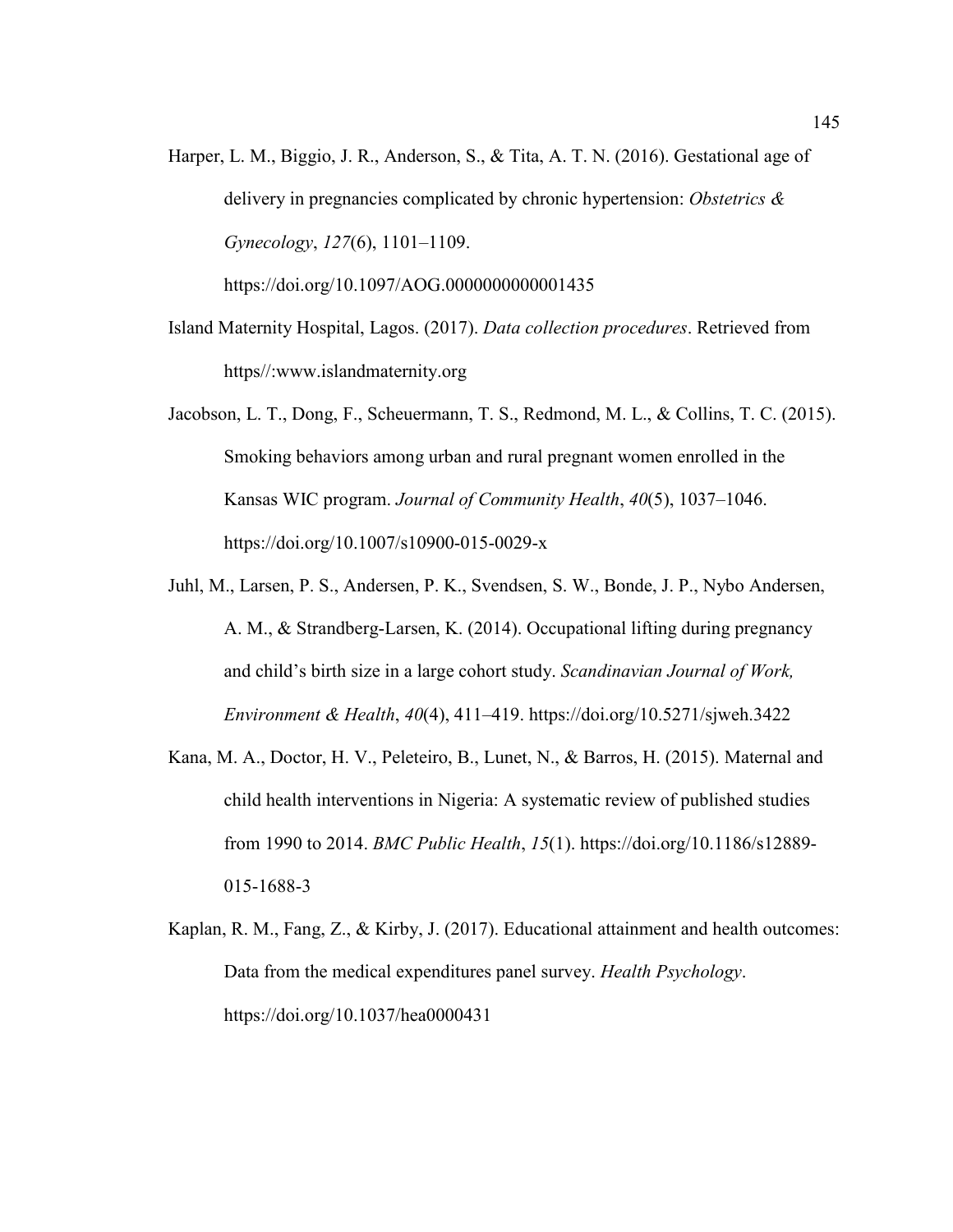- Kenny, L. C., Lavender, T., McNamee, R., O'Neill, S. M., Mills, T., & Khashan, A. S. (2013). Advanced maternal age and adverse pregnancy outcome: Evidence from a large contemporary cohort. *PLoS ONE*, *8*(2), e56583. https://doi.org/10.1371/journal.pone.0056583
- Kes, A., Ogwang, S., Pande, R. P., Douglas, Z., Karuga, R., Odhiambo, F. O., . . . Schaffer, K. (2015). The economic burden of maternal mortality on households: evidence from three sub-counties in rural western Kenya. *Reproductive Health*, *12*(S1). https://doi.org/10.1186/1742-4755-12-S1-S3
- Khalil, A., Rezende, J., Akolekar, R., Syngelaki, A., & Nicolaides, K. H. (2013). Maternal racial origin and adverse pregnancy outcome: a cohort study: Race and pregnancy complications. *Ultrasound in Obstetrics & Gynecology*, *41*(3), 278– 285. https://doi.org/10.1002/uog.12313
- Khalil, A., Syngelaki, A., Maiz, N., Zinevich, Y., & Nicolaides, K. H. (2013). Maternal age and adverse pregnancy outcome: a cohort study: Maternal age and pregnancy complications. *Ultrasound in Obstetrics & Gynecology*, *42*(6), 634–643. https://doi.org/10.1002/uog.12494
- Kiely, M., El-Mohandes, A. A. E., Gantz, M. G., Chowdhury, D., Thornberry, J. S., & El-Khorazaty, M. N. (2011). Understanding the association of biomedical, psychosocial and behavioral risks with adverse pregnancy outcomes among African-Americans in Washington, DC. *Maternal and Child Health Journal*, *15*(S1), 85–95. https://doi.org/10.1007/s10995-011-0856-z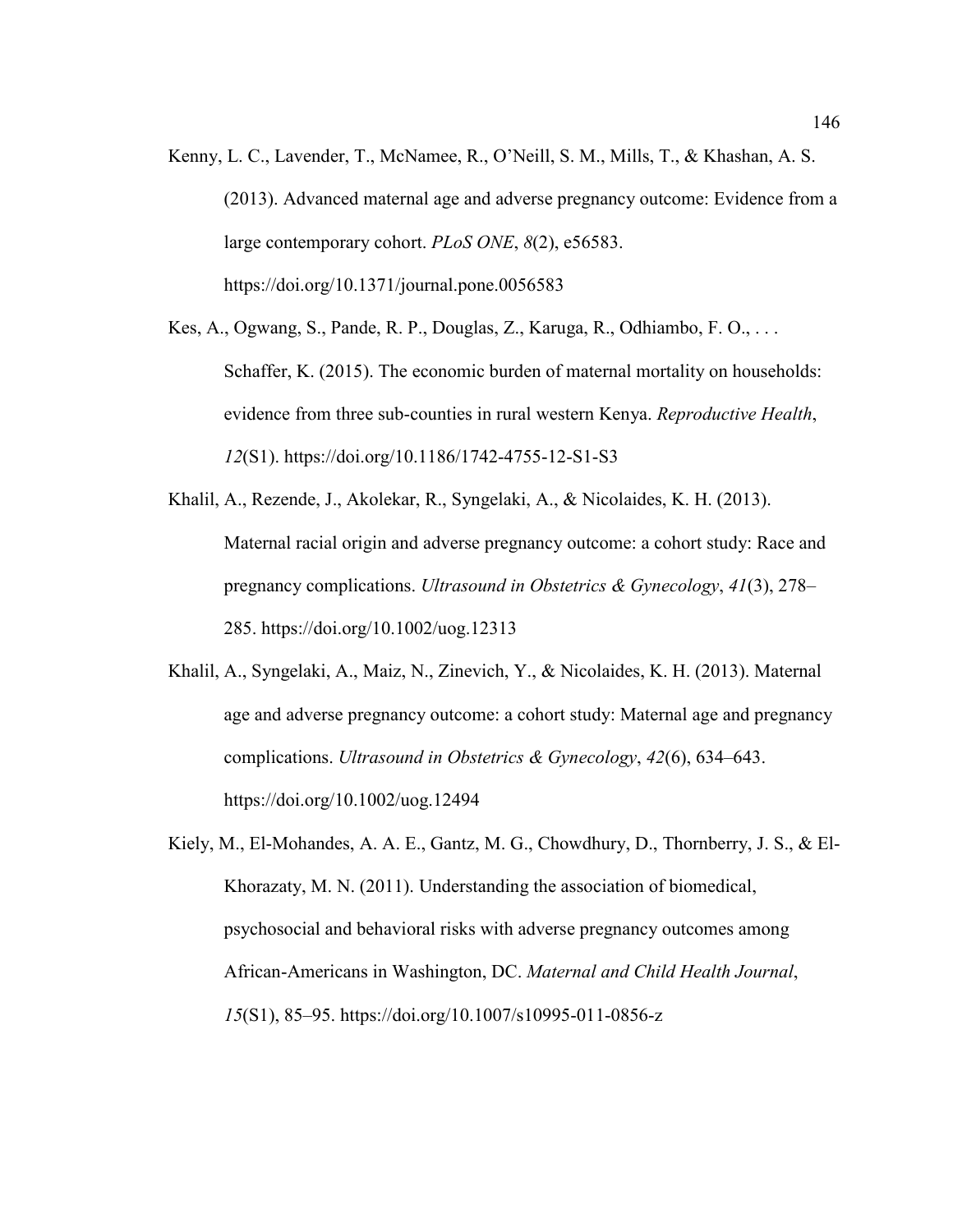Kiely, M., Thornberry, J. S., Bhaskar, B., & Rodan, M. F. (2011). Patterns of alcohol consumption among pregnant African-American women in Washington, DC, USA: Patterns of alcohol consumption. *Paediatric and Perinatal Epidemiology*, *25*(4), 328–339. https://doi.org/10.1111/j.1365-3016.2010.01179.x

Kim, H. K., Niederdeppe, J., Graham, M., Olson, C., & Gay, G. (2015). Effects of online self-regulation activities on physical activity among pregnant and early postpartum women. *Journal of Health Communication*, *20*(10), 1115–1124. https://doi.org/10.1080/10810730.2015.1018639

- Kim, H. K., Niederdeppe, J., Guillory, J., Graham, M., Olson, C., & Gay, G. (2015). Determinants of pregnant women's online self-regulatory activities for appropriate gestational weight gain. *Health Communication*, *30*(9), 922–932. https://doi.org/10.1080/10410236.2014.905900
- Kozhimannil, K. B., Attanasio, L. B., McGovern, P. M., Gjerdingen, D. K., & Johnson, P. J. (2013). Reevaluating the relationship between prenatal employment and birth outcomes: A policy-relevant application of propensity score matching. *Women's Health Issues*, *23*(2), e77–e85. https://doi.org/10.1016/j.whi.2012.11.004
- Kuhnt, J., & Vollmer, S. (2017). Antenatal care services and its implications for vital and health outcomes of children: evidence from 193 surveys in 69 low-income and middle-income countries. *BMJ Open*, *7*(11), e017122. https://doi.org/10.1136/bmjopen-2017-017122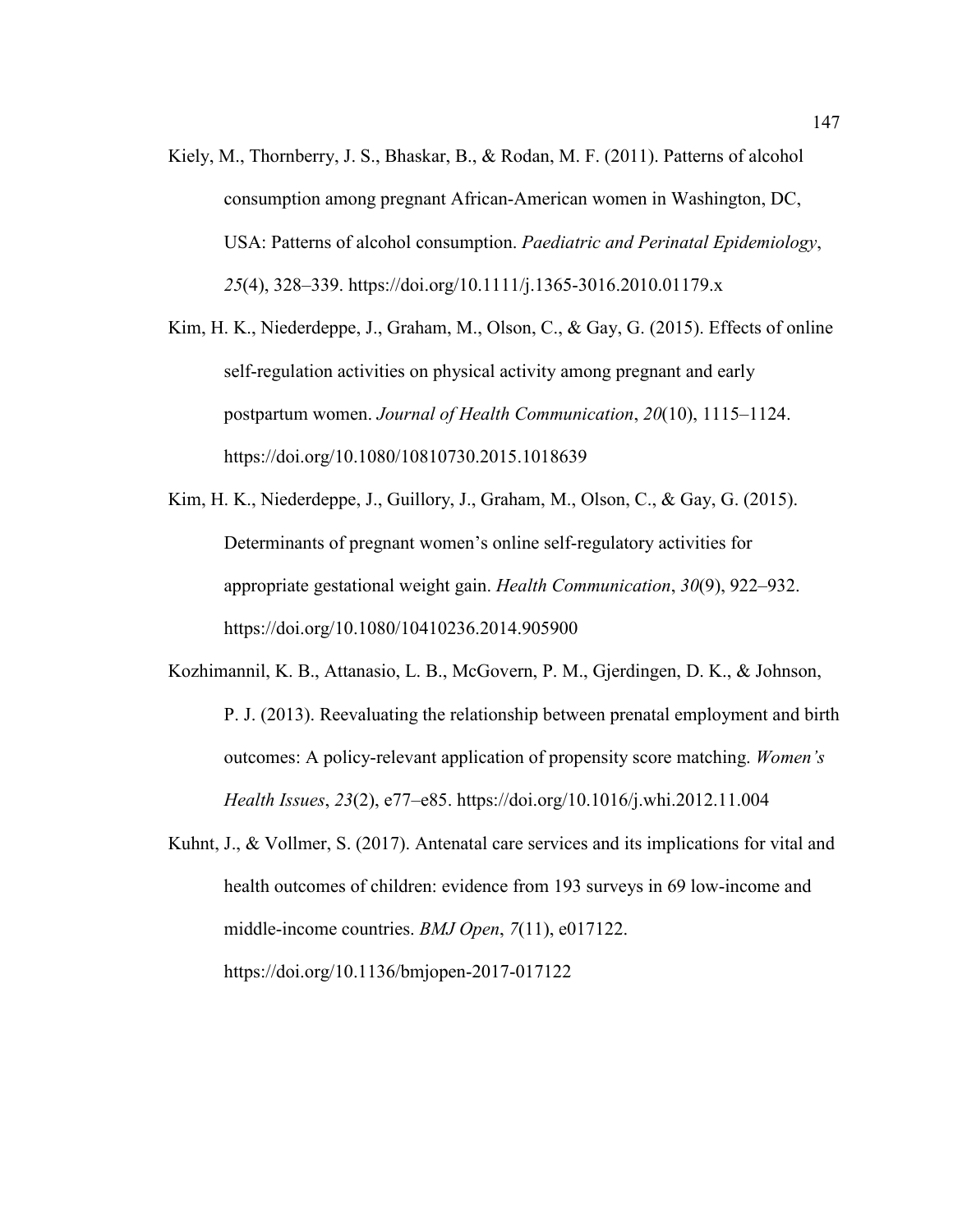- Kuyumcuoglu, U., Guzel, A. I., & Celik, Y. (2012). Comparison of the risk factors for adverse perinatal outcomes in adolescent age pregnancies and advanced age pregnancies. *Ginekologia Polska*, *83*(1), 33–37.
- Lagos State Government (2016) *About Lagos*. Retrieved from. https://www.Lagosstat.gov.ng/about-lagos/
- Langkamp, D. L., Lehman, A., & Lemeshow, S. (2010). Techniques for handling missing data in secondary analyses of large surveys. *Academic Pediatrics*, *10*(3), 205–210. https://doi.org/10.1016/j.acap.2010.01.005
- Laopaiboon, M., Lumbiganon, P., Intarut, N., Mori, R., Ganchimeg, T., Vogel, J., … on behalf of the WHO Multicountry Survey on Maternal Newborn Health Research Network. (2014). Advanced maternal age and pregnancy outcomes: a multicountry assessment. *BJOG: An International Journal of Obstetrics & Gynaecology*, *121*, 49–56. https://doi.org/10.1111/1471-0528.12659
- Lee, M., Miller, S. M., Wen, K.-Y., Hui, S. A., Roussi, P., & Hernandez, E. (2015). Cognitive-behavioral intervention to promote smoking cessation for pregnant and postpartum inner-city women. *Journal of Behavioral Medicine*, *38*(6), 932–943. https://doi.org/10.1007/s10865-015-9669-7

Li, Q., Hankin, J., Wilsnack, S. C., Abel, E. L., Kirby, R. S., Keith, L. G., & Obican, S. G. (2012). Detection of alcohol use in the second trimester among low-income pregnant women in the prenatal care settings in Jefferson County, Alabama. *Alcoholism: Clinical and Experimental Research*, *36*(8), 1449–1455. https://doi.org/10.1111/j.1530-0277.2012.01745.x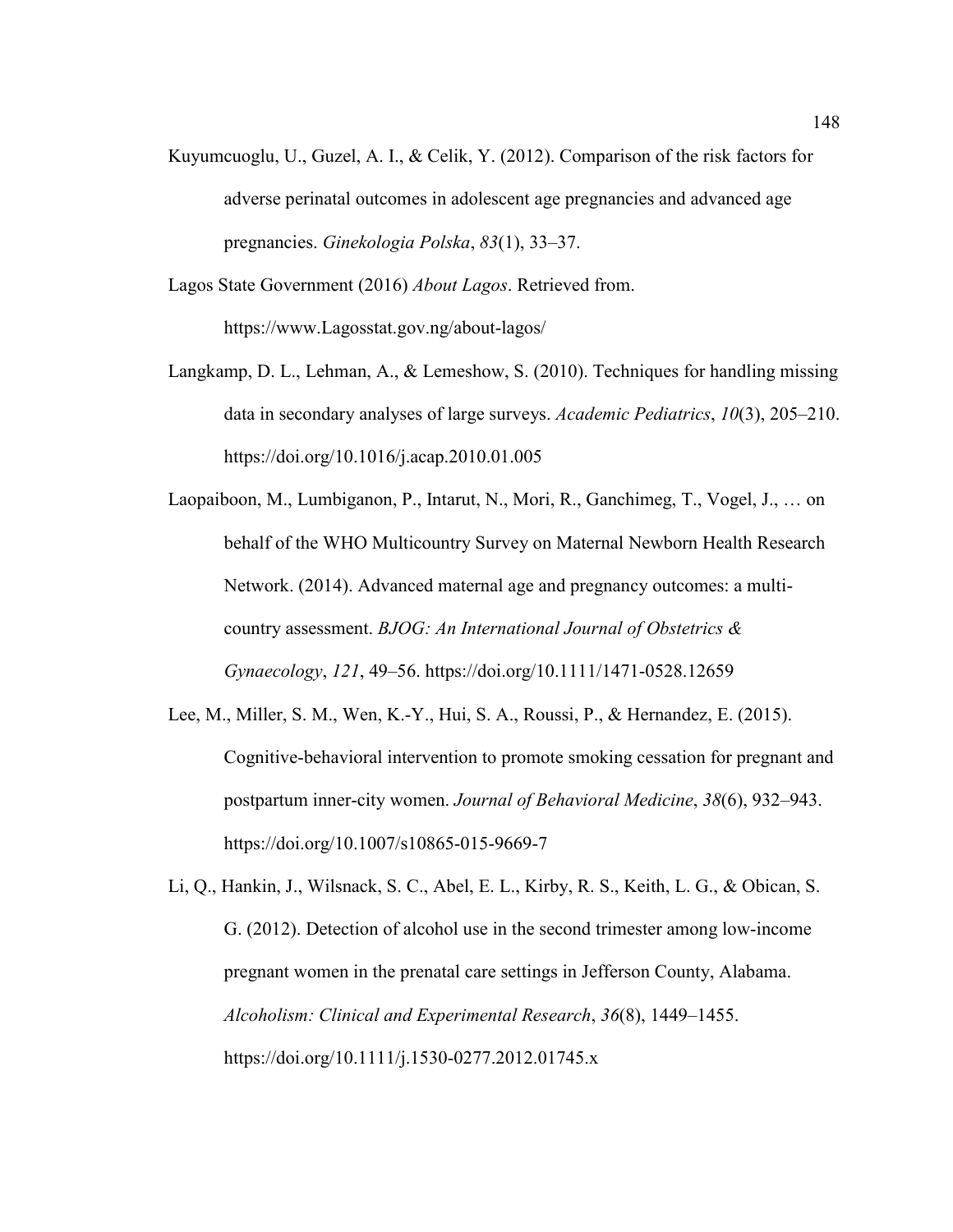- Lindquist, A., Kurinczuk, J., Redshaw, M., & Knight, M. (2015). Experiences,
	- utilization, and outcomes of maternity care in England among women from different socio-economic groups: Findings from the 2010 National Maternity Survey. *BJOG: An International Journal of Obstetrics & Gynaecology*, *122*(12), 1610–1617. https://doi.org/10.1111/1471-0528.13059
- Lindsay, K. L., Gibney, E. R., & McAuliffe, F. M. (2012). Maternal nutrition among women from Sub-Saharan Africa, with a focus on Nigeria, and potential implications for pregnancy outcomes among immigrant populations in developed countries: Maternal nutrition among women from Sub-Saharan Africa. *Journal of Human Nutrition and Dietetics*, *25*(6), 534–546. https://doi.org/10.1111/j.1365- 277X.2012.01253.x
- Mahande, A. M., & Mahande, M. J. (2016). Prevalence of parasitic infections and associations with pregnancy complications and outcomes in northern Tanzania: A registry-based cross-sectional study. *BMC Infectious Diseases*, *16*(1). https://doi.org/10.1186/s12879-016-1413-6
- Mahande, M. J., Daltveit, A. K., Mmbaga, B. T., Obure, J., Masenga, G., Manongi, R., & Lie, R. T. (2013). Recurrence of perinatal death in Northern Tanzania: A registrybased cohort study. *BMC Pregnancy and Childbirth*, *13*(1). https://doi.org/10.1186/1471-2393-13-166March of Dimes. (2014) *Low birthweight*. Retrieved from https://www.marchofdimes.org/baby/lowbirthweight.aspx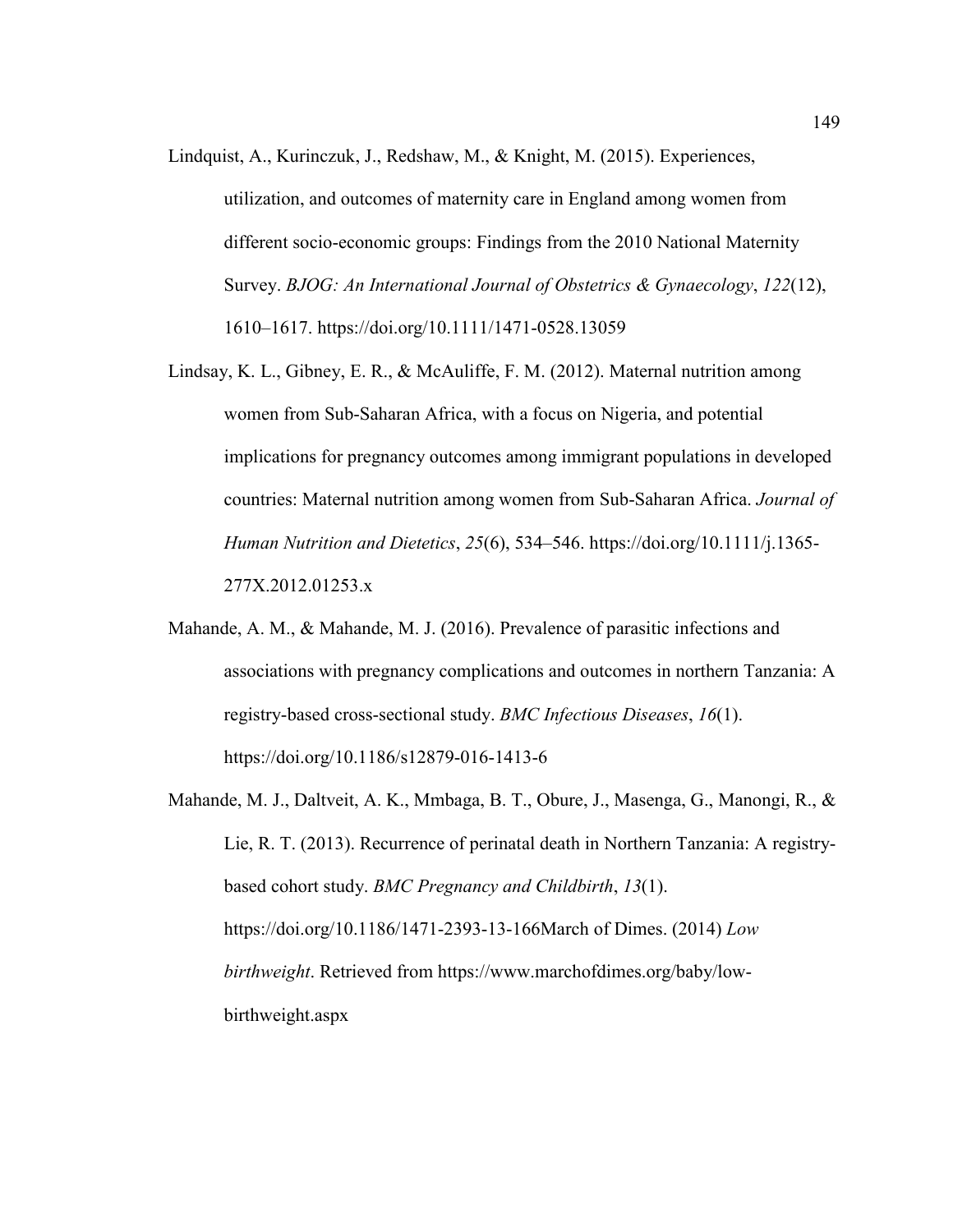March of Dimes (2015) *Stillbirth*. Retrieved from.

https://www.marchofdimes.org/complications/stillbirth.aspx

- Masho, S. W., Bishop, D. L., Keyser-Marcus, L., Varner, S. B., White, S., & Svikis, D. (2013). Least explored factors associated with prenatal smoking. *Maternal and Child Health Journal*, *17*(7), 1167–1174. https://doi.org/10.1007/s10995-012- 1103-y
- Matijasevich, A., Victora, C. G., Lawlor, D. A., Golding, J., Menezes, A. M. B., Araújo, C. L., … Smith, G. D. (2012). Association of socioeconomic position with maternal pregnancy and infant health outcomes in birth cohort studies from Brazil and the UK. *Journal of Epidemiology and Community Health*, *66*(2), 127–135. https://doi.org/10.1136/jech.2010.108605
- Matsui, D. M. (2012). Therapeutic drug monitoring in pregnancy: *Therapeutic Drug Monitoring*, *34*(5), 507–511. https://doi.org/10.1097/FTD.0b013e318261c372
- Mbachu, I. I., Mbachu, I., Udigwe, G. O., Okafor, C. I., Umeonunihu, O. S., Ezeama, C., & Eleje, G. U. (2013). The pattern and obstetric outcome of hypertensive disorders of pregnancy in Nnewi, Nigeria. *Nigerian Journal of Medicine: Journal of the National Association of Resident Doctors of Nigeria*, *22*(2), 117–122.
- Meeyai, S. (2016). Logistic regression with missing data: A comparison of handling methods, and effects of percent missing values. *Journal of Traffic and Logistics Engineering*. https://doi.org/10.18178/jtle.4.2.128-134
- Mendola, P., Laughon, S. K., Männistö, T. I., Leishear, K., Reddy, U. M., Chen, Z., & Zhang, J. (2013). Obstetric complications among US women with asthma.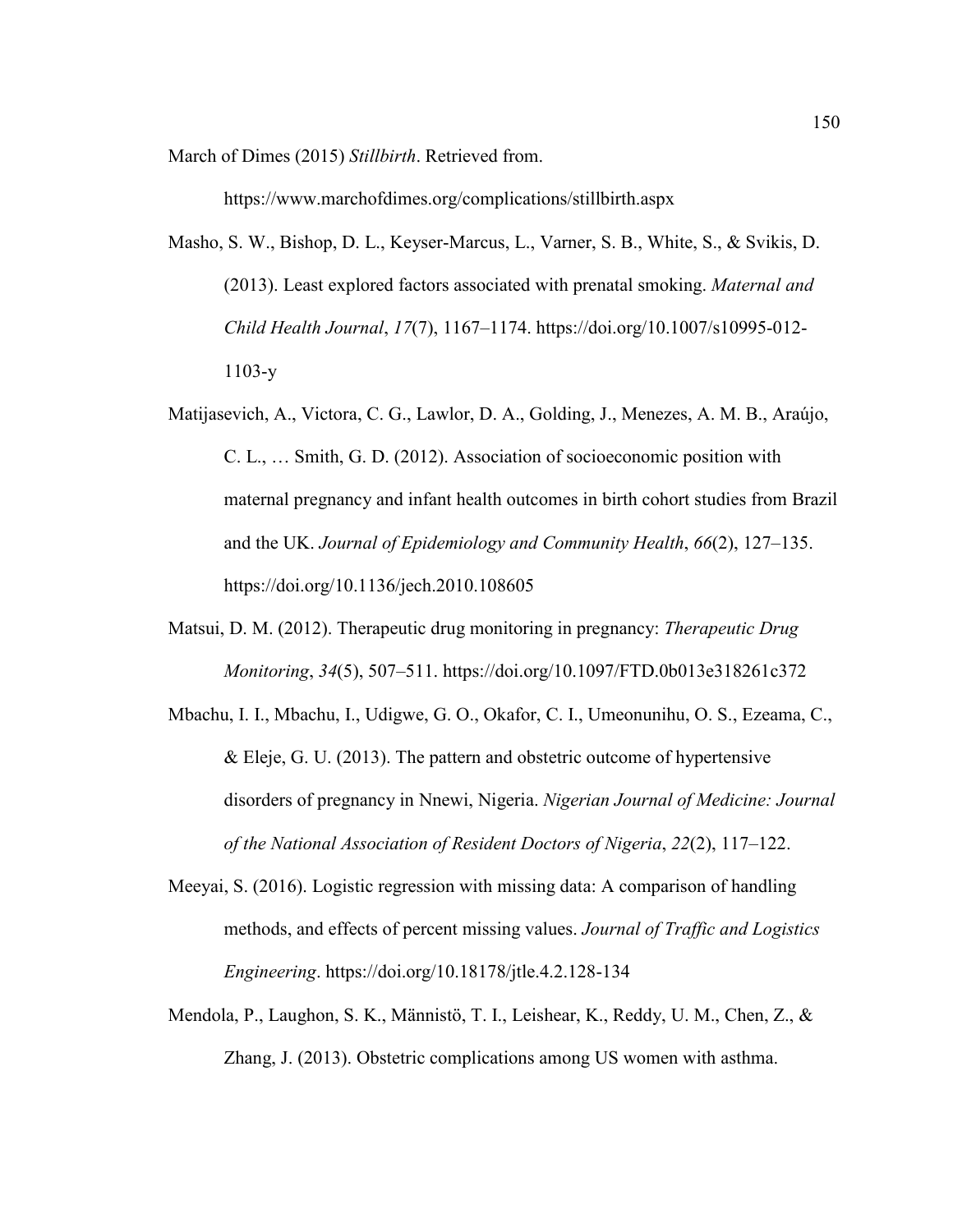*American Journal of Obstetrics and Gynecology*, *208*(2), 127.e1-127.e8. https://doi.org/10.1016/j.ajog.2012.11.007

- Merck Manual. (*n.d.*). *Risk factors for complications during pregnancy*. Retrieved from .https//:www. Merckmanuals.com/professional/gynecology-and-obstetrices…
- Miller, N. E., & Dollard, J. (1941). Social learning and imitation. New Haven, CT, US: Yale University Press.
- Molla, M., Mitiku, I., Worku, A., & Yamin, A. E. (2015). Impacts of maternal mortality on living children and families: A qualitative study from Butajira, Ethiopia. *Reproductive Health*, *12*(S1). https://doi.org/10.1186/1742-4755-12-S1-S6
- Mortensen, L. H. (2013). Socioeconomic inequality in birth weight and gestational age in Denmark 1996–2007: Using a family-based approach to explore alternative explanations. *Social Science & Medicine*, *76*, 1–7. https://doi.org/10.1016/j.socscimed.2012.08.021
- Mojekwu, J. N. & Ibekwe, U. (2012) Maternal mortality in Nigeria: Examination of intervention methods. *International Journal of Humanities and Social Science, 2*(20). Retrieved from http://www.ijhssnet.com/journals/Vol 2 No 20 Special Issue October 2012/13 .pdf
- Mukherjee, S., Velez Edwards, D. R., Baird, D. D., Savitz, D. A., & Hartmann, K. E. (2013). Risk of miscarriage among Black women and White women in a US prospective cohort study. *American Journal of Epidemiology*, *177*(11), 1271– 1278. https://doi.org/10.1093/aje/kws393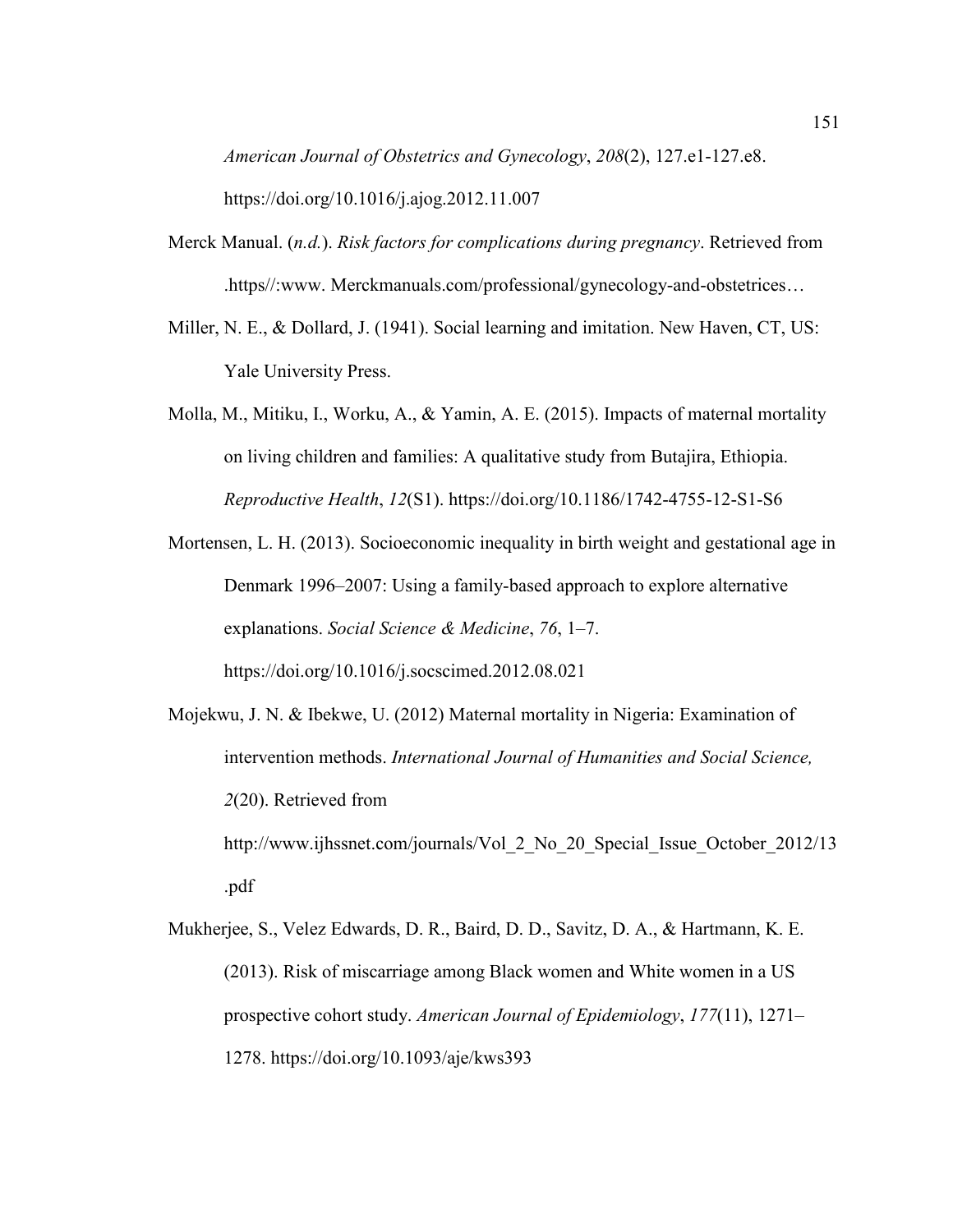- Murphy, D., Dunney, C., Mullally, A., Adnan, N., Fahey, T., & Barry, J. (2014). A prospective cohort study of alcohol exposure in early and late pregnancy within an urban population in Ireland. *International Journal of Environmental Research and Public Health*, *11*(2), 2049–2063. https://doi.org/10.3390/ijerph110202049
- Murphy, D. J., Mullally, A., Cleary, B. J., Fahey, T., & Barry, J. (2013). Behavioral change in relation to alcohol exposure in early pregnancy and impact on perinatal outcomes - a prospective cohort study. *BMC Pregnancy and Childbirth*, *13*(1). https://doi.org/10.1186/1471-2393-13-8
- National Cancer Institute. (2005). *Key constructs; What is social cognitive theory?* Retrieved from https//:www.Med.upen.edu/hhhe4parts-ch8-keyconstructs.shtml?1
- Negrini, R., Assef, C. L., Da Silva, F. C., & Araujo J., E. (2015). Delivery modes and the neonatal outcomes of low birth-weight neonates in a Brazilian reference health center. *Ceska Gynekologie*, *80*(5), 366–371.
- Ng, T. W. H., & Lucianetti, L. (2016). Within-individual increases in innovative behavior and creative, persuasion, and change self-efficacy over time: A social–cognitive theory perspective. *Journal of Applied Psychology*, *101*(1), 14–34. https://doi.org/10.1037/apl0000029

Ochsner, S., Luszczynska, A., Stadler, G., Knoll, N., Hornung, R., & Scholz, U. (2014). The interplay of received social support and self-regulatory factors in smoking cessation. *Psychology & Health*, *29*(1), 16–31. https://doi.org/10.1080/08870446.2013.818674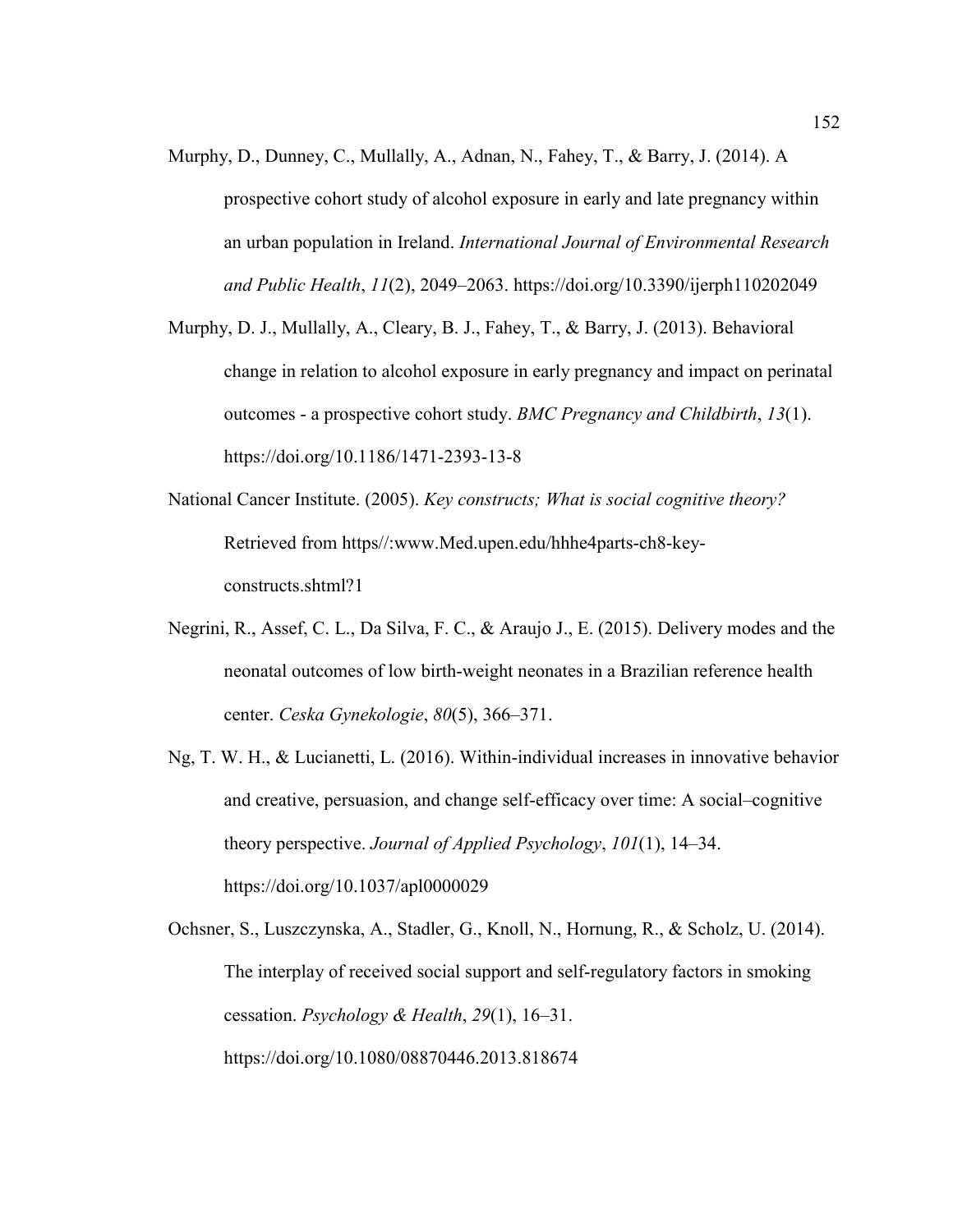Odeyemi, K., Gbadegesin, A., Akin-Adenekan, O., Akinsola, O., Ekanem, E., Osilaja, O., & Oye-Adeniran, B. (2014). Causes of maternal mortality in Lagos State, Nigeria. *Annals of Tropical Medicine and Public Health*, *7*(3), 177. https://doi.org/10.4103/1755-6783.149501

Okoye, H. C., Eweputanna, L. I., Korubo, K. I., & Ejele, O. A. (2017). Effects of maternal hypertension on the neonatal haemogram in southern Nigeria: A casecontrol study. *Malawi Medical Journal*, *28*(4), 174. https://doi.org/10.4314/mmj.v28i4.5

- Oliver-Williams, C. T., & Steer, P. J. (2015). Racial variation in the number of spontaneous abortions before a first successful pregnancy, and effects on subsequent pregnancies. *International Journal of Gynecology & Obstetrics*, *129*(3), 207–212. https://doi.org/10.1016/j.ijgo.2015.01.004
- Olusanya, B. O., & Solanke, O. A. (2012). Perinatal outcomes associated with maternal hypertensive disorders of pregnancy in a developing country. *Hypertension in Pregnancy*, *31*(1), 120–130. https://doi.org/10.3109/10641955.2010.525280
- O'Neill, S. M., Agerbo, E., Kenny, L. C., Henriksen, T. B., Kearney, P. M., Greene, R. A., . . . Khashan, A. S. (2014). Cesarean section and rate of subsequent stillbirth, miscarriage, and ectopic pregnancy: A Danish register-based cohort study. *PLoS Medicine*, *11*(7), e1001670. https://doi.org/10.1371/journal.pmed.1001670
- Onwuka, C. I. (2016). Prevalence and predictors of alcohol consumption during pregnancy in South-Eastern Nigeria. *Journal of Clinical And Diagnostic Research*. https://doi.org/10.7860/JCDR/2016/21036.8449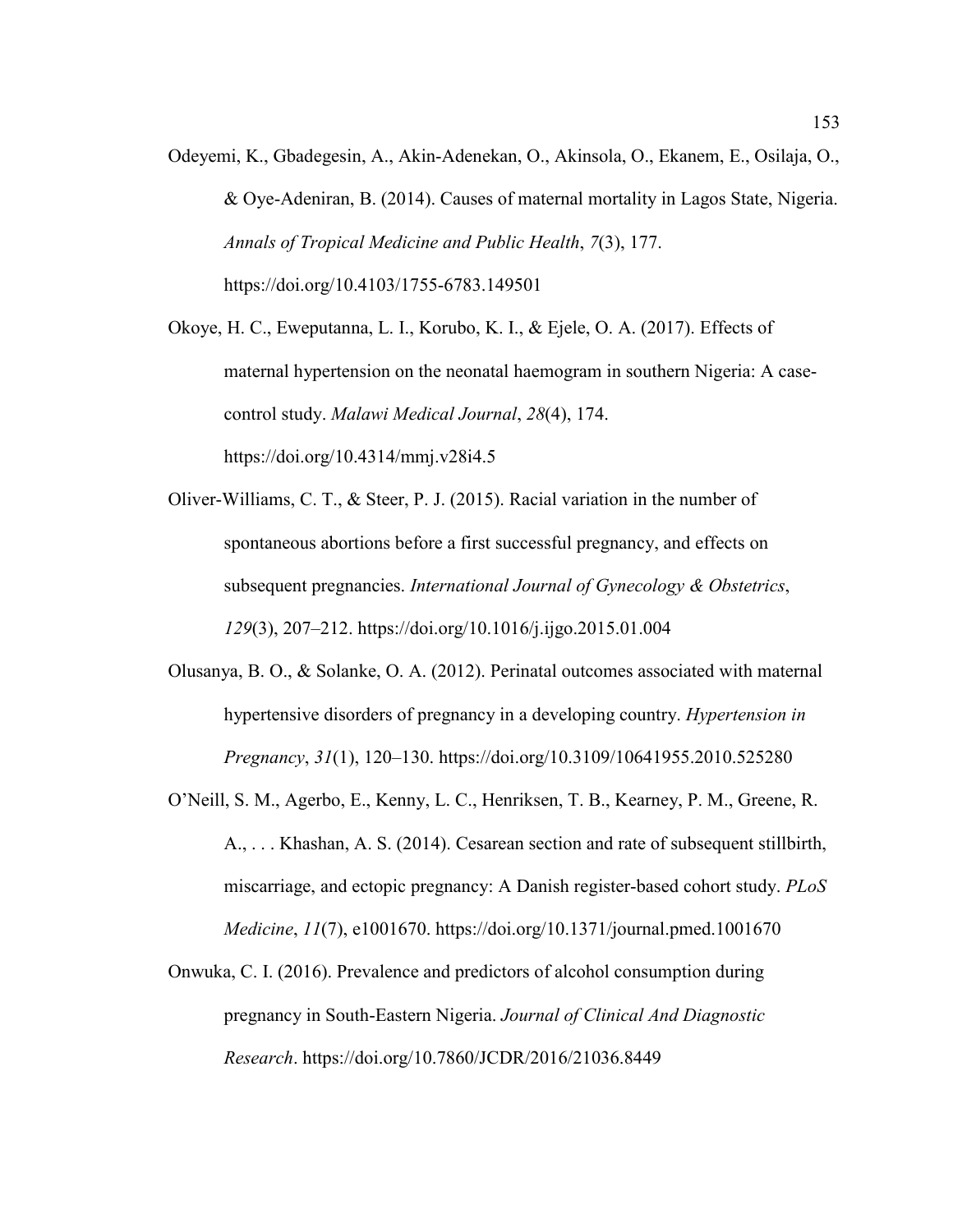Onwuhafua, P., Ozed.Williams, I., Kolawole, A., & Adze, J. (2016). The effect of frequency of antenatal visits on pregnancy outcome in Kaduna, Northern Nigeria. *Tropical Journal of Obstetrics and Gynaecology*, *33*(3), 317. https://doi.org/10.4103/0189-5117.199813

Ouyang, F., Zhang, J., Betrán, A. P., Yang, Z., Souza, J. P., & Merialdi, M. (2013). Recurrence of adverse perinatal outcomes in developing countries. *Bulletin of the World Health Organization*, *91*(5), 357–367. https://doi.org/10.2471/BLT.12.111021

- Pande, R. P., Ogwang, S., Karuga, R., Rajan, R., Kes, A., Odhiambo, F. O., . . . Schaffer, K. (2015). Continuing with "…a heavy heart"—consequences of maternal death in rural Kenya. *Reproductive Health*, *12*(S1). https://doi.org/10.1186/1742-4755- 12-S1-S2
- Parrish, D. E., von Sternberg, K., Velasquez, M. M., Cochran, J., Sampson, M., & Mullen, P. D. (2012). Characteristics and factors associated with the risk of a nicotine exposed pregnancy: expanding the CHOICES preconception counseling model to tobacco. *Maternal and Child Health Journal*, *16*(6), 1224–1231. https://doi.org/10.1007/s10995-011-0848-z
- Parsa, P. (2012). Effect of prenatal health care on pregnancy outcomes in Hamadan, Iran. *Journal of Community Medicine & Health Education*, *02*(01). https://doi.org/10.4172/2161-0711.1000114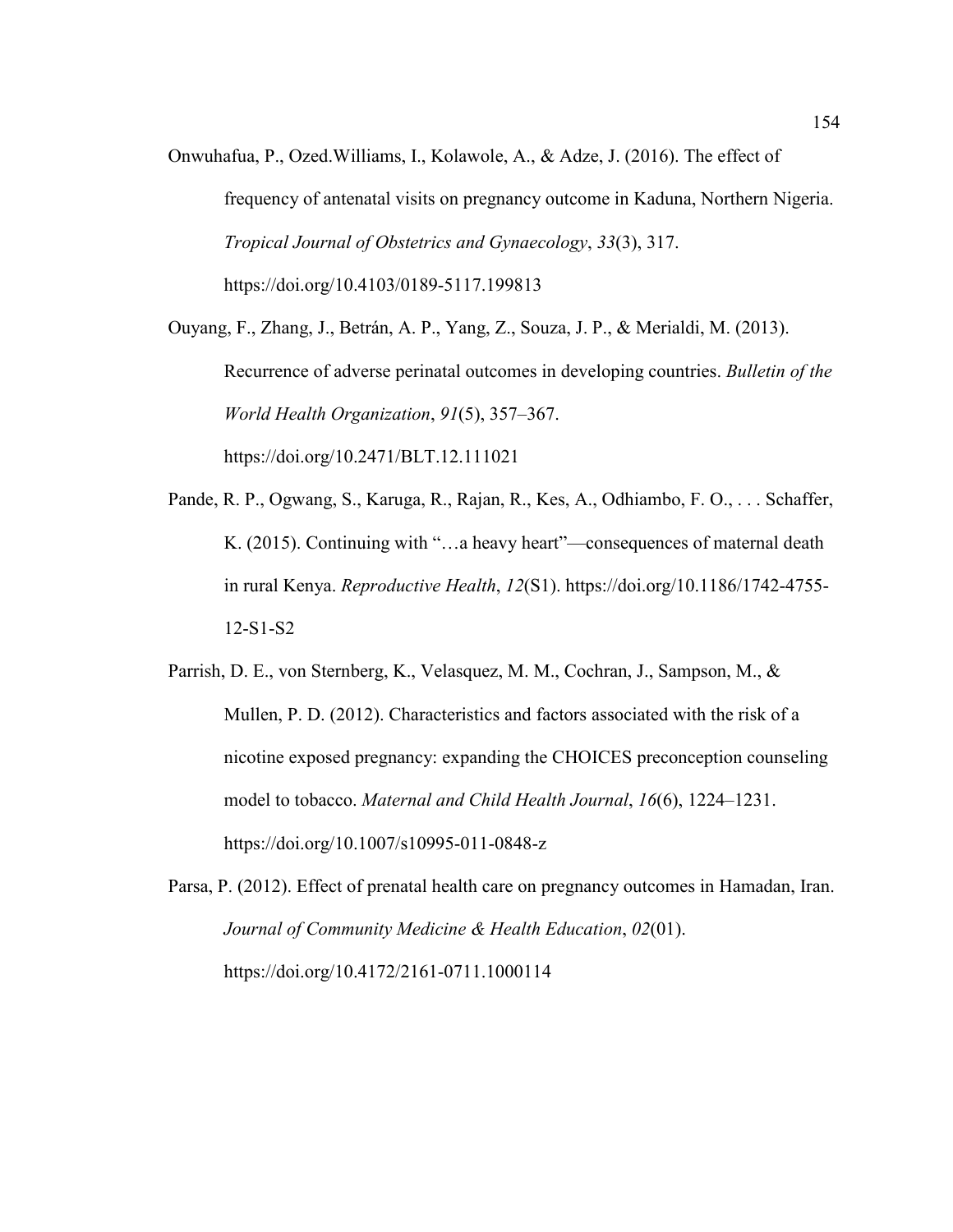Pew Research Center. (2017). *In many countries, at least four-in-ten in the labor force are women.* Retrieved from .https//:www. Pewresearch.org/facttank/2017/03/07/in-many-countries..at…

Piane, G. M. (2008). Evidence-based practices to reduce maternal mortality: A systematic review. *Journal of Public Health*, *31*(1), 26–31. https://doi.org/10.1093/pubmed/fdn074

Pool, M. S., Otupiri, E., Owusu-Dabo, E., de Jonge, A., & Agyemang, C. (2014). Physical violence during pregnancy and pregnancy outcomes in Ghana. *BMC Pregnancy and Childbirth*, *14*(1). https://doi.org/10.1186/1471-2393-14-71

Rahman, M. (2015). Intimate partner violence and termination of pregnancy: a crosssectional study of married Bangladeshi women. *Reproductive Health*, *12*(1). https://doi.org/10.1186/s12978-015-0095-7

Raosoft (2004) Sample Size Calculator. Retrieved from https//www. Raosoft.com/samplesize.html

Rejnö, G., Lundholm, C., Gong, T., Larsson, K., Saltvedt, S., & Almqvist, C. (2014). Asthma during pregnancy in a population-based study - pregnancy complications and adverse perinatal Ooutcomes. *PLoS ONE*, *9*(8), e104755.

https://doi.org/10.1371/journal.pone.0104755

Schieve, L. A., Tian, L. H., Rankin, K., Kogan, M. D., Yeargin-Allsopp, M., Visser, S., & Rosenberg, D. (2016). Population impact of preterm birth and low birth weight on developmental disabilities in US children. *Annals of Epidemiology*, *26*(4), 267–274. https://doi.org/10.1016/j.annepidem.2016.02.012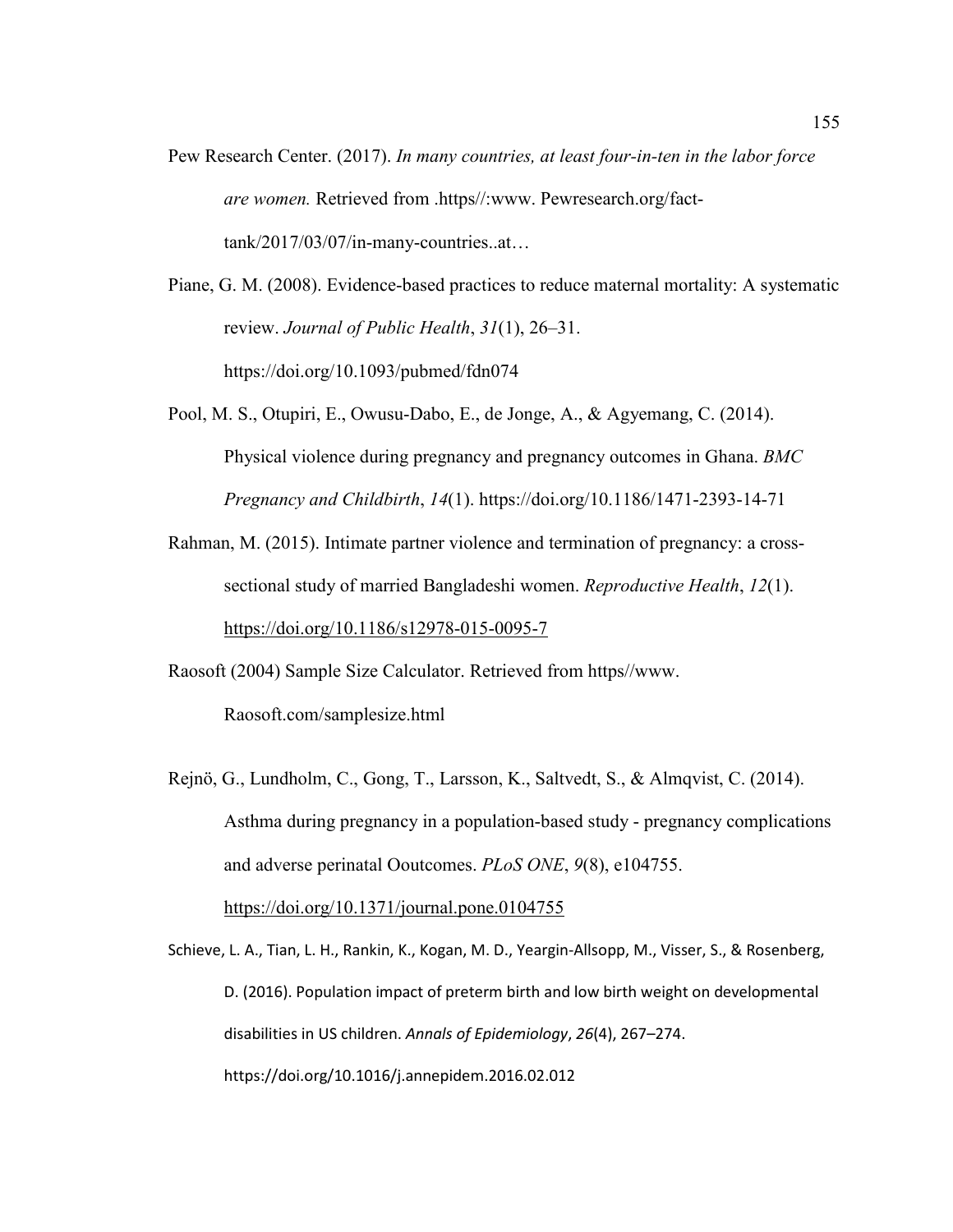- Shankardass, K., O'Campo, P., Dodds, L., Fahey, J., Joseph, K., Morinis, J., & Allen, V. M. (2014). Magnitude of income-related disparities in adverse perinatal outcomes. *BMC Pregnancy and Childbirth*, *14*(1). https://doi.org/10.1186/1471-2393-14-96
- Shapiro, G. D., Séguin, J. R., Muckle, G., Monnier, P., & Fraser, W. D. (2017). Previous pregnancy outcomes and subsequent pregnancy anxiety in a Quebec prospective cohort. *Journal of Psychosomatic Obstetrics & Gynecology*, *38*(2), 121–132. https://doi.org/10.1080/0167482X.2016.1271979
- Shayo, P. A., Kihunrwa, A., Massinde, A. N., Mirambo, M., Rumanyika, R., Ngwalida, N., … Magoma, M. (2012). Prevalence of bacterial vaginosis and associated factors among pregnant women attending at Bugando Medical Centre, Mwanza, Tanzania. *Tanzania Journal of Health Research*, *14*(3), 175–182.
- Shorey, S., Chan, S. W.-C., Chong, Y. S., & He, H.-G. (2015). Predictors of maternal parental self-efficacy among primiparas in the early postnatal period. *Western Journal of Nursing Research*, *37*(12), 1604–1622.

https://doi.org/10.1177/0193945914537724

- Smith, A. K., Ayanian, J. Z., Covinsky, K. E., Landon, B. E., McCarthy, E. P., Wee, C. C., & Steinman, M. A. (2011). Conducting high-value secondary dataset analysis: An introductory guide and resources. *Journal of General Internal Medicine*, *26*(8), 920–929. https://doi.org/10.1007/s11606-010-1621-5
- Smith, K. F., Huber, L. R. B., Issel, L. M., & Warren-Findlow, J. (2015). The association between maternal depression during pregnancy and adverse birth outcomes: A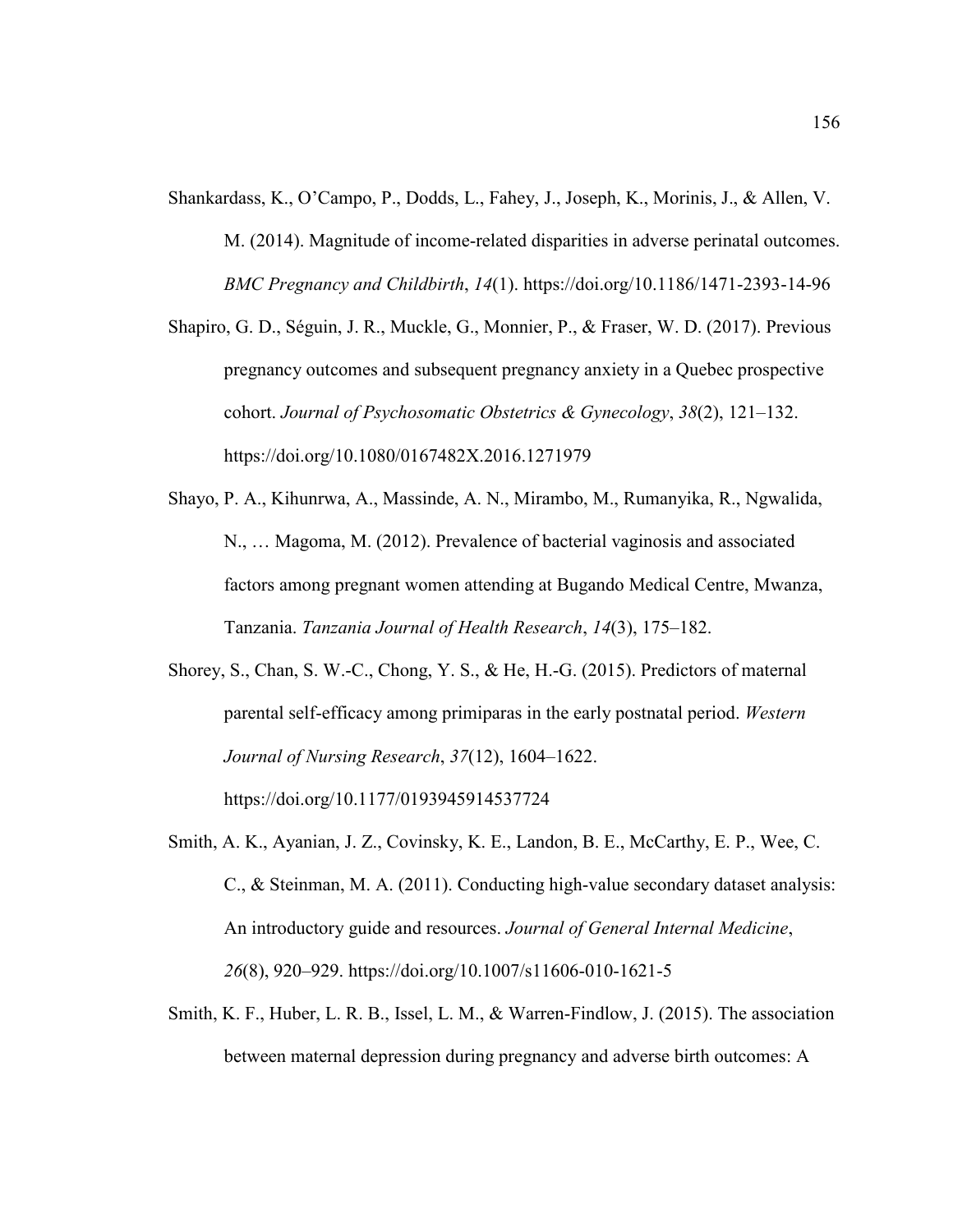retrospective cohort study of PRAMS participants. *Journal of Community Health*, *40*(5), 984–992. https://doi.org/10.1007/s10900-015-0022-4

- Stohl, H. E., Szymanski, L. M., & Althaus, J. (2011). Vaginal breech delivery in very low birth weight (VLBW) neonates: experience of a single center. *Journal of Perinatal Medicine*, *39*(4). https://doi.org/10.1515/jpm.2011.040
- Sonny, J., O. (2014). Prevalence and risk factors of malaria in HIV-infected pregnant women on anti-retroviral therapy in Enugu, South East Nigeria. *Journal of AIDS & Clinical Research*, *05*(07). https://doi.org/10.4172/2155-6113.1000321

Sukamolson, S. (2007). *Fundamentals of quantitative research*.

- Sugarman, J., Colvin, C., Moran, A. C., & Oxlade, O. (2014). Tuberculosis in pregnancy: an estimate of the global burden of disease. *The Lancet Global Health*, *2*(12), e710–e716. https://doi.org/10.1016/S2214-109X(14)70330-4
- Sweeting, A. N., Ross, G. P., Hyett, J., Molyneaux, L., Constantino, M., Harding, A. J., & Wong, J. (2016). Gestational diabetes mellitus in early pregnancy: Evidence for poor pregnancy outcomes despite treatment. *Diabetes Care*, *39*(1), 75–81. https://doi.org/10.2337/dc15-0433

Szegda, K., Markenson, G., Bertone-Johnson, E. R., & Chasan-Taber, L. (2014). Depression during pregnancy: a risk factor for adverse neonatal outcomes? A critical review of the literature. *The Journal of Maternal-Fetal & Neonatal Medicine*, *27*(9), 960–967. https://doi.org/10.3109/14767058.2013.845157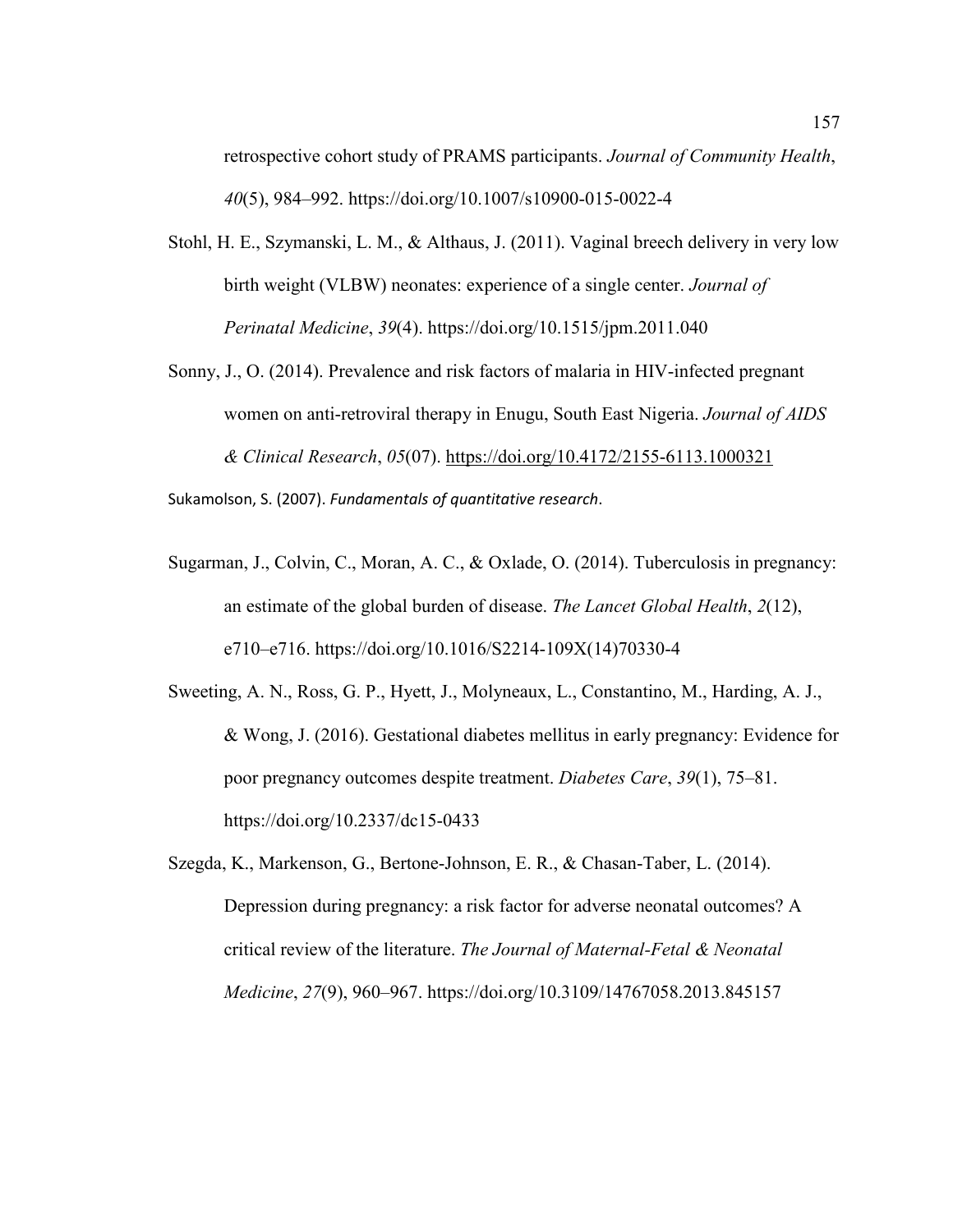- Tegethoff, M., Olsen, J., Schaffner, E., & Meinlschmidt, G. (2013). Asthma during pregnancy and clinical outcomes in offspring: A national cohort study. *PEDIATRICS*, *132*(3), 483–491. https://doi.org/10.1542/peds.2012-3686
- Tilden, E. L., Caughey, A. B., Lee, C. S., & Emeis, C. (2016). The effect of childbirth self-efficacy on perinatal outcomes. *Journal of Obstetric, Gynecologic & Neonatal Nursing*, *45*(4), 465–480. https://doi.org/10.1016/j.jogn.2016.06.003
- Traisrisilp, K., Jaiprom, J., Luewan, S., & Tongsong, T. (2015). Pregnancy outcomes among mothers aged 15 years or less: Outcomes among mothers aged ≤15 years. *Journal of Obstetrics and Gynaecology Research*, *41*(11), 1726–1731. https://doi.org/10.1111/jog.12789
- Tongo. O. O., A. E. Orimadegun, S. O. Ajayi, O. O. Akinyinka, The Economic Burden of Preterm/Very Low Birth Weight Care in Nigeria, *Journal of Tropical Pediatrics*, Volume 55, Issue 4, August 2009, Pages 262–

264, https://doi.org/10.1093/tropej/fmn107

- Tunçalp, ö, Souza, J., Hindin, M., Santos, C., Oliveira, T., Vogel, J., … on behalf of the WHO Multicountry Survey on Maternal and Newborn Health Research Network. (2014). Education and severe maternal outcomes in developing countries: a multicountry cross-sectional survey. *BJOG: An International Journal of Obstetrics & Gynaecology*, *121*, 57–65. https://doi.org/10.1111/1471-0528.12634
- Ugwu, N. U., & de Kok, B. (2015). Socio-cultural factors, gender roles and religious ideologies contributing to Caesarian-section refusal in Nigeria. *Reproductive Health*, *12*(1). https://doi.org/10.1186/s12978-015-0050-7-4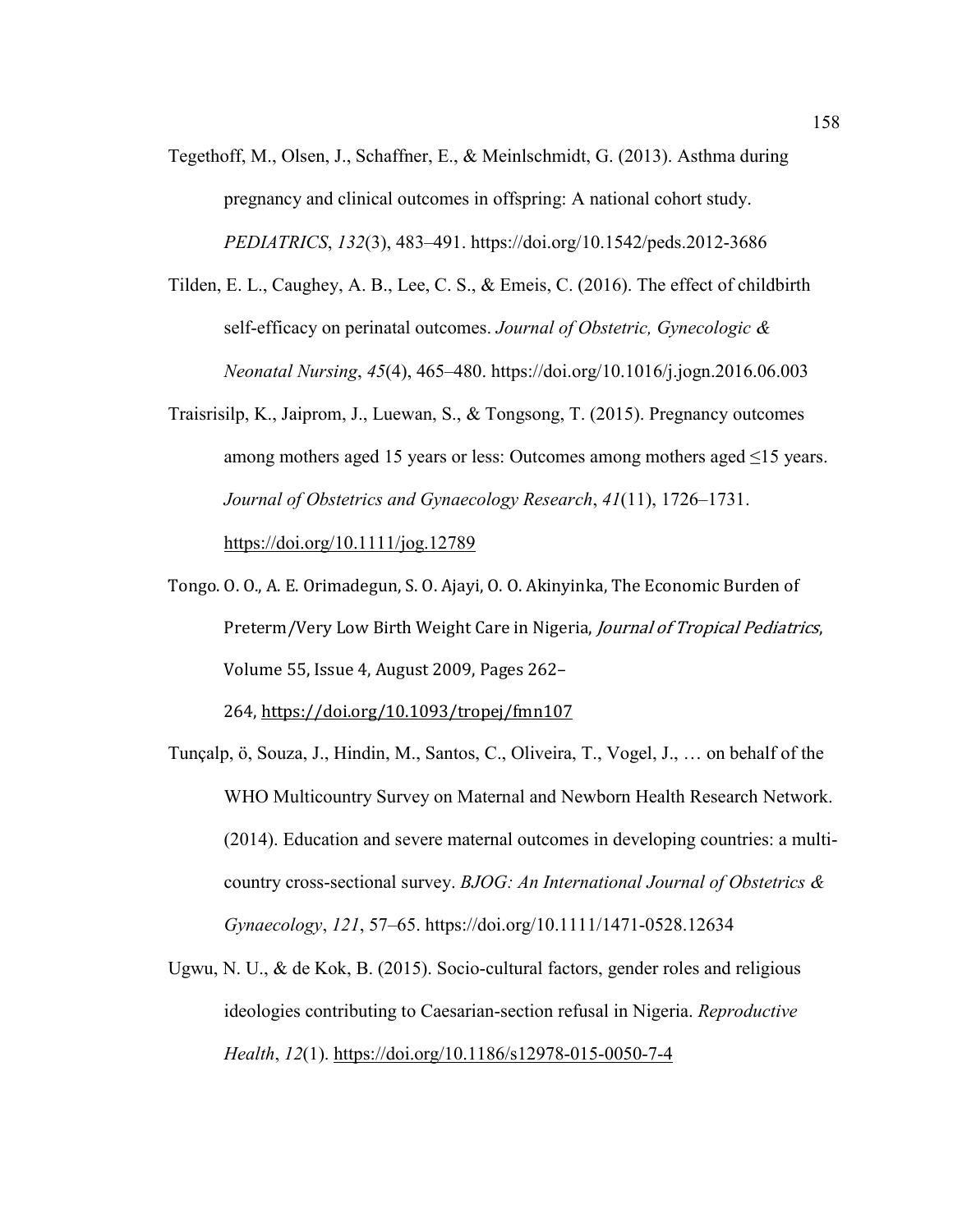Ukibe S. N., Ikeako L, Mbanugo J. I., Obi-Okaro A. C., Eneanya C. I., Ukibe N. R. (2014) Prevalence of Low Birth Weight Babies in Malaria-Infected Pregnant Women attending Antenatal Clinic in Hospital in Anambra State, South Eastern Nigeria. Health Science Research. Vol. 1, No 1, 2014, pp. 8-11

United Nations International Children Economic Funds. (*n.d.*). *Maternal and Child Health.* Retrieved from Http//: www. .unicef.org/Nigeria/children 1926.html

United Nations International Children Economic Funds. (2013). *At a glance*; *Nigeria, Statistics*. Retrieved from http//www.

unicef.org/infobycountry/nigeria\_statistics.html

- United Nations International Children Economic Funds (2015) Levels &Trends in Child Mortality. Retrieved from https://www.data.unicef.org/resources/levels-and trends-in-child-mortality-2015/
- United Nations International Children Economic Funds. (2016a). *Maternal and Newborn Health Disparities in Nigeria*. Retrieved from https://data.unicef.org/wpcontent/uploads/country\_profiles/Nigeria/country%20profile\_NGA.pdf
- United Nations International Children Economic Funds. (2016b). *Statistics by Topic/Nutrition/Low Birthweight*. Retrieved from https://data.unicef.org/topic/nutrition/low-birthweight/#

University of Twente (*n.d.*) *Social cognitive theory*. Retrieved from https://www.Universityoftwente.edu

Urquia, M. L., O'Campo, P. J., Heaman, M. I., Janssen, P. A., & Thiessen, K. R. (2011). Experiences of violence before and during pregnancy and adverse pregnancy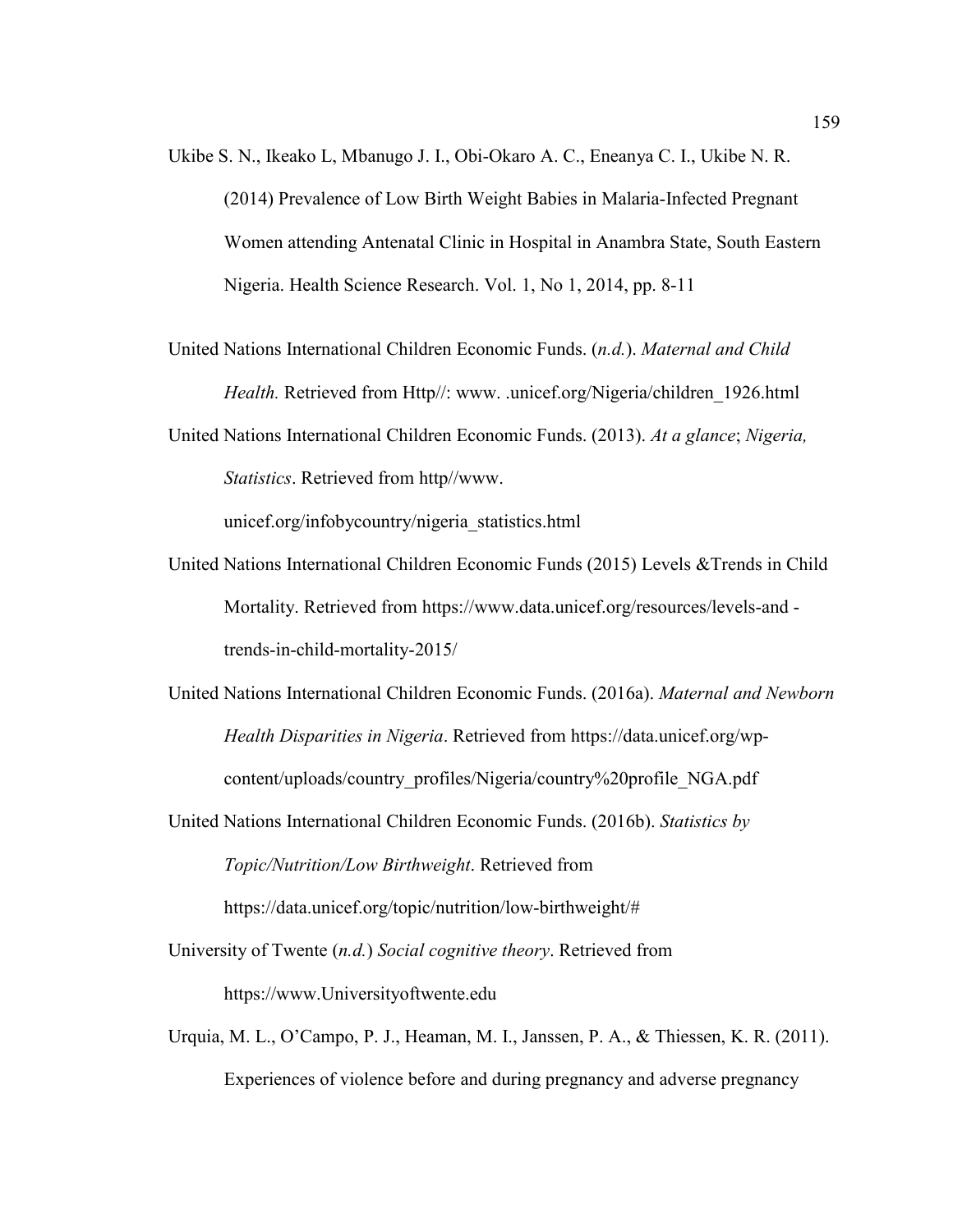outcomes: An analysis of the Canadian maternity experiences survey. *BMC Pregnancy and Childbirth*, *11*(1). https://doi.org/10.1186/1471-2393-11

U.S. Department of Health and Human Services. (*n.d.*). *The Office of Minority Health – What is Cultural Competency?* Retrieved from https//:www.USdhh.org

Vinturache, A., Moledina, N., McDonald, S., Slater, D., & Tough, S. (2014). Prepregnancy body mass index (BMI) and delivery outcomes in a Canadian population. *BMC Pregnancy and Childbirth*, *14*(1). https://doi.org/10.1186/s12884-014-0422-y

- von Ehrenstein, O. S., Wilhelm, M., Wang, A., & Ritz, B. (2014). Preterm birth and prenatal maternal occupation: The role of hispanic ethnicity and nativity in a population-based sample in Los Angeles, California. *American Journal of Public Health*, *104*(S1), S65–S72. https://doi.org/10.2105/AJPH.2013.301457
- Vogel, J. P., Torloni, M. R., Seuc, A., Betrán, A. P., Widmer, M., Souza, J. P., & Merialdi, M. (2013). Maternal and perinatal outcomes of twin pregnancy in 23 low- and middle-income countries. *PLoS ONE*, *8*(8), e70549. https://doi.org/10.1371/journal.pone.0070549
- Waldenström, U., Aasheim, V., Nilsen, A. B. V., Rasmussen, S., Pettersson, H. J., & Shytt, E. (2014). Adverse pregnancy outcomes related to advanced maternal age compared with smoking and being overweight: *Obstetrics & Gynecology*, *123*(1), 104–112. https://doi.org/10.1097/AOG.0000000000000062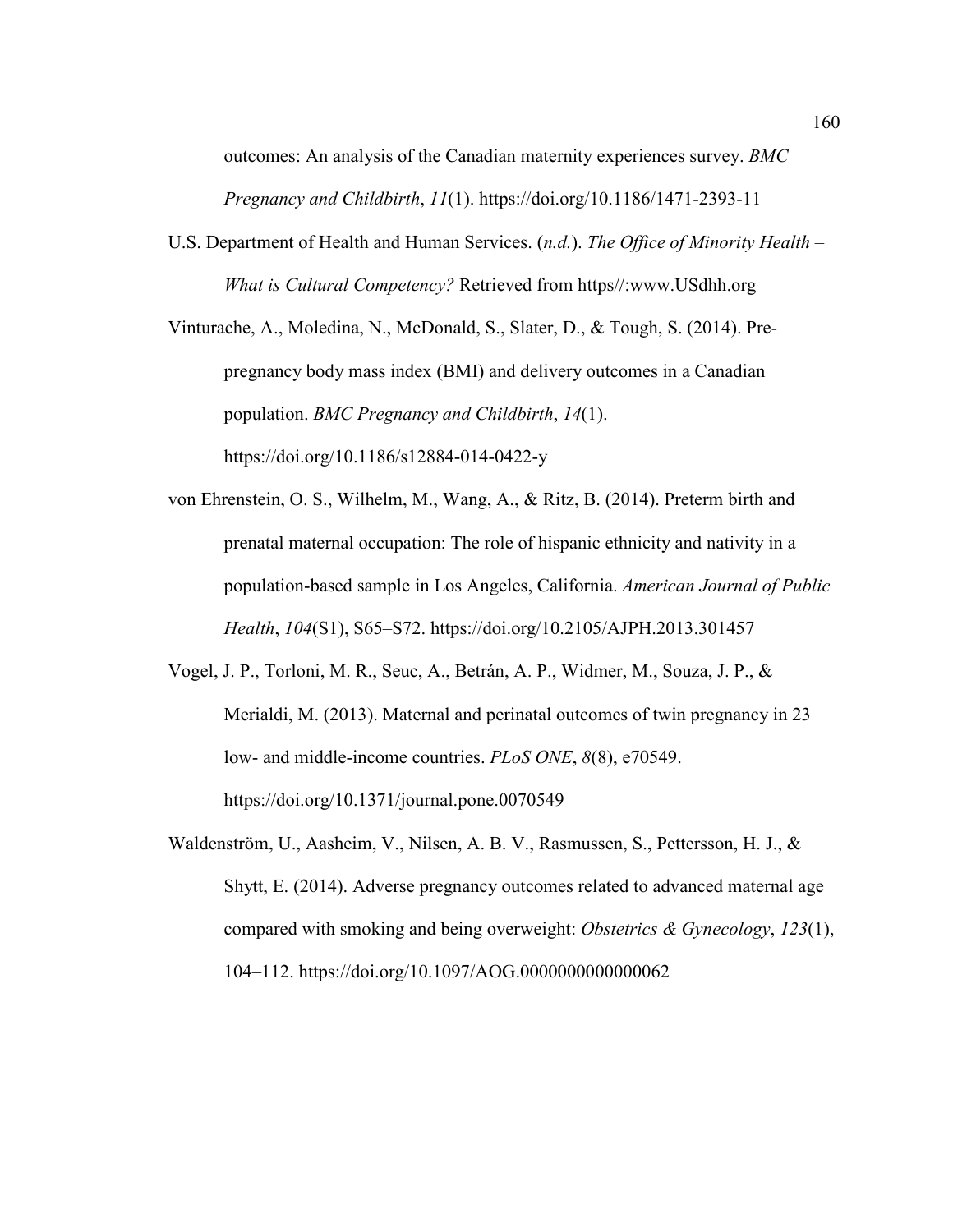Wang, R., Sedransk, J., & Jinn, J. H. (1992). Secondary data analysis when there are missing observations. *Journal of the American Statistical Association*, *87*(420), 952–961. https://doi.org/10.1080/01621459.1992.10476249

Wilson, B. L., Gance-Cleveland, B., & Locus, T. L. (2011). Ethnicity and newborn outcomes: The case of African American women: Ethnicity in birth outcomes. *Journal of Nursing Scholarship*, *43*(4), 359–367. https://doi.org/10.1111/j.1547- 5069.2011.01416.x

Wilson, D. (2012) Using Social Cognitive Theory in Practice. Retrieved from. https://www.

shttps://doi.org/10.1111/j.1547-

5069.2011.01416.xurroundhealth/Topics/Education-and-Learningapproaches/Behavior-change-strategies/Articles/Using-Social-Cognitive-Theoryin-Practice-aspx

Walden University. (*n.d.*). *Data Cleaning and dealing with Assumptions*. Retrieved from. https://www.waldenu.edu

World Bank. (2016). *How do we improve maternal health outcomes?* Retrieved from https//:www.web.worldbank.org/WEBSITE/EXTERNAL/TOPICS/EXTHEALT HNUTRITIONANDPOPULATION/EXTRA/O,contentMDK.20201059- MENUpk-548465-p

World Health Organization (2010). International Classification of Disease -Tenth Revision (ICD-10). Retrieved from https//: icd.who.int/browse10/2010/en#/O20- O29